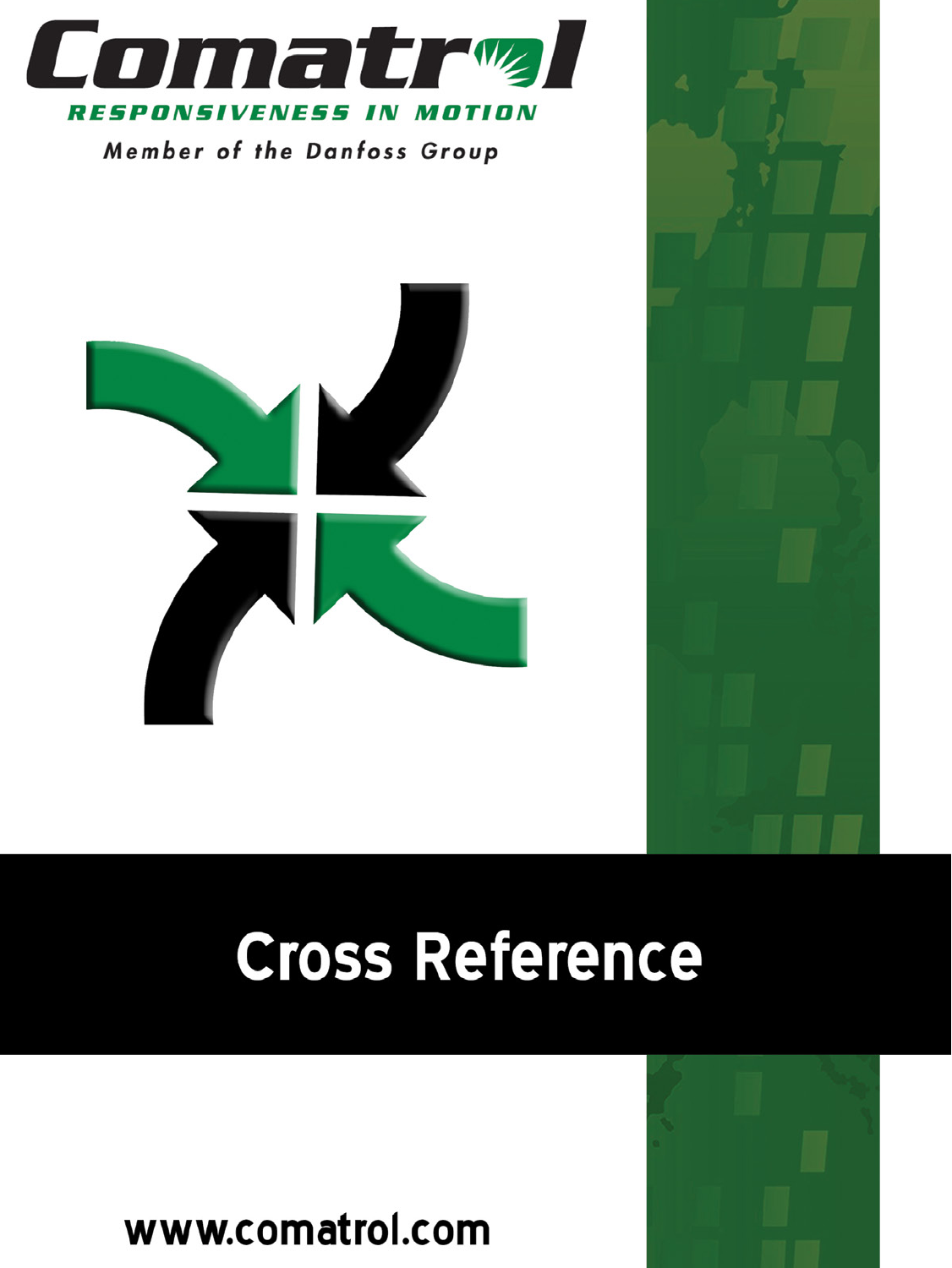

## Cross Reference Catalog

Cross reference by Part Number, page 2.

Cross reference by Model Number, page 44.

**USING THIS LIST** Comatrol is continually optimizing and expanding our product offering to maintain our leadership position in the cartridge valve and HIC manifold market. The products that are a result of this optimization are shown in other sections of this catalog. Legacy products are products that were at one time core products for Comatrol, Compact Controls, Danfoss Fluid Power, or Fluid Controls, but for a variety of reasons are no longer part of the future product portfolio.

> The lists on the following pages show the status of all legacy products. The status category indicates that the product falls into one of the following three basic categories:

- **Direct Replacement:** The new part number shown is for a valve that replaces form, fit, and function of the old valve. For a cartridge, this means the replacement valve fits the same cavity as the original valve. For a Hydraulic Integrated Circuit (HIC) assembly, the new valve may have differences in mounting bolt pattern, port locations, and overall dimensions.
- **Functional Replacement:** The new part number shown is for a valve that replaces the function, but not the form or fit, of the old valve. For a cartridge, this means the replacement valve does not fit the same cavity as the original valve. For an HIC assembly, this means that the mounting bolt pattern, port locations, and overall dimensions may be different. Also note that all valves are available with SAE and BSP ports, but in many cases NPTF ports are no longer standard options.
- **Obsolete:** These products are no longer available and we are unable to offer any suitable replacement.

For more information please refer to the appropriate Product Information Bulletin (PIB) as listed in the tables, or consult your Comatrol representative.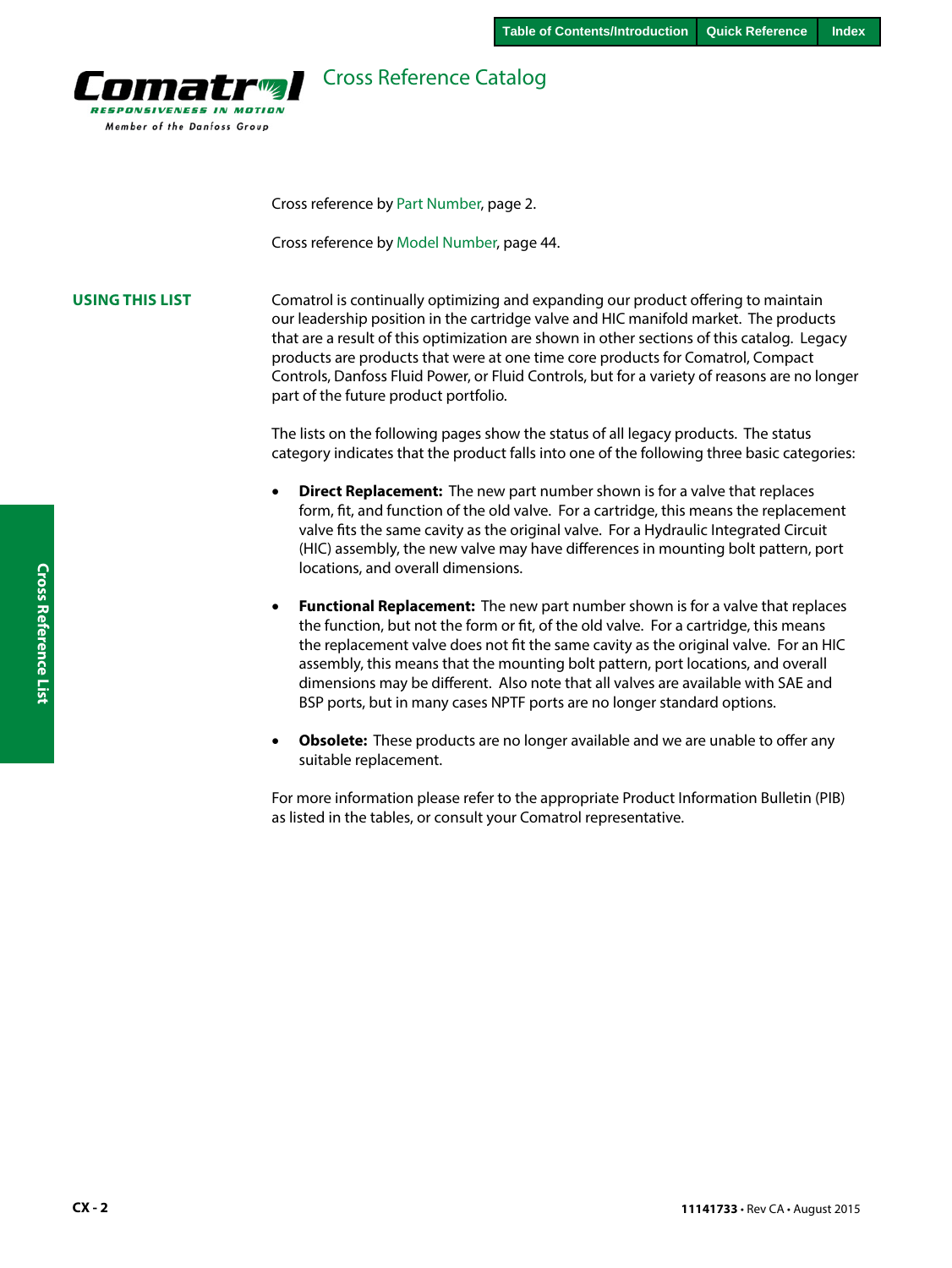

|  | Member of the Danfoss Group |  |
|--|-----------------------------|--|
|  |                             |  |

| <b>OLD VALVES</b>  |                                                             |                               |                          |                            | <b>NEW VALVES</b>          |                                             |                |                          |                            |  |
|--------------------|-------------------------------------------------------------|-------------------------------|--------------------------|----------------------------|----------------------------|---------------------------------------------|----------------|--------------------------|----------------------------|--|
| <b>Part Number</b> | Valve Code / Description                                    | <b>Cavity Name</b>            | Maximum<br>Flow<br>(LPM) | Rated<br>Pressure<br>(bar) | Replacement<br><b>Type</b> | <b>Valve Code</b>                           | Cavity<br>Name | Maximum<br>Flow<br>(LPM) | Rated<br>Pressure<br>(bar) |  |
| 934980             | X28VDC                                                      |                               |                          |                            | <b>NONE</b>                | Service Only. No Comatrol replacement.      | L.             |                          |                            |  |
| 11009786           | Oleostar - VODL/SC/F/<br>A34/OMT.TS.S.P3.PG                 |                               |                          | L,                         | <b>FUNCTIONAL</b>          | MM-OMT-LS-DCP441-1-B-6B-E-B-<br>XXX-4.5-015 | <b>HIC</b>     |                          | ÷,                         |  |
| 11013769           | Oleostar - VAIF/5Y/<br>D1D-12/OMR-210-ALU DB<br>CHV $(S)$ # |                               |                          |                            | <b>FUNCTIONAL</b>          | MM-OMP/OMR-00-DVME06-EN-3-4B-B-210          | <b>HIC</b>     |                          | ÷,                         |  |
| 156B8296           | 2225-70-20                                                  | ä,                            | ÷.                       | ÷.                         | <b>NONE</b>                | Service Only. No Comatrol replacement.      | ä,             | $\sim$                   | ÷,                         |  |
| 156B8297           | 2225-70-40                                                  |                               |                          |                            | <b>NONE</b>                | Service Only. No Comatrol replacement.      |                |                          |                            |  |
| 158B0001           | 1A21-R3-40SM                                                | $FC-10$                       | 60                       | 280                        | <b>NONE</b>                | Service Only. No Comatrol replacement.      |                |                          |                            |  |
| 158B0002           | 1A21-R6T-40SV                                               | $FC-10$                       | 60                       | 280                        | <b>FUNCTIONAL</b>          | RV10-POP-3-K-XXX-V-6S                       | SDC10-2        | 120                      | 250                        |  |
| 158B0003           | 1A21-F2-40SV                                                | $FC-10$                       | 60                       | 280                        | <b>FUNCTIONAL</b>          | RV10-POP-3-E-XXX-V-6S                       | SDC10-2        | 120                      | 250                        |  |
| 158B0004           | 1A21-F3-40SV                                                | $FC-10$                       | 60                       | 280                        | <b>FUNCTIONAL</b>          | RV10-POP-3-E-XXX-V-6S                       | SDC10-2        | 120                      | 250                        |  |
| 158B0005           | 1A21-P3-40SV                                                | $FC-10$                       | 60                       | 280                        | <b>FUNCTIONAL</b>          | RV10-POP-3-E-XXX-V-6S                       | SDC10-2        | 120                      | 250                        |  |
| 158B0007           | 1A30-E-30SV                                                 | $FC-10$                       | 75                       | 420                        | <b>FUNCTIONAL</b>          | CP210-2-V-0-E-C-XXX                         | SDC10-2        | 115                      | 350                        |  |
| 158B0008           | 1A30-E-30SV273                                              | $FC-10$                       | 75                       | 420                        | <b>FUNCTIONAL</b>          | CP210-2-V-0-E-C-XXX                         | SDC10-2        | 115                      | 350                        |  |
| 158B0011           | 1A30-F-15SV38                                               | $FC-10$                       | 75                       | 420                        | <b>FUNCTIONAL</b>          | CP210-2-V-0-E-B-XXX                         | SDC10-2        | 115                      | 350                        |  |
| 158B0015           | 1A30-R-30SV786                                              | $FC-10$                       | 75                       | 420                        | <b>NONE</b>                | Service Only. No Comatrol replacement.      |                |                          |                            |  |
| 158B0016           | 1A32-F12T-60SV                                              | $FC-10$                       | 150                      | 420                        | <b>NONE</b>                | Service Only. No Comatrol replacement.      |                |                          |                            |  |
| 158B0017           | 1A32-F4-15SV38                                              | $FC-10$                       | 150                      | 420                        | <b>FUNCTIONAL</b>          | CP210-2-V-8S-E-B-XXX                        | SDC10-2        | 115                      | 350                        |  |
| 158B0018           | 1A32-F4-15SV818                                             | $FC-10$                       | 150                      | 420                        | <b>FUNCTIONAL</b>          | CP210-2-V-8S-E-B-XXX                        | SDC10-2        | 115                      | 350                        |  |
| 158B0019           | 1A32-F4-60SV                                                | $FC-10$                       | 150                      | 420                        | <b>NONE</b>                | Service Only. No Comatrol replacement.      |                |                          |                            |  |
| 158B0020           | 1A33-R16T-60SV                                              | $FC-10$                       | 150                      | 420                        | <b>NONE</b>                | Service Only. No Comatrol replacement.      | L,             |                          | ÷,                         |  |
| 158B0021           | 1AR13-F4-15S                                                | <b>PIB (PARTS IN</b><br>BODY) | 150                      | 280                        | <b>NONE</b>                | Service Only. No Comatrol replacement.      |                |                          |                            |  |
| 158B0022           | 1AR13-F4-40S                                                | <b>PIB (PARTS IN</b><br>BODY) | 150                      | 280                        | <b>NONE</b>                | Service Only. No Comatrol replacement.      | ÷,             |                          | L.                         |  |
| 158B0023           | 1AR13-F4-40SV                                               | <b>PIB (PARTS IN</b><br>BODY) | 150                      | 280                        | <b>NONE</b>                | Service Only. No Comatrol replacement.      | ÷,             |                          | ä,                         |  |
| 158B0024           | 1AR13-F6-15SV                                               | <b>PIB (PARTS IN</b><br>BODY) | 150                      | 280                        | <b>NONE</b>                | Service Only. No Comatrol replacement.      | L.             |                          | ÷,                         |  |
| 158B0025           | 1AR13-F6-40S                                                | <b>PIB (PARTS IN</b><br>BODY) | 150                      | 280                        | <b>NONE</b>                | Service Only. No Comatrol replacement.      | ÷,             |                          | J,                         |  |
| 158B0026           | 1AR13-F6-40SV                                               | <b>PIB (PARTS IN</b><br>BODY) | 150                      | 280                        | <b>NONE</b>                | Service Only. No Comatrol replacement.      | ä,             |                          | ÷,                         |  |
| 158B0027           | 1AR13-F8T-40S                                               | <b>PIB (PARTS IN</b><br>BODY) | 150                      | 280                        | <b>NONE</b>                | Service Only. No Comatrol replacement.      | ä,             |                          | J,                         |  |
| 158B0029           | 1AR13-R6-15S                                                | <b>PIB (PARTS IN</b><br>BODY) | 150                      | 280                        | <b>NONE</b>                | Service Only. No Comatrol replacement.      |                |                          |                            |  |
| 158B0030           | 1AR13-R6-40SV                                               | <b>PIB (PARTS IN</b><br>BODY) | 150                      | 280                        | <b>NONE</b>                | Service Only. No Comatrol replacement.      | ÷.             |                          | $\omega$                   |  |
| 158B0031           | 1AR15-P16T-15SV                                             | <b>PIB (PARTS IN</b><br>BODY) | 225                      | 210                        | <b>FUNCTIONAL</b>          | Custom HIC can be created to replace it     | <b>HIC</b>     | $\overline{\phantom{a}}$ | $\overline{\phantom{a}}$   |  |
| 158B0032           | 1AR15-P16T-30SV                                             | PIB (PARTS IN<br>BODY)        | 225                      | 210                        | <b>FUNCTIONAL</b>          | Custom HIC can be created to replace it     | <b>HIC</b>     | $\overline{a}$           | $\bar{a}$                  |  |
| 158B0033           | 1AR15-P6-30SV                                               | PIB (PARTS IN<br>BODY)        | 225                      | 210                        | <b>FUNCTIONAL</b>          | Custom HIC can be created to replace it     | <b>HIC</b>     | ÷,                       | ÷,                         |  |
| 158B0034           | 1D15-F2-15S                                                 | <b>PIB (PARTS IN</b><br>BODY) | $\mathbf{1}$             | 420                        | <b>FUNCTIONAL</b>          | CP208-4-B-S4S-E-C-XXX                       | <b>SDC08-2</b> | 1.1                      | 415                        |  |
| 158B0035           | 1D15-F4T-60S                                                | <b>PIB (PARTS IN</b><br>BODY) | $\mathbf{1}$             | 420                        | <b>FUNCTIONAL</b>          | CP208-4-B-S4S-E-C-XXX                       | <b>SDC08-2</b> | 1.1                      | 415                        |  |
| 158B0036           | 1D15-R2-15S                                                 | <b>PIB (PARTS IN</b><br>BODY) | $\mathbf{1}$             | 420                        | <b>FUNCTIONAL</b>          | CP208-4-B-S4S-K-C-XXX                       | <b>SDC08-2</b> | 1.1                      | 415                        |  |
| 158B0037           | 1D15-R2-60SV                                                | <b>PIB (PARTS IN</b><br>BODY) | $\mathbf{1}$             | 420                        | <b>FUNCTIONAL</b>          | CP208-4-V-S4S-K-C-XXX                       | <b>SDC08-2</b> | 1.1                      | 415                        |  |
| 158B0038           | 1D21-F2-50S                                                 | <b>PIB (PARTS IN</b><br>BODY) | 45                       | 350                        | <b>NONE</b>                | Service Only. No Comatrol replacement.      | ÷.             | ä,                       | ä,                         |  |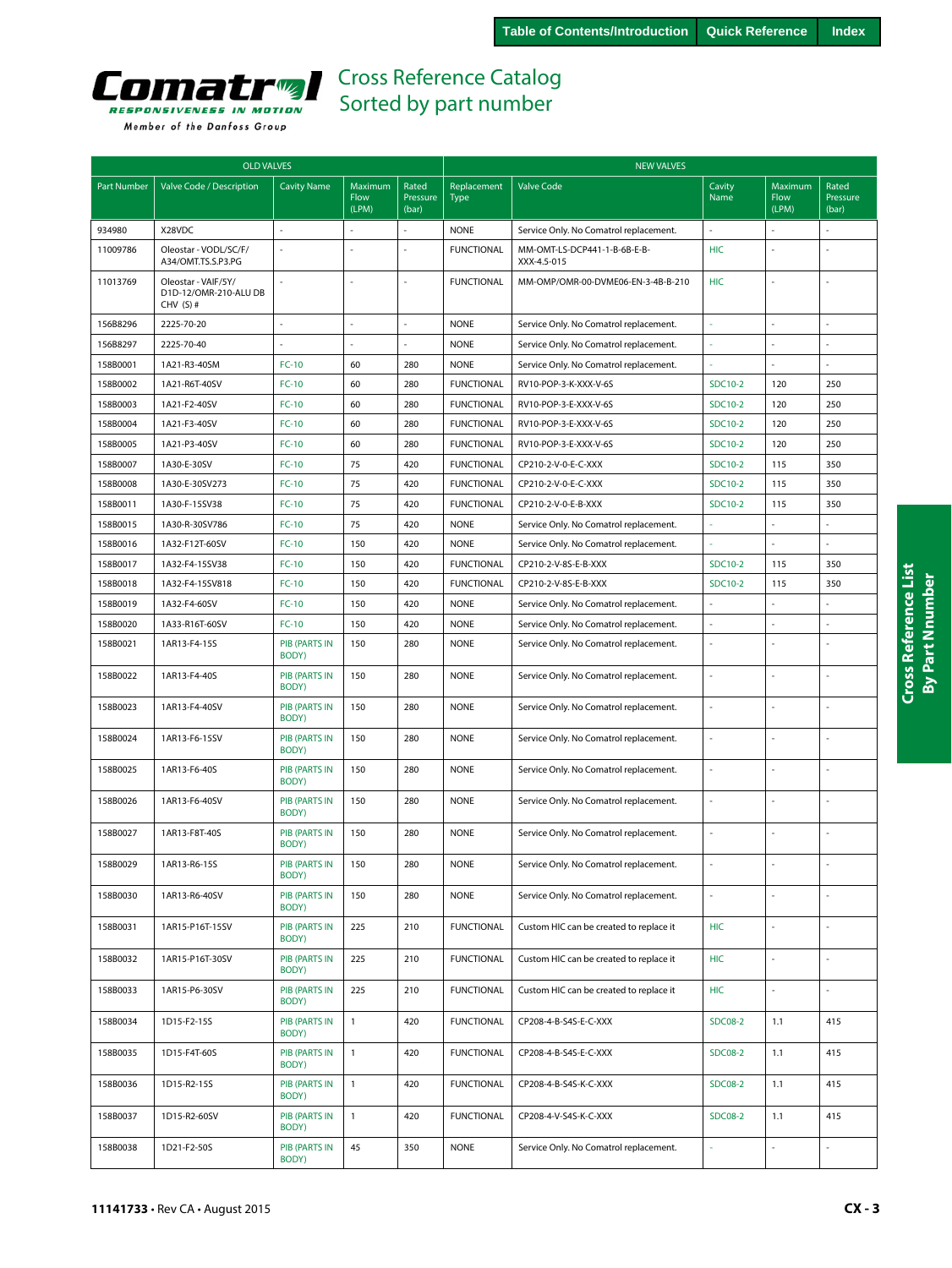<span id="page-3-0"></span>

|                    | <b>OLD VALVES</b>        |                               |                          |                            |                            | <b>NEW VALVES</b>                      |                |                          |                            |  |
|--------------------|--------------------------|-------------------------------|--------------------------|----------------------------|----------------------------|----------------------------------------|----------------|--------------------------|----------------------------|--|
| <b>Part Number</b> | Valve Code / Description | <b>Cavity Name</b>            | Maximum<br>Flow<br>(LPM) | Rated<br>Pressure<br>(bar) | Replacement<br><b>Type</b> | <b>Valve Code</b>                      | Cavity<br>Name | Maximum<br>Flow<br>(LPM) | Rated<br>Pressure<br>(bar) |  |
| 158B0039           | 1D22-F6-50S              | <b>PIB (PARTS IN</b><br>BODY) | 45                       | 560                        | <b>NONE</b>                | Service Only. No Comatrol replacement. |                |                          |                            |  |
| 158B0040           | 1D30-E-30SV              | FC-109                        | 30                       | 210                        | <b>FUNCTIONAL</b>          | CP208-3-V-0-E-C-XXX                    | <b>SDC08-2</b> | 30                       | 250                        |  |
| 158B0041           | 1D30-F-30SV49            | FC-109                        | 30                       | 210                        | <b>FUNCTIONAL</b>          | CP208-3-V-0-E-C-XXX                    | <b>SDC08-2</b> | 30                       | 250                        |  |
| 158B0042           | 1D30-F-30SV915           | FC-109                        | 30                       | 210                        | <b>FUNCTIONAL</b>          | CP208-3-V-0-E-C-XXX                    | <b>SDC08-2</b> | 30                       | 250                        |  |
| 158B0044           | 1D41-E-8T-4S             | <b>PIB (PARTS IN</b><br>BODY) | 95                       | 70                         | <b>FUNCTIONAL</b>          | VME 08-E-1-DG12S-XXX                   | VME08          | 80                       | 315                        |  |
| 158B0045           | 1D41-P3-10S              | <b>PIB (PARTS IN</b><br>BODY) | 95                       | 70                         | <b>FUNCTIONAL</b>          | VME 08-E-1-DG12S-XXX                   | VME08          | 80                       | 315                        |  |
| 158B0046           | 1D41-P6-10S              | <b>PIB (PARTS IN</b><br>BODY) | 95                       | 70                         | <b>FUNCTIONAL</b>          | VME 08-E-1-DG12S-XXX                   | VME08          | 80                       | 315                        |  |
| 158B0048           | 1D41-P6-4S               | <b>PIB (PARTS IN</b><br>BODY) | 95                       | 70                         | <b>FUNCTIONAL</b>          | VME 08-E-1-DG12S-XXX                   | VME08          | 80                       | 315                        |  |
| 158B0054           | 1D70-R-15SV600           | FC-109                        | 1.2                      | 350                        | <b>FUNCTIONAL</b>          | CP208-4-V-0-K-C-XXX                    | <b>SDC08-2</b> | 1.1                      | 415                        |  |
| 158B0057           | 1G10-P-2S895             | $FC-10$                       | 70                       | 140                        | <b>NONE</b>                | Service Only. No Comatrol replacement. |                |                          | ÷.                         |  |
| 158B0058           | 1G10-P-2SV837            | $FC-10$                       | 70                       | 140                        | <b>NONE</b>                | Service Only. No Comatrol replacement. |                |                          |                            |  |
| 158B0059           | 1G10-P-4S895             | $FC-10$                       | 70                       | 140                        | <b>NONE</b>                | Service Only. No Comatrol replacement. |                |                          | $\sim$                     |  |
| 158B0061           | 1G11-R3-2SV566           | $FC-10$                       | 70                       | 140                        | <b>NONE</b>                | Service Only. No Comatrol replacement. |                |                          | ÷.                         |  |
| 158B0062           | 1G11-R3-6SV566           | $FC-10$                       | 70                       | 140                        | <b>NONE</b>                | Service Only. No Comatrol replacement. | ÷.             |                          | ÷,                         |  |
| 158B0063           | 1G12-P6-2S895            | $FC-15$                       | 150                      | 140                        | <b>NONE</b>                | Service Only. No Comatrol replacement. |                |                          |                            |  |
| 158B0064           | 1G41-R2-10S19            | <b>PIB (PARTS IN</b><br>BODY) | 95                       | 70                         | <b>NONE</b>                | Service Only. No Comatrol replacement. |                |                          | ÷.                         |  |
| 158B0065           | 1G41-R2-20S19            | <b>PIB (PARTS IN</b><br>BODY) | 95                       | 70                         | <b>NONE</b>                | Service Only. No Comatrol replacement. | L.             |                          | ÷.                         |  |
| 158B0066           | 1L10-E-15SV906           | $FC-76$                       | 150                      | 350                        | <b>NONE</b>                | Service Only. No Comatrol replacement. |                |                          |                            |  |
| 158B0067           | 1L10-E-25SV              | $FC-76$                       | 150                      | 350                        | <b>FUNCTIONAL</b>          | CP201-1-V-0-E-B-XXX                    | CP12-2         | 150                      | 250                        |  |
| 158B0068           | 1L10-E-40SV38            | $FC-76$                       | 150                      | 350                        | <b>FUNCTIONAL</b>          | CP201-1-V-0-E-C-XXX                    | CP12-2         | 150                      | 250                        |  |
| 158B0071           | 1L10-E-50SV              | <b>FC-76</b>                  | 150                      | 350                        | <b>NONE</b>                | Service Only. No Comatrol replacement. |                |                          | ÷,                         |  |
| 158B0072           | 1L10-E-60SV              | <b>FC-76</b>                  | 150                      | 350                        | <b>NONE</b>                | Service Only. No Comatrol replacement. |                |                          |                            |  |
| 158B0074           | 1L10-F-25SV38            | <b>FC-76</b>                  | 150                      | 350                        | <b>FUNCTIONAL</b>          | CP201-1-V-0-E-B-XXX                    | CP12-2         | 150                      | 250                        |  |
| 158B0075           | 1L10-F-25SV9             | <b>FC-76</b>                  | 150                      | 350                        | <b>NONE</b>                | Service Only. No Comatrol replacement. |                |                          | ÷,                         |  |
| 158B0076           | 1L10-F-25SV917           | <b>FC-76</b>                  | 150                      | 350                        | <b>FUNCTIONAL</b>          | CP201-1-V-0-E-B-XXX                    | CP12-2         | 150                      | 250                        |  |
| 158B0077           | 1L10-F-40SV836           | <b>FC-76</b>                  | 150                      | 350                        | <b>FUNCTIONAL</b>          | CP201-1-V-0-E-C-XXX                    | CP12-2         | 150                      | 250                        |  |
| 158B0079           | 1L11-F12T-40SV           | $FC-76$                       | 150                      | 350                        | <b>FUNCTIONAL</b>          | CP201-1-V-12S-E-C-XXX                  | CP12-2         | 150                      | 250                        |  |
| 158B0082           | 1L22-F2-25S831           | <b>PIB (PARTS IN</b><br>BODY) | 75                       | 350                        | <b>FUNCTIONAL</b>          | CP200-1-B-6S-E-C-XXX                   | SDC10-2        | 75                       | 250                        |  |
| 158B0083           | 1L22-F3-15S              | <b>PIB (PARTS IN</b><br>BODY) | 75                       | 350                        | <b>FUNCTIONAL</b>          | CP200-1-B-8S-E-B-XXX                   | SDC10-2        | 75                       | 250                        |  |
| 158B0084           | 1L22-F3-15S831           | PIB (PARTS IN<br>BODY)        | 75                       | 350                        | <b>FUNCTIONAL</b>          | CP200-1-B-8S-E-B-XXX                   | SDC10-2        | 75                       | 250                        |  |
| 158B0085           | 1L22-F3-40S              | PIB (PARTS IN<br>BODY)        | 75                       | 350                        | <b>FUNCTIONAL</b>          | CP200-1-B-8S-E-C-XXX                   | SDC10-2        | 75                       | 250                        |  |
| 158B0086           | 1L22-F3-40S831           | PIB (PARTS IN<br>BODY)        | 75                       | 350                        | <b>FUNCTIONAL</b>          | CP200-1-B-8S-E-C-XXX                   | SDC10-2        | 75                       | 250                        |  |
| 158B0091           | 1L23-F4-40S              | PIB (PARTS IN<br>BODY)        | 150                      | 350                        | <b>FUNCTIONAL</b>          | CP211-2-B-S10S-F-D-XXX                 | CP12-2         | 190                      | 350                        |  |
| 158B0092           | 1L24-E4-40S875           | <b>PIB (PARTS IN</b><br>BODY) | 150                      | 350                        | <b>NONE</b>                | Service Only. No Comatrol replacement. | ×              |                          | $\blacksquare$             |  |
| 158B0093           | 1L24-E8T-25S794          | PIB (PARTS IN<br>BODY)        | 150                      | 350                        | <b>NONE</b>                | Service Only. No Comatrol replacement. | ä,             | ÷.                       | $\sim$                     |  |
| 158B0094           | 1L24-E8T-50S831          | PIB (PARTS IN<br>BODY)        | 150                      | 350                        | <b>NONE</b>                | Service Only. No Comatrol replacement. |                |                          |                            |  |
| 158B0095           | 1L24-F10T-25SV           | PIB (PARTS IN<br>BODY)        | 150                      | 350                        | <b>NONE</b>                | Service Only. No Comatrol replacement. | $\omega$       |                          | $\bar{z}$                  |  |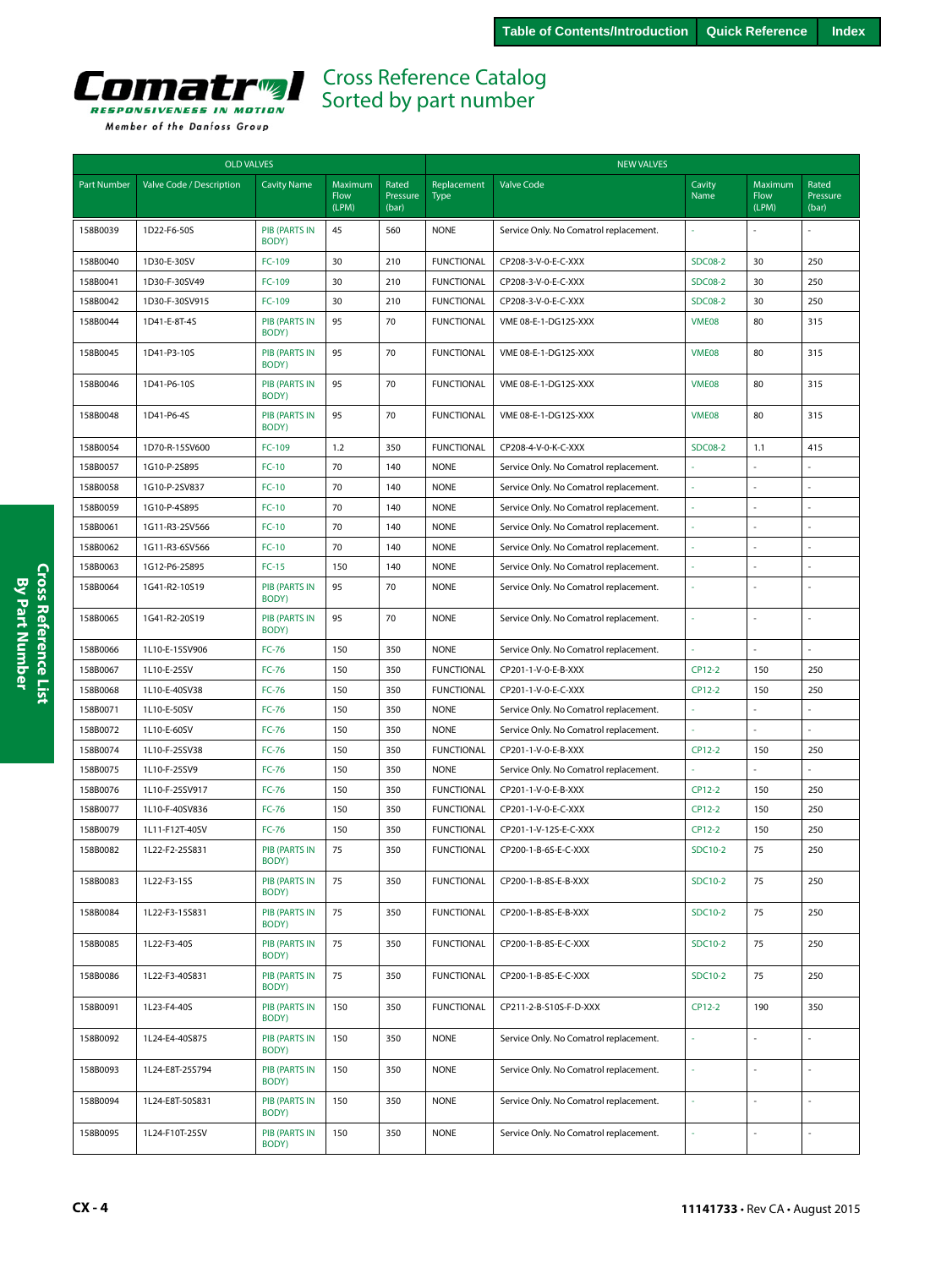<span id="page-4-0"></span>

|  | Member of the Danfoss Group |  |
|--|-----------------------------|--|
|  |                             |  |

| <b>OLD VALVES</b>  |                          |                               |                          |                            | <b>NEW VALVES</b>          |                                        |                |                          |                            |  |
|--------------------|--------------------------|-------------------------------|--------------------------|----------------------------|----------------------------|----------------------------------------|----------------|--------------------------|----------------------------|--|
| <b>Part Number</b> | Valve Code / Description | <b>Cavity Name</b>            | Maximum<br>Flow<br>(LPM) | Rated<br>Pressure<br>(bar) | Replacement<br><b>Type</b> | <b>Valve Code</b>                      | Cavity<br>Name | Maximum<br>Flow<br>(LPM) | Rated<br>Pressure<br>(bar) |  |
| 158B0096           | 1L24-F4-15S              | <b>PIB (PARTS IN</b><br>BODY) | 150                      | 350                        | <b>NONE</b>                | Service Only. No Comatrol replacement. |                | $\overline{a}$           |                            |  |
| 158B0097           | 1L24-F4-15S831           | <b>PIB (PARTS IN</b><br>BODY) | 150                      | 350                        | <b>NONE</b>                | Service Only. No Comatrol replacement. | ä,             |                          | ÷,                         |  |
| 158B0098           | 1L24-F4-40S831           | <b>PIB (PARTS IN</b><br>BODY) | 150                      | 350                        | <b>NONE</b>                | Service Only. No Comatrol replacement. |                |                          |                            |  |
| 158B0099           | 1L24-F4-25S831           | <b>PIB (PARTS IN</b><br>BODY) | 150                      | 350                        | <b>NONE</b>                | Service Only. No Comatrol replacement. |                |                          | ÷,                         |  |
| 158B0104           | 1L24-F8T-25SV8           | <b>PIB (PARTS IN</b><br>BODY) | 150                      | 350                        | <b>NONE</b>                | Service Only. No Comatrol replacement. |                |                          |                            |  |
| 158B0105           | 1L24-F8T-40S             | <b>PIB (PARTS IN</b><br>BODY) | 150                      | 350                        | <b>NONE</b>                | Service Only. No Comatrol replacement. |                |                          |                            |  |
| 158B0106           | 1L60-F-30SV732           | $FC-153$                      | 380                      | 350                        | <b>NONE</b>                | Service Only. No Comatrol replacement. |                |                          |                            |  |
| 158B0109           | 1LL22-E3-25S917          | <b>PIB (PARTS IN</b><br>BODY) | 150                      | 350                        | <b>FUNCTIONAL</b>          | CP221-1-12S-B-0-E-B-XXX                | <b>CIB</b>     | 190                      | 250                        |  |
| 158B0111           | 1LL22-F6T-15S            | <b>PIB (PARTS IN</b><br>BODY) | 150                      | 350                        | <b>FUNCTIONAL</b>          | CP221-1-12S-B-0-E-B-XXX                | <b>CIB</b>     | 190                      | 250                        |  |
| 158B0112           | 1LL22-F6T-25S            | <b>PIB (PARTS IN</b><br>BODY) | 150                      | 350                        | <b>FUNCTIONAL</b>          | CP221-1-12S-B-0-E-B-XXX                | <b>CIB</b>     | 190                      | 250                        |  |
| 158B0113           | 1LL22-F6T-40S            | <b>PIB (PARTS IN</b><br>BODY) | 150                      | 350                        | <b>FUNCTIONAL</b>          | CP221-1-12S-B-0-E-C-XXX                | <b>CIB</b>     | 190                      | 250                        |  |
| 158B0114           | 1LL22-F8T-15S            | <b>PIB (PARTS IN</b><br>BODY) | 150                      | 350                        | <b>FUNCTIONAL</b>          | CP221-1-12S-B-0-E-B-XXX                | <b>CIB</b>     | 190                      | 250                        |  |
| 158B0115           | 1LL22-F8T-15SV           | <b>PIB (PARTS IN</b><br>BODY) | 150                      | 350                        | <b>FUNCTIONAL</b>          | CP221-1-12S-V-0-E-B-XXX                | <b>CIB</b>     | 190                      | 250                        |  |
| 158B0116           | 1LL22-F8T-25S            | <b>PIB (PARTS IN</b><br>BODY) | 150                      | 350                        | <b>FUNCTIONAL</b>          | CP221-1-12S-B-0-E-B-XXX                | <b>CIB</b>     | 190                      | 250                        |  |
| 158B0118           | 1LL23-F12T-15S           | <b>PIB (PARTS IN</b><br>BODY) | 150                      | 350                        | <b>FUNCTIONAL</b>          | CP221-1-12S-B-0-E-B-XXX                | <b>CIB</b>     | 190                      | 250                        |  |
| 158B0119           | 1LL23-F12T-25S           | <b>PIB (PARTS IN</b><br>BODY) | 150                      | 350                        | <b>FUNCTIONAL</b>          | CP221-1-12S-B-0-E-B-XXX                | <b>CIB</b>     | 190                      | 250                        |  |
| 158B0120           | 1LL23-F12T-40S           | <b>PIB (PARTS IN</b><br>BODY) | 150                      | 350                        | <b>FUNCTIONAL</b>          | CP221-1-12S-B-0-E-C-XXX                | <b>CIB</b>     | 190                      | 250                        |  |
| 158B0122           | 1LL23-F12T-40SV          | <b>PIB (PARTS IN</b><br>BODY) | 150                      | 350                        | <b>FUNCTIONAL</b>          | CP221-1-12S-V-0-E-C-XXX                | <b>CIB</b>     | 190                      | 250                        |  |
| 158B0123           | 1LL23-F6-15S             | <b>PIB (PARTS IN</b><br>BODY) | 150                      | 350                        | <b>FUNCTIONAL</b>          | CP221-1-12S-B-0-E-B-XXX                | <b>CIB</b>     | 190                      | 250                        |  |
| 158B0124           | 1LL23-F6-15S362          | <b>PIB (PARTS IN</b><br>BODY) | 150                      | 350                        | <b>FUNCTIONAL</b>          | CP221-1-12S-B-0-E-B-XXX                | <b>CIB</b>     | 190                      | 250                        |  |
| 158B0125           | 1LL23-F6-25SV            | <b>PIB (PARTS IN</b><br>BODY) | 150                      | 350                        | <b>FUNCTIONAL</b>          | CP221-1-12S-V-0-E-B-XXX                | <b>CIB</b>     | 190                      | 250                        |  |
| 158B0126           | 1LL23-F6-40S             | <b>PIB (PARTS IN</b><br>BODY) | 150                      | 350                        | <b>FUNCTIONAL</b>          | CP221-1-12S-B-0-E-C-XXX                | CIB            | 190                      | 250                        |  |
| 158B0127           | 1LL23-F6-50S             | <b>PIB (PARTS IN</b><br>BODY) | 150                      | 350                        | <b>NONE</b>                | Service Only. No Comatrol replacement. |                | $\overline{\phantom{a}}$ |                            |  |
| 158B0128           | 1LLCMS-F3W-40SV          | ä,                            | $\omega$                 | $\omega$                   | <b>NONE</b>                | Service Only. No Comatrol replacement. | ä,             | ä,                       | $\bar{a}$                  |  |
| 158B0129           | 1ML33-P6T-30S11          |                               | $\sim$                   |                            | <b>NONE</b>                | Service Only. No Comatrol replacement. |                |                          |                            |  |
| 158B0130           | 1SD10-E-3SV:250          | $FC-13$                       | 150                      | 40                         | <b>FUNCTIONAL</b>          | CP241-8-V-0-K-B-XXX                    | CP12-3S        | 150                      | 40                         |  |
| 158B0131           | 1SD10-P-4S895            | $FC-13$                       | 150                      | 40                         | <b>FUNCTIONAL</b>          | CP241-8-B-0-E-B-XXX                    | CP12-3S        | 150                      | 40                         |  |
| 158B0132           | 1SD10-P-6SM917           | $FC-13$                       | 150                      | 40                         | <b>NONE</b>                | Service Only. No Comatrol replacement. |                |                          |                            |  |
| 158B0133           | 1SD10-P-6SV227           | $FC-13$                       | 150                      | 40                         | <b>NONE</b>                | Service Only. No Comatrol replacement. |                |                          |                            |  |
| 158B0134           | 1SD10-P-6SV499           | $FC-13$                       | 150                      | 40                         | <b>FUNCTIONAL</b>          | CP241-8-V-0-E-C-XXX                    | CP12-3S        | 150                      | 40                         |  |
| 158B0135           | 1SD11-P3-6SV499          | $FC-13$                       | 150                      | 40                         | <b>FUNCTIONAL</b>          | CP241-8-V-10S-E-C-XXX                  | CP12-3S        | 150                      | 40                         |  |
| 158B0136           | 1SD11-P4-4S895           | $FC-13$                       | 150                      | 40                         | <b>FUNCTIONAL</b>          | CP241-8-B-10S-E-B-XXX                  | CP12-3S        | 150                      | 40                         |  |
| 158B0137           | 1SD11-P6-4SV33           | $FC-13$                       | 150                      | 40                         | <b>FUNCTIONAL</b>          | CP241-8-V-12S-E-C-XXX                  | CP12-3S        | 150                      | 40                         |  |
| 158B0138           | 1SD11-P6-6SV             | $FC-13$                       | 150                      | 40                         | <b>FUNCTIONAL</b>          | CP241-8-V-12S-E-C-XXX                  | CP12-3S        | 150                      | 40                         |  |
| 158B0140           | 1G10-P-3S895             | $FC-10$                       | 70                       | 140                        | <b>NONE</b>                | Service Only. No Comatrol replacement. |                | $\sim$                   |                            |  |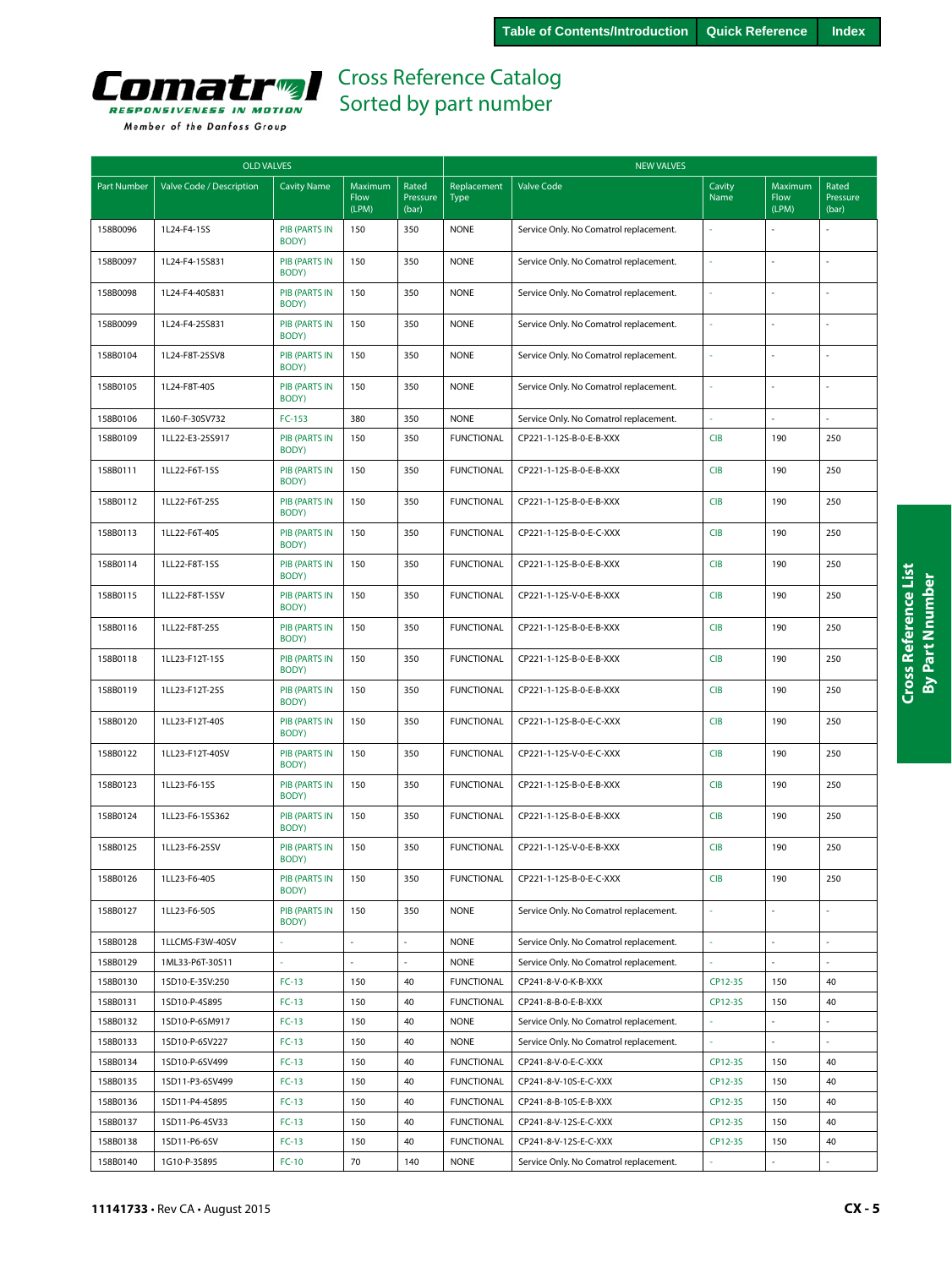<span id="page-5-0"></span>

| <b>OLD VALVES</b>  |                             |                               |                                 |                            | <b>NEW VALVES</b>          |                                        |                |                          |                            |  |
|--------------------|-----------------------------|-------------------------------|---------------------------------|----------------------------|----------------------------|----------------------------------------|----------------|--------------------------|----------------------------|--|
| <b>Part Number</b> | Valve Code / Description    | <b>Cavity Name</b>            | Maximum<br><b>Flow</b><br>(LPM) | Rated<br>Pressure<br>(bar) | Replacement<br><b>Type</b> | <b>Valve Code</b>                      | Cavity<br>Name | Maximum<br>Flow<br>(LPM) | Rated<br>Pressure<br>(bar) |  |
| 158B0142           | 1A20-P-40SV                 | $FC-10$                       | 60                              | 280                        | <b>NONE</b>                | Service Only. No Comatrol replacement. |                |                          |                            |  |
| 158B0145           | 1A31-F6T-15SV:1000          | $FC-10$                       | 75                              | 420                        | <b>FUNCTIONAL</b>          | CP210-2-V-6S-E-B-100                   | SDC10-2        | 115                      | 350                        |  |
| 158B0146           | 1A32-R12T-30SV917           | $FC-10$                       | 150                             | 420                        | <b>FUNCTIONAL</b>          | CP210-2-V-8S-K-C-XXX                   | SDC10-2        | 115                      | 350                        |  |
| 158B0147           | 1A32-F8T-60SV917            | $FC-10$                       | 150                             | 420                        | <b>FUNCTIONAL</b>          | CP210-2-V-S8S-E-D-XXX                  | SDC10-2        | 115                      | 350                        |  |
| 158B0149           | 1A32-F12T-60SV33:30         | $FC-10$                       | 150                             | 420                        | <b>FUNCTIONAL</b>          | CP210-2-V-S8S-E-D-XXX                  | SDC10-2        | 115                      | 350                        |  |
| 158B0150           | 1SA13-3                     |                               | 150                             | 210                        | <b>NONE</b>                | Service Only. No Comatrol replacement. |                |                          |                            |  |
| 158B0152           | 1LL22-F4-25SM919            | <b>PIB (PARTS IN</b><br>BODY) | 150                             | 350                        | <b>FUNCTIONAL</b>          | CP221-1-12S-B-0-E-B-XXX                | <b>CIB</b>     | 190                      | 250                        |  |
| 158B0153           | 1LL23-F12T-25S377           | <b>PIB (PARTS IN</b><br>BODY) | 150                             | 350                        | <b>FUNCTIONAL</b>          | CP221-1-12S-B-0-E-B-XXX                | <b>CIB</b>     | 190                      | 250                        |  |
| 158B0154           | 1LLA11-F16T-40SV            | <b>PIB (PARTS IN</b><br>BODY) | 151                             | 350                        | <b>NONE</b>                | Service Only. No Comatrol replacement. | ä,             | ÷,                       |                            |  |
| 158B0158           | 1LLC61-1                    | PIB (PARTS IN<br>BODY)        | 380                             | 210                        | <b>NONE</b>                | Service Only. No Comatrol replacement. |                | ÷,                       |                            |  |
| 158B0159           | 1LLC61-4                    | <b>PIB (PARTS IN</b><br>BODY) | 380                             | 210                        | <b>NONE</b>                | Service Only. No Comatrol replacement. |                | ÷.                       |                            |  |
| 158B0164           | 1UL12-P12T-8T-15/40         | <b>PIB (PARTS IN</b><br>BODY) | 150                             | 280                        | <b>NONE</b>                | Service Only. No Comatrol replacement. | à,             | ÷.                       |                            |  |
| 158B0165           | 1UL12-P6-4-15/40SV          | <b>PIB (PARTS IN</b><br>BODY) | 150                             | 280                        | <b>NONE</b>                | Service Only. No Comatrol replacement. |                | ÷.                       |                            |  |
| 158B0166           | 1UL12-P6W-4W-15/40S         | <b>PIB (PARTS IN</b><br>BODY) | 150                             | 280                        | <b>NONE</b>                | Service Only. No Comatrol replacement. |                |                          |                            |  |
| 158B0167           | 1UL15-P16T-12T-15/          | <b>PIB (PARTS IN</b><br>BODY) | 305                             | 280                        | <b>NONE</b>                | Service Only. No Comatrol replacement. |                |                          |                            |  |
| 158B0168           | 1UL15-P16T-12T-15/40SV      | <b>PIB (PARTS IN</b><br>BODY) | 305                             | 280                        | <b>NONE</b>                | Service Only. No Comatrol replacement. | ÷,             | ÷,                       | ÷.                         |  |
| 158B0169           | 1UL15-P16T-12T-30/40SV      | <b>PIB (PARTS IN</b><br>BODY) | 305                             | 280                        | <b>NONE</b>                | Service Only. No Comatrol replacement. | ÷,             | ÷,                       | $\overline{a}$             |  |
| 158B0170           | 1UL15-P8-6-15/25SV          | <b>PIB (PARTS IN</b><br>BODY) | 305                             | 280                        | <b>NONE</b>                | Service Only. No Comatrol replacement. |                | ÷.                       |                            |  |
| 158B0171           | 1UL15-P8-6-15/40SV          | <b>PIB (PARTS IN</b><br>BODY) | 305                             | 280                        | <b>NONE</b>                | Service Only. No Comatrol replacement. | à,             | ÷,                       | $\overline{\phantom{a}}$   |  |
| 158B0205           | 1L24-F4W-25S                | <b>PIB (PARTS IN</b><br>BODY) | 150                             | 350                        | <b>NONE</b>                | Service Only. No Comatrol replacement. |                |                          |                            |  |
| 158B0206           | 1A32-F12T-60SV33            | $FC-10$                       | 150                             | 420                        | <b>FUNCTIONAL</b>          | CP210-2-V-S8S-E-D-XXX                  | SDC10-2        | 115                      | 350                        |  |
| 158B0211           | 1DXP8489-100                |                               |                                 |                            | <b>NONE</b>                | Service Only. No Comatrol replacement. |                |                          |                            |  |
| 158B0217           | 1L23-F8T-40S                | <b>PIB (PARTS IN</b><br>BODY) | 150                             | 350                        | <b>FUNCTIONAL</b>          | CP211-2-B-S10S-F-D-XXX                 | CP12-2         | 190                      | 350                        |  |
| 158B0218           | 1D31-F6T-30SV               | FC-109                        | 30                              | 210                        | <b>FUNCTIONAL</b>          | CP208-3-V-6S-E-C-XXX                   | <b>SDC08-2</b> | 30                       | 250                        |  |
| 158B0219           | 1LL22-F4W-25S               | <b>PIB (PARTS IN</b><br>BODY) | 150                             | 350                        | <b>FUNCTIONAL</b>          | CP221-1-12S-B-0-E-B-XXX                | <b>CIB</b>     | 190                      | 250                        |  |
| 158B0220           | 1LL22-F4W-40S               | PIB (PARTS IN<br>BODY)        | 150                             | 350                        | <b>FUNCTIONAL</b>          | CP221-1-12S-B-0-E-C-XXX                | <b>CIB</b>     | 190                      | 250                        |  |
| 158B0227           | 1G10-P-03S895               | $FC-10$                       | 70                              | 140                        | <b>NONE</b>                | Service Only. No Comatrol replacement. |                |                          |                            |  |
| 158B0230           | 1L22-F3W-15S                | <b>PIB (PARTS IN</b><br>BODY) | 75                              | 350                        | <b>FUNCTIONAL</b>          | CP200-1-B-8S-E-B-XXX                   | SDC10-2        | 75                       | 250                        |  |
| 158B0237           | 1A230-F-30SV-U/<br>158G5044 |                               | $\blacksquare$                  | L,                         | <b>NONE</b>                | Service Only. No Comatrol replacement. |                | $\omega$                 | ä,                         |  |
| 158B0237           | 1A30-F-15SV-U/<br>158G5042  | $FC-10$                       | 75                              | 420                        | <b>NONE</b>                | Service Only. No Comatrol replacement. | ä,             | $\omega$                 | ÷,                         |  |
| 158B2000           | 1B12-P12T-15S               | <b>PIB (PARTS IN</b><br>BODY) | 95                              | 210                        | <b>FUNCTIONAL</b>          | VSB 06-EN-1-DG8S-XXX                   | <b>NCS06/2</b> | 80                       | 350                        |  |
| 158B2001           | 1B12-P3-15S                 | PIB (PARTS IN<br>BODY)        | 95                              | 210                        | <b>FUNCTIONAL</b>          | VSB 06-EN-1-DG8S-XXX                   | <b>NCS06/2</b> | 80                       | 350                        |  |
| 158B2002           | 1B12-P3-30S                 | PIB (PARTS IN<br>BODY)        | 95                              | 210                        | <b>FUNCTIONAL</b>          | VSB 06-EN-2-DG8S-XXX                   | <b>NCS06/2</b> | 80                       | 350                        |  |
| 158B2003           | 1B12-P4-15SV                | PIB (PARTS IN<br>BODY)        | 95                              | 210                        | <b>FUNCTIONAL</b>          | VSB 06-EN-1-DG8S-V-XXX                 | <b>NCS06/2</b> | 80                       | 350                        |  |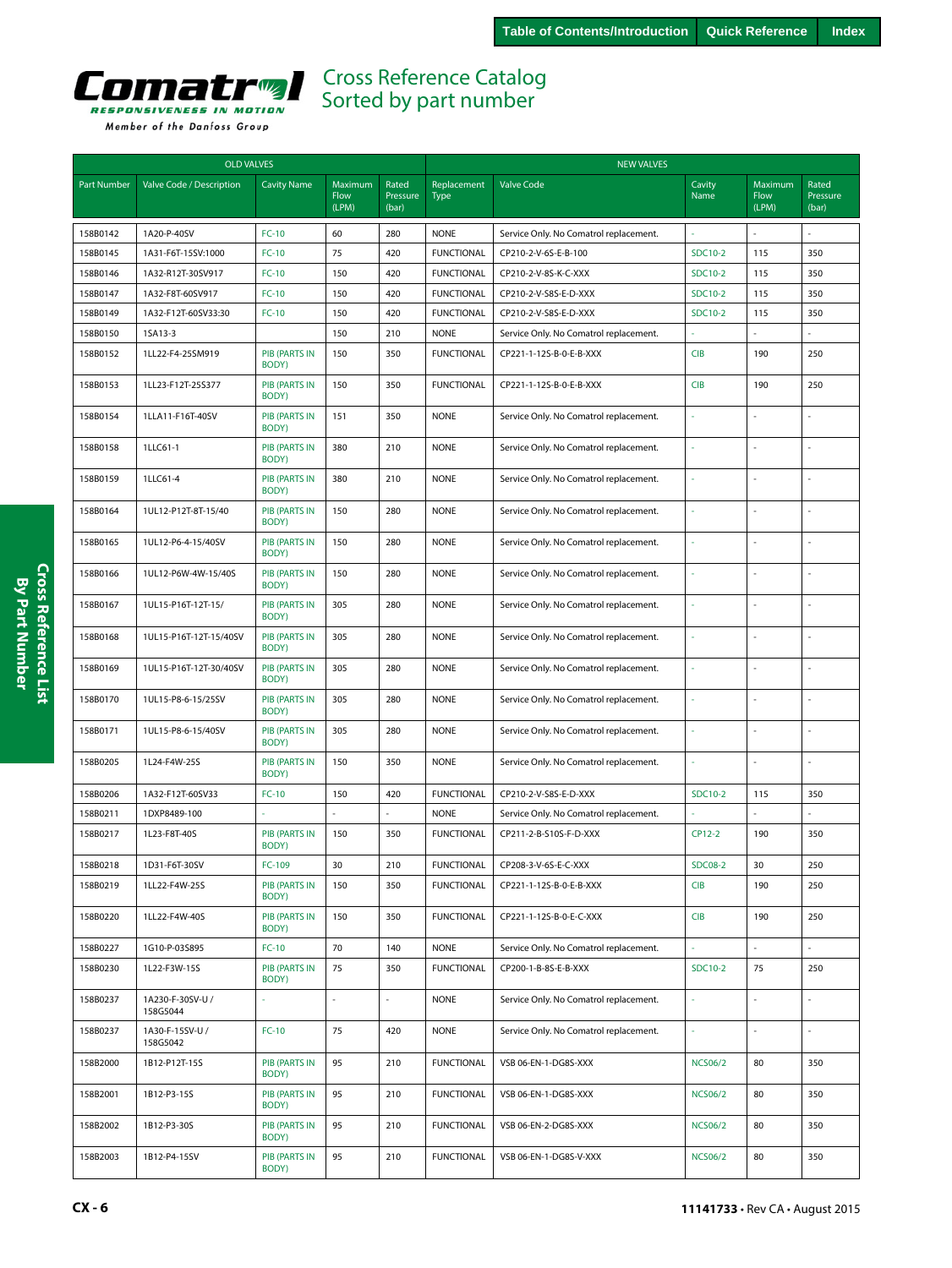<span id="page-6-0"></span>

|  | Member of the Danfoss Group |  |
|--|-----------------------------|--|
|  |                             |  |

|                    | <b>OLD VALVES</b>        |                               |                          |                            | <b>NEW VALVES</b>          |                                                                                |                 |                          |                            |  |
|--------------------|--------------------------|-------------------------------|--------------------------|----------------------------|----------------------------|--------------------------------------------------------------------------------|-----------------|--------------------------|----------------------------|--|
| <b>Part Number</b> | Valve Code / Description | <b>Cavity Name</b>            | Maximum<br>Flow<br>(LPM) | Rated<br>Pressure<br>(bar) | Replacement<br><b>Type</b> | <b>Valve Code</b>                                                              | Cavity<br>Name  | Maximum<br>Flow<br>(LPM) | Rated<br>Pressure<br>(bar) |  |
| 158B2004           | 1B12-P4-30S              | <b>PIB (PARTS IN</b><br>BODY) | 95                       | 210                        | <b>FUNCTIONAL</b>          | VSB 06-EN-2-DG8S-XXX                                                           | <b>NCS06/2</b>  | 80                       | 350                        |  |
| 158B2008           | 1B12-P6-15S              | <b>PIB (PARTS IN</b><br>BODY) | 95                       | 210                        | <b>FUNCTIONAL</b>          | VSB 06-EN-1-DG8S-XXX                                                           | <b>NCS06/2</b>  | 80                       | 350                        |  |
| 158B2009           | 1B12-P6-8S               | <b>PIB (PARTS IN</b><br>BODY) | 95                       | 210                        | <b>FUNCTIONAL</b>          | VSB 06-EN-1-DG8S-XXX                                                           | <b>NCS06/2</b>  | 80                       | 350                        |  |
| 158B2011           | 1E11-P3-50S45            | PIB (PARTS IN<br>BODY)        | 60                       | 350                        | <b>FUNCTIONAL</b>          | CB10-HV-3-A-1-E-175-B-6S                                                       | <b>SDC10-3S</b> | 60                       | 350                        |  |
| 158B2012           | 1E11-P4-30S68            | PIB (PARTS IN<br>BODY)        | 60                       | 350                        | <b>FUNCTIONAL</b>          | CB10-HV-3-Z-1-E-100-B-8S                                                       | SDC10-3S        | 60                       | 350                        |  |
| 158B2014           | 1E11-P4-30SV45           | <b>PIB (PARTS IN</b><br>BODY) | 60                       | 350                        | <b>FUNCTIONAL</b>          | CB10-HV-3-A-1-E-175-V-8S                                                       | <b>SDC10-3S</b> | 60                       | 350                        |  |
| 158B2015           | 1E11-P6T-30S45           | <b>PIB (PARTS IN</b><br>BODY) | 60                       | 350                        | <b>FUNCTIONAL</b>          | CB10-HV-3-A-1-E-175-B-6S                                                       | SDC10-3S        | 60                       | 350                        |  |
| 158B2017           | 1E11-P8T-30S45           | <b>PIB (PARTS IN</b><br>BODY) | 60                       | 350                        | <b>FUNCTIONAL</b>          | CB10-HV-3-A-1-E-175-B-8S                                                       | <b>SDC10-3S</b> | 60                       | 350                        |  |
| 158B2018           | 1E11-P8T-50S             | <b>PIB (PARTS IN</b><br>BODY) | 60                       | 350                        | <b>FUNCTIONAL</b>          | CB10-HV-1-C-1-E-175-B-S8S                                                      | <b>SDC10-3S</b> | 60                       | 350                        |  |
| 158B2019           | 1E11-P8T-50S45           | <b>PIB (PARTS IN</b><br>BODY) | 60                       | 350                        | <b>FUNCTIONAL</b>          | CB10-HV-3-A-1-E-175-B-8S                                                       | SDC10-3S        | 60                       | 350                        |  |
| 158B2020           | 1E12-P4-30S284           | <b>PIB (PARTS IN</b><br>BODY) | 60                       | 350                        | <b>NONE</b>                | Service Only. No Comatrol replacement.                                         | ä,              |                          |                            |  |
| 158B2022           | 1E14-P4-8G-30S4          | PIB (PARTS IN<br>BODY)        | 60                       | 350                        | <b>NONE</b>                | Service Only. No Comatrol replacement.                                         |                 |                          |                            |  |
| 158B2023           | 1E15-E12T-30S            | <b>PIB (PARTS IN</b><br>BODY) | 95                       | 350                        | <b>FUNCTIONAL</b>          | 1E15-01-B-12S-E-A-XXX-10.0-005                                                 | CP20-3S         | 95                       | 350                        |  |
| 158B2024           | 1E15-E12T-30S38          | <b>PIB (PARTS IN</b><br>BODY) | 95                       | 350                        | <b>NONE</b>                | Service Only. No Comatrol replacement.                                         | ä,              |                          | ÷,                         |  |
| 158B2025           | 1E15-P12T-50S45          | <b>PIB (PARTS IN</b><br>BODY) | 95                       | 350                        | <b>FUNCTIONAL</b>          | 1E15-01-B-S12S-E-B-XXX-4.5-005                                                 | CP20-3S         | 95                       | 350                        |  |
| 158B2026           | 1E15-P6-12G-30S          | <b>PIB (PARTS IN</b><br>BODY) | 95                       | 350                        | <b>NONE</b>                | Service Only. No Comatrol replacement.                                         |                 |                          | ÷,                         |  |
| 158B2028           | 1E16-P16T-30S            | <b>PIB (PARTS IN</b><br>BODY) | 150                      | 350                        | <b>NONE</b>                | Service Only. No Comatrol replacement.                                         | ä,              |                          | ÷,                         |  |
| 158B2029           | 1E16-P16T-50S45          | <b>PIB (PARTS IN</b><br>BODY) | 150                      | 350                        | <b>NONE</b>                | Service Only. No Comatrol replacement.                                         | ä,              |                          | ÷,                         |  |
| 158B2030           | 1E16-P16T-50S68          | <b>PIB (PARTS IN</b><br>BODY) | 150                      | 350                        | <b>NONE</b>                | Service Only. No Comatrol replacement.                                         |                 |                          |                            |  |
| 158B2031           | 1E16-P8-30SV45           | <b>PIB (PARTS IN</b><br>BODY) | 150                      | 350                        | <b>NONE</b>                | Service Only. No Comatrol replacement.                                         | i,              |                          | L.                         |  |
| 158B2033           | 1E21-F16T-30S            | <b>PIB (PARTS IN</b><br>BODY) | 305                      | 210                        | <b>NONE</b>                | Service Only. No Comatrol replacement.                                         | ä,              |                          |                            |  |
| 158B2034           | 1E21-F16T-30S88          | <b>PIB (PARTS IN</b><br>BODY) | 305                      | 210                        | <b>NONE</b>                | Service Only. No Comatrol replacement.                                         |                 |                          |                            |  |
| 158B2035           | 1E21-F20F-30S            | <b>PIB (PARTS IN</b><br>BODY) | 305                      | 210                        | <b>NONE</b>                | Service Only. No Comatrol replacement.                                         | ä,              |                          | ÷,                         |  |
| 158B2037           | 1E70-E-30SV731           |                               | $\overline{\phantom{a}}$ | $\overline{\phantom{a}}$   | <b>FUNCTIONAL</b>          | CP441-1-V-0-E-B-XXX-4.5-015                                                    | CP12-3S         | 115                      | 350                        |  |
| 158B2038           | 1E90-F-50SV745           | FC-317                        | 95                       | 350                        | <b>NONE</b>                | Service Only. No Comatrol replacement.                                         |                 |                          |                            |  |
| 158B2039           | 1ED25-N20F-40S           |                               | $\mathbf{r}$             |                            | <b>NONE</b>                | Service Only. No Comatrol replacement.                                         | ä,              |                          |                            |  |
| 158B2040           | 1EE13-P4-50S45           | <b>PIB (PARTS IN</b><br>BODY) | 57                       | 350                        | <b>FUNCTIONAL</b>          | DCB10-HV-3-B-1-E-XXX-B-8ST (Pilot Ratio<br>4.5:1 or 10:1 required for 350 bar) | <b>CIB</b>      | 60                       | 350                        |  |
| 158B2041           | 1EE13-P6T-30S            | <b>PIB (PARTS IN</b><br>BODY) | 57                       | 350                        | <b>FUNCTIONAL</b>          | DCB10-HV-1-C-1-E-XXX-B-6S                                                      | <b>CIB</b>      | 60                       | 350                        |  |
| 158B2042           | 1EE13-P6T-30S45          | <b>PIB (PARTS IN</b><br>BODY) | 57                       | 350                        | <b>FUNCTIONAL</b>          | DCB10-HV-2-B-1-E-XXX-B-6S                                                      | CIB             | 60                       | 350                        |  |
| 158B2043           | 1EE13-P8T-30S            | PIB (PARTS IN<br>BODY)        | 57                       | 350                        | <b>FUNCTIONAL</b>          | DCB10-HV-1-C-1-E-XXX-B-8S                                                      | CIB             | 60                       | 350                        |  |
| 158B2045           | 1EE13-P8T-30S45          | PIB (PARTS IN<br>BODY)        | 57                       | 350                        | <b>FUNCTIONAL</b>          | DCB10-HV-2-B-1-E-XXX-B-8S                                                      | CIB             | 60                       | 350                        |  |
| 158B2046           | 1EE13-P8T-50S            | PIB (PARTS IN<br>BODY)        | 57                       | 350                        | <b>FUNCTIONAL</b>          | DCB10-HV-3-C-1-E-XXX-B-S8S                                                     | CIB             | 60                       | 350                        |  |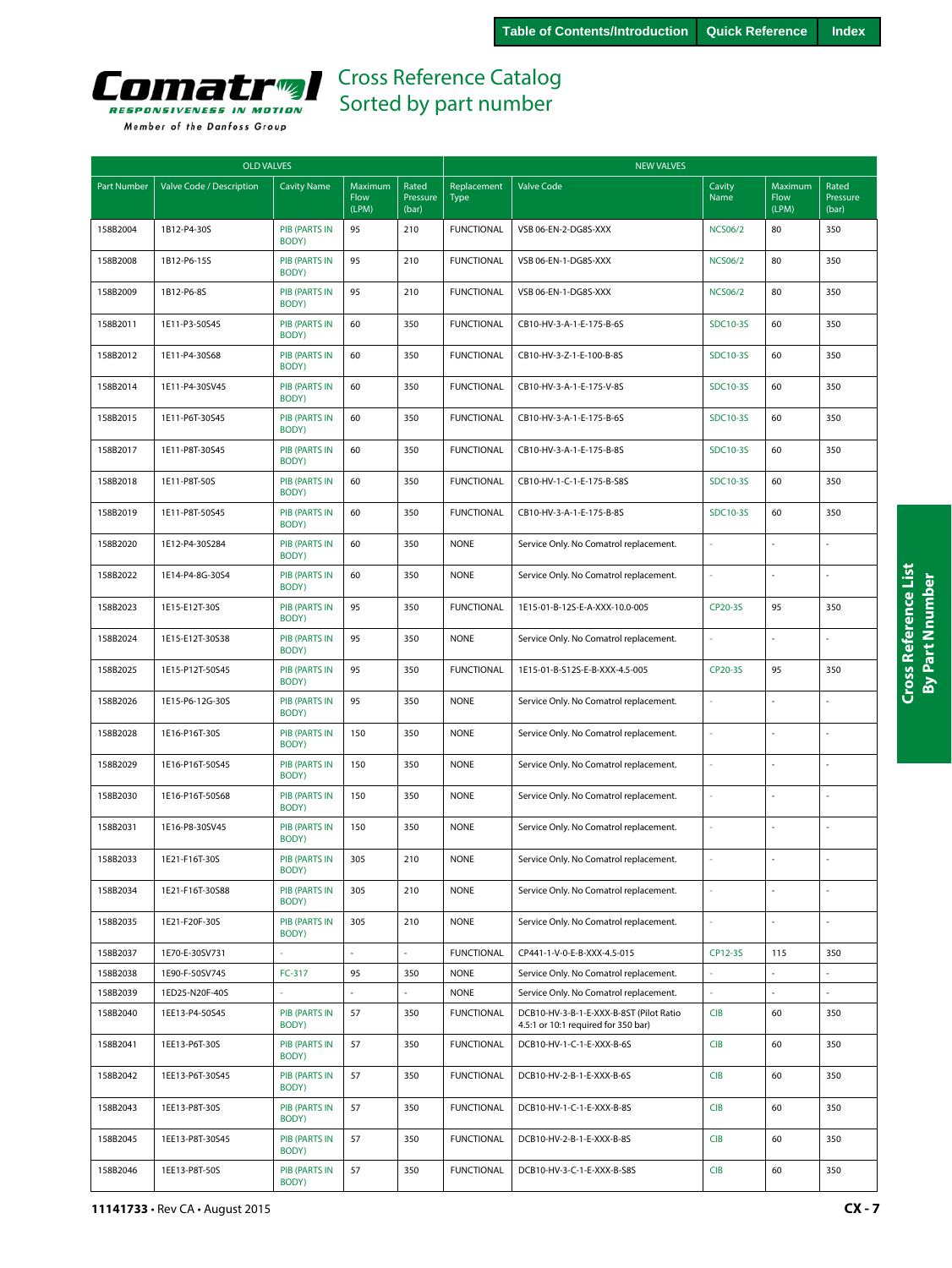<span id="page-7-0"></span>

| Member of the Danfoss Group |  |  |
|-----------------------------|--|--|
|                             |  |  |

|                    | <b>OLD VALVES</b>        |                               |                          |                            | <b>NEW VALVES</b>          |                                        |                 |                          |                            |
|--------------------|--------------------------|-------------------------------|--------------------------|----------------------------|----------------------------|----------------------------------------|-----------------|--------------------------|----------------------------|
| <b>Part Number</b> | Valve Code / Description | <b>Cavity Name</b>            | Maximum<br>Flow<br>(LPM) | Rated<br>Pressure<br>(bar) | Replacement<br><b>Type</b> | <b>Valve Code</b>                      | Cavity<br>Name  | Maximum<br>Flow<br>(LPM) | Rated<br>Pressure<br>(bar) |
| 158B2047           | 1EE15-P12T-30S           | <b>PIB (PARTS IN</b><br>BODY) | 95                       | 350                        | <b>FUNCTIONAL</b>          | CP441-2-12S-B-E-A-XXX-10.0-015         | <b>CIB</b>      | 115                      | 350                        |
| 158B2048           | 1EE15-P6-30SV45          | <b>PIB (PARTS IN</b><br>BODY) | 95                       | 350                        | <b>FUNCTIONAL</b>          | CP441-2-12S-V-E-B-XXX-4.5-015          | <b>CIB</b>      | 115                      | 350                        |
| 158B2049           | 1EE15-P6-50S             | <b>PIB (PARTS IN</b><br>BODY) | 95                       | 350                        | <b>FUNCTIONAL</b>          | CP441-2-S12S-B-E-A-XXX-10.0-015        | <b>CIB</b>      | 115                      | 350                        |
| 158B2050           | 1EE15-P6-50S45           | <b>PIB (PARTS IN</b><br>BODY) | 95                       | 350                        | <b>FUNCTIONAL</b>          | CP441-2-S12S-B-E-B-XXX-4.5-015         | <b>CIB</b>      | 115                      | 350                        |
| 158B2051           | 1EEC11-P6T-20S           | <b>CIB</b>                    | 60                       | 350                        | <b>FUNCTIONAL</b>          | 1EEC11-01-B-6S-E-A-XXX-10.0-005        | <b>CIB</b>      | 60                       | 350                        |
| 158B2052           | 1EEC11-P6T-30S           | <b>CIB</b>                    | 60                       | 350                        | <b>FUNCTIONAL</b>          | 1EEC11-01-B-6S-E-A-XXX-10.0-005        | <b>CIB</b>      | 60                       | 350                        |
| 158B2053           | 1EEC11-P6T-50S           | <b>CIB</b>                    | 60                       | 350                        | <b>FUNCTIONAL</b>          | 1EEC11-01-B-S6S-E-A-XXX-10.0-005       | <b>CIB</b>      | 60                       | 350                        |
| 158B2054           | 1EEC12-P4-30S            | <b>CIB</b>                    | 95                       | 350                        | <b>NONE</b>                | Service Only. No Comatrol replacement. |                 |                          |                            |
| 158B2055           | 1EEC12-P4-30SV           | <b>CIB</b>                    | 95                       | 350                        | <b>NONE</b>                | Service Only. No Comatrol replacement. |                 |                          | ÷                          |
| 158B2056           | 1EEC12-P6-30S45          | <b>CIB</b>                    | 95                       | 350                        | <b>NONE</b>                | Service Only. No Comatrol replacement. |                 |                          |                            |
| 158B2058           | 1EEC12-P6-50SV           | CIB                           | 95                       | 350                        | <b>NONE</b>                | Service Only. No Comatrol replacement. |                 |                          |                            |
| 158B2059           | 1EEC12-P8T-50S           | <b>CIB</b>                    | 95                       | 350                        | <b>NONE</b>                | Service Only. No Comatrol replacement. |                 |                          |                            |
| 158B2060           | 1EEC32-F10-30SV          | <b>PIB (PARTS IN</b><br>BODY) | 303                      | 210                        | <b>NONE</b>                | Service Only. No Comatrol replacement. |                 |                          |                            |
| 158B2061           | 1LC11-8-SV               | PIB (PARTS IN<br>BODY)        | 150                      | 175                        | <b>NONE</b>                | Service Only. No Comatrol replacement. | ä,              |                          |                            |
| 158B2062           | 2Z21-4-27S               | <b>PIB (PARTS IN</b><br>BODY) | ä,                       | ÷                          | <b>NONE</b>                | Service Only. No Comatrol replacement. | L.              |                          | ÷                          |
| 158B2064           | 1EEC12-P6W-50S116        | <b>CIB</b>                    | 95                       | 350                        | <b>NONE</b>                | Service Only. No Comatrol replacement. |                 |                          |                            |
| 158B2066           | 1E50-P-50SV              | FC-346                        | 57                       | 350                        | <b>FUNCTIONAL</b>          | CB10-HV                                | <b>SDC10-3S</b> | 60                       | 350                        |
| 158B2067           | 1E50-P-25SV(10:1)        | FC-346                        | 57                       | 350                        | <b>FUNCTIONAL</b>          | CB10-HV                                | <b>SDC10-3S</b> | 60                       | 350                        |
| 158B2068           | 1E50-P-50SV(4.5:1)       | FC-346                        | 57                       | 350                        | <b>FUNCTIONAL</b>          | CB10-HV                                | SDC10-3S        | 60                       | 350                        |
| 158B2069           | 1E50-P-25SV(4.5:1)       | FC-346                        | 57                       | 350                        | <b>FUNCTIONAL</b>          | CB10-HV                                | <b>SDC10-3S</b> | 60                       | 350                        |
| 158B2070           | 1E15-E12T-30S458         | <b>PIB (PARTS IN</b><br>BODY) | 95                       | 350                        | <b>NONE</b>                | Service Only. No Comatrol replacement. |                 |                          |                            |
| 158B2071           | 1E15-P12T-12G-30S45      | <b>PIB (PARTS IN</b><br>BODY) | 95                       | 350                        | <b>NONE</b>                | Service Only. No Comatrol replacement. | $\omega$        |                          |                            |
| 158B2072           | 1E15-P12T-12G-50S22      | <b>PIB (PARTS IN</b><br>BODY) | 95                       | 350                        | <b>NONE</b>                | Service Only. No Comatrol replacement. | ×,              |                          |                            |
| 158B2073           | 1E15-P6-12G-30S45        | <b>PIB (PARTS IN</b><br>BODY) | 95                       | 350                        | <b>NONE</b>                | Service Only. No Comatrol replacement. | ä,              |                          |                            |
| 158B2074           | 1E16-P16T-16G-50S45      | <b>PIB (PARTS IN</b><br>BODY) | 150                      | 350                        | <b>NONE</b>                | Service Only. No Comatrol replacement. | ä,              | ÷,                       | ÷,                         |
| 158B2075           | 1E16-P8-16G-30S45        | PIB (PARTS IN<br>BODY)        | 150                      | 350                        | <b>NONE</b>                | Service Only. No Comatrol replacement. |                 |                          |                            |
| 158B2076           | 1E16-P8-16G-30SV         | <b>PIB (PARTS IN</b><br>BODY) | 150                      | 350                        | <b>NONE</b>                | Service Only. No Comatrol replacement. |                 |                          |                            |
| 158B2077           | 1E21-E10-30SV787         | <b>PIB (PARTS IN</b><br>BODY) | 305                      | 210                        | <b>NONE</b>                | Service Only. No Comatrol replacement. | ä,              |                          | ÷,                         |
| 158B2079           | 1E80-E-50SV(4:1)873      | FC-173                        | 95                       | 350                        | <b>FUNCTIONAL</b>          | CP441-1-V-0-E-B-365-4.5-015            | CP12-3S         | 115                      | 350                        |
| 158B2080           | 1E80-E-50SV(4:1)874      | FC-173                        | 95                       | 350                        | <b>FUNCTIONAL</b>          | CP441-1-V-0-E-B-310-4.5-015            | CP12-3S         | 115                      | 350                        |
| 158B2085           | 1E80-F-50SV(8.5:1)933    | FC-173                        | 95                       | 350                        | <b>FUNCTIONAL</b>          | CP441-1-V-0-E-A-XXX-10.0-015           | CP12-3S         | 115                      | 350                        |
| 158B2086           | 1ED25-N20F-40S10         | $\sim$                        |                          |                            | <b>NONE</b>                | Service Only. No Comatrol replacement. |                 |                          | $\omega$                   |
| 158B2087           | 1ED25-N20F-40S932        | $\bar{\phantom{a}}$           |                          |                            | <b>NONE</b>                | Service Only. No Comatrol replacement. | ä,              |                          |                            |
| 158B2088           | 1EE15-P12T-30S45         | PIB (PARTS IN<br>BODY)        | 95                       | 350                        | <b>FUNCTIONAL</b>          | CP441-2-12S-B-E-B-XXX-4.5-015          | <b>CIB</b>      | 115                      | 350                        |
| 158B2090           | 1EE21-F20T-30S88         | <b>PIB (PARTS IN</b><br>BODY) | 305                      | 210                        | <b>NONE</b>                | Service Only. No Comatrol replacement. | ä,              | L.                       | $\blacksquare$             |
| 158B2091           | 1EEC11-P6T-30S45         | <b>CIB</b>                    | 60                       | 350                        | <b>FUNCTIONAL</b>          | 1EEC11-01-B-6S-E-B-XXX-4.5-005         | <b>CIB</b>      | 60                       | 350                        |
| 158B2092           | 1EEC12-P12T-50S45        | <b>CIB</b>                    | 95                       | 350                        | <b>NONE</b>                | Service Only. No Comatrol replacement. |                 |                          | L.                         |
| 158B2093           | 1EEC32-F10-30SV88        | <b>PIB (PARTS IN</b><br>BODY) | 303                      | 210                        | <b>NONE</b>                | Service Only. No Comatrol replacement. |                 |                          |                            |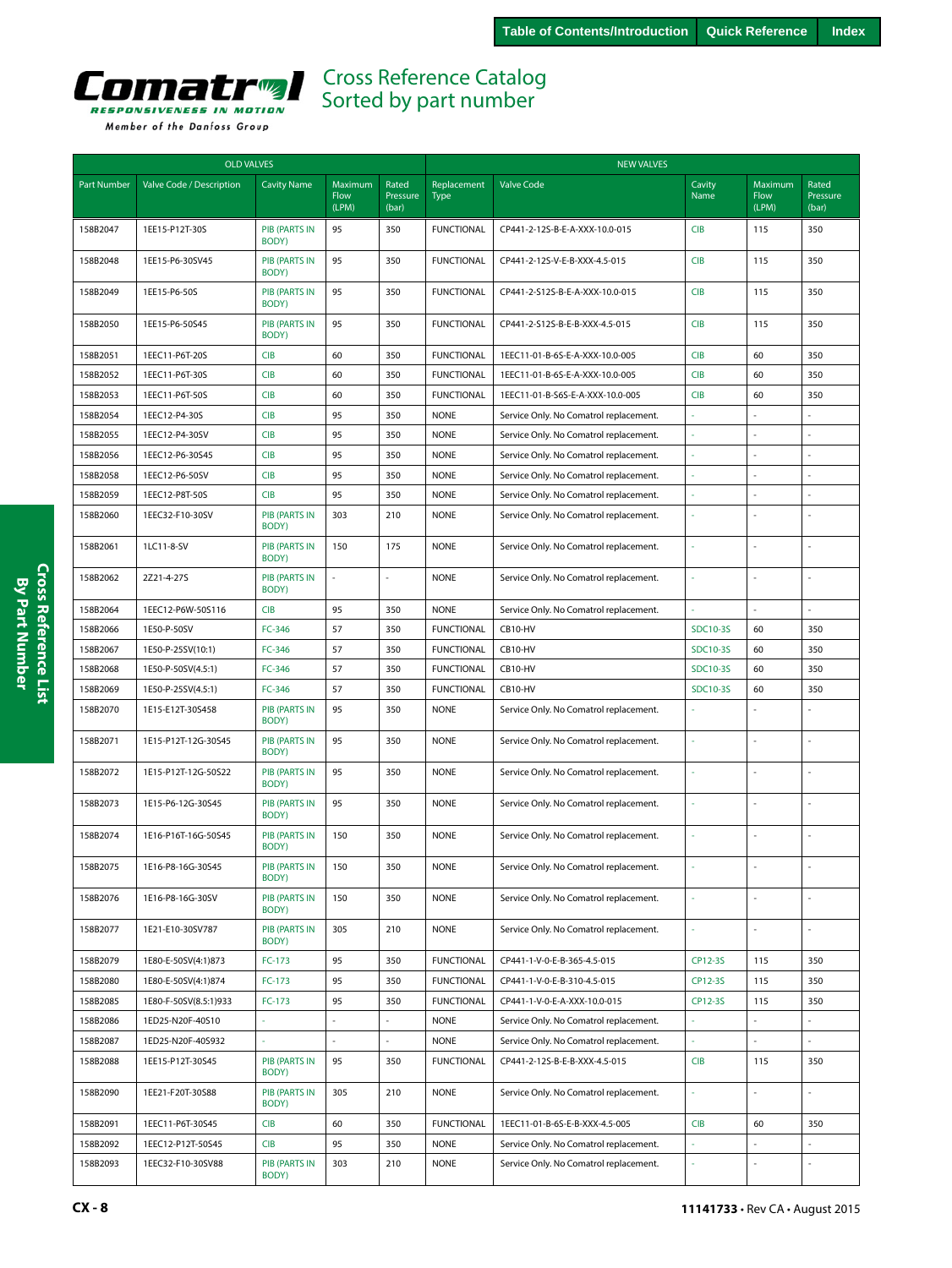<span id="page-8-0"></span>

|  | Member of the Danfoss Group |  |
|--|-----------------------------|--|
|  |                             |  |

| <b>OLD VALVES</b>  |                          |                               |                          |                            | <b>NEW VALVES</b>          |                                        |                 |                          |                            |  |
|--------------------|--------------------------|-------------------------------|--------------------------|----------------------------|----------------------------|----------------------------------------|-----------------|--------------------------|----------------------------|--|
| <b>Part Number</b> | Valve Code / Description | <b>Cavity Name</b>            | Maximum<br>Flow<br>(LPM) | Rated<br>Pressure<br>(bar) | Replacement<br><b>Type</b> | <b>Valve Code</b>                      | Cavity<br>Name  | Maximum<br>Flow<br>(LPM) | Rated<br>Pressure<br>(bar) |  |
| 158B2094           | 1EEC32-F20T-30SV         | <b>PIB (PARTS IN</b><br>BODY) | 303                      | 210                        | <b>NONE</b>                | Service Only. No Comatrol replacement. |                 |                          |                            |  |
| 158B2095           | 1EEC32-F16T-30SV88       | <b>PIB (PARTS IN</b><br>BODY) | 303                      | 210                        | <b>NONE</b>                | Service Only. No Comatrol replacement. | ä,              |                          | ÷,                         |  |
| 158B2096           | 1LC11-F16T-40SV33        | <b>PIB (PARTS IN</b><br>BODY) | 150                      | 175                        | <b>NONE</b>                | Service Only. No Comatrol replacement. | L               |                          | ÷,                         |  |
| 158B2097           | 1E14-P3-6G-50S45         | <b>PIB (PARTS IN</b><br>BODY) | 60                       | 350                        | <b>NONE</b>                | Service Only. No Comatrol replacement. | ä,              |                          | ÷,                         |  |
| 158B2098           | 1E16-P16T-50SV           | <b>PIB (PARTS IN</b><br>BODY) | 150                      | 350                        | <b>NONE</b>                | Service Only. No Comatrol replacement. | í,              |                          | ÷,                         |  |
| 158B2103           | 1E16-P8-50S530           | <b>PIB (PARTS IN</b><br>BODY) | 150                      | 350                        | <b>NONE</b>                | Service Only. No Comatrol replacement. | ÷               |                          | ÷.                         |  |
| 158B2105           | 1E50-P-40SV              | FC-346                        | 57                       | 350                        | <b>FUNCTIONAL</b>          | CB10-HV                                | <b>SDC10-3S</b> | 60                       | 350                        |  |
| 158B2112           | 1E11-P3W-30S             | <b>PIB (PARTS IN</b><br>BODY) | 60                       | 350                        | <b>NONE</b>                | Service Only. No Comatrol replacement. | í,              |                          |                            |  |
| 158B2113           | 1E11-P3W-30S45           | <b>PIB (PARTS IN</b><br>BODY) | 60                       | 350                        | <b>NONE</b>                | Service Only. No Comatrol replacement. |                 |                          |                            |  |
| 158B2114           | 1E11-P3W-50S             | <b>PIB (PARTS IN</b><br>BODY) | 60                       | 350                        | <b>NONE</b>                | Service Only. No Comatrol replacement. | ÷,              |                          | ÷.                         |  |
| 158B2115           | 1E11-P4W-30S             | <b>PIB (PARTS IN</b><br>BODY) | 60                       | 350                        | <b>NONE</b>                | Service Only. No Comatrol replacement. | ä,              |                          | ÷,                         |  |
| 158B2116           | 1E11-P4W-30S116          | <b>PIB (PARTS IN</b><br>BODY) | 60                       | 350                        | <b>NONE</b>                | Service Only. No Comatrol replacement. | ä,              |                          | ł,                         |  |
| 158B2117           | 1E11-P4W-30S45           | <b>PIB (PARTS IN</b><br>BODY) | 60                       | 350                        | <b>NONE</b>                | Service Only. No Comatrol replacement. | ä,              |                          |                            |  |
| 158B2118           | 1E11-P4W-50S             | <b>PIB (PARTS IN</b><br>BODY) | 60                       | 350                        | <b>NONE</b>                | Service Only. No Comatrol replacement. | ä,              |                          | ä,                         |  |
| 158B2119           | 1E11-P4W-50S45           | <b>PIB (PARTS IN</b><br>BODY) | 60                       | 350                        | <b>NONE</b>                | Service Only. No Comatrol replacement. | í,              |                          | L.                         |  |
| 158B2124           | 1EEC12-P6W-50S           | <b>CIB</b>                    | 95                       | 350                        | <b>NONE</b>                | Service Only. No Comatrol replacement. | í,              |                          | L,                         |  |
| 158B2128           | 1EEC12-P6W-50S45         | <b>CIB</b>                    | 95                       | 350                        | <b>NONE</b>                | Service Only. No Comatrol replacement. | í.              |                          | ä,                         |  |
| 158B2129           | 1E15-P6W-12G-50S45       | <b>PIB (PARTS IN</b><br>BODY) | 95                       | 350                        | <b>NONE</b>                | Service Only. No Comatrol replacement. | ä,              |                          |                            |  |
| 158B2130           | 1EE13-P3W-50S45          | <b>PIB (PARTS IN</b><br>BODY) | 57                       | 350                        | <b>NONE</b>                | Service Only. No Comatrol replacement. | L,              |                          |                            |  |
| 158B2137           | 1E16-P8W-30S             | <b>PIB (PARTS IN</b><br>BODY) | 150                      | 350                        | <b>NONE</b>                | Service Only. No Comatrol replacement. | í,              |                          | L.                         |  |
| 158B2138           | 1E16-P8W-50S             | <b>PIB (PARTS IN</b><br>BODY) | 150                      | 350                        | <b>NONE</b>                | Service Only. No Comatrol replacement. | L,              |                          | ÷,                         |  |
| 158B2139           | 1E21-F10W-30S            | PIB (PARTS IN<br>BODY)        | 305                      | 210                        | <b>NONE</b>                | Service Only. No Comatrol replacement. | ä,              |                          | ÷,                         |  |
| 158B2140           | 1E21-F10W-30S88          | <b>PIB (PARTS IN</b><br>BODY) | 305                      | 210                        | <b>NONE</b>                | Service Only. No Comatrol replacement. |                 |                          |                            |  |
| 158B3000           | 1PA10-F-15S917           | $FC-13$                       | 115                      | 245                        | <b>NONE</b>                | Service Only. No Comatrol replacement. | à,              | L.                       | $\overline{\phantom{a}}$   |  |
| 158B3001           | 1PA10-F-15SM917          | $FC-13$                       | 115                      | 245                        | <b>NONE</b>                | Service Only. No Comatrol replacement. |                 |                          |                            |  |
| 158B3003           | 1PA11-F3-30SV            | $FC-13$                       | 115                      | 245                        | <b>NONE</b>                | Service Only. No Comatrol replacement. |                 |                          |                            |  |
| 158B3005           | 1PD11-F6T-15S            | PIB (PARTS IN<br>BODY)        | 20                       | 210                        | <b>FUNCTIONAL</b>          | CP230-1-B-6S-E-D-XXX                   | SDC10-3         | 40                       | 210                        |  |
| 158B3006           | 1PD11-F6T-3S             | PIB (PARTS IN<br>BODY)        | 20                       | 210                        | <b>FUNCTIONAL</b>          | CP230-1-B-6S-E-A-XXX                   | SDC10-3         | 40                       | 210                        |  |
| 158B3007           | 1PD11-F6T-3SV            | <b>PIB (PARTS IN</b><br>BODY) | 20                       | 210                        | <b>FUNCTIONAL</b>          | CP230-1-V-6S-E-A-XXX                   | SDC10-3         | 40                       | 210                        |  |
| 158B3008           | 1PD11-F6T-6S             | PIB (PARTS IN<br>BODY)        | 20                       | 210                        | <b>FUNCTIONAL</b>          | CP230-1-B-6S-E-B-XXX                   | SDC10-3         | 40                       | 210                        |  |
| 158B3009           | 1PD11-F6T-6S38           | <b>PIB (PARTS IN</b><br>BODY) | 20                       | 210                        | <b>FUNCTIONAL</b>          | CP230-1-B-6S-E-B-XXX                   | SDC10-3         | 40                       | 210                        |  |
| 158B3010           | 1PD11-F6T-9S40           | PIB (PARTS IN<br>BODY)        | 20                       | 210                        | <b>FUNCTIONAL</b>          | CP230-1-B-6S-E-C-XXX                   | SDC10-3         | 40                       | 210                        |  |
| 158B3012           | 1PD11-R2-6S              | PIB (PARTS IN<br>BODY)        | 20                       | 210                        | <b>FUNCTIONAL</b>          | CP230-1-B-4S-K-B-XXX                   | SDC10-3         | 40                       | 210                        |  |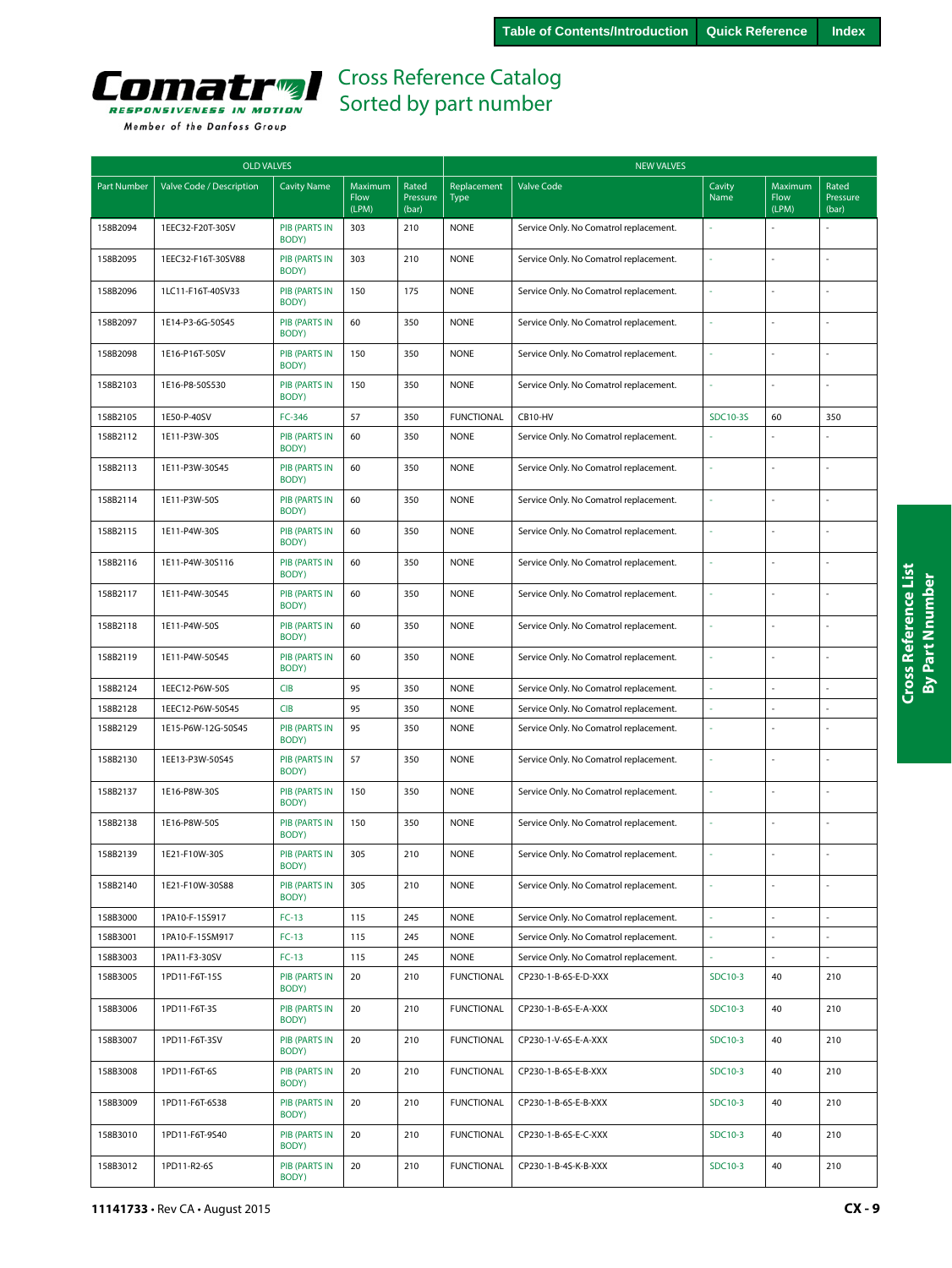<span id="page-9-0"></span>

|  |  |  | Member of the Danfoss Group |  |
|--|--|--|-----------------------------|--|
|--|--|--|-----------------------------|--|

| <b>OLD VALVES</b> |                          |                               |                          |                            | <b>NEW VALVES</b>          |                                         |                |                          |                            |  |
|-------------------|--------------------------|-------------------------------|--------------------------|----------------------------|----------------------------|-----------------------------------------|----------------|--------------------------|----------------------------|--|
| Part Number       | Valve Code / Description | <b>Cavity Name</b>            | Maximum<br>Flow<br>(LPM) | Rated<br>Pressure<br>(bar) | Replacement<br><b>Type</b> | <b>Valve Code</b>                       | Cavity<br>Name | Maximum<br>Flow<br>(LPM) | Rated<br>Pressure<br>(bar) |  |
| 158B3013          | 1PD11-R2-6SV             | <b>PIB (PARTS IN</b><br>BODY) | 20                       | 210                        | <b>FUNCTIONAL</b>          | CP230-1-V-4S-K-B-XXX                    | SDC10-3        | 40                       | 210                        |  |
| 158B3014          | 1PD11-R2-9S              | <b>PIB (PARTS IN</b><br>BODY) | 20                       | 210                        | <b>FUNCTIONAL</b>          | CP230-1-B-4S-K-C-XXX                    | SDC10-3        | 40                       | 210                        |  |
| 158B3015          | 1PD11-R6T-3S             | <b>PIB (PARTS IN</b><br>BODY) | 20                       | 210                        | <b>FUNCTIONAL</b>          | CP230-1-B-6S-K-A-XXX                    | SDC10-3        | 40                       | 210                        |  |
| 158B3017          | 1PD12-F3-3S              | <b>PIB (PARTS IN</b><br>BODY) | 20                       | 210                        | <b>FUNCTIONAL</b>          | CP230-1-B-6S-E-A-XXX                    | SDC10-3        | 40                       | 210                        |  |
| 158B3018          | 1PD12-F3-9S              | <b>PIB (PARTS IN</b><br>BODY) | 20                       | 210                        | <b>FUNCTIONAL</b>          | CP230-1-B-6S-E-C-XXX                    | SDC10-3        | 40                       | 210                        |  |
| 158B3019          | 1PD12-R3-9S              | <b>PIB (PARTS IN</b><br>BODY) | 20                       | 210                        | <b>FUNCTIONAL</b>          | CP230-1-B-6S-K-C-XXX                    | SDC10-3        | 40                       | 210                        |  |
| 158B3021          | 1PD13-C2-9S              | <b>PIB (PARTS IN</b><br>BODY) | 20                       | 210                        | <b>NONE</b>                | Service Only. No Comatrol replacement.  |                |                          |                            |  |
| 158B3022          | 1PD13-C6T-9S             | PIB (PARTS IN<br>BODY)        | 20                       | 210                        | <b>NONE</b>                | Service Only. No Comatrol replacement.  | ä,             | ÷,                       | $\overline{a}$             |  |
| 158B3023          | 1PD14-F4G-05S7           | <b>PIB (PARTS IN</b><br>BODY) | 20                       | 210                        | <b>NONE</b>                | Service Only. No Comatrol replacement.  | ä,             | ÷.                       | ä,                         |  |
| 158B3024          | 1PD14-F4G-3S7            | <b>PIB (PARTS IN</b><br>BODY) | 20                       | 210                        | <b>NONE</b>                | Service Only. No Comatrol replacement.  | ä,             |                          | L.                         |  |
| 158B3025          | 1PD14-R4G-3S             | <b>PIB (PARTS IN</b><br>BODY) | 20                       | 210                        | <b>NONE</b>                | Service Only. No Comatrol replacement.  |                | ÷,                       | L                          |  |
| 158B3026          | 1PD14-R4G-6S             | <b>PIB (PARTS IN</b><br>BODY) | 20                       | 210                        | <b>NONE</b>                | Service Only. No Comatrol replacement.  | ä,             | ÷,                       | L.                         |  |
| 158B3028          | 1PD15-F3-3S              | PIB (PARTS IN<br>BODY)        | 20                       | 210                        | <b>FUNCTIONAL</b>          | Custom HIC can be created to replace it | HIC            | ÷,                       |                            |  |
| 158B3029          | 1PD15-F3-6S              | PIB (PARTS IN<br>BODY)        | 20                       | 210                        | <b>FUNCTIONAL</b>          | Custom HIC can be created to replace it | <b>HIC</b>     |                          |                            |  |
| 158B3030          | 1PD15-F3-9S              | <b>PIB (PARTS IN</b><br>BODY) | 20                       | 210                        | <b>FUNCTIONAL</b>          | Custom HIC can be created to replace it | <b>HIC</b>     | ÷,                       | L                          |  |
| 158B3031          | 1PD15-F6T-15S            | <b>PIB (PARTS IN</b><br>BODY) | 20                       | 210                        | <b>FUNCTIONAL</b>          | Custom HIC can be created to replace it | <b>HIC</b>     | ÷,                       |                            |  |
| 158B3032          | 1PD15-F6T-9S             | <b>PIB (PARTS IN</b><br>BODY) | 20                       | 210                        | <b>FUNCTIONAL</b>          | Custom HIC can be created to replace it | <b>HIC</b>     | ÷,                       | $\overline{a}$             |  |
| 158B3033          | 1PD15-R3-15S             | <b>PIB (PARTS IN</b><br>BODY) | 20                       | 210                        | <b>FUNCTIONAL</b>          | Custom HIC can be created to replace it | <b>HIC</b>     | ÷.                       | L.                         |  |
| 158B3035          | 1PD15-R3-6S              | <b>PIB (PARTS IN</b><br>BODY) | 20                       | 210                        | <b>FUNCTIONAL</b>          | Custom HIC can be created to replace it | <b>HIC</b>     | ÷,                       | ä,                         |  |
| 158B3036          | 1PD15-R3-9S              | <b>PIB (PARTS IN</b><br>BODY) | 20                       | 210                        | <b>FUNCTIONAL</b>          | Custom HIC can be created to replace it | <b>HIC</b>     | ÷,                       | L,                         |  |
| 158B3038          | 1T11-4T-6S579            | <b>PIB (PARTS IN</b><br>BODY) | 164cc/<br>min            | 690                        | <b>NONE</b>                | Service Only. No Comatrol replacement.  |                |                          |                            |  |
| 158B3039          | 1TR11-T-6S               | <b>PIB (PARTS IN</b><br>BODY) | 164cc/<br>min            | 690                        | <b>NONE</b>                | Service Only. No Comatrol replacement.  | ä,             | $\omega$                 | ÷,                         |  |
| 158B3045          | 1PD11-F2W-9S             | <b>PIB (PARTS IN</b><br>BODY) | 20                       | 210                        | <b>FUNCTIONAL</b>          | CP230-1-B-4S-E-C-XXX                    | SDC10-3        | 40                       | 210                        |  |
| 158B3048          | 1PD11-F2W-15S            | <b>PIB (PARTS IN</b><br>BODY) | 20                       | 210                        | <b>FUNCTIONAL</b>          | CP230-1-B-4S-E-D-XXX                    | SDC10-3        | 40                       | 210                        |  |
| 158B3049          | 1PAA21-R6W-30S           | <b>PIB (PARTS IN</b><br>BODY) | 115                      | 245                        | <b>FUNCTIONAL</b>          | CP231-3-B-12S-K-C-XXX                   | SDC12-3S       | 115                      | 350                        |  |
| 158B3050          | 1PAA21-P4W-30S           | <b>PIB (PARTS IN</b><br>BODY) | 115                      | 245                        | <b>FUNCTIONAL</b>          | CP231-3-B-10S-E-C-XXX                   | SDC12-3S       | 115                      | 350                        |  |
| 158B3052          | 1PAA21-P4W-15S           | <b>PIB (PARTS IN</b><br>BODY) | 115                      | 245                        | <b>FUNCTIONAL</b>          | CP231-3-B-10S-E-B-XXX                   | SDC12-3S       | 115                      | 350                        |  |
| 158B3062          | 1PD12-F3W-6S             | <b>PIB (PARTS IN</b><br>BODY) | 20                       | 210                        | <b>FUNCTIONAL</b>          | CP230-1-B-6S-E-B-XXX                    | SDC10-3        | 40                       | 210                        |  |
| 158B3063          | 1PA10-F-30SV             | $FC-13$                       | 115                      | 245                        | <b>NONE</b>                | Service Only. No Comatrol replacement.  |                | $\sim$                   | L.                         |  |
| 158B3501          | 2F10-N-1.0S              | $FC-60$                       | 76                       | 210                        | <b>FUNCTIONAL</b>          | CP311-1-B-0-1.0                         | CP12-3         | 95                       | 210                        |  |
| 158B3503          | 2F10-N-2.5S              | $FC-60$                       | 76                       | 210                        | <b>FUNCTIONAL</b>          | CP311-1-B-0-2.5                         | CP12-3         | 95                       | 210                        |  |
| 158B3504          | 2F10-N-3.0S              | $FC-60$                       | 76                       | 210                        | <b>FUNCTIONAL</b>          | CP311-1-B-0-3.0                         | CP12-3         | 95                       | 210                        |  |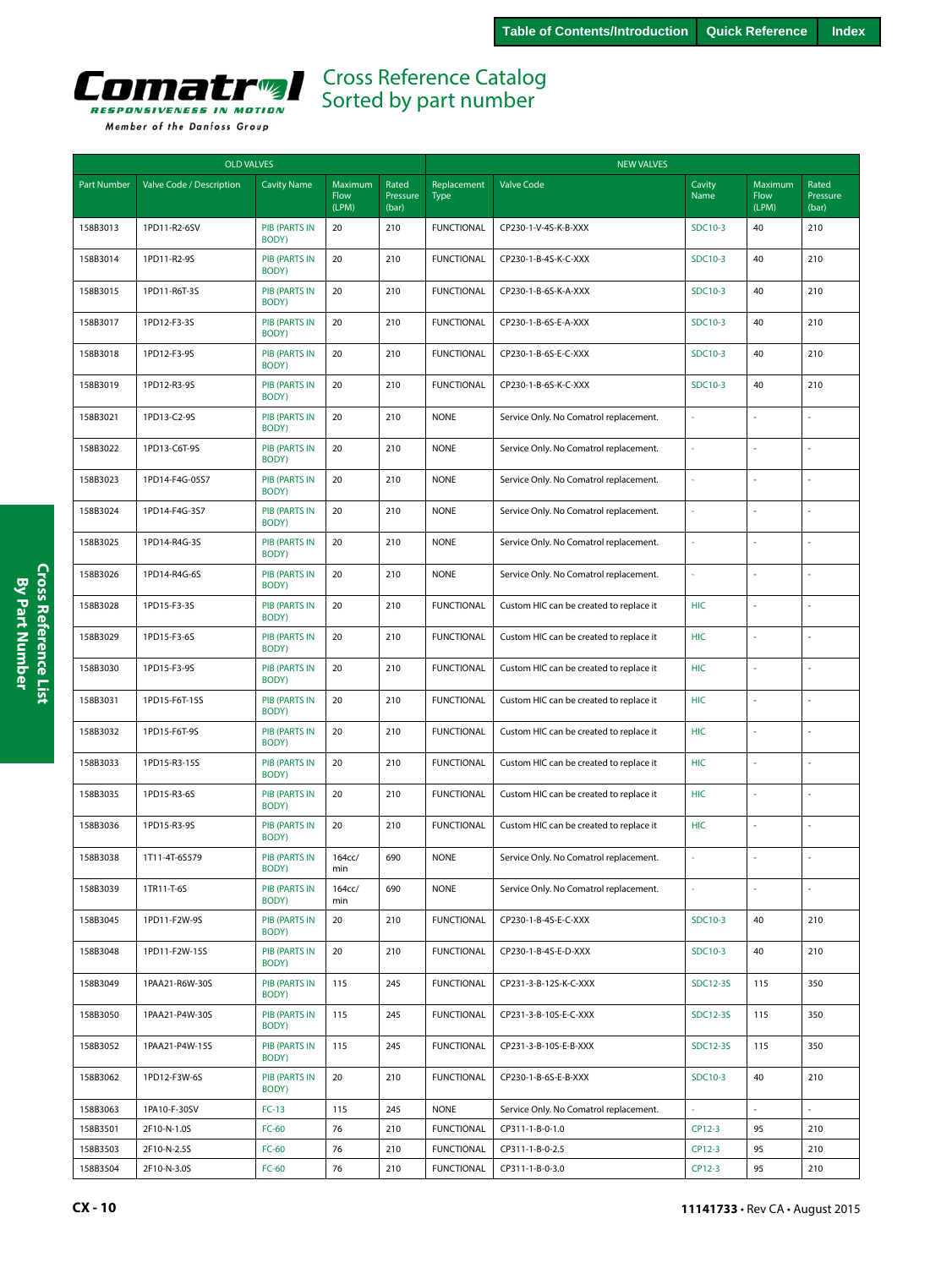<span id="page-10-0"></span>

|  | Member of the Danfoss Group |  |
|--|-----------------------------|--|
|  |                             |  |

| <b>OLD VALVES</b>  |                          |                               |                          |                            | <b>NEW VALVES</b>          |                                         |                |                          |                            |  |
|--------------------|--------------------------|-------------------------------|--------------------------|----------------------------|----------------------------|-----------------------------------------|----------------|--------------------------|----------------------------|--|
| <b>Part Number</b> | Valve Code / Description | <b>Cavity Name</b>            | Maximum<br>Flow<br>(LPM) | Rated<br>Pressure<br>(bar) | Replacement<br><b>Type</b> | <b>Valve Code</b>                       | Cavity<br>Name | Maximum<br>Flow<br>(LPM) | Rated<br>Pressure<br>(bar) |  |
| 158B3505           | 2F10-N-3.0SM917          | $FC-60$                       | 76                       | 210                        | <b>FUNCTIONAL</b>          | CP311-1-B-0-3.0                         | CP12-3         | 95                       | 210                        |  |
| 158B3506           | 2F10-N-5.0S              | $FC-60$                       | 76                       | 210                        | <b>FUNCTIONAL</b>          | CP311-1-B-0-5.0                         | CP12-3         | 95                       | 210                        |  |
| 158B3508           | 2F74-D3-3-4S629          | <b>PIB (PARTS IN</b><br>BODY) | 30                       | 210                        | <b>FUNCTIONAL</b>          | Custom HIC can be created to replace it | <b>HIC</b>     |                          |                            |  |
| 158B3509           | 2F74-P3-3-8S645          | <b>PIB (PARTS IN</b><br>BODY) | 30                       | 210                        | <b>FUNCTIONAL</b>          | Custom HIC can be created to replace it | <b>HIC</b>     | ÷                        | ÷.                         |  |
| 158B3510           | 2F74-P6T-6T-8S           | <b>PIB (PARTS IN</b><br>BODY) | 30                       | 210                        | <b>FUNCTIONAL</b>          | Custom HIC can be created to replace it | <b>HIC</b>     |                          | ÷,                         |  |
| 158B3511           | 2F75-P8T-8T-15S          | <b>PIB (PARTS IN</b><br>BODY) | 60                       | 210                        | <b>FUNCTIONAL</b>          | Custom HIC can be created to replace it | <b>HIC</b>     |                          |                            |  |
| 158B3513           | 2F77-P8-8-50SV           | <b>PIB (PARTS IN</b><br>BODY) | 190                      | 210                        | <b>FUNCTIONAL</b>          | Custom HIC can be created to replace it | HIC            |                          |                            |  |
| 158B3514           | 2F84-P3-3-3-8S           | <b>PIB (PARTS IN</b><br>BODY) | 30                       | 210                        | <b>FUNCTIONAL</b>          | Custom HIC can be created to replace it | HIC            |                          |                            |  |
| 158B3515           | 2F84-P3-3-3-8SV          | <b>PIB (PARTS IN</b><br>BODY) | 30                       | 210                        | <b>FUNCTIONAL</b>          | Custom HIC can be created to replace it | HIC            |                          | L.                         |  |
| 158B3516           | 2F84-R3-3-3-8S           | <b>PIB (PARTS IN</b><br>BODY) | 30                       | 210                        | <b>FUNCTIONAL</b>          | Custom HIC can be created to replace it | HIC            |                          |                            |  |
| 158B3517           | 2F86-D6-6-6-25S          | <b>PIB (PARTS IN</b><br>BODY) | 95                       | 210                        | <b>FUNCTIONAL</b>          | Custom HIC can be created to replace it | <b>HIC</b>     |                          | ÷.                         |  |
| 158B3518           | 2F86-L4-4-4-25S          | <b>PIB (PARTS IN</b><br>BODY) | 95                       | 210                        | <b>FUNCTIONAL</b>          | Custom HIC can be created to replace it | <b>HIC</b>     |                          | ÷,                         |  |
| 158B3519           | 2F86-L6-6-6-25S          | <b>PIB (PARTS IN</b><br>BODY) | 95                       | 210                        | <b>FUNCTIONAL</b>          | Custom HIC can be created to replace it | HIC            |                          | ÷,                         |  |
| 158B3520           | 2F87-P8-8-8-50S          | <b>PIB (PARTS IN</b><br>BODY) | 190                      | 210                        | <b>FUNCTIONAL</b>          | Custom HIC can be created to replace it | <b>HIC</b>     |                          |                            |  |
| 158B3521           | 2F94-P3-3-3-1S           | <b>PIB (PARTS IN</b><br>BODY) | 30                       | 210                        | <b>FUNCTIONAL</b>          | 2F94-01-B-6S-E-8.0                      | <b>CIB</b>     | 30                       | 210                        |  |
| 158B3522           | 2F95-P4-4-4-2S           | <b>PIB (PARTS IN</b><br>BODY) | 60                       | 210                        | <b>NONE</b>                | 2F95-01-B-8S-E-15                       | <b>CIB</b>     | 60                       | 210                        |  |
| 158B3523           | 2F95-P4-4-4-3S           | PIB (PARTS IN<br>BODY)        | 60                       | 210                        | <b>NONE</b>                | 2F95-01-B-8S-E-15                       | <b>CIB</b>     | 60                       | 210                        |  |
| 158B3524           | 2F96-L6-6-6-25S          | <b>PIB (PARTS IN</b><br>BODY) | 95                       | 210                        | <b>FUNCTIONAL</b>          | 2F96-01-B-12S-E-25                      | <b>CIB</b>     | 95                       | 210                        |  |
| 158B3525           | 2F97-L8-8-8-40S          | <b>PIB (PARTS IN</b><br>BODY) | 190                      | 210                        | <b>FUNCTIONAL</b>          | 2F97-01-B-16S-E-50                      | <b>CIB</b>     | 190                      | 210                        |  |
| 158B3526           | 2FA84-P3-8/30S           | <b>PIB (PARTS IN</b><br>BODY) | 30                       | 210                        | <b>FUNCTIONAL</b>          | Custom HIC can be created to replace it | <b>HIC</b>     |                          |                            |  |
| 158B3527           | 2FA84-R6T-8/17S          | PIB (PARTS IN<br>BODY)        | 30                       | 210                        | <b>FUNCTIONAL</b>          | Custom HIC can be created to replace it | <b>HIC</b>     |                          | ÷,                         |  |
| 158B3528           | 2FA85-P4-8/17S           | <b>PIB (PARTS IN</b><br>BODY) | 60                       | 210                        | <b>FUNCTIONAL</b>          | Custom HIC can be created to replace it | <b>HIC</b>     |                          |                            |  |
| 158B3531           | 2FC74-P6T-6T-8S          | <b>PIB (PARTS IN</b><br>BODY) | 30                       | 210                        | <b>FUNCTIONAL</b>          | Custom HIC can be created to replace it | <b>HIC</b>     |                          |                            |  |
| 158B3532           | 2FC75-P4-4-15S           | PIB (PARTS IN<br>BODY)        | 60                       | 210                        | <b>FUNCTIONAL</b>          | Custom HIC can be created to replace it | <b>HIC</b>     |                          |                            |  |
| 158B3533           | 2FC76-P6-6-25S           | <b>PIB (PARTS IN</b><br>BODY) | 95                       | 210                        | <b>FUNCTIONAL</b>          | Custom HIC can be created to replace it | HIC            | ÷,                       | ä,                         |  |
| 158B3534           | 2FC77-P8-8-50S           | <b>PIB (PARTS IN</b><br>BODY) | 190                      | 210                        | <b>FUNCTIONAL</b>          | Custom HIC can be created to replace it | HIC            | $\sim$                   | $\sim$                     |  |
| 158B3535           | 2FF12-D6-5/15SV          | <b>CIB</b>                    | 140                      | 150                        | <b>FUNCTIONAL</b>          | Custom HIC can be created to replace it | <b>HIC</b>     | L.                       | L.                         |  |
| 158B3539           | 2FFL12-DG-5/15SV         | <b>CIB</b>                    | 140                      | 150                        | <b>FUNCTIONAL</b>          | Custom HIC can be created to replace it | <b>HIC</b>     |                          |                            |  |
| 158B3540           | 2FFL12-DG-7/15SV         | <b>CIB</b>                    | 140                      | 150                        | <b>FUNCTIONAL</b>          | Custom HIC can be created to replace it | HIC            |                          |                            |  |
| 158B3541           | 2FFL12-D12T-5/15SV       | <b>CIB</b>                    | 140                      | 150                        | <b>FUNCTIONAL</b>          | Custom HIC can be created to replace it | <b>HIC</b>     | ÷,                       | ł,                         |  |
| 158B3542           | 2FFL12-D6-7/10SV         | <b>CIB</b>                    | 140                      | 150                        | <b>FUNCTIONAL</b>          | Custom HIC can be created to replace it | HIC            | ÷,                       |                            |  |
| 158B3543           | 2FFL12-D12T-7/15SV       | <b>CIB</b>                    | 140                      | 150                        | <b>FUNCTIONAL</b>          | Custom HIC can be created to replace it | HIC            | $\overline{\phantom{a}}$ | ÷,                         |  |
| 158B3544           | 2FFLC12-D6-5/10SV        | <b>CIB</b>                    | 150                      | 210                        | <b>FUNCTIONAL</b>          | Custom HIC can be created to replace it | HIC            |                          | $\blacksquare$             |  |
| 158B3545           | 2FFLC12-D6-5/15SV,       | <b>CIB</b>                    | 150                      | 210                        | <b>FUNCTIONAL</b>          | Custom HIC can be created to replace it | HIC            | $\overline{\phantom{a}}$ | $\overline{\phantom{a}}$   |  |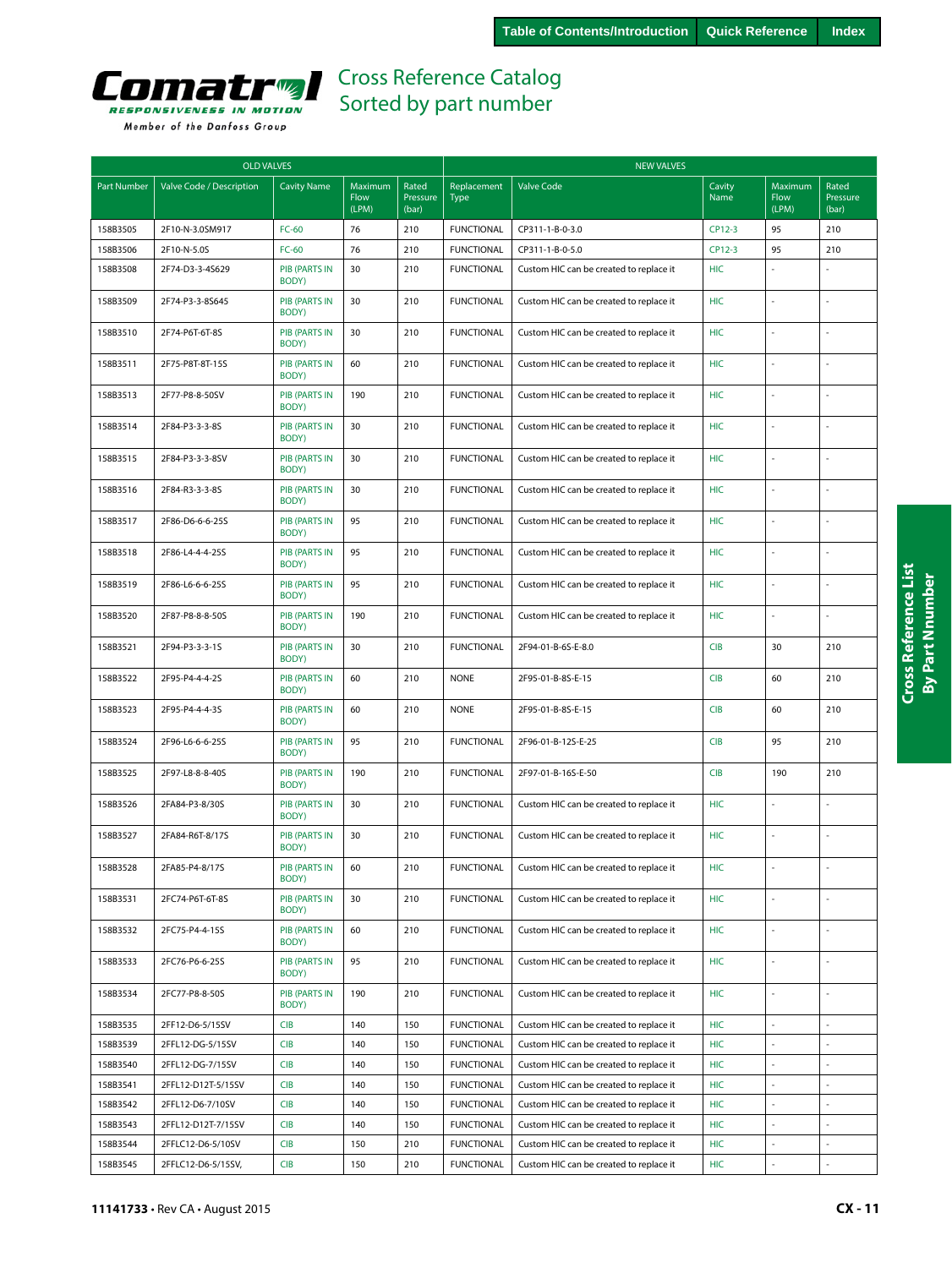<span id="page-11-0"></span>

| <b>OLD VALVES</b>  |                          |                               |                          |                            | <b>NEW VALVES</b>          |                                         |                |                          |                            |  |
|--------------------|--------------------------|-------------------------------|--------------------------|----------------------------|----------------------------|-----------------------------------------|----------------|--------------------------|----------------------------|--|
| <b>Part Number</b> | Valve Code / Description | <b>Cavity Name</b>            | Maximum<br>Flow<br>(LPM) | Rated<br>Pressure<br>(bar) | Replacement<br><b>Type</b> | <b>Valve Code</b>                       | Cavity<br>Name | Maximum<br>Flow<br>(LPM) | Rated<br>Pressure<br>(bar) |  |
| 158B3546           | 2FFLC12-D6-7/15SV,       | <b>CIB</b>                    | 150                      | 210                        | <b>FUNCTIONAL</b>          | Custom HIC can be created to replace it | <b>HIC</b>     |                          |                            |  |
| 158B3547           | 2FFLC12-D12T-5/15SV      | <b>CIB</b>                    | 150                      | 210                        | <b>FUNCTIONAL</b>          | Custom HIC can be created to replace it | <b>HIC</b>     | $\overline{\phantom{a}}$ | $\overline{\phantom{a}}$   |  |
| 158B3548           | 2FFLW86-D6-10/30SV       | <b>CIB</b>                    | 140                      | 150                        | <b>FUNCTIONAL</b>          | Custom HIC can be created to replace it | HIC            |                          |                            |  |
| 158B3551           | 2FL12-D6-15SV            | <b>CIB</b>                    | 150                      | 140                        | <b>FUNCTIONAL</b>          | Custom HIC can be created to replace it | <b>HIC</b>     |                          |                            |  |
| 158B3552           | 2FL12-D6W-10SV           | <b>CIB</b>                    | 150                      | 140                        | <b>FUNCTIONAL</b>          | Custom HIC can be created to replace it | <b>HIC</b>     | ä,                       |                            |  |
| 158B3554           | 2FLW86-D6-15SV           | <b>CIB</b>                    | 150                      | 140                        | <b>FUNCTIONAL</b>          | Custom HIC can be created to replace it | HIC            | $\sim$                   |                            |  |
| 158B3555           | 2V13-3-3SV               | <b>PIB (PARTS IN</b><br>BODY) | 40                       | 210                        | <b>FUNCTIONAL</b>          | CP340-1-V-6S-22                         | SDC10-4        | 45                       | 210                        |  |
| 158B3556           | 2V13-4-3-6SV             | <b>PIB (PARTS IN</b><br>BODY) | 40                       | 210                        | <b>FUNCTIONAL</b>          | CP340-1-V-6S-33                         | SDC10-4        | 45                       | 210                        |  |
| 158B3557           | 2V13-8T-6T-15S           | <b>PIB (PARTS IN</b><br>BODY) | 40                       | 210                        | <b>FUNCTIONAL</b>          | CP340-1-B-6S-66                         | SDC10-4        | 45                       | 210                        |  |
| 158B3558           | 2V13-8T-6T-3S            | <b>PIB (PARTS IN</b><br>BODY) | 40                       | 210                        | <b>FUNCTIONAL</b>          | CP340-1-B-6S-22                         | SDC10-4        | 45                       | 210                        |  |
| 158B3559           | 2V13-8T-6T-3SV           | <b>PIB (PARTS IN</b><br>BODY) | 40                       | 210                        | <b>FUNCTIONAL</b>          | CP340-1-V-6S-22                         | SDC10-4        | 45                       | 210                        |  |
| 158B3560           | 2V13-8T-6T-6S            | <b>PIB (PARTS IN</b><br>BODY) | 40                       | 210                        | <b>FUNCTIONAL</b>          | CP340-1-B-6S-33                         | SDC10-4        | 45                       | 210                        |  |
| 158B3565           | 2V16-20T-16T-60S         | <b>PIB (PARTS IN</b><br>BODY) | 230                      | 210                        | <b>FUNCTIONAL</b>          | CP343-1-B-20S-3030                      | <b>SDC20-4</b> | 340                      | 210                        |  |
| 158B3566           | 2F86-L12T-12T-12T-25S    | <b>PIB (PARTS IN</b><br>BODY) | 95                       | 210                        | <b>FUNCTIONAL</b>          | Custom HIC can be created to replace it | <b>HIC</b>     | $\sim$                   |                            |  |
| 158B3567           | 2F86-D12T-12T-12T-25S    | <b>PIB (PARTS IN</b><br>BODY) | 95                       | 210                        | <b>FUNCTIONAL</b>          | Custom HIC can be created to replace it | <b>HIC</b>     |                          |                            |  |
| 158B3568           | 2F86-P12T-12T-12T-25S    | <b>PIB (PARTS IN</b><br>BODY) | 95                       | 210                        | <b>FUNCTIONAL</b>          | Custom HIC can be created to replace it | <b>HIC</b>     | ÷,                       |                            |  |
| 158B3569           | 2F86-P6-6-6-25SV         | <b>PIB (PARTS IN</b><br>BODY) | 95                       | 210                        | <b>FUNCTIONAL</b>          | Custom HIC can be created to replace it | <b>HIC</b>     | $\sim$                   |                            |  |
| 158B3572           | 2F76-P12T-12T-25S        | <b>PIB (PARTS IN</b><br>BODY) | 95                       | 210                        | <b>FUNCTIONAL</b>          | Custom HIC can be created to replace it | <b>HIC</b>     | ä,                       |                            |  |
| 158B3573           | 2F76-L12T-12T-25S        | <b>PIB (PARTS IN</b><br>BODY) | 95                       | 210                        | <b>FUNCTIONAL</b>          | Custom HIC can be created to replace it | <b>HIC</b>     |                          |                            |  |
| 158B3574           | 2F76-L4-4-10S638         | <b>PIB (PARTS IN</b><br>BODY) | 95                       | 210                        | <b>FUNCTIONAL</b>          | Custom HIC can be created to replace it | <b>HIC</b>     | ÷,                       |                            |  |
| 158B3575           | 2FC76-P12T-12T-25S       | <b>PIB (PARTS IN</b><br>BODY) | 95                       | 210                        | <b>FUNCTIONAL</b>          | Custom HIC can be created to replace it | HIC            | L.                       |                            |  |
| 158B3576           | 2F14-N8T-8T-8T-1.5S      | FC-60                         | 76                       | 210                        | <b>FUNCTIONAL</b>          | CP311-1-B-10S-1.5                       | CP12-3         | 95                       | 210                        |  |
| 158B3577           | 2F87-P16T-16T-16T-50S    | <b>PIB (PARTS IN</b><br>BODY) | 190                      | 210                        | <b>FUNCTIONAL</b>          | Custom HIC can be created to replace it | <b>HIC</b>     |                          |                            |  |
| 158B3578           | 2F87-P8-8-8-50SV         | <b>PIB (PARTS IN</b><br>BODY) | 190                      | 210                        | <b>FUNCTIONAL</b>          | Custom HIC can be created to replace it | HIC            |                          |                            |  |
| 158B3580           | 2F77-R16T-16T-50S        | <b>PIB (PARTS IN</b><br>BODY) | 190                      | 210                        | <b>FUNCTIONAL</b>          | Custom HIC can be created to replace it | <b>HIC</b>     |                          | ä,                         |  |
| 158B3581           | 2F85-P8T-8T-8T-15S       | <b>PIB (PARTS IN</b><br>BODY) | 60                       | 210                        | <b>FUNCTIONAL</b>          | Custom HIC can be created to replace it | <b>HIC</b>     | $\omega$                 | ÷,                         |  |
| 158B3582           | 2F85-D8T-8T-8T-15S       | <b>PIB (PARTS IN</b><br>BODY) | 60                       | 210                        | <b>FUNCTIONAL</b>          | Custom HIC can be created to replace it | <b>HIC</b>     |                          |                            |  |
| 158B3583           | 2F85-P4-4-4-15SV         | PIB (PARTS IN<br>BODY)        | 60                       | 210                        | <b>FUNCTIONAL</b>          | Custom HIC can be created to replace it | <b>HIC</b>     | $\omega$                 | $\overline{\phantom{a}}$   |  |
| 158B3585           | 2F94-P6T-6T-6T-8SV       | PIB (PARTS IN<br>BODY)        | 30                       | 210                        | <b>FUNCTIONAL</b>          | 2F94-01-V-6S-E-8.0                      | <b>CIB</b>     | 30                       | 210                        |  |
| 158B3587           | 2F95-P8T-8T-8T-15S       | <b>PIB (PARTS IN</b><br>BODY) | 60                       | 210                        | <b>FUNCTIONAL</b>          | 2F95-01-B-8S-E-15                       | <b>CIB</b>     | 60                       | 210                        |  |
| 158B3589           | 2F96-P12T-12T-12T-25SV   | PIB (PARTS IN<br>BODY)        | 95                       | 210                        | <b>FUNCTIONAL</b>          | 2F96-01-V-12S-E-25                      | <b>CIB</b>     | 95                       | 210                        |  |
| 158B3590           | 2F96-D12T-12T-12T-25S    | PIB (PARTS IN<br>BODY)        | 95                       | 210                        | <b>FUNCTIONAL</b>          | 2F96-01-B-12S-E-25                      | <b>CIB</b>     | 95                       | 210                        |  |
| 158B3593           | 2F96-P12T-12T-12T-25S    | PIB (PARTS IN<br>BODY)        | 95                       | 210                        | <b>FUNCTIONAL</b>          | 2F96-01-B-12S-E-25                      | <b>CIB</b>     | 95                       | 210                        |  |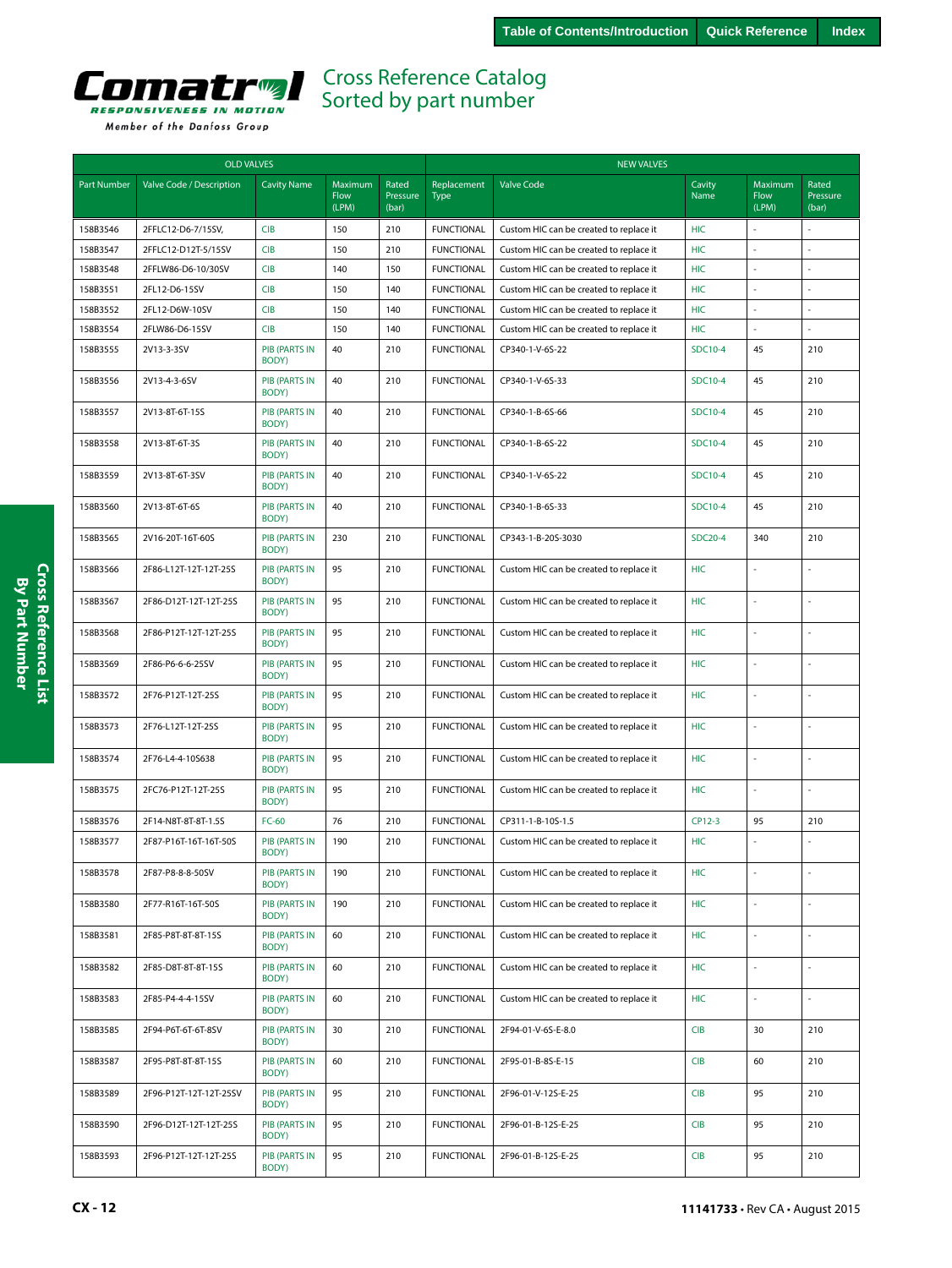

|  | Member of the Danfoss Group |  |
|--|-----------------------------|--|
|  |                             |  |

| <b>OLD VALVES</b> |                           |                               |                          |                            | <b>NEW VALVES</b>          |                                         |                |                          |                            |  |
|-------------------|---------------------------|-------------------------------|--------------------------|----------------------------|----------------------------|-----------------------------------------|----------------|--------------------------|----------------------------|--|
| Part Number       | Valve Code / Description  | <b>Cavity Name</b>            | Maximum<br>Flow<br>(LPM) | Rated<br>Pressure<br>(bar) | Replacement<br><b>Type</b> | <b>Valve Code</b>                       | Cavity<br>Name | Maximum<br>Flow<br>(LPM) | Rated<br>Pressure<br>(bar) |  |
| 158B3594          | 2F96-P6-6-6-25SV          | <b>PIB (PARTS IN</b><br>BODY) | 95                       | 210                        | <b>FUNCTIONAL</b>          | 2F96-01-V-12S-E-25                      | <b>CIB</b>     | 95                       | 210                        |  |
| 158B3597          | 2F97-P8-8-8-50SV          | <b>PIB (PARTS IN</b><br>BODY) | 190                      | 210                        | <b>FUNCTIONAL</b>          | 2F97-01-V-16S-E-50                      | <b>CIB</b>     | 190                      | 210                        |  |
| 158B3600          | 2F97-E16T-16T-16T-50S     | <b>PIB (PARTS IN</b><br>BODY) | 190                      | 210                        | <b>FUNCTIONAL</b>          | 2F97-01-V-16S-E-50                      | <b>CIB</b>     | 190                      | 210                        |  |
| 158B3602          | 2F97-N16T-2.2S846 (Fixed) | <b>PIB (PARTS IN</b><br>BODY) | 190                      | 210                        | <b>FUNCTIONAL</b>          | 2F97-01-B-16S-E-50 (Adjustable)         | <b>CIB</b>     | 190                      | 210                        |  |
| 158B3603          | 2F97-P16T-16T-16T-50S     | <b>PIB (PARTS IN</b><br>BODY) | 190                      | 210                        | <b>FUNCTIONAL</b>          | 2F97-01-B-16S-E-50                      | <b>CIB</b>     | 190                      | 210                        |  |
| 158B3606          | 2FA86-D12T-25/30SV        | <b>PIB (PARTS IN</b><br>BODY) | 95                       | 210                        | <b>FUNCTIONAL</b>          | Custom HIC can be created to replace it | <b>HIC</b>     | L.                       |                            |  |
| 158B3611          | 2FA86-P12T-25/30S,        | <b>PIB (PARTS IN</b><br>BODY) | 95                       | 210                        | <b>FUNCTIONAL</b>          | Custom HIC can be created to replace it | <b>HIC</b>     | L.                       | ÷,                         |  |
| 158B3615          | 2FC75-R4-4-15S250         | <b>PIB (PARTS IN</b><br>BODY) | 60                       | 210                        | <b>FUNCTIONAL</b>          | Custom HIC can be created to replace it | <b>HIC</b>     | L.                       | ÷,                         |  |
| 158B3616          | 2FC77-P16T-16T-50S        | <b>PIB (PARTS IN</b><br>BODY) | 190                      | 210                        | <b>FUNCTIONAL</b>          | Custom HIC can be created to replace it | HIC            |                          |                            |  |
| 158B3617          | 2FF12-D6-10/15SV          | <b>CIB</b>                    | 140                      | 150                        | <b>FUNCTIONAL</b>          | Custom HIC can be created to replace it | <b>HIC</b>     | ÷,                       |                            |  |
| 158B3618          | 2FF12-D12T-10/15SV        | <b>CIB</b>                    | 140                      | 150                        | <b>FUNCTIONAL</b>          | Custom HIC can be created to replace it | <b>HIC</b>     |                          |                            |  |
| 158B3620          | 2FFC12-D6-10/20SV         | <b>CIB</b>                    | 150                      | 210                        | <b>FUNCTIONAL</b>          | Custom HIC can be created to replace it | <b>HIC</b>     |                          |                            |  |
| 158B3621          | 2FFC12-D6-5/15SV          | <b>CIB</b>                    | 150                      | 210                        | <b>FUNCTIONAL</b>          | Custom HIC can be created to replace it | <b>HIC</b>     |                          |                            |  |
| 158B3622          | 2FFC12-D6-7/15SV          | <b>CIB</b>                    | 150                      | 210                        | <b>FUNCTIONAL</b>          | Custom HIC can be created to replace it | <b>HIC</b>     | ÷,                       | ÷.                         |  |
| 158B3624          | 2FFL12-D12T-10/30SV       | <b>CIB</b>                    | 140                      | 150                        | <b>FUNCTIONAL</b>          | Custom HIC can be created to replace it | <b>HIC</b>     | $\sim$                   | ÷,                         |  |
| 158B3625          | 2FFL12-D6-10/15SV         | <b>CIB</b>                    | 140                      | 150                        | <b>FUNCTIONAL</b>          | Custom HIC can be created to replace it | <b>HIC</b>     |                          |                            |  |
| 158B3627          | 2FFL12-D6-20/25SV         | <b>CIB</b>                    | 140                      | 150                        | <b>FUNCTIONAL</b>          | Custom HIC can be created to replace it | <b>HIC</b>     | ÷,                       |                            |  |
| 158B3628          | 2FFL12-D6-5/10SV          | <b>CIB</b>                    | 140                      | 150                        | <b>FUNCTIONAL</b>          | Custom HIC can be created to replace it | <b>HIC</b>     | ÷,                       | ä,                         |  |
| 158B3629          | 2FL11-P4-4-2-2-5S         |                               |                          |                            | <b>NONE</b>                | Service Only. No Comatrol replacement.  |                |                          |                            |  |
| 158B3630          | 2V14-16T-12T-25S          | <b>PIB (PARTS IN</b><br>BODY) | 150                      | 210                        | <b>FUNCTIONAL</b>          | CP342-1-B-16S-1212                      | CP16-4         | 150                      | 210                        |  |
| 158B3631          | 2V14-16T-12T-25SV,        | <b>PIB (PARTS IN</b><br>BODY) | 150                      | 210                        | <b>FUNCTIONAL</b>          | CP342-1-V-16S-1212                      | CP16-4         | 150                      | 210                        |  |
| 158B3632          | 2V14-16T-12T-30(2.0:1)S   | <b>PIB (PARTS IN</b><br>BODY) | 150                      | 210                        | <b>FUNCTIONAL</b>          | CP342-1-B-16S-1020                      | CP16-4         | 150                      | 210                        |  |
| 158B3633          | 2V14-16T-12T-40S          | <b>PIB (PARTS IN</b><br>BODY) | 150                      | 210                        | <b>FUNCTIONAL</b>          | CP342-1-B-16S-2020                      | CP16-4         | 150                      | 210                        |  |
| 158B3634          | 2V14-16T-12T-50S (1.45:1) | <b>PIB (PARTS IN</b><br>BODY) | 150                      | 210                        | <b>NONE</b>                | Service Only. No Comatrol replacement.  |                |                          |                            |  |
| 158B3635          | 2V14-8-6-30(2.05:1)S      | <b>PIB (PARTS IN</b><br>BODY) | 150                      | 210                        | <b>FUNCTIONAL</b>          | CP342-1-B-16S-2020                      | CP16-4         | 150                      | 210                        |  |
| 158B3636          | 2V16-20T-16T-60SV         | <b>PIB (PARTS IN</b><br>BODY) | 230                      | 210                        | <b>FUNCTIONAL</b>          | CP343-1-V-20S-3030                      | <b>SDC20-4</b> | 340                      | 210                        |  |
| 158B3637          | 2V21-L16T-12T-12T-4       | PIB (PARTS IN<br>BODY)        | 150                      | 210                        | <b>NONE</b>                | Service Only. No Comatrol replacement.  |                |                          |                            |  |
| 158B3638          | 2V21-L8-6-6-40SV          | PIB (PARTS IN<br>BODY)        | 150                      | 210                        | <b>NONE</b>                | Service Only. No Comatrol replacement.  | ÷,             | $\bar{\mathcal{L}}$      | $\sim$                     |  |
| 158B3641          | 2FA85-P8T-15/30S, B       | <b>PIB (PARTS IN</b><br>BODY) | 60                       | 210                        | <b>FUNCTIONAL</b>          | Custom HIC can be created to replace it | <b>HIC</b>     | $\omega$                 | ÷.                         |  |
| 158B3642          | 2FA85-P4W-15/17S, A       | PIB (PARTS IN<br>BODY)        | 60                       | 210                        | <b>FUNCTIONAL</b>          | Custom HIC can be created to replace it | <b>HIC</b>     | $\overline{\phantom{a}}$ | ä,                         |  |
| 158B3643          | 2F85-R4W-4W-4W-15S917     | <b>PIB (PARTS IN</b><br>BODY) | 60                       | 210                        | <b>FUNCTIONAL</b>          | Custom HIC can be created to replace it | HIC            | $\bar{\mathcal{L}}$      | ä,                         |  |
| 158B3644          | 2FC76-P6W-6W-25S          | <b>PIB (PARTS IN</b><br>BODY) | 95                       | 210                        | <b>FUNCTIONAL</b>          | Custom HIC can be created to replace it | <b>HIC</b>     | $\sim$                   |                            |  |
| 158B3646          | 2F95-P8T-8T-8T-1SV        | <b>PIB (PARTS IN</b><br>BODY) | 60                       | 210                        | <b>NONE</b>                | 2F95-01-V-8S-E-15                       | <b>CIB</b>     | 60                       | 210                        |  |
| 158B3647          | 2F95-P8T-8T-8T-1SV        | PIB (PARTS IN<br>BODY)        | 60                       | 210                        | <b>NONE</b>                | 2F95-01-V-8S-E-15                       | <b>CIB</b>     | 60                       | 210                        |  |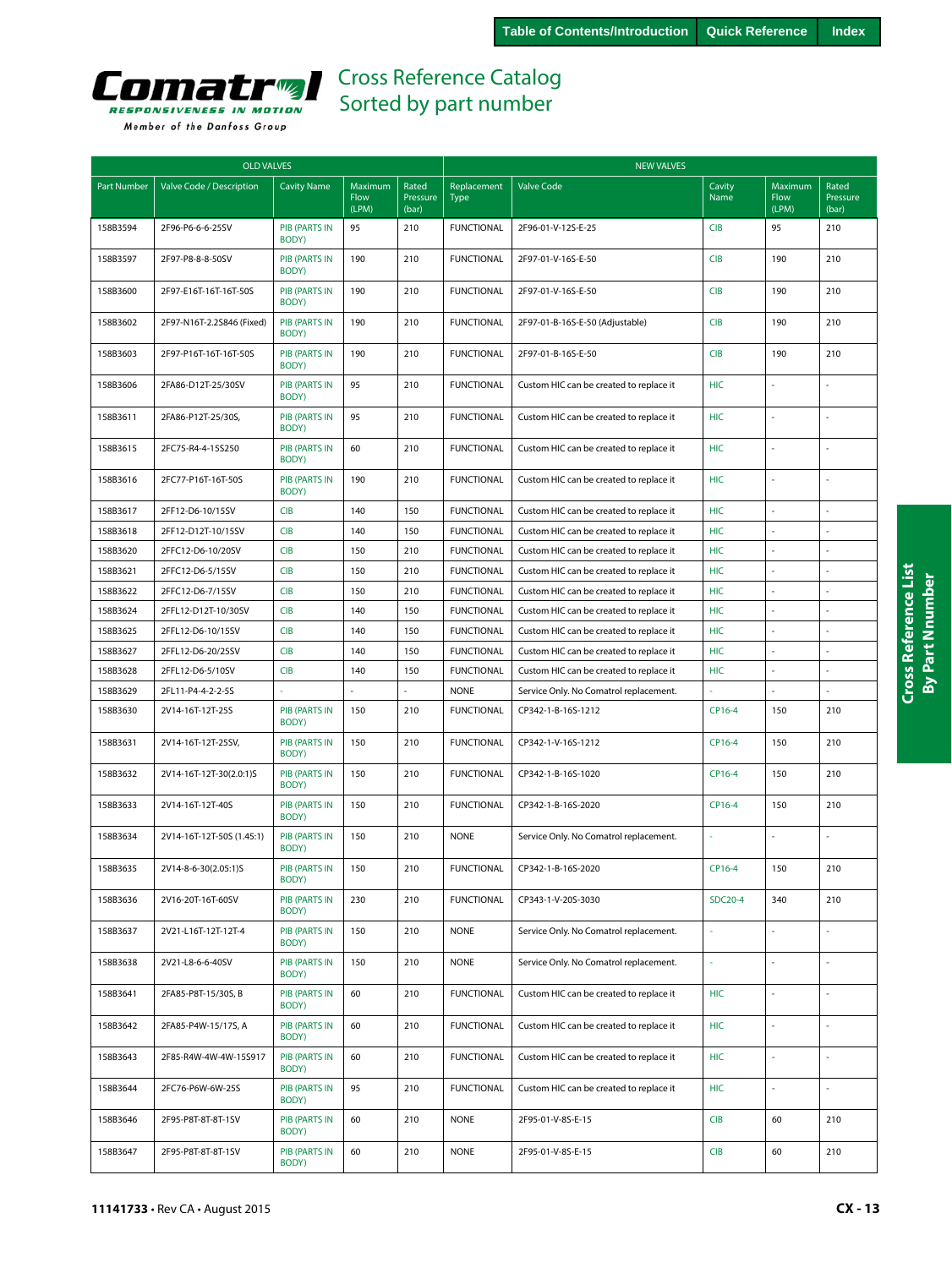<span id="page-13-0"></span>

| Valve Code / Description<br><b>Cavity Name</b><br>Maximum<br>Rated<br>Cavity<br>Maximum<br>Rated<br><b>Part Number</b><br>Replacement<br><b>Valve Code</b><br>Flow<br>Pressure<br>Name<br>Flow<br>Pressure<br><b>Type</b><br>(LPM)<br>(LPM)<br>(bar)<br>(bar)<br><b>FUNCTIONAL</b><br>158B3648<br>2FA86-D6W-25/30S<br><b>PIB (PARTS IN</b><br>95<br>210<br><b>HIC</b><br>Custom HIC can be created to replace it<br>ä,<br>÷,<br>BODY)<br>210<br>158B3649<br>2F96-L6-6-6-25S11<br><b>PIB (PARTS IN</b><br>95<br><b>FUNCTIONAL</b><br>2F96-01-V-12S-E-25<br><b>CIB</b><br>95<br>210<br>BODY)<br>158B3650<br>2V14-16T-12T-40S33<br><b>PIB (PARTS IN</b><br>150<br>210<br><b>FUNCTIONAL</b><br>CP342-1-B-S16S-2020<br>CP16-4<br>150<br>210<br>BODY)<br><b>FUNCTIONAL</b><br>158B3653<br>2F84-R3W-3W-3W-8S<br><b>PIB (PARTS IN</b><br>30<br>210<br>Custom HIC can be created to replace it<br><b>HIC</b><br>÷,<br>ä,<br>BODY)<br>30<br><b>CIB</b><br>158B3654<br>2F94-P3W-3W-3W-8S<br><b>PIB (PARTS IN</b><br>210<br><b>FUNCTIONAL</b><br>2F94-01-B-6S-E-8.0<br>30<br>210<br>BODY)<br>30<br>210<br>2F94-P3W-3W-3W-8S<br><b>PIB (PARTS IN</b><br><b>FUNCTIONAL</b><br>2F94-01-B-6S-E-8.0<br><b>CIB</b><br>30<br>210<br>158B3655<br>BODY)<br>210<br>210<br>158B3656<br><b>PIB (PARTS IN</b><br>60<br><b>FUNCTIONAL</b><br>2F95-01-B-8S-E-15<br><b>CIB</b><br>60<br>2F95-P4W-4W-4W-15S<br>BODY)<br><b>PIB (PARTS IN</b><br>60<br>210<br><b>FUNCTIONAL</b><br><b>CIB</b><br>60<br>210<br>158B3657<br>2F95-R4W-4W-4W-15S<br>2F95-01-B-8S-K-15<br>BODY)<br>210<br>158B3661<br>2F96-P6W-6W-6W-25S<br><b>PIB (PARTS IN</b><br>95<br><b>FUNCTIONAL</b><br>2F96-01-B-12S-E-25<br><b>CIB</b><br>95<br>210<br>BODY)<br>158B3662<br>2F74-P3W-3W-8S<br><b>PIB (PARTS IN</b><br>30<br>210<br><b>FUNCTIONAL</b><br>Custom HIC can be created to replace it<br><b>HIC</b><br>ä,<br>÷,<br>BODY)<br>158B3665<br>2F74-R3W-3W-8S<br><b>PIB (PARTS IN</b><br>30<br>210<br><b>FUNCTIONAL</b><br><b>HIC</b><br>Custom HIC can be created to replace it<br>ä,<br>÷,<br>BODY)<br>158B3666<br>2F86-R6W-6W-6W-25<br>PIB (PARTS IN<br>95<br>210<br><b>FUNCTIONAL</b><br>HIC<br>$\overline{a}$<br>÷,<br>Custom HIC can be created to replace it<br>BODY)<br>95<br>2F76-P6W-6W-25S<br><b>PIB (PARTS IN</b><br>210<br><b>FUNCTIONAL</b><br><b>HIC</b><br>158B3668<br>Custom HIC can be created to replace it<br>÷,<br>BODY)<br>95<br>210<br><b>FUNCTIONAL</b><br>158B3669<br>2F86-P6W-6W-6W-25S<br>PIB (PARTS IN<br><b>HIC</b><br>ä,<br>÷,<br>Custom HIC can be created to replace it<br>BODY)<br>158B3670<br><b>PIB (PARTS IN</b><br>60<br>210<br><b>FUNCTIONAL</b><br><b>HIC</b><br>÷,<br>2FA85-P4W-15/30S<br>Custom HIC can be created to replace it<br>ä,<br>BODY)<br>210<br><b>HIC</b><br><b>PIB (PARTS IN</b><br>60<br><b>FUNCTIONAL</b><br>158B3674<br>2F75-P4W-4W-15S<br>Custom HIC can be created to replace it<br>÷,<br>BODY)<br>45<br>158B4500<br>2N11-R2-S<br><b>INLINE</b><br>350<br><b>NONE</b><br>Service Only. No Comatrol replacement.<br>J.<br>ä,<br>ä,<br>45<br>158B4501<br>2R11-P2-SV<br><b>INLINE</b><br>350<br><b>NONE</b><br>Service Only. No Comatrol replacement.<br>$\bar{\phantom{a}}$<br>÷,<br>158B4502<br>2R11-R2-S<br>45<br>350<br><b>NONE</b><br>$\bar{\phantom{a}}$<br><b>INLINE</b><br>Service Only. No Comatrol replacement.<br>à,<br>ä, | <b>OLD VALVES</b> |               |               |    |     | <b>NEW VALVES</b> |                     |                |    |     |  |
|---------------------------------------------------------------------------------------------------------------------------------------------------------------------------------------------------------------------------------------------------------------------------------------------------------------------------------------------------------------------------------------------------------------------------------------------------------------------------------------------------------------------------------------------------------------------------------------------------------------------------------------------------------------------------------------------------------------------------------------------------------------------------------------------------------------------------------------------------------------------------------------------------------------------------------------------------------------------------------------------------------------------------------------------------------------------------------------------------------------------------------------------------------------------------------------------------------------------------------------------------------------------------------------------------------------------------------------------------------------------------------------------------------------------------------------------------------------------------------------------------------------------------------------------------------------------------------------------------------------------------------------------------------------------------------------------------------------------------------------------------------------------------------------------------------------------------------------------------------------------------------------------------------------------------------------------------------------------------------------------------------------------------------------------------------------------------------------------------------------------------------------------------------------------------------------------------------------------------------------------------------------------------------------------------------------------------------------------------------------------------------------------------------------------------------------------------------------------------------------------------------------------------------------------------------------------------------------------------------------------------------------------------------------------------------------------------------------------------------------------------------------------------------------------------------------------------------------------------------------------------------------------------------------------------------------------------------------------------------------------------------------------------------------------------------------------------------------------------------------------------------------------------------------------------------------------------------------------------------------------------------------------------------------------------------------------------------------|-------------------|---------------|---------------|----|-----|-------------------|---------------------|----------------|----|-----|--|
|                                                                                                                                                                                                                                                                                                                                                                                                                                                                                                                                                                                                                                                                                                                                                                                                                                                                                                                                                                                                                                                                                                                                                                                                                                                                                                                                                                                                                                                                                                                                                                                                                                                                                                                                                                                                                                                                                                                                                                                                                                                                                                                                                                                                                                                                                                                                                                                                                                                                                                                                                                                                                                                                                                                                                                                                                                                                                                                                                                                                                                                                                                                                                                                                                                                                                                                                       |                   |               |               |    |     |                   |                     |                |    |     |  |
|                                                                                                                                                                                                                                                                                                                                                                                                                                                                                                                                                                                                                                                                                                                                                                                                                                                                                                                                                                                                                                                                                                                                                                                                                                                                                                                                                                                                                                                                                                                                                                                                                                                                                                                                                                                                                                                                                                                                                                                                                                                                                                                                                                                                                                                                                                                                                                                                                                                                                                                                                                                                                                                                                                                                                                                                                                                                                                                                                                                                                                                                                                                                                                                                                                                                                                                                       |                   |               |               |    |     |                   |                     |                |    |     |  |
|                                                                                                                                                                                                                                                                                                                                                                                                                                                                                                                                                                                                                                                                                                                                                                                                                                                                                                                                                                                                                                                                                                                                                                                                                                                                                                                                                                                                                                                                                                                                                                                                                                                                                                                                                                                                                                                                                                                                                                                                                                                                                                                                                                                                                                                                                                                                                                                                                                                                                                                                                                                                                                                                                                                                                                                                                                                                                                                                                                                                                                                                                                                                                                                                                                                                                                                                       |                   |               |               |    |     |                   |                     |                |    |     |  |
|                                                                                                                                                                                                                                                                                                                                                                                                                                                                                                                                                                                                                                                                                                                                                                                                                                                                                                                                                                                                                                                                                                                                                                                                                                                                                                                                                                                                                                                                                                                                                                                                                                                                                                                                                                                                                                                                                                                                                                                                                                                                                                                                                                                                                                                                                                                                                                                                                                                                                                                                                                                                                                                                                                                                                                                                                                                                                                                                                                                                                                                                                                                                                                                                                                                                                                                                       |                   |               |               |    |     |                   |                     |                |    |     |  |
|                                                                                                                                                                                                                                                                                                                                                                                                                                                                                                                                                                                                                                                                                                                                                                                                                                                                                                                                                                                                                                                                                                                                                                                                                                                                                                                                                                                                                                                                                                                                                                                                                                                                                                                                                                                                                                                                                                                                                                                                                                                                                                                                                                                                                                                                                                                                                                                                                                                                                                                                                                                                                                                                                                                                                                                                                                                                                                                                                                                                                                                                                                                                                                                                                                                                                                                                       |                   |               |               |    |     |                   |                     |                |    |     |  |
|                                                                                                                                                                                                                                                                                                                                                                                                                                                                                                                                                                                                                                                                                                                                                                                                                                                                                                                                                                                                                                                                                                                                                                                                                                                                                                                                                                                                                                                                                                                                                                                                                                                                                                                                                                                                                                                                                                                                                                                                                                                                                                                                                                                                                                                                                                                                                                                                                                                                                                                                                                                                                                                                                                                                                                                                                                                                                                                                                                                                                                                                                                                                                                                                                                                                                                                                       |                   |               |               |    |     |                   |                     |                |    |     |  |
|                                                                                                                                                                                                                                                                                                                                                                                                                                                                                                                                                                                                                                                                                                                                                                                                                                                                                                                                                                                                                                                                                                                                                                                                                                                                                                                                                                                                                                                                                                                                                                                                                                                                                                                                                                                                                                                                                                                                                                                                                                                                                                                                                                                                                                                                                                                                                                                                                                                                                                                                                                                                                                                                                                                                                                                                                                                                                                                                                                                                                                                                                                                                                                                                                                                                                                                                       |                   |               |               |    |     |                   |                     |                |    |     |  |
|                                                                                                                                                                                                                                                                                                                                                                                                                                                                                                                                                                                                                                                                                                                                                                                                                                                                                                                                                                                                                                                                                                                                                                                                                                                                                                                                                                                                                                                                                                                                                                                                                                                                                                                                                                                                                                                                                                                                                                                                                                                                                                                                                                                                                                                                                                                                                                                                                                                                                                                                                                                                                                                                                                                                                                                                                                                                                                                                                                                                                                                                                                                                                                                                                                                                                                                                       |                   |               |               |    |     |                   |                     |                |    |     |  |
|                                                                                                                                                                                                                                                                                                                                                                                                                                                                                                                                                                                                                                                                                                                                                                                                                                                                                                                                                                                                                                                                                                                                                                                                                                                                                                                                                                                                                                                                                                                                                                                                                                                                                                                                                                                                                                                                                                                                                                                                                                                                                                                                                                                                                                                                                                                                                                                                                                                                                                                                                                                                                                                                                                                                                                                                                                                                                                                                                                                                                                                                                                                                                                                                                                                                                                                                       |                   |               |               |    |     |                   |                     |                |    |     |  |
|                                                                                                                                                                                                                                                                                                                                                                                                                                                                                                                                                                                                                                                                                                                                                                                                                                                                                                                                                                                                                                                                                                                                                                                                                                                                                                                                                                                                                                                                                                                                                                                                                                                                                                                                                                                                                                                                                                                                                                                                                                                                                                                                                                                                                                                                                                                                                                                                                                                                                                                                                                                                                                                                                                                                                                                                                                                                                                                                                                                                                                                                                                                                                                                                                                                                                                                                       |                   |               |               |    |     |                   |                     |                |    |     |  |
|                                                                                                                                                                                                                                                                                                                                                                                                                                                                                                                                                                                                                                                                                                                                                                                                                                                                                                                                                                                                                                                                                                                                                                                                                                                                                                                                                                                                                                                                                                                                                                                                                                                                                                                                                                                                                                                                                                                                                                                                                                                                                                                                                                                                                                                                                                                                                                                                                                                                                                                                                                                                                                                                                                                                                                                                                                                                                                                                                                                                                                                                                                                                                                                                                                                                                                                                       |                   |               |               |    |     |                   |                     |                |    |     |  |
|                                                                                                                                                                                                                                                                                                                                                                                                                                                                                                                                                                                                                                                                                                                                                                                                                                                                                                                                                                                                                                                                                                                                                                                                                                                                                                                                                                                                                                                                                                                                                                                                                                                                                                                                                                                                                                                                                                                                                                                                                                                                                                                                                                                                                                                                                                                                                                                                                                                                                                                                                                                                                                                                                                                                                                                                                                                                                                                                                                                                                                                                                                                                                                                                                                                                                                                                       |                   |               |               |    |     |                   |                     |                |    |     |  |
|                                                                                                                                                                                                                                                                                                                                                                                                                                                                                                                                                                                                                                                                                                                                                                                                                                                                                                                                                                                                                                                                                                                                                                                                                                                                                                                                                                                                                                                                                                                                                                                                                                                                                                                                                                                                                                                                                                                                                                                                                                                                                                                                                                                                                                                                                                                                                                                                                                                                                                                                                                                                                                                                                                                                                                                                                                                                                                                                                                                                                                                                                                                                                                                                                                                                                                                                       |                   |               |               |    |     |                   |                     |                |    |     |  |
|                                                                                                                                                                                                                                                                                                                                                                                                                                                                                                                                                                                                                                                                                                                                                                                                                                                                                                                                                                                                                                                                                                                                                                                                                                                                                                                                                                                                                                                                                                                                                                                                                                                                                                                                                                                                                                                                                                                                                                                                                                                                                                                                                                                                                                                                                                                                                                                                                                                                                                                                                                                                                                                                                                                                                                                                                                                                                                                                                                                                                                                                                                                                                                                                                                                                                                                                       |                   |               |               |    |     |                   |                     |                |    |     |  |
|                                                                                                                                                                                                                                                                                                                                                                                                                                                                                                                                                                                                                                                                                                                                                                                                                                                                                                                                                                                                                                                                                                                                                                                                                                                                                                                                                                                                                                                                                                                                                                                                                                                                                                                                                                                                                                                                                                                                                                                                                                                                                                                                                                                                                                                                                                                                                                                                                                                                                                                                                                                                                                                                                                                                                                                                                                                                                                                                                                                                                                                                                                                                                                                                                                                                                                                                       |                   |               |               |    |     |                   |                     |                |    |     |  |
|                                                                                                                                                                                                                                                                                                                                                                                                                                                                                                                                                                                                                                                                                                                                                                                                                                                                                                                                                                                                                                                                                                                                                                                                                                                                                                                                                                                                                                                                                                                                                                                                                                                                                                                                                                                                                                                                                                                                                                                                                                                                                                                                                                                                                                                                                                                                                                                                                                                                                                                                                                                                                                                                                                                                                                                                                                                                                                                                                                                                                                                                                                                                                                                                                                                                                                                                       |                   |               |               |    |     |                   |                     |                |    |     |  |
|                                                                                                                                                                                                                                                                                                                                                                                                                                                                                                                                                                                                                                                                                                                                                                                                                                                                                                                                                                                                                                                                                                                                                                                                                                                                                                                                                                                                                                                                                                                                                                                                                                                                                                                                                                                                                                                                                                                                                                                                                                                                                                                                                                                                                                                                                                                                                                                                                                                                                                                                                                                                                                                                                                                                                                                                                                                                                                                                                                                                                                                                                                                                                                                                                                                                                                                                       |                   |               |               |    |     |                   |                     |                |    |     |  |
|                                                                                                                                                                                                                                                                                                                                                                                                                                                                                                                                                                                                                                                                                                                                                                                                                                                                                                                                                                                                                                                                                                                                                                                                                                                                                                                                                                                                                                                                                                                                                                                                                                                                                                                                                                                                                                                                                                                                                                                                                                                                                                                                                                                                                                                                                                                                                                                                                                                                                                                                                                                                                                                                                                                                                                                                                                                                                                                                                                                                                                                                                                                                                                                                                                                                                                                                       |                   |               |               |    |     |                   |                     |                |    |     |  |
|                                                                                                                                                                                                                                                                                                                                                                                                                                                                                                                                                                                                                                                                                                                                                                                                                                                                                                                                                                                                                                                                                                                                                                                                                                                                                                                                                                                                                                                                                                                                                                                                                                                                                                                                                                                                                                                                                                                                                                                                                                                                                                                                                                                                                                                                                                                                                                                                                                                                                                                                                                                                                                                                                                                                                                                                                                                                                                                                                                                                                                                                                                                                                                                                                                                                                                                                       |                   |               |               |    |     |                   |                     |                |    |     |  |
|                                                                                                                                                                                                                                                                                                                                                                                                                                                                                                                                                                                                                                                                                                                                                                                                                                                                                                                                                                                                                                                                                                                                                                                                                                                                                                                                                                                                                                                                                                                                                                                                                                                                                                                                                                                                                                                                                                                                                                                                                                                                                                                                                                                                                                                                                                                                                                                                                                                                                                                                                                                                                                                                                                                                                                                                                                                                                                                                                                                                                                                                                                                                                                                                                                                                                                                                       |                   |               |               |    |     |                   |                     |                |    |     |  |
|                                                                                                                                                                                                                                                                                                                                                                                                                                                                                                                                                                                                                                                                                                                                                                                                                                                                                                                                                                                                                                                                                                                                                                                                                                                                                                                                                                                                                                                                                                                                                                                                                                                                                                                                                                                                                                                                                                                                                                                                                                                                                                                                                                                                                                                                                                                                                                                                                                                                                                                                                                                                                                                                                                                                                                                                                                                                                                                                                                                                                                                                                                                                                                                                                                                                                                                                       | 158B4505          | 2RN11-4T-.030 | <b>INLINE</b> | 20 | 350 | <b>DIRECT</b>     | 2RN11-01-4S-003-030 | <b>IN-LINE</b> | 20 | 350 |  |
| 158B4508<br>2RN12-3-.020<br><b>INLINE</b><br>30<br>350<br><b>NONE</b><br>Service Only. No Comatrol replacement.<br>ä,<br>$\sim$                                                                                                                                                                                                                                                                                                                                                                                                                                                                                                                                                                                                                                                                                                                                                                                                                                                                                                                                                                                                                                                                                                                                                                                                                                                                                                                                                                                                                                                                                                                                                                                                                                                                                                                                                                                                                                                                                                                                                                                                                                                                                                                                                                                                                                                                                                                                                                                                                                                                                                                                                                                                                                                                                                                                                                                                                                                                                                                                                                                                                                                                                                                                                                                                       |                   |               |               |    |     |                   |                     |                |    |     |  |
| 158B4509<br>30<br><b>NONE</b><br>2RN12-3-.030<br><b>INLINE</b><br>350<br>Service Only. No Comatrol replacement.<br>÷,                                                                                                                                                                                                                                                                                                                                                                                                                                                                                                                                                                                                                                                                                                                                                                                                                                                                                                                                                                                                                                                                                                                                                                                                                                                                                                                                                                                                                                                                                                                                                                                                                                                                                                                                                                                                                                                                                                                                                                                                                                                                                                                                                                                                                                                                                                                                                                                                                                                                                                                                                                                                                                                                                                                                                                                                                                                                                                                                                                                                                                                                                                                                                                                                                 |                   |               |               |    |     |                   |                     |                |    |     |  |
| 158B4511<br>3C11-2-15N1<br><b>INLINE</b><br>20<br>350<br><b>NONE</b><br>Service Only. No Comatrol replacement.                                                                                                                                                                                                                                                                                                                                                                                                                                                                                                                                                                                                                                                                                                                                                                                                                                                                                                                                                                                                                                                                                                                                                                                                                                                                                                                                                                                                                                                                                                                                                                                                                                                                                                                                                                                                                                                                                                                                                                                                                                                                                                                                                                                                                                                                                                                                                                                                                                                                                                                                                                                                                                                                                                                                                                                                                                                                                                                                                                                                                                                                                                                                                                                                                        |                   |               |               |    |     |                   |                     |                |    |     |  |
| 158B4512<br><b>PIB (PARTS IN</b><br>20<br>350<br><b>FUNCTIONAL</b><br><b>PIB (PARTS</b><br>20<br>350<br>3C11-4T-15<br>3C11-01-4S-15<br>IN BODY)<br>BODY)                                                                                                                                                                                                                                                                                                                                                                                                                                                                                                                                                                                                                                                                                                                                                                                                                                                                                                                                                                                                                                                                                                                                                                                                                                                                                                                                                                                                                                                                                                                                                                                                                                                                                                                                                                                                                                                                                                                                                                                                                                                                                                                                                                                                                                                                                                                                                                                                                                                                                                                                                                                                                                                                                                                                                                                                                                                                                                                                                                                                                                                                                                                                                                              |                   |               |               |    |     |                   |                     |                |    |     |  |
| 158B4513<br>3C11-4T-3<br><b>PIB (PARTS IN</b><br>20<br>350<br><b>FUNCTIONAL</b><br>3C11-01-4S-3<br><b>PIB (PARTS</b><br>20<br>350<br>IN BODY)<br>BODY)                                                                                                                                                                                                                                                                                                                                                                                                                                                                                                                                                                                                                                                                                                                                                                                                                                                                                                                                                                                                                                                                                                                                                                                                                                                                                                                                                                                                                                                                                                                                                                                                                                                                                                                                                                                                                                                                                                                                                                                                                                                                                                                                                                                                                                                                                                                                                                                                                                                                                                                                                                                                                                                                                                                                                                                                                                                                                                                                                                                                                                                                                                                                                                                |                   |               |               |    |     |                   |                     |                |    |     |  |
| $\overline{\phantom{a}}$<br>158B4514<br>3C12-3-100N1<br><b>INLINE</b><br>35<br>350<br><b>NONE</b><br>Service Only. No Comatrol replacement.<br>$\overline{\phantom{a}}$<br>$\omega$                                                                                                                                                                                                                                                                                                                                                                                                                                                                                                                                                                                                                                                                                                                                                                                                                                                                                                                                                                                                                                                                                                                                                                                                                                                                                                                                                                                                                                                                                                                                                                                                                                                                                                                                                                                                                                                                                                                                                                                                                                                                                                                                                                                                                                                                                                                                                                                                                                                                                                                                                                                                                                                                                                                                                                                                                                                                                                                                                                                                                                                                                                                                                   |                   |               |               |    |     |                   |                     |                |    |     |  |
| 158B4515<br><b>PIB (PARTS IN</b><br>35<br><b>FUNCTIONAL</b><br><b>PIB (PARTS</b><br>35<br>3C12-3-45<br>350<br>3C12-01-6S-45<br>350<br>BODY)<br>IN BODY)                                                                                                                                                                                                                                                                                                                                                                                                                                                                                                                                                                                                                                                                                                                                                                                                                                                                                                                                                                                                                                                                                                                                                                                                                                                                                                                                                                                                                                                                                                                                                                                                                                                                                                                                                                                                                                                                                                                                                                                                                                                                                                                                                                                                                                                                                                                                                                                                                                                                                                                                                                                                                                                                                                                                                                                                                                                                                                                                                                                                                                                                                                                                                                               |                   |               |               |    |     |                   |                     |                |    |     |  |
| <b>PIB (PARTS IN</b><br>35<br><b>FUNCTIONAL</b><br><b>PIB (PARTS</b><br>158B4517<br>3C12-3-65<br>350<br>3C12-01-6S-65<br>35<br>350<br>BODY)<br>IN BODY)                                                                                                                                                                                                                                                                                                                                                                                                                                                                                                                                                                                                                                                                                                                                                                                                                                                                                                                                                                                                                                                                                                                                                                                                                                                                                                                                                                                                                                                                                                                                                                                                                                                                                                                                                                                                                                                                                                                                                                                                                                                                                                                                                                                                                                                                                                                                                                                                                                                                                                                                                                                                                                                                                                                                                                                                                                                                                                                                                                                                                                                                                                                                                                               |                   |               |               |    |     |                   |                     |                |    |     |  |
| 158B4518<br>PIB (PARTS IN<br>70<br>350<br><b>FUNCTIONAL</b><br><b>PIB (PARTS</b><br>70<br>350<br>3C13-4-45<br>3C13-01-8S-45<br>BODY)<br>IN BODY)                                                                                                                                                                                                                                                                                                                                                                                                                                                                                                                                                                                                                                                                                                                                                                                                                                                                                                                                                                                                                                                                                                                                                                                                                                                                                                                                                                                                                                                                                                                                                                                                                                                                                                                                                                                                                                                                                                                                                                                                                                                                                                                                                                                                                                                                                                                                                                                                                                                                                                                                                                                                                                                                                                                                                                                                                                                                                                                                                                                                                                                                                                                                                                                      |                   |               |               |    |     |                   |                     |                |    |     |  |
| <b>PIB (PARTS IN</b><br>95<br>350<br><b>FUNCTIONAL</b><br><b>PIB (PARTS</b><br>158B4519<br>3C14-12T-15<br>3C14-01-12S-15<br>95<br>350<br>BODY)<br>IN BODY)                                                                                                                                                                                                                                                                                                                                                                                                                                                                                                                                                                                                                                                                                                                                                                                                                                                                                                                                                                                                                                                                                                                                                                                                                                                                                                                                                                                                                                                                                                                                                                                                                                                                                                                                                                                                                                                                                                                                                                                                                                                                                                                                                                                                                                                                                                                                                                                                                                                                                                                                                                                                                                                                                                                                                                                                                                                                                                                                                                                                                                                                                                                                                                            |                   |               |               |    |     |                   |                     |                |    |     |  |
| 158B4520<br><b>PIB (PARTS IN</b><br>95<br>350<br><b>FUNCTIONAL</b><br><b>PIB (PARTS</b><br>95<br>350<br>3C14-12T-3<br>3C14-01-12S-3<br>BODY)<br>IN BODY)                                                                                                                                                                                                                                                                                                                                                                                                                                                                                                                                                                                                                                                                                                                                                                                                                                                                                                                                                                                                                                                                                                                                                                                                                                                                                                                                                                                                                                                                                                                                                                                                                                                                                                                                                                                                                                                                                                                                                                                                                                                                                                                                                                                                                                                                                                                                                                                                                                                                                                                                                                                                                                                                                                                                                                                                                                                                                                                                                                                                                                                                                                                                                                              |                   |               |               |    |     |                   |                     |                |    |     |  |
| PIB (PARTS IN<br>95<br>350<br><b>FUNCTIONAL</b><br><b>PIB (PARTS</b><br>95<br>350<br>158B4521<br>3C14-12T-45<br>3C14-01-12S-45<br>BODY)<br>IN BODY)                                                                                                                                                                                                                                                                                                                                                                                                                                                                                                                                                                                                                                                                                                                                                                                                                                                                                                                                                                                                                                                                                                                                                                                                                                                                                                                                                                                                                                                                                                                                                                                                                                                                                                                                                                                                                                                                                                                                                                                                                                                                                                                                                                                                                                                                                                                                                                                                                                                                                                                                                                                                                                                                                                                                                                                                                                                                                                                                                                                                                                                                                                                                                                                   |                   |               |               |    |     |                   |                     |                |    |     |  |
| PIB (PARTS IN<br>95<br><b>FUNCTIONAL</b><br><b>PIB (PARTS</b><br>95<br>158B4522<br>3C14-6-15<br>350<br>3C14-01-12S-15<br>350<br>BODY)<br>IN BODY)                                                                                                                                                                                                                                                                                                                                                                                                                                                                                                                                                                                                                                                                                                                                                                                                                                                                                                                                                                                                                                                                                                                                                                                                                                                                                                                                                                                                                                                                                                                                                                                                                                                                                                                                                                                                                                                                                                                                                                                                                                                                                                                                                                                                                                                                                                                                                                                                                                                                                                                                                                                                                                                                                                                                                                                                                                                                                                                                                                                                                                                                                                                                                                                     |                   |               |               |    |     |                   |                     |                |    |     |  |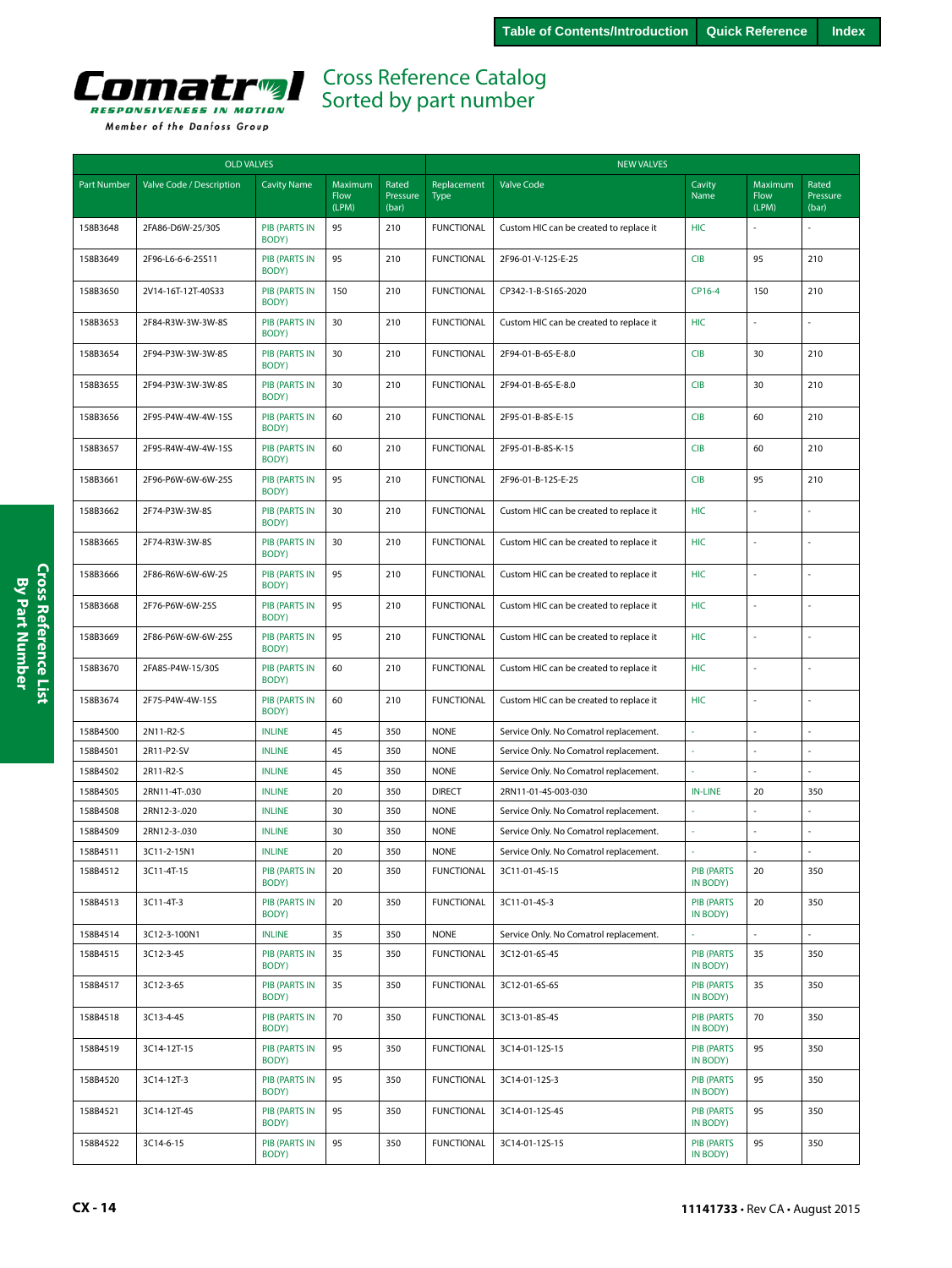<span id="page-14-0"></span>

|  | Member of the Danfoss Group |  |
|--|-----------------------------|--|
|  |                             |  |

| <b>OLD VALVES</b>  |                          |                               |                          |                            | <b>NEW VALVES</b>          |                                        |                               |                          |                            |  |
|--------------------|--------------------------|-------------------------------|--------------------------|----------------------------|----------------------------|----------------------------------------|-------------------------------|--------------------------|----------------------------|--|
| <b>Part Number</b> | Valve Code / Description | <b>Cavity Name</b>            | Maximum<br>Flow<br>(LPM) | Rated<br>Pressure<br>(bar) | Replacement<br><b>Type</b> | <b>Valve Code</b>                      | Cavity<br>Name                | Maximum<br>Flow<br>(LPM) | Rated<br>Pressure<br>(bar) |  |
| 158B4523           | 3C14-6-45                | <b>PIB (PARTS IN</b><br>BODY) | 95                       | 350                        | <b>FUNCTIONAL</b>          | 3C14-01-12S-45                         | <b>PIB (PARTS</b><br>IN BODY) | 95                       | 350                        |  |
| 158B4524           | 3C15-16T-100             | <b>INLINE</b>                 | 150                      | 350                        | <b>NONE</b>                | Service Only. No Comatrol replacement. |                               | $\overline{a}$           | ÷                          |  |
| 158B4525           | 3C15-16T-15              | <b>PIB (PARTS IN</b><br>BODY) | 150                      | 350                        | <b>FUNCTIONAL</b>          | 3C15-01-16S-15                         | <b>PIB (PARTS</b><br>IN BODY) | 150                      | 350                        |  |
| 158B4526           | 3C15-16T-45              | <b>PIB (PARTS IN</b><br>BODY) | 150                      | 350                        | <b>FUNCTIONAL</b>          | 3C15-01-16S-45                         | <b>PIB (PARTS</b><br>IN BODY) | 150                      | 350                        |  |
| 158B4527           | 3C15-16T-65              | <b>PIB (PARTS IN</b><br>BODY) | 150                      | 350                        | <b>FUNCTIONAL</b>          | 3C15-01-16S-65                         | <b>PIB (PARTS</b><br>IN BODY) | 150                      | 350                        |  |
| 158B4528           | 3C15-8-100               | <b>INLINE</b>                 | 150                      | 350                        | <b>NONE</b>                | Service Only. No Comatrol replacement. |                               |                          |                            |  |
| 158B4529           | 3C15-8-45                | <b>PIB (PARTS IN</b><br>BODY) | 150                      | 350                        | <b>FUNCTIONAL</b>          | 3C15-01-16S-45                         | <b>PIB (PARTS</b><br>IN BODY) | 150                      | 350                        |  |
| 158B4530           | 3C15-8-65                | <b>PIB (PARTS IN</b><br>BODY) | 150                      | 350                        | <b>FUNCTIONAL</b>          | 3C15-01-16S-65                         | <b>PIB (PARTS</b><br>IN BODY) | 150                      | 350                        |  |
| 158B4531           | 3C16-20T-65              | <b>PIB (PARTS IN</b><br>BODY) | 230                      | 350                        | <b>FUNCTIONAL</b>          | 3C16-01-20S-65                         | <b>PIB (PARTS</b><br>IN BODY) | 230                      | 350                        |  |
| 158B4533           | 3C50-SV12                | FC-144                        | 70                       | 210                        | <b>DIRECT</b>              | 3C50-01-V-0-005                        | FC-144                        | 70                       | 210                        |  |
| 158B4534           | 3C90-SV826               | <b>DROP IN</b>                | 190                      | 350                        | <b>FUNCTIONAL</b>          | 3C90                                   |                               |                          |                            |  |
| 158B4535           | 3CM11-2-3S               | <b>PIB (PARTS IN</b><br>BODY) | 20                       | 350                        | <b>FUNCTIONAL</b>          | 3CM11-01-B-6F-6F-3                     | <b>PIB (PARTS</b><br>IN BODY) | 20                       | 350                        |  |
| 158B4536           | 3CM11-6T-65S             | <b>PIB (PARTS IN</b><br>BODY) | 20                       | 350                        | <b>FUNCTIONAL</b>          | 3CM11-01-B-6F-6F-65                    | <b>PIB (PARTS</b><br>IN BODY) | 20                       | 350                        |  |
| 158B4537           | 3CM12-3-3S               | <b>PIB (PARTS IN</b><br>BODY) | 35                       | 350                        | <b>FUNCTIONAL</b>          | 3CM12-01-B-8F-8F-3                     | <b>PIB (PARTS</b><br>IN BODY) | 35                       | 350                        |  |
| 158B4538           | 3CM12-8T-15SV            | <b>PIB (PARTS IN</b><br>BODY) | 35                       | 350                        | <b>FUNCTIONAL</b>          | 3CM12-01-V-8F-8F-15                    | <b>PIB (PARTS</b><br>IN BODY) | 35                       | 350                        |  |
| 158B4539           | 3CM12-8T-20S             | <b>INLINE</b>                 | 35                       | 350                        | <b>NONE</b>                | Service Only. No Comatrol replacement. |                               |                          |                            |  |
| 158B4540           | 3CM12-8T-3SV             | <b>PIB (PARTS IN</b><br>BODY) | 35                       | 350                        | <b>FUNCTIONAL</b>          | 3CM12-01-V-8F-8F-3                     | <b>PIB (PARTS</b><br>IN BODY) | 35                       | 350                        |  |
| 158B4542           | 3CM12-8T-5S              | <b>INLINE</b>                 | 35                       | 350                        | <b>NONE</b>                | Service Only. No Comatrol replacement. |                               | L.                       |                            |  |
| 158B4545           | 3CM14-12T-15S            | <b>PIB (PARTS IN</b><br>BODY) | 95                       | 350                        | <b>FUNCTIONAL</b>          | 3CM14-01-B-12F-12F-15                  | <b>PIB (PARTS</b><br>IN BODY) | 95                       | 350                        |  |
| 158B4546           | 3CM14-12T-3S             | <b>PIB (PARTS IN</b><br>BODY) | 95                       | 350                        | <b>FUNCTIONAL</b>          | 3CM14-01-B-12F-12F-3                   | <b>PIB (PARTS</b><br>IN BODY) | 95                       | 350                        |  |
| 158B4547           | 3CM14-12T-45S            | <b>PIB (PARTS IN</b><br>BODY) | 95                       | 350                        | <b>FUNCTIONAL</b>          | 3CM14-01-B-12F-12F-45                  | <b>PIB (PARTS</b><br>IN BODY) | 95                       | 350                        |  |
| 158B4548           | 3CM14-6-3S               | <b>PIB (PARTS IN</b><br>BODY) | 95                       | 350                        | <b>FUNCTIONAL</b>          | 3CM14-01-B-12F-12F-3                   | <b>PIB (PARTS</b><br>IN BODY) | 95                       | 350                        |  |
| 158B4549           | 3CM15-16T-15S            | <b>PIB (PARTS IN</b><br>BODY) | 150                      | 350                        | <b>FUNCTIONAL</b>          | 3CM15-01-B-16F-16F-15                  | <b>PIB (PARTS</b><br>IN BODY) | 150                      | 350                        |  |
| 158b4550           | 3CM15-16T-3SV            | <b>PIB (PARTS IN</b><br>BODY) | 150                      | 350                        | <b>FUNCTIONAL</b>          | 3CM15-01-V-16F-16F-3                   | <b>PIB (PARTS</b><br>IN BODY) | 150                      | 350                        |  |
| 158B4551           | 3CM15-8-3S               | PIB (PARTS IN<br>BODY)        | 150                      | 350                        | <b>FUNCTIONAL</b>          | 3CM15-01-B-16F-16F-3                   | <b>PIB (PARTS</b><br>IN BODY) | 150                      | 350                        |  |
| 158B4552           | 3CM16-20T-3S             | <b>INLINE</b>                 | 230                      | 350                        | <b>NONE</b>                | Service Only. No Comatrol replacement. |                               | $\mathcal{L}$            |                            |  |
| 158B4554           | 3CM16-20T-65S            | PIB (PARTS IN<br>BODY)        | 230                      | 350                        | <b>FUNCTIONAL</b>          | 3CM16-01-B-20F-20F-65                  | <b>PIB (PARTS</b><br>IN BODY) | 230                      | 350                        |  |
| 158B4555           | 4K14-6-SV                | <b>INLINE</b>                 | ÷,                       | 350                        | <b>NONE</b>                | Service Only. No Comatrol replacement. |                               | $\overline{\phantom{a}}$ |                            |  |
| 158B4556           | 4K19-N2-S                | PIB (PARTS IN<br>BODY)        | 25                       | 690                        | <b>NONE</b>                | Service Only. No Comatrol replacement. | ÷                             | ÷,                       | ÷,                         |  |
| 158B4557           | 4K21-K3-S3               | <b>PIB (PARTS IN</b><br>BODY) | 30                       | 210                        | <b>NONE</b>                | Service Only. No Comatrol replacement. | ÷,                            | $\bar{\mathcal{L}}$      | ÷,                         |  |
| 158B4558           | 4K21-N2-S3               | PIB (PARTS IN<br>BODY)        | 30                       | 210                        | <b>NONE</b>                | Service Only. No Comatrol replacement. | ä,                            | $\bar{\mathcal{L}}$      | $\mathcal{L}$              |  |
| 158B4559           | 4K21-N3-S3               | <b>PIB (PARTS IN</b><br>BODY) | 30                       | 210                        | <b>NONE</b>                | Service Only. No Comatrol replacement. |                               |                          |                            |  |
| 158B4560           | 4K21-N6T-S               | PIB (PARTS IN<br>BODY)        | 30                       | 210                        | <b>NONE</b>                | Service Only. No Comatrol replacement. | ä,                            | $\sim$                   |                            |  |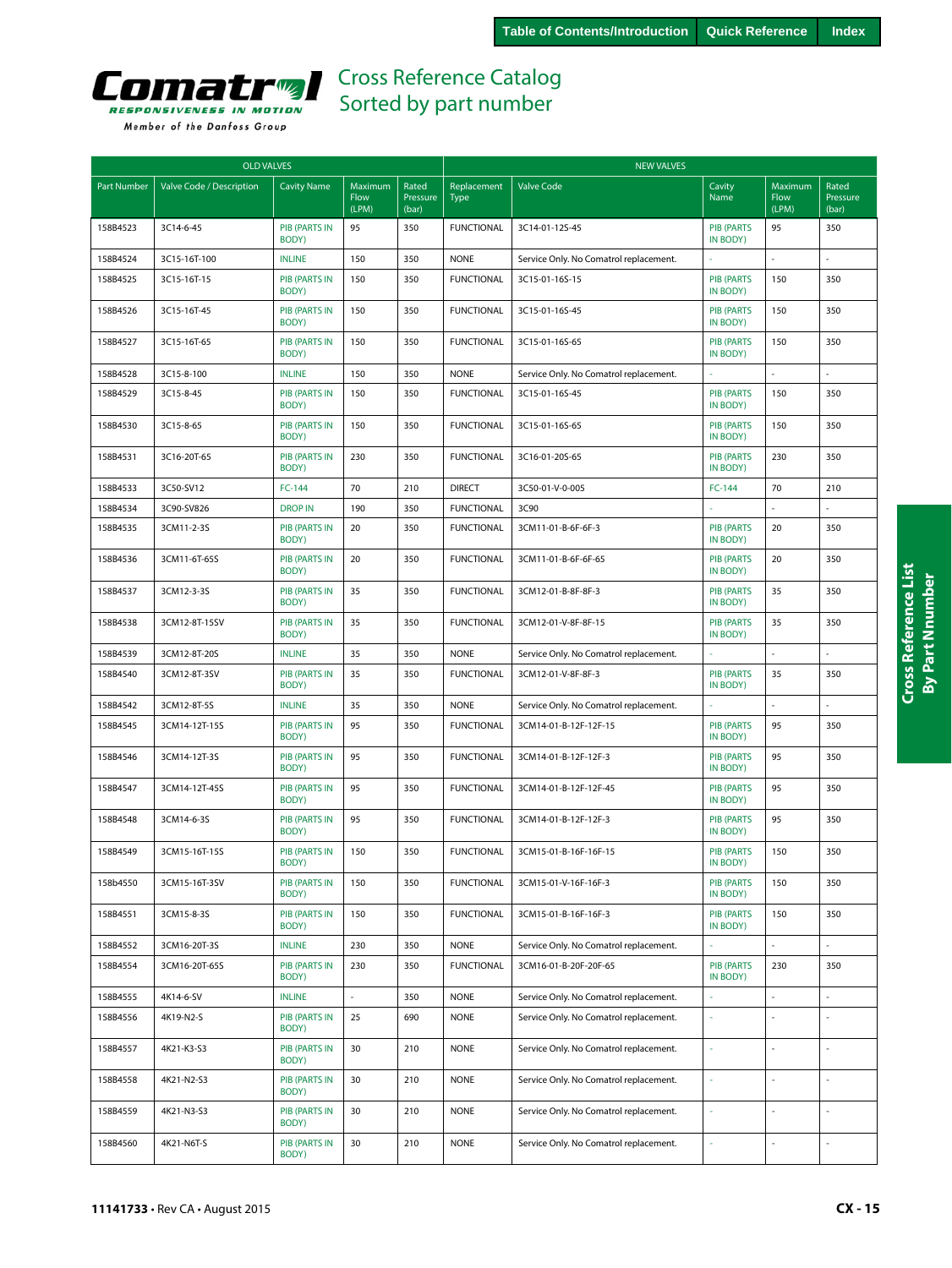<span id="page-15-0"></span>

| <b>OLD VALVES</b>  |                          |                               |                          |                            | <b>NEW VALVES</b>          |                                         |                |                          |                            |  |
|--------------------|--------------------------|-------------------------------|--------------------------|----------------------------|----------------------------|-----------------------------------------|----------------|--------------------------|----------------------------|--|
| <b>Part Number</b> | Valve Code / Description | <b>Cavity Name</b>            | Maximum<br>Flow<br>(LPM) | Rated<br>Pressure<br>(bar) | Replacement<br><b>Type</b> | <b>Valve Code</b>                       | Cavity<br>Name | Maximum<br>Flow<br>(LPM) | Rated<br>Pressure<br>(bar) |  |
| 158B4561           | 4K21-N6T-SV3             | <b>PIB (PARTS IN</b><br>BODY) | 30                       | 210                        | <b>NONE</b>                | Service Only. No Comatrol replacement.  |                |                          |                            |  |
| 158B4562           | 4K32-N2-S                | <b>PIB (PARTS IN</b><br>BODY) | 70                       | 210                        | <b>FUNCTIONAL</b>          | Custom HIC can be created to replace it | <b>HIC</b>     |                          |                            |  |
| 158B4564           | 4K32-N4-8G-2-S           | <b>PIB (PARTS IN</b><br>BODY) | 70                       | 210                        | <b>NONE</b>                | Service Only. No Comatrol replacement.  | i,             |                          | L                          |  |
| 158B4565           | 4K32-N4-S107             | <b>PIB (PARTS IN</b><br>BODY) | 70                       | 210                        | <b>NONE</b>                | Service Only. No Comatrol replacement.  | ä,             | $\overline{a}$           | L,                         |  |
| 158B4567           | 4K32-N4-S3               | <b>PIB (PARTS IN</b><br>BODY) | 70                       | 210                        | <b>FUNCTIONAL</b>          | Custom HIC can be created to replace it | HIC            | ÷,                       | L                          |  |
| 158B4568           | 4K32-N6T-S               | <b>PIB (PARTS IN</b><br>BODY) | 70                       | 210                        | <b>FUNCTIONAL</b>          | Custom HIC can be created to replace it | <b>HIC</b>     |                          | Ĭ.                         |  |
| 158B4569           | 4K32-N8T-S921            | <b>PIB (PARTS IN</b><br>BODY) | 70                       | 210                        | <b>FUNCTIONAL</b>          | Custom HIC can be created to replace it | <b>HIC</b>     | ÷,                       | J,                         |  |
| 158B4570           | 4K33-N2-S                | <b>PIB (PARTS IN</b><br>BODY) | 70                       | 140                        | <b>NONE</b>                | Service Only. No Comatrol replacement.  | ä,             |                          | L                          |  |
| 158B4571           | 4K33-N3-S                | <b>PIB (PARTS IN</b><br>BODY) | 70                       | 140                        | <b>NONE</b>                | Service Only. No Comatrol replacement.  | L,             |                          |                            |  |
| 158B4572           | 4K33-N3-S3               | <b>PIB (PARTS IN</b><br>BODY) | 70                       | 140                        | <b>NONE</b>                | Service Only. No Comatrol replacement.  | i,             |                          | l,                         |  |
| 158B4574           | 4K33-N4-S3               | <b>PIB (PARTS IN</b><br>BODY) | 70                       | 140                        | <b>NONE</b>                | Service Only. No Comatrol replacement.  | i,             |                          | L,                         |  |
| 158B4575           | 4K33-N4T-S               | <b>PIB (PARTS IN</b><br>BODY) | 70                       | 140                        | <b>NONE</b>                | Service Only. No Comatrol replacement.  | ä,             |                          |                            |  |
| 158B4576           | 4K33-N6T-S               | <b>PIB (PARTS IN</b><br>BODY) | 70                       | 140                        | <b>NONE</b>                | Service Only. No Comatrol replacement.  | ä,             |                          | J,                         |  |
| 158B4577           | 4K33-N8T-S               | <b>PIB (PARTS IN</b><br>BODY) | 70                       | 140                        | <b>NONE</b>                | Service Only. No Comatrol replacement.  | ä,             |                          | J,                         |  |
| 158B4578           | 4K35-N6-12G-2-S          | <b>PIB (PARTS IN</b><br>BODY) | 150                      | 350                        | <b>NONE</b>                | Service Only. No Comatrol replacement.  | ä,             |                          | L                          |  |
| 158B4579           | 4K35-N6-S3               | <b>PIB (PARTS IN</b><br>BODY) | 150                      | 350                        | <b>FUNCTIONAL</b>          | CP453-5-B-16S-4-065                     | <b>SDC20-2</b> | 250                      | 350                        |  |
| 158B4580           | 4K35-N6-SV3              | <b>PIB (PARTS IN</b><br>BODY) | 150                      | 350                        | <b>FUNCTIONAL</b>          | CP453-5-V-16S-4-065                     | <b>SDC20-2</b> | 250                      | 350                        |  |
| 158B4581           | 4K41-N10-S665            | <b>PIB (PARTS IN</b><br>BODY) | 380                      | 350                        | <b>NONE</b>                | Service Only. No Comatrol replacement.  | ä,             |                          | L                          |  |
| 158B4582           | 4K41-N20F-S              | <b>PIB (PARTS IN</b><br>BODY) | 380                      | 350                        | <b>NONE</b>                | Service Only. No Comatrol replacement.  | L.             | ÷,                       | L,                         |  |
| 158B4583           | 4K41-N20F-S819           | <b>PIB (PARTS IN</b><br>BODY) | 380                      | 350                        | <b>NONE</b>                | Service Only. No Comatrol replacement.  | ä,             |                          | l,                         |  |
| 158B4584           | 4K70-2-S3                | FC-173                        | 75                       | 210                        | <b>NONE</b>                | Service Only, No Comatrol replacement.  | J.             |                          |                            |  |
| 158B4585           | 4K70-I-SV                | FC-173                        | 75                       | 210                        | <b>NONE</b>                | Service Only. No Comatrol replacement.  | $\sim$         |                          | L.                         |  |
| 158B4587           | 4KK21-N2-S               | <b>PIB (PARTS IN</b><br>BODY) | 30                       | 210                        | <b>FUNCTIONAL</b>          | CP410-1-B-6S-0-065                      | CIB            | 85                       | 210                        |  |
| 158B4588           | 4KK21-N4T-S              | <b>PIB (PARTS IN</b><br>BODY) | 30                       | 210                        | <b>FUNCTIONAL</b>          | CP410-1-B-6S-0-065                      | CIB            | 85                       | 210                        |  |
| 158B4589           | 4KK32-N3-S3              | PIB (PARTS IN<br>BODY)        | 70                       | 210                        | <b>FUNCTIONAL</b>          | CP410-1-B-6S-S-065                      | CIB            | 85                       | 210                        |  |
| 158B4591           | 4KK32-N4-SV              | <b>PIB (PARTS IN</b><br>BODY) | 70                       | 210                        | <b>FUNCTIONAL</b>          | CP410-1-V-8S-0-065                      | CIB            | 85                       | 210                        |  |
| 158B4592           | 4KK32-N6T-S              | <b>PIB (PARTS IN</b><br>BODY) | 70                       | 210                        | <b>FUNCTIONAL</b>          | CP410-1-B-6S-0-065                      | <b>CIB</b>     | 85                       | 210                        |  |
| 158B4593           | 4KK32-N6T-S3             | PIB (PARTS IN<br>BODY)        | 70                       | 210                        | <b>FUNCTIONAL</b>          | CP410-1-B-6S-S-065                      | CIB            | 85                       | 210                        |  |
| 158B4594           | 4KK32-N8T-S3             | PIB (PARTS IN<br>BODY)        | 70                       | 210                        | <b>FUNCTIONAL</b>          | CP410-1-B-8S-S-065                      | CIB            | 85                       | 210                        |  |
| 158B4595           | 4KK32-N8T-S444           | PIB (PARTS IN<br>BODY)        | 70                       | 210                        | <b>NONE</b>                | Service Only. No Comatrol replacement.  | ä,             | $\overline{\phantom{a}}$ | L.                         |  |
| 158B4596           | 4KK33-N2-S               | PIB (PARTS IN<br>BODY)        | 70                       | 140                        | <b>NONE</b>                | Service Only. No Comatrol replacement.  | $\omega$       | ä,                       | L.                         |  |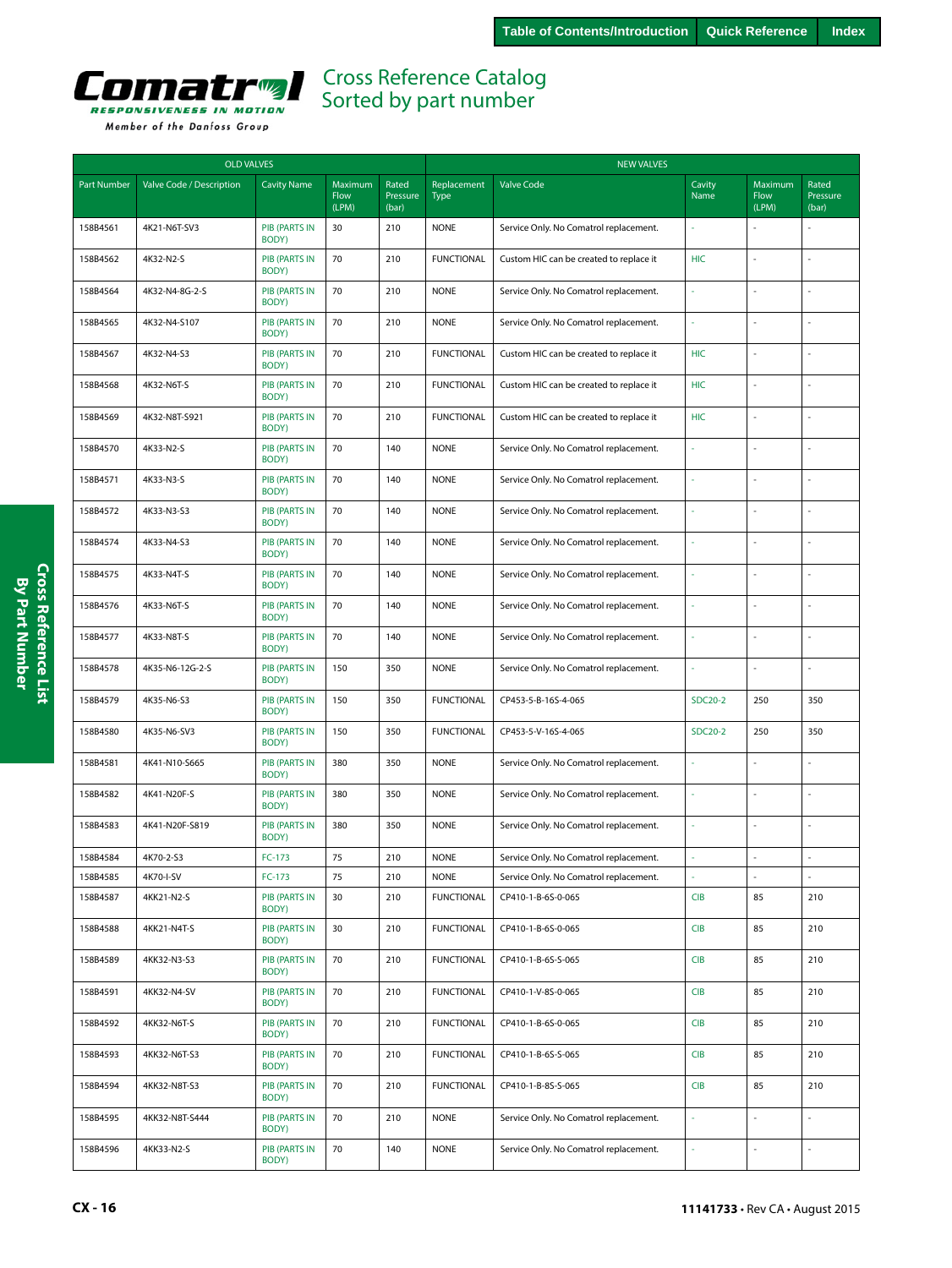<span id="page-16-0"></span>

|  | Member of the Danfoss Group |  |
|--|-----------------------------|--|
|  |                             |  |

| <b>OLD VALVES</b>  |                          |                               |                          |                            | <b>NEW VALVES</b>          |                                         |                               |                          |                            |  |
|--------------------|--------------------------|-------------------------------|--------------------------|----------------------------|----------------------------|-----------------------------------------|-------------------------------|--------------------------|----------------------------|--|
| <b>Part Number</b> | Valve Code / Description | <b>Cavity Name</b>            | Maximum<br>Flow<br>(LPM) | Rated<br>Pressure<br>(bar) | Replacement<br><b>Type</b> | <b>Valve Code</b>                       | Cavity<br>Name                | Maximum<br>Flow<br>(LPM) | Rated<br>Pressure<br>(bar) |  |
| 158B4597           | 4KK33-N2-S3              | <b>PIB (PARTS IN</b><br>BODY) | 70                       | 140                        | <b>NONE</b>                | Service Only. No Comatrol replacement.  |                               |                          |                            |  |
| 158B4599           | 4KK33-N6T-S3             | <b>PIB (PARTS IN</b><br>BODY) | 70                       | 140                        | <b>NONE</b>                | Service Only. No Comatrol replacement.  |                               |                          |                            |  |
| 158B4600           | 4KK33-N8T-S              | <b>PIB (PARTS IN</b><br>BODY) | 70                       | 140                        | <b>NONE</b>                | Service Only. No Comatrol replacement.  |                               |                          |                            |  |
| 158B4602           | 4KK35-N12T-S             | <b>PIB (PARTS IN</b><br>BODY) | 150                      | 350                        | <b>NONE</b>                | Service Only. No Comatrol replacement.  | ÷.                            |                          |                            |  |
| 158B4603           | 4KK35-N12T-SV            | <b>PIB (PARTS IN</b><br>BODY) | 150                      | 350                        | <b>NONE</b>                | Service Only. No Comatrol replacement.  |                               |                          |                            |  |
| 158B4604           | 4KK33-N4-S542            | <b>PIB (PARTS IN</b><br>BODY) | 70                       | 140                        | <b>NONE</b>                | Service Only. No Comatrol replacement.  | ä,                            |                          |                            |  |
| 158B4605           | 4K21-N3W-S               | <b>PIB (PARTS IN</b><br>BODY) | 30                       | 210                        | <b>NONE</b>                | Service Only. No Comatrol replacement.  | ×,                            |                          |                            |  |
| 158B4608           | 3C11-2-3                 | <b>PIB (PARTS IN</b><br>BODY) | 20                       | 350                        | <b>FUNCTIONAL</b>          | 3C11-01-4S-3                            | <b>PIB (PARTS</b><br>IN BODY) | 20                       | 350                        |  |
| 158B4609           | 3C12-3-3                 | <b>PIB (PARTS IN</b><br>BODY) | 35                       | 350                        | <b>FUNCTIONAL</b>          | 3C12-01-6S-3                            | <b>PIB (PARTS</b><br>IN BODY) | 35                       | 350                        |  |
| 158B4610           | 3C13-4-3                 | <b>PIB (PARTS IN</b><br>BODY) | 70                       | 350                        | <b>FUNCTIONAL</b>          | 3C13-01-8S-3                            | <b>PIB (PARTS</b><br>IN BODY) | 70                       | 350                        |  |
| 158B4617           | 4K11-2-S                 | <b>INLINE</b>                 | 20                       | 350                        | <b>NONE</b>                | Service Only. No Comatrol replacement.  |                               |                          |                            |  |
| 158B4618           | 4K12-3-S                 | <b>INLINE</b>                 | 30                       | 350                        | <b>NONE</b>                | Service Only. No Comatrol replacement.  | ä,                            | $\overline{a}$           | $\sim$                     |  |
| 158B4621           | 4K21-G-S                 | <b>PIB (PARTS IN</b><br>BODY) | 30                       | 210                        | <b>NONE</b>                | Service Only. No Comatrol replacement.  |                               |                          |                            |  |
| 158B4622           | 4K70-2-S                 | FC-173                        | 75                       | 210                        | <b>NONE</b>                | Service Only. No Comatrol replacement.  |                               |                          |                            |  |
| 158B4624           | 2RN11-4T-.021            | <b>INLINE</b>                 | 20                       | 350                        | <b>DIRECT</b>              | 2RN11-01-4S-003-021                     | <b>IN-LINE</b>                | 20                       | 350                        |  |
| 158B4627           | 3C13-4W-65               | <b>INLINE</b>                 | 70                       | 350                        | <b>NONE</b>                | Service Only. No Comatrol replacement.  |                               |                          |                            |  |
| 158B4628           | 4KK33-N4-S946            | <b>PIB (PARTS IN</b><br>BODY) | 70                       | 140                        | <b>NONE</b>                | Service Only. No Comatrol replacement.  | ä,                            |                          |                            |  |
| 158B4629           | 4KXP4065-004             | <b>PIB (PARTS IN</b><br>BODY) |                          |                            | <b>NONE</b>                | Service Only. No Comatrol replacement.  |                               |                          |                            |  |
| 158B4632           | 4KK32-N3W-S              | <b>PIB (PARTS IN</b><br>BODY) | 70                       | 210                        | <b>FUNCTIONAL</b>          | CP410-1-B-6S-0-065                      | <b>CIB</b>                    | 85                       | 210                        |  |
| 158B4633           | 4KK32-N4W-S              | <b>PIB (PARTS IN</b><br>BODY) | 70                       | 210                        | <b>FUNCTIONAL</b>          | CP410-1-B-8S-0-065                      | <b>CIB</b>                    | 85                       | 210                        |  |
| 158B4634           | 4K32-N3W-S               | <b>PIB (PARTS IN</b><br>BODY) | 70                       | 210                        | <b>FUNCTIONAL</b>          | Custom HIC can be created to replace it | <b>HIC</b>                    |                          |                            |  |
| 158B4635           | 4K21-N6T-SV3/377         | <b>PIB (PARTS IN</b><br>BODY) | 30                       | 210                        | <b>NONE</b>                | Service Only. No Comatrol replacement.  | ä,                            |                          | ÷.                         |  |
| 158B5501           | 7W14-216T-M24SV          | <b>PIB (PARTS IN</b><br>BODY) | 230                      | 210                        | <b>NONE</b>                | Service Only. No Comatrol replacement.  | à,                            |                          |                            |  |
| 158B5503           | 7W20-2-SV356             | FC-109                        | 0.75                     | 210                        | <b>FUNCTIONAL</b>          | SV08-22-02                              | <b>SDC08-2</b>                | 16                       | 230                        |  |
| 158B5505           | 7W21-22-12SV             | FC-109                        | 0.75                     | 210                        | <b>FUNCTIONAL</b>          | SV08-22-02                              | <b>SDC08-2</b>                | 16                       | 230                        |  |
| 158B5509           | 7W31-1-6T-12SV           | FC-109                        | 7.5                      | 230                        | <b>FUNCTIONAL</b>          | SVP08-NO-12D-L-V-00                     | <b>SDC08-2</b>                | 35                       | 230                        |  |
| 158B5512           | 7W41-22-24SV             | <b>FC-109A</b>                | $\overline{2}$           | 210                        | <b>FUNCTIONAL</b>          | SV08-23-03                              | <b>SDC08-3</b>                | 18                       | 230                        |  |
| 158B5514           | 7W41-26T-12SV            | <b>FC-109A</b>                | $\overline{2}$           | 210                        | <b>FUNCTIONAL</b>          | SV08-23-03                              | <b>SDC08-3</b>                | 18                       | 230                        |  |
| 158B5517           | 7W30-2-24SV              | FC-109                        | 7.5                      | 210                        | <b>FUNCTIONAL</b>          | SVP08-NC-24D-L-V-00                     | <b>SDC08-2</b>                | 35                       | 230                        |  |
| 158B5519           | 7AR15-P12T-30-1-12S      | <b>PIB (PARTS IN</b><br>BODY) | 225                      | 210                        | <b>FUNCTIONAL</b>          | Custom HIC can be created to replace it | HIC                           |                          |                            |  |
| 158B5520           | 7AR15-P6-30-1-12SV       | <b>PIB (PARTS IN</b><br>BODY) | 225                      | 210                        | <b>FUNCTIONAL</b>          | Custom HIC can be created to replace it | <b>HIC</b>                    | $\bar{z}$                |                            |  |
| 158B5521           | 7AR15-P16T-30-1-12S      | PIB (PARTS IN<br>BODY)        | 225                      | 210                        | <b>FUNCTIONAL</b>          | Custom HIC can be created to replace it | <b>HIC</b>                    |                          |                            |  |
| 158B5522           | 7AR15-P16T-30-1-12SV910  | <b>PIB (PARTS IN</b><br>BODY) | 225                      | 210                        | <b>FUNCTIONAL</b>          | Custom HIC can be created to replace it | <b>HIC</b>                    | $\overline{\phantom{a}}$ | $\sim$                     |  |
| 158B5523           | 7AR15-P16T-30-1-H12      | <b>PIB (PARTS IN</b><br>BODY) | 225                      | 210                        | <b>FUNCTIONAL</b>          | Custom HIC can be created to replace it | <b>HIC</b>                    |                          |                            |  |
| 158B5525           | 7W20-2-HS115SV356        | FC-109                        | 0.75                     | 210                        | <b>NONE</b>                | Service Only. No Comatrol replacement.  | ÷,                            | L.                       | $\overline{\phantom{a}}$   |  |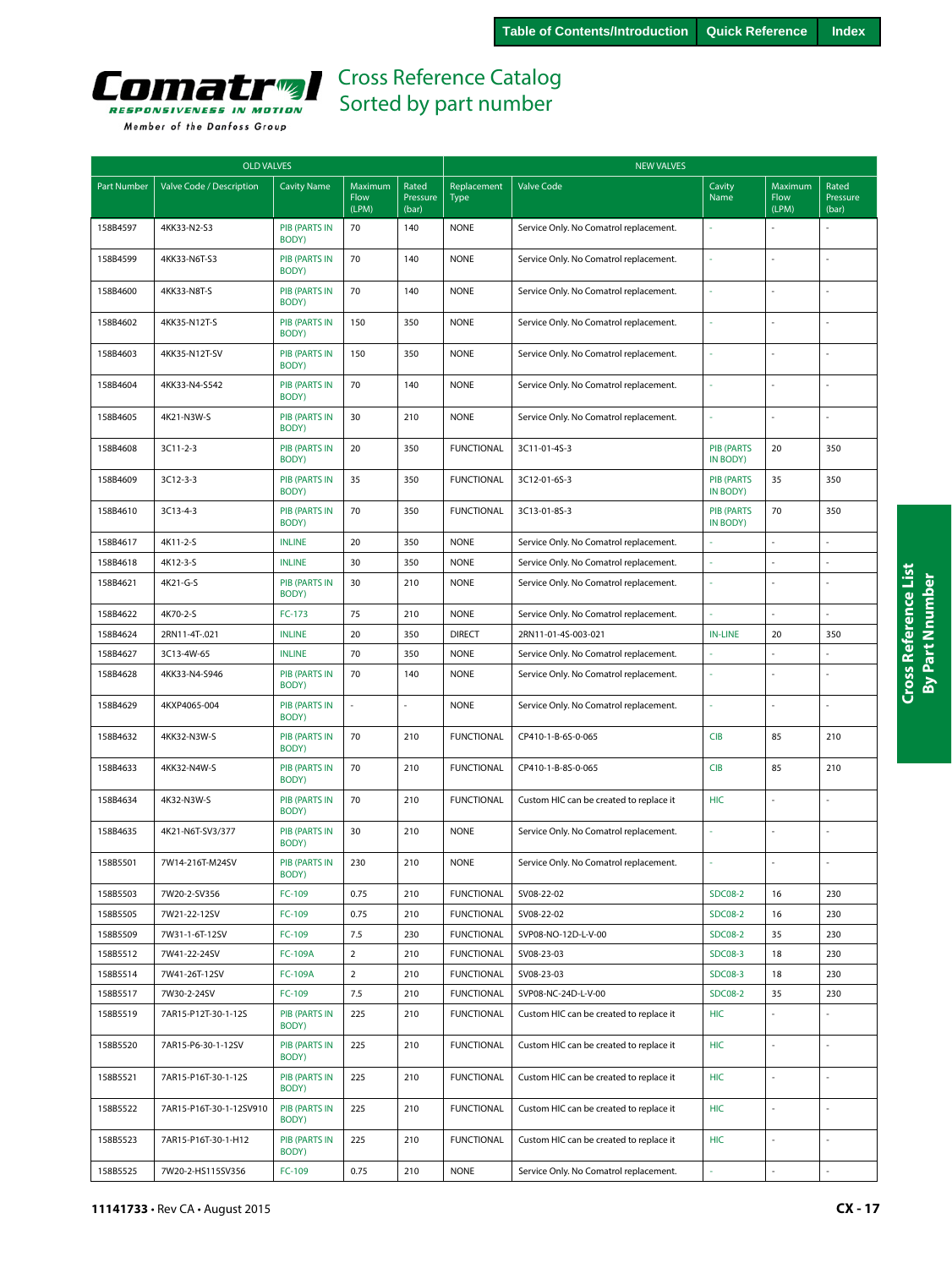

Member of the Danfoss Group

|                    | <b>OLD VALVES</b>            |                               |                          |                            |                            | <b>NEW VALVES</b>                      |                     |                          |                            |  |
|--------------------|------------------------------|-------------------------------|--------------------------|----------------------------|----------------------------|----------------------------------------|---------------------|--------------------------|----------------------------|--|
| <b>Part Number</b> | Valve Code / Description     | <b>Cavity Name</b>            | Maximum<br>Flow<br>(LPM) | Rated<br>Pressure<br>(bar) | Replacement<br><b>Type</b> | <b>Valve Code</b>                      | Cavity<br>Name      | Maximum<br>Flow<br>(LPM) | Rated<br>Pressure<br>(bar) |  |
| 158B5526           | 7W30-2-C115SV356             | FC-109                        | 7.5                      | 210                        | <b>NONE</b>                | Service Only. No Comatrol replacement. |                     |                          |                            |  |
| 158B5527           | 7W50-1-DC115S597             |                               | L.                       | ÷,                         | <b>NONE</b>                | Service Only. No Comatrol replacement. | ä,                  | ÷,                       |                            |  |
| 158B5528           | 7W50-2-DC115S597             |                               |                          | ÷,                         | <b>NONE</b>                | Service Only. No Comatrol replacement. |                     |                          |                            |  |
| 158B5530           | 7W50-2-DC115S651             |                               |                          |                            | <b>NONE</b>                | Service Only. No Comatrol replacement. |                     |                          |                            |  |
| 158B5531           | 7W50-2-DC12SV651             |                               |                          | ÷,                         | <b>NONE</b>                | Service Only. No Comatrol replacement. |                     |                          |                            |  |
| 158B5532           | 7W50-2-DC115SV782            |                               | ÷,                       | ÷,                         | <b>NONE</b>                | Service Only. No Comatrol replacement. |                     | ÷,                       |                            |  |
| 158B5533           | 7W50-2-DC115SV892            |                               | L,                       | ä,                         | <b>NONE</b>                | Service Only. No Comatrol replacement. |                     |                          |                            |  |
| 158B5534           | 7W61-12-DC115S329            |                               | L.                       | ÷.                         | <b>NONE</b>                | Service Only. No Comatrol replacement. |                     | ÷,                       |                            |  |
| 158B5535           | 7W70-1-DC115S713             |                               | ÷,                       | ÷,                         | <b>NONE</b>                | Service Only. No Comatrol replacement. |                     | ä,                       |                            |  |
| 158B5536           | 7W70-1-DC115S329             |                               |                          |                            | <b>NONE</b>                | Service Only. No Comatrol replacement. |                     |                          |                            |  |
| 158B5538           | 7W70-1-DC12SV651             |                               |                          | ä,                         | <b>NONE</b>                | Service Only. No Comatrol replacement. |                     |                          |                            |  |
| 158B5541           | 7WA81-P12T-30-1-H12          | $FC-10$                       | 76                       | 210                        | <b>NONE</b>                | Service Only. No Comatrol replacement. |                     | ÷,                       |                            |  |
| 158B5542           | 7WA81-P12T-30-2-<br>H24SV812 | $FC-10$                       | 76                       | 210                        | <b>NONE</b>                | Service Only. No Comatrol replacement. |                     |                          |                            |  |
| 158B5543           | 7WA81-P12T-30-2-<br>24SV812  | $FC-10$                       | 76                       | 210                        | <b>NONE</b>                | Service Only. No Comatrol replacement. |                     |                          |                            |  |
| 158B5545           | 7W41-26T-D24SV38             | <b>FC-109A</b>                | $\overline{2}$           | 210                        | <b>FUNCTIONAL</b>          | SV08-23-03                             | <b>SDC08-3</b>      | 18                       | 230                        |  |
| 158B5546           | 7W14-116T-H12SV              | <b>PIB (PARTS IN</b><br>BODY) | 230                      | 210                        | <b>FUNCTIONAL</b>          | CP503-4-V-16S-12D-H                    | SDC20-2             | 230                      | 210                        |  |
| 158B5547           | 1E11-P4W-30S45               |                               | ä,                       | $\blacksquare$             | <b>NONE</b>                | Service Only. No Comatrol replacement. |                     | ÷,                       | ÷,                         |  |
| 158B5548           | 7W14-216T-12SV               | <b>PIB (PARTS IN</b><br>BODY) | 230                      | 210                        | <b>FUNCTIONAL</b>          | CP503-3-V-16S-12D-L                    | SDC20-2             | 230                      | 210                        |  |
| 158B5550           | 7WA81-P12T-30-1-H24SV        | $FC-10$                       | 76                       | 210                        | <b>NONE</b>                | Service Only. No Comatrol replacement. |                     | L.                       | ÷,                         |  |
| 158B6005           | 1ARXP7423-001                |                               | ÷,                       | L.                         | <b>NONE</b>                | Service Only. No Comatrol replacement. |                     | ÷.                       | ÷.                         |  |
| 158B6008           | 1AXP2669-3820                |                               |                          | ä,                         | <b>NONE</b>                | Service Only. No Comatrol replacement. |                     |                          |                            |  |
| 158B6010           | 1AXP3032-5800-R              |                               | ÷,                       | ä,                         | <b>NONE</b>                | Service Only. No Comatrol replacement. |                     | L,                       |                            |  |
| 158B6011           | 1AXP3032-5810-R              |                               | L,                       | L.                         | <b>NONE</b>                | Service Only. No Comatrol replacement. |                     | ÷,                       |                            |  |
| 158B6013           | 1AXP3722-0447                |                               | J,                       | ł,                         | <b>NONE</b>                | Service Only. No Comatrol replacement. |                     |                          |                            |  |
| 158B6015           | 1AXP4091-1788                |                               | L,                       | ä,                         | <b>NONE</b>                | Service Only. No Comatrol replacement. |                     |                          |                            |  |
| 158B6020           | 1AXP6248-003                 |                               | L,                       | ÷,                         | <b>NONE</b>                | Service Only. No Comatrol replacement. |                     |                          |                            |  |
| 158B6023           | 1AXP6398-100                 |                               |                          | ä,                         | <b>NONE</b>                | Service Only. No Comatrol replacement. |                     |                          |                            |  |
| 158B6027           | 1AXP7941-100                 |                               | L,                       | ä,                         | <b>NONE</b>                | Service Only. No Comatrol replacement. |                     |                          |                            |  |
| 158B6028           | 1AXP8378-001                 |                               | ä,                       | ÷.                         | <b>NONE</b>                | Service Only. No Comatrol replacement. |                     |                          | $\overline{\phantom{a}}$   |  |
| 158B6032           | 1BBXP928-006                 |                               |                          |                            | <b>NONE</b>                | Service Only. No Comatrol replacement. |                     |                          |                            |  |
| 158B6033           | 1CXP5586-9406                |                               |                          |                            | <b>NONE</b>                | Service Only. No Comatrol replacement. |                     |                          |                            |  |
| 158B6040           | 1DXP5242-100                 | ä,                            | $\overline{a}$           | ä,                         | <b>NONE</b>                | Service Only. No Comatrol replacement. | ä,                  | L.                       | ä,                         |  |
| 158B6041           | 1DXP5639-7440                |                               |                          |                            | <b>NONE</b>                | Service Only. No Comatrol replacement. |                     |                          |                            |  |
| 158B6045           | 1DXP7269-001                 | $\sim$                        | J,                       | ä,                         | <b>NONE</b>                | Service Only. No Comatrol replacement. |                     |                          | $\sim$                     |  |
| 158B6046           | 1DXP7269-002                 |                               | J,                       | ÷,                         | <b>NONE</b>                | Service Only. No Comatrol replacement. |                     | L,                       | ÷.                         |  |
| 158B6049           | 1DXP7423-100                 | $\bar{a}$                     | ä,                       | ä,                         | <b>NONE</b>                | Service Only. No Comatrol replacement. |                     |                          | ä,                         |  |
| 158B6052           | 1EECXP1696-006               | $\omega$                      | ÷,                       | ä,                         | <b>NONE</b>                | Service Only. No Comatrol replacement. |                     | $\overline{\phantom{a}}$ | $\overline{\phantom{a}}$   |  |
| 158B6056           | 1EEKXP5408-003               | $\overline{\phantom{a}}$      | ÷,                       | $\bar{\phantom{a}}$        | <b>NONE</b>                | Service Only. No Comatrol replacement. | $\bar{\phantom{a}}$ | ÷,                       | $\omega$                   |  |
| 158B6057           | 1EEXP1887-004                |                               | $\blacksquare$           | $\blacksquare$             | <b>NONE</b>                | Service Only. No Comatrol replacement. |                     | ä,                       | $\blacksquare$             |  |
| 158B6058           | 1EEXP3074-005                | $\sim$                        | ä,                       | ä,                         | <b>NONE</b>                | Service Only. No Comatrol replacement. |                     |                          | $\overline{\phantom{a}}$   |  |
| 158B6063           | 1EXP2147-001                 |                               | L,                       | L,                         | <b>NONE</b>                | Service Only. No Comatrol replacement. |                     |                          | ÷                          |  |
| 158B6064           | 1EXP2147-002                 |                               | L,                       | ä,                         | <b>NONE</b>                | Service Only. No Comatrol replacement. |                     |                          |                            |  |
| 158B6065           | 1EXP2364-002                 |                               |                          | L,                         | <b>NONE</b>                | Service Only. No Comatrol replacement. |                     |                          |                            |  |
| 158B6068           | 1EXP4429-003                 |                               | L,                       | ÷,                         | <b>NONE</b>                | Service Only. No Comatrol replacement. |                     |                          | $\sim$                     |  |
| 158B6069           | 1EXP4429-007                 |                               |                          | ä,                         | <b>NONE</b>                | Service Only. No Comatrol replacement. |                     |                          |                            |  |
| 158B6072           | 1EXP4606-001                 |                               |                          |                            | <b>NONE</b>                | Service Only. No Comatrol replacement. |                     |                          |                            |  |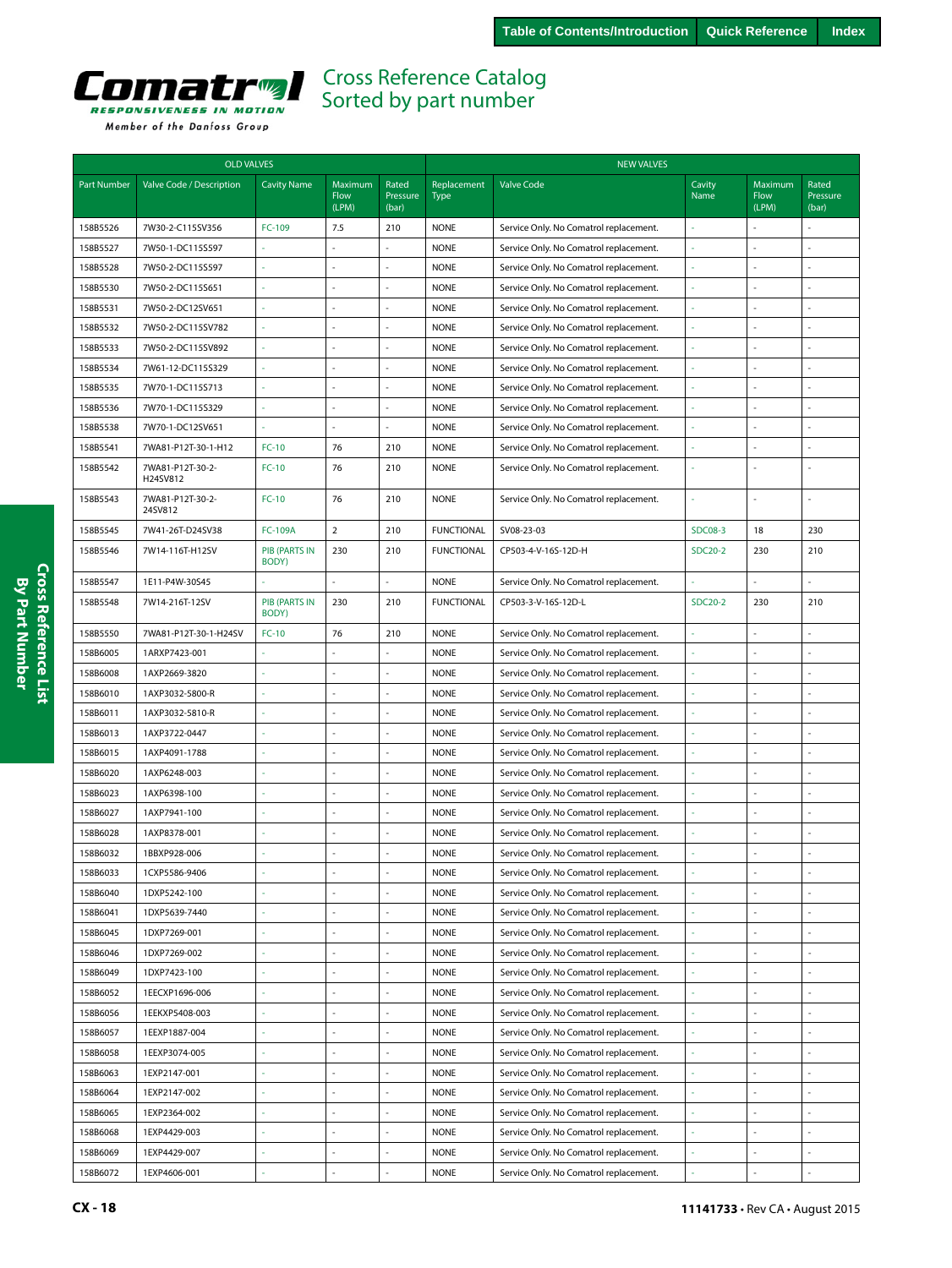<span id="page-18-0"></span>

| Member of the Danfoss Group |  |
|-----------------------------|--|

|             | <b>OLD VALVES</b>              |                    |                                 |                            |                            | <b>NEW VALVES</b>                      |                       |                          |                            |  |  |
|-------------|--------------------------------|--------------------|---------------------------------|----------------------------|----------------------------|----------------------------------------|-----------------------|--------------------------|----------------------------|--|--|
| Part Number | Valve Code / Description       | <b>Cavity Name</b> | <b>Maximum</b><br>Flow<br>(LPM) | Rated<br>Pressure<br>(bar) | Replacement<br><b>Type</b> | <b>Valve Code</b>                      | Cavity<br><b>Name</b> | Maximum<br>Flow<br>(LPM) | Rated<br>Pressure<br>(bar) |  |  |
| 158B6075    | 1EXP6146-3105                  |                    |                                 |                            | <b>NONE</b>                | Service Only. No Comatrol replacement. |                       |                          |                            |  |  |
| 158B6077    | 1EXP656-002SV                  |                    |                                 |                            | <b>NONE</b>                | Service Only. No Comatrol replacement. |                       |                          |                            |  |  |
| 158B6087    | 1GXP2057-001                   |                    | ä,                              | ä,                         | <b>NONE</b>                | Service Only. No Comatrol replacement. |                       | L.                       |                            |  |  |
| 158B6088    | 1GXP3090-002                   |                    |                                 |                            | <b>NONE</b>                | Service Only. No Comatrol replacement. |                       |                          |                            |  |  |
| 158B6089    | 1G10-P-4S895                   | $FC-10$            | 70                              | 140                        | <b>NONE</b>                | Service Only. No Comatrol replacement. | ä,                    | $\sim$                   |                            |  |  |
| 158B6089    | 1GXP5377-001/1G10-P-<br>035895 |                    |                                 |                            | <b>NONE</b>                | Service Only. No Comatrol replacement. | ä                     | $\sim$                   | ä,                         |  |  |
| 158B6090    | 1GXP6317-002                   |                    |                                 | ÷,                         | <b>NONE</b>                | Service Only. No Comatrol replacement. | ÷                     | $\overline{\phantom{a}}$ |                            |  |  |
| 158B6095    | 1LXP2140-006                   |                    |                                 |                            | <b>NONE</b>                | Service Only. No Comatrol replacement. |                       |                          |                            |  |  |
| 158B6102    | 1LXY7305-002                   |                    | $\overline{a}$                  |                            | <b>NONE</b>                | Service Only. No Comatrol replacement. | ä                     |                          | ä,                         |  |  |
| 158B6103    | 1PAACXP7547-002                |                    | $\sim$                          |                            | <b>NONE</b>                | Service Only. No Comatrol replacement. | ł,                    | $\sim$                   | ä,                         |  |  |
| 158B6105    | 1PACXP7531-003                 |                    |                                 |                            | <b>NONE</b>                | Service Only. No Comatrol replacement. |                       |                          |                            |  |  |
| 158B6106    | 1PACXP7884-001                 |                    |                                 |                            | <b>NONE</b>                | Service Only. No Comatrol replacement. |                       | $\sim$                   |                            |  |  |
| 158B6109    | 1PDXP2490-004                  |                    |                                 | ÷,                         | <b>NONE</b>                | Service Only. No Comatrol replacement. |                       | ÷,                       |                            |  |  |
| 158B6110    | 1PDXP2802-106                  |                    |                                 |                            | <b>NONE</b>                | Service Only. No Comatrol replacement. |                       | ÷,                       |                            |  |  |
| 158B6111    | 1PDXP2802-107                  | ä,                 |                                 |                            | <b>NONE</b>                | Service Only. No Comatrol replacement. |                       | $\sim$                   |                            |  |  |
| 158B6114    | 1PDXP4097-003                  |                    | $\sim$                          |                            | <b>NONE</b>                | Service Only. No Comatrol replacement. |                       | ÷,                       | ä,                         |  |  |
| 158B6118    | 1PDXP5283-002                  |                    |                                 |                            | <b>NONE</b>                | Service Only. No Comatrol replacement. |                       | $\sim$                   |                            |  |  |
| 158B6122    | 1PDXP6843-100                  |                    | $\overline{\phantom{a}}$        | ÷.                         | <b>NONE</b>                | Service Only. No Comatrol replacement. | ä                     | $\sim$                   |                            |  |  |
| 158B6127    | 1SADXP8052-002                 |                    |                                 | $\bar{a}$                  | <b>NONE</b>                | Service Only. No Comatrol replacement. | ä,                    | $\sim$                   |                            |  |  |
| 158B6138    | 1SAXP5133-001                  |                    |                                 | $\overline{a}$             | <b>NONE</b>                | Service Only. No Comatrol replacement. | ä,                    | $\sim$                   |                            |  |  |
| 158B6140    | 1SAXP5278-002                  |                    | $\sim$                          | $\overline{a}$             | <b>NONE</b>                | Service Only. No Comatrol replacement. | ä                     |                          |                            |  |  |
| 158B6141    | 1SAXP6233-100                  | ä,                 | $\sim$                          | $\overline{a}$             | <b>NONE</b>                | Service Only. No Comatrol replacement. | ä,                    | ÷,                       | $\overline{a}$             |  |  |
| 158B6147    | 1SDXP4125-001                  |                    |                                 |                            | <b>NONE</b>                | Service Only. No Comatrol replacement. |                       |                          |                            |  |  |
| 158B6148    | 1SDXP4125-002                  |                    |                                 |                            | <b>NONE</b>                | Service Only. No Comatrol replacement. |                       |                          |                            |  |  |
| 158B6149    | 1SDXP4237-004                  |                    |                                 |                            | <b>NONE</b>                | Service Only. No Comatrol replacement. |                       |                          |                            |  |  |
| 158B6153    | 1SUAXP6716-300                 | ä,                 |                                 |                            | <b>NONE</b>                | Service Only. No Comatrol replacement. | ä,                    | ÷,                       |                            |  |  |
| 158B6154    | 1SXP3632-1319                  | ä                  | $\sim$                          | $\overline{a}$             | <b>NONE</b>                | Service Only. No Comatrol replacement. | ä,                    | ÷,                       | $\overline{a}$             |  |  |
| 158B6155    | 1UAXP2068-007                  |                    |                                 |                            | <b>NONE</b>                | Service Only. No Comatrol replacement. |                       |                          |                            |  |  |
| 158B6160    | 1XP5306-3070                   |                    | ÷,                              |                            | <b>NONE</b>                | Service Only. No Comatrol replacement. |                       | J.                       |                            |  |  |
| 158B6161    | 1A30-R-30SV                    | $FC-10$            | 75                              | 420                        | <b>FUNCTIONAL</b>          | CP210-2-V-0-K-C-XXX                    | SDC10-2               | 115                      | 350                        |  |  |
| 158B6164    | 2FDWXP6154-004                 |                    |                                 |                            | <b>NONE</b>                | Service Only. No Comatrol replacement. |                       | ÷,                       |                            |  |  |
| 158B6165    | 2FFLXP2754-004                 |                    |                                 |                            | <b>NONE</b>                | Service Only. No Comatrol replacement. |                       |                          |                            |  |  |
| 158B6166    | 2FFXP2786-002                  |                    |                                 |                            | <b>NONE</b>                | Service Only. No Comatrol replacement. |                       |                          |                            |  |  |
| 158B6169    | 2FLVXP7170-003                 |                    |                                 |                            | <b>NONE</b>                | Service Only. No Comatrol replacement. |                       | J.                       |                            |  |  |
| 158B6170    | 2FLWXP7261-002                 | ä,                 | ä,                              |                            | <b>NONE</b>                | Service Only. No Comatrol replacement. | ä,                    | J.                       |                            |  |  |
| 158B6171    | 2FLWXP7261-004M                | í,                 | $\omega$                        | L.                         | <b>NONE</b>                | Service Only. No Comatrol replacement. | ä,                    | $\bar{\mathcal{L}}$      | ÷,                         |  |  |
| 158B6172    | 2FLWXP7261-006                 | $\sim$             | $\bar{a}$                       |                            | <b>NONE</b>                | Service Only. No Comatrol replacement. | ä,                    | $\overline{\phantom{a}}$ |                            |  |  |
| 158B6173    | 2FLXP1737-008                  | ä,                 | ÷,                              |                            | <b>NONE</b>                | Service Only. No Comatrol replacement. | ä,                    | $\overline{\phantom{a}}$ |                            |  |  |
| 158B6175    | 2FPCXP7170-1                   | ä,                 | $\overline{\phantom{a}}$        | L,                         | <b>NONE</b>                | Service Only. No Comatrol replacement. | ÷.                    | ÷,                       | $\ddot{\phantom{1}}$       |  |  |
| 158B6177    | 2FWCXP7105-002                 | ä,                 | ÷,                              |                            | <b>NONE</b>                | Service Only. No Comatrol replacement. | ä,                    | ÷,                       |                            |  |  |
| 158B6178    | 2FWCXP7106-001                 | ä,                 | $\sim$                          |                            | <b>NONE</b>                | Service Only. No Comatrol replacement. | ä,                    | ÷,                       |                            |  |  |
| 158B6184    | 2FXP3035-004                   | ä,                 | $\sim$                          | $\blacksquare$             | <b>NONE</b>                | Service Only. No Comatrol replacement. | ä,                    | $\omega$                 |                            |  |  |
| 158B6185    | 2FXP3722-100                   | ä,                 | $\overline{\phantom{a}}$        | L.                         | <b>NONE</b>                | Service Only. No Comatrol replacement. | ä,                    | $\overline{\phantom{a}}$ | $\blacksquare$             |  |  |
| 158B6186    | 2FXP3738-007                   |                    | $\sim$                          |                            | <b>NONE</b>                | Service Only. No Comatrol replacement. | ä                     | $\sim$                   |                            |  |  |
| 158B6188    | 2FXP5078-003                   | ä,                 | ÷                               | $\overline{a}$             | <b>NONE</b>                | Service Only. No Comatrol replacement. | ä,                    | L.                       | ÷.                         |  |  |
| 158B6191    | 2FXP5594-005                   |                    |                                 |                            | <b>NONE</b>                | Service Only. No Comatrol replacement. |                       |                          |                            |  |  |
| 158B6195    | 2FXP7320-004                   |                    |                                 |                            | <b>NONE</b>                | Service Only. No Comatrol replacement. |                       |                          |                            |  |  |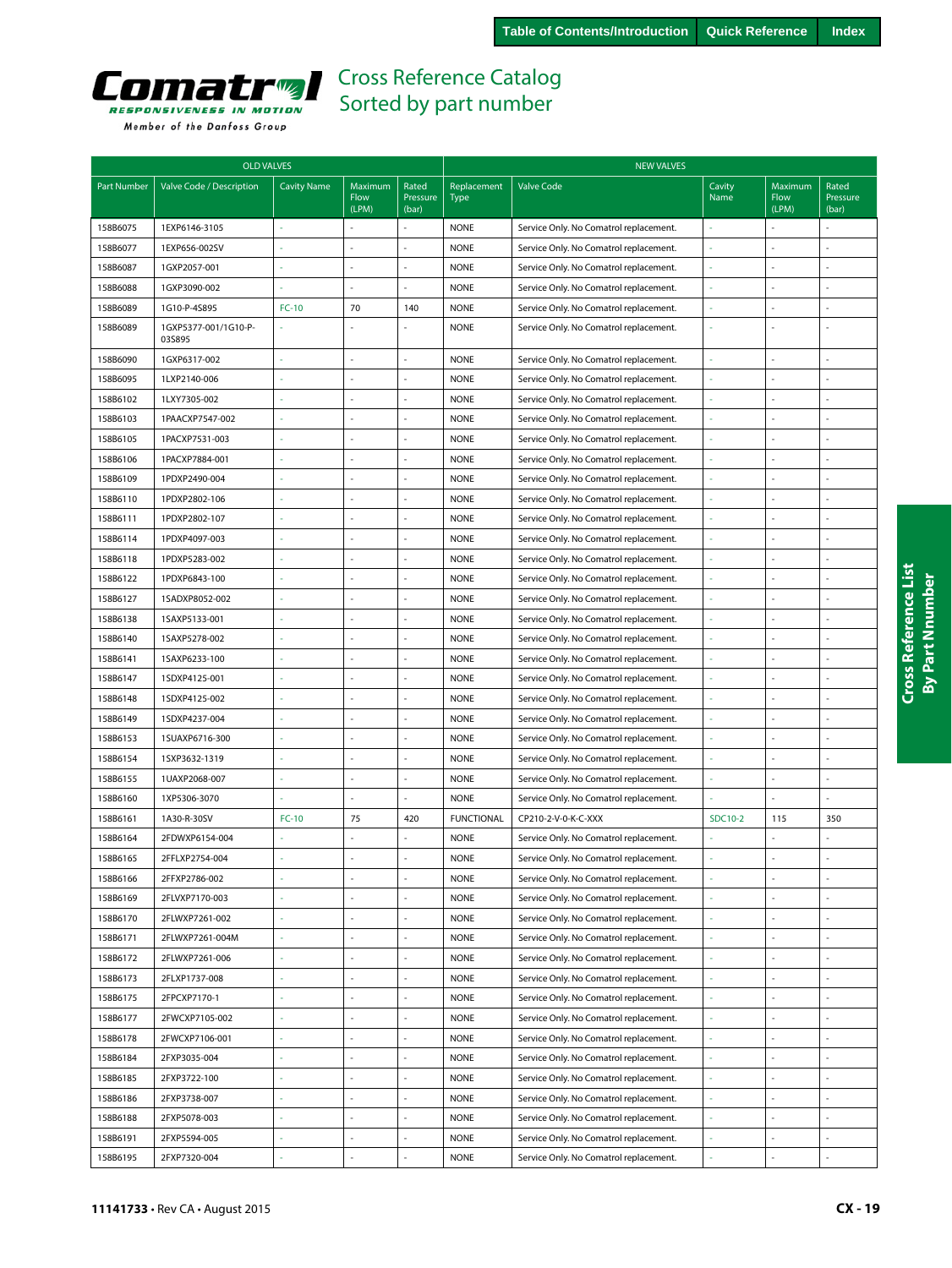<span id="page-19-0"></span>

|                    | <b>OLD VALVES</b>        |                    |                                 |                            | <b>NEW VALVES</b>          |                                        |                |                          |                            |  |  |
|--------------------|--------------------------|--------------------|---------------------------------|----------------------------|----------------------------|----------------------------------------|----------------|--------------------------|----------------------------|--|--|
| <b>Part Number</b> | Valve Code / Description | <b>Cavity Name</b> | Maximum<br><b>Flow</b><br>(LPM) | Rated<br>Pressure<br>(bar) | Replacement<br><b>Type</b> | <b>Valve Code</b>                      | Cavity<br>Name | Maximum<br>Flow<br>(LPM) | Rated<br>Pressure<br>(bar) |  |  |
| 158B6196           | 2FXP7385-001             |                    |                                 | ä,                         | <b>NONE</b>                | Service Only. No Comatrol replacement. |                |                          |                            |  |  |
| 158B6197           | 2FXP7417-003             |                    |                                 | ÷,                         | <b>NONE</b>                | Service Only. No Comatrol replacement. |                |                          | L,                         |  |  |
| 158B6200           | 2FXP7804-200             |                    |                                 |                            | <b>NONE</b>                | Service Only. No Comatrol replacement. |                |                          |                            |  |  |
| 158B6203           | 2NXP7476-001             |                    |                                 | ä,                         | <b>NONE</b>                | Service Only. No Comatrol replacement. | ä,             |                          | L,                         |  |  |
| 158B6205           | 2RXP7448-002             |                    |                                 | ä,                         | <b>NONE</b>                | Service Only. No Comatrol replacement. |                |                          | L.                         |  |  |
| 158B6206           | 2UFWXP7771-005           |                    |                                 |                            | <b>NONE</b>                | Service Only. No Comatrol replacement. |                |                          |                            |  |  |
| 158B6213           | 2VXP5440-009             |                    | ÷,                              | ÷,                         | <b>NONE</b>                | Service Only. No Comatrol replacement. | ä,             |                          | L,                         |  |  |
| 158B6214           | 2VXP6341-001             |                    |                                 | $\overline{\phantom{a}}$   | <b>NONE</b>                | Service Only. No Comatrol replacement. | ä,             |                          | ä,                         |  |  |
| 158B6216           | 2VXP6989-001             |                    |                                 | ä,                         | <b>NONE</b>                | Service Only. No Comatrol replacement. |                |                          |                            |  |  |
| 158B6217           | 2VXP6989-002             |                    |                                 | ä,                         | <b>NONE</b>                | Service Only. No Comatrol replacement. | ä,             |                          | $\overline{a}$             |  |  |
| 158B6218           | 2VXP6989-003             |                    |                                 | ä,                         | <b>NONE</b>                | Service Only. No Comatrol replacement. |                |                          | L,                         |  |  |
| 158B6219           | 2VXP6989-004             |                    |                                 |                            | <b>NONE</b>                | Service Only. No Comatrol replacement. |                |                          |                            |  |  |
| 158B6222           | 2XP1823-003              |                    |                                 | ä,                         | <b>NONE</b>                | Service Only. No Comatrol replacement. |                |                          |                            |  |  |
| 158B6223           | 2ZXP2192-108             |                    |                                 | $\overline{\phantom{a}}$   | <b>NONE</b>                | Service Only. No Comatrol replacement. |                |                          | ä,                         |  |  |
| 158B6224           | 2ZXP2192-109             |                    |                                 | ä,                         | <b>NONE</b>                | Service Only. No Comatrol replacement. |                |                          | $\overline{a}$             |  |  |
| 158B6225           | 2ZXP3959-001             |                    | L                               | ä,                         | <b>NONE</b>                | Service Only. No Comatrol replacement. | ä,             |                          | L                          |  |  |
| 158B6227           | 2ZXP5183-004             |                    | L                               | ä,                         | <b>NONE</b>                | Service Only. No Comatrol replacement. | L              |                          | J,                         |  |  |
| 158B6228           | 2ZXP5184-201             |                    |                                 | ä,                         | <b>NONE</b>                | Service Only. No Comatrol replacement. |                |                          | L                          |  |  |
| 158B6229           | 2ZXP5185-201             | $\sim$             | J,                              | ä,                         | <b>NONE</b>                | Service Only. No Comatrol replacement. | i,             |                          | L,                         |  |  |
| 158B6230           | 2ZXP5186-201             |                    | ÷,                              | $\blacksquare$             | <b>NONE</b>                | Service Only. No Comatrol replacement. | ä,             |                          | ä,                         |  |  |
| 158B6232           | 2ZXP5701-001             |                    |                                 | $\sim$                     | <b>NONE</b>                | Service Only. No Comatrol replacement. | ä,             |                          |                            |  |  |
| 158B6234           | 2ZXP5701-003             |                    |                                 | $\bar{a}$                  | <b>NONE</b>                | Service Only. No Comatrol replacement. | L,             |                          | L                          |  |  |
| 158B6235           | 2ZXP5701-004             |                    |                                 | ä,                         | <b>NONE</b>                | Service Only. No Comatrol replacement. |                |                          | J,                         |  |  |
| 158B6236           | 2ZXP5701-005             |                    |                                 |                            | <b>NONE</b>                | Service Only. No Comatrol replacement. |                |                          |                            |  |  |
| 158B6237           | 2ZXP5701-006             |                    |                                 | ä,                         | <b>NONE</b>                | Service Only. No Comatrol replacement. |                |                          | ä,                         |  |  |
| 158B6238           | 2ZXP829-524              |                    |                                 | ä,                         | <b>NONE</b>                | Service Only. No Comatrol replacement. |                |                          | L,                         |  |  |
| 158B6240           | 2ZXP829-624              |                    |                                 | ä,                         | <b>NONE</b>                | Service Only. No Comatrol replacement. |                |                          | $\overline{a}$             |  |  |
| 158B6244           | 3CXP5024-100             | ÷.                 | L                               | ÷,                         | <b>NONE</b>                | Service Only. No Comatrol replacement. | L,             |                          | L,                         |  |  |
| 158B6248           | 3CXP7471-001             |                    | ä,                              | ÷,                         | <b>NONE</b>                | Service Only. No Comatrol replacement. | ł,             |                          | L,                         |  |  |
| 158B6249           | 3CXP7725-001             |                    |                                 |                            | <b>NONE</b>                | Service Only. No Comatrol replacement. |                |                          |                            |  |  |
| 158B6250           | 3CXP7726-001             |                    | ł,                              | ä,                         | <b>NONE</b>                | Service Only. No Comatrol replacement. | ä,             |                          | l,                         |  |  |
| 158B6251           | 3CXP7727-001             |                    |                                 | $\blacksquare$             | <b>NONE</b>                | Service Only. No Comatrol replacement. | ä,             |                          | L.                         |  |  |
| 158B6252           | 3CXP7728-001             |                    |                                 |                            | <b>NONE</b>                | Service Only. No Comatrol replacement. |                |                          |                            |  |  |
| 158B6255           | 3CXP8141-001             |                    | L,                              | ÷,                         | <b>NONE</b>                | Service Only. No Comatrol replacement. |                |                          | L,                         |  |  |
| 158B6256           | 3CXP8141-002             |                    | L                               | ÷,                         | <b>NONE</b>                | Service Only. No Comatrol replacement. |                |                          | L,                         |  |  |
| 158B6262           | 4KCXP7330-100            |                    | L,                              | ä,                         | <b>NONE</b>                | Service Only. No Comatrol replacement. |                |                          | L,                         |  |  |
| 158B6264           | 4KKDXP1411-001           | ä,                 | ÷,                              | ä,                         | <b>NONE</b>                | Service Only. No Comatrol replacement. |                |                          | ÷,                         |  |  |
| 158B6267           | 4KKXP4975-002            |                    | L.                              | ä,                         | <b>NONE</b>                | Service Only. No Comatrol replacement. |                |                          | ä,                         |  |  |
| 158B6270           | 4KLXP1267-001            |                    |                                 |                            | <b>NONE</b>                | Service Only. No Comatrol replacement. |                |                          | ÷,                         |  |  |
| 158B6272           | 4KLXP4039-102            | $\sim$             | í,                              | ä,                         | <b>NONE</b>                | Service Only. No Comatrol replacement. |                |                          | L,                         |  |  |
| 158B6273           | 4KVXP5959-008            |                    | í,                              | ä,                         | <b>NONE</b>                | Service Only. No Comatrol replacement. |                |                          | L,                         |  |  |
| 158B6275           | 4KXP1685-001             |                    |                                 | ä,                         | <b>NONE</b>                | Service Only. No Comatrol replacement. |                |                          | L,                         |  |  |
| 158B6276           | 4KXP2365-001             | ÷                  | ÷,                              | ä,                         | <b>NONE</b>                | Service Only. No Comatrol replacement. | ä,             |                          | L,                         |  |  |
| 158B6278           | 4KXP3067-006             | ä,                 | L,                              | ÷,                         | <b>NONE</b>                | Service Only. No Comatrol replacement. | ä,             |                          | ÷,                         |  |  |
| 158B6280           | 4KXP5266-001             |                    |                                 | ä,                         | <b>NONE</b>                | Service Only. No Comatrol replacement. | ä,             |                          | $\overline{a}$             |  |  |
| 158B6282           | 4KXP7328-100             |                    |                                 | ä,                         | <b>NONE</b>                | Service Only. No Comatrol replacement. | ä,             |                          | ÷,                         |  |  |
| 158B6283           | 4LCXP1281-004            |                    |                                 | ä,                         | <b>NONE</b>                | Service Only. No Comatrol replacement. | ä,             |                          | J,                         |  |  |
| 158B6285           | 4MCXP7602-004            |                    |                                 |                            | <b>NONE</b>                | Service Only. No Comatrol replacement. |                |                          | L,                         |  |  |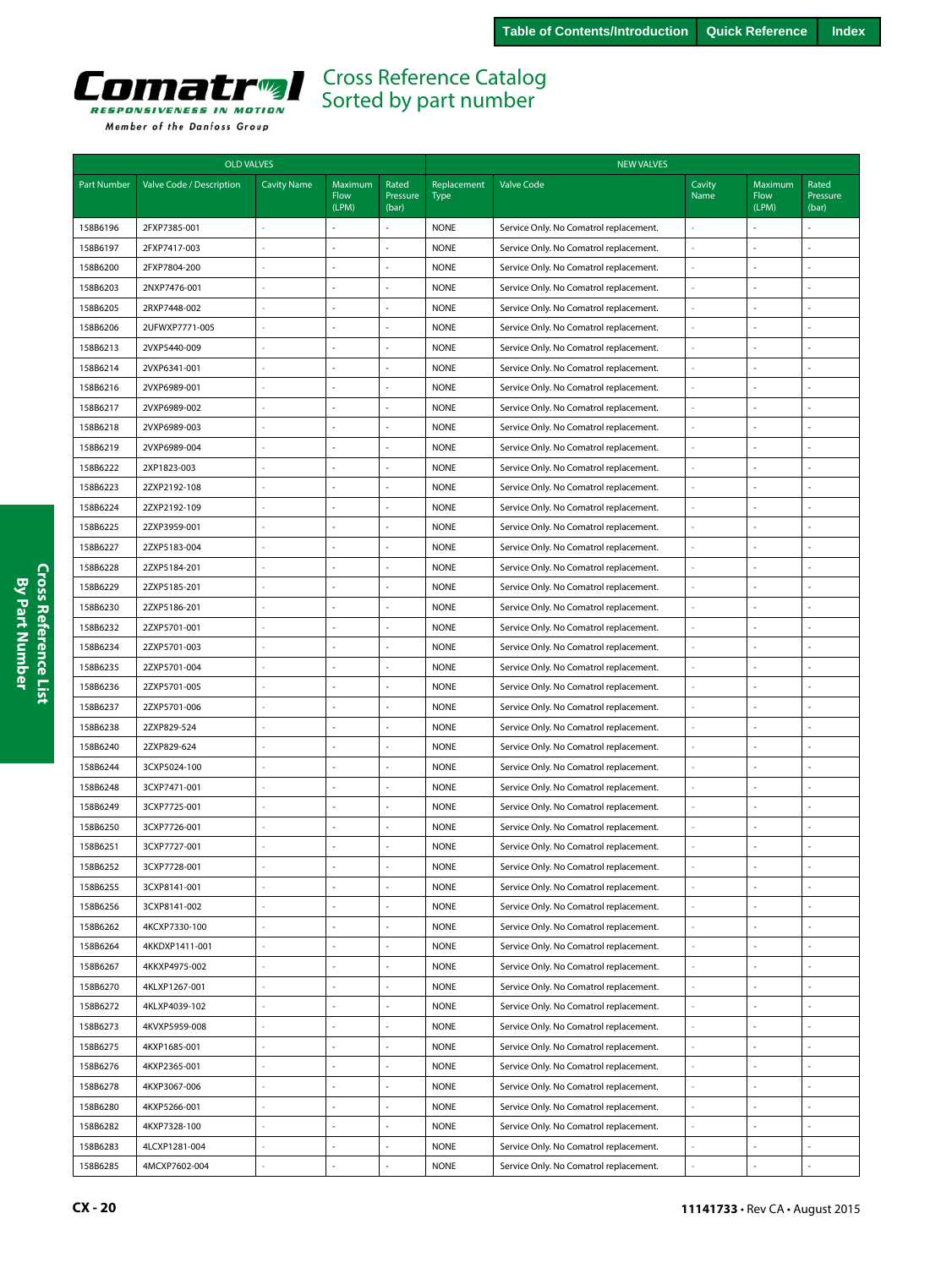

|  | Member of the Danfoss Group |  |
|--|-----------------------------|--|
|  |                             |  |

|                    | <b>OLD VALVES</b>               |                    |                          |                            | <b>NEW VALVES</b>          |                                                                      |                |                          |                            |  |
|--------------------|---------------------------------|--------------------|--------------------------|----------------------------|----------------------------|----------------------------------------------------------------------|----------------|--------------------------|----------------------------|--|
| <b>Part Number</b> | Valve Code / Description        | <b>Cavity Name</b> | Maximum<br>Flow<br>(LPM) | Rated<br>Pressure<br>(bar) | Replacement<br><b>Type</b> | <b>Valve Code</b>                                                    | Cavity<br>Name | Maximum<br>Flow<br>(LPM) | Rated<br>Pressure<br>(bar) |  |
| 158B6290           | 4MXP7493-005                    |                    |                          |                            | <b>NONE</b>                | Service Only. No Comatrol replacement.                               |                |                          |                            |  |
| 158B6291           | 4MXP7614-002                    |                    |                          | L.                         | <b>NONE</b>                | Service Only. No Comatrol replacement.                               | ä,             | ÷,                       |                            |  |
| 158B6296           | 4XP4038-004                     |                    |                          |                            | <b>NONE</b>                | Service Only. No Comatrol replacement.                               |                |                          |                            |  |
| 158B6297           | 4XP4038-5756                    |                    |                          |                            | <b>NONE</b>                | Service Only. No Comatrol replacement.                               |                | ÷.                       |                            |  |
| 158B6298           | 4XP4432-001                     |                    |                          |                            | <b>NONE</b>                | Service Only. No Comatrol replacement.                               | ł,             | $\sim$                   | ä,                         |  |
| 158B6300           | 4XP4502-610                     |                    |                          |                            | <b>NONE</b>                | Service Only. No Comatrol replacement.                               |                | ÷,                       |                            |  |
| 158B6302           | 4XP5970-012                     |                    |                          | $\overline{a}$             | <b>NONE</b>                | Service Only. No Comatrol replacement.                               | ä,             | $\sim$                   |                            |  |
| 158B6303           | 4XP6474-002                     |                    | ÷.                       | ä,                         | <b>NONE</b>                | Service Only. No Comatrol replacement.                               | ä,             | ÷,                       |                            |  |
| 158B6310           | 7WAXP6933-001                   |                    |                          | ÷.                         | <b>NONE</b>                | Service Only. No Comatrol replacement.                               |                |                          |                            |  |
| 158B6314           | 7WAXP7073-002                   |                    |                          | ä,                         | <b>NONE</b>                | Service Only. No Comatrol replacement.                               | ä,             | $\sim$                   |                            |  |
| 158B6316           | 7WAXP7452-003                   |                    |                          | L.                         | <b>NONE</b>                | Service Only. No Comatrol replacement.                               | ä,             | $\sim$                   | ä,                         |  |
| 158B6323           | 7WXP2126-070                    |                    |                          | ÷,                         | <b>NONE</b>                | Service Only. No Comatrol replacement.                               |                | ÷,                       |                            |  |
| 158B6325           | 7WXP2126-500                    |                    |                          |                            | <b>NONE</b>                | Service Only. No Comatrol replacement.                               |                |                          |                            |  |
| 158B6326           | 7WXP2126-600                    |                    |                          |                            | <b>NONE</b>                | Service Only. No Comatrol replacement.                               | ä,             |                          |                            |  |
| 158B6329           | 7WXP4774-500                    |                    |                          |                            | <b>NONE</b>                | Service Only. No Comatrol replacement.                               |                | $\sim$                   |                            |  |
| 158B6330           | 7WXP4774-600                    |                    |                          | L.                         | <b>NONE</b>                | Service Only. No Comatrol replacement.                               | ÷,             | $\sim$                   | ä,                         |  |
| 158B6337           | 7WXP7049-200                    | $\sim$             | ÷.                       | L,                         | <b>NONE</b>                | Service Only. No Comatrol replacement.                               | ł,             | ÷,                       | ä,                         |  |
| 158B6338           | 7WXP7299-003                    |                    |                          |                            | <b>NONE</b>                | Service Only. No Comatrol replacement.                               |                |                          |                            |  |
| 158B6340           | 7WXP7427-200-20                 |                    |                          |                            | <b>NONE</b>                | Service Only. No Comatrol replacement.                               | ÷              | $\sim$                   |                            |  |
| 158B6345           | 7WXP7793-100                    |                    | ÷,                       | ä,                         | <b>NONE</b>                | Service Only. No Comatrol replacement.                               | ä,             | ÷,                       | ä,                         |  |
| 158B6346           | 7WXP8030-002                    |                    |                          | ä,                         | <b>NONE</b>                | Service Only. No Comatrol replacement.                               |                |                          |                            |  |
| 158B6348           | Plunger Op. 4-way               |                    |                          | ÷                          | <b>NONE</b>                | Service Only. No Comatrol replacement.                               | ÷,             |                          |                            |  |
| 158B6356           | 7WAXP7406-002                   |                    |                          | ÷                          | <b>NONE</b>                | Service Only. No Comatrol replacement.                               | ł,             |                          | ä,                         |  |
| 158B6357           | Load Sensing HIC                |                    |                          |                            | <b>NONE</b>                | Service Only. No Comatrol replacement.                               |                |                          |                            |  |
| 158B6358           | 1EEXP967-009                    |                    |                          | L.                         | <b>NONE</b>                | Service Only. No Comatrol replacement.                               | ä,             | $\sim$                   | ÷,                         |  |
| 158B6362           | 1PACXP8455-002                  |                    | ÷.                       | ÷.                         | <b>NONE</b>                | Service Only. No Comatrol replacement.                               | ä,             | ÷,                       | ä,                         |  |
| 158B6363           | 2FLWXP7261-003                  |                    |                          |                            | <b>NONE</b>                | Service Only. No Comatrol replacement.                               |                | $\sim$                   |                            |  |
| 158B6365           | 2FWDXP7173-005                  |                    |                          | ä,                         | <b>NONE</b>                | Service Only. No Comatrol replacement.                               | ÷,             | ÷.                       | $\overline{a}$             |  |
| 158B6370           | 4KKAXP8456-002                  | $\sim$             | ÷,                       | ÷,                         | <b>NONE</b>                | Service Only. No Comatrol replacement.                               | ÷,             | J.                       | ä,                         |  |
| 158B6371           | 3CXP3169-001                    |                    |                          |                            | <b>NONE</b>                | Propretary to CATERPILLAR. Service Only. No<br>Comatrol replacement. |                | ÷,                       |                            |  |
| 158B6373           | 7WCXP8489-002                   |                    |                          |                            | <b>NONE</b>                | Service Only. No Comatrol replacement.                               |                | $\sim$                   |                            |  |
| 158B6376           | 4KCXP8206-003                   |                    |                          |                            | <b>NONE</b>                | Service Only. No Comatrol replacement.                               |                |                          |                            |  |
| 158B6379           | Insert Type Check Valve         |                    |                          |                            | <b>NONE</b>                | Service Only. No Comatrol replacement.                               |                |                          |                            |  |
| 158B6380           | 2FWXP8707-001                   | ä,                 |                          | L.                         | <b>NONE</b>                | Service Only. No Comatrol replacement.                               | ä,             | J.                       |                            |  |
| 158B6381           | 2FWXP8707-002                   | ä,                 | ä,                       | $\overline{a}$             | <b>NONE</b>                | Service Only. No Comatrol replacement.                               | $\omega$       | $\overline{\phantom{a}}$ | $\overline{a}$             |  |
| 158B6386           | 1PDCXP7547-001                  |                    |                          |                            | <b>NONE</b>                | Service Only. No Comatrol replacement.                               |                | ÷,                       |                            |  |
| 158B6387           | 092G0210-A                      |                    | L.                       |                            | <b>NONE</b>                | Service Only. No Comatrol replacement.                               | ÷,             | ÷,                       |                            |  |
| 158B8002           | 2FR820-N-50SV                   | FC-329             | 190                      | 350                        | <b>NONE</b>                | Service Only. No Comatrol replacement.                               |                | J.                       |                            |  |
| 158B8005           | 3C800-5SV                       | FC-329             | 300                      | 350                        | <b>FUNCTIONAL</b>          | CP103-1-V-0-005                                                      | <b>SDC20-2</b> | 380                      | 210                        |  |
| 158B8006           | 3C800-65SV                      | FC-329             | 300                      | 350                        | <b>FUNCTIONAL</b>          | CP103-1-V-0-065                                                      | SDC20-2        | 380                      | 210                        |  |
| 158B8012           | 4H810-1-SV                      | <b>FC-329B</b>     | 303                      | 350                        | <b>FUNCTIONAL</b>          | CP723-1-V-0-150-S1                                                   | <b>SDC20-4</b> | 265                      | 210                        |  |
| 158B8201           | B115VAC                         |                    | ÷,                       |                            | <b>NONE</b>                | Service Only. No Comatrol replacement.                               |                |                          |                            |  |
| 158B8203           | Coil Replacement Kit            | ä,                 | ä,                       | $\bar{\mathbb{Z}}$         | <b>NONE</b>                | Service Only. No Comatrol replacement.                               | ä,             | $\sim$                   | ÷.                         |  |
| 158B8204           | Coil Replacement Kit            | ä,                 | ÷,                       |                            | <b>NONE</b>                | Service Only. No Comatrol replacement.                               | i,             | ÷.                       | L,                         |  |
| 158B8207           | D <sub>24</sub> V <sub>DC</sub> |                    |                          |                            | <b>NONE</b>                | Service Only. No Comatrol replacement.                               |                |                          |                            |  |
| 158B8209           | M24VDC                          |                    |                          |                            | <b>NONE</b>                | Service Only. No Comatrol replacement.                               | ä,             |                          |                            |  |
| 158B8210           | Coil Replacement Kit            |                    |                          |                            | <b>NONE</b>                | Service Only. No Comatrol replacement.                               |                |                          |                            |  |
|                    | 7W440-D                         |                    |                          |                            |                            |                                                                      |                | 18                       | 230                        |  |
| 158B8212           |                                 | <b>FC-316A</b>     | 25                       | 210                        | <b>FUNCTIONAL</b>          | SV08-23-03                                                           | <b>SDC08-3</b> |                          |                            |  |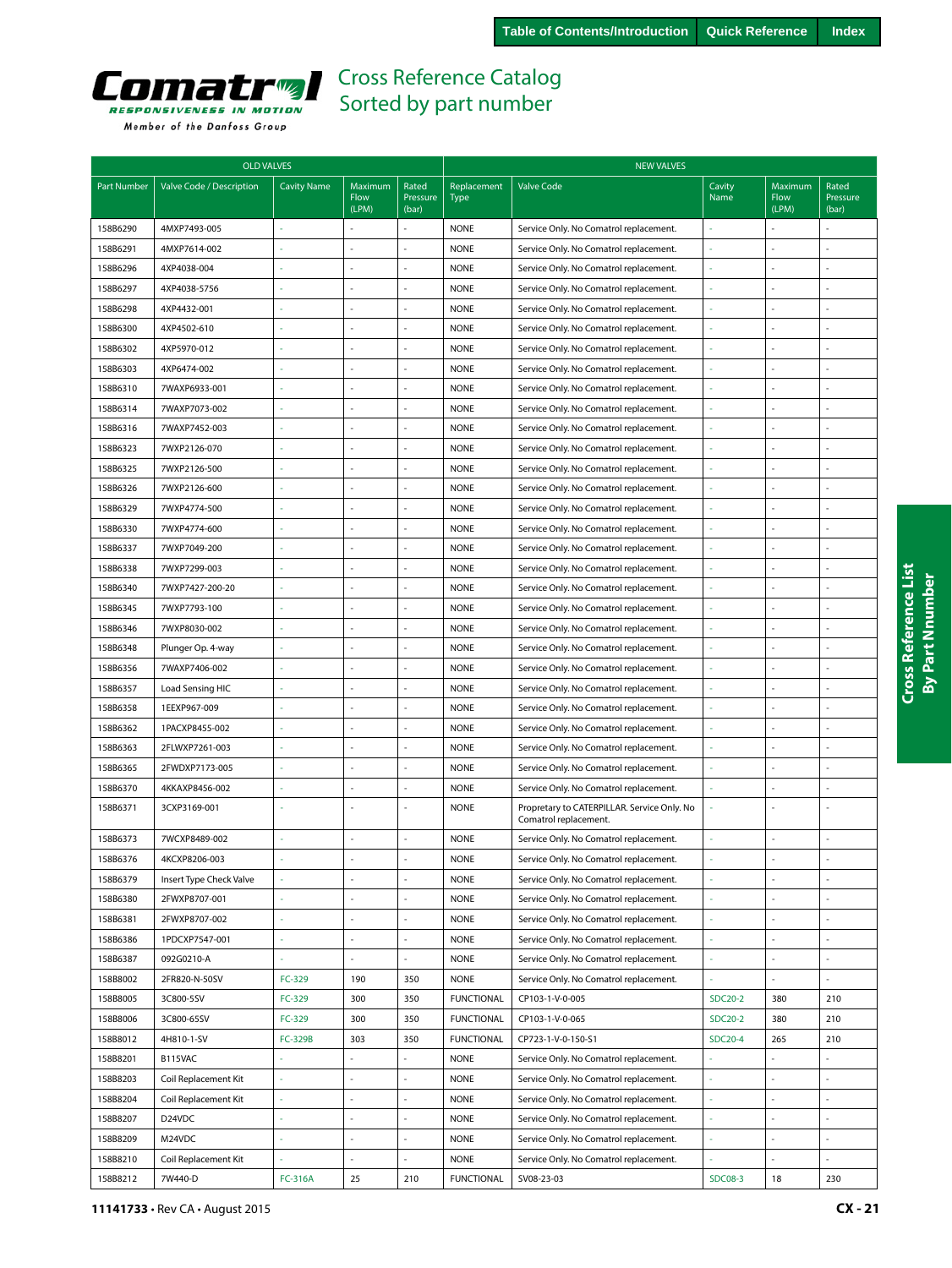<span id="page-21-0"></span>

|                    | <b>OLD VALVES</b>               |                    |                                 |                            |                            | <b>NEW VALVES</b>                      |                 |                                 |                            |  |  |  |
|--------------------|---------------------------------|--------------------|---------------------------------|----------------------------|----------------------------|----------------------------------------|-----------------|---------------------------------|----------------------------|--|--|--|
| <b>Part Number</b> | Valve Code / Description        | <b>Cavity Name</b> | Maximum<br><b>Flow</b><br>(LPM) | Rated<br>Pressure<br>(bar) | Replacement<br><b>Type</b> | <b>Valve Code</b>                      | Cavity<br>Name  | Maximum<br><b>Flow</b><br>(LPM) | Rated<br>Pressure<br>(bar) |  |  |  |
| 158B8222           | 7WA110-2                        | $FC-10$            | 76                              | 210                        | <b>NONE</b>                | Service Only. No Comatrol replacement. |                 |                                 |                            |  |  |  |
| 158B8230           | 935451                          |                    |                                 |                            | <b>NONE</b>                | Service Only. No Comatrol replacement. | ä,              |                                 | $\overline{a}$             |  |  |  |
| 158B8235           | M12VDC                          |                    |                                 | ÷,                         | <b>NONE</b>                | Service Only. No Comatrol replacement. |                 |                                 | $\overline{a}$             |  |  |  |
| 158B8236           | S24VDC                          |                    |                                 |                            | <b>NONE</b>                | Service Only. No Comatrol replacement. |                 |                                 |                            |  |  |  |
| 158B8400           | 1PAA400-R-15SV917               | <b>FC-316A</b>     | 75                              | 350                        | <b>FUNCTIONAL</b>          | CP231-3-V-0-K-B-XXX                    | <b>SDC12-3S</b> | 115                             | 350                        |  |  |  |
| 158B8401           | 1RSA400-2P-12SV                 | <b>FC-316D</b>     | ä,                              | ÷,                         | <b>NONE</b>                | Service Only. No Comatrol replacement. |                 |                                 | $\overline{a}$             |  |  |  |
| 158B8404           | 2V400-N-5SV917                  | <b>FC-316D</b>     | 40                              | 350                        | <b>FUNCTIONAL</b>          | CP342-3-U-0-0303                       | CP16-4          | 150                             | 450                        |  |  |  |
| 158B8413           | 1D400-E-50SV:5000               | FC-316             | 55                              | 350                        | <b>NONE</b>                | Service Only. No Comatrol replacement. |                 |                                 | L                          |  |  |  |
| 158B8414           | 1L400-E-50SV:4200               | FC-316             | 115                             | 350                        | <b>NONE</b>                | Service Only. No Comatrol replacement. |                 |                                 |                            |  |  |  |
| 158B8416           | 3C400-5SV944                    | FC-316             | 115                             | 350                        | <b>FUNCTIONAL</b>          | CP100-3-V-0-005                        | SDC10-2         | 115                             | 350                        |  |  |  |
| 158B8422           | 1A400-P-50SV945                 | FC-316             | 115                             | 350                        | <b>FUNCTIONAL</b>          | CP210-2-V-0-K-D-XXX                    | SDC10-2         | 115                             | 350                        |  |  |  |
| 158B8600           | 2FPC600-SV913                   | <b>FC-324B</b>     | 155                             | 350                        | <b>FUNCTIONAL</b>          | CP312-4-V-0-0-100                      | CP16-4          | 130                             | 210                        |  |  |  |
| 158B8603           | 4H610-2-SV944                   | <b>FC-324B</b>     | 150                             | 350                        | <b>FUNCTIONAL</b>          | CP722-2-V-0-150-S1                     | CP16-4          | 130                             | 210                        |  |  |  |
| 158B8805           | K-P7271-1                       |                    |                                 | ÷.                         | <b>NONE</b>                | Service Only. No Comatrol replacement. |                 |                                 |                            |  |  |  |
| 158B8810           | K-P7771-005                     |                    | ä,                              | ÷,                         | <b>NONE</b>                | Service Only. No Comatrol replacement. | ä,              |                                 | L                          |  |  |  |
| 158B8811           | SFFL1-6-4 Subplate Kit          |                    |                                 | ä,                         | <b>NONE</b>                | Service Only. No Comatrol replacement. |                 |                                 | L                          |  |  |  |
| 158B8814           | 1SD10-S                         | $FC-13$            | 150                             | 140                        | <b>NONE</b>                | Service Only. No Comatrol replacement. | í,              |                                 | L                          |  |  |  |
| 158B8816           | 4RH11-S                         |                    | ä,                              | ä,                         | <b>NONE</b>                | Service Only. No Comatrol replacement. | ä,              |                                 | L.                         |  |  |  |
| 158B8817           | 800023                          |                    |                                 | $\blacksquare$             | <b>NONE</b>                | Service Only. No Comatrol replacement. | ä,              |                                 | ÷,                         |  |  |  |
| 158B8818           | 800037                          |                    |                                 | ä,                         | <b>NONE</b>                | Service Only. No Comatrol replacement. | ä,              |                                 | $\overline{a}$             |  |  |  |
| 158B8840           | 800090                          |                    |                                 | ÷.                         | <b>NONE</b>                | Service Only. No Comatrol replacement. |                 |                                 |                            |  |  |  |
| 158B8854           | K9P7448                         |                    |                                 |                            | <b>NONE</b>                | Service Only. No Comatrol replacement. |                 |                                 |                            |  |  |  |
| 158B8862           | 934965                          |                    | L,                              | $\omega$                   | <b>NONE</b>                | Service Only. No Comatrol replacement. |                 |                                 | L.                         |  |  |  |
| 158B8863           | 934966                          |                    | L,                              | $\sim$                     | <b>NONE</b>                | Service Only. No Comatrol replacement. | ł,              | L.                              | $\overline{a}$             |  |  |  |
| 158B8864           | 934968                          |                    |                                 | ä,                         | <b>NONE</b>                | Service Only. No Comatrol replacement. |                 |                                 |                            |  |  |  |
| 158B8865           | 934974                          |                    | L                               | ä,                         | <b>NONE</b>                | Service Only. No Comatrol replacement. | ä,              |                                 | $\overline{a}$             |  |  |  |
| 158B8868           | 800001SV                        |                    | ä,                              | $\bar{a}$                  | <b>NONE</b>                | Service Only. No Comatrol replacement. | ÷,              |                                 | ÷,                         |  |  |  |
| 158B8884           | 810001                          |                    |                                 |                            | <b>NONE</b>                | Service Only. No Comatrol replacement. |                 |                                 |                            |  |  |  |
| 158B8896           | 972026                          |                    |                                 | ä,                         | <b>NONE</b>                | Service Only. No Comatrol replacement. |                 |                                 | L,                         |  |  |  |
| 158B8897           | 1E80                            | FC-173             | 95                              | 350                        | <b>FUNCTIONAL</b>          | CP441-1                                | CP12-3S         | 115                             | 350                        |  |  |  |
| 158B8898           | 7W20-SV                         | FC-109             | 0.75                            | 210                        | <b>FUNCTIONAL</b>          | SV08-22-02                             | <b>SDC08-2</b>  | 16                              | 230                        |  |  |  |
| 158B8904           | K-4KK33                         |                    | L                               | $\sim$                     | <b>NONE</b>                | Service Only. No Comatrol replacement. |                 |                                 | L,                         |  |  |  |
| 158B8905           | K-P5594                         |                    |                                 |                            | <b>NONE</b>                | Service Only. No Comatrol replacement. |                 |                                 |                            |  |  |  |
| 158B8906           | SPAA1-8T                        |                    |                                 | ÷,                         | <b>NONE</b>                | Service Only. No Comatrol replacement. |                 |                                 |                            |  |  |  |
| 158B8922           | Seal Kit                        |                    |                                 | ÷,                         | <b>NONE</b>                | Service Only. No Comatrol replacement. | ł,              |                                 |                            |  |  |  |
| 158B8924           | Adapter Kit (DS)                |                    |                                 | $\overline{\phantom{a}}$   | <b>NONE</b>                | Service Only. No Comatrol replacement. | ł,              |                                 | $\blacksquare$             |  |  |  |
| 158B8927           | Motor Mounting Kit              |                    |                                 |                            | <b>NONE</b>                | Service Only. No Comatrol replacement. |                 |                                 | L.                         |  |  |  |
| 158B8928           | Kit (DH)                        |                    |                                 | ä,                         | <b>NONE</b>                | Service Only. No Comatrol replacement. |                 |                                 | L,                         |  |  |  |
| 158B8930           | Kit (DH 10:1)                   |                    | L,                              | ÷,                         | <b>NONE</b>                | Service Only. No Comatrol replacement. |                 |                                 | L,                         |  |  |  |
| 158B8931           | Kit (Single Relief, DS)         |                    |                                 | ä,                         | <b>NONE</b>                | Service Only. No Comatrol replacement. |                 |                                 | L,                         |  |  |  |
| 158B8932           | Kit (Dual Relief, DS)           | ä,                 | L,                              | ÷,                         | <b>NONE</b>                | Service Only. No Comatrol replacement. | ś               |                                 | L                          |  |  |  |
| 158B8933           | Kit (Single Relief, DH)         | ä,                 | L,                              | ÷,                         | <b>NONE</b>                | Service Only. No Comatrol replacement. | ä,              |                                 | L,                         |  |  |  |
| 158B8934           | Kit (Dual Relief, DH)           |                    |                                 | ä,                         | <b>NONE</b>                | Service Only. No Comatrol replacement. |                 |                                 | $\overline{a}$             |  |  |  |
| 158B8943           | Seal Kit                        |                    |                                 | ÷,                         | <b>NONE</b>                | Service Only. No Comatrol replacement. | L               |                                 | L                          |  |  |  |
| 158B8944           | Seal Kit                        |                    |                                 | ÷,                         | <b>NONE</b>                | Service Only. No Comatrol replacement. | ł,              |                                 | L,                         |  |  |  |
| 158B8962           | Repair Kit - Detent<br>Handknob |                    |                                 |                            | <b>NONE</b>                | Service Only. No Comatrol replacement. |                 |                                 |                            |  |  |  |
| 158B8963           | 4C30-SVKIT                      |                    |                                 |                            | <b>NONE</b>                | Service Only. No Comatrol replacement. |                 |                                 |                            |  |  |  |

**CX - 22 11141733** • Rev CA • August 2015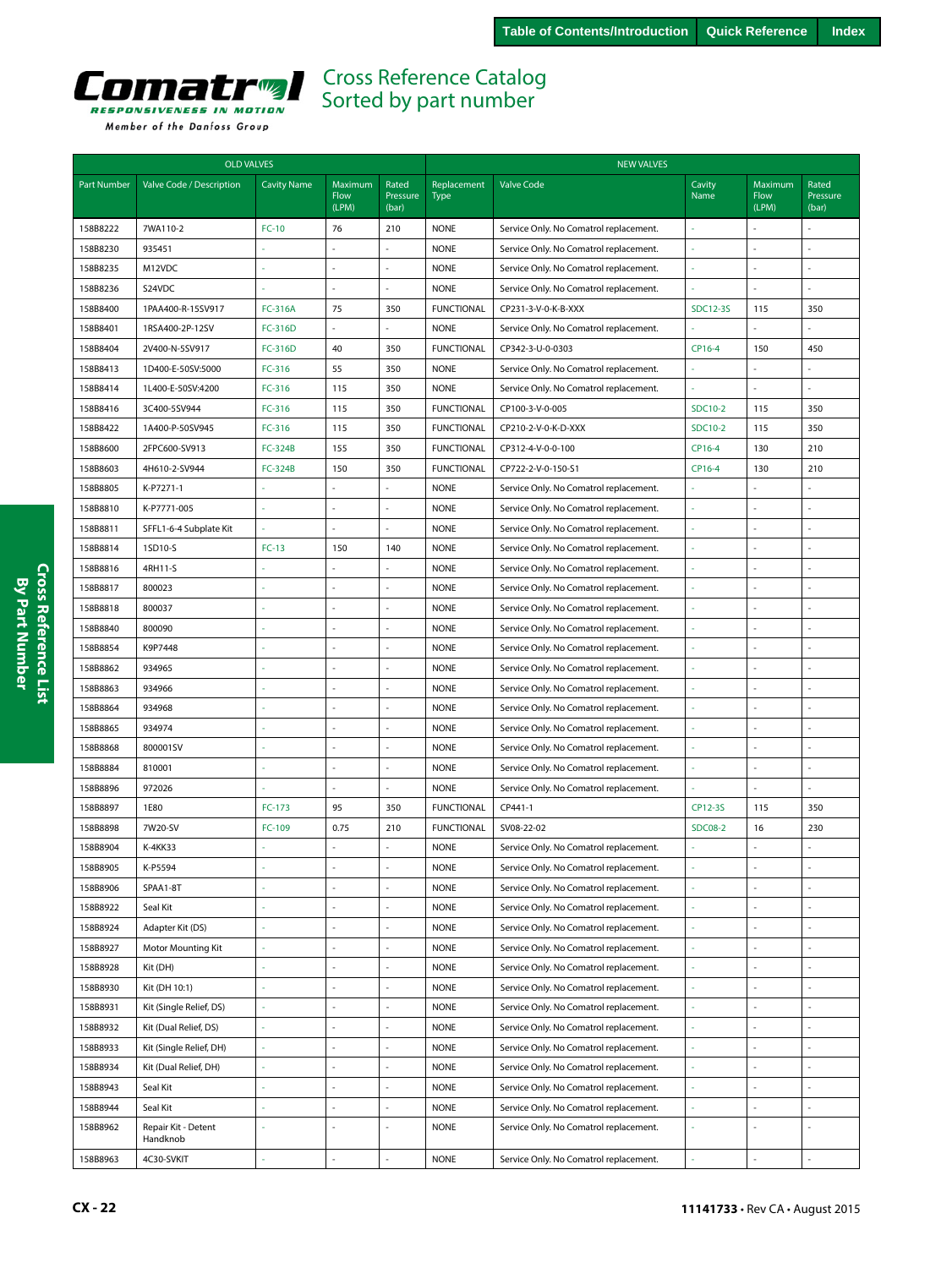<span id="page-22-0"></span>

|  | Member of the Danfoss Group |  |
|--|-----------------------------|--|
|  |                             |  |

|                    | <b>OLD VALVES</b>         |                    |                          |                            | <b>NEW VALVES</b>          |                                                                                  |                |                          |                            |  |
|--------------------|---------------------------|--------------------|--------------------------|----------------------------|----------------------------|----------------------------------------------------------------------------------|----------------|--------------------------|----------------------------|--|
| <b>Part Number</b> | Valve Code / Description  | <b>Cavity Name</b> | Maximum<br>Flow<br>(LPM) | Rated<br>Pressure<br>(bar) | Replacement<br><b>Type</b> | <b>Valve Code</b>                                                                | Cavity<br>Name | Maximum<br>Flow<br>(LPM) | Rated<br>Pressure<br>(bar) |  |
| 158B8972           | Repair Kit - Manual Lever |                    |                          |                            | <b>NONE</b>                | Service Only. No Comatrol replacement.                                           |                |                          |                            |  |
| 158B9300           | 98402-2WA                 |                    |                          |                            | <b>FUNCTIONAL</b>          | CP10-2-2B                                                                        |                |                          |                            |  |
| 158B9301           | 98402-2WS                 |                    |                          |                            | <b>FUNCTIONAL</b>          | CP10-2-S2B                                                                       |                |                          |                            |  |
| 158B9302           | 98402-3WA / 221214        |                    |                          |                            | <b>FUNCTIONAL</b>          | CP10-2-3B                                                                        |                |                          | ä,                         |  |
| 158B9303           | 98402-3WS                 |                    |                          |                            | <b>FUNCTIONAL</b>          | C10-2-S3B                                                                        |                |                          |                            |  |
| 158B9304           | 98402-6TA / 220125        |                    |                          |                            | <b>FUNCTIONAL</b>          | CP10-2-6S                                                                        |                |                          |                            |  |
| 158B9305           | 98402-6TS                 |                    |                          | ä,                         | <b>FUNCTIONAL</b>          | CP10-2-S6S                                                                       |                |                          | ä,                         |  |
| 158B9306           | 98402-8TA / 220126        |                    |                          |                            | <b>FUNCTIONAL</b>          | CP10-2-8S                                                                        |                |                          |                            |  |
| 158B9307           | 98402-8TS                 |                    |                          |                            | <b>FUNCTIONAL</b>          | CP10-2-S8S                                                                       |                |                          |                            |  |
| 158B9308           | 98403-2WA                 |                    |                          |                            | <b>FUNCTIONAL</b>          | CP10-3-2B                                                                        |                |                          |                            |  |
| 158B9309           | 98403-2WS                 |                    |                          | L.                         | <b>FUNCTIONAL</b>          | CP10-3-S2B                                                                       |                |                          | L,                         |  |
| 158B9310           | 98403-3WA / 221297        |                    |                          |                            | <b>FUNCTIONAL</b>          | CP10-3-3B                                                                        |                |                          |                            |  |
| 158B9311           | 98403-3WS                 |                    |                          |                            | <b>FUNCTIONAL</b>          | CP10-3-S3B                                                                       |                |                          |                            |  |
| 158B9312           | 98403-6TA / 220205        |                    |                          | L.                         | <b>FUNCTIONAL</b>          | CP10-3-6S                                                                        |                |                          | ÷,                         |  |
| 158B9313           | 98403-6TS                 |                    |                          |                            | <b>FUNCTIONAL</b>          | CP10-3-S6S                                                                       |                |                          |                            |  |
| 158B9314           | 98403-8TA / 220206        |                    |                          |                            | <b>FUNCTIONAL</b>          | CP10-3-8S                                                                        |                |                          |                            |  |
| 158B9315           | 98403-8TS                 |                    |                          |                            | <b>FUNCTIONAL</b>          | CP10-3-S8S                                                                       |                |                          | ÷,                         |  |
| 158B9316           | 98404-2WA                 |                    |                          |                            | <b>FUNCTIONAL</b>          | CP10-4-2B                                                                        |                |                          |                            |  |
| 158B9317           | 98404-2WS                 |                    |                          | ÷.                         | <b>FUNCTIONAL</b>          | CP10-4-S2B                                                                       |                |                          | ä,                         |  |
| 158B9318           | 98404-3WA / 221300        |                    |                          |                            | <b>FUNCTIONAL</b>          | CP10-4-3B                                                                        |                |                          |                            |  |
| 158B9319           | 98404-3WS                 |                    |                          |                            | <b>FUNCTIONAL</b>          | CP10-4-S3B                                                                       |                |                          |                            |  |
| 158B9320           | 98404-6TA / 220448        |                    |                          |                            | <b>FUNCTIONAL</b>          | CP10-4-6S                                                                        |                |                          | ÷,                         |  |
| 158B9321           | 98404-6TS                 |                    |                          |                            | <b>FUNCTIONAL</b>          | CP10-4-S6S                                                                       |                |                          | ä,                         |  |
| 158B9322           | 98404-8TA / 220449        |                    |                          |                            | <b>FUNCTIONAL</b>          | CP10-4-8S                                                                        |                |                          |                            |  |
| 158B9323           | 98404-8TS                 |                    | ä,                       | ÷                          | <b>FUNCTIONAL</b>          | CP10-4-S8S                                                                       |                |                          | ä,                         |  |
| 158B9324           | Mix & Match Steel Body    |                    |                          | L.                         | <b>FUNCTIONAL</b>          | FC-173A-12S/6S                                                                   |                |                          | ÷,                         |  |
| 158B9325           | 981152-U                  |                    |                          |                            | <b>NONE</b>                | Service Only. No Comatrol replacement.                                           |                |                          |                            |  |
| 158B9326           | Mix & Match Body          |                    |                          |                            | <b>FUNCTIONAL</b>          | FC-76-16S-T2                                                                     |                |                          |                            |  |
| 158B9329           | Mix & Match Body          |                    |                          | ÷.                         | <b>FUNCTIONAL</b>          | FC-10-8S-T1                                                                      |                |                          | L,                         |  |
| 158B9330           | Mix & Match Body          |                    |                          |                            | <b>FUNCTIONAL</b>          | FC-10-6S-XM                                                                      |                |                          |                            |  |
| 158B9331           | 982072-U                  |                    | $\overline{a}$           | ÷.                         | <b>NONE</b>                | Service Only. No Comatrol replacement.                                           | ä,             |                          | ä,                         |  |
| 158B9332           | 982102-U                  |                    |                          |                            | <b>NONE</b>                | Service Only. No Comatrol replacement.                                           | ä,             |                          | ÷,                         |  |
| 158B9333           | 982079                    |                    |                          |                            | <b>FUNCTIONAL</b>          | FC-10-4S-XM                                                                      |                |                          |                            |  |
| 158B9334           | 982095-U                  |                    |                          |                            | <b>NONE</b>                | Service Only. No Comatrol replacement.                                           |                |                          |                            |  |
| 158B9335           | 982096-U                  |                    |                          |                            | <b>NONE</b>                | Service Only. No Comatrol replacement.                                           |                |                          |                            |  |
| 158B9336           | 982097-U                  |                    |                          |                            | <b>NONE</b>                | Service Only. No Comatrol replacement.                                           |                |                          |                            |  |
| 158B9337           | 982101-U                  |                    |                          |                            | <b>NONE</b>                | Service Only. No Comatrol replacement.                                           |                |                          |                            |  |
| 158B9338           | 982103-U                  |                    |                          |                            | <b>NONE</b>                | Service Only. No Comatrol replacement.                                           |                |                          | ÷,                         |  |
| 158B9340           | Mix & Match Body (SAE 6)  |                    |                          |                            | <b>FUNCTIONAL</b>          | FC-10-6S-T1                                                                      |                |                          | ÷,                         |  |
| 158B9344           | 982271-U                  |                    | $\bar{a}$                | ä,                         | <b>NONE</b>                | Service Only. No Comatrol replacement.                                           |                | $\overline{\phantom{a}}$ | ÷,                         |  |
| 158B9346           | 982274-U                  |                    | $\blacksquare$           | ÷,                         | <b>NONE</b>                | Service Only. No Comatrol replacement.                                           |                |                          | ÷,                         |  |
| 158B9347           | 982275-U                  |                    |                          |                            | <b>NONE</b>                | Service Only. No Comatrol replacement.                                           |                |                          |                            |  |
| 158B9348           | Mix & Match Body          |                    | $\overline{a}$           | ä,                         | <b>FUNCTIONAL</b>          | FC-13-6S-T1                                                                      |                |                          |                            |  |
| 158B9349           | 982283-U                  |                    |                          | ÷.                         | <b>NONE</b>                |                                                                                  |                |                          |                            |  |
| 158B9352           | 983035-U                  |                    |                          |                            | <b>NONE</b>                | Service Only. No Comatrol replacement.<br>Service Only. No Comatrol replacement. |                |                          |                            |  |
|                    | 98403-2A                  |                    |                          | L.                         | <b>FUNCTIONAL</b>          | CP10-3-2P                                                                        |                |                          |                            |  |
| 158B9353           |                           |                    | L.                       | ä,                         |                            |                                                                                  |                | ÷,                       | J,                         |  |
| 158B9356           | Mix & Match Body          |                    |                          |                            | <b>NONE</b>                | Service Only. No Comatrol replacement.                                           |                |                          |                            |  |
| 158B9359           | 983030-U                  |                    |                          |                            | <b>NONE</b>                | Service Only. No Comatrol replacement.                                           |                |                          |                            |  |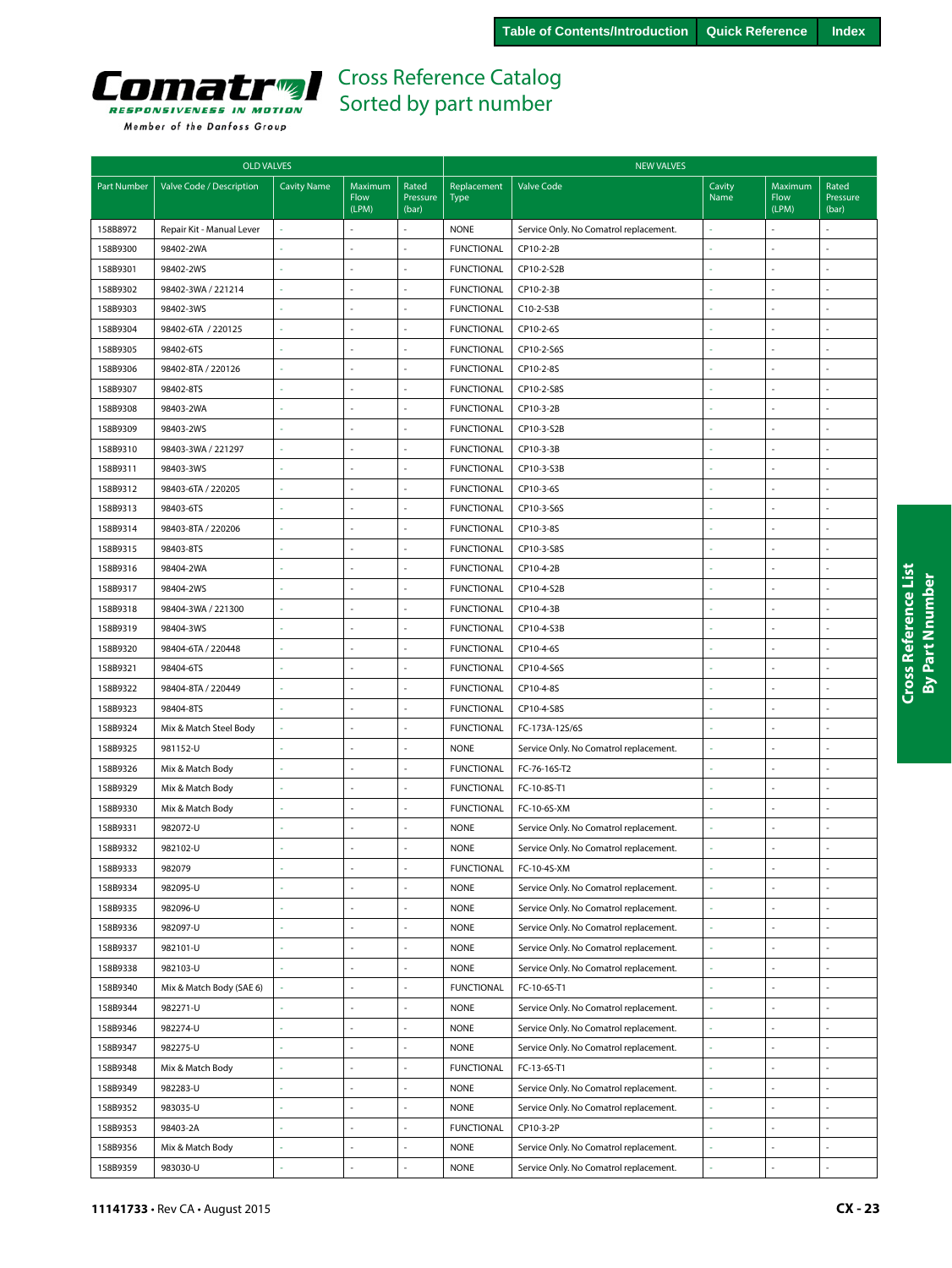<span id="page-23-0"></span>

|                    | <b>OLD VALVES</b>        |                               |                                 |                            | <b>NEW VALVES</b>          |                                         |                |                          |                            |  |
|--------------------|--------------------------|-------------------------------|---------------------------------|----------------------------|----------------------------|-----------------------------------------|----------------|--------------------------|----------------------------|--|
| <b>Part Number</b> | Valve Code / Description | <b>Cavity Name</b>            | Maximum<br><b>Flow</b><br>(LPM) | Rated<br>Pressure<br>(bar) | Replacement<br><b>Type</b> | <b>Valve Code</b>                       | Cavity<br>Name | Maximum<br>Flow<br>(LPM) | Rated<br>Pressure<br>(bar) |  |
| 158B9360           | 98403-2S                 |                               |                                 |                            | <b>NONE</b>                | Service Only. No Comatrol replacement.  |                |                          |                            |  |
| 158B9363           | 983081-U                 |                               |                                 |                            | <b>NONE</b>                | Service Only. No Comatrol replacement.  |                |                          |                            |  |
| 158B9365           | 983314-U                 |                               | J.                              |                            | <b>FUNCTIONAL</b>          | CP16-2-S16S                             |                |                          |                            |  |
| 158B9367           | 983318-U                 |                               |                                 |                            | <b>FUNCTIONAL</b>          | CP16-4-S16S                             |                |                          |                            |  |
| 158B9369           | 983327-U                 |                               | $\bar{a}$                       | $\blacksquare$             | <b>NONE</b>                | Service Only. No Comatrol replacement.  |                |                          |                            |  |
| 158B9371           | 98402-2A                 |                               | ä,                              | ÷.                         | <b>FUNCTIONAL</b>          | CP10-2-2P                               |                |                          | L.                         |  |
| 158B9372           | 98402-2S                 |                               | ÷,                              | L,                         | <b>NONE</b>                | Service Only. No Comatrol replacement.  | ä,             |                          | L,                         |  |
| 158B9373           | 98402-3A / 22092         |                               |                                 |                            | <b>FUNCTIONAL</b>          | CP10-2-3P                               |                | L.                       |                            |  |
| 158B9374           | 98402-35                 |                               | $\sim$                          |                            | <b>FUNCTIONAL</b>          | CP10-2-S3P                              |                |                          | ÷,                         |  |
| 158B9375           | 98403-3A / 220203        |                               | ÷,                              | ÷,                         | <b>FUNCTIONAL</b>          | CP10-3-3P                               | ä,             | ÷,                       | ÷,                         |  |
| 158B9376           | 98403-3S                 |                               | L.                              |                            | <b>FUNCTIONAL</b>          | CP10-3-S3P                              |                |                          | ä,                         |  |
| 158B9377           | 98404-2A                 |                               | ÷,                              | ÷.                         | <b>FUNCTIONAL</b>          | CP10-4-2P                               | ä,             | ÷,                       | ÷,                         |  |
| 158B9378           | 98404-2S                 |                               | ÷,                              | ÷,                         | <b>FUNCTIONAL</b>          | CP10-4-S2P                              |                | $\overline{a}$           | ÷,                         |  |
| 158B9379           | 98404-3A / 220446        |                               | ÷,                              |                            | <b>FUNCTIONAL</b>          | CP10-4-3P                               |                | ÷.                       |                            |  |
| 158B9380           | 98404-3S                 |                               | L.                              |                            | <b>FUNCTIONAL</b>          | CP10-4-S3P                              |                | ÷,                       | L,                         |  |
| 158B9383           | 981587-U                 |                               | ÷,                              | $\bar{a}$                  | <b>NONE</b>                | Service Only. No Comatrol replacement.  | ä,             |                          | ÷,                         |  |
| 158B9384           | 981597-U                 |                               |                                 | $\bar{a}$                  | <b>NONE</b>                | Service Only. No Comatrol replacement.  |                |                          |                            |  |
| 158B9385           | 982002-U                 |                               | ä,                              | $\bar{a}$                  | <b>NONE</b>                | Service Only. No Comatrol replacement.  |                | ÷.                       | J,                         |  |
| 158B9386           | Body, Aluminum           |                               |                                 | ÷,                         | <b>NONE</b>                | Service Only. No Comatrol replacement.  |                |                          | ÷,                         |  |
| 158B9387           | Steel Body               |                               |                                 |                            | <b>NONE</b>                | Service Only. No Comatrol replacement.  |                | $\sim$                   |                            |  |
| 158B9720           | 1AR15-16T                | <b>PIB (PARTS IN</b><br>BODY) | 225                             | 210                        | <b>FUNCTIONAL</b>          | Custom HIC can be created to replace it | HIC            | $\sim$                   |                            |  |
| 158B9750           | 1AR15-16T Special        | <b>PIB (PARTS IN</b><br>BODY) | 225                             | 210                        | <b>NONE</b>                | Service Only. No Comatrol replacement.  |                |                          |                            |  |
| 158B9751           | 1AR17-20T                | <b>PIB (PARTS IN</b><br>BODY) | 380                             | 210                        | <b>NONE</b>                | Service Only. No Comatrol replacement.  | ä,             | L.                       | L.                         |  |
| 158B9753           | 1AR41-20T                | <b>PIB (PARTS IN</b><br>BODY) | 380                             | 210                        | <b>NONE</b>                | Service Only. No Comatrol replacement.  | ä,             | L.                       | í,                         |  |
| 158B9754           | 1LLC11-12T               | <b>PIB (PARTS IN</b><br>BODY) | 150                             | 175                        | <b>NONE</b>                | Service Only. No Comatrol replacement.  |                | $\sim$                   |                            |  |
| 158B9755           | 1LLC11-8T                | <b>PIB (PARTS IN</b><br>BODY) | 150                             | 175                        | <b>NONE</b>                | Service Only. No Comatrol replacement.  | ä,             |                          |                            |  |
| 158B9759           | 1MA33-12T                | <b>PIB (PARTS IN</b><br>BODY) | 150                             | 210                        | <b>NONE</b>                | Service Only. No Comatrol replacement.  |                |                          |                            |  |
| 158B9760           | 1PAA21-12T               | <b>PIB (PARTS IN</b><br>BODY) | 115                             | 245                        | <b>NONE</b>                | Service Only. No Comatrol replacement.  |                |                          |                            |  |
| 158B9761           | 1PAA21-8T                | <b>PIB (PARTS IN</b><br>BODY) | 115                             | 245                        | <b>NONE</b>                | Service Only. No Comatrol replacement.  | ä,             | ÷,                       | $\bar{a}$                  |  |
| 158B9762           | Mix & Match Body         | ä,                            | ÷.                              | $\overline{\phantom{a}}$   | <b>NONE</b>                | Service Only. No Comatrol replacement.  | ä,             | ÷,                       | $\blacksquare$             |  |
| 158B9763           | 7AR15-12T                | <b>PIB (PARTS IN</b><br>BODY) | 225                             | 210                        | <b>FUNCTIONAL</b>          | Custom HIC can be created to replace it | <b>HIC</b>     | $\overline{\phantom{a}}$ | $\omega$                   |  |
| 158B9765           | 1AR15-6                  | PIB (PARTS IN<br>BODY)        | 225                             | 210                        | <b>FUNCTIONAL</b>          | Custom HIC can be created to replace it | <b>HIC</b>     | $\overline{\phantom{a}}$ | ä,                         |  |
| 158B9766           | 7W14-16T                 | PIB (PARTS IN<br>BODY)        | 230                             | 210                        | <b>NONE</b>                | Service Only. No Comatrol replacement.  |                | ÷,                       |                            |  |
| 158B9767           | 7W13-8                   | PIB (PARTS IN<br>BODY)        | 305                             | 210                        | <b>NONE</b>                | Service Only. No Comatrol replacement.  | ä,             | $\overline{\phantom{a}}$ | $\omega$                   |  |
| 158B9768           | 1AR41-8                  | <b>PIB (PARTS IN</b><br>BODY) | 380                             | 210                        | <b>NONE</b>                | Service Only. No Comatrol replacement.  | ä,             | $\bar{\mathbb{Z}}$       | ä,                         |  |
| 158B9771           | 1LLC11-4                 | <b>PIB (PARTS IN</b><br>BODY) | 150                             | 175                        | <b>NONE</b>                | Service Only. No Comatrol replacement.  | ä,             | $\mathbf{r}$             | $\sim$                     |  |
| 158B9772           | 1LLC11-6                 | <b>PIB (PARTS IN</b><br>BODY) | 150                             | 175                        | <b>NONE</b>                | Service Only. No Comatrol replacement.  | ä,             | $\overline{\phantom{a}}$ | ä,                         |  |
| 158B9773           | 7AR17-10                 | <b>PIB (PARTS IN</b><br>BODY) | 380                             | 210                        | <b>NONE</b>                | Service Only. No Comatrol replacement.  | ä,             | $\overline{\phantom{a}}$ | $\blacksquare$             |  |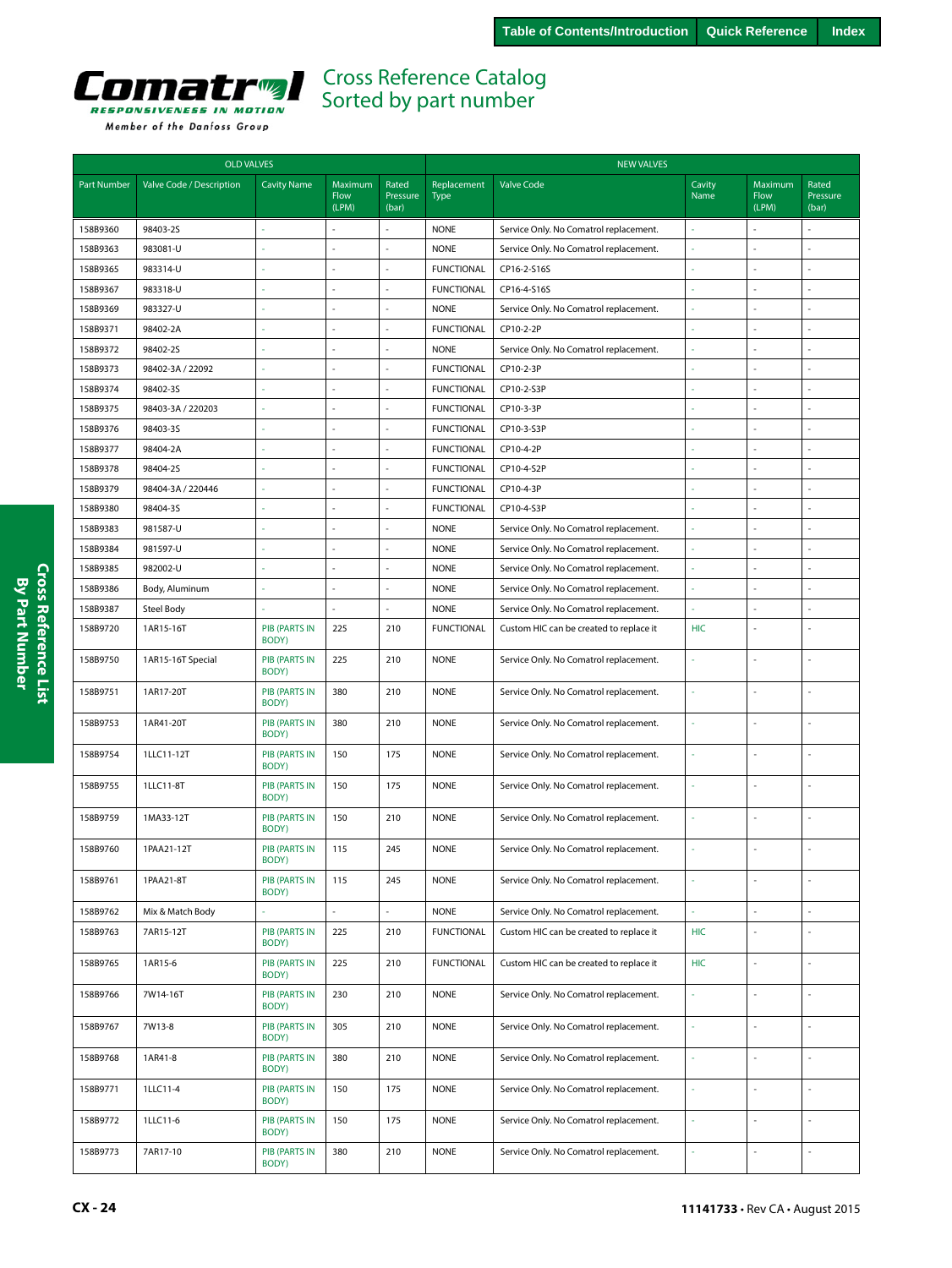<span id="page-24-0"></span>

|  | Member of the Danfoss Group |  |
|--|-----------------------------|--|
|  |                             |  |

|                    | <b>OLD VALVES</b>        |                               |                          | <b>NEW VALVES</b>          |                            |                                         |                |                          |                            |
|--------------------|--------------------------|-------------------------------|--------------------------|----------------------------|----------------------------|-----------------------------------------|----------------|--------------------------|----------------------------|
| <b>Part Number</b> | Valve Code / Description | <b>Cavity Name</b>            | Maximum<br>Flow<br>(LPM) | Rated<br>Pressure<br>(bar) | Replacement<br><b>Type</b> | <b>Valve Code</b>                       | Cavity<br>Name | Maximum<br>Flow<br>(LPM) | Rated<br>Pressure<br>(bar) |
| 158B9774           | 1LLMS-4W                 | ÷                             |                          | $\overline{a}$             | <b>NONE</b>                | Service Only. No Comatrol replacement.  | ä              |                          |                            |
| 158B9777           | 1LMP-4W                  |                               |                          |                            | <b>NONE</b>                | Service Only. No Comatrol replacement.  | ł,             |                          |                            |
| 158B9778           | 1LMS-4W                  |                               | $\sim$                   |                            | <b>NONE</b>                | Service Only. No Comatrol replacement.  | i,             |                          | ł,                         |
| 158B9785           | 1RSA21-6                 |                               | $\sim$                   | ÷,                         | <b>NONE</b>                | Service Only. No Comatrol replacement.  | ä,             |                          | ÷,                         |
| 158B9786           | 1RSA31-8                 |                               |                          |                            | <b>NONE</b>                | Service Only. No Comatrol replacement.  |                |                          |                            |
| 158B9786           | 1RSA31-8                 |                               | ÷.                       |                            | <b>NONE</b>                | Service Only. No Comatrol replacement.  | ä,             |                          | J,                         |
| 158B9788           | 1512-3                   | <b>PIB (PARTS IN</b><br>BODY) | ÷.                       |                            | <b>FUNCTIONAL</b>          | Custom HIC can be created to replace it | HIC            |                          |                            |
| 158B9790           | 1S12-6T                  | <b>PIB (PARTS IN</b><br>BODY) | $\bar{z}$                | ÷,                         | <b>FUNCTIONAL</b>          | Custom HIC can be created to replace it | <b>HIC</b>     | ä,                       | $\sim$                     |
| 158B9791           | 1S13-12T                 | <b>PIB (PARTS IN</b><br>BODY) | $\sim$                   | ÷.                         | <b>FUNCTIONAL</b>          | Custom HIC can be created to replace it | HIC            | ÷,                       | ÷,                         |
| 158B9792           | 1513-4                   | <b>PIB (PARTS IN</b><br>BODY) |                          |                            | <b>FUNCTIONAL</b>          | Custom HIC can be created to replace it | <b>HIC</b>     |                          |                            |
| 158B9793           | 1513-6/120               |                               |                          |                            | <b>NONE</b>                | Service Only. No Comatrol replacement.  | ä,             |                          |                            |
| 158B9795           | 7AR15-6                  | <b>PIB (PARTS IN</b><br>BODY) | 225                      | 210                        | <b>FUNCTIONAL</b>          | Custom HIC can be created to replace it | <b>HIC</b>     |                          | $\overline{a}$             |
| 158B9798           | 7W13-16T                 | <b>PIB (PARTS IN</b><br>BODY) | 305                      | 210                        | <b>NONE</b>                | Service Only. No Comatrol replacement.  | ä,             |                          | ÷,                         |
| 158F0080           | 1EEC12-P6W-30S           | <b>CIB</b>                    | 95                       | 350                        | <b>NONE</b>                | Service Only. No Comatrol replacement.  | ä,             | ä,                       | L.                         |
| 158F0082           | 1EEC12-P6W-50S           | <b>CIB</b>                    | 95                       | 350                        | <b>NONE</b>                | Service Only. No Comatrol replacement.  | ä,             |                          | L,                         |
| 158F0102           | 1EE13-P4W-30S            | <b>PIB (PARTS IN</b><br>BODY) | 57                       | 350                        | <b>NONE</b>                | Service Only. No Comatrol replacement.  |                |                          |                            |
| 158F0107           | 1EE13-P4W-50S            | <b>PIB (PARTS IN</b><br>BODY) | 57                       | 350                        | <b>NONE</b>                | Service Only. No Comatrol replacement.  | ä,             |                          | ÷,                         |
| 158F0134           | 1E11-P4W-50S             | <b>PIB (PARTS IN</b><br>BODY) | 60                       | 350                        | <b>NONE</b>                | Service Only. No Comatrol replacement.  | ä,             |                          | ä,                         |
| 158F0153           | 1E15-P6W-30S             | <b>PIB (PARTS IN</b><br>BODY) | 95                       | 350                        | <b>FUNCTIONAL</b>          | 1E15-01-B-12S-E-A-XXX-10.0-005          | CP20-3S        | 95                       | 350                        |
| 158F0163           | 1E16-P8W-30S             | <b>PIB (PARTS IN</b><br>BODY) | 150                      | 350                        | <b>NONE</b>                | Service Only. No Comatrol replacement.  | ä,             |                          |                            |
| 158F0164           | 1E16-P8W-30SV            | <b>PIB (PARTS IN</b><br>BODY) | 150                      | 350                        | <b>NONE</b>                | Service Only. No Comatrol replacement.  | ä,             |                          | ä,                         |
| 158F0167           | 1E16-P8W-50S             | <b>PIB (PARTS IN</b><br>BODY) | 150                      | 350                        | <b>NONE</b>                | Service Only. No Comatrol replacement.  | ä,             |                          | L.                         |
| 158F0171           | 1E21-F10W-30S            | <b>PIB (PARTS IN</b><br>BODY) | 305                      | 210                        | <b>NONE</b>                | Service Only. No Comatrol replacement.  | ä,             |                          | L,                         |
| 158F0173           | 1E21-F10W-30S88          | <b>PIB (PARTS IN</b><br>BODY) | 305                      | 210                        | <b>NONE</b>                | Service Only. No Comatrol replacement.  | ä,             |                          | ÷,                         |
| 158F0192           | 1LL23-F6W-40S            | PIB (PARTS IN<br>BODY)        | 150                      | 350                        | <b>FUNCTIONAL</b>          | CP221-1-12S-B-0-E-C-XXX                 | CIB            | 190                      | 250                        |
| 158F0223           | 1PAA21-6W                | <b>PIB (PARTS IN</b><br>BODY) | 115                      | 245                        | <b>NONE</b>                | Service Only. No Comatrol replacement.  |                |                          |                            |
| 158F0227           | 1PAA22-10G               | <b>PIB (PARTS IN</b><br>BODY) | 115                      | 245                        | <b>NONE</b>                | Service Only. No Comatrol replacement.  | ÷,             | $\bar{a}$                | ä,                         |
| 158F0243           | 1PD12-F3W-6S             | <b>PIB (PARTS IN</b><br>BODY) | 20                       | 210                        | <b>FUNCTIONAL</b>          | CP230-1-B-6S-E-B-XXX                    | SDC10-3        | 40                       | 210                        |
| 158F0291           | 2F75-P4W-4W-15S          | <b>PIB (PARTS IN</b><br>BODY) | 60                       | 210                        | <b>FUNCTIONAL</b>          | Custom HIC can be created to replace it | <b>HIC</b>     | ÷.                       | ÷,                         |
| 158F0307           | 2F86-P6W-6W-6W-25S       | PIB (PARTS IN<br>BODY)        | 95                       | 210                        | <b>FUNCTIONAL</b>          | Custom HIC can be created to replace it | <b>HIC</b>     |                          | L.                         |
| 158F0315           | 2F96-P6W-6W-6W-25S       | PIB (PARTS IN<br>BODY)        | 95                       | 210                        | <b>FUNCTIONAL</b>          | 2F96-01-B-12S-E-25                      | CIB            | 95                       | 210                        |
| 158F0364           | 1B12-P6-30SV             | PIB (PARTS IN<br>BODY)        | 95                       | 210                        | <b>FUNCTIONAL</b>          | VSB 06-EN-2-DG8S-V-XXX                  | <b>NCS06/2</b> | 80                       | 350                        |
| 158F0370           | 1LLMP-F4W-40SV           |                               | $\overline{\phantom{a}}$ |                            | <b>NONE</b>                | Service Only. No Comatrol replacement.  | ä,             | ä,                       | L                          |
| 158F0374           | 1LLMS-F4W-40SV           |                               |                          |                            | <b>NONE</b>                | Service Only. No Comatrol replacement.  |                |                          |                            |
| 158F0378           | 1LLMT-F6W-40SV           |                               |                          |                            | <b>NONE</b>                | Service Only. No Comatrol replacement.  |                |                          |                            |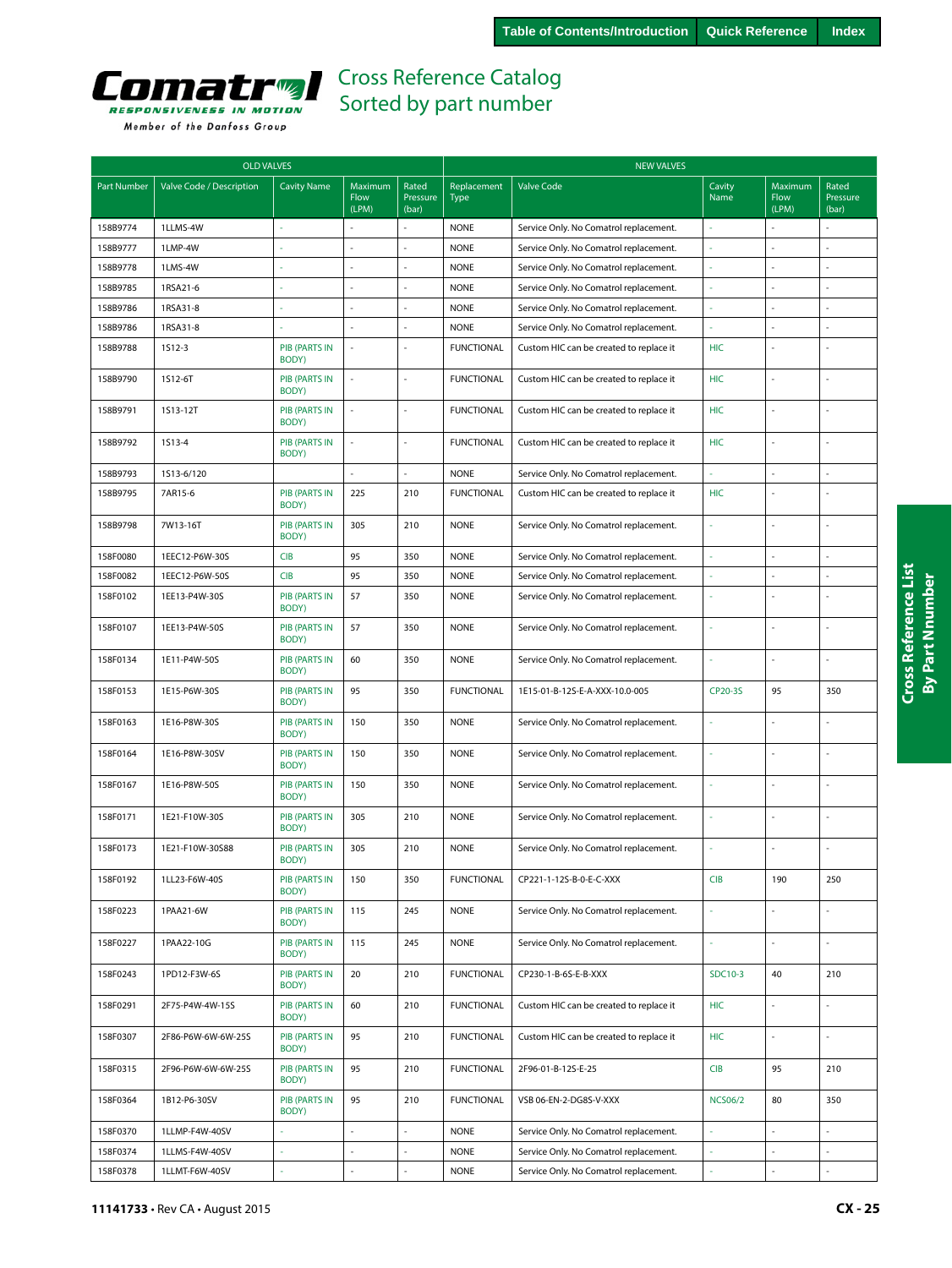<span id="page-25-0"></span>

|                    | <b>OLD VALVES</b>        |                          |                          |                            | <b>NEW VALVES</b>          |                                        |                          |                          |                            |  |
|--------------------|--------------------------|--------------------------|--------------------------|----------------------------|----------------------------|----------------------------------------|--------------------------|--------------------------|----------------------------|--|
| <b>Part Number</b> | Valve Code / Description | <b>Cavity Name</b>       | Maximum<br>Flow<br>(LPM) | Rated<br>Pressure<br>(bar) | Replacement<br><b>Type</b> | <b>Valve Code</b>                      | Cavity<br>Name           | Maximum<br>Flow<br>(LPM) | Rated<br>Pressure<br>(bar) |  |
| 158F0382           | 1LLMV-F8W-40SV           |                          |                          |                            | <b>NONE</b>                | Service Only. No Comatrol replacement. |                          |                          |                            |  |
| 158G1155           | SPAA1-6                  | ÷                        | ÷,                       | ÷                          | <b>NONE</b>                | Service Only. No Comatrol replacement. |                          | $\overline{a}$           | $\sim$                     |  |
| 158G1675           | 800009                   |                          | ÷,                       | ÷,                         | <b>NONE</b>                | Service Only. No Comatrol replacement. |                          | í,                       | $\sim$                     |  |
| 158G1707           | 934943                   |                          | ÷,                       | ä,                         | <b>NONE</b>                | Service Only. No Comatrol replacement. |                          |                          |                            |  |
| 158G1804           | 934984                   |                          | ÷,                       | $\sim$                     | <b>NONE</b>                | Service Only. No Comatrol replacement. |                          | ÷,                       |                            |  |
| 158G1810           | 800007SV                 |                          | ä,                       | $\overline{\phantom{a}}$   | <b>NONE</b>                | Service Only. No Comatrol replacement. | $\overline{\phantom{a}}$ | ä,                       | ÷,                         |  |
| 158G1821           | 1D70-SV                  |                          | L.                       | ÷,                         | <b>NONE</b>                | Service Only. No Comatrol replacement. |                          |                          | ä,                         |  |
| 158G1834           | 800071                   |                          | ÷,                       | ÷                          | <b>NONE</b>                | Service Only. No Comatrol replacement. |                          | ÷.                       | $\sim$                     |  |
| 158G2163           | 980968W-U                |                          | L,                       | ÷,                         | <b>NONE</b>                | Service Only. No Comatrol replacement. |                          |                          |                            |  |
| 158G2165           | 981146-U                 |                          | L,                       | ä,                         | <b>NONE</b>                | Service Only. No Comatrol replacement. |                          |                          |                            |  |
| 158G2166           | 981146W-U                |                          | ÷,                       | ÷                          | <b>NONE</b>                | Service Only. No Comatrol replacement. |                          |                          |                            |  |
| 158G2168           | 981172-U                 |                          | ÷,                       | ÷,                         | <b>NONE</b>                | Service Only. No Comatrol replacement. |                          | ä,                       | ÷,                         |  |
| 158G2169           | 981172W-U                |                          | L.                       | ÷,                         | <b>NONE</b>                | Service Only. No Comatrol replacement. |                          |                          | $\sim$                     |  |
| 158G2171           | 981173-U                 | ÷                        | ÷,                       | ÷                          | <b>NONE</b>                | Service Only. No Comatrol replacement. |                          | ä,                       | ÷.                         |  |
| 158G2174           | Mix & Match Body         | $\bar{a}$                | ÷,                       | ÷,                         | <b>FUNCTIONAL</b>          | FC-76-12S-T2                           |                          | í,                       | ÷.                         |  |
| 158G2191           | 981571W-U                |                          | J,                       |                            | <b>NONE</b>                | Service Only. No Comatrol replacement. |                          |                          |                            |  |
| 158G2192           | 981573W-U                |                          | $\bar{\phantom{a}}$      | $\sim$                     | <b>NONE</b>                | Service Only. No Comatrol replacement. |                          | ÷,                       |                            |  |
| 158G2193           | 981576W-U                |                          | ä,                       | $\blacksquare$             | <b>NONE</b>                | Service Only. No Comatrol replacement. | $\overline{\phantom{a}}$ | ä,                       | ÷,                         |  |
| 158G2194           | 981577-U                 |                          | ä,                       | ÷,                         | <b>NONE</b>                | Service Only. No Comatrol replacement. |                          |                          | ä,                         |  |
| 158G2196           | 982003-U                 |                          | ÷.                       | ÷.                         | <b>NONE</b>                | Service Only. No Comatrol replacement. |                          | L.                       | $\sim$                     |  |
| 158G2197           | 982003W-U                |                          | L,                       | ÷,                         | <b>NONE</b>                | Service Only. No Comatrol replacement. |                          | ÷,                       |                            |  |
| 158G2199           | 982006-U                 |                          | J,                       | ÷,                         | <b>NONE</b>                | Service Only. No Comatrol replacement. |                          |                          |                            |  |
| 158G2200           | 982006W-U                |                          | ÷,                       | ÷.                         | <b>NONE</b>                | Service Only. No Comatrol replacement. |                          |                          |                            |  |
| 158G2201           | 982007-U                 |                          | ÷,                       | ÷,                         | <b>FUNCTIONAL</b>          | FC-10-8P                               |                          | ä,                       | ÷,                         |  |
| 158G2202           | Mix & Match Body         |                          | ä,                       | ÷,                         | <b>NONE</b>                | Service Only. No Comatrol replacement. |                          |                          |                            |  |
| 158G2203           | 9832009-U                | ÷                        | ÷.                       | ÷.                         | <b>DIRECT</b>              | FC-10-4P-T1                            |                          | L,                       | ÷.                         |  |
| 158G2204           | 982009W-U                |                          | ÷,                       | ÷,                         | <b>NONE</b>                | Service Only. No Comatrol replacement. |                          | ä,                       | ÷.                         |  |
| 158G2206           | 982010-U                 |                          | ä,                       |                            | <b>NONE</b>                | Service Only. No Comatrol replacement. |                          | ä,                       |                            |  |
| 158G2207           | 982010W-U                | $\overline{\phantom{a}}$ | ä,                       | $\sim$                     | <b>NONE</b>                | Service Only. No Comatrol replacement. |                          | ÷,                       |                            |  |
| 158G2210           | 982011-U                 |                          | ÷,                       | $\blacksquare$             | <b>NONE</b>                | Service Only. No Comatrol replacement. | $\overline{\phantom{a}}$ | ä,                       | $\sim$                     |  |
| 158G2211           | 982011W-U                |                          | ä,                       | ÷,                         | <b>NONE</b>                | Service Only. No Comatrol replacement. |                          |                          | ä,                         |  |
| 158G2213           | Mix & Match Body         | ÷.                       | ÷,                       | $\sim$                     | <b>FUNCTIONAL</b>          | FC-10-16S-T1                           |                          | L.                       | ÷.                         |  |
| 158G2214           | 982044-U                 |                          |                          |                            | <b>NONE</b>                | Service Only. No Comatrol replacement. |                          |                          |                            |  |
| 158G2218           | 982049-U                 |                          | ä,                       | ÷,                         | <b>NONE</b>                | Service Only. No Comatrol replacement. |                          |                          |                            |  |
| 158G2219           | 982049W-U                | ä,                       | ÷,                       | $\bar{a}$                  | <b>NONE</b>                | Service Only. No Comatrol replacement. |                          |                          |                            |  |
| 158G2221           | 982050-U                 | $\sim$                   | ä,                       | ä,                         | <b>NONE</b>                | Service Only. No Comatrol replacement. |                          |                          |                            |  |
| 158G2225           | 982053-U                 |                          | ä,                       | ÷,                         | <b>NONE</b>                | Service Only. No Comatrol replacement. |                          |                          |                            |  |
| 158G2226           | 982054-U                 |                          | ÷.                       | $\sim$                     | <b>NONE</b>                | Service Only. No Comatrol replacement. |                          |                          |                            |  |
| 158G2228           | 982073-U / 220815        |                          | ä,                       | ÷,                         | <b>FUNCTIONAL</b>          | CP8-2-3P                               |                          | ÷,                       | $\sim$                     |  |
| 158G2229           | 982073W-U / 221286       |                          | ÷,                       | ÷,                         | <b>FUNCTIONAL</b>          | CP8-2-3B                               |                          |                          |                            |  |
| 158G2231           | 982094-U                 | ÷                        | ä,                       | $\overline{\phantom{a}}$   | <b>NONE</b>                | Service Only. No Comatrol replacement. |                          | ÷,                       |                            |  |
| 158G2233           | 98209SW-U                | ä,                       | $\overline{\phantom{a}}$ | $\overline{\phantom{a}}$   | <b>NONE</b>                | Service Only. No Comatrol replacement. | $\overline{\phantom{a}}$ | ÷,                       | ÷,                         |  |
| 158G2236           | 982185-U                 |                          | L.                       | ÷,                         | <b>NONE</b>                | Service Only. No Comatrol replacement. | $\sim$                   |                          | $\sim$                     |  |
| 158G2238           | 982188-U / 221285        | ÷                        | ÷,                       | ÷                          | <b>FUNCTIONAL</b>          | CP8-2-2B                               |                          |                          | $\overline{\phantom{a}}$   |  |
| 158G2261           | 982302-U                 |                          | ÷,                       | ÷,                         | <b>NONE</b>                | Service Only. No Comatrol replacement. | $\sim$                   |                          | $\overline{\phantom{a}}$   |  |
| 158G2262           | 983008-U / 220814        |                          |                          | ÷,                         | <b>FUNCTIONAL</b>          | CP8-2-2P                               |                          |                          |                            |  |
| 158G2263           | 983009-U / 220815        | ä,                       | ÷,                       | ÷,                         | <b>FUNCTIONAL</b>          | CP8-2-3P                               |                          |                          |                            |  |
| 158G2264           | 983011-U / 221286        |                          |                          |                            | <b>FUNCTIONAL</b>          | CP8-2-3B                               |                          |                          |                            |  |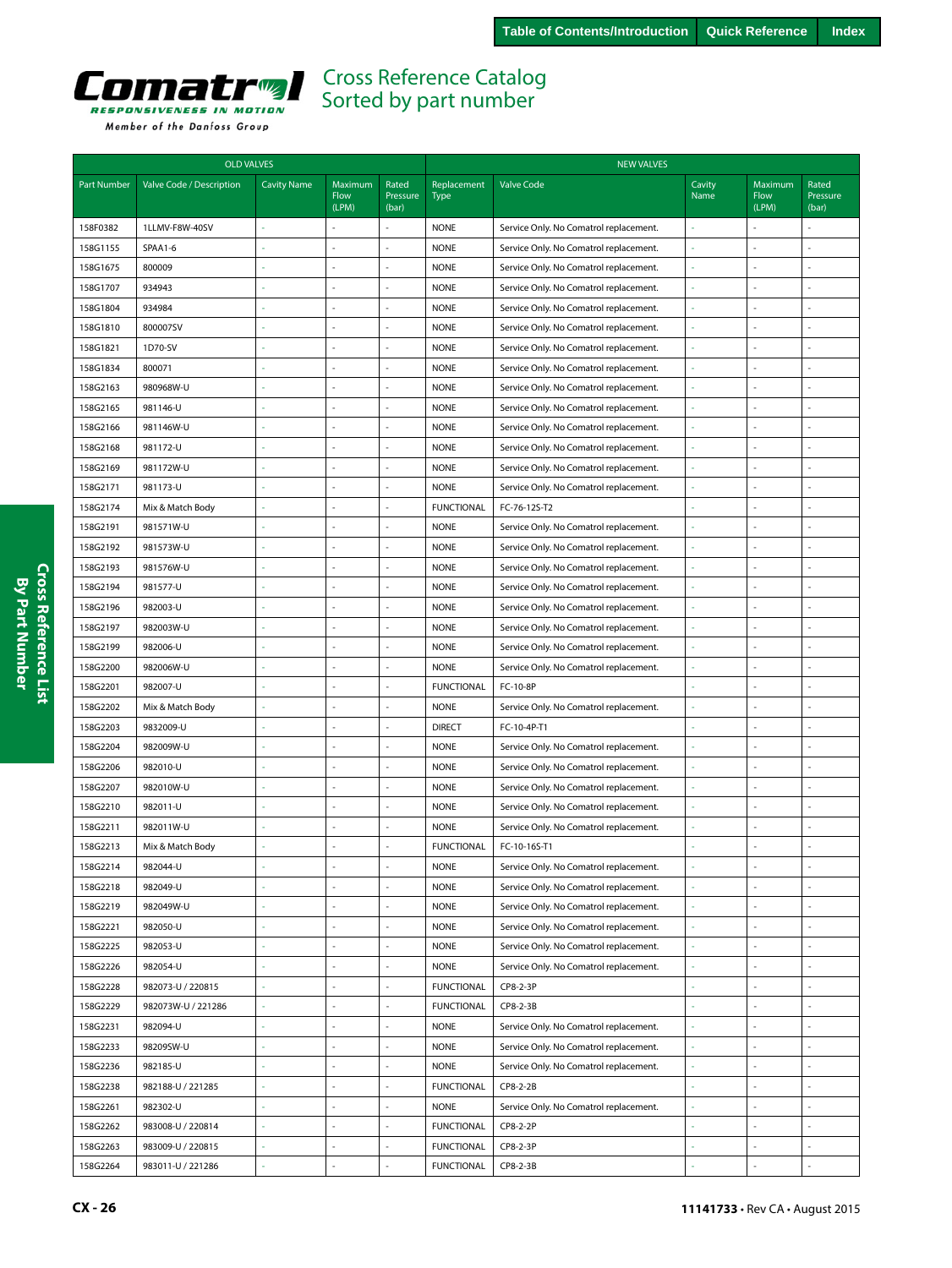<span id="page-26-0"></span>

| Member of the Danfoss Group |  |  |  |  |  |
|-----------------------------|--|--|--|--|--|
|-----------------------------|--|--|--|--|--|

|                    | <b>OLD VALVES</b>                |                               |                          |                            |                     | <b>NEW VALVES</b>                       |                          |                          |                            |  |
|--------------------|----------------------------------|-------------------------------|--------------------------|----------------------------|---------------------|-----------------------------------------|--------------------------|--------------------------|----------------------------|--|
| <b>Part Number</b> | Valve Code / Description         | <b>Cavity Name</b>            | Maximum<br>Flow<br>(LPM) | Rated<br>Pressure<br>(bar) | Replacement<br>Type | <b>Valve Code</b>                       | Cavity<br>Name           | Maximum<br>Flow<br>(LPM) | Rated<br>Pressure<br>(bar) |  |
| 158G2266           | 983012-U / 221285                |                               |                          |                            | <b>FUNCTIONAL</b>   | CP8-2-2B                                |                          |                          |                            |  |
| 158G2267           | 983015-U                         |                               |                          | ÷.                         | <b>NONE</b>         | Service Only. No Comatrol replacement.  |                          | ÷.                       |                            |  |
| 158G2268           | 983017-U                         |                               |                          |                            | <b>NONE</b>         | Service Only. No Comatrol replacement.  |                          |                          |                            |  |
| 158G2269           | 983018-U                         |                               |                          |                            | <b>NONE</b>         | Service Only. No Comatrol replacement.  |                          | $\sim$                   |                            |  |
| 158G2270           | 983057-U                         |                               |                          |                            | <b>NONE</b>         | Service Only. No Comatrol replacement.  |                          | ä,                       |                            |  |
| 158G2271           | 983058-U                         |                               |                          |                            | <b>FUNCTIONAL</b>   | FC-10-4P                                |                          | ÷,                       |                            |  |
| 158G2274           | 983315-U                         |                               |                          |                            | <b>FUNCTIONAL</b>   | CP16-2-S8P                              |                          | J.                       |                            |  |
| 158G2275           | 983317-U                         |                               | L.                       | ÷.                         | <b>FUNCTIONAL</b>   | CP16-3-S8P                              |                          | $\sim$                   |                            |  |
| 158G2276           | 983319-U                         |                               |                          | $\sim$                     | <b>FUNCTIONAL</b>   | CP16-4-S8P                              |                          | ÷,                       |                            |  |
| 158G2338           | 983014-U                         |                               |                          | $\overline{\phantom{a}}$   | <b>NONE</b>         | Service Only. No Comatrol replacement.  |                          | ÷,                       |                            |  |
| 158G2341           | Mix & Match Body                 |                               |                          | ÷.                         | <b>NONE</b>         | Service Only. No Comatrol replacement.  |                          | ÷,                       |                            |  |
| 158G2344           | 982074-U                         |                               |                          |                            | <b>NONE</b>         | Service Only. No Comatrol replacement.  |                          | ÷,                       |                            |  |
| 158G2345           | Mix & Match Body                 |                               |                          |                            | <b>FUNCTIONAL</b>   | FC-13-8S/6S-T1                          |                          | L.                       |                            |  |
| 158G2346           | Mix & Match Body                 |                               |                          |                            | <b>FUNCTIONAL</b>   | FC-13-12S/6S-T1                         |                          | ÷.                       |                            |  |
| 158G2347           | Mix & Match Body                 |                               |                          |                            | <b>FUNCTIONAL</b>   | FC-10-8S                                |                          | ÷,                       |                            |  |
| 158G2348           | Mix & Match Body                 |                               |                          |                            | <b>FUNCTIONAL</b>   | FC-10-12S                               |                          | ł,                       |                            |  |
| 158G2349           | 983316-U                         |                               | L.                       | ÷                          | <b>FUNCTIONAL</b>   | CP16-3-S16S                             |                          | ÷,                       |                            |  |
| 158G2354           | 1P13-12T                         |                               |                          |                            | <b>NONE</b>         | Service Only. No Comatrol replacement.  |                          | ł,                       |                            |  |
| 158G2355           | 1P13-6                           |                               |                          |                            | <b>NONE</b>         | Service Only. No Comatrol replacement.  |                          | ÷,                       |                            |  |
| 158G2357           | 1PAA21-4                         | <b>PIB (PARTS IN</b><br>BODY) | 115                      | 245                        | <b>NONE</b>         | Service Only. No Comatrol replacement.  | ÷.                       | L.                       |                            |  |
| 158G2358           | 983056-U                         |                               | ÷.                       | ä,                         | <b>FUNCTIONAL</b>   | FC-10-6P                                |                          | J.                       | ÷,                         |  |
| 158G2359           | 981572-U                         |                               |                          | $\bar{a}$                  | <b>NONE</b>         | Service Only. No Comatrol replacement.  |                          | ÷,                       |                            |  |
| 158G2375           | <b>OMV Manifold</b>              |                               |                          |                            | <b>NONE</b>         | Service Only. No Comatrol replacement.  |                          | ÷,                       |                            |  |
| 158G2379           | Mix & Match Steel Body           | à,                            |                          |                            | <b>FUNCTIONAL</b>   | FC-173-12S/6S                           |                          | ł,                       |                            |  |
| 158G2380           | Mix & Match Body<br>$(982037-U)$ |                               |                          |                            | <b>DIRECT</b>       | FC-10-12S-T1                            |                          |                          |                            |  |
| 158G2381           | 983328-U                         |                               |                          | ÷,                         | <b>NONE</b>         | Service Only. No Comatrol replacement.  |                          | J.                       |                            |  |
| 158G2383           | 1513-6                           | <b>PIB (PARTS IN</b><br>BODY) | $\sim$                   | ÷                          | <b>FUNCTIONAL</b>   | Custom HIC can be created to replace it | <b>HIC</b>               | ÷,                       |                            |  |
| 158G2390           | 7AR15-12T                        | <b>PIB (PARTS IN</b><br>BODY) | 225                      | 210                        | <b>FUNCTIONAL</b>   | Custom HIC can be created to replace it | <b>HIC</b>               | ÷,                       | ÷,                         |  |
| 158G2395           | 983326-U                         |                               | ÷.                       | ÷                          | <b>NONE</b>         | Service Only. No Comatrol replacement.  | $\sim$                   | ÷,                       | $\sim$                     |  |
| 158G3003           | Coil Replacement Kit             |                               |                          |                            | <b>NONE</b>         | Service Only. No Comatrol replacement.  |                          |                          |                            |  |
| 158G3005           | Coil Replacement Kit             |                               |                          |                            | NONE                | Service Only. No Comatrol replacement.  |                          |                          |                            |  |
| 158G3008           | Coil Replacement Kit             |                               | ä,                       | $\bar{a}$                  | <b>NONE</b>         | Service Only. No Comatrol replacement.  |                          | J.                       | $\sim$                     |  |
| 158G3009           | Coil Replacement Kit             | ×                             |                          | $\blacksquare$             | <b>NONE</b>         | Service Only. No Comatrol replacement.  |                          | ÷,                       |                            |  |
| 158G3022           | HS115VAC                         |                               | ÷.                       | ä,                         | <b>NONE</b>         | Service Only. No Comatrol replacement.  |                          | $\overline{\phantom{a}}$ |                            |  |
| 158G3023           | HS230VAC                         |                               | ä,                       | $\blacksquare$             | <b>NONE</b>         | Service Only. No Comatrol replacement.  | ÷                        | ÷,                       |                            |  |
| 158G3024           | Coil Replacement Kit             | $\sim$                        |                          | $\sim$                     | <b>NONE</b>         | Service Only. No Comatrol replacement.  |                          | ÷,                       |                            |  |
| 158G3025           | Coil Replacement Kit             |                               | L.                       | $\overline{\phantom{a}}$   | <b>NONE</b>         | Service Only. No Comatrol replacement.  |                          | L,                       |                            |  |
| 158G3027           | Coil Kit (-19)                   |                               | ÷.                       | ä,                         | <b>NONE</b>         | Service Only. No Comatrol replacement.  | ÷,                       | ÷,                       | $\sim$                     |  |
| 158G3028           | Coil Kit (-20)                   |                               |                          |                            | <b>NONE</b>         | Service Only. No Comatrol replacement.  | ÷,                       | J.                       |                            |  |
| 158G3029           | P36VDC                           |                               | L.                       | $\overline{\phantom{a}}$   | <b>NONE</b>         | Service Only. No Comatrol replacement.  |                          | ÷,                       |                            |  |
| 158G3056           | <b>HAC230</b>                    |                               | ÷.                       |                            | <b>NONE</b>         | Service Only. No Comatrol replacement.  |                          | ÷,                       | $\sim$                     |  |
| 158G3057           | HDC12                            |                               |                          |                            | <b>NONE</b>         | Service Only. No Comatrol replacement.  |                          | ÷,                       |                            |  |
| 158G3059           | HDC24                            |                               | ÷,                       |                            | <b>NONE</b>         | Service Only. No Comatrol replacement.  |                          | ÷,                       |                            |  |
| 158G3060           | <b>HAC115</b>                    |                               | ÷,                       |                            | <b>NONE</b>         | Service Only. No Comatrol replacement.  |                          | ÷,                       |                            |  |
| 158G3062           | C115VDC                          |                               |                          | ä,                         | <b>NONE</b>         | Service Only. No Comatrol replacement.  | $\overline{\phantom{a}}$ | $\overline{\phantom{a}}$ |                            |  |
| 158G3063           | PDC12                            |                               | $\overline{a}$           | ÷,                         | <b>NONE</b>         | Service Only. No Comatrol replacement.  | $\overline{\phantom{a}}$ | ÷,                       |                            |  |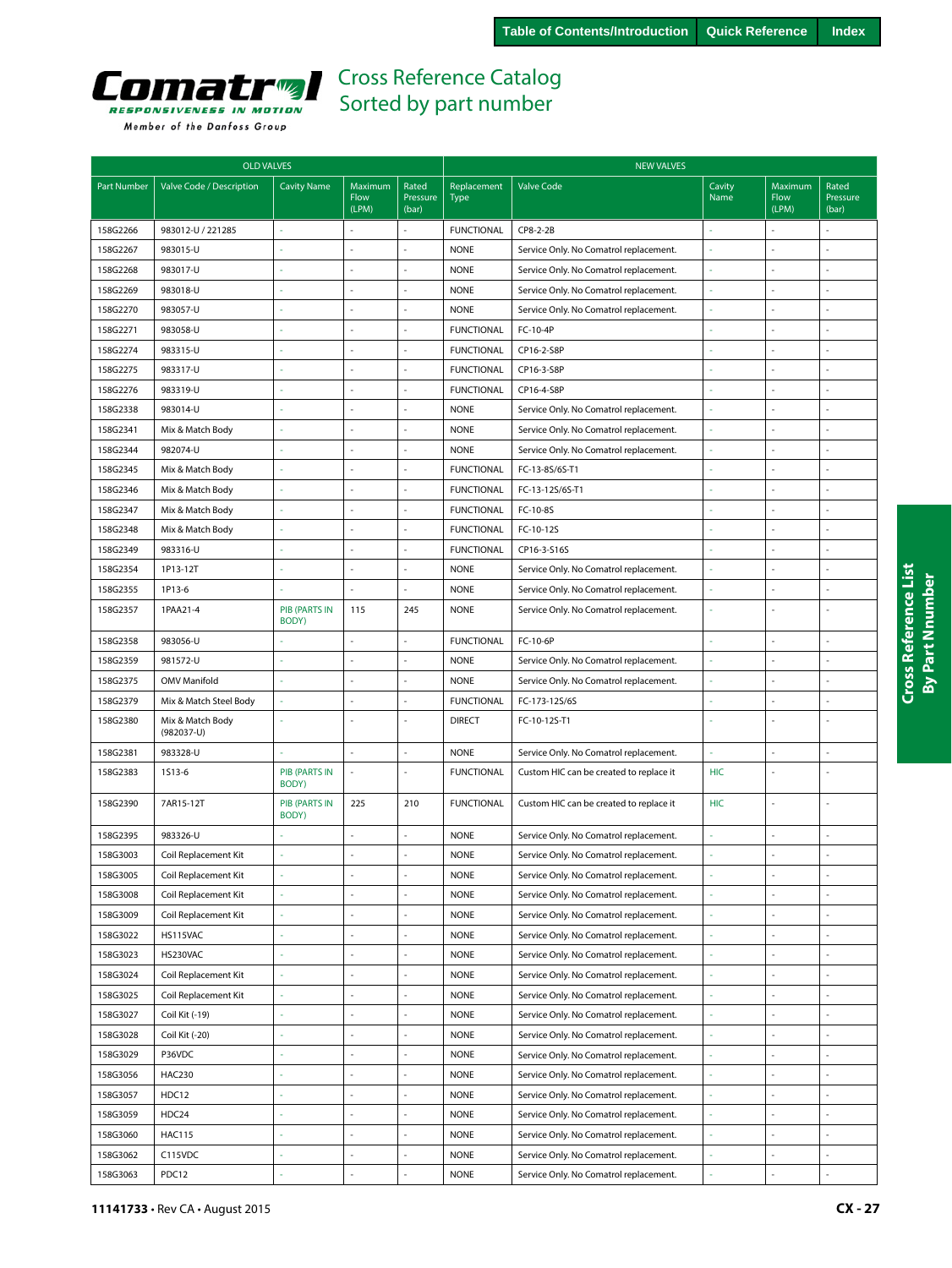<span id="page-27-0"></span>

| <b>OLD VALVES</b>    |                          |                    |                          |                            | <b>NEW VALVES</b>                      |                                        |                    |                          |                            |  |
|----------------------|--------------------------|--------------------|--------------------------|----------------------------|----------------------------------------|----------------------------------------|--------------------|--------------------------|----------------------------|--|
| <b>Part Number</b>   | Valve Code / Description | <b>Cavity Name</b> | Maximum<br>Flow<br>(LPM) | Rated<br>Pressure<br>(bar) | Replacement<br><b>Type</b>             | <b>Valve Code</b>                      | Cavity<br>Name     | Maximum<br>Flow<br>(LPM) | Rated<br>Pressure<br>(bar) |  |
| 158G3064             | PDC <sub>24</sub>        |                    |                          |                            | <b>NONE</b>                            | Service Only. No Comatrol replacement. |                    |                          |                            |  |
| 158G4006             | 1A400-P-30SV             | FC-316             | 115                      | 350                        | <b>FUNCTIONAL</b>                      | CP210-2-V-0-E-C-XXX                    | SDC10-2            | 115                      | 350                        |  |
| 158G4007             | 1A400-P-50SV             | FC-316             | 115                      | 350                        | <b>FUNCTIONAL</b>                      | CP210-2-V-0-E-D-XXX                    | SDC10-2            | 115                      | 350                        |  |
| 158G4008             | 1D400-P-50SV             | FC-316             | 55                       | 350                        | <b>FUNCTIONAL</b>                      | VME 07-E-3-00-V-XXX                    | VME07              | 50                       | 315                        |  |
| 158G4009             | 1G400-P-10SV             | FC-316             | 55                       | 140                        | <b>FUNCTIONAL</b>                      | CP210-1-V-0-E-C-XXX                    | SDC10-2            | 45                       | 210                        |  |
| 158G4010             | 1G400-P-20SV             | FC-316             | 55                       | 140                        | <b>FUNCTIONAL</b>                      | CP210-1-V-0-E-C-XXX                    | SDC10-2            | 45                       | 210                        |  |
| 158G4011             | 1G400-P-5SV              | FC-316             | 55                       | 140                        | <b>FUNCTIONAL</b>                      | CP210-1-V-0-E-C-XXX                    | SDC10-2            | 45                       | 210                        |  |
| 158G4013             | 1L400-F-25SV             | FC-316             | 115                      | 350                        | <b>NONE</b>                            | Service Only. No Comatrol replacement. |                    |                          | ÷,                         |  |
| 158G4014             | 1L400-F-40SV             | FC-316             | 115                      | 350                        | <b>NONE</b>                            | Service Only. No Comatrol replacement. |                    |                          |                            |  |
| 158G4015             | 1L400-F-50SV             | FC-316             | 115                      | 350                        | <b>NONE</b>                            | Service Only. No Comatrol replacement. |                    |                          |                            |  |
| 158G4019             | 1PAA400-P-15SV           | <b>FC-316A</b>     | 75                       | 350                        | <b>FUNCTIONAL</b>                      | CP231-3-V-0-E-B-XXX                    | <b>SDC12-3S</b>    | 115                      | 350                        |  |
| 158G4021             | 1PAA400-P-40SV           | <b>FC-316A</b>     | 75                       | 350                        | <b>FUNCTIONAL</b>                      | CP231-3-V-0-E-D-XXX                    | <b>SDC12-3S</b>    | 115                      | 350                        |  |
| 158G4022             | 1PD400-P-10SV            | <b>FC-316A</b>     | 20                       | 350                        | <b>NONE</b>                            | Service Only. No Comatrol replacement. |                    |                          |                            |  |
| 158G4023             | 1PD400-P-15SV            | <b>FC-316A</b>     | 20                       | 350                        | <b>NONE</b>                            | Service Only. No Comatrol replacement. |                    |                          | $\sim$                     |  |
| 158G4026             | 1RSA400-P-10SV           | <b>FC-316D</b>     |                          |                            | <b>NONE</b>                            | Service Only. No Comatrol replacement. |                    |                          | ÷,                         |  |
| 158G4027             | 1RSA400-P-20SV           | <b>FC-316D</b>     | $\sim$                   |                            | <b>NONE</b>                            | Service Only. No Comatrol replacement. |                    |                          |                            |  |
| 158G4029             | 1SA400-P-50SV            | <b>FC-316A</b>     | 115                      | 350                        | <b>NONE</b>                            | Service Only. No Comatrol replacement. |                    |                          |                            |  |
| 158G4034             | 2FP400-P-4SV             | <b>FC-316A</b>     | 60                       | 350                        | <b>NONE</b>                            | Service Only. No Comatrol replacement. |                    |                          | $\sim$                     |  |
| 158G4037             | 2FR420-N-1SV             | FC-316             | 40                       | 350                        | <b>FUNCTIONAL</b>                      | CP301-1-V-0-1.0                        | CP12-2             | 60                       | 210                        |  |
| 158G4038             | 2FR420-N-3SV             | FC-316             | 40                       | 350                        | <b>FUNCTIONAL</b>                      | CP301-1-V-0-3.0                        | CP12-2             | 60                       | 210                        |  |
| 158G4039             | 2FR420-N-5.5SV           | FC-316             | 40                       | 350                        | <b>FUNCTIONAL</b>                      | CP301-1-V-0-5.5                        | CP12-2             | 60                       | 210                        |  |
| 158G4040             | 2FR420-N-9SV             | FC-316             | 40                       | 350                        | <b>NONE</b>                            | Service Only. No Comatrol replacement. |                    |                          |                            |  |
| 158G4044             | 2FR420-P-1SV             | FC-316             | 40                       | 350                        | <b>FUNCTIONAL</b>                      | VR 12-EN-1.50-00-V                     | <b>NCS12/2</b>     | 60                       | 315                        |  |
| 158G4045             | 2FR420-P-3SV             | FC-316             | 40                       | 350                        | <b>FUNCTIONAL</b>                      | VR 12-EN-2.50-00-V                     | <b>NCS12/2</b>     | 60                       | 315                        |  |
| 158G4046             | 2FR420-P-5.5SV           | FC-316             | 40                       | 350                        | <b>FUNCTIONAL</b>                      | VR 12-EN-4.00-00-V                     | <b>NCS12/2</b>     | 60                       | 315                        |  |
| 158G4047             | 2FR420-P-9SV             | FC-316             | 40                       | 350                        | <b>NONE</b>                            | Service Only. No Comatrol replacement. |                    |                          | $\overline{a}$             |  |
| 158G4048             | 2F400-R-10SV             | FC-316             | 60                       | 350                        | <b>FUNCTIONAL</b>                      | CP620-1-V-0-10-2-DR                    | SDC10-2            | 75                       | 210                        |  |
| 158G4049             | 2N400-P-SV<br>2N400-R-SV | FC-316<br>FC-316   | 55<br>55                 | 350                        | <b>FUNCTIONAL</b><br><b>FUNCTIONAL</b> | CP610-2-V-0-E<br>CP610-2-V-0-K         | SDC10-2<br>SDC10-2 | 50<br>50                 | 210<br>210                 |  |
| 158G4050<br>158G4051 | 2R400-P-SV               | FC-316             | 55                       | 350<br>350                 | <b>FUNCTIONAL</b>                      | CP610-7-V-0-E                          | SDC10-2            | 55                       | 210                        |  |
| 158G4052             | 2R400-R-SV               | FC-316             | 55                       | 350                        | <b>FUNCTIONAL</b>                      | CP610-7-V-0-K                          | SDC10-2            | 55                       | 210                        |  |
| 158G4053             | 2V400-N-10SV             | FC-316D            | 40                       | 350                        | <b>FUNCTIONAL</b>                      | CP342-3-U-0-0505                       | CP16-4             | 150                      | 450                        |  |
| 158G4054             | 2V400-N-3SV              | FC-316D            | 40                       | 350                        | <b>FUNCTIONAL</b>                      | CP342-3-U-0-0303                       | CP16-4             | 150                      | 450                        |  |
| 158G4058             | 3CD400-N-7/5SV           | FC-316             | 75                       | 420                        | <b>NONE</b>                            | Service Only. No Comatrol replacement. |                    |                          |                            |  |
| 158G4059             | 3C400-35SV               | FC-316             | 115                      | 350                        | <b>FUNCTIONAL</b>                      | CP100-3-V-0-040                        | SDC10-2            | 115                      | 350                        |  |
| 158G4060             | 3C400-5SV                | FC-316             | 115                      | 350                        | <b>FUNCTIONAL</b>                      | CP100-3-V-0-005                        | SDC10-2            | 115                      | 350                        |  |
| 158G4061             | 3C400-65SV               | FC-316             | 115                      | 350                        | <b>FUNCTIONAL</b>                      | CP100-3-V-0-065                        | SDC10-2            | 115                      | 350                        |  |
| 158G4062             | 4C400-SV                 | <b>FC-316A</b>     | $7.6\,$                  | 350                        | <b>FUNCTIONAL</b>                      | CP128-1-V-0                            | <b>SDC08-3</b>     | 10                       | 210                        |  |
| 158G4063             | 4H400-1-SV               | FC-316D            | 57                       | 350                        | <b>FUNCTIONAL</b>                      | CP722-11-U-0-080                       | CP16-4             | 125                      | 450                        |  |
| 158G4064             | 4H410-1-SV               | FC-316D            | 57                       | 350                        | <b>FUNCTIONAL</b>                      | CP722-1-V-0-150-S1                     | CP16-4             | 130                      | 210                        |  |
| 158G4066             | 4KCV400-N-SV             | <b>FC-316A</b>     | 57                       | 350                        | <b>NONE</b>                            | Service Only. No Comatrol replacement. |                    |                          | $\overline{\phantom{a}}$   |  |
| 158G4067             | 4KC400-N-SV              | <b>FC-316A</b>     | 57                       | 350                        | <b>NONE</b>                            | Service Only. No Comatrol replacement. |                    |                          |                            |  |
| 158G4067             | 4KC400-N-SV              | <b>FC-316A</b>     | 57                       | 350                        | <b>NONE</b>                            | Service Only. No Comatrol replacement. |                    |                          | $\mathcal{L}$              |  |
| 158G4070             | 4K400-N-SV               | <b>FC-316A</b>     | 45                       | 280                        | <b>FUNCTIONAL</b>                      | MC10-RO-1-A-V-0                        | SDC10-3S           | 45                       | 250                        |  |
| 158G4071             | 4K400-N-SV3              | <b>FC-316A</b>     | 45                       | 280                        | <b>FUNCTIONAL</b>                      | MC10-RO-1-OR-A-V-0                     | SDC10-3S           | 45                       | 250                        |  |
| 158G4073             | 4M400-2-SV               | FC-316             | 57                       | 350                        | <b>NONE</b>                            | Service Only. No Comatrol replacement. |                    |                          |                            |  |
| 158G4074             | 4M410-2-SV               | FC-316             | 57                       | 350                        | <b>NONE</b>                            | Service Only. No Comatrol replacement. |                    |                          |                            |  |
| 158G4075             | 1D400-R-50SV             | FC-316             | 55                       | 350                        | <b>FUNCTIONAL</b>                      | VME 07-M-3-00-V-XXX                    | VME07              | 50                       | 315                        |  |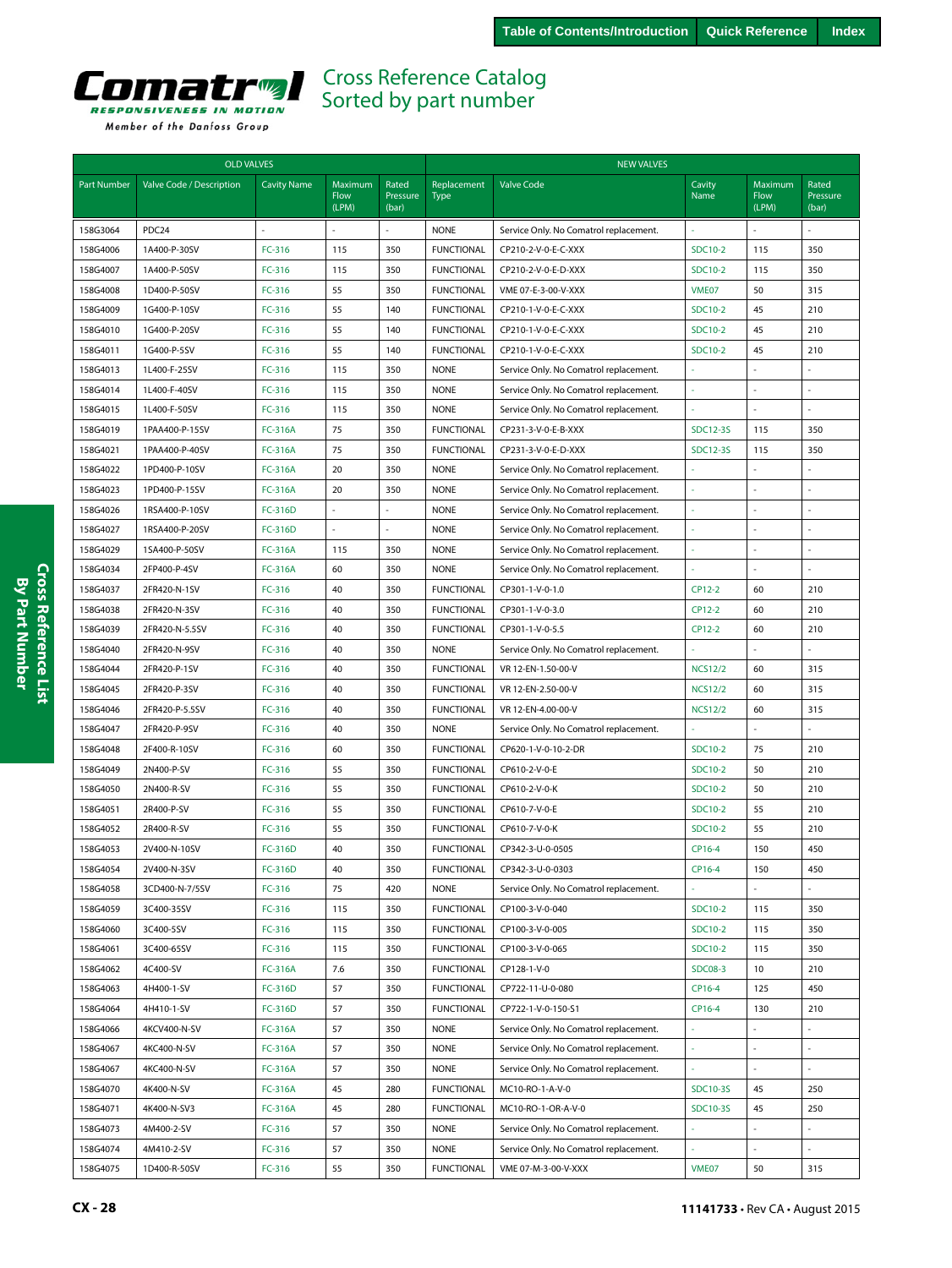<span id="page-28-0"></span>

| <b>OLD VALVES</b>    |                                |                                  | <b>NEW VALVES</b>        |                            |                                  |                                                               |                 |                          |                            |
|----------------------|--------------------------------|----------------------------------|--------------------------|----------------------------|----------------------------------|---------------------------------------------------------------|-----------------|--------------------------|----------------------------|
| <b>Part Number</b>   | Valve Code / Description       | <b>Cavity Name</b>               | Maximum<br>Flow<br>(LPM) | Rated<br>Pressure<br>(bar) | Replacement<br><b>Type</b>       | <b>Valve Code</b>                                             | Cavity<br>Name  | Maximum<br>Flow<br>(LPM) | Rated<br>Pressure<br>(bar) |
| 158G4076             | 1G400-R-5SV                    | FC-316                           | 55                       | 140                        | <b>FUNCTIONAL</b>                | CP210-1-V-0-K-C-XXX                                           | SDC10-2         | 45                       | 210                        |
| 158G4077             | 1G400-R-10SV                   | FC-316                           | 55                       | 140                        | <b>FUNCTIONAL</b>                | CP210-1-V-0-K-C-XXX                                           | <b>SDC10-2</b>  | 45                       | 210                        |
| 158G4078             | 1G400-R-20SV                   | $FC-316$                         | 55                       | 140                        | <b>FUNCTIONAL</b>                | CP210-1-V-0-K-C-XXX                                           | SDC10-2         | 45                       | 210                        |
| 158G4079             | 1A400-R-30SV                   | $FC-316$                         | 115                      | 350                        | <b>FUNCTIONAL</b>                | CP210-2-V-0-K-C-XXX                                           | SDC10-2         | 115                      | 350                        |
| 158G4080             | 1A400-R-50SV                   | FC-316                           | 115                      | 350                        | <b>FUNCTIONAL</b>                | CP210-2-V-0-K-D-XXX                                           | SDC10-2         | 115                      | 350                        |
| 158G4081             | 1RSA400-2P-6SV                 | <b>FC-316D</b>                   |                          |                            | <b>NONE</b>                      | Service Only. No Comatrol replacement.                        |                 |                          |                            |
| 158G4081             | 1RSA400-2P-6SV                 | FC-316D                          | ÷,                       | ÷.                         | <b>NONE</b>                      | Service Only. No Comatrol replacement.                        |                 |                          | $\overline{a}$             |
| 158G4084             | 1RSA400-2P-20SV                | <b>FC-316D</b>                   | ä,                       | ÷.                         | <b>NONE</b>                      | Service Only. No Comatrol replacement.                        |                 | ÷,                       |                            |
| 158G4084             | 1RSA400-2P-20SV                | <b>FC-316D</b>                   |                          |                            | <b>NONE</b>                      | Service Only. No Comatrol replacement.                        |                 |                          |                            |
| 158G4086             | 1RSA400-R-10SV                 | FC-316D                          | ÷                        | ÷.                         | <b>NONE</b>                      | Service Only. No Comatrol replacement.                        |                 | ÷.                       |                            |
| 158G4092             | 1PD400-P-2SV                   | <b>FC-316A</b>                   | 20                       | 350                        | <b>NONE</b>                      | Service Only. No Comatrol replacement.                        |                 | ÷.                       |                            |
| 158G4093             | 1PD400-R-2SV                   | <b>FC-316A</b>                   | 20                       | 350                        | <b>NONE</b>                      | Service Only. No Comatrol replacement.                        |                 |                          |                            |
| 158G4094             | 1PD400-R-10SV                  | <b>FC-316A</b>                   | 20                       | 350                        | <b>NONE</b>                      | Service Only. No Comatrol replacement.                        |                 |                          |                            |
| 158G4095             | 1PD400-R-15SV                  | <b>FC-316A</b>                   | 20                       | 350                        | <b>NONE</b>                      | Service Only. No Comatrol replacement.                        |                 |                          |                            |
|                      |                                |                                  | 75                       |                            | <b>FUNCTIONAL</b>                |                                                               | <b>SDC12-3S</b> | 115                      | 350                        |
| 158G4096             | 1PAA400-R-15SV                 | <b>FC-316A</b>                   | 75                       | 350<br>350                 | <b>FUNCTIONAL</b>                | CP231-3-V-0-K-B-XXX                                           | <b>SDC12-3S</b> | 115                      | 350                        |
| 158G4097<br>158G4098 | 1PAA400-R-40SV<br>4H400-2-SV   | <b>FC-316A</b><br><b>FC-316D</b> | 57                       | 350                        | <b>NONE</b>                      | CP231-3-V-0-K-D-XXX<br>Service Only. No Comatrol replacement. |                 |                          |                            |
|                      |                                |                                  |                          |                            |                                  |                                                               |                 |                          |                            |
| 158G4099             | 4H410-2-SV                     | FC-316D                          | 57                       | 350<br>$\overline{a}$      | <b>FUNCTIONAL</b><br><b>NONE</b> | CP722-2-V-0-150-S1                                            | CP16-4          | 130                      | 210                        |
| 158G4504             | 1PDXP4097-002<br>1PD12-F3W-15S |                                  |                          |                            |                                  | Service Only. No Comatrol replacement.                        | <b>SDC10-3</b>  |                          |                            |
| 158G4505             |                                | <b>PIB (PARTS IN</b><br>BODY)    | 20                       | 210                        | <b>FUNCTIONAL</b>                | CP230-1-B-6S-E-D-XXX                                          |                 | 40                       | 210                        |
| 158G4506             | 1PD12-R3W-15S                  | <b>PIB (PARTS IN</b><br>BODY)    | 20                       | 210                        | <b>FUNCTIONAL</b>                | CP230-1-B-6S-K-D-XXX                                          | SDC10-3         | 40                       | 210                        |
| 158G4507             | 1PD12-R3W-3SV                  | <b>PIB (PARTS IN</b><br>BODY)    | 20                       | 210                        | <b>FUNCTIONAL</b>                | CP230-1-B-6S-K-A-XXX                                          | SDC10-3         | 40                       | 210                        |
| 158G4601             | 1L22-F4T-25S                   | <b>PIB (PARTS IN</b><br>BODY)    | 75                       | 350                        | <b>FUNCTIONAL</b>                | CP200-1-B-6S-E-C-XXX                                          | SDC10-2         | 75                       | 250                        |
| 158G5001             | 1A20-R-15SV-U                  | $FC-10$                          | 60                       | 280                        | <b>NONE</b>                      | Service Only. No Comatrol replacement.                        |                 |                          |                            |
| 158G5007             | 1AR15-P6W-30SV                 | <b>PIB (PARTS IN</b><br>BODY)    | 225                      | 210                        | <b>FUNCTIONAL</b>                | Custom HIC can be created to replace it                       | <b>HIC</b>      |                          |                            |
| 158G5008             | 1AR15-P8-30SV                  | <b>PIB (PARTS IN</b><br>BODY)    | 225                      | 210                        | <b>FUNCTIONAL</b>                | Custom HIC can be created to replace it                       | <b>HIC</b>      | ÷,                       |                            |
| 158G5010             | 1AR15-8                        | <b>PIB (PARTS IN</b><br>BODY)    | 225                      | 210                        | <b>FUNCTIONAL</b>                | Custom HIC can be created to replace it                       | <b>HIC</b>      | ÷,                       |                            |
| 158G5013             | 1AR41-P10-30SV                 | FC-316                           | 380                      | 210                        | <b>NONE</b>                      | Service Only. No Comatrol replacement.                        |                 | ÷,                       |                            |
| 158G5019             | 1AR41-10                       | <b>PIB (PARTS IN</b><br>BODY)    | 380                      | 210                        | <b>NONE</b>                      | Service Only. No Comatrol replacement.                        |                 |                          |                            |
| 158G5028             | 1AXP4359-5004                  | ä,                               | L.                       | ÷,                         | <b>NONE</b>                      | Service Only. No Comatrol replacement.                        |                 |                          | ÷.                         |
| 158G5032             | 1A20-R-40SV-U                  | $FC-10$                          | 60                       | 280                        | <b>NONE</b>                      | Service Only. No Comatrol replacement.                        |                 | $\overline{\phantom{a}}$ | ä,                         |
| 158G5033             | 1A20-F-15SV-U                  | $FC-10$                          | 60                       | 280                        | <b>NONE</b>                      | Service Only. No Comatrol replacement.                        |                 |                          |                            |
| 158G5034             | 1A20-F-15SV                    | $FC-10$                          | 60                       | 280                        | <b>NONE</b>                      | Service Only. No Comatrol replacement.                        |                 | $\sim$                   | ÷                          |
| 158G5035             | 1A20-F-40SV-U                  | $FC-10$                          | 60                       | 280                        | <b>NONE</b>                      | Service Only. No Comatrol replacement.                        |                 |                          |                            |
| 158G5036             | 1A20-F-40SV                    | $FC-10$                          | 60                       | 280                        | <b>NONE</b>                      | Service Only. No Comatrol replacement.                        |                 |                          |                            |
| 158G5037             | 1A20-R-15SV                    | $FC-10$                          | 60                       | 280                        | <b>NONE</b>                      | Service Only. No Comatrol replacement.                        |                 |                          | ä,                         |
| 158G5038             | 1A20-R-40SV                    | $FC-10$                          | 60                       | 280                        | <b>NONE</b>                      | Service Only. No Comatrol replacement.                        |                 |                          |                            |
| 158G5041             | 1A30-F-10SV                    | $FC-10$                          | 75                       | 420                        | <b>FUNCTIONAL</b>                | CP210-2-V-0-E-B-XXX                                           | <b>SDC10-2</b>  | 115                      | 350                        |
| 158G5042             | 1A30-F-15SV-U                  | $FC-10$                          | 75                       | 420                        | <b>FUNCTIONAL</b>                | CP210-2-V-0-E-B-XXX                                           | SDC10-2         | 115                      | 350                        |
| 158G5043             | 1A30-F-15SV                    | $FC-10$                          | 75                       | 420                        | <b>FUNCTIONAL</b>                | CP210-2-V-0-E-B-XXX                                           | SDC10-2         | 115                      | 350                        |
| 158G5044             | 1A30-F-30SV-U                  | $FC-10$                          | 75                       | 420                        | <b>FUNCTIONAL</b>                | CP210-2-V-0-E-C-XXX                                           | SDC10-2         | 115                      | 350                        |
| 158G5045             | 1A30-F-30SV                    | $FC-10$                          | 75                       | 420                        | <b>FUNCTIONAL</b>                | CP210-2-V-0-E-C-XXX                                           | SDC10-2         | 115                      | 350                        |
| 158G5046             | 1A30-F-60SV-U                  | $FC-10$                          | 75                       | 420                        | <b>NONE</b>                      | Service Only. No Comatrol replacement.                        |                 |                          | ä,                         |
| 158G5048             | 1A30-F-60SV                    | $FC-10$                          | 75                       | 420                        | <b>NONE</b>                      | Service Only. No Comatrol replacement.                        |                 |                          | ä,                         |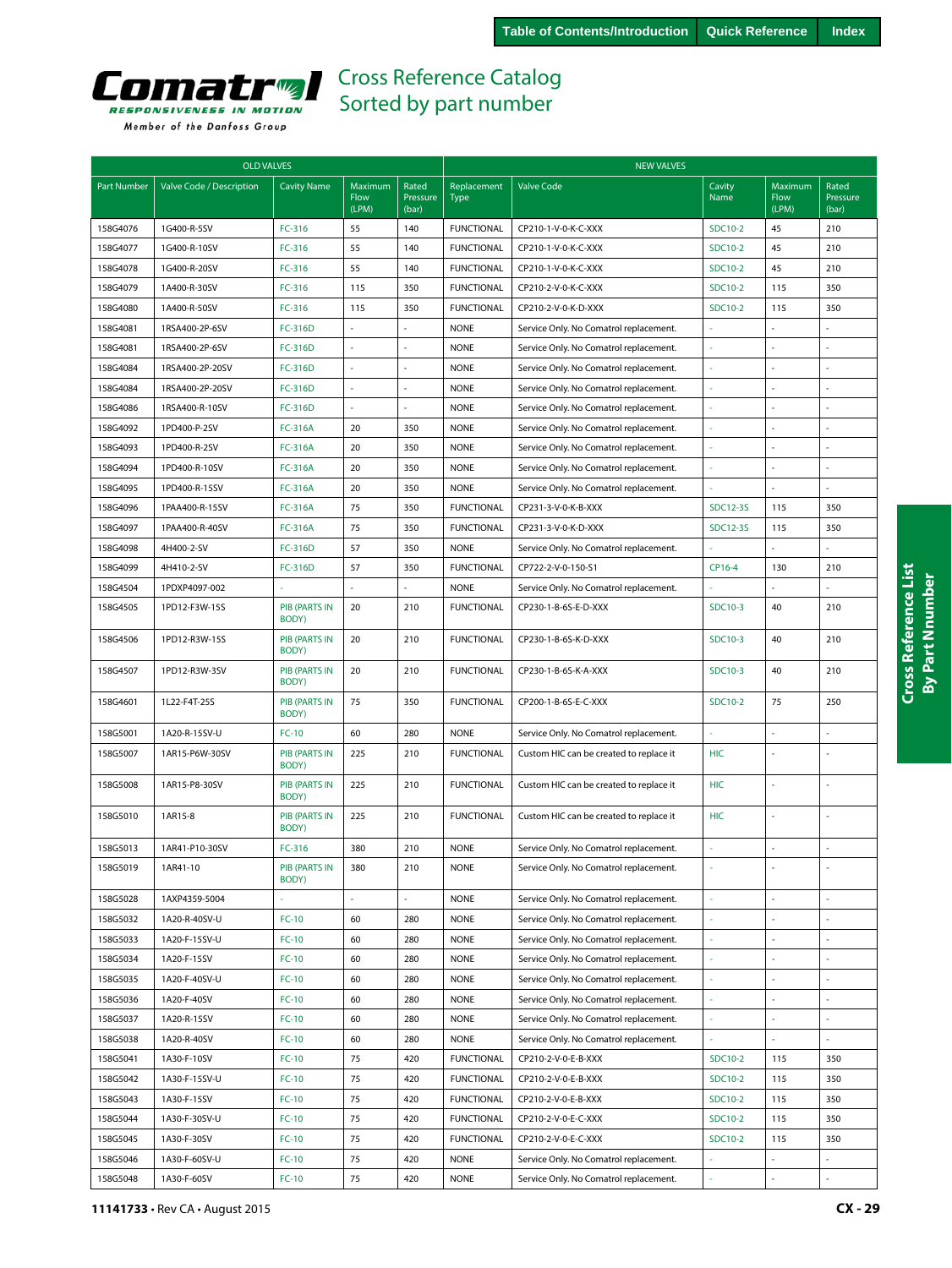<span id="page-29-0"></span>

|                    | <b>OLD VALVES</b>        |                               |                          |                            | <b>NEW VALVES</b>          |                                         |                |                          |                            |  |
|--------------------|--------------------------|-------------------------------|--------------------------|----------------------------|----------------------------|-----------------------------------------|----------------|--------------------------|----------------------------|--|
| <b>Part Number</b> | Valve Code / Description | <b>Cavity Name</b>            | Maximum<br>Flow<br>(LPM) | Rated<br>Pressure<br>(bar) | Replacement<br><b>Type</b> | <b>Valve Code</b>                       | Cavity<br>Name | Maximum<br>Flow<br>(LPM) | Rated<br>Pressure<br>(bar) |  |
| 158G5050           | 1A30-R-10SV              | $FC-10$                       | 75                       | 420                        | <b>FUNCTIONAL</b>          | CP210-2-V-0-K-B-XXX                     | SDC10-2        | 115                      | 350                        |  |
| 158G5052           | 1A30-R-15SV              | $FC-10$                       | 75                       | 420                        | <b>FUNCTIONAL</b>          | CP210-2-V-0-K-B-XXX                     | SDC10-2        | 115                      | 350                        |  |
| 158G5054           | 1A30-R-30SV              | $FC-10$                       | 75                       | 420                        | <b>FUNCTIONAL</b>          | CP210-2-V-0-K-C-XXX                     | SDC10-2        | 115                      | 350                        |  |
| 158G5056           | 1A30-R-60SV              | $FC-10$                       | 75                       | 420                        | <b>NONE</b>                | Service Only. No Comatrol replacement.  |                |                          |                            |  |
| 158G5072           | 1A80-F-50SV              | <b>FC178A</b>                 | 570                      | 350                        | <b>NONE</b>                | Service Only. No Comatrol replacement.  |                |                          | ÷,                         |  |
| 158G5073           | 1D15-F2-60S              | <b>PIB (PARTS IN</b><br>BODY) | $\mathbf{1}$             | 420                        | <b>FUNCTIONAL</b>          | CP208-4-V-S4S-E-C-XXX                   | <b>SDC08-2</b> | 1.1                      | 415                        |  |
| 158G5076           | 1D15-R2-60S              | <b>PIB (PARTS IN</b><br>BODY) | $\mathbf{1}$             | 420                        | <b>FUNCTIONAL</b>          | CP208-4-V-S4S-K-C-XXX                   | <b>SDC08-2</b> | 1.1                      | 415                        |  |
| 158G5078           | 1D22-F3-80S              | <b>PIB (PARTS IN</b><br>BODY) | 45                       | 560                        | <b>NONE</b>                | Service Only. No Comatrol replacement.  |                |                          |                            |  |
| 158G5080           | 1D30-F-15SV              | FC-109                        | 30                       | 210                        | <b>FUNCTIONAL</b>          | CP208-3-V-0-E-B-XXX                     | <b>SDC08-2</b> | 30                       | 250                        |  |
| 158G5081           | 1D30-F-30SV              | FC-109                        | 30                       | 210                        | <b>FUNCTIONAL</b>          | CP208-3-V-0-E-C-XXX                     | <b>SDC08-2</b> | 30                       | 250                        |  |
| 158G5082           | 1D30-F-5SV               | FC-109                        | 30                       | 210                        | <b>FUNCTIONAL</b>          | CP208-3-V-0-E-A-XXX                     | <b>SDC08-2</b> | 30                       | 250                        |  |
| 158G5083           | 1D30-R-30SV              | FC-109                        | 30                       | 210                        | <b>FUNCTIONAL</b>          | CP208-3-V-0-K-C-XXX                     | <b>SDC08-2</b> | 30                       | 250                        |  |
| 158G5086           | 1D41-P3-4S               | <b>PIB (PARTS IN</b><br>BODY) | 95                       | 70                         | <b>FUNCTIONAL</b>          | VME 08-E-1-DG12S-XXX                    | VME08          | 80                       | 315                        |  |
| 158G5087           | 1D41-P4-10S              | <b>PIB (PARTS IN</b><br>BODY) | 95                       | 70                         | <b>FUNCTIONAL</b>          | VME 08-E-1-DG12S-XXX                    | VME08          | 80                       | 315                        |  |
| 158G5088           | 1D41-P4-4S               | <b>PIB (PARTS IN</b><br>BODY) | 95                       | 70                         | <b>FUNCTIONAL</b>          | VME 08-E-1-DG12S-XXX                    | VME08          | 80                       | 315                        |  |
| 158G5092           | 1D41-P8T-4S              | <b>PIB (PARTS IN</b><br>BODY) | 95                       | 70                         | <b>FUNCTIONAL</b>          | VME 08-E-1-DG12S-XXX                    | VME08          | 80                       | 315                        |  |
| 158G5093           | 1D70-P-15SV              | FC-109                        | 1.2                      | 350                        | <b>FUNCTIONAL</b>          | CP208-4-V-0-E-C-XXX                     | <b>SDC08-2</b> | 1.1                      | 415                        |  |
| 158G5095           | 1D70-P-30SV              | FC-109                        | 1.2                      | 350                        | <b>FUNCTIONAL</b>          | CP208-4-V-0-E-C-XXX                     | <b>SDC08-2</b> | 1.1                      | 415                        |  |
| 158G5096           | 1D70-P-50SV-U            | FC-109                        | 1.2                      | 350                        | <b>FUNCTIONAL</b>          | CP208-4-V-0-E-C-XXX                     | <b>SDC08-2</b> | 1.1                      | 415                        |  |
| 158G5097           | 1D70-P-50SV              | FC-109                        | 1.2                      | 350                        | <b>FUNCTIONAL</b>          | CP208-4-V-0-E-C-XXX                     | <b>SDC08-2</b> | 1.1                      | 415                        |  |
| 158G5098           | 1D70-R-15SV              | FC-109                        | 1.2                      | 350                        | <b>FUNCTIONAL</b>          | CP208-4-V-0-K-C-XXX                     | <b>SDC08-2</b> | 1.1                      | 415                        |  |
| 158G5099           | 1D70-R-30SV              | FC-109                        | 1.2                      | 350                        | <b>FUNCTIONAL</b>          | CP208-4-V-0-K-C-XXX                     | <b>SDC08-2</b> | 1.1                      | 415                        |  |
| 158G5101           | 1D70-R-50SV              | FC-109                        | 1.2                      | 350                        | <b>FUNCTIONAL</b>          | CP208-4-V-0-K-C-XXX                     | <b>SDC08-2</b> | 1.1                      | 415                        |  |
| 158G5104           | 1G10-P-03SV              | $FC-10$                       | 70                       | 140                        | <b>NONE</b>                | Service Only. No Comatrol replacement.  |                |                          | ÷,                         |  |
| 158G5106           | 1G10-P-1SV               | $FC-10$                       | 70                       | 140                        | <b>NONE</b>                | Service Only. No Comatrol replacement.  |                |                          | $\overline{\phantom{a}}$   |  |
| 158G5108           | 1G10-P-10SV              | <b>FC-10</b>                  | 70                       | 140                        | <b>NONE</b>                | Service Only. No Comatrol replacement.  |                |                          | $\sim$                     |  |
| 158G5110           | 1G10-P-2SV               | $FC-10$                       | 70                       | 140                        | <b>NONE</b>                | Service Only. No Comatrol replacement.  |                |                          | ÷.                         |  |
| 158G5112           | 1G10-P-20SV              | $FC-10$                       | 70                       | 140                        | <b>NONE</b>                | Service Only. No Comatrol replacement.  | ÷.             | ÷.                       | $\sim$                     |  |
| 158G5114           | 1G10-P-3SV               | $FC-10$                       | 70                       | 140                        | <b>NONE</b>                | Service Only. No Comatrol replacement.  |                |                          |                            |  |
| 158G5116           | 1G10-P-4SV               | $FC-10$                       | 70                       | 140                        | <b>NONE</b>                | Service Only. No Comatrol replacement.  |                |                          |                            |  |
| 158G5118           | 1G10-P-6SV               | $FC-10$                       | 70                       | 140                        | <b>NONE</b>                | Service Only. No Comatrol replacement.  |                |                          |                            |  |
| 158G5119           | 1G10-R-03SV              | $FC-10$                       | 70                       | 140                        | <b>NONE</b>                | Service Only. No Comatrol replacement.  |                |                          |                            |  |
| 158G5121           | 1G10-R-10SV              | $FC-10$                       | 70                       | 140                        | <b>NONE</b>                | Service Only. No Comatrol replacement.  |                |                          | ÷,                         |  |
| 158G5123           | 1G10-R-20SV              | $FC-10$                       | 70                       | 140                        | <b>NONE</b>                | Service Only. No Comatrol replacement.  | ÷              |                          | ÷,                         |  |
| 158G5125           | 1G10-R-3SV               | $FC-10$                       | 70                       | 140                        | <b>NONE</b>                | Service Only. No Comatrol replacement.  |                |                          | ÷,                         |  |
| 158G5127           | 1G10-R-4SV               | $FC-10$                       | 70                       | 140                        | <b>NONE</b>                | Service Only. No Comatrol replacement.  | ÷,             |                          | $\overline{\phantom{a}}$   |  |
| 158G5129           | 1G10-R-6SV               | $FC-10$                       | 70                       | 140                        | <b>NONE</b>                | Service Only. No Comatrol replacement.  | $\omega$       |                          | $\overline{\phantom{a}}$   |  |
| 158G5135           | 1A30-F-10SV              | $FC-10$                       | 75                       | 420                        | <b>FUNCTIONAL</b>          | CP210-2-V-0-E-B-XXX                     | SDC10-2        | 115                      | 350                        |  |
| 158G5137           | 1A30-F-10SV              | $FC-10$                       | 75                       | 420                        | <b>FUNCTIONAL</b>          | CP210-2-V-0-E-B-XXX                     | SDC10-2        | 115                      | 350                        |  |
| 158G5145           | 1LLC12-F12T-40S          | <b>PIB (PARTS IN</b><br>BODY) | 150                      | 350                        | <b>FUNCTIONAL</b>          | Custom HIC can be created to replace it | HIC            |                          | ÷,                         |  |
| 158G5146           | 1LLC12-F6-40SV           | <b>PIB (PARTS IN</b><br>BODY) | 150                      | 350                        | <b>FUNCTIONAL</b>          | Custom HIC can be created to replace it | <b>HIC</b>     |                          |                            |  |
| 158G5147           | 1LLC12-12T               | PIB (PARTS IN<br>BODY)        | 150                      | 350                        | <b>NONE</b>                | Service Only. No Comatrol replacement.  | ä,             |                          | $\bar{\phantom{a}}$        |  |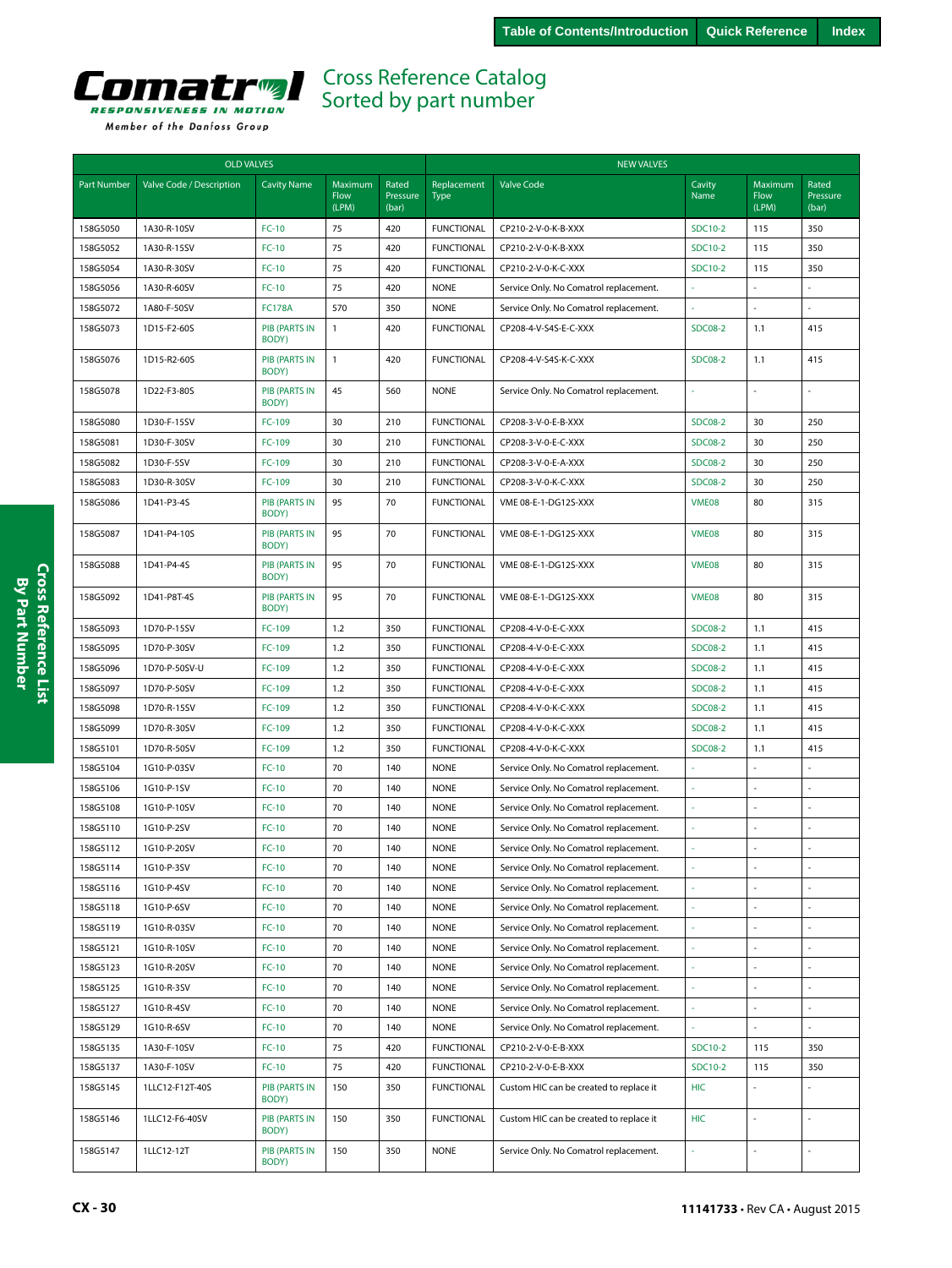<span id="page-30-0"></span>

|                    | <b>OLD VALVES</b>              |                               |                          |                            | <b>NEW VALVES</b>   |                                         |                |                          |                            |  |
|--------------------|--------------------------------|-------------------------------|--------------------------|----------------------------|---------------------|-----------------------------------------|----------------|--------------------------|----------------------------|--|
| <b>Part Number</b> | Valve Code / Description       | <b>Cavity Name</b>            | Maximum<br>Flow<br>(LPM) | Rated<br>Pressure<br>(bar) | Replacement<br>Type | <b>Valve Code</b>                       | Cavity<br>Name | Maximum<br>Flow<br>(LPM) | Rated<br>Pressure<br>(bar) |  |
| 158G5148           | 1LLC12-6                       | <b>PIB (PARTS IN</b><br>BODY) | 150                      | 350                        | <b>NONE</b>         | Service Only. No Comatrol replacement.  |                |                          |                            |  |
| 158G5149           | 1LLC12-6W                      | <b>PIB (PARTS IN</b><br>BODY) | 150                      | 350                        | <b>NONE</b>         | Service Only. No Comatrol replacement.  | ä,             |                          |                            |  |
| 158G5155           | 1LL11-F8W-40SV917              | <b>CIB</b>                    | 150                      | 350                        | <b>FUNCTIONAL</b>   | CP221-1-16S-V-0-E-C-150                 | <b>CIB</b>     | 190                      | 250                        |  |
| 158G5157           | 1LL22-F3-15S                   | <b>PIB (PARTS IN</b><br>BODY) | 150                      | 350                        | <b>FUNCTIONAL</b>   | CP221-1-12S-B-0-E-B-XXX                 | <b>CIB</b>     | 190                      | 250                        |  |
| 158G5158           | 1LL22-F3-25S                   | <b>PIB (PARTS IN</b><br>BODY) | 150                      | 350                        | <b>FUNCTIONAL</b>   | CP221-1-12S-B-0-E-B-XXX                 | <b>CIB</b>     | 190                      | 250                        |  |
| 158G5159           | 1LL22-F4-15S                   | <b>PIB (PARTS IN</b><br>BODY) | 150                      | 350                        | <b>FUNCTIONAL</b>   | CP221-1-12S-B-0-E-B-XXX                 | <b>CIB</b>     | 190                      | 250                        |  |
| 158G5160           | 1LL22-F4-25S                   | <b>PIB (PARTS IN</b><br>BODY) | 150                      | 350                        | <b>FUNCTIONAL</b>   | CP221-1-12S-B-0-E-B-XXX                 | <b>CIB</b>     | 190                      | 250                        |  |
| 158G5161           | 1LL22-F4-40S                   | <b>PIB (PARTS IN</b><br>BODY) | 150                      | 350                        | <b>FUNCTIONAL</b>   | CP221-1-12S-B-0-E-C-XXX                 | <b>CIB</b>     | 190                      | 250                        |  |
| 158G5162           | 1LL22-F4-50S                   | <b>PIB (PARTS IN</b><br>BODY) | 150                      | 350                        | <b>NONE</b>         | Service Only. No Comatrol replacement.  | ä,             |                          |                            |  |
| 158G5163           | 1LL23-E12T-40S                 | <b>PIB (PARTS IN</b><br>BODY) | 150                      | 350                        | <b>FUNCTIONAL</b>   | CP221-1-12S-B-0-E-C-XXX                 | <b>CIB</b>     | 190                      | 250                        |  |
| 158G5164           | 1LL23-F6-25S                   | <b>PIB (PARTS IN</b><br>BODY) | 150                      | 350                        | <b>FUNCTIONAL</b>   | CP221-1-12S-B-0-E-B-XXX                 | <b>CIB</b>     | 190                      | 250                        |  |
| 158G5171           | 1L10-E-40SV                    | <b>FC-76</b>                  | 150                      | 350                        | <b>FUNCTIONAL</b>   | CP201-1-V-0-E-C-XXX                     | CP12-2         | 150                      | 250                        |  |
| 158G5173           | 1L10-F-15SV                    | <b>FC-76</b>                  | 150                      | 350                        | <b>FUNCTIONAL</b>   | CP201-1-V-0-E-B-XXX                     | CP12-2         | 150                      | 250                        |  |
| 158G5175           | 1L10-F-25SV                    | $FC-76$                       | 150                      | 350                        | <b>FUNCTIONAL</b>   | CP201-1-V-0-E-B-XXX                     | CP12-2         | 150                      | 250                        |  |
| 158G5181           | 1L10-F-40SV                    | $FC-76$                       | 150                      | 350                        | <b>FUNCTIONAL</b>   | CP201-1-V-0-E-C-XXX                     | CP12-2         | 150                      | 250                        |  |
| 158G5184           | 1L10-F-50SV                    | $FC-76$                       | 150                      | 350                        | <b>NONE</b>         | Service Only. No Comatrol replacement.  |                |                          |                            |  |
| 158G5186           | 1L11-F6W-25SV                  | $FC-76$                       | 150                      | 350                        | <b>FUNCTIONAL</b>   | CP201-1-V-12S-F-B-XXX                   | CP12-2         | 150                      | 250                        |  |
| 158G5196           | 1L22-F3-25S                    | <b>PIB (PARTS IN</b><br>BODY) | 75                       | 350                        | <b>FUNCTIONAL</b>   | CP200-1-B-6S-E-C-XXX                    | SDC10-2        | 75                       | 250                        |  |
| 158G5198           | 1L22-F6T-25S831                | <b>PIB (PARTS IN</b><br>BODY) | 75                       | 350                        | <b>FUNCTIONAL</b>   | CP200-1-B-6S-E-C-XXX                    | SDC10-2        | 75                       | 250                        |  |
| 158G5203           | 1L24-F4-25S                    | <b>PIB (PARTS IN</b><br>BODY) | 150                      | 350                        | <b>NONE</b>         | Service Only. No Comatrol replacement.  |                |                          |                            |  |
| 158G5204           | 1L24-F4-40S                    | <b>PIB (PARTS IN</b><br>BODY) | 150                      | 350                        | <b>NONE</b>         | Service Only. No Comatrol replacement.  | ä,             |                          |                            |  |
| 158G5206           | 1L24-F8T-25S                   | <b>PIB (PARTS IN</b><br>BODY) | 150                      | 350                        | <b>NONE</b>         | Service Only. No Comatrol replacement.  | J.             |                          |                            |  |
| 158G5207           | 1L60-F-15SV                    | $FC-153$                      | 380                      | 350                        | <b>NONE</b>         | Service Only. No Comatrol replacement.  | J.             |                          |                            |  |
| 158G5208           | 1L60-F-30SV                    | $FC-153$                      | 380                      | 350                        | <b>NONE</b>         | Service Only. No Comatrol replacement.  | ä,             |                          |                            |  |
| 158G5209           | 1L60-F-50SV                    | $FC-153$                      | 380                      | 350                        | <b>NONE</b>         | Service Only. No Comatrol replacement.  |                |                          |                            |  |
| 158G5210           | 1L60-F-8SV                     | $FC-153$                      | 380                      | 350                        | <b>NONE</b>         | Service Only. No Comatrol replacement.  | ÷,             |                          |                            |  |
| 158G5215           | 1RSA21-12T                     | ä,                            | $\blacksquare$           | $\blacksquare$             | <b>NONE</b>         | Service Only. No Comatrol replacement.  | $\omega$       | $\bar{\phantom{a}}$      | $\blacksquare$             |  |
| 158G5219           | 1SA10-F-30SV                   | $FC-13$                       | 150                      | 210                        | <b>FUNCTIONAL</b>   | CP241-21-V-0-E-C-XXX                    | CP12-3S        | 75                       | 350                        |  |
| 158G5221           | 1SA10-R-30SV                   | $FC-13$                       | 150                      | 210                        | <b>FUNCTIONAL</b>   | CP241-21-V-0-K-C-XXX                    | CP12-3S        | 75                       | 350                        |  |
| 158G5223           | 1SA12-F3W-30SV                 |                               | 75                       | 210                        | <b>NONE</b>         | Service Only. No Comatrol replacement.  |                |                          | ä,                         |  |
| 158G5225           | 1SA13-F4-30SV                  | <b>PIB (PARTS IN</b><br>BODY) | 150                      | 210                        | <b>FUNCTIONAL</b>   | Custom HIC can be created to replace it | HIC            |                          |                            |  |
| 158G5227           | 1SA13-F6-30SV                  | PIB (PARTS IN<br>BODY)        | 150                      | 210                        | <b>FUNCTIONAL</b>   | Custom HIC can be created to replace it | HIC            |                          |                            |  |
| 158G5232           | 1SD10-P-10SV                   | $FC-13$                       | 150                      | 140                        | <b>FUNCTIONAL</b>   | CP241-21-V-0-E-B-XXX                    | CP12-3S        | 75                       | 350                        |  |
| 158G5233           | 1SD10-P-2SV/1SA12-<br>F3W-30SV | ÷,                            | $\omega$                 | ä,                         | <b>NONE</b>         | Service Only. No Comatrol replacement.  | ÷,             |                          | ä,                         |  |
| 158G5235           | 1SD10-P-20SV                   | $FC-13$                       | 150                      | 140                        | <b>FUNCTIONAL</b>   | CP241-21-V-0-E-C-XXX                    | CP12-3S        | 75                       | 350                        |  |
| 158G5238           | 1SD10-P-4SV                    | $FC-13$                       | 150                      | 40                         | <b>FUNCTIONAL</b>   | CP241-8-V-0-E-B-XXX                     | CP12-3S        | 150                      | 40                         |  |
| 158G5240           | 1SD10-P-6SV                    | $FC-13$                       | 150                      | 40                         | <b>FUNCTIONAL</b>   | CP241-8-V-0-E-C-XXX                     | CP12-3S        | 150                      | 40                         |  |
| 158G5242           | 1SD10-R-6SV                    | $FC-13$                       | 150                      | 40                         | <b>FUNCTIONAL</b>   | CP241-8-V-0-K-C-XXX                     | CP12-3S        | 150                      | 40                         |  |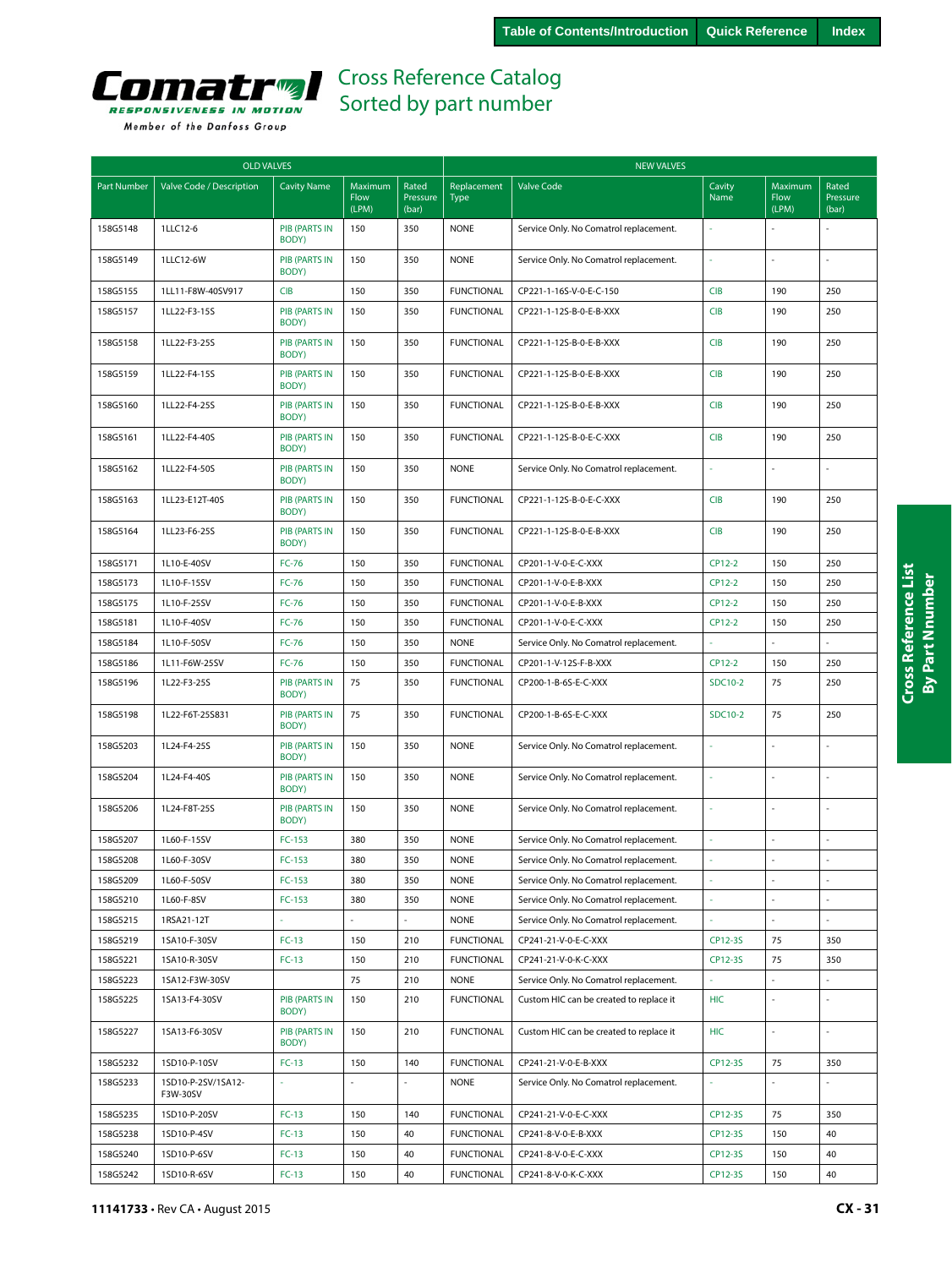<span id="page-31-0"></span>

|                    | <b>OLD VALVES</b>        |                               |                                 |                            |                            | <b>NEW VALVES</b>                       |                |                          |                            |
|--------------------|--------------------------|-------------------------------|---------------------------------|----------------------------|----------------------------|-----------------------------------------|----------------|--------------------------|----------------------------|
| <b>Part Number</b> | Valve Code / Description | <b>Cavity Name</b>            | Maximum<br><b>Flow</b><br>(LPM) | Rated<br>Pressure<br>(bar) | Replacement<br><b>Type</b> | <b>Valve Code</b>                       | Cavity<br>Name | Maximum<br>Flow<br>(LPM) | Rated<br>Pressure<br>(bar) |
| 158G5251           | 1512-2                   | <b>PIB (PARTS IN</b><br>BODY) |                                 |                            | <b>FUNCTIONAL</b>          | Custom HIC can be created to replace it | HIC            |                          |                            |
| 158G5252           | 1S12-3W                  | <b>PIB (PARTS IN</b><br>BODY) | ä,                              |                            | <b>FUNCTIONAL</b>          | Custom HIC can be created to replace it | HIC            | ÷,                       |                            |
| 158G5254           | 1S13-6W                  | <b>PIB (PARTS IN</b><br>BODY) | $\sim$                          |                            | <b>FUNCTIONAL</b>          | Custom HIC can be created to replace it | HIC            | ÷,                       |                            |
| 158G5255           | 1UA50-F-30SV             | $FC-10$                       | 75                              | 210                        | <b>NONE</b>                | Service Only. No Comatrol replacement.  | ä,             | ÷,                       | ÷,                         |
| 158G5257           | 1UA50-F-60SV             | $FC-10$                       | 75                              | 210                        | <b>NONE</b>                | Service Only. No Comatrol replacement.  |                | ÷.                       | ÷,                         |
| 158G5265           | 1USA50-F-30SV            | $FC-13$                       | 150                             | 210                        | <b>NONE</b>                | Service Only. No Comatrol replacement.  |                |                          |                            |
| 158G5269           | 1D30-R-5SV               | FC-109                        | 30                              | 210                        | <b>FUNCTIONAL</b>          | CP208-3-V-0-K-A-XXX                     | <b>SDC08-2</b> | 30                       | 250                        |
| 158G5270           | 1G10-R-1SV               | $FC-10$                       | 70                              | 140                        | <b>NONE</b>                | Service Only. No Comatrol replacement.  |                |                          | ÷,                         |
| 158G5271           | 1G10-R-2SV               | $FC-10$                       | 70                              | 140                        | <b>NONE</b>                | Service Only. No Comatrol replacement.  |                |                          |                            |
| 158G5273           | 1UA50-F-15SV             | $FC-10$                       | 75                              | 210                        | <b>NONE</b>                | Service Only. No Comatrol replacement.  |                |                          |                            |
| 158G5278           | 1A80-F-30SV              | <b>FC178A</b>                 | 570                             | 350                        | <b>NONE</b>                | Service Only. No Comatrol replacement.  |                |                          |                            |
| 158G5279           | 1SD10-R-4SV              | $FC-13$                       | 150                             | 40                         | <b>FUNCTIONAL</b>          | CP241-8-V-0-K-B-XXX                     | CP12-3S        | 150                      | 40                         |
| 158G5281           | 1SD10-R-20SV             | $FC-13$                       | 150                             | 140                        | <b>FUNCTIONAL</b>          | CP241-21-V-0-K-C-XXX                    | CP12-3S        | 75                       | 350                        |
| 158G5282           | 1SAR30-F-30SV            | FC-314                        | 75                              | 210                        | <b>NONE</b>                | Service Only. No Comatrol replacement.  |                |                          |                            |
| 158G5284           | 1SA10-F-10SV             | $FC-13$                       | 150                             | 210                        | <b>FUNCTIONAL</b>          | CP241-21-V-0-E-B-XXX                    | CP12-3S        | 75                       | 350                        |
| 158G5285           | 1SA10-F-60SV             | $FC-13$                       | 150                             | 210                        | <b>FUNCTIONAL</b>          | CP241-21-V-0-E-D-XXX                    | CP12-3S        | 75                       | 350                        |
| 158G5286           | 1SA10-R-10SV             | $FC-13$                       | 150                             | 210                        | <b>FUNCTIONAL</b>          | CP241-21-V-0-K-B-XXX                    | CP12-3S        | 75                       | 350                        |
| 158G5288           | 1USA50-R-30SV            | $FC-13$                       | 150                             | 210                        | <b>NONE</b>                | Service Only. No Comatrol replacement.  |                |                          |                            |
| 158G5289           | 1LL22-F8T-40S            | <b>PIB (PARTS IN</b><br>BODY) | 150                             | 350                        | <b>FUNCTIONAL</b>          | CP221-1-12S-B-0-E-C-XXX                 | <b>CIB</b>     | 190                      | 250                        |
| 158G5294           | 60588-0-U                |                               | ÷.                              | $\sim$                     | <b>NONE</b>                | Service Only. No Comatrol replacement.  |                | L.                       | L.                         |
| 158G5298           | 1D30-R-15SV              | FC-109                        | 30                              | 210                        | <b>FUNCTIONAL</b>          | CP208-3-V-0-K-B-XXX                     | <b>SDC08-2</b> | 30                       | 250                        |
| 158G5305           | 1B12-P3-8S               | <b>PIB (PARTS IN</b><br>BODY) | 95                              | 210                        | <b>FUNCTIONAL</b>          | VSB 06-EN-1-DG8S-XXX                    | <b>NCS06/2</b> | 80                       | 350                        |
| 158G5307           | 1B12-P4-30SV             | <b>PIB (PARTS IN</b><br>BODY) | 95                              | 210                        | <b>FUNCTIONAL</b>          | VSB 06-EN-2-DG8S-XXX                    | <b>NCS06/2</b> | 80                       | 350                        |
| 158G5308           | 1B12-P4-8S               | <b>PIB (PARTS IN</b><br>BODY) | 95                              | 210                        | <b>FUNCTIONAL</b>          | VSB 06-EN-1-DG8S-XXX                    | <b>NCS06/2</b> | 80                       | 350                        |
| 158G5310           | 1EEC11-P3-30S            | <b>CIB</b>                    | 60                              | 350                        | <b>FUNCTIONAL</b>          | 1EEC11-01-B-6S-E-A-XXX-10.0-005         | <b>CIB</b>     | 60                       | 350                        |
| 158G5311           | 1EEC11-P3-30S45          | <b>CIB</b>                    | 60                              | 350                        | <b>FUNCTIONAL</b>          | 1EEC11-01-B-6S-E-B-XXX-4.5-005          | <b>CIB</b>     | 60                       | 350                        |
| 158G5314           | 1EEC11-P3W-30S           | <b>CIB</b>                    | 60                              | 350                        | <b>FUNCTIONAL</b>          | 1EEC11-01-B-6S-E-A-XXX-10.0-005         | <b>CIB</b>     | 60                       | 350                        |
| 158G5317           | 1EEC11-P3W-50S           | <b>CIB</b>                    | 60                              | 350                        | <b>FUNCTIONAL</b>          | 1EEC11-01-B-S6S-E-A-XXX-10.0-005        | <b>CIB</b>     | 60                       | 350                        |
| 158G5318           | 1EEC11-P3W-50S45         | <b>CIB</b>                    | 60                              | 350                        | <b>FUNCTIONAL</b>          | 1EEC11-01-B-S6S-E-C-XXX-4.5-005         | <b>CIB</b>     | 60                       | 350                        |
| 158G5319           | 1EEC12-P12T-50S          | <b>CIB</b>                    | 95                              | 350                        | <b>NONE</b>                | Service Only. No Comatrol replacement.  |                |                          |                            |
| 158G5320           | 1EEC12-P4-50S            | <b>CIB</b>                    | 95                              | 350                        | <b>NONE</b>                | Service Only. No Comatrol replacement.  | ä,             | ÷,                       | ÷,                         |
| 158G5321           | 1EEC12-P6-30S            | <b>CIB</b>                    | 95                              | 350                        | <b>NONE</b>                | Service Only. No Comatrol replacement.  | ä,             | $\bar{z}$                | ä,                         |
| 158G5328           | 1EE13-P3-30S             | PIB (PARTS IN<br>BODY)        | 57                              | 350                        | <b>FUNCTIONAL</b>          | DCB10-HV-1-C-1-E-XXX-B-6S               | CIB            | 60                       | 350                        |
| 158G5329           | 1EE13-P3-30S45           | <b>PIB (PARTS IN</b><br>BODY) | 57                              | 350                        | <b>FUNCTIONAL</b>          | DCB10-HV-3-A-1-E-XXX-B-6S               | <b>CIB</b>     | 60                       | 350                        |
| 158G5330           | 1EE13-P3-50S             | <b>PIB (PARTS IN</b><br>BODY) | 57                              | 350                        | <b>FUNCTIONAL</b>          | DCB10-HV-1-C-1-E-XXX-B-S6S              | <b>CIB</b>     | 60                       | 350                        |
| 158G5331           | 1EE13-P4-30S             | <b>PIB (PARTS IN</b><br>BODY) | 57                              | 350                        | <b>FUNCTIONAL</b>          | DCB10-HV-1-C-1-E-XXX-B-8S               | <b>CIB</b>     | 60                       | 350                        |
| 158G5332           | 1EE13-P4-30SV            | <b>PIB (PARTS IN</b><br>BODY) | 57                              | 350                        | <b>FUNCTIONAL</b>          | DCB10-HV-1-C-1-E-XXX-V-8S               | <b>CIB</b>     | 60                       | 350                        |
| 158G5333           | 1EE13-P4-30S45           | <b>PIB (PARTS IN</b><br>BODY) | 57                              | 350                        | <b>FUNCTIONAL</b>          | DCB10-HV-3-A-1-E-XXX-B-8S               | <b>CIB</b>     | 60                       | 350                        |
| 158G5334           | 1EE13-P4-50S             | <b>PIB (PARTS IN</b><br>BODY) | 57                              | 350                        | <b>FUNCTIONAL</b>          | DCB10-HV-1-C-1-E-XXX-B-S8S              | CIB            | 60                       | 350                        |
| 158G5335           | 1EE13-P8T-50S45          | <b>PIB (PARTS IN</b><br>BODY) | 57                              | 350                        | <b>FUNCTIONAL</b>          | DCB-HV-3-B-1-E-XXX-B-S8S                | CIB            | 60                       | 350                        |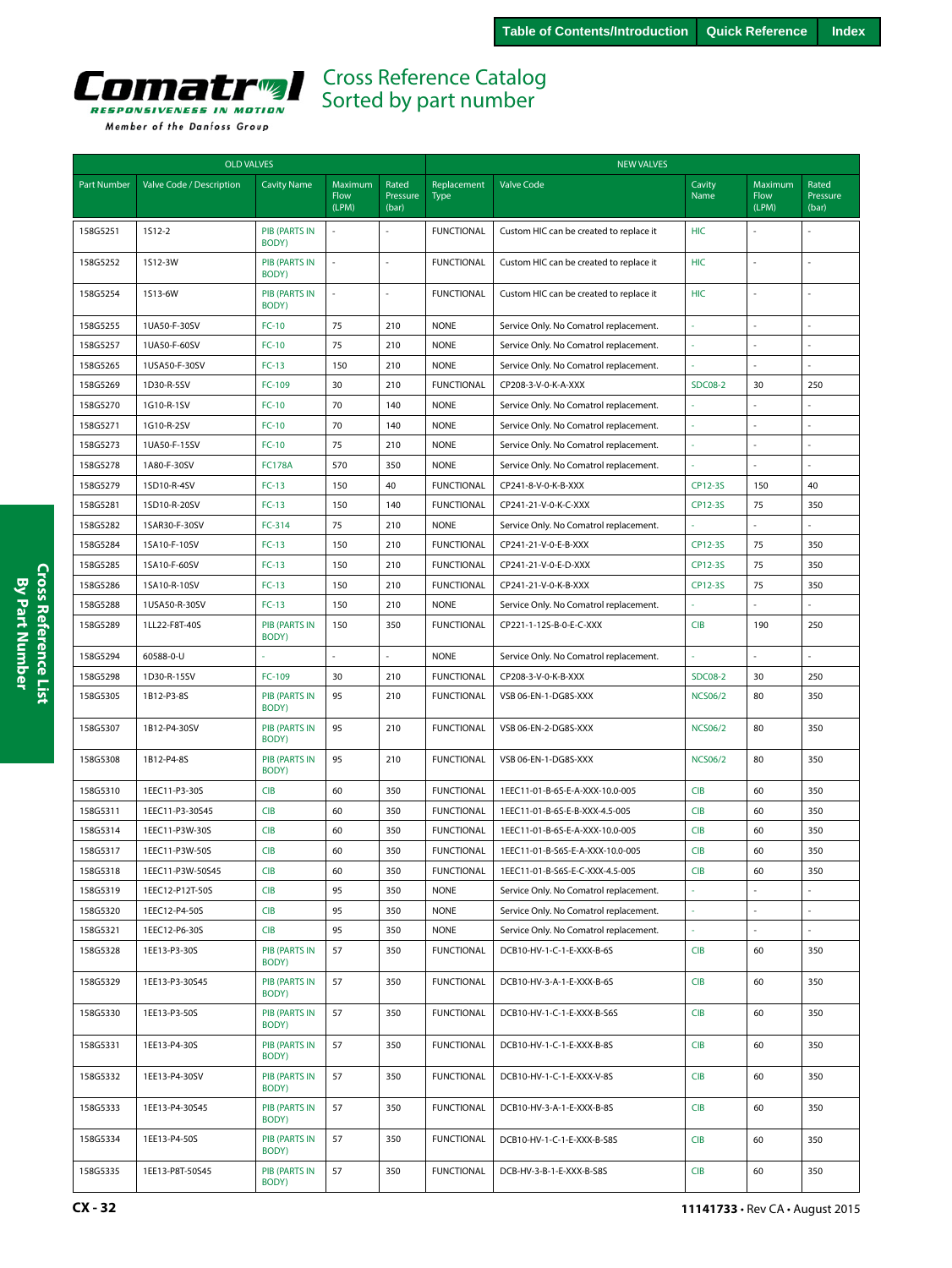<span id="page-32-0"></span>

|  | Member of the Danfoss Group |  |
|--|-----------------------------|--|
|  |                             |  |

| <b>OLD VALVES</b>  |                          |                               |                                 | <b>NEW VALVES</b>          |                            |                                        |                 |                          |                            |
|--------------------|--------------------------|-------------------------------|---------------------------------|----------------------------|----------------------------|----------------------------------------|-----------------|--------------------------|----------------------------|
| <b>Part Number</b> | Valve Code / Description | <b>Cavity Name</b>            | <b>Maximum</b><br>Flow<br>(LPM) | Rated<br>Pressure<br>(bar) | Replacement<br><b>Type</b> | <b>Valve Code</b>                      | Cavity<br>Name  | Maximum<br>Flow<br>(LPM) | Rated<br>Pressure<br>(bar) |
| 158G5336           | 1EE15-P6-30S             | <b>PIB (PARTS IN</b><br>BODY) | 95                              | 350                        | <b>FUNCTIONAL</b>          | CP441-2-12S-B-E-A-XXX-10.0-015         | <b>CIB</b>      | 115                      | 350                        |
| 158G5338           | 1EE15-P6W-30S            | <b>PIB (PARTS IN</b><br>BODY) | 95                              | 350                        | <b>FUNCTIONAL</b>          | CP441-2-12S-B-E-A-XXX-10.0-015         | <b>CIB</b>      | 115                      | 350                        |
| 158G5340           | 1EE15-P6W-30S45          | <b>PIB (PARTS IN</b><br>BODY) | 95                              | 350                        | <b>FUNCTIONAL</b>          | CP441-2-12S-B-E-B-XXX-4.5-015          | <b>CIB</b>      | 115                      | 350                        |
| 158G5341           | 1EE15-P6W-50S            | <b>PIB (PARTS IN</b><br>BODY) | 95                              | 350                        | <b>FUNCTIONAL</b>          | CP441-2-S12S-B-E-A-XXX-10.0-015        | <b>CIB</b>      | 115                      | 350                        |
| 158G5342           | 1EE15-P6W-50S45          | <b>PIB (PARTS IN</b><br>BODY) | 95                              | 350                        | <b>FUNCTIONAL</b>          | CP441-2-S12S-B-E-B-XXX-4.5-015         | <b>CIB</b>      | 115                      | 350                        |
| 158G5344           | 1EE21-F8-30S             | <b>PIB (PARTS IN</b><br>BODY) | 305                             | 210                        | <b>NONE</b>                | Service Only. No Comatrol replacement. | ä,              | $\sim$                   |                            |
| 158G5345           | 1EE21-F8W-30S            | <b>PIB (PARTS IN</b><br>BODY) | 305                             | 210                        | <b>NONE</b>                | Service Only. No Comatrol replacement. | i,              | $\overline{a}$           | ä,                         |
| 158G5346           | 1EE21-F8W-30S88          | <b>PIB (PARTS IN</b><br>BODY) | 305                             | 210                        | <b>NONE</b>                | Service Only. No Comatrol replacement. |                 |                          |                            |
| 158G5358           | 1E11-P3-30S              | <b>PIB (PARTS IN</b><br>BODY) | 60                              | 350                        | <b>NONE</b>                | Service Only. No Comatrol replacement. | ł,              | $\sim$                   | ÷,                         |
| 158G5359           | 1E11-P3-30SV             | <b>PIB (PARTS IN</b><br>BODY) | 60                              | 350                        | <b>NONE</b>                | Service Only. No Comatrol replacement. | ä,              |                          |                            |
| 158G5360           | 1E11-P3-30S45            | <b>PIB (PARTS IN</b><br>BODY) | 60                              | 350                        | <b>NONE</b>                | Service Only. No Comatrol replacement. |                 | $\sim$                   |                            |
| 158G5361           | 1E11-P3-50S              | <b>PIB (PARTS IN</b><br>BODY) | 60                              | 350                        | <b>NONE</b>                | Service Only. No Comatrol replacement. |                 |                          |                            |
| 158G5362           | 1E11-P4-30S              | <b>PIB (PARTS IN</b><br>BODY) | 60                              | 350                        | <b>NONE</b>                | Service Only. No Comatrol replacement. | i,              | $\sim$                   |                            |
| 158G5363           | 1E11-P4-30SV             | <b>PIB (PARTS IN</b><br>BODY) | 60                              | 350                        | <b>NONE</b>                | Service Only. No Comatrol replacement. | i,              | $\overline{a}$           | ÷,                         |
| 158G5365           | 1E11-P4-30S45            | <b>PIB (PARTS IN</b><br>BODY) | 60                              | 350                        | <b>FUNCTIONAL</b>          | CB10-HV-3-A-1-E-175-B-8S               | SDC10-3S        | 60                       | 350                        |
| 158G5366           | 1E11-P4-50S              | <b>PIB (PARTS IN</b><br>BODY) | 60                              | 350                        | <b>FUNCTIONAL</b>          | CB10-HV-1-C-1-E-175-B-S8S              | <b>SDC10-3S</b> | 60                       | 350                        |
| 158G5367           | 1E11-P4-50SV             | <b>PIB (PARTS IN</b><br>BODY) | 60                              | 350                        | <b>NONE</b>                | CB10-HV-1-C-1-E-175-V-S8S              | <b>SDC10-3S</b> | 60                       | 350                        |
| 158G5368           | 1E11-P4-50S45            | <b>PIB (PARTS IN</b><br>BODY) | 60                              | 350                        | <b>NONE</b>                | Service Only. No Comatrol replacement. | ä,              | L.                       | ä,                         |
| 158G5370           | 1E11-P8T-30S             | <b>PIB (PARTS IN</b><br>BODY) | 60                              | 350                        | <b>FUNCTIONAL</b>          | CB10-HV-1-C-1-E-175-B-8S               | <b>SDC10-3S</b> | 60                       | 350                        |
| 158G5371           | 1E11-P8T-30S40           | PIB (PARTS IN<br>BODY)        | 60                              | 350                        | <b>FUNCTIONAL</b>          | CB10-HV-1-C-1-E-175-B-8S               | SDC10-3S        | 60                       | 350                        |
| 158G5373           | 1E14-P4-6G-30S           | <b>PIB (PARTS IN</b><br>BODY) | 60                              | 350                        | <b>NONE</b>                | Service Only. No Comatrol replacement. | ä,              |                          |                            |
| 158G5374           | 1E14-P4-6G-50S           | PIB (PARTS IN<br>BODY)        | 60                              | 350                        | <b>NONE</b>                | Service Only. No Comatrol replacement. |                 |                          |                            |
| 158G5375           | 1E14-P4-6G-50S45         | PIB (PARTS IN<br>BODY)        | 60                              | 350                        | <b>NONE</b>                | Service Only. No Comatrol replacement. | ä,              | L.                       | ä,                         |
| 158G5380           | 1E15-P6-30S              | PIB (PARTS IN<br>BODY)        | 95                              | 350                        | <b>FUNCTIONAL</b>          | 1E15-01-B-12S-E-A-XXX-10.0-005         | ä,              | 95                       | 350                        |
| 158G5381           | 1E15-P6-30S45            | PIB (PARTS IN<br>BODY)        | 95                              | 350                        | <b>FUNCTIONAL</b>          | 1E15-01-B-12S-E-B-XXX-4.5-005          | ä,              | 95                       | 350                        |
| 158G5382           | 1E15-P6-50S              | PIB (PARTS IN<br>BODY)        | 95                              | 350                        | <b>FUNCTIONAL</b>          | 1E15-01-B-12S-E-A-XXX-10.0-005         |                 | 95                       | 350                        |
| 158G5383           | 1E15-P6-50S45            | <b>PIB (PARTS IN</b><br>BODY) | 95                              | 350                        | <b>FUNCTIONAL</b>          | 1E15-01-B-12S-E-B-XXX-4.5-005          | ä,              | 95                       | 350                        |
| 158G5385           | 1E16-P16T-30S45          | PIB (PARTS IN<br>BODY)        | 150                             | 350                        | <b>FUNCTIONAL</b>          | CP443-1-B-16S-E-B-XXX-3.0-015          | CP20-3S         | 190                      | 350                        |
| 158G5386           | 1E16-P16T-50S            | <b>PIB (PARTS IN</b><br>BODY) | 150                             | 350                        | <b>FUNCTIONAL</b>          | CP443-1-B-S16S-E-A-XXX-10.0-015        | CP20-3S         | 190                      | 350                        |
| 158G5387           | 1E16-P8-30S              | PIB (PARTS IN<br>BODY)        | 150                             | 350                        | <b>FUNCTIONAL</b>          | CP443-1-B-16S-E-A-XXX-10.0-015         | CP20-3S         | 190                      | 350                        |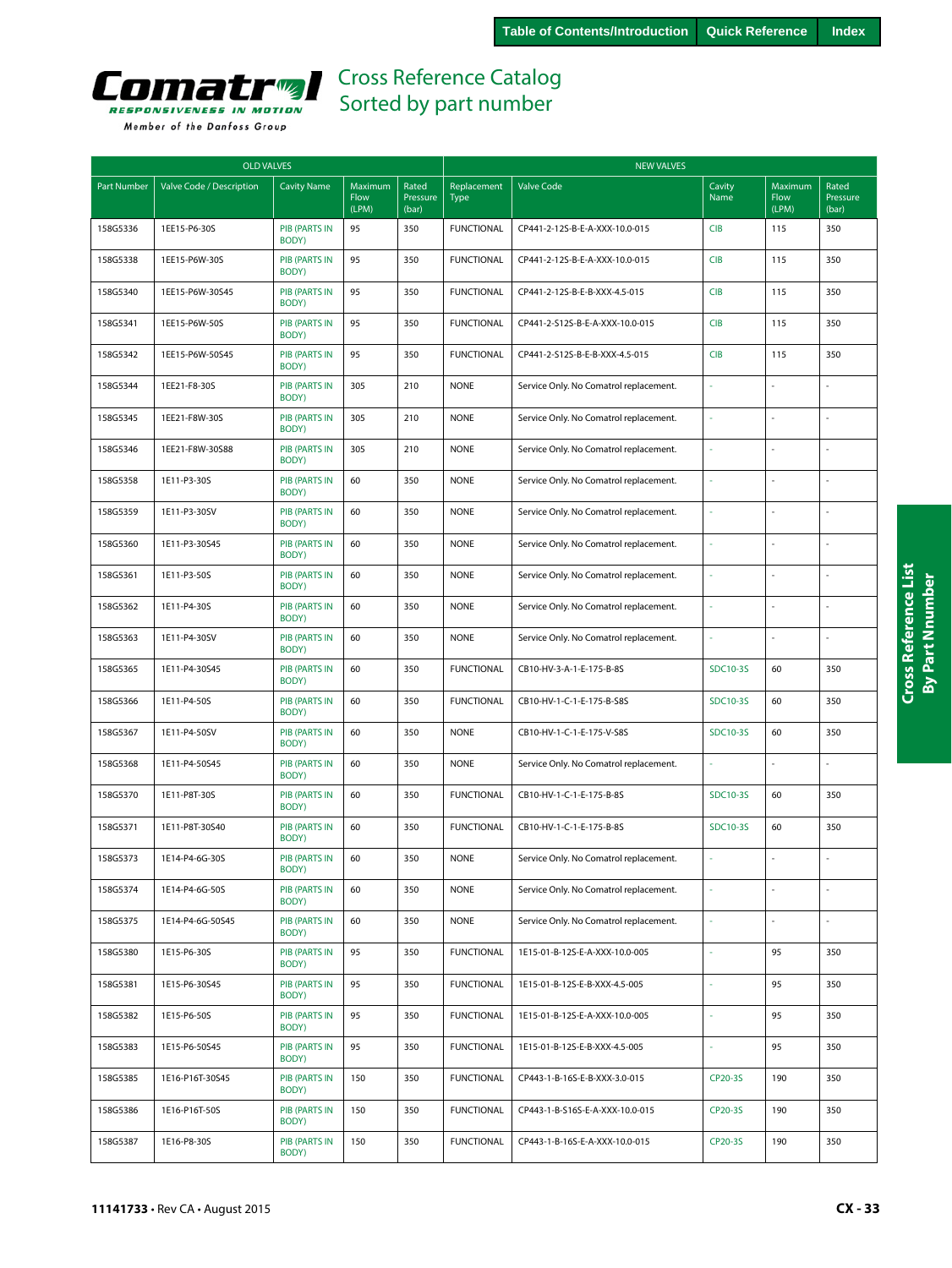<span id="page-33-0"></span>

| Member of the Danfoss Group |  |  |
|-----------------------------|--|--|

|                    | <b>OLD VALVES</b>        |                               |                                 |                            |                            | <b>NEW VALVES</b>                      |                     |                          |                            |  |  |
|--------------------|--------------------------|-------------------------------|---------------------------------|----------------------------|----------------------------|----------------------------------------|---------------------|--------------------------|----------------------------|--|--|
| <b>Part Number</b> | Valve Code / Description | <b>Cavity Name</b>            | Maximum<br><b>Flow</b><br>(LPM) | Rated<br>Pressure<br>(bar) | Replacement<br><b>Type</b> | <b>Valve Code</b>                      | Cavity<br>Name      | Maximum<br>Flow<br>(LPM) | Rated<br>Pressure<br>(bar) |  |  |
| 158G5388           | 1E16-P8-30S45            | <b>PIB (PARTS IN</b><br>BODY) | 150                             | 350                        | <b>FUNCTIONAL</b>          | CP443-1-B-16S-E-B-XXX-3.0-015          | CP20-3S             | 190                      | 350                        |  |  |
| 158G5390           | 1E16-P8-50S45            | <b>PIB (PARTS IN</b><br>BODY) | 150                             | 350                        | <b>NONE</b>                | Service Only. No Comatrol replacement. |                     |                          |                            |  |  |
| 158G5391           | 1E21-F10-30S             | <b>PIB (PARTS IN</b><br>BODY) | 305                             | 210                        | <b>NONE</b>                | Service Only. No Comatrol replacement. |                     |                          |                            |  |  |
| 158G5392           | 1E21-F10-30S88           | <b>PIB (PARTS IN</b><br>BODY) | 305                             | 210                        | <b>NONE</b>                | Service Only. No Comatrol replacement. |                     |                          |                            |  |  |
| 158G5396           | 1E21-F20T-30S            | <b>PIB (PARTS IN</b><br>BODY) | 305                             | 210                        | <b>NONE</b>                | Service Only. No Comatrol replacement. | à,                  |                          |                            |  |  |
| 158G5397           | 1E21-F8-30S              | <b>PIB (PARTS IN</b><br>BODY) | 305                             | 210                        | <b>NONE</b>                | Service Only. No Comatrol replacement. | à,                  | ÷.                       | $\sim$                     |  |  |
| 158G5399           | 1E21-F8-30S88            | <b>PIB (PARTS IN</b><br>BODY) | 305                             | 210                        | <b>NONE</b>                | Service Only. No Comatrol replacement. |                     |                          |                            |  |  |
| 158G5404           | 1E70-F-30S               |                               |                                 | ÷,                         | <b>FUNCTIONAL</b>          | CP441-1-B-0-E-B-XXX-4.5-015            | CP12-3S             | 115                      | 350                        |  |  |
| 158G5405           | 1E70-F-30SV              |                               |                                 |                            | <b>FUNCTIONAL</b>          | CP441-1-V-0-E-B-XXX-4.5-015            | CP12-3S             | 115                      | 350                        |  |  |
| 158G5406           | 1E80-E-50SV(4:1)         | FC-173                        | 95                              | 350                        | <b>FUNCTIONAL</b>          | CP441-1-V-0-E-B-XXX-4.5-015            | CP12-3S             | 115                      | 350                        |  |  |
| 158G5407           | 1E80-F-50SV(4:1)         | FC-173                        | 95                              | 350                        | <b>FUNCTIONAL</b>          | CP441-1-V-0-E-B-XXX-4.5-015            | CP12-3S             | 115                      | 350                        |  |  |
| 158G5408           | 1E80-F-50SV(8.5:1)       | FC-173                        | 95                              | 350                        | <b>FUNCTIONAL</b>          | CP441-1-V-0-E-A-XXX-10.0-015           | CP12-3S             | 115                      | 350                        |  |  |
| 158G5409           | 1E90-F-50SV              | FC-316                        | 95                              | 350                        | <b>NONE</b>                | Service Only. No Comatrol replacement. |                     | ÷                        | ÷,                         |  |  |
| 158G5416           | 1E12-P4-30SV             | <b>PIB (PARTS IN</b><br>BODY) | 60                              | 350                        | <b>NONE</b>                | Service Only. No Comatrol replacement. |                     |                          |                            |  |  |
| 158G5418           | 2ZXP840-002              | ×,                            | ÷,                              | ÷,                         | <b>NONE</b>                | Service Only. No Comatrol replacement. |                     | $\overline{a}$           |                            |  |  |
| 158G5419           | 2ZXP2192-104             | ÷.                            | ÷,                              | ÷.                         | <b>NONE</b>                | Service Only. No Comatrol replacement. |                     |                          |                            |  |  |
| 158G5420           | 2ZXP2192-106             |                               |                                 |                            | <b>NONE</b>                | Service Only. No Comatrol replacement. |                     |                          |                            |  |  |
| 158G5421           | 2ZXP2192-111             | ÷,                            | ÷,                              | ÷,                         | <b>NONE</b>                | Service Only. No Comatrol replacement. |                     |                          |                            |  |  |
| 158G5422           | 2ZXP4063-001             | ÷.                            | ÷,                              | $\overline{a}$             | <b>NONE</b>                | Service Only. No Comatrol replacement. | ÷,                  | ÷,                       | ÷                          |  |  |
| 158G5423           | 2ZXP1194-001             | $\sim$                        |                                 |                            | <b>NONE</b>                | Service Only. No Comatrol replacement. |                     |                          |                            |  |  |
| 158G5424           | 2ZXP2192-102             | ×,                            | ÷.                              | $\sim$                     | <b>NONE</b>                | Service Only. No Comatrol replacement. |                     |                          |                            |  |  |
| 158G5425           | 2ZXP2192-110             | ÷,                            |                                 | $\sim$                     | <b>NONE</b>                | Service Only. No Comatrol replacement. |                     |                          |                            |  |  |
| 158G5427           | 2ZXP829-601              |                               |                                 |                            | <b>NONE</b>                | Service Only. No Comatrol replacement. |                     |                          |                            |  |  |
| 158G5429           | 2ZXP840-003              |                               |                                 |                            | <b>NONE</b>                | Service Only. No Comatrol replacement. |                     |                          |                            |  |  |
| 158G5431           | 1E15-P12T-30S45          | <b>PIB (PARTS IN</b><br>BODY) | 95                              | 350                        | <b>FUNCTIONAL</b>          | 1E15-01-B-12S-E-B-XXX-4.5-005          | CP20-3S             | 95                       | 350                        |  |  |
| 158G5432           | 1EEC12-P6-50S            | <b>CIB</b>                    | 95                              | 350                        | <b>NONE</b>                | Service Only. No Comatrol replacement. |                     |                          |                            |  |  |
| 158G5435           | 1E15-P12T-30S            | <b>PIB (PARTS IN</b><br>BODY) | 95                              | 350                        | <b>FUNCTIONAL</b>          | 1E15-01-B-12S-E-A-XXX-10.0-005         | CP20-3S             | 95                       | 350                        |  |  |
| 158G5436           | 2ZXP2192-103             | ×,                            |                                 | ÷,                         | <b>NONE</b>                | Service Only. No Comatrol replacement. |                     |                          |                            |  |  |
| 158G5437           | 1EEC12-P12T-30S          | <b>CIB</b>                    | 95                              | 350                        | <b>NONE</b>                | Service Only. No Comatrol replacement. | ä,                  |                          | ÷.                         |  |  |
| 158G5438           | 2ZXP2192-107             |                               |                                 |                            | <b>NONE</b>                | Service Only. No Comatrol replacement. |                     |                          |                            |  |  |
| 158G5439           | 1EEC12-P12T-30S45        | <b>CIB</b>                    | 95                              | 350                        | <b>NONE</b>                | Service Only. No Comatrol replacement. | ×,                  |                          | $\sim$                     |  |  |
| 158G5440           | 1E21-F20T-30S88          | PIB (PARTS IN<br>BODY)        | 305                             | 210                        | <b>NONE</b>                | Service Only. No Comatrol replacement. |                     |                          | $\bar{a}$                  |  |  |
| 158G5441           | 1B12-P4-15S              | <b>PIB (PARTS IN</b><br>BODY) | 95                              | 210                        | <b>FUNCTIONAL</b>          | VSB 06-EN-1-DG8S-XXX                   | <b>NCS06/2</b>      | 80                       | 350                        |  |  |
| 158G5442           | 1E11-P4W-50S116          | <b>PIB (PARTS IN</b><br>BODY) | 60                              | 350                        | <b>NONE</b>                | Service Only. No Comatrol replacement. | $\bar{\phantom{a}}$ | ä,                       | $\overline{\phantom{a}}$   |  |  |
| 158G5444           | 2ZXP2192-105             | J.                            | ÷,                              | ä,                         | <b>NONE</b>                | Service Only. No Comatrol replacement. | ä,                  | ä,                       | $\omega$                   |  |  |
| 158G5445           | 2ZXP4063-004             | ä,                            | $\omega$                        | $\sim$                     | <b>NONE</b>                | Service Only. No Comatrol replacement. | ä,                  | $\mathbf{r}$             | $\omega$                   |  |  |
| 158G5446           | 1EE15-P12T-50S45         | <b>PIB (PARTS IN</b><br>BODY) | 95                              | 350                        | <b>FUNCTIONAL</b>          | CP441-2-S12S-B-E-B-XXX-4.5-015         | <b>CIB</b>          | 115                      | 350                        |  |  |
| 158G5456           | 1PAA21-6                 | <b>PIB (PARTS IN</b><br>BODY) | 115                             | 245                        | <b>NONE</b>                | Service Only. No Comatrol replacement. |                     |                          |                            |  |  |
| 158G5458           | 1PA10-F-10SV             | $FC-13$                       | 115                             | 245                        | <b>NONE</b>                | Service Only. No Comatrol replacement. | ÷.                  | ÷,                       | $\overline{\phantom{a}}$   |  |  |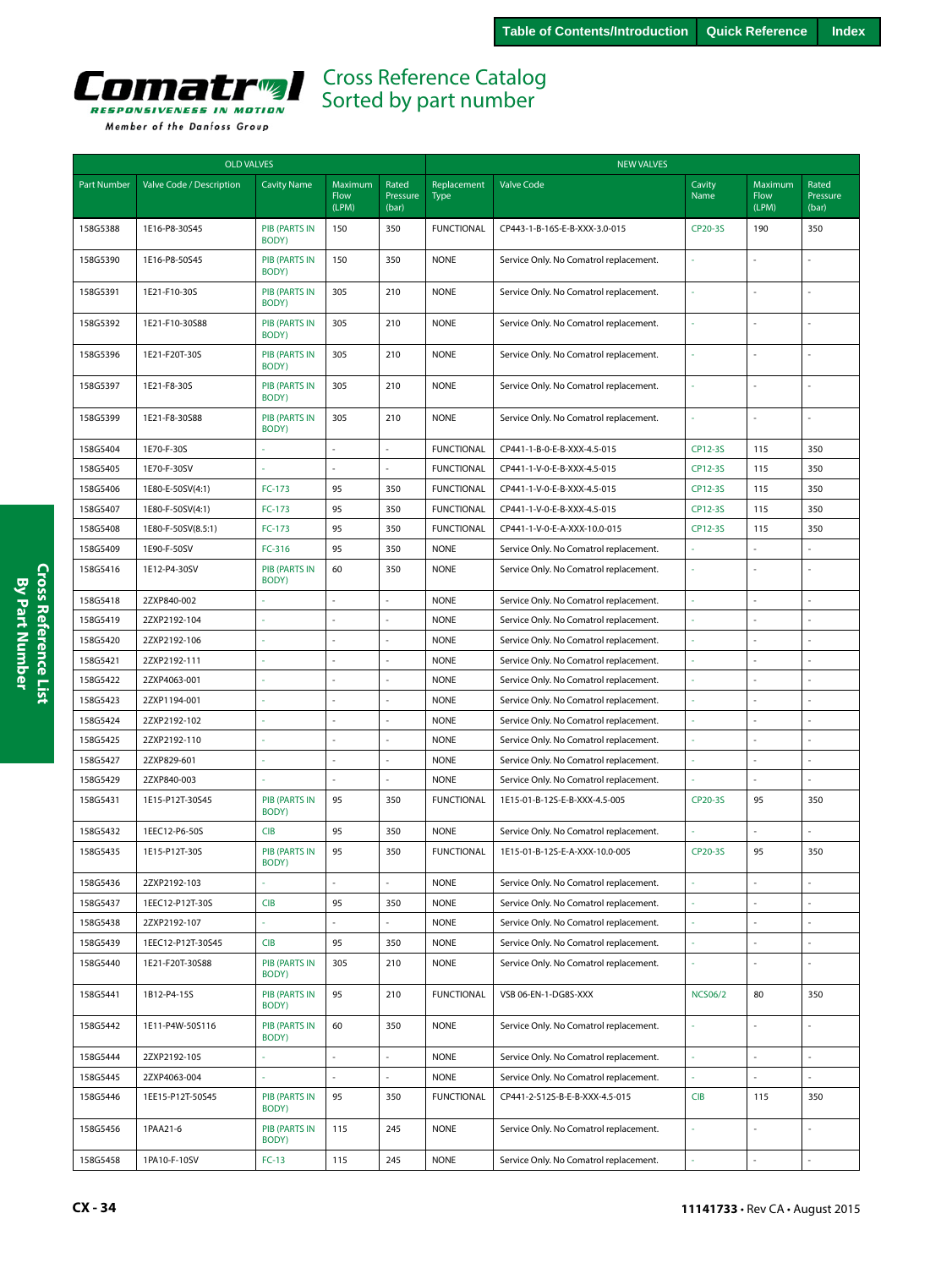<span id="page-34-0"></span>

|  | Member of the Danfoss Group |  |
|--|-----------------------------|--|
|  |                             |  |

| <b>OLD VALVES</b>  |                          |                               |                          |                            | <b>NEW VALVES</b>          |                                         |                |                          |                            |  |
|--------------------|--------------------------|-------------------------------|--------------------------|----------------------------|----------------------------|-----------------------------------------|----------------|--------------------------|----------------------------|--|
| <b>Part Number</b> | Valve Code / Description | <b>Cavity Name</b>            | Maximum<br>Flow<br>(LPM) | Rated<br>Pressure<br>(bar) | Replacement<br><b>Type</b> | Valve Code                              | Cavity<br>Name | Maximum<br>Flow<br>(LPM) | Rated<br>Pressure<br>(bar) |  |
| 158G5459           | 1PA10-F-15SV             | $FC-13$                       | 115                      | 245                        | <b>NONE</b>                | Service Only. No Comatrol replacement.  |                |                          |                            |  |
| 158G5460           | 1PA10-F-30SV             | $FC-13$                       | 115                      | 245                        | <b>NONE</b>                | Service Only. No Comatrol replacement.  |                |                          |                            |  |
| 158G5461           | 1PA10-R-10SV             | $FC-13$                       | 115                      | 245                        | <b>NONE</b>                | Service Only. No Comatrol replacement.  |                |                          |                            |  |
| 158G5463           | 1PA10-R-30SV             | $FC-13$                       | 115                      | 245                        | <b>NONE</b>                | Service Only. No Comatrol replacement.  |                |                          |                            |  |
| 158G5468           | 1PDXP4398-1100           | <b>PIB (PARTS IN</b><br>BODY) | $\omega$                 |                            | <b>NONE</b>                | Service Only. No Comatrol replacement.  | à,             |                          |                            |  |
| 158G5469           | 1PD11-F2-15S             | <b>PIB (PARTS IN</b><br>BODY) | 20                       | 210                        | <b>FUNCTIONAL</b>          | CP230-1-B-4S-E-D-XXX                    | SDC10-3        | 40                       | 210                        |  |
| 158G5470           | 1PD11-F2-3S              | <b>PIB (PARTS IN</b><br>BODY) | 20                       | 210                        | <b>FUNCTIONAL</b>          | CP230-1-B-4S-E-A-XXX                    | SDC10-3        | 40                       | 210                        |  |
| 158G5471           | 1PD11-F2-6S              | <b>PIB (PARTS IN</b><br>BODY) | 20                       | 210                        | <b>FUNCTIONAL</b>          | CP230-1-B-4S-E-B-XXX                    | SDC10-3        | 40                       | 210                        |  |
| 158G5472           | 1PD11-F2-9S              | <b>PIB (PARTS IN</b><br>BODY) | 20                       | 210                        | <b>FUNCTIONAL</b>          | CP230-1-B-4S-E-C-XXX                    | SDC10-3        | 40                       | 210                        |  |
| 158G5473           | 1PD11-F6T-9S             | <b>PIB (PARTS IN</b><br>BODY) | 20                       | 210                        | <b>FUNCTIONAL</b>          | CP230-1-B-6S-E-C-XXX                    | SDC10-3        | 40                       | 210                        |  |
| 158G5474           | 1PD11-R2-15S             | PIB (PARTS IN<br>BODY)        | 20                       | 210                        | <b>FUNCTIONAL</b>          | CP230-1-B-4S-K-D-XXX                    | SDC10-3        | 40                       | 210                        |  |
| 158G5475           | 1PD11-R2-15S59           | <b>PIB (PARTS IN</b><br>BODY) | 20                       | 210                        | <b>FUNCTIONAL</b>          | CP230-1-B-4S-K-D-XXX                    | SDC10-3        | 40                       | 210                        |  |
| 158G5476           | 1PD11-R2-3S              | <b>PIB (PARTS IN</b><br>BODY) | 20                       | 210                        | <b>FUNCTIONAL</b>          | CP230-1-B-4S-K-A-XXX                    | SDC10-3        | 40                       | 210                        |  |
| 158G5477           | 1PD11-R2-3S59            | <b>PIB (PARTS IN</b><br>BODY) | 20                       | 210                        | <b>FUNCTIONAL</b>          | CP230-1-B-4S-K-A-XXX                    | SDC10-3        | 40                       | 210                        |  |
| 158G5478           | 1PD11-R2-6S59            | <b>PIB (PARTS IN</b><br>BODY) | 20                       | 210                        | <b>FUNCTIONAL</b>          | CP230-1-B-4S-K-B-XXX                    | SDC10-3        | 40                       | 210                        |  |
| 158G5479           | 1PD11-R2-9S59            | <b>PIB (PARTS IN</b><br>BODY) | 20                       | 210                        | <b>FUNCTIONAL</b>          | CP230-1-B-4S-K-C-XXX                    | SDC10-3        | 40                       | 210                        |  |
| 158G5481           | 1PD12-F3-15S             | PIB (PARTS IN<br>BODY)        | 20                       | 210                        | <b>FUNCTIONAL</b>          | CP230-1-B-6S-E-D-XXX                    | SDC10-3        | 40                       | 210                        |  |
| 158G5482           | 1PD12-F3-6S              | <b>PIB (PARTS IN</b><br>BODY) | 20                       | 210                        | <b>FUNCTIONAL</b>          | CP230-1-B-6S-E-B-XXX                    | SDC10-3        | 40                       | 210                        |  |
| 158G5483           | 1PD12-R3-15S             | <b>PIB (PARTS IN</b><br>BODY) | 20                       | 210                        | <b>FUNCTIONAL</b>          | CP230-1-B-6S-K-D-XXX                    | SDC10-3        | 40                       | 210                        |  |
| 158G5484           | 1PD12-R3-3S              | <b>PIB (PARTS IN</b><br>BODY) | 20                       | 210                        | <b>FUNCTIONAL</b>          | CP230-1-B-6S-K-A-XXX                    | SDC10-3        | 40                       | 210                        |  |
| 158G5485           | 1PD12-R3-6S              | <b>PIB (PARTS IN</b><br>BODY) | 20                       | 210                        | <b>FUNCTIONAL</b>          | CP230-1-B-6S-K-C-XXX                    | SDC10-3        | 40                       | 210                        |  |
| 158G5486           | 1PD13-C2-15S             | <b>PIB (PARTS IN</b><br>BODY) | 20                       | 210                        | <b>NONE</b>                | Service Only. No Comatrol replacement.  |                |                          |                            |  |
| 158G5487           | 1PD13-C2-6S              | PIB (PARTS IN<br>BODY)        | 20                       | 210                        | <b>NONE</b>                | Service Only. No Comatrol replacement.  |                |                          |                            |  |
| 158G5488           | 1PD13-C2W-15S            | <b>PIB (PARTS IN</b><br>BODY) | 20                       | 210                        | <b>NONE</b>                | Service Only. No Comatrol replacement.  | ä,             | $\sim$                   |                            |  |
| 158G5490           | 1PD13-C6T-15S            | <b>PIB (PARTS IN</b><br>BODY) | 20                       | 210                        | <b>NONE</b>                | Service Only. No Comatrol replacement.  |                |                          |                            |  |
| 158G5491           | 1PD14-F4G-15S            | PIB (PARTS IN<br>BODY)        | 20                       | 210                        | <b>NONE</b>                | Service Only. No Comatrol replacement.  | ä,             | $\sim$                   | L.                         |  |
| 158G5492           | 1PD14-F4G-3S             | PIB (PARTS IN<br>BODY)        | 20                       | 210                        | <b>NONE</b>                | Service Only. No Comatrol replacement.  | ä,             |                          |                            |  |
| 158G5492           | 1PD14-F4G-3S             | <b>PIB (PARTS IN</b><br>BODY) | 20                       | 210                        | <b>NONE</b>                | Service Only. No Comatrol replacement.  | ÷.             |                          |                            |  |
| 158G5493           | 1PD14-F4G-6S             | PIB (PARTS IN<br>BODY)        | 20                       | 210                        | <b>NONE</b>                | Service Only. No Comatrol replacement.  | ä,             |                          | ä,                         |  |
| 158G5495           | 1PD15-F3-15S             | PIB (PARTS IN<br>BODY)        | 20                       | 210                        | <b>FUNCTIONAL</b>          | Custom HIC can be created to replace it | <b>HIC</b>     | ä,                       | ä,                         |  |
| 158G5497           | 1PD20-P-5SV              | $FC-13$                       | 40                       | 210                        | <b>FUNCTIONAL</b>          | CP230-1-V-0-E-B-XXX                     | SDC10-3        | 40                       | 210                        |  |
| 158G5508           | 2FA86-P6-25/30S          | PIB (PARTS IN<br>BODY)        | 95                       | 210                        | <b>FUNCTIONAL</b>          | Custom HIC can be created to replace it | <b>HIC</b>     |                          |                            |  |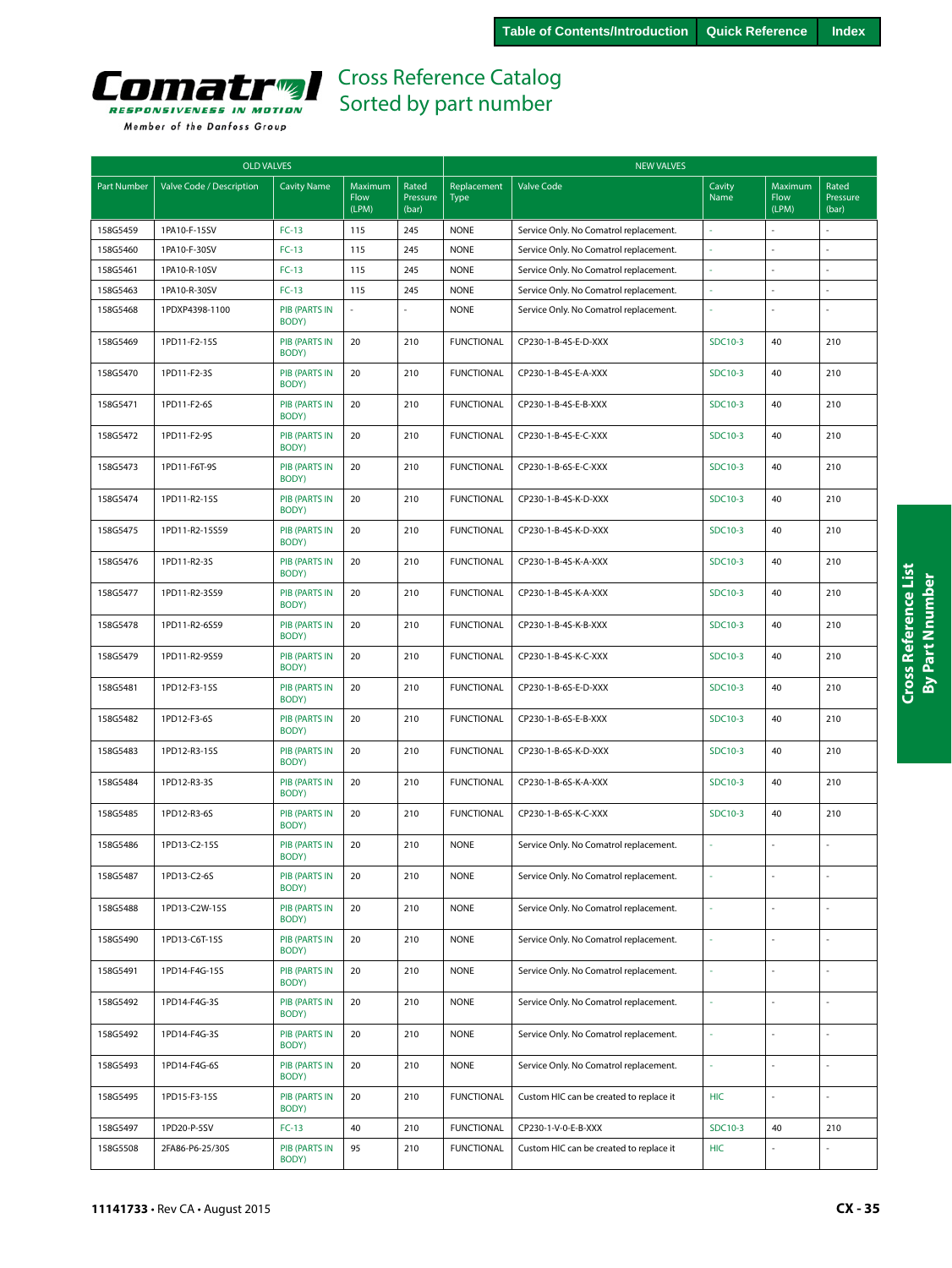<span id="page-35-0"></span>

| Member of the Danfoss Group |  |  |  |
|-----------------------------|--|--|--|
|-----------------------------|--|--|--|

| <b>OLD VALVES</b>  |                          |                               |                                 |                            | <b>NEW VALVES</b>          |                                         |                |                          |                            |  |
|--------------------|--------------------------|-------------------------------|---------------------------------|----------------------------|----------------------------|-----------------------------------------|----------------|--------------------------|----------------------------|--|
| <b>Part Number</b> | Valve Code / Description | <b>Cavity Name</b>            | Maximum<br><b>Flow</b><br>(LPM) | Rated<br>Pressure<br>(bar) | Replacement<br><b>Type</b> | Valve Code                              | Cavity<br>Name | Maximum<br>Flow<br>(LPM) | Rated<br>Pressure<br>(bar) |  |
| 158G5509           | 2FA87-P8W-50/30S         | <b>PIB (PARTS IN</b><br>BODY) | 190                             | 210                        | <b>FUNCTIONAL</b>          | Custom HIC can be created to replace it | HIC            |                          |                            |  |
| 158G5513           | 2FC75-P8T-8T-15S         | <b>PIB (PARTS IN</b><br>BODY) | 60                              | 210                        | <b>FUNCTIONAL</b>          | Custom HIC can be created to replace it | <b>HIC</b>     |                          |                            |  |
| 158G5523           | 2FDWXP5502-006           | <b>PIB (PARTS IN</b><br>BODY) |                                 |                            | <b>NONE</b>                | Service Only. No Comatrol replacement.  |                |                          |                            |  |
| 158G5529           | 2FFLW86-D6-10/15SV       | <b>CIB</b>                    | 140                             | 150                        | <b>FUNCTIONAL</b>          | Custom HIC can be created to replace it | <b>HIC</b>     | $\overline{\phantom{a}}$ | $\overline{a}$             |  |
| 158G5531           | 2FFL12-D6-10/30SV        | <b>CIB</b>                    | 140                             | 150                        | <b>FUNCTIONAL</b>          | Custom HIC can be created to replace it | HIC            |                          |                            |  |
| 158G5532           | 2FFL12-D6-5/15SV         | <b>CIB</b>                    | 140                             | 150                        | <b>FUNCTIONAL</b>          | Custom HIC can be created to replace it | HIC            | $\sim$                   | $\overline{a}$             |  |
| 158G5541           | 2FL12-D6-10SV            | <b>CIB</b>                    | 150                             | 140                        | <b>FUNCTIONAL</b>          | Custom HIC can be created to replace it | HIC            | ÷,                       | $\overline{a}$             |  |
| 158G5542           | 2FL12-D6-30SV            | <b>CIB</b>                    | 150                             | 140                        | <b>FUNCTIONAL</b>          | Custom HIC can be created to replace it | HIC            | $\bar{z}$                | ÷                          |  |
| 158G5550           | 2F74-P3-3-8S             | PIB (PARTS IN<br>BODY)        | 30                              | 210                        | <b>FUNCTIONAL</b>          | Custom HIC can be created to replace it | HIC            |                          |                            |  |
| 158G5552           | 2F75-P4-4-15S            | PIB (PARTS IN<br>BODY)        | 60                              | 210                        | <b>FUNCTIONAL</b>          | Custom HIC can be created to replace it | <b>HIC</b>     |                          | $\overline{a}$             |  |
| 158G5554           | 2F76-P6-6-25S            | PIB (PARTS IN<br>BODY)        | 95                              | 210                        | <b>FUNCTIONAL</b>          | Custom HIC can be created to replace it | <b>HIC</b>     | $\overline{\phantom{a}}$ | $\overline{a}$             |  |
| 158G5557           | 2F77-P8W-8W-50S          | <b>PIB (PARTS IN</b><br>BODY) | 190                             | 210                        | <b>FUNCTIONAL</b>          | Custom HIC can be created to replace it | HIC            | ÷,                       | $\overline{a}$             |  |
| 158G5558           | 2F77-R8-8-50S            | <b>PIB (PARTS IN</b><br>BODY) | 190                             | 210                        | <b>FUNCTIONAL</b>          | Custom HIC can be created to replace it | <b>HIC</b>     |                          |                            |  |
| 158G5560           | 2F85-P4-4-4-15S          | PIB (PARTS IN<br>BODY)        | 60                              | 210                        | <b>FUNCTIONAL</b>          | Custom HIC can be created to replace it | <b>HIC</b>     | ÷,                       |                            |  |
| 158G5562           | 2F86-P6-6-6-25S          | PIB (PARTS IN<br>BODY)        | 95                              | 210                        | <b>FUNCTIONAL</b>          | Custom HIC can be created to replace it | HIC            | ÷,                       |                            |  |
| 158G5564           | 2F87-P8W-8W-8W-50S       | PIB (PARTS IN<br>BODY)        | 190                             | 210                        | <b>FUNCTIONAL</b>          | Custom HIC can be created to replace it | HIC            | ÷,                       |                            |  |
| 158G5566           | 2F87-R8W-8W-8W-50S       | PIB (PARTS IN<br>BODY)        | 190                             | 210                        | <b>FUNCTIONAL</b>          | Custom HIC can be created to replace it | <b>HIC</b>     |                          |                            |  |
| 158G5567           | 2F94-P3-3-3-8S           | PIB (PARTS IN<br>BODY)        | 30                              | 210                        | <b>FUNCTIONAL</b>          | 2F94-01-B-6S-E-8.0                      | <b>CIB</b>     | 30                       | 210                        |  |
| 158G5569           | 2F95-P4-4-4-15S          | <b>PIB (PARTS IN</b><br>BODY) | 60                              | 210                        | <b>FUNCTIONAL</b>          | 2F95-01-B-8S-E-15                       | <b>CIB</b>     | 60                       | 210                        |  |
| 158G5572           | 2F96-L6W-6W-6W-25S       | <b>PIB (PARTS IN</b><br>BODY) | 95                              | 210                        | <b>FUNCTIONAL</b>          | 2F96-01-B-12S-E-25                      | <b>CIB</b>     | 95                       | 210                        |  |
| 158G5573           | 2F96-P6-6-6-25S          | PIB (PARTS IN<br>BODY)        | 95                              | 210                        | <b>FUNCTIONAL</b>          | 2F96-01-B-12S-E-25                      | <b>CIB</b>     | 95                       | 210                        |  |
| 158G5579           | 2F97-P8-8-8-50S          | <b>PIB (PARTS IN</b><br>BODY) | 190                             | 210                        | <b>FUNCTIONAL</b>          | 2F97-01-B-16S-E-50                      | <b>CIB</b>     | 190                      | 210                        |  |
| 158G5580           | 2F97-P8W-8W-8W-50S       | PIB (PARTS IN<br>BODY)        | 190                             | 210                        | <b>FUNCTIONAL</b>          | 2F97-01-B-16S-E-50                      | <b>CIB</b>     | 190                      | 210                        |  |
| 158G5582           | 2F97-R8W-8W-8W-50S       | PIB (PARTS IN<br>BODY)        | 190                             | 210                        | <b>FUNCTIONAL</b>          | 2F97-01-B-16S-K-50                      | <b>CIB</b>     | 190                      | 210                        |  |
| 158G5588           | 2V13-3-10S               | PIB (PARTS IN<br>BODY)        | 40                              | 210                        | <b>FUNCTIONAL</b>          | CP340-1-B-6S-66                         | SDC10-4        | 45                       | 210                        |  |
| 158G5590           | 2V13-3-3S                | PIB (PARTS IN<br>BODY)        | 40                              | 210                        | <b>FUNCTIONAL</b>          | CP340-1-B-6S-22                         | SDC10-4        | 45                       | 210                        |  |
| 158G5591           | 2V13-3-6S                | <b>PIB (PARTS IN</b><br>BODY) | 40                              | 210                        | <b>FUNCTIONAL</b>          | CP340-1-B-6S-33                         | SDC10-4        | 45                       | 210                        |  |
| 158G5592           | 2V13-4-3-10S             | PIB (PARTS IN<br>BODY)        | 40                              | 210                        | <b>FUNCTIONAL</b>          | CP340-1-B-6S-66                         | SDC10-4        | 45                       | 210                        |  |
| 158G5593           | 2V13-4-3-15SV            | PIB (PARTS IN<br>BODY)        | 40                              | 210                        | <b>FUNCTIONAL</b>          | CP340-1-V-6S-66                         | SDC10-4        | 45                       | 210                        |  |
| 158G5594           | 2V13-4-3-3S              | PIB (PARTS IN<br>BODY)        | 40                              | 210                        | <b>FUNCTIONAL</b>          | CP340-1-B-6S-22                         | SDC10-4        | 45                       | 210                        |  |
| 158G5595           | 2V13-4-3-6S              | PIB (PARTS IN<br>BODY)        | 40                              | 210                        | <b>FUNCTIONAL</b>          | CP340-1-B-6S-33                         | SDC10-4        | 45                       | 210                        |  |
| 158G5596           | 2V14-8-6-25S             | PIB (PARTS IN<br>BODY)        | 150                             | 210                        | <b>FUNCTIONAL</b>          | CP342-1-B-16S-1212                      | CP16-4         | 150                      | 210                        |  |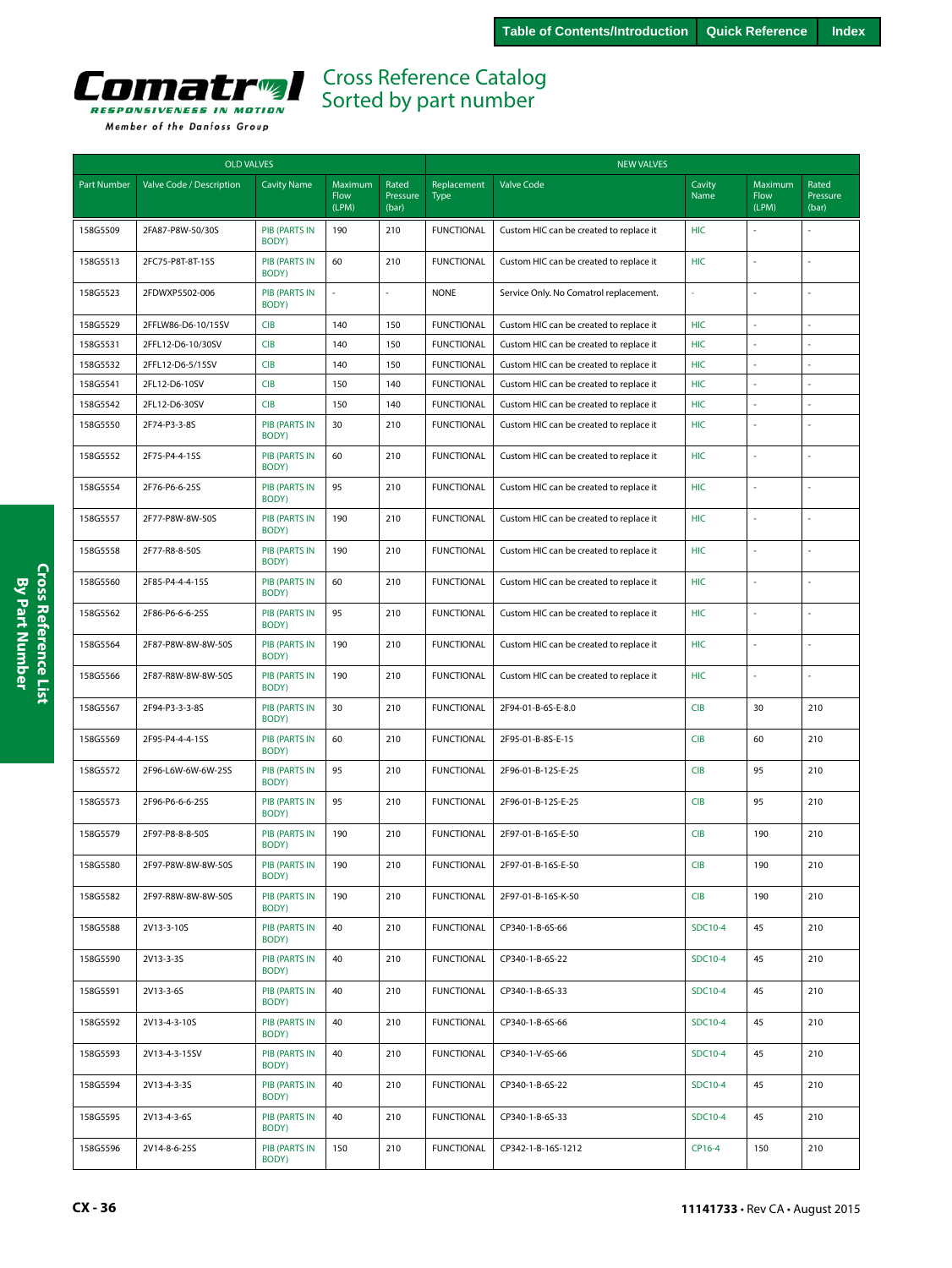

|                    | <b>OLD VALVES</b>        |                               |                          |                            | <b>NEW VALVES</b>          |                                         |                               |                          |                            |  |
|--------------------|--------------------------|-------------------------------|--------------------------|----------------------------|----------------------------|-----------------------------------------|-------------------------------|--------------------------|----------------------------|--|
| <b>Part Number</b> | Valve Code / Description | <b>Cavity Name</b>            | Maximum<br>Flow<br>(LPM) | Rated<br>Pressure<br>(bar) | Replacement<br><b>Type</b> | <b>Valve Code</b>                       | Cavity<br>Name                | Maximum<br>Flow<br>(LPM) | Rated<br>Pressure<br>(bar) |  |
| 158G5597           | 2V14-8-6-40S             | <b>PIB (PARTS IN</b><br>BODY) | 150                      | 210                        | <b>FUNCTIONAL</b>          | CP342-1-B-16S-2020                      | CP16-4                        | 150                      | 210                        |  |
| 158G5598           | 2V16-10W-8W-60S          | <b>PIB (PARTS IN</b><br>BODY) | 230                      | 210                        | <b>FUNCTIONAL</b>          | CP343-1-B-20S-3030                      | <b>SDC20-4</b>                | 340                      | 210                        |  |
| 158G5599           | 2V21-L8-6-6-40S          | <b>PIB (PARTS IN</b><br>BODY) | 150                      | 210                        | <b>NONE</b>                | Service Only. No Comatrol replacement.  |                               |                          | ÷.                         |  |
| 158G5600           | 2V21-L8W-6W-6W-40S       | <b>PIB (PARTS IN</b><br>BODY) | 150                      | 210                        | <b>NONE</b>                | Service Only. No Comatrol replacement.  |                               |                          |                            |  |
| 158G5601           | 2ZXP4063-003             |                               |                          |                            | <b>NONE</b>                | Service Only. No Comatrol replacement.  |                               |                          |                            |  |
| 158G5602           | 2ZXP4063-004             |                               |                          |                            | <b>NONE</b>                | Service Only. No Comatrol replacement.  |                               |                          |                            |  |
| 158G5604           | 2FFL12-D6-5/7SV          | <b>CIB</b>                    | 140                      | 150                        | <b>FUNCTIONAL</b>          | Custom HIC can be created to replace it | <b>HIC</b>                    |                          |                            |  |
| 158G5606           | 2FFL12-D6-7/15SV         | <b>CIB</b>                    | 140                      | 150                        | <b>FUNCTIONAL</b>          | Custom HIC can be created to replace it | <b>HIC</b>                    |                          | ÷,                         |  |
| 158G5607           | 2FFLW86-D6-7/15SV        | <b>CIB</b>                    | 140                      | 150                        | <b>FUNCTIONAL</b>          | Custom HIC can be created to replace it | <b>HIC</b>                    |                          | $\overline{a}$             |  |
| 158G5608           | 2FLW86-D6W-10SV          | <b>CIB</b>                    | 150                      | 140                        | <b>FUNCTIONAL</b>          | Custom HIC can be created to replace it | <b>HIC</b>                    |                          |                            |  |
| 158G5612           | 2FXP4312-003             |                               | ä,                       |                            | <b>NONE</b>                | Service Only. No Comatrol replacement.  |                               |                          |                            |  |
| 158G5614           | 2FL12-D6W-30SV           | <b>CIB</b>                    | 150                      | 140                        | <b>FUNCTIONAL</b>          | Custom HIC can be created to replace it | <b>HIC</b>                    |                          | $\sim$                     |  |
| 158G5618           | 2F76-L6-6-25S            | <b>PIB (PARTS IN</b><br>BODY) | 95                       | 210                        | <b>FUNCTIONAL</b>          | Custom HIC can be created to replace it | <b>HIC</b>                    |                          |                            |  |
| 158G5619           | 2V14-6-4-25S             | <b>PIB (PARTS IN</b><br>BODY) | 150                      | 210                        | <b>FUNCTIONAL</b>          | CP342-1-B-16S-1212                      | CP16-4                        | 150                      | 210                        |  |
| 158G5620           | 2FL12-D6-20SV            | <b>CIB</b>                    | 150                      | 140                        | <b>FUNCTIONAL</b>          | Custom HIC can be created to replace it | <b>HIC</b>                    |                          | ÷,                         |  |
| 158G5621           | 4VXP7399-008             |                               |                          |                            | <b>NONE</b>                | Service Only. No Comatrol replacement.  |                               |                          | $\sim$                     |  |
| 158G5622           | 2FF12-D6W-5/15SV         | <b>CIB</b>                    | 140                      | 150                        | <b>FUNCTIONAL</b>          | Custom HIC can be created to replace it | <b>HIC</b>                    |                          | $\sim$                     |  |
| 158G5623           | 2FLXP437-005             |                               |                          |                            | <b>NONE</b>                | Service Only. No Comatrol replacement.  |                               |                          |                            |  |
| 158G5624           | 2FA87-P8-50/30S          | PIB (PARTS IN<br>BODY)        | 190                      | 210                        | <b>FUNCTIONAL</b>          | Custom HIC can be created to replace it | <b>HIC</b>                    |                          | $\sim$                     |  |
| 158G5625           | 2V13-8T-6T-10S           | <b>PIB (PARTS IN</b><br>BODY) | 40                       | 210                        | <b>FUNCTIONAL</b>          | CP340-1-B-6S-66                         | SDC10-4                       | 45                       | 210                        |  |
| 158G5629           | 2F10-N-05SV              | $FC-60$                       | 76                       | 210                        | <b>FUNCTIONAL</b>          | CP311-1-V-0-0.5                         | CP12-3                        | 95                       | 210                        |  |
| 158G5632           | 2FA87-P16T-50/30S        | <b>PIB (PARTS IN</b><br>BODY) | 190                      | 210                        | <b>FUNCTIONAL</b>          | Custom HIC can be created to replace it | <b>HIC</b>                    |                          |                            |  |
| 158G5656           | 2N11-P2-S                | <b>INLINE</b>                 | 45                       | 350                        | <b>NONE</b>                | Service Only. No Comatrol replacement.  |                               |                          | $\sim$                     |  |
| 158G5658           | 2N11-P2W-S               | <b>INLINE</b>                 | 45                       | 350                        | <b>NONE</b>                | Service Only. No Comatrol replacement.  |                               |                          | $\mathcal{L}$              |  |
| 158G5681           | 2RN11-2-.030             | <b>INLINE</b>                 | 20                       | 350                        | <b>FUNCTIONAL</b>          | 2RN11-01-4S-003-030                     | <b>IN-LINE</b>                | 20                       | 350                        |  |
| 158G5683           | 2RN11-2-1/550            | <b>INLINE</b>                 | 20                       | 350                        | <b>FUNCTIONAL</b>          | 2RN11-01-4S-003-030                     | <b>IN-LINE</b>                | 20                       | 350                        |  |
| 158G5684           | 2R11-P2-S                | <b>INLINE</b>                 | 45                       | 350                        | <b>NONE</b>                | Service Only. No Comatrol replacement.  |                               |                          |                            |  |
| 158G5695           | 2R14-P6-S                | <b>INLINE</b>                 | 105                      | 350                        | <b>NONE</b>                | Service Only. No Comatrol replacement.  |                               |                          |                            |  |
| 158G5698           | 2R14-R6W-S               | <b>INLINE</b>                 | 105                      | 350                        | <b>NONE</b>                | Service Only. No Comatrol replacement.  |                               |                          | $\overline{a}$             |  |
| 158G5699           | 3CM11-6T-3S              | <b>PIB (PARTS IN</b><br>BODY) | 20                       | 350                        | <b>FUNCTIONAL</b>          | 3CM11-01-B-6F-6F-3                      | <b>PIB (PARTS</b><br>IN BODY) | 20                       | 350                        |  |
| 158G5700           | 3CM12-8T-15S             | PIB (PARTS IN<br>BODY)        | 35                       | 350                        | <b>FUNCTIONAL</b>          | 3CM12-01-B-8F-8F-15                     | <b>PIB (PARTS</b><br>IN BODY) | 35                       | 350                        |  |
| 158G5702           | 3CM13-4-3S               | <b>INLINE</b>                 | 70                       | 350                        | <b>NONE</b>                | Service Only. No Comatrol replacement.  |                               |                          | $\overline{\phantom{a}}$   |  |
| 158G5703           | 3CM14-12T-3SV            | <b>PIB (PARTS IN</b><br>BODY) | 95                       | 350                        | <b>FUNCTIONAL</b>          | 3CM14-01-V-12F-12F-3                    | <b>PIB (PARTS</b><br>IN BODY) | 95                       | 350                        |  |
| 158G5705           | 3CM16-20T-45S            | <b>INLINE</b>                 | 230                      | 350                        | <b>NONE</b>                | Service Only. No Comatrol replacement.  |                               | L.                       | $\Box$                     |  |
| 158G5706           | 3CXP6272-001             |                               |                          |                            | <b>NONE</b>                | Service Only. No Comatrol replacement.  |                               |                          | $\sim$                     |  |
| 158G5707           | 3C11-2-15                | PIB (PARTS IN<br>BODY)        | 20                       | 350                        | <b>FUNCTIONAL</b>          | 3C11-01-4S-15                           | <b>PIB (PARTS</b><br>IN BODY) | 20                       | 350                        |  |
| 158G5709           | 3C11-2-45                | PIB (PARTS IN<br>BODY)        | 20                       | 350                        | <b>FUNCTIONAL</b>          | 3C11-01-4S-45                           | <b>PIB (PARTS</b><br>IN BODY) | 20                       | 350                        |  |
| 158G5710           | 3C11-2-65                | PIB (PARTS IN<br>BODY)        | 20                       | 350                        | <b>FUNCTIONAL</b>          | 3C11-01-4S-65                           | <b>PIB (PARTS</b><br>IN BODY) | 20                       | 350                        |  |
| 158G5712           | 3C11-2W-3                | <b>INLINE</b>                 | 20                       | 350                        | <b>NONE</b>                | Service Only. No Comatrol replacement.  |                               | ä,                       | $\overline{\phantom{a}}$   |  |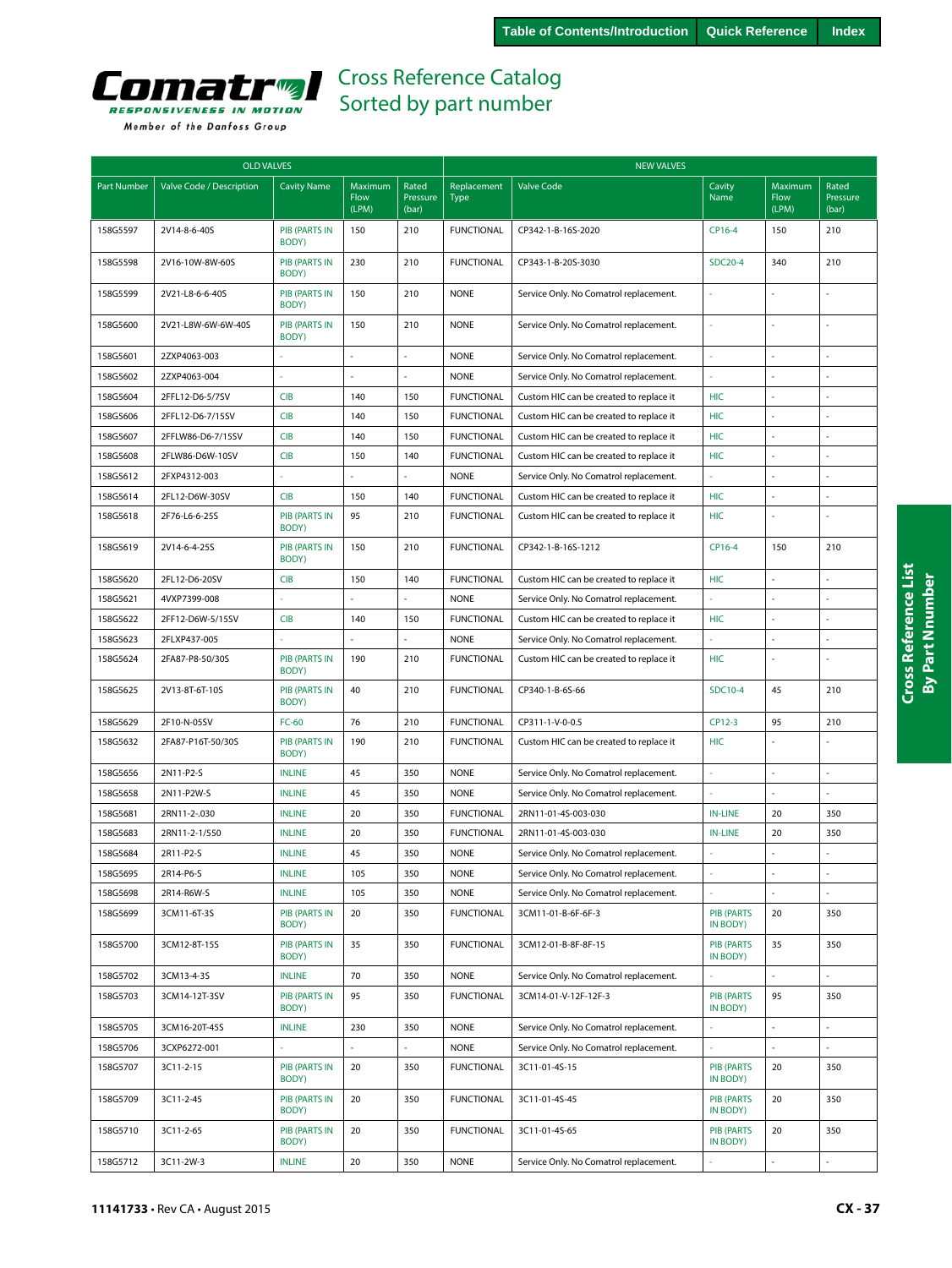<span id="page-37-0"></span>

| Member of the Danfoss Group |  |  |
|-----------------------------|--|--|
|                             |  |  |

| Rated<br>Replacement<br>Cavity<br>Maximum<br>Rated<br><b>Part Number</b><br>Valve Code / Description<br><b>Cavity Name</b><br>Maximum<br><b>Valve Code</b><br>Flow<br>Pressure<br>Name<br>Flow<br>Pressure<br><b>Type</b><br>(LPM)<br>(LPM)<br>(bar)<br>(bar)<br>158G5715<br><b>PIB (PARTS IN</b><br>35<br><b>FUNCTIONAL</b><br><b>PIB (PARTS</b><br>35<br>350<br>3C12-3-15<br>350<br>3C12-01-6S-15<br>IN BODY)<br>BODY)<br><b>INLINE</b><br>35<br>350<br><b>NONE</b><br>158G5717<br>3C12-3W-3<br>Service Only. No Comatrol replacement.<br><b>PIB (PARTS IN</b><br>35<br><b>FUNCTIONAL</b><br><b>PIB (PARTS</b><br>35<br>158G5720<br>3C12-6T-3<br>350<br>3C12-01-6S-3<br>350<br>BODY)<br>IN BODY)<br>70<br>70<br>158G5721<br>3C13-4-15<br><b>PIB (PARTS IN</b><br>350<br><b>FUNCTIONAL</b><br>3C13-01-8S-15<br><b>PIB (PARTS</b><br>350<br>IN BODY)<br>BODY)<br>158G5723<br><b>PIB (PARTS IN</b><br><b>PIB (PARTS</b><br>70<br>350<br>3C13-4-65<br>70<br>350<br><b>FUNCTIONAL</b><br>3C13-01-8S-65<br>BODY)<br>IN BODY)<br>70<br><b>NONE</b><br>158G5725<br>3C13-4W-3<br><b>INLINE</b><br>350<br>Service Only. No Comatrol replacement.<br>$\sim$<br><b>PIB (PARTS IN</b><br>70<br><b>FUNCTIONAL</b><br><b>PIB (PARTS</b><br>70<br>158G5728<br>350<br>3C13-01-8S-15<br>350<br>3C13-8T-15<br>IN BODY)<br>BODY)<br>70<br>70<br>158G5729<br>3C13-8T-3<br><b>PIB (PARTS IN</b><br>350<br><b>FUNCTIONAL</b><br>3C13-01-8S-3<br><b>PIB (PARTS</b><br>350<br>BODY)<br>IN BODY)<br><b>PIB (PARTS</b><br>95<br>158G5731<br>3C14-12T-65<br><b>PIB (PARTS IN</b><br>95<br>350<br><b>FUNCTIONAL</b><br>3C14-01-12S-65<br>350<br>BODY)<br>IN BODY)<br>158G5732<br>3C14-6-3<br><b>PIB (PARTS IN</b><br>95<br>350<br><b>FUNCTIONAL</b><br>3C14-01-12S-3<br><b>PIB (PARTS</b><br>95<br>350<br>BODY)<br>IN BODY)<br><b>PIB (PARTS IN</b><br>95<br><b>FUNCTIONAL</b><br>3C14-01-12S-65<br>95<br>350<br>158G5733<br>3C14-6-65<br>350<br><b>PIB (PARTS</b><br>BODY)<br>IN BODY)<br>95<br>350<br><b>NONE</b><br>158G5734<br>3C14-6W-15<br><b>INLINE</b><br>Service Only. No Comatrol replacement.<br>158G5737<br><b>INLINE</b><br>95<br>350<br><b>NONE</b><br>3C14-6W-65<br>Service Only. No Comatrol replacement.<br>158G5738<br>3C15-16T-3<br><b>PIB (PARTS IN</b><br>150<br>350<br><b>FUNCTIONAL</b><br>3C15-01-16S-3<br><b>PIB (PARTS</b><br>150<br>350<br>BODY)<br>IN BODY)<br>PIB (PARTS IN<br><b>FUNCTIONAL</b><br>150<br>158G5739<br>3C15-8-15<br>150<br>350<br>3C15-01-16S-15<br><b>PIB (PARTS</b><br>350<br>BODY)<br>IN BODY)<br><b>PIB (PARTS IN</b><br><b>FUNCTIONAL</b><br>3C15-01-16S-3<br><b>PIB (PARTS</b><br>350<br>158G5740<br>3C15-8-3<br>150<br>350<br>150<br>BODY)<br>IN BODY)<br>350<br><b>NONE</b><br>158G5742<br>3C15-8W-3<br><b>INLINE</b><br>150<br>Service Only. No Comatrol replacement.<br><b>PIB (PARTS IN</b><br><b>PIB (PARTS</b><br>350<br>158G5745<br>3C16-10-15<br>230<br>350<br><b>FUNCTIONAL</b><br>3C16-01-20S-15<br>230<br>BODY)<br>IN BODY)<br><b>FUNCTIONAL</b><br>158G5746<br>3C16-10-3<br><b>PIB (PARTS IN</b><br>230<br>350<br>3C16-01-20S-3<br><b>PIB (PARTS</b><br>230<br>350<br>BODY)<br>IN BODY)<br>230<br>158G5747<br>3C16-10-45<br><b>PIB (PARTS IN</b><br>230<br>350<br><b>FUNCTIONAL</b><br>3C16-01-20S-45<br><b>PIB (PARTS</b><br>350<br>BODY)<br>IN BODY)<br><b>PIB (PARTS IN</b><br>350<br><b>FUNCTIONAL</b><br>3C16-01-20S-65<br>158G5748<br>3C16-10-65<br>230<br><b>PIB (PARTS</b><br>230<br>350<br>BODY)<br>IN BODY)<br>158G5749<br>3C16-10W-15<br><b>INLINE</b><br>230<br>350<br><b>NONE</b><br>Service Only. No Comatrol replacement.<br>158G5754<br><b>PIB (PARTS IN</b><br><b>FUNCTIONAL</b><br><b>PIB (PARTS</b><br>3C16-20T-15<br>230<br>350<br>3C16-01-20S-15<br>230<br>350<br>BODY)<br>IN BODY)<br>70<br>70<br>210<br>158G5755<br>3C50-SV<br>FC-144<br>210<br><b>DIRECT</b><br>3C50-01<br>FC-144<br>70<br>140<br>70<br>158G5757<br>3C60-SV<br>FC-144<br><b>DIRECT</b><br>3C60-01<br>FC-144<br>140<br>FC-304<br>190<br>140<br><b>DIRECT</b><br>190<br>140<br>158G5758<br>3C80-SV<br>3C80-01<br>FC-304<br>FC-304<br><b>DIRECT</b><br>FC-304<br>158G5759<br>3C90-SV<br>190<br>210<br>3C90-01<br>190<br>210<br>158G5760<br>4CXP4873-200<br>÷,<br><b>NONE</b><br>Service Only. No Comatrol replacement.<br>158G5764<br><b>PIB (PARTS IN</b><br>70<br>210<br><b>FUNCTIONAL</b><br>CIB<br>85<br>210<br>4KK32-N2-S<br>CP410-1-B-6S-0-065<br>BODY)<br><b>PIB (PARTS IN</b><br>70<br><b>FUNCTIONAL</b><br>CP410-1-B-6S-0-065<br><b>CIB</b><br>85<br>210<br>158G5765<br>4KK32-N3-S<br>210<br>BODY)<br>PIB (PARTS IN<br>70<br>210<br><b>NONE</b><br>L.<br>158G5766<br>4KK32-N3-8G-S<br>Service Only. No Comatrol replacement.<br>ä,<br>$\omega$<br>BODY)<br>PIB (PARTS IN<br><b>FUNCTIONAL</b><br><b>CIB</b><br>158G5767<br>4KK32-N4-S<br>70<br>210<br>CP410-1-B-8S-0-065<br>85<br>210<br>BODY)<br>PIB (PARTS IN<br>70<br>210<br><b>FUNCTIONAL</b><br><b>CIB</b><br>85<br>210<br>158G5768<br>4KK32-N8T-S<br>CP410-1-B-8S-0-065<br>BODY)<br>PIB (PARTS IN<br>70<br><b>NONE</b><br>158G5769<br>4KK32-N8T-8G-S<br>210<br>Service Only. No Comatrol replacement.<br>ä,<br>$\omega$<br>$\sim$<br>BODY) | <b>OLD VALVES</b> |  |  |  |  | <b>NEW VALVES</b> |  |  |  |  |  |
|-------------------------------------------------------------------------------------------------------------------------------------------------------------------------------------------------------------------------------------------------------------------------------------------------------------------------------------------------------------------------------------------------------------------------------------------------------------------------------------------------------------------------------------------------------------------------------------------------------------------------------------------------------------------------------------------------------------------------------------------------------------------------------------------------------------------------------------------------------------------------------------------------------------------------------------------------------------------------------------------------------------------------------------------------------------------------------------------------------------------------------------------------------------------------------------------------------------------------------------------------------------------------------------------------------------------------------------------------------------------------------------------------------------------------------------------------------------------------------------------------------------------------------------------------------------------------------------------------------------------------------------------------------------------------------------------------------------------------------------------------------------------------------------------------------------------------------------------------------------------------------------------------------------------------------------------------------------------------------------------------------------------------------------------------------------------------------------------------------------------------------------------------------------------------------------------------------------------------------------------------------------------------------------------------------------------------------------------------------------------------------------------------------------------------------------------------------------------------------------------------------------------------------------------------------------------------------------------------------------------------------------------------------------------------------------------------------------------------------------------------------------------------------------------------------------------------------------------------------------------------------------------------------------------------------------------------------------------------------------------------------------------------------------------------------------------------------------------------------------------------------------------------------------------------------------------------------------------------------------------------------------------------------------------------------------------------------------------------------------------------------------------------------------------------------------------------------------------------------------------------------------------------------------------------------------------------------------------------------------------------------------------------------------------------------------------------------------------------------------------------------------------------------------------------------------------------------------------------------------------------------------------------------------------------------------------------------------------------------------------------------------------------------------------------------------------------------------------------------------------------------------------------------------------------------------------------------------------------------------------------------------------------------------------------------------------------------------------------------------------------------------------------------------------------------------------------------------------------------------------------------------------------------------------------------------------------------------------------------------------------------------------------------------------------------------------------------------------------------------------------------------------------------------------------------------------------------------------------------------------------------------------------------------------------------------------------------------------------------------------------------------------------------------------------------------------------------------------------------------------------------------|-------------------|--|--|--|--|-------------------|--|--|--|--|--|
|                                                                                                                                                                                                                                                                                                                                                                                                                                                                                                                                                                                                                                                                                                                                                                                                                                                                                                                                                                                                                                                                                                                                                                                                                                                                                                                                                                                                                                                                                                                                                                                                                                                                                                                                                                                                                                                                                                                                                                                                                                                                                                                                                                                                                                                                                                                                                                                                                                                                                                                                                                                                                                                                                                                                                                                                                                                                                                                                                                                                                                                                                                                                                                                                                                                                                                                                                                                                                                                                                                                                                                                                                                                                                                                                                                                                                                                                                                                                                                                                                                                                                                                                                                                                                                                                                                                                                                                                                                                                                                                                                                                                                                                                                                                                                                                                                                                                                                                                                                                                                                                                                                                                     |                   |  |  |  |  |                   |  |  |  |  |  |
|                                                                                                                                                                                                                                                                                                                                                                                                                                                                                                                                                                                                                                                                                                                                                                                                                                                                                                                                                                                                                                                                                                                                                                                                                                                                                                                                                                                                                                                                                                                                                                                                                                                                                                                                                                                                                                                                                                                                                                                                                                                                                                                                                                                                                                                                                                                                                                                                                                                                                                                                                                                                                                                                                                                                                                                                                                                                                                                                                                                                                                                                                                                                                                                                                                                                                                                                                                                                                                                                                                                                                                                                                                                                                                                                                                                                                                                                                                                                                                                                                                                                                                                                                                                                                                                                                                                                                                                                                                                                                                                                                                                                                                                                                                                                                                                                                                                                                                                                                                                                                                                                                                                                     |                   |  |  |  |  |                   |  |  |  |  |  |
|                                                                                                                                                                                                                                                                                                                                                                                                                                                                                                                                                                                                                                                                                                                                                                                                                                                                                                                                                                                                                                                                                                                                                                                                                                                                                                                                                                                                                                                                                                                                                                                                                                                                                                                                                                                                                                                                                                                                                                                                                                                                                                                                                                                                                                                                                                                                                                                                                                                                                                                                                                                                                                                                                                                                                                                                                                                                                                                                                                                                                                                                                                                                                                                                                                                                                                                                                                                                                                                                                                                                                                                                                                                                                                                                                                                                                                                                                                                                                                                                                                                                                                                                                                                                                                                                                                                                                                                                                                                                                                                                                                                                                                                                                                                                                                                                                                                                                                                                                                                                                                                                                                                                     |                   |  |  |  |  |                   |  |  |  |  |  |
|                                                                                                                                                                                                                                                                                                                                                                                                                                                                                                                                                                                                                                                                                                                                                                                                                                                                                                                                                                                                                                                                                                                                                                                                                                                                                                                                                                                                                                                                                                                                                                                                                                                                                                                                                                                                                                                                                                                                                                                                                                                                                                                                                                                                                                                                                                                                                                                                                                                                                                                                                                                                                                                                                                                                                                                                                                                                                                                                                                                                                                                                                                                                                                                                                                                                                                                                                                                                                                                                                                                                                                                                                                                                                                                                                                                                                                                                                                                                                                                                                                                                                                                                                                                                                                                                                                                                                                                                                                                                                                                                                                                                                                                                                                                                                                                                                                                                                                                                                                                                                                                                                                                                     |                   |  |  |  |  |                   |  |  |  |  |  |
|                                                                                                                                                                                                                                                                                                                                                                                                                                                                                                                                                                                                                                                                                                                                                                                                                                                                                                                                                                                                                                                                                                                                                                                                                                                                                                                                                                                                                                                                                                                                                                                                                                                                                                                                                                                                                                                                                                                                                                                                                                                                                                                                                                                                                                                                                                                                                                                                                                                                                                                                                                                                                                                                                                                                                                                                                                                                                                                                                                                                                                                                                                                                                                                                                                                                                                                                                                                                                                                                                                                                                                                                                                                                                                                                                                                                                                                                                                                                                                                                                                                                                                                                                                                                                                                                                                                                                                                                                                                                                                                                                                                                                                                                                                                                                                                                                                                                                                                                                                                                                                                                                                                                     |                   |  |  |  |  |                   |  |  |  |  |  |
|                                                                                                                                                                                                                                                                                                                                                                                                                                                                                                                                                                                                                                                                                                                                                                                                                                                                                                                                                                                                                                                                                                                                                                                                                                                                                                                                                                                                                                                                                                                                                                                                                                                                                                                                                                                                                                                                                                                                                                                                                                                                                                                                                                                                                                                                                                                                                                                                                                                                                                                                                                                                                                                                                                                                                                                                                                                                                                                                                                                                                                                                                                                                                                                                                                                                                                                                                                                                                                                                                                                                                                                                                                                                                                                                                                                                                                                                                                                                                                                                                                                                                                                                                                                                                                                                                                                                                                                                                                                                                                                                                                                                                                                                                                                                                                                                                                                                                                                                                                                                                                                                                                                                     |                   |  |  |  |  |                   |  |  |  |  |  |
|                                                                                                                                                                                                                                                                                                                                                                                                                                                                                                                                                                                                                                                                                                                                                                                                                                                                                                                                                                                                                                                                                                                                                                                                                                                                                                                                                                                                                                                                                                                                                                                                                                                                                                                                                                                                                                                                                                                                                                                                                                                                                                                                                                                                                                                                                                                                                                                                                                                                                                                                                                                                                                                                                                                                                                                                                                                                                                                                                                                                                                                                                                                                                                                                                                                                                                                                                                                                                                                                                                                                                                                                                                                                                                                                                                                                                                                                                                                                                                                                                                                                                                                                                                                                                                                                                                                                                                                                                                                                                                                                                                                                                                                                                                                                                                                                                                                                                                                                                                                                                                                                                                                                     |                   |  |  |  |  |                   |  |  |  |  |  |
|                                                                                                                                                                                                                                                                                                                                                                                                                                                                                                                                                                                                                                                                                                                                                                                                                                                                                                                                                                                                                                                                                                                                                                                                                                                                                                                                                                                                                                                                                                                                                                                                                                                                                                                                                                                                                                                                                                                                                                                                                                                                                                                                                                                                                                                                                                                                                                                                                                                                                                                                                                                                                                                                                                                                                                                                                                                                                                                                                                                                                                                                                                                                                                                                                                                                                                                                                                                                                                                                                                                                                                                                                                                                                                                                                                                                                                                                                                                                                                                                                                                                                                                                                                                                                                                                                                                                                                                                                                                                                                                                                                                                                                                                                                                                                                                                                                                                                                                                                                                                                                                                                                                                     |                   |  |  |  |  |                   |  |  |  |  |  |
|                                                                                                                                                                                                                                                                                                                                                                                                                                                                                                                                                                                                                                                                                                                                                                                                                                                                                                                                                                                                                                                                                                                                                                                                                                                                                                                                                                                                                                                                                                                                                                                                                                                                                                                                                                                                                                                                                                                                                                                                                                                                                                                                                                                                                                                                                                                                                                                                                                                                                                                                                                                                                                                                                                                                                                                                                                                                                                                                                                                                                                                                                                                                                                                                                                                                                                                                                                                                                                                                                                                                                                                                                                                                                                                                                                                                                                                                                                                                                                                                                                                                                                                                                                                                                                                                                                                                                                                                                                                                                                                                                                                                                                                                                                                                                                                                                                                                                                                                                                                                                                                                                                                                     |                   |  |  |  |  |                   |  |  |  |  |  |
|                                                                                                                                                                                                                                                                                                                                                                                                                                                                                                                                                                                                                                                                                                                                                                                                                                                                                                                                                                                                                                                                                                                                                                                                                                                                                                                                                                                                                                                                                                                                                                                                                                                                                                                                                                                                                                                                                                                                                                                                                                                                                                                                                                                                                                                                                                                                                                                                                                                                                                                                                                                                                                                                                                                                                                                                                                                                                                                                                                                                                                                                                                                                                                                                                                                                                                                                                                                                                                                                                                                                                                                                                                                                                                                                                                                                                                                                                                                                                                                                                                                                                                                                                                                                                                                                                                                                                                                                                                                                                                                                                                                                                                                                                                                                                                                                                                                                                                                                                                                                                                                                                                                                     |                   |  |  |  |  |                   |  |  |  |  |  |
|                                                                                                                                                                                                                                                                                                                                                                                                                                                                                                                                                                                                                                                                                                                                                                                                                                                                                                                                                                                                                                                                                                                                                                                                                                                                                                                                                                                                                                                                                                                                                                                                                                                                                                                                                                                                                                                                                                                                                                                                                                                                                                                                                                                                                                                                                                                                                                                                                                                                                                                                                                                                                                                                                                                                                                                                                                                                                                                                                                                                                                                                                                                                                                                                                                                                                                                                                                                                                                                                                                                                                                                                                                                                                                                                                                                                                                                                                                                                                                                                                                                                                                                                                                                                                                                                                                                                                                                                                                                                                                                                                                                                                                                                                                                                                                                                                                                                                                                                                                                                                                                                                                                                     |                   |  |  |  |  |                   |  |  |  |  |  |
|                                                                                                                                                                                                                                                                                                                                                                                                                                                                                                                                                                                                                                                                                                                                                                                                                                                                                                                                                                                                                                                                                                                                                                                                                                                                                                                                                                                                                                                                                                                                                                                                                                                                                                                                                                                                                                                                                                                                                                                                                                                                                                                                                                                                                                                                                                                                                                                                                                                                                                                                                                                                                                                                                                                                                                                                                                                                                                                                                                                                                                                                                                                                                                                                                                                                                                                                                                                                                                                                                                                                                                                                                                                                                                                                                                                                                                                                                                                                                                                                                                                                                                                                                                                                                                                                                                                                                                                                                                                                                                                                                                                                                                                                                                                                                                                                                                                                                                                                                                                                                                                                                                                                     |                   |  |  |  |  |                   |  |  |  |  |  |
|                                                                                                                                                                                                                                                                                                                                                                                                                                                                                                                                                                                                                                                                                                                                                                                                                                                                                                                                                                                                                                                                                                                                                                                                                                                                                                                                                                                                                                                                                                                                                                                                                                                                                                                                                                                                                                                                                                                                                                                                                                                                                                                                                                                                                                                                                                                                                                                                                                                                                                                                                                                                                                                                                                                                                                                                                                                                                                                                                                                                                                                                                                                                                                                                                                                                                                                                                                                                                                                                                                                                                                                                                                                                                                                                                                                                                                                                                                                                                                                                                                                                                                                                                                                                                                                                                                                                                                                                                                                                                                                                                                                                                                                                                                                                                                                                                                                                                                                                                                                                                                                                                                                                     |                   |  |  |  |  |                   |  |  |  |  |  |
|                                                                                                                                                                                                                                                                                                                                                                                                                                                                                                                                                                                                                                                                                                                                                                                                                                                                                                                                                                                                                                                                                                                                                                                                                                                                                                                                                                                                                                                                                                                                                                                                                                                                                                                                                                                                                                                                                                                                                                                                                                                                                                                                                                                                                                                                                                                                                                                                                                                                                                                                                                                                                                                                                                                                                                                                                                                                                                                                                                                                                                                                                                                                                                                                                                                                                                                                                                                                                                                                                                                                                                                                                                                                                                                                                                                                                                                                                                                                                                                                                                                                                                                                                                                                                                                                                                                                                                                                                                                                                                                                                                                                                                                                                                                                                                                                                                                                                                                                                                                                                                                                                                                                     |                   |  |  |  |  |                   |  |  |  |  |  |
|                                                                                                                                                                                                                                                                                                                                                                                                                                                                                                                                                                                                                                                                                                                                                                                                                                                                                                                                                                                                                                                                                                                                                                                                                                                                                                                                                                                                                                                                                                                                                                                                                                                                                                                                                                                                                                                                                                                                                                                                                                                                                                                                                                                                                                                                                                                                                                                                                                                                                                                                                                                                                                                                                                                                                                                                                                                                                                                                                                                                                                                                                                                                                                                                                                                                                                                                                                                                                                                                                                                                                                                                                                                                                                                                                                                                                                                                                                                                                                                                                                                                                                                                                                                                                                                                                                                                                                                                                                                                                                                                                                                                                                                                                                                                                                                                                                                                                                                                                                                                                                                                                                                                     |                   |  |  |  |  |                   |  |  |  |  |  |
|                                                                                                                                                                                                                                                                                                                                                                                                                                                                                                                                                                                                                                                                                                                                                                                                                                                                                                                                                                                                                                                                                                                                                                                                                                                                                                                                                                                                                                                                                                                                                                                                                                                                                                                                                                                                                                                                                                                                                                                                                                                                                                                                                                                                                                                                                                                                                                                                                                                                                                                                                                                                                                                                                                                                                                                                                                                                                                                                                                                                                                                                                                                                                                                                                                                                                                                                                                                                                                                                                                                                                                                                                                                                                                                                                                                                                                                                                                                                                                                                                                                                                                                                                                                                                                                                                                                                                                                                                                                                                                                                                                                                                                                                                                                                                                                                                                                                                                                                                                                                                                                                                                                                     |                   |  |  |  |  |                   |  |  |  |  |  |
|                                                                                                                                                                                                                                                                                                                                                                                                                                                                                                                                                                                                                                                                                                                                                                                                                                                                                                                                                                                                                                                                                                                                                                                                                                                                                                                                                                                                                                                                                                                                                                                                                                                                                                                                                                                                                                                                                                                                                                                                                                                                                                                                                                                                                                                                                                                                                                                                                                                                                                                                                                                                                                                                                                                                                                                                                                                                                                                                                                                                                                                                                                                                                                                                                                                                                                                                                                                                                                                                                                                                                                                                                                                                                                                                                                                                                                                                                                                                                                                                                                                                                                                                                                                                                                                                                                                                                                                                                                                                                                                                                                                                                                                                                                                                                                                                                                                                                                                                                                                                                                                                                                                                     |                   |  |  |  |  |                   |  |  |  |  |  |
|                                                                                                                                                                                                                                                                                                                                                                                                                                                                                                                                                                                                                                                                                                                                                                                                                                                                                                                                                                                                                                                                                                                                                                                                                                                                                                                                                                                                                                                                                                                                                                                                                                                                                                                                                                                                                                                                                                                                                                                                                                                                                                                                                                                                                                                                                                                                                                                                                                                                                                                                                                                                                                                                                                                                                                                                                                                                                                                                                                                                                                                                                                                                                                                                                                                                                                                                                                                                                                                                                                                                                                                                                                                                                                                                                                                                                                                                                                                                                                                                                                                                                                                                                                                                                                                                                                                                                                                                                                                                                                                                                                                                                                                                                                                                                                                                                                                                                                                                                                                                                                                                                                                                     |                   |  |  |  |  |                   |  |  |  |  |  |
|                                                                                                                                                                                                                                                                                                                                                                                                                                                                                                                                                                                                                                                                                                                                                                                                                                                                                                                                                                                                                                                                                                                                                                                                                                                                                                                                                                                                                                                                                                                                                                                                                                                                                                                                                                                                                                                                                                                                                                                                                                                                                                                                                                                                                                                                                                                                                                                                                                                                                                                                                                                                                                                                                                                                                                                                                                                                                                                                                                                                                                                                                                                                                                                                                                                                                                                                                                                                                                                                                                                                                                                                                                                                                                                                                                                                                                                                                                                                                                                                                                                                                                                                                                                                                                                                                                                                                                                                                                                                                                                                                                                                                                                                                                                                                                                                                                                                                                                                                                                                                                                                                                                                     |                   |  |  |  |  |                   |  |  |  |  |  |
|                                                                                                                                                                                                                                                                                                                                                                                                                                                                                                                                                                                                                                                                                                                                                                                                                                                                                                                                                                                                                                                                                                                                                                                                                                                                                                                                                                                                                                                                                                                                                                                                                                                                                                                                                                                                                                                                                                                                                                                                                                                                                                                                                                                                                                                                                                                                                                                                                                                                                                                                                                                                                                                                                                                                                                                                                                                                                                                                                                                                                                                                                                                                                                                                                                                                                                                                                                                                                                                                                                                                                                                                                                                                                                                                                                                                                                                                                                                                                                                                                                                                                                                                                                                                                                                                                                                                                                                                                                                                                                                                                                                                                                                                                                                                                                                                                                                                                                                                                                                                                                                                                                                                     |                   |  |  |  |  |                   |  |  |  |  |  |
|                                                                                                                                                                                                                                                                                                                                                                                                                                                                                                                                                                                                                                                                                                                                                                                                                                                                                                                                                                                                                                                                                                                                                                                                                                                                                                                                                                                                                                                                                                                                                                                                                                                                                                                                                                                                                                                                                                                                                                                                                                                                                                                                                                                                                                                                                                                                                                                                                                                                                                                                                                                                                                                                                                                                                                                                                                                                                                                                                                                                                                                                                                                                                                                                                                                                                                                                                                                                                                                                                                                                                                                                                                                                                                                                                                                                                                                                                                                                                                                                                                                                                                                                                                                                                                                                                                                                                                                                                                                                                                                                                                                                                                                                                                                                                                                                                                                                                                                                                                                                                                                                                                                                     |                   |  |  |  |  |                   |  |  |  |  |  |
|                                                                                                                                                                                                                                                                                                                                                                                                                                                                                                                                                                                                                                                                                                                                                                                                                                                                                                                                                                                                                                                                                                                                                                                                                                                                                                                                                                                                                                                                                                                                                                                                                                                                                                                                                                                                                                                                                                                                                                                                                                                                                                                                                                                                                                                                                                                                                                                                                                                                                                                                                                                                                                                                                                                                                                                                                                                                                                                                                                                                                                                                                                                                                                                                                                                                                                                                                                                                                                                                                                                                                                                                                                                                                                                                                                                                                                                                                                                                                                                                                                                                                                                                                                                                                                                                                                                                                                                                                                                                                                                                                                                                                                                                                                                                                                                                                                                                                                                                                                                                                                                                                                                                     |                   |  |  |  |  |                   |  |  |  |  |  |
|                                                                                                                                                                                                                                                                                                                                                                                                                                                                                                                                                                                                                                                                                                                                                                                                                                                                                                                                                                                                                                                                                                                                                                                                                                                                                                                                                                                                                                                                                                                                                                                                                                                                                                                                                                                                                                                                                                                                                                                                                                                                                                                                                                                                                                                                                                                                                                                                                                                                                                                                                                                                                                                                                                                                                                                                                                                                                                                                                                                                                                                                                                                                                                                                                                                                                                                                                                                                                                                                                                                                                                                                                                                                                                                                                                                                                                                                                                                                                                                                                                                                                                                                                                                                                                                                                                                                                                                                                                                                                                                                                                                                                                                                                                                                                                                                                                                                                                                                                                                                                                                                                                                                     |                   |  |  |  |  |                   |  |  |  |  |  |
|                                                                                                                                                                                                                                                                                                                                                                                                                                                                                                                                                                                                                                                                                                                                                                                                                                                                                                                                                                                                                                                                                                                                                                                                                                                                                                                                                                                                                                                                                                                                                                                                                                                                                                                                                                                                                                                                                                                                                                                                                                                                                                                                                                                                                                                                                                                                                                                                                                                                                                                                                                                                                                                                                                                                                                                                                                                                                                                                                                                                                                                                                                                                                                                                                                                                                                                                                                                                                                                                                                                                                                                                                                                                                                                                                                                                                                                                                                                                                                                                                                                                                                                                                                                                                                                                                                                                                                                                                                                                                                                                                                                                                                                                                                                                                                                                                                                                                                                                                                                                                                                                                                                                     |                   |  |  |  |  |                   |  |  |  |  |  |
|                                                                                                                                                                                                                                                                                                                                                                                                                                                                                                                                                                                                                                                                                                                                                                                                                                                                                                                                                                                                                                                                                                                                                                                                                                                                                                                                                                                                                                                                                                                                                                                                                                                                                                                                                                                                                                                                                                                                                                                                                                                                                                                                                                                                                                                                                                                                                                                                                                                                                                                                                                                                                                                                                                                                                                                                                                                                                                                                                                                                                                                                                                                                                                                                                                                                                                                                                                                                                                                                                                                                                                                                                                                                                                                                                                                                                                                                                                                                                                                                                                                                                                                                                                                                                                                                                                                                                                                                                                                                                                                                                                                                                                                                                                                                                                                                                                                                                                                                                                                                                                                                                                                                     |                   |  |  |  |  |                   |  |  |  |  |  |
|                                                                                                                                                                                                                                                                                                                                                                                                                                                                                                                                                                                                                                                                                                                                                                                                                                                                                                                                                                                                                                                                                                                                                                                                                                                                                                                                                                                                                                                                                                                                                                                                                                                                                                                                                                                                                                                                                                                                                                                                                                                                                                                                                                                                                                                                                                                                                                                                                                                                                                                                                                                                                                                                                                                                                                                                                                                                                                                                                                                                                                                                                                                                                                                                                                                                                                                                                                                                                                                                                                                                                                                                                                                                                                                                                                                                                                                                                                                                                                                                                                                                                                                                                                                                                                                                                                                                                                                                                                                                                                                                                                                                                                                                                                                                                                                                                                                                                                                                                                                                                                                                                                                                     |                   |  |  |  |  |                   |  |  |  |  |  |
|                                                                                                                                                                                                                                                                                                                                                                                                                                                                                                                                                                                                                                                                                                                                                                                                                                                                                                                                                                                                                                                                                                                                                                                                                                                                                                                                                                                                                                                                                                                                                                                                                                                                                                                                                                                                                                                                                                                                                                                                                                                                                                                                                                                                                                                                                                                                                                                                                                                                                                                                                                                                                                                                                                                                                                                                                                                                                                                                                                                                                                                                                                                                                                                                                                                                                                                                                                                                                                                                                                                                                                                                                                                                                                                                                                                                                                                                                                                                                                                                                                                                                                                                                                                                                                                                                                                                                                                                                                                                                                                                                                                                                                                                                                                                                                                                                                                                                                                                                                                                                                                                                                                                     |                   |  |  |  |  |                   |  |  |  |  |  |
|                                                                                                                                                                                                                                                                                                                                                                                                                                                                                                                                                                                                                                                                                                                                                                                                                                                                                                                                                                                                                                                                                                                                                                                                                                                                                                                                                                                                                                                                                                                                                                                                                                                                                                                                                                                                                                                                                                                                                                                                                                                                                                                                                                                                                                                                                                                                                                                                                                                                                                                                                                                                                                                                                                                                                                                                                                                                                                                                                                                                                                                                                                                                                                                                                                                                                                                                                                                                                                                                                                                                                                                                                                                                                                                                                                                                                                                                                                                                                                                                                                                                                                                                                                                                                                                                                                                                                                                                                                                                                                                                                                                                                                                                                                                                                                                                                                                                                                                                                                                                                                                                                                                                     |                   |  |  |  |  |                   |  |  |  |  |  |
|                                                                                                                                                                                                                                                                                                                                                                                                                                                                                                                                                                                                                                                                                                                                                                                                                                                                                                                                                                                                                                                                                                                                                                                                                                                                                                                                                                                                                                                                                                                                                                                                                                                                                                                                                                                                                                                                                                                                                                                                                                                                                                                                                                                                                                                                                                                                                                                                                                                                                                                                                                                                                                                                                                                                                                                                                                                                                                                                                                                                                                                                                                                                                                                                                                                                                                                                                                                                                                                                                                                                                                                                                                                                                                                                                                                                                                                                                                                                                                                                                                                                                                                                                                                                                                                                                                                                                                                                                                                                                                                                                                                                                                                                                                                                                                                                                                                                                                                                                                                                                                                                                                                                     |                   |  |  |  |  |                   |  |  |  |  |  |
|                                                                                                                                                                                                                                                                                                                                                                                                                                                                                                                                                                                                                                                                                                                                                                                                                                                                                                                                                                                                                                                                                                                                                                                                                                                                                                                                                                                                                                                                                                                                                                                                                                                                                                                                                                                                                                                                                                                                                                                                                                                                                                                                                                                                                                                                                                                                                                                                                                                                                                                                                                                                                                                                                                                                                                                                                                                                                                                                                                                                                                                                                                                                                                                                                                                                                                                                                                                                                                                                                                                                                                                                                                                                                                                                                                                                                                                                                                                                                                                                                                                                                                                                                                                                                                                                                                                                                                                                                                                                                                                                                                                                                                                                                                                                                                                                                                                                                                                                                                                                                                                                                                                                     |                   |  |  |  |  |                   |  |  |  |  |  |
|                                                                                                                                                                                                                                                                                                                                                                                                                                                                                                                                                                                                                                                                                                                                                                                                                                                                                                                                                                                                                                                                                                                                                                                                                                                                                                                                                                                                                                                                                                                                                                                                                                                                                                                                                                                                                                                                                                                                                                                                                                                                                                                                                                                                                                                                                                                                                                                                                                                                                                                                                                                                                                                                                                                                                                                                                                                                                                                                                                                                                                                                                                                                                                                                                                                                                                                                                                                                                                                                                                                                                                                                                                                                                                                                                                                                                                                                                                                                                                                                                                                                                                                                                                                                                                                                                                                                                                                                                                                                                                                                                                                                                                                                                                                                                                                                                                                                                                                                                                                                                                                                                                                                     |                   |  |  |  |  |                   |  |  |  |  |  |
|                                                                                                                                                                                                                                                                                                                                                                                                                                                                                                                                                                                                                                                                                                                                                                                                                                                                                                                                                                                                                                                                                                                                                                                                                                                                                                                                                                                                                                                                                                                                                                                                                                                                                                                                                                                                                                                                                                                                                                                                                                                                                                                                                                                                                                                                                                                                                                                                                                                                                                                                                                                                                                                                                                                                                                                                                                                                                                                                                                                                                                                                                                                                                                                                                                                                                                                                                                                                                                                                                                                                                                                                                                                                                                                                                                                                                                                                                                                                                                                                                                                                                                                                                                                                                                                                                                                                                                                                                                                                                                                                                                                                                                                                                                                                                                                                                                                                                                                                                                                                                                                                                                                                     |                   |  |  |  |  |                   |  |  |  |  |  |
|                                                                                                                                                                                                                                                                                                                                                                                                                                                                                                                                                                                                                                                                                                                                                                                                                                                                                                                                                                                                                                                                                                                                                                                                                                                                                                                                                                                                                                                                                                                                                                                                                                                                                                                                                                                                                                                                                                                                                                                                                                                                                                                                                                                                                                                                                                                                                                                                                                                                                                                                                                                                                                                                                                                                                                                                                                                                                                                                                                                                                                                                                                                                                                                                                                                                                                                                                                                                                                                                                                                                                                                                                                                                                                                                                                                                                                                                                                                                                                                                                                                                                                                                                                                                                                                                                                                                                                                                                                                                                                                                                                                                                                                                                                                                                                                                                                                                                                                                                                                                                                                                                                                                     |                   |  |  |  |  |                   |  |  |  |  |  |
|                                                                                                                                                                                                                                                                                                                                                                                                                                                                                                                                                                                                                                                                                                                                                                                                                                                                                                                                                                                                                                                                                                                                                                                                                                                                                                                                                                                                                                                                                                                                                                                                                                                                                                                                                                                                                                                                                                                                                                                                                                                                                                                                                                                                                                                                                                                                                                                                                                                                                                                                                                                                                                                                                                                                                                                                                                                                                                                                                                                                                                                                                                                                                                                                                                                                                                                                                                                                                                                                                                                                                                                                                                                                                                                                                                                                                                                                                                                                                                                                                                                                                                                                                                                                                                                                                                                                                                                                                                                                                                                                                                                                                                                                                                                                                                                                                                                                                                                                                                                                                                                                                                                                     |                   |  |  |  |  |                   |  |  |  |  |  |
|                                                                                                                                                                                                                                                                                                                                                                                                                                                                                                                                                                                                                                                                                                                                                                                                                                                                                                                                                                                                                                                                                                                                                                                                                                                                                                                                                                                                                                                                                                                                                                                                                                                                                                                                                                                                                                                                                                                                                                                                                                                                                                                                                                                                                                                                                                                                                                                                                                                                                                                                                                                                                                                                                                                                                                                                                                                                                                                                                                                                                                                                                                                                                                                                                                                                                                                                                                                                                                                                                                                                                                                                                                                                                                                                                                                                                                                                                                                                                                                                                                                                                                                                                                                                                                                                                                                                                                                                                                                                                                                                                                                                                                                                                                                                                                                                                                                                                                                                                                                                                                                                                                                                     |                   |  |  |  |  |                   |  |  |  |  |  |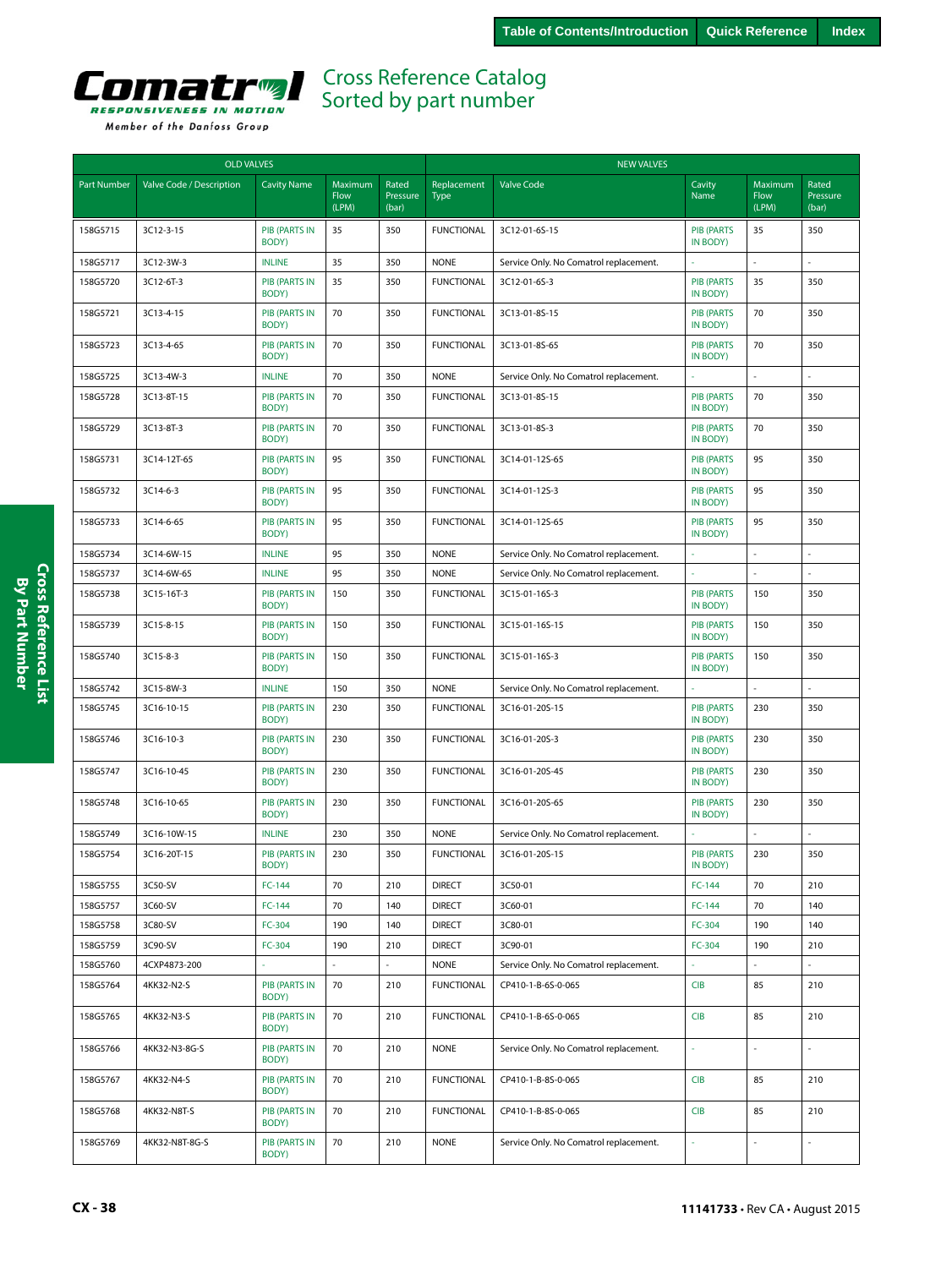<span id="page-38-0"></span>

|                    | <b>OLD VALVES</b>        |                               |                          |                            | <b>NEW VALVES</b>          |                                         |                               |                          |                            |  |
|--------------------|--------------------------|-------------------------------|--------------------------|----------------------------|----------------------------|-----------------------------------------|-------------------------------|--------------------------|----------------------------|--|
| <b>Part Number</b> | Valve Code / Description | <b>Cavity Name</b>            | Maximum<br>Flow<br>(LPM) | Rated<br>Pressure<br>(bar) | Replacement<br><b>Type</b> | <b>Valve Code</b>                       | Cavity<br>Name                | Maximum<br>Flow<br>(LPM) | Rated<br>Pressure<br>(bar) |  |
| 158G5770           | 4KK33-N3-S               | <b>PIB (PARTS IN</b><br>BODY) | 70                       | 140                        | <b>NONE</b>                | Service Only. No Comatrol replacement.  |                               |                          |                            |  |
| 158G5771           | 4KK33-N4-S               | <b>PIB (PARTS IN</b><br>BODY) | 70                       | 140                        | <b>NONE</b>                | Service Only. No Comatrol replacement.  | ÷,                            | $\overline{a}$           |                            |  |
| 158G5772           | 4KK33-N6T-S              | PIB (PARTS IN<br>BODY)        | 70                       | 140                        | <b>NONE</b>                | Service Only. No Comatrol replacement.  |                               |                          |                            |  |
| 158G5773           | 4KK35-N6-S               | <b>PIB (PARTS IN</b><br>BODY) | 150                      | 350                        | <b>NONE</b>                | Service Only. No Comatrol replacement.  | à,                            | ÷,                       | ÷,                         |  |
| 158G5774           | 4KK35-N6W-S              | <b>PIB (PARTS IN</b><br>BODY) | 150                      | 350                        | <b>NONE</b>                | Service Only. No Comatrol replacement.  |                               | ÷,                       |                            |  |
| 158G5778           | 4K13-4-S                 | <b>INLINE</b>                 | 75                       | 350                        | <b>NONE</b>                | Service Only. No Comatrol replacement.  |                               |                          |                            |  |
| 158G5779           | 4K13-4W-S                | <b>INLINE</b>                 | 75                       | 350                        | <b>NONE</b>                | Service Only. No Comatrol replacement.  | ä,                            | L.                       |                            |  |
| 158G5780           | 4K14-6-S                 | <b>INLINE</b>                 |                          | 350                        | <b>NONE</b>                | Service Only. No Comatrol replacement.  |                               | L.                       | ÷.                         |  |
| 158G5785           | 4K21-N2-S                | <b>PIB (PARTS IN</b><br>BODY) | 30                       | 210                        | <b>NONE</b>                | Service Only. No Comatrol replacement.  |                               |                          |                            |  |
| 158G5786           | 4K21-N3-S                | <b>PIB (PARTS IN</b><br>BODY) | 30                       | 210                        | <b>NONE</b>                | Service Only. No Comatrol replacement.  | ä,                            |                          |                            |  |
| 158G5787           | 4K32-N4-S                | <b>PIB (PARTS IN</b><br>BODY) | 70                       | 210                        | <b>FUNCTIONAL</b>          | Custom HIC can be created to replace it | <b>HIC</b>                    | L.                       |                            |  |
| 158G5788           | 4K32-N8G-S               | <b>PIB (PARTS IN</b><br>BODY) | 70                       | 210                        | <b>NONE</b>                | Service Only. No Comatrol replacement.  |                               | L.                       |                            |  |
| 158G5789           | 4K32-N8T-S               | <b>PIB (PARTS IN</b><br>BODY) | 70                       | 210                        | <b>FUNCTIONAL</b>          | Custom HIC can be created to replace it | <b>HIC</b>                    | $\overline{a}$           | $\sim$                     |  |
| 158G5790           | 4K33-N4-S                | <b>PIB (PARTS IN</b><br>BODY) | 70                       | 140                        | <b>NONE</b>                | Service Only. No Comatrol replacement.  | à,                            | ÷,                       | ÷,                         |  |
| 158G5791           | 4K35-N12T-S              | <b>PIB (PARTS IN</b><br>BODY) | 150                      | 350                        | <b>FUNCTIONAL</b>          | CP453-2-B-16S-015-0                     | <b>SDC20-2</b>                | 250                      | 350                        |  |
| 158G5792           | 4K35-N6-S                | <b>PIB (PARTS IN</b><br>BODY) | 150                      | 350                        | <b>FUNCTIONAL</b>          | CP453-5-B-16S-4-065                     | <b>SDC20-2</b>                | 250                      | 350                        |  |
| 158G5793           | 4K35-N6W-S               | <b>PIB (PARTS IN</b><br>BODY) | 150                      | 350                        | <b>FUNCTIONAL</b>          | CP453-5-B-16S-4-065                     | <b>SDC20-2</b>                | 250                      | 350                        |  |
| 158G5794           | 4K41-N10-S               | <b>PIB (PARTS IN</b><br>BODY) | 380                      | 350                        | <b>NONE</b>                | Service Only. No Comatrol replacement.  | à,                            | L.                       |                            |  |
| 158G5795           | 4K41-N10W-S              | <b>PIB (PARTS IN</b><br>BODY) | 380                      | 350                        | <b>NONE</b>                | Service Only. No Comatrol replacement.  |                               |                          |                            |  |
| 158G5796           | 4K41-N16T-S              | <b>PIB (PARTS IN</b><br>BODY) | 380                      | 350                        | <b>NONE</b>                | Service Only. No Comatrol replacement.  | ä,                            | L.                       |                            |  |
| 158G5797           | 4K41-N8-S                | <b>PIB (PARTS IN</b><br>BODY) | 380                      | 350                        | <b>NONE</b>                | Service Only. No Comatrol replacement.  | à,                            | ÷,                       |                            |  |
| 158G5798           | 4K70-I-S                 | FC-173                        | 75                       | 210                        | <b>NONE</b>                | Service Only. No Comatrol replacement.  | $\bar{a}$                     | ÷,                       |                            |  |
| 158G5799           | 4K70-I-S3                | $FC-173$                      | 75                       | 210                        | <b>NONE</b>                | Service Only. No Comatrol replacement.  |                               |                          | $\overline{\phantom{a}}$   |  |
| 158G5806           | 3C16-20T-3               | <b>PIB (PARTS IN</b><br>BODY) | 230                      | 350                        | <b>FUNCTIONAL</b>          | 3C16-01-20S-3                           | <b>PIB (PARTS</b><br>IN BODY) | 230                      | 350                        |  |
| 158G5808           | 4K32-N8T-S3              | <b>PIB (PARTS IN</b><br>BODY) | 70                       | 210                        | <b>FUNCTIONAL</b>          | Custom HIC can be created to replace it | <b>HIC</b>                    | $\overline{\phantom{a}}$ | $\bar{\mathbb{Z}}$         |  |
| 158G5809           | 3CM15-16T-3S             | <b>PIB (PARTS IN</b><br>BODY) | 150                      | 350                        | <b>FUNCTIONAL</b>          | 3CM15-01-B-16F-16F-3                    | <b>PIB (PARTS</b><br>IN BODY) | 150                      | 350                        |  |
| 158G5813           | 4KK32-N8G-S              | <b>PIB (PARTS IN</b><br>BODY) | 70                       | 210                        | <b>NONE</b>                | Service Only. No Comatrol replacement.  |                               |                          |                            |  |
| 158G5814           | 4K32-N3-S                | <b>PIB (PARTS IN</b><br>BODY) | 70                       | 210                        | <b>FUNCTIONAL</b>          | Custom HIC can be created to replace it | HIC                           | ÷,                       |                            |  |
| 158G5815           | 4K19-N4T-S3              | <b>PIB (PARTS IN</b><br>BODY) | 25                       | 690                        | <b>NONE</b>                | Service Only. No Comatrol replacement.  | $\overline{\phantom{a}}$      | ä,                       |                            |  |
| 158G5816           | 4K32-N8T-S936            | <b>PIB (PARTS IN</b><br>BODY) | 70                       | 210                        | <b>NONE</b>                | Service Only. No Comatrol replacement.  | $\omega$                      | $\overline{\phantom{a}}$ |                            |  |
| 158G5819           | 3CM12-8T-3S              | <b>PIB (PARTS IN</b><br>BODY) | 35                       | 350                        | <b>FUNCTIONAL</b>          | 3CM12-01-B-8F-8F-3                      | <b>PIB (PARTS</b><br>IN BODY) | 35                       | 350                        |  |

150 350 NONE Service Only. No Comatrol replacement.

PIB (PARTS IN<br>BODY)

158G5820 4KK35-N12T-S3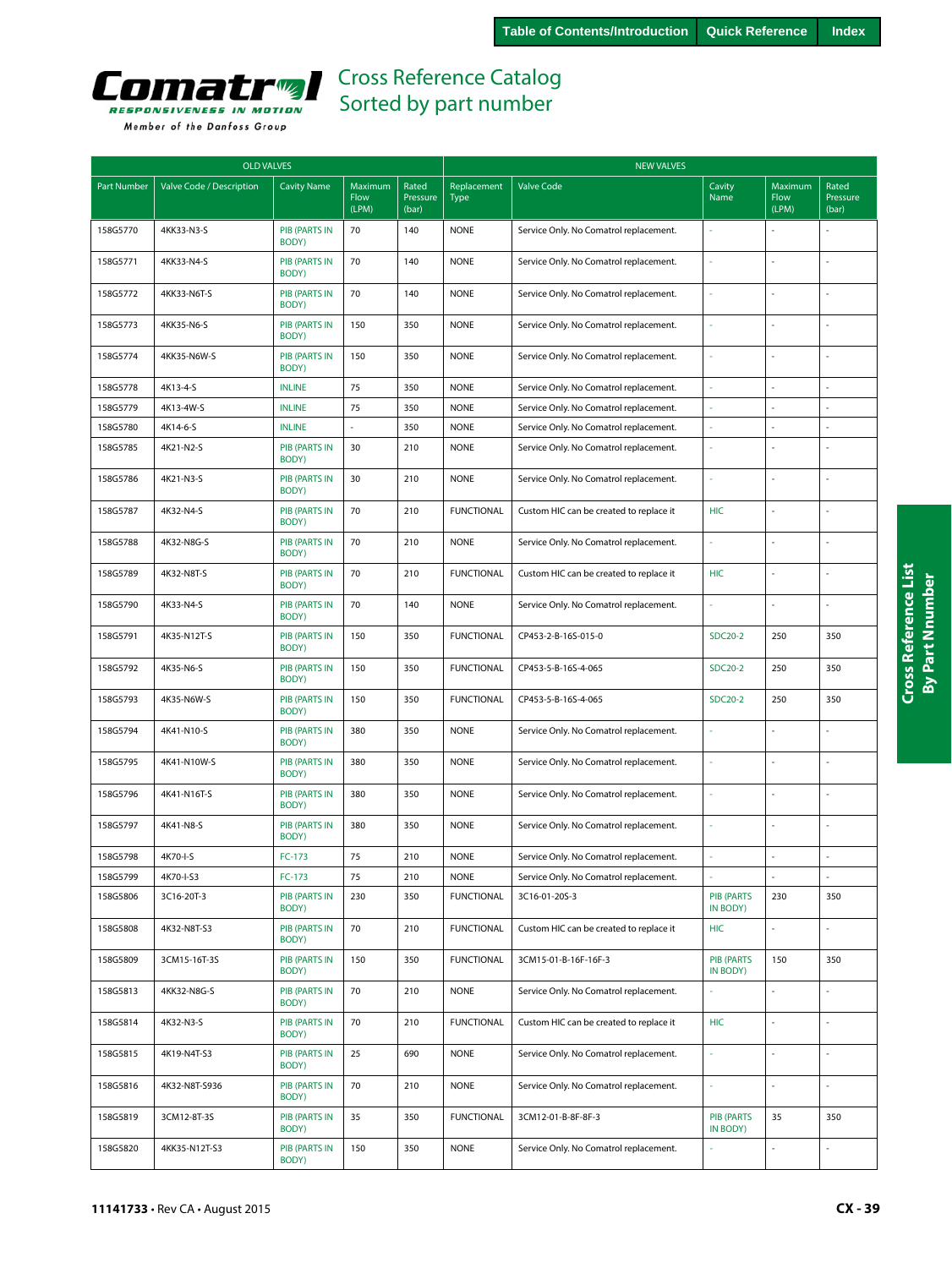<span id="page-39-0"></span>

| Member of the Danfoss Group |  |  |
|-----------------------------|--|--|
|                             |  |  |

|                    | <b>OLD VALVES</b>        |                               |                                 |                            |                            | <b>NEW VALVES</b>                       |                |                          |                            |  |  |
|--------------------|--------------------------|-------------------------------|---------------------------------|----------------------------|----------------------------|-----------------------------------------|----------------|--------------------------|----------------------------|--|--|
| <b>Part Number</b> | Valve Code / Description | <b>Cavity Name</b>            | Maximum<br><b>Flow</b><br>(LPM) | Rated<br>Pressure<br>(bar) | Replacement<br><b>Type</b> | <b>Valve Code</b>                       | Cavity<br>Name | Maximum<br>Flow<br>(LPM) | Rated<br>Pressure<br>(bar) |  |  |
| 158G5821           | 4K32-N4W-S               | <b>PIB (PARTS IN</b><br>BODY) | 70                              | 210                        | <b>FUNCTIONAL</b>          | Custom HIC can be created to replace it | <b>HIC</b>     |                          |                            |  |  |
| 158G5853           | 7AR15-16T                | <b>PIB (PARTS IN</b><br>BODY) | 225                             | 210                        | <b>FUNCTIONAL</b>          | Custom HIC can be created to replace it | HIC            |                          |                            |  |  |
| 158G5855           | 7AR15-8W                 | <b>PIB (PARTS IN</b><br>BODY) | 225                             | 210                        | <b>FUNCTIONAL</b>          | Custom HIC can be created to replace it | <b>HIC</b>     |                          |                            |  |  |
| 158G5861           | 7WA80-1                  | $FC-10$                       | 76                              | 210                        | <b>NONE</b>                | Service Only. No Comatrol replacement.  |                |                          |                            |  |  |
| 158G5862           | 7WA80-2                  | $FC-10$                       | 76                              | 210                        | <b>NONE</b>                | Service Only. No Comatrol replacement.  | ä,             |                          |                            |  |  |
| 158G5872           | 7W110-1                  | $FC-10$                       | 75                              | 210                        | <b>FUNCTIONAL</b>          | SVP10-NO-00-00-V-00                     | SDC10-2        | 80                       | 230                        |  |  |
| 158G5873           | 7W110-2                  | $FC-10$                       | 75                              | 210                        | <b>FUNCTIONAL</b>          | SVP10-NC-00-00-V-00                     | <b>SDC10-2</b> | 80                       | 230                        |  |  |
| 158G5875           | 7W14-8W                  | <b>PIB (PARTS IN</b><br>BODY) | 230                             | 210                        | <b>NONE</b>                | Service Only. No Comatrol replacement.  |                |                          |                            |  |  |
| 158G5878           | 7W20-1                   | FC-109                        | 0.75                            | 210                        | <b>FUNCTIONAL</b>          | SV08-22-01                              | <b>SDC08-2</b> | 16                       | 230                        |  |  |
| 158G5880           | 7W20-1-24SV              | FC-109                        | 0.75                            | 210                        | <b>FUNCTIONAL</b>          | SV08-22-01                              | <b>SDC08-2</b> | 16                       | 230                        |  |  |
| 158G5881           | 7W20-2                   | FC-109                        | 0.75                            | 210                        | <b>FUNCTIONAL</b>          | SV08-22-02                              | <b>SDC08-2</b> | 16                       | 230                        |  |  |
| 158G5883           | 7W20-2-12SV              | FC-109                        | 0.75                            | 210                        | <b>FUNCTIONAL</b>          | SV08-22-02                              | <b>SDC08-2</b> | 16                       | 230                        |  |  |
| 158G5885           | 7W30-1                   | FC-109                        | 7.5                             | 230                        | <b>FUNCTIONAL</b>          | SVP08-NO-00-00-V-00                     | <b>SDC08-2</b> | 35                       | 230                        |  |  |
| 158G5889           | 7W30-2                   | FC-109                        | 7.5                             | 210                        | <b>FUNCTIONAL</b>          | SVP08-NC-00-00-V-00                     | <b>SDC08-2</b> | 35                       | 230                        |  |  |
| 158G5892           | 7W30-2-24SV              | FC-109                        | 7.5                             | 210                        | <b>FUNCTIONAL</b>          | SVP08-NC-24D-L-V-00                     | <b>SDC08-2</b> | 35                       | 230                        |  |  |
| 158G5893           | 7W40-1                   | <b>FC-109A</b>                | $\overline{2}$                  | 210                        | <b>FUNCTIONAL</b>          | SV08-23-04                              | <b>SDC08-3</b> | 10                       | 230                        |  |  |
| 158G5894           | 7W40-2                   | <b>FC-109A</b>                | $\overline{2}$                  | 210                        | <b>FUNCTIONAL</b>          | SV08-23-03                              | <b>SDC08-3</b> | 18                       | 230                        |  |  |
| 158G5895           | 7W40-2-12SV              | <b>FC-109A</b>                | $\overline{2}$                  | 210                        | <b>FUNCTIONAL</b>          | SV08-23-03                              | <b>SDC08-3</b> | 18                       | 230                        |  |  |
| 158G5896           | 7W40-2-24SV              | <b>FC-109A</b>                | $\overline{2}$                  | 210                        | <b>FUNCTIONAL</b>          | SV08-23-03                              | <b>SDC08-3</b> | 18                       | 230                        |  |  |
| 158G5898           | Two-Way Spool Type (NO)  |                               |                                 |                            | <b>NONE</b>                | Service Only. No Comatrol replacement.  |                |                          |                            |  |  |
| 158G5899           | 7W80-2                   | $FC-10$                       | 76                              | 320                        | <b>NONE</b>                | Service Only. No Comatrol replacement.  |                |                          |                            |  |  |
| 158G5900           | 7W90-1                   | FC-109                        | 20                              | 230                        | <b>FUNCTIONAL</b>          | SVP08-NO-00-00-V-00                     | <b>SDC08-2</b> | 35                       | 230                        |  |  |
| 158G5901           | 7W90-2                   | FC-109                        | 20                              | 210                        | <b>FUNCTIONAL</b>          | SVP08-NC-00-00-V-00                     | <b>SDC08-2</b> | 35                       | 230                        |  |  |
| 158G5903           | 7AR17-20T                | <b>PIB (PARTS IN</b><br>BODY) | 380                             | 210                        | <b>NONE</b>                | Service Only. No Comatrol replacement.  |                |                          |                            |  |  |
| 158G5905           | 7W440-A                  | <b>FC-316A</b>                | 25                              | 210                        | <b>FUNCTIONAL</b>          | SV08-23-04                              | <b>SDC08-3</b> | 10                       | 230                        |  |  |
| 158G5907           | 7W490-1                  | FC-316                        | 40                              | 210                        | <b>FUNCTIONAL</b>          | SVP08-NOR-00-00-V-00                    | <b>SDC08-2</b> | 35                       | 210                        |  |  |
| 158G5908           | 7W490-2                  | FC-316                        | 40                              | 210                        | <b>FUNCTIONAL</b>          | SVP08-NCR-00-00-V-00                    | <b>SDC08-2</b> | 35                       | 230                        |  |  |
| 158G5909           | 7W480-1                  | FC-316D                       | 30                              | 210                        | <b>FUNCTIONAL</b>          | SV10-24-01-00-00-V-0                    | SDC10-4        | 15                       | 230                        |  |  |
| 158G5910           | 7W480-2                  | <b>FC-316D</b>                | 30                              | 210                        | <b>FUNCTIONAL</b>          | SV08-24-02-00-00-V-00                   | <b>SDC08-4</b> | 10                       | 230                        |  |  |
| 158G5912           | 7WAXP7271-300            |                               |                                 |                            | <b>NONE</b>                | Service Only. No Comatrol replacement.  |                |                          |                            |  |  |
| 158G5914           | 7W90-1-M24SV             | FC-109                        | 20                              | 230                        | <b>FUNCTIONAL</b>          | SVP08-NO-24D-L-V-00                     | <b>SDC08-2</b> | 35                       | 230                        |  |  |
| 158G5917           | 7WC490-1                 |                               |                                 |                            | <b>NONE</b>                | Service Only. No Comatrol replacement.  |                |                          |                            |  |  |
| 158G5918           | 7WC490-2                 |                               |                                 |                            | <b>NONE</b>                | Service Only. No Comatrol replacement.  |                |                          |                            |  |  |
| 158G5919           | 7W440-B                  | FC-316A                       | 25                              | 210                        | <b>FUNCTIONAL</b>          | SV08-23-03                              | <b>SDC08-3</b> | 18                       | 230                        |  |  |
| 158G5920           | 7W440-C                  | <b>FC-316A</b>                | 25                              | 210                        | <b>FUNCTIONAL</b>          | SV08-23-04                              | <b>SDC08-3</b> | 10                       | 230                        |  |  |
| 158G5926           | 7W70-2-DC24S329          | ä,                            |                                 | ÷,                         | <b>NONE</b>                | Service Only. No Comatrol replacement.  | ä,             |                          | ä,                         |  |  |
| 158G5971           | 1T11-2W-6S               | <b>PIB (PARTS IN</b><br>BODY) | 164cc/<br>min                   | 690                        | <b>NONE</b>                | Service Only. No Comatrol replacement.  | ä,             |                          | L.                         |  |  |
| 158G5972           | 1T11-4T-6S               | <b>PIB (PARTS IN</b><br>BODY) | 164cc/<br>min                   | 690                        | <b>NONE</b>                | Service Only. No Comatrol replacement.  | ä,             |                          | L.                         |  |  |
| 158G6000           | 1PAA600-P-15SV           | <b>FC-324A</b>                | 150                             | 350                        | <b>NONE</b>                | Service Only. No Comatrol replacement.  |                |                          |                            |  |  |
| 158G6001           | 1PAA600-P-40SV           | <b>FC-324A</b>                | 150                             | 350                        | <b>NONE</b>                | Service Only. No Comatrol replacement.  |                |                          |                            |  |  |
| 158G6002           | 2FPC600-SV               | <b>FC-324A</b>                | 155                             | 350                        | <b>FUNCTIONAL</b>          | CP312-4-V-0-0-100                       | CP16-4         | 130                      | 210                        |  |  |
| 158G6003           | 2FRC600-SV               | <b>FC-324A</b>                | 95                              | 350                        | <b>FUNCTIONAL</b>          | CP302-4-V-0-0-100                       | SDC16-3        | 130                      | 210                        |  |  |
| 158G6005           | 2N600-P-SV               | FC-324                        | 150                             | 350                        | <b>FUNCTIONAL</b>          | CP612-2-V-0-E                           | SDC16-2        | 190                      | 210                        |  |  |
| 158G6006           | 2N600-R-SV               | FC-324                        | 150                             | 350                        | <b>FUNCTIONAL</b>          | CP612-2-V-0-K                           | SDC16-2        | 190                      | 210                        |  |  |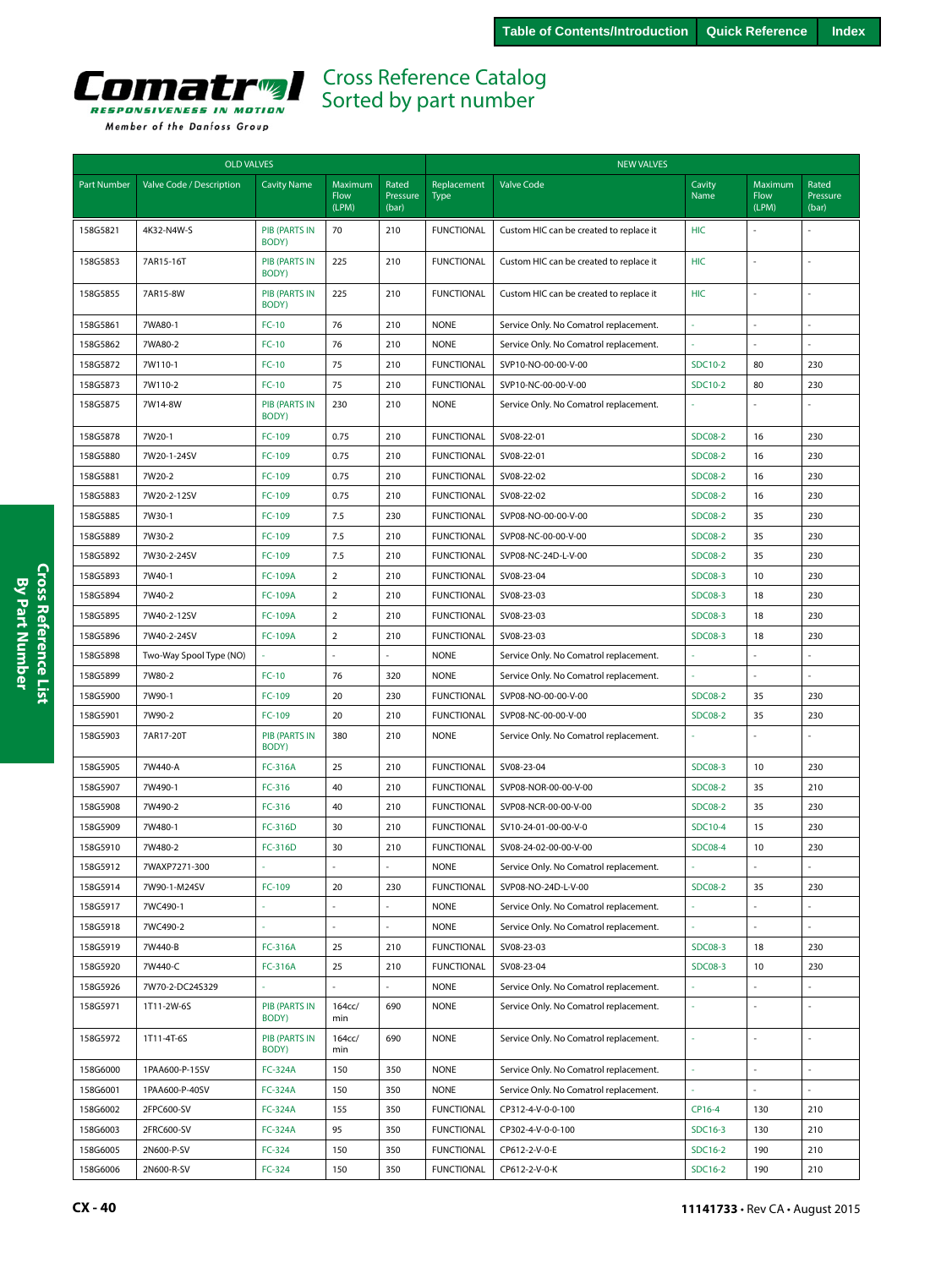<span id="page-40-0"></span>

|  |  |  | Member of the Danfoss Group |  |
|--|--|--|-----------------------------|--|
|--|--|--|-----------------------------|--|

|                    | <b>OLD VALVES</b>        |                               |                                 |                            | <b>NEW VALVES</b>          |                                         |                |                          |                            |  |
|--------------------|--------------------------|-------------------------------|---------------------------------|----------------------------|----------------------------|-----------------------------------------|----------------|--------------------------|----------------------------|--|
| <b>Part Number</b> | Valve Code / Description | <b>Cavity Name</b>            | Maximum<br><b>Flow</b><br>(LPM) | Rated<br>Pressure<br>(bar) | Replacement<br><b>Type</b> | <b>Valve Code</b>                       | Cavity<br>Name | Maximum<br>Flow<br>(LPM) | Rated<br>Pressure<br>(bar) |  |
| 158G6007           | 2V600-N-40SV             | FC-324B                       | 150                             | 350                        | <b>FUNCTIONAL</b>          | CP342-3-U-0-2020                        | CP16-4         | 150                      | 350                        |  |
| 158G6010           | 3C600-5SV                | FC-324                        | 150                             | 350                        | <b>FUNCTIONAL</b>          | CP102-1-V-0-005                         | SDC16-2        | 150                      | 350                        |  |
| 158G6011           | 3C600-65SV               | FC-324                        | 150                             | 350                        | <b>FUNCTIONAL</b>          | CP102-1-V-0-065                         | SDC16-2        | 150                      | 350                        |  |
| 158G6012           | 4H600-1-SV               | <b>FC-324B</b>                | 151                             | 350                        | <b>FUNCTIONAL</b>          | CP722-11-U-0-080                        | CP16-4         | 125                      | 450                        |  |
| 158G6013           | 4H610-1-SV               | FC-324B                       | 151                             | 350                        | <b>FUNCTIONAL</b>          | CP722-1-V-0-150-S1                      | CP16-4         | 130                      | 210                        |  |
| 158G6014           | 4KC600-N-SV              | <b>FC-324A</b>                | 151                             | 350                        | <b>NONE</b>                | Service Only. No Comatrol replacement.  |                |                          |                            |  |
| 158G6015           | 4KC600-N-SV3             | <b>FC-324A</b>                | 151                             | 350                        | <b>NONE</b>                | Service Only. No Comatrol replacement.  | ÷.             |                          |                            |  |
| 158G6016           | 4K600-N-SV               | <b>FC-324A</b>                | 150                             | 350                        | <b>NONE</b>                | Service Only. No Comatrol replacement.  |                |                          |                            |  |
| 158G6017           | 4K600-N-SV3              | <b>FC-324A</b>                | 150                             | 350                        | <b>NONE</b>                | Service Only. No Comatrol replacement.  | ä,             |                          |                            |  |
| 158G6018           | 1PAA600-R-15SV           | <b>FC-324A</b>                | 150                             | 350                        | <b>NONE</b>                | Service Only. No Comatrol replacement.  | ä,             |                          |                            |  |
| 158G6019           | 1PAA600-R-40SV           | <b>FC-324A</b>                | 150                             | 350                        | <b>NONE</b>                | Service Only. No Comatrol replacement.  | $\sim$         |                          |                            |  |
| 158G6020           | 4KCV600-N-SV             | <b>FC-324A</b>                | 151                             | 350                        | <b>NONE</b>                | Service Only. No Comatrol replacement.  |                |                          |                            |  |
| 158G6021           | 4H600-2-SV               | FC-324B                       | 150                             | 350                        | <b>NONE</b>                | Service Only. No Comatrol replacement.  |                |                          |                            |  |
| 158G6022           | 4H610-2-SV               | <b>FC-324B</b>                | 150                             | 350                        | <b>FUNCTIONAL</b>          | CP722-2-V-0-150-S1                      | CP16-4         | 130                      | 210                        |  |
| 158G6023           | 2VXP7530-100             | <b>PIB (PARTS IN</b><br>BODY) |                                 |                            | <b>NONE</b>                | Service Only. No Comatrol replacement.  |                |                          |                            |  |
| 158G6024           | 2FPC610-SV               | <b>FC-324B</b>                | 155                             | 350                        | <b>NONE</b>                | Service Only. No Comatrol replacement.  |                |                          |                            |  |
| 158G7000           | 2N800-P-SV               | FC-329                        | 300                             | 350                        | <b>FUNCTIONAL</b>          | CP613-1-V-0                             | SDC20-2        | 380                      | 210                        |  |
| 158G7001           | 2N800-R-SV               | FC-329                        | 300                             | 350                        | <b>FUNCTIONAL</b>          | CP613-1-V-0                             | SDC20-2        | 380                      | 210                        |  |
| 158G7003           | 2FPC800-SV               | <b>FC-329B</b>                | 305                             | 350                        | <b>NONE</b>                | Service Only. No Comatrol replacement.  |                |                          |                            |  |
| 158G7006           | 3C800-5SV                | FC-329                        | 300                             | 350                        | <b>FUNCTIONAL</b>          | CP103-1-V-0-005                         | SDC20-2        | 380                      | 210                        |  |
| 158G7007           | 3C800-65SV               | FC-329                        | 300                             | 350                        | <b>FUNCTIONAL</b>          | CP103-1-V-0-065                         | SDC20-2        | 380                      | 210                        |  |
| 158G7008           | 4H800-1-SV               | <b>FC-329B</b>                | 303                             | 350                        | <b>FUNCTIONAL</b>          | CP723-5-V-0-150-S3                      | SDC20-4        | 265                      | 210                        |  |
| 158G7011           | 4DS800-N-60SV            | <b>FC-329A</b>                | 300                             | 350                        | <b>FUNCTIONAL</b>          | CP703-2-V-0-080                         | CP20-3S        | 320                      | 210                        |  |
| 158G7014           | 4DS810-N-110SV           | <b>FC-324A</b>                | 300                             | 350                        | <b>FUNCTIONAL</b>          | CP703-1 (LE20-CPC) TBD                  | CP20-3S        | 300                      | 210                        |  |
| 158G9796           | 7AR15-8                  | <b>PIB (PARTS IN</b><br>BODY) | 225                             | 210                        | <b>FUNCTIONAL</b>          | Custom HIC can be created to replace it | <b>HIC</b>     |                          |                            |  |
| 163F1053           | 180-E2D-B                |                               | 40                              | 350                        | <b>NONE</b>                | Service Only. No Comatrol replacement.  | ÷,             | L.                       |                            |  |
| 163F1055           | 182-A2E-B                |                               | 40                              | 350                        | <b>NONE</b>                | Service Only. No Comatrol replacement.  | ÷              |                          |                            |  |
| 163F1056           | 182-A2F-B                |                               | 40                              | 350                        | <b>NONE</b>                | Service Only. No Comatrol replacement.  | ÷,             |                          |                            |  |
| 163F1057           | 182-EOD-B                |                               | 40                              | 350                        | <b>NONE</b>                | Service Only. No Comatrol replacement.  | ÷              |                          |                            |  |
| 163F1058           | 182-E2D-B                |                               | 40                              | 350                        | <b>NONE</b>                | Service Only. No Comatrol replacement.  | ÷,             |                          |                            |  |
| 163F1059           | 182-EOE-B                |                               | 40                              | 350                        | <b>NONE</b>                | Service Only. No Comatrol replacement.  |                |                          |                            |  |
| 163F1060           | 182-E2E-B                |                               | 40                              | 350                        | <b>NONE</b>                | Service Only. No Comatrol replacement.  |                |                          |                            |  |
| 163F1061           | 182-E2F-B                | ä                             | 40                              | 350                        | <b>NONE</b>                | Service Only. No Comatrol replacement.  | ÷              | ÷,                       | ÷,                         |  |
| 163F1062           | 182-E2G-B                | ä,                            | 40                              | 350                        | <b>NONE</b>                | Service Only. No Comatrol replacement.  | ÷,             |                          |                            |  |
| 163F1063           | 183-A2E-B                |                               | 40                              | 350                        | <b>NONE</b>                | Service Only. No Comatrol replacement.  | J.             |                          |                            |  |
| 163F1064           | 183-EOD-B                |                               | 40                              | 350                        | <b>NONE</b>                | Service Only. No Comatrol replacement.  |                |                          |                            |  |
| 163F1065           | 183-E2D-B                | ÷                             | 40                              | 350                        | <b>NONE</b>                | Service Only. No Comatrol replacement.  | ÷              |                          |                            |  |
| 163F1065           | 183-E2D-B                | ä,                            | 40                              | 350                        | <b>NONE</b>                | Service Only. No Comatrol replacement.  | ×,             |                          |                            |  |
| 163F1067           | 80120-363                | ÷                             |                                 |                            | <b>NONE</b>                | Service Only. No Comatrol replacement.  | ÷              |                          | $\sim$                     |  |
| 163F1068           | 183-E2F-B                | ä,                            | 40                              | 350                        | <b>NONE</b>                | Service Only. No Comatrol replacement.  | ÷,             | ä,                       |                            |  |
| 163F1069           | 187-E2E-B                | ä,                            | 40                              | 350                        | <b>NONE</b>                | Service Only. No Comatrol replacement.  | $\omega$       | $\overline{a}$           | ÷,                         |  |
| 163F1070           | 185-E2E-B                | ä,                            | 40                              | 350                        | <b>NONE</b>                | Service Only. No Comatrol replacement.  | ä,             | ÷.                       | ÷,                         |  |
| 163F1071           | 185-E2D-B                |                               | 40                              | 350                        | <b>NONE</b>                | Service Only. No Comatrol replacement.  |                |                          |                            |  |
| 163F1074           | 187-E2F-B                |                               | 40                              | 350                        | <b>NONE</b>                | Service Only. No Comatrol replacement.  | ÷.             |                          | ÷,                         |  |
| 163F1076           | 180-E2F-B                |                               | 40                              | 350                        | <b>NONE</b>                | Service Only. No Comatrol replacement.  |                |                          |                            |  |
| 163F1077           | 182-A2D-B                |                               | 40                              | 350                        | <b>NONE</b>                | Service Only. No Comatrol replacement.  | J.             |                          |                            |  |
| 163F1085           | 182-MOE-B                |                               | 40                              | 350                        | <b>NONE</b>                | Service Only. No Comatrol replacement.  | J.             | $\overline{a}$           | $\overline{a}$             |  |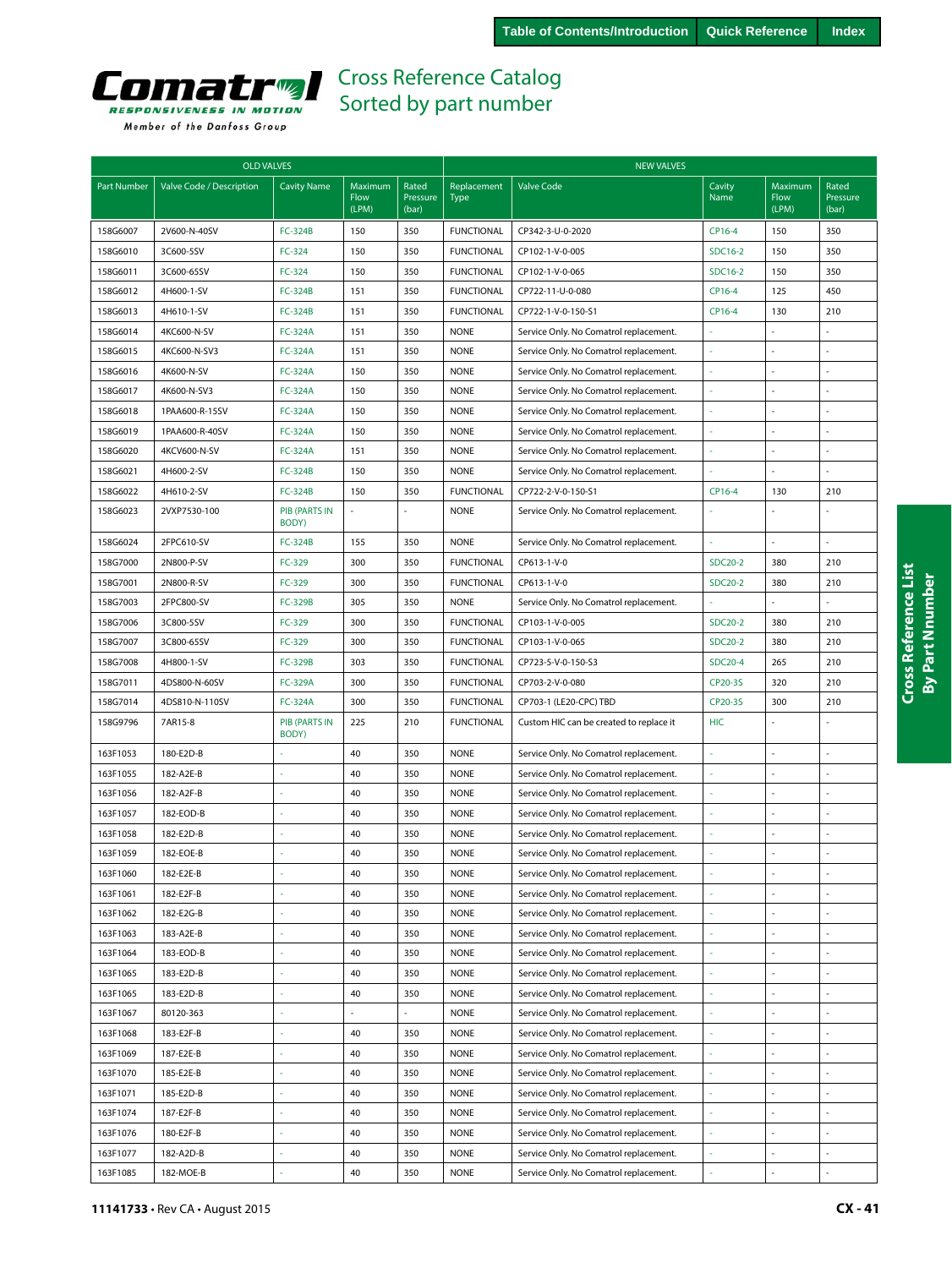<span id="page-41-0"></span>

|                    | <b>OLD VALVES</b>             |                    |                                 |                            | <b>NEW VALVES</b>          |                                        |                |                          |                            |  |  |
|--------------------|-------------------------------|--------------------|---------------------------------|----------------------------|----------------------------|----------------------------------------|----------------|--------------------------|----------------------------|--|--|
| <b>Part Number</b> | Valve Code / Description      | <b>Cavity Name</b> | Maximum<br><b>Flow</b><br>(LPM) | Rated<br>Pressure<br>(bar) | Replacement<br><b>Type</b> | <b>Valve Code</b>                      | Cavity<br>Name | Maximum<br>Flow<br>(LPM) | Rated<br>Pressure<br>(bar) |  |  |
| 1D30-2             | 1D30-F-30SV:2000              | FC-109             | 30                              | 210                        | <b>FUNCTIONAL</b>          | CP208-3-V-0-E-C-200                    | <b>SDC08-2</b> | 30                       | 250                        |  |  |
| 1E80-12            | 1E80-F-50SV(8.5:1):3700       | FC-173             | 95                              | 350                        | <b>FUNCTIONAL</b>          | CP441-1-V-0-E-A-370-10.0-015           | CP12-3S        | 115                      | 350                        |  |  |
| 1E80-7             | 1E80-F-50SV(4:1):3700         | FC-173             | 95                              | 350                        | <b>FUNCTIONAL</b>          | CP441-1-V-0-E-B-370-4.5-015            | CP12-3S        | 115                      | 350                        |  |  |
| 4C30-SV            | 4C30-SV                       |                    |                                 | ÷,                         | <b>NONE</b>                | Service Only. No Comatrol replacement. |                |                          |                            |  |  |
| 542116             | Housing                       |                    |                                 | J,                         | <b>NONE</b>                | Service Only. No Comatrol replacement. |                |                          |                            |  |  |
| 545059             | Housing                       |                    |                                 | ÷,                         | <b>NONE</b>                | Service Only. No Comatrol replacement. |                |                          |                            |  |  |
| 546006             | Housing                       |                    | ÷,                              | ÷,                         | <b>NONE</b>                | Service Only. No Comatrol replacement. |                | $\sim$                   | ÷                          |  |  |
| 563003             | Piston                        |                    |                                 | ÷,                         | <b>NONE</b>                | Service Only. No Comatrol replacement. |                |                          |                            |  |  |
| 572034             | Piston                        |                    |                                 | ÷,                         | <b>NONE</b>                | Service Only. No Comatrol replacement. |                | ÷,                       |                            |  |  |
| 890166             | Boot                          |                    | ÷,                              | ÷,                         | <b>NONE</b>                | Service Only. No Comatrol replacement. |                | ÷.                       |                            |  |  |
| 890372             | Fitting - #4 SAE              |                    |                                 |                            | <b>NONE</b>                | Service Only. No Comatrol replacement. |                |                          |                            |  |  |
| 890374             | Socket Head Plug - #6 SAE     |                    |                                 | ä,                         | <b>NONE</b>                | Service Only. No Comatrol replacement. |                |                          |                            |  |  |
| 973098             | Handknob Adj. Assy            |                    | ÷,                              | ÷,                         | <b>NONE</b>                | Service Only. No Comatrol replacement. |                | ÷.                       |                            |  |  |
| 973157             | Adjust Assy                   |                    |                                 | $\overline{\phantom{a}}$   | <b>NONE</b>                | Service Only. No Comatrol replacement. |                |                          |                            |  |  |
| 973172             | Handknob Adj. Assy            |                    |                                 | ÷,                         | <b>NONE</b>                | Service Only. No Comatrol replacement. |                |                          |                            |  |  |
| 973173             | Handknob Adj. Assy            |                    |                                 | ÷,                         | <b>NONE</b>                | Service Only. No Comatrol replacement. |                |                          |                            |  |  |
| 973178             | Adjust Assy                   |                    |                                 |                            | <b>NONE</b>                | Service Only. No Comatrol replacement. |                |                          |                            |  |  |
| 973180             | Adjust Assy                   |                    | ÷,                              | ÷.                         | <b>NONE</b>                | Service Only. No Comatrol replacement. |                |                          |                            |  |  |
| 973205             | Adjust Assy                   |                    | L.                              | ÷.                         | <b>NONE</b>                | Service Only. No Comatrol replacement. |                | ÷,                       | $\overline{\phantom{a}}$   |  |  |
| 973209             | Adjust Assy                   |                    |                                 | ÷,                         | <b>NONE</b>                | Service Only. No Comatrol replacement. |                |                          |                            |  |  |
| 973210             | Adjust Assy                   |                    | $\overline{\phantom{a}}$        | ä,                         | <b>NONE</b>                | Service Only. No Comatrol replacement. |                |                          |                            |  |  |
| 973214             | Adjust Assy                   | ä,                 | ÷,                              | ÷,                         | <b>NONE</b>                | Service Only. No Comatrol replacement. |                | ÷,                       |                            |  |  |
| 973227-1           | Non-Rise Adjust               |                    |                                 |                            | <b>NONE</b>                | Service Only. No Comatrol replacement. |                |                          |                            |  |  |
| 973246             | <b>Adjust Assy</b>            |                    | ÷,                              | ä,                         | <b>NONE</b>                | Service Only. No Comatrol replacement. |                |                          |                            |  |  |
| 973248             | Adjust Assy                   |                    | $\sim$                          | ä,                         | <b>NONE</b>                | Service Only. No Comatrol replacement. |                | $\sim$                   |                            |  |  |
| 973253             | Adjust Assy                   |                    | $\sim$                          | $\blacksquare$             | <b>NONE</b>                | Service Only. No Comatrol replacement. |                | ä,                       |                            |  |  |
| 976047             | Shell/Coil Sub Assy           |                    |                                 | ä,                         | <b>NONE</b>                | Service Only. No Comatrol replacement. |                |                          |                            |  |  |
| 979091             | <b>Relief Valve Cartridge</b> |                    |                                 | ÷,                         | <b>NONE</b>                | Service Only. No Comatrol replacement. |                |                          |                            |  |  |
| 979635             | Hydraulic Sub Assy            |                    |                                 |                            | <b>NONE</b>                | Service Only. No Comatrol replacement. |                |                          |                            |  |  |
| 979712             | X12VDC                        |                    | ä,                              | ä,                         | <b>NONE</b>                | Service Only. No Comatrol replacement. |                |                          | ÷.                         |  |  |
| 979746             | B12VDC                        |                    | L.                              | L.                         | <b>NONE</b>                | Service Only. No Comatrol replacement. |                | ÷,                       | ÷.                         |  |  |
| 979770             | Shell/Coil Sub Assy           |                    |                                 |                            | <b>NONE</b>                | Service Only. No Comatrol replacement. |                |                          |                            |  |  |
| 979874             | N.O. Hyd. Sub Assy            |                    |                                 |                            | NONE                       | Service Only. No Comatrol replacement. |                |                          |                            |  |  |
| 981587             | Body, Aluminum                | ä,                 | ł,                              | L.                         | <b>NONE</b>                | Service Only. No Comatrol replacement. |                |                          |                            |  |  |
| 982056             | Body                          | ä,                 | ł,                              | L,                         | <b>NONE</b>                | Service Only. No Comatrol replacement. |                |                          |                            |  |  |
| 982350             | Body                          | ä,                 | ÷,                              | $\blacksquare$             | <b>NONE</b>                | Service Only. No Comatrol replacement. |                | $\bar{\phantom{a}}$      | ÷,                         |  |  |
| D-1092             | Drill, Cavity                 | ä,                 | $\Box$                          | ä,                         | <b>NONE</b>                | Service Only. No Comatrol replacement. | ä,             | $\overline{\phantom{a}}$ | $\sim$                     |  |  |
| D-1137             | Form Drill                    |                    | $\overline{\phantom{a}}$        | $\overline{\phantom{a}}$   | <b>NONE</b>                | Service Only. No Comatrol replacement. | ä,             | $\blacksquare$           | $\overline{\phantom{a}}$   |  |  |
| D-1184             | Drill, Cavity                 | $\sim$             | ÷,                              | ä,                         | <b>NONE</b>                | Service Only. No Comatrol replacement. |                | ä,                       | $\sim$                     |  |  |
| D-1185             | Drill, Cavity                 |                    | ÷,                              | ÷,                         | <b>NONE</b>                | Service Only. No Comatrol replacement. |                | $\bar{a}$                | ÷.                         |  |  |
| D-120              | Drill, Cavity                 |                    | J.                              | L,                         | <b>NONE</b>                | Service Only. No Comatrol replacement. |                | ÷,                       |                            |  |  |
| D-1238             | Drill, Cavity                 | ä,                 | $\sim$                          | ÷,                         | <b>NONE</b>                | Service Only. No Comatrol replacement. |                |                          | $\bar{a}$                  |  |  |
| D-1276             | Drill, Cavity                 |                    | ä,                              | ÷,                         | <b>NONE</b>                | Service Only. No Comatrol replacement. |                | $\bar{\phantom{a}}$      |                            |  |  |
| D-1289             | Drill, Cavity                 |                    | L.                              | ä,                         | <b>NONE</b>                | Service Only. No Comatrol replacement. |                | $\overline{\phantom{a}}$ |                            |  |  |
| D-1290             | Drill, Cavity                 | ä,                 | ä,                              | ä,                         | <b>NONE</b>                | Service Only. No Comatrol replacement. |                |                          |                            |  |  |
| D-1296             | Drill, Cavity                 | ä,                 | ÷,                              | L,                         | <b>NONE</b>                | Service Only. No Comatrol replacement. |                | ä,                       |                            |  |  |
| D-1297             | Drill, Cavity                 |                    | L,                              | ä,                         | <b>NONE</b>                | Service Only. No Comatrol replacement. |                |                          |                            |  |  |
| D-1355             | Drill, Cavity                 |                    | ÷,                              | ÷,                         | <b>NONE</b>                | Service Only. No Comatrol replacement. |                |                          |                            |  |  |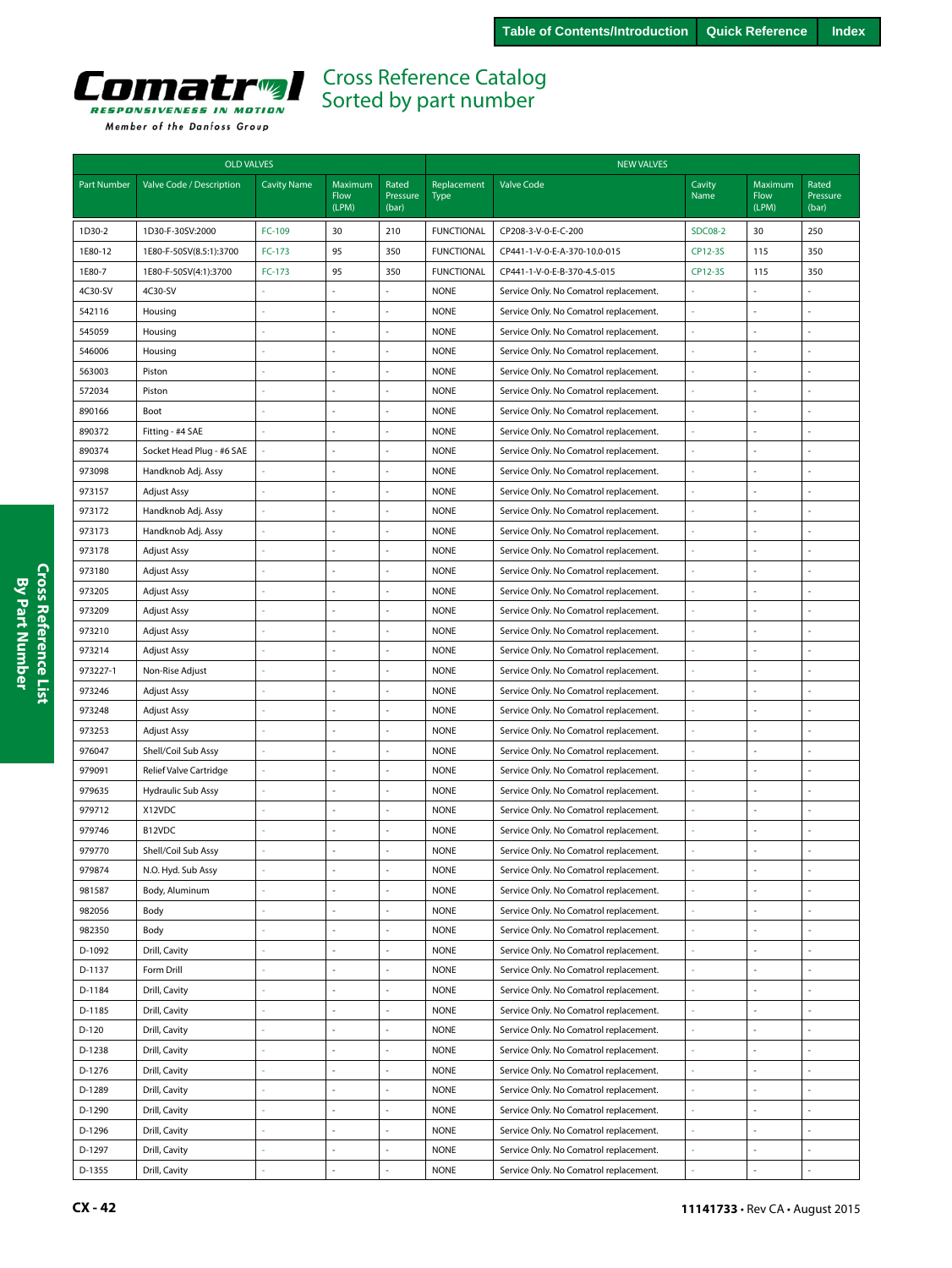<span id="page-42-0"></span>

|  | Member of the Danfoss Group |  |
|--|-----------------------------|--|
|  |                             |  |

|             | <b>OLD VALVES</b>        |                    |                          |                            | <b>NEW VALVES</b>          |                                        |                |                          |                            |  |  |
|-------------|--------------------------|--------------------|--------------------------|----------------------------|----------------------------|----------------------------------------|----------------|--------------------------|----------------------------|--|--|
| Part Number | Valve Code / Description | <b>Cavity Name</b> | Maximum<br>Flow<br>(LPM) | Rated<br>Pressure<br>(bar) | Replacement<br><b>Type</b> | <b>Valve Code</b>                      | Cavity<br>Name | Maximum<br>Flow<br>(LPM) | Rated<br>Pressure<br>(bar) |  |  |
| $D-140$     | Drill, Cavity            |                    |                          |                            | <b>NONE</b>                | Service Only. No Comatrol replacement. |                |                          |                            |  |  |
| D-1406      | Drill, Cavity            |                    | ÷,                       | $\overline{a}$             | <b>NONE</b>                | Service Only. No Comatrol replacement. | ä,             |                          | ÷,                         |  |  |
| D-1465      | Drill, Cavity            |                    |                          | L,                         | <b>NONE</b>                | Service Only. No Comatrol replacement. | ä              |                          | $\sim$                     |  |  |
| D-1527      | Drill, Cavity            |                    |                          |                            | <b>NONE</b>                | Service Only. No Comatrol replacement. | í,             |                          |                            |  |  |
| D-1579      | Drill, Cavity            |                    | ÷.                       | $\overline{a}$             | <b>NONE</b>                | Service Only. No Comatrol replacement. | ä,             | ä,                       | ÷,                         |  |  |
| D-1580      | Drill, Cavity            |                    |                          |                            | <b>NONE</b>                | Service Only. No Comatrol replacement. | ł,             |                          | ä,                         |  |  |
| D-1620      | Drill, Cavity            |                    |                          |                            | <b>NONE</b>                | Service Only. No Comatrol replacement. |                |                          |                            |  |  |
| D-1738      | Drill, Cavity            |                    | ÷,                       | L,                         | <b>NONE</b>                | Service Only. No Comatrol replacement. | L,             | ÷.                       | ÷,                         |  |  |
| D-1759      | Drill, Cavity            |                    | ä,                       |                            | <b>NONE</b>                | Service Only. No Comatrol replacement. | í,             | $\overline{a}$           | $\sim$                     |  |  |
| D-1770      | Drill, Cavity            |                    |                          |                            | <b>NONE</b>                | Service Only. No Comatrol replacement. | ä              |                          |                            |  |  |
| D-1784      | Drill, Cavity            |                    | ÷,                       | L,                         | <b>NONE</b>                | Service Only. No Comatrol replacement. | ä,             |                          | ä,                         |  |  |
| D-1802      | Drill, Cavity            |                    | $\sim$                   | ÷,                         | <b>NONE</b>                | Service Only. No Comatrol replacement. | ä,             |                          | $\sim$                     |  |  |
| D-1815      | Drill, Cavity            |                    |                          | ÷,                         | <b>NONE</b>                | Service Only. No Comatrol replacement. |                |                          |                            |  |  |
| D-1818      | Drill, Cavity            |                    | ÷,                       | L.                         | <b>NONE</b>                | Service Only. No Comatrol replacement. | ä,             |                          | ÷,                         |  |  |
| D-1831      | Drill, Cavity            |                    |                          | ÷.                         | <b>NONE</b>                | Service Only. No Comatrol replacement. | ä,             |                          | ÷,                         |  |  |
| D-1842      | Drill, Cavity            |                    |                          |                            | <b>NONE</b>                | Service Only. No Comatrol replacement. |                |                          |                            |  |  |
| D-1844      | Drill, Cavity            |                    |                          | L,                         | <b>NONE</b>                | Service Only. No Comatrol replacement. | í,             | ÷.                       | ÷,                         |  |  |
| D-1845      | Drill, Cavity            |                    | ä,                       | L.                         | <b>NONE</b>                | Service Only. No Comatrol replacement. | ä              | ÷.                       | ÷,                         |  |  |
| D-1861      | Drill, Cavity            |                    |                          |                            | <b>NONE</b>                | Service Only. No Comatrol replacement. |                |                          |                            |  |  |
| D-1916      | Drill, Cavity            |                    | ÷,                       | ä,                         | <b>NONE</b>                | Service Only. No Comatrol replacement. | í,             | $\sim$                   | ÷,                         |  |  |
| D-1917      | Drill, Cavity            |                    | ÷,                       | ä,                         | <b>NONE</b>                | Service Only. No Comatrol replacement. | í,             | ÷,                       | ÷,                         |  |  |
| D-1918      | Drill, Cavity            |                    |                          |                            | <b>NONE</b>                | Service Only. No Comatrol replacement. |                |                          |                            |  |  |
| D-193       | Drill, Cavity            |                    |                          |                            | <b>NONE</b>                | Service Only. No Comatrol replacement. | í,             |                          | ÷,                         |  |  |
| D-1987      | Drill, Cavity            |                    | ä,                       | ä,                         | <b>NONE</b>                | Service Only. No Comatrol replacement. | ä,             |                          | ÷,                         |  |  |
| D-1988      | Drill, Cavity            |                    |                          | ä,                         | <b>NONE</b>                | Service Only. No Comatrol replacement. |                |                          |                            |  |  |
| D-1989      | Drill, Cavity            |                    | ÷,                       | ä,                         | <b>NONE</b>                | Service Only. No Comatrol replacement. | ä,             | $\sim$                   | ÷,                         |  |  |
| D-233       | Drill, Cavity            |                    |                          | ÷,                         | <b>NONE</b>                | Service Only. No Comatrol replacement. | í,             |                          | ÷,                         |  |  |
| R-1073      | Tap, Reamer              |                    |                          |                            | <b>NONE</b>                | Service Only. No Comatrol replacement. |                |                          | ÷,                         |  |  |
| R-1090      | Tap, Reamer              |                    |                          |                            | <b>NONE</b>                | Service Only. No Comatrol replacement. | ÷              |                          | $\sim$                     |  |  |
| R-1175      | Tap, Reamer              |                    | ä,                       | ä,                         | <b>NONE</b>                | Service Only. No Comatrol replacement. | ä,             | $\bar{a}$                | ÷,                         |  |  |
| R-1211      | Tap, Reamer              |                    |                          |                            | <b>NONE</b>                | Service Only. No Comatrol replacement. | ä,             |                          | ÷,                         |  |  |
| R-1220      | Tap, Reamer              |                    |                          |                            | <b>NONE</b>                | Service Only. No Comatrol replacement. |                |                          |                            |  |  |
| R-1234      | Tap, Reamer              |                    |                          |                            | <b>NONE</b>                | Service Only. No Comatrol replacement. |                |                          |                            |  |  |
| R-1235      | Tap, Reamer              |                    |                          | ä,                         | <b>NONE</b>                | Service Only. No Comatrol replacement. |                | $\bar{a}$                | $\overline{\phantom{a}}$   |  |  |
| R-1245      | Tap, Reamer              |                    | $\mathbb{Z}^2$           | $\blacksquare$             | <b>NONE</b>                | Service Only. No Comatrol replacement. | ÷,             | $\blacksquare$           | $\blacksquare$             |  |  |
| R-1278      | Tap, Reamer              | ÷                  | $\overline{\phantom{a}}$ | ÷.                         | <b>NONE</b>                | Service Only. No Comatrol replacement. | ä,             | $\blacksquare$           | $\overline{\phantom{a}}$   |  |  |
| R-1339      | Tap, Reamer              |                    | ä,                       | ä,                         | <b>NONE</b>                | Service Only. No Comatrol replacement. | ä,             | $\sim$                   | ä,                         |  |  |
| R-1384      | Tap, Reamer              |                    | ÷.                       | ÷.                         | <b>NONE</b>                | Service Only. No Comatrol replacement. | ä,             | ÷                        | ÷,                         |  |  |
| R-1385      | Tap, Reamer              |                    | ÷,                       | ÷,                         | <b>NONE</b>                | Service Only. No Comatrol replacement. | ä,             | ÷,                       | ÷,                         |  |  |
| R-140       | Tap, Reamer              |                    |                          | ä,                         | <b>NONE</b>                | Service Only. No Comatrol replacement. | ä,             | ä,                       | ÷,                         |  |  |
| R-1423      | Tap, Reamer              |                    | ÷,                       | ä,                         | <b>NONE</b>                | Service Only. No Comatrol replacement. | ä,             | $\overline{a}$           | ÷,                         |  |  |
| R-1468      | Tap, Reamer              |                    | ä,                       | L.                         | <b>NONE</b>                | Service Only. No Comatrol replacement. | ÷              |                          | ä,                         |  |  |
| R-1470      | Tap, Reamer              |                    | ÷,                       |                            | <b>NONE</b>                | Service Only. No Comatrol replacement. |                |                          |                            |  |  |
| R-1500      | Tap, Reamer              |                    | ÷,                       | L.                         | <b>NONE</b>                | Service Only. No Comatrol replacement. | ä              | $\overline{a}$           | ÷.                         |  |  |
| R-1556      | Tap, Reamer              |                    | ä,                       | ÷,                         | <b>NONE</b>                | Service Only. No Comatrol replacement. | ł,             | ä,                       | ÷,                         |  |  |
| R-1647      | Tap, Reamer              |                    |                          |                            | <b>NONE</b>                | Service Only. No Comatrol replacement. | ä,             | ä,                       | ä,                         |  |  |
| R-1650      | Tap, Reamer              |                    | $\omega$                 | ÷,                         | <b>NONE</b>                | Service Only. No Comatrol replacement. | ś              | ä,                       | $\overline{\phantom{a}}$   |  |  |
| R-1665      | Tap, Reamer              |                    | ä,                       | ÷,                         | <b>NONE</b>                | Service Only. No Comatrol replacement. | ÷              |                          | $\overline{a}$             |  |  |
|             |                          |                    |                          |                            |                            |                                        |                |                          |                            |  |  |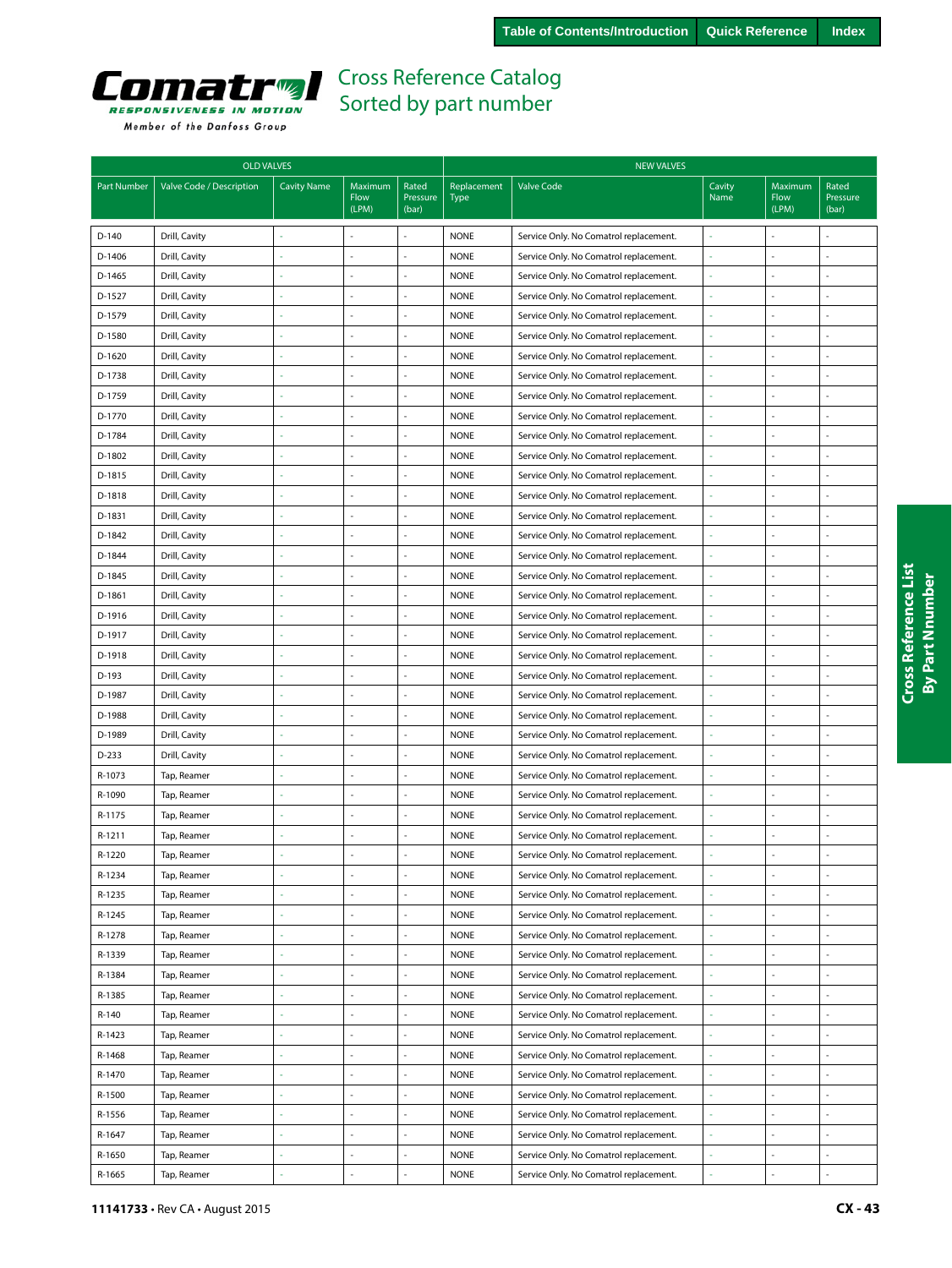<span id="page-43-0"></span>

|                    | <b>OLD VALVES</b>        |                    |                                 |                            |                            | <b>NEW VALVES</b>                      |                |                          |                            |
|--------------------|--------------------------|--------------------|---------------------------------|----------------------------|----------------------------|----------------------------------------|----------------|--------------------------|----------------------------|
| <b>Part Number</b> | Valve Code / Description | <b>Cavity Name</b> | Maximum<br><b>Flow</b><br>(LPM) | Rated<br>Pressure<br>(bar) | Replacement<br><b>Type</b> | <b>Valve Code</b>                      | Cavity<br>Name | Maximum<br>Flow<br>(LPM) | Rated<br>Pressure<br>(bar) |
| R-1671             | Tap, Reamer              |                    |                                 |                            | <b>NONE</b>                | Service Only. No Comatrol replacement. |                |                          |                            |
| R-169              | Tap, Reamer              |                    | L.                              |                            | <b>NONE</b>                | Service Only. No Comatrol replacement. |                |                          |                            |
| R-1699             | Tap, Reamer              |                    | i,                              |                            | <b>NONE</b>                | Service Only. No Comatrol replacement. |                |                          |                            |
| R-1701             | Tap, Reamer              |                    | ÷,                              |                            | <b>NONE</b>                | Service Only. No Comatrol replacement. |                |                          |                            |
| R-1731             | Tap, Reamer              |                    | ÷,                              |                            | <b>NONE</b>                | Service Only. No Comatrol replacement. |                |                          |                            |
| R-1732             | Tap, Reamer              |                    | $\overline{a}$                  |                            | <b>NONE</b>                | Service Only. No Comatrol replacement. | $\overline{a}$ |                          |                            |
| R-1739             | Tap, Reamer              | ÷,                 | L.                              |                            | <b>NONE</b>                | Service Only. No Comatrol replacement. | L.             |                          |                            |
| R-180              | Tap, Reamer              | ÷,                 | Ĭ.                              |                            | <b>NONE</b>                | Service Only. No Comatrol replacement. | ÷,             |                          |                            |
| R-1800             | Tap, Reamer              | $\overline{a}$     |                                 |                            | <b>NONE</b>                | Service Only. No Comatrol replacement. |                |                          |                            |
| R-1817             | Tap, Reamer              | ÷,                 | ÷,                              |                            | <b>NONE</b>                | Service Only. No Comatrol replacement. | $\sim$         |                          |                            |
| R-1818             | Tap, Reamer              |                    |                                 |                            | <b>NONE</b>                | Service Only. No Comatrol replacement. |                |                          |                            |
| R-1866             | Tap, Reamer              |                    | ÷,                              |                            | <b>NONE</b>                | Service Only. No Comatrol replacement. |                |                          |                            |
| R-1867             | Tap, Reamer              |                    | ÷,                              |                            | <b>NONE</b>                | Service Only. No Comatrol replacement. |                |                          |                            |
| R-1868             | Tap, Reamer              |                    | ÷,                              |                            | <b>NONE</b>                | Service Only. No Comatrol replacement. | ÷,             |                          |                            |
| R-37               | Tap, Reamer              | L.                 | L.                              |                            | <b>NONE</b>                | Service Only. No Comatrol replacement. | ÷,             |                          |                            |
| T-1001             | Tap, Cavity              | L,                 | ÷,                              |                            | <b>NONE</b>                | Service Only. No Comatrol replacement. | L.             |                          |                            |
| T-1014             | Tap, Cavity              | ä,                 | ÷.                              |                            | <b>NONE</b>                | Service Only. No Comatrol replacement. | ÷,             |                          |                            |
| T-1021             | Tap, Cavity              | L.                 | ÷,                              |                            | <b>NONE</b>                | Service Only. No Comatrol replacement. | ÷,             |                          |                            |
| T-1030             | Tap, Cavity              | $\overline{a}$     | ÷.                              |                            | <b>NONE</b>                | Service Only. No Comatrol replacement. | ÷,             |                          |                            |
| T-1033             | Tap, Cavity              | L.                 | ÷,                              |                            | <b>NONE</b>                | Service Only. No Comatrol replacement. | ÷,             |                          |                            |
| T-1040             | Tap, Cavity              | $\overline{a}$     | ÷.                              |                            | <b>NONE</b>                | Service Only. No Comatrol replacement. | ÷,             | $\overline{\phantom{a}}$ |                            |
| T-1045             | Tap, Cavity              |                    | ÷,                              |                            | <b>NONE</b>                | Service Only. No Comatrol replacement. |                |                          |                            |
| T-1051             | Tap, Cavity              |                    | ÷,                              |                            | <b>NONE</b>                | Service Only. No Comatrol replacement. |                |                          |                            |
| T-1066             | Tap, Cavity              | ÷,                 | ÷,                              |                            | <b>NONE</b>                | Service Only. No Comatrol replacement. | ÷,             |                          |                            |
| T-1069             | Tap, Cavity              |                    | ÷,                              |                            | <b>NONE</b>                | Service Only. No Comatrol replacement. |                |                          |                            |
| T-1075             | Tap, Cavity              |                    | ÷,                              |                            | <b>NONE</b>                | Service Only. No Comatrol replacement. | L.             |                          |                            |
| T-1078             | Tap, Cavity              | $\sim$             | ÷,                              |                            | <b>NONE</b>                | Service Only. No Comatrol replacement. | L.             |                          |                            |
| T-1130             | Tap, Cavity              | $\sim$             | ÷,                              |                            | <b>NONE</b>                | Service Only. No Comatrol replacement. | ÷,             |                          |                            |
| T-1134             | Tap, Cavity              | $\sim$             | ÷.                              |                            | <b>NONE</b>                | Service Only. No Comatrol replacement. | L.             |                          |                            |
| T-1135             | Tap, Cavity              | $\sim$             | ÷,                              |                            | <b>NONE</b>                | Service Only. No Comatrol replacement. | L.             |                          |                            |
| T-1153             | Tap, Reamer              | $\sim$             | ÷.                              |                            | <b>NONE</b>                | Service Only. No Comatrol replacement. | J.             |                          |                            |
| T-1156             | Tap, Reamer              | ÷,                 | ÷.                              |                            | <b>NONE</b>                | Service Only. No Comatrol replacement. | ÷,             |                          |                            |
| $T-17$             | Tap, Cavity              | $\sim$             | ÷,                              |                            | <b>NONE</b>                | Service Only. No Comatrol replacement. | L.             |                          |                            |
|                    | 1EE81-F12T-50SV          | <b>CIB</b>         | 95                              | 350                        | <b>FUNCTIONAL</b>          | CP441-2-S12S-V-E-A-XXX-10.0-015        | <b>CIB</b>     | 95                       | 350                        |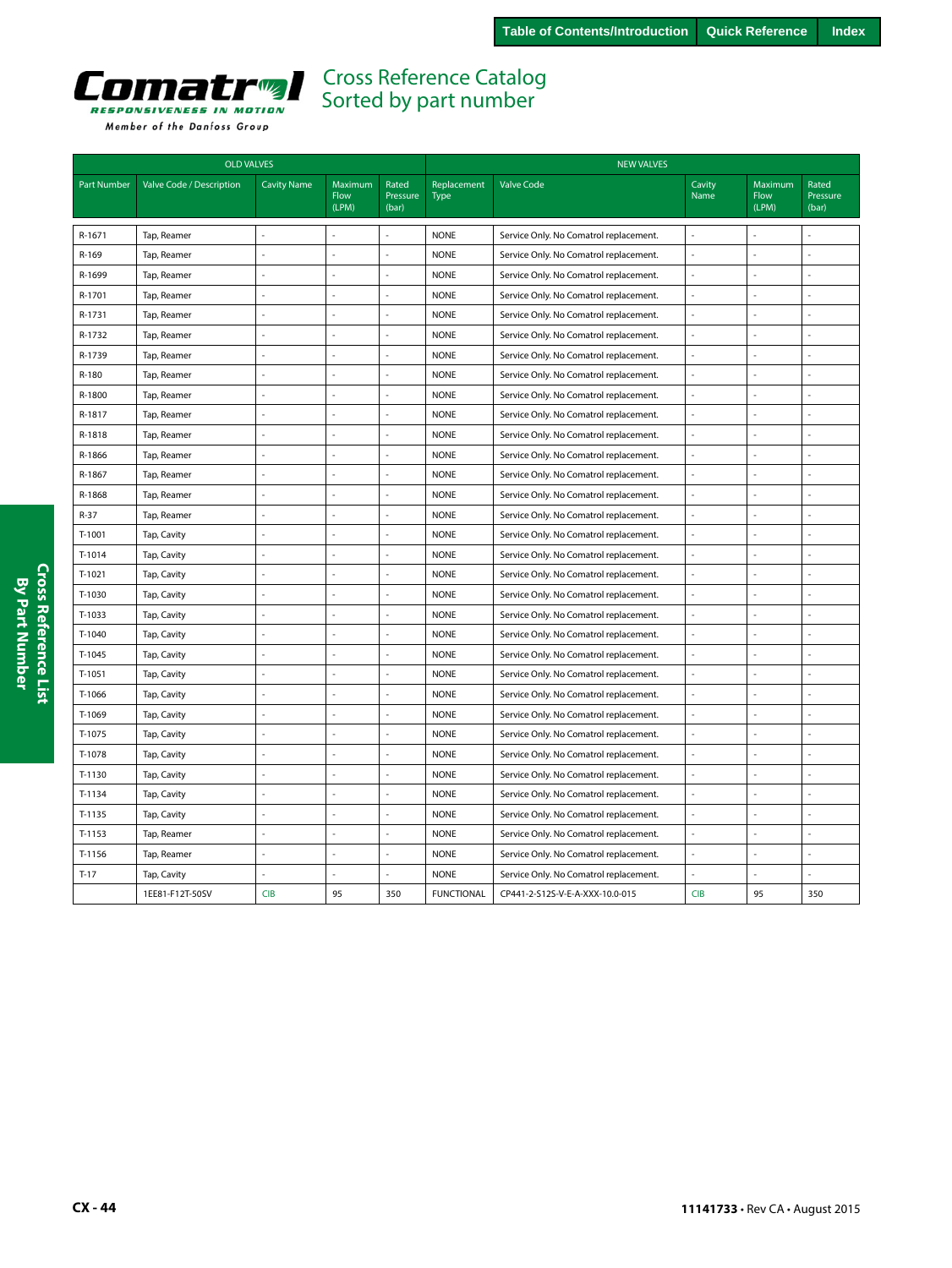

|  |  |  | Member of the Danfoss Group |  |  |
|--|--|--|-----------------------------|--|--|
|--|--|--|-----------------------------|--|--|

|                   | <b>OLD VALVES</b>   |                          |                            |                            |                                                                      |                    |                          |                            |            |
|-------------------|---------------------|--------------------------|----------------------------|----------------------------|----------------------------------------------------------------------|--------------------|--------------------------|----------------------------|------------|
| <b>Valve Code</b> | <b>Cavity Name</b>  | Maximum<br>Flow<br>(LPM) | Rated<br>Pressure<br>(bar) | Replacement<br><b>Type</b> | <b>Valve Code</b>                                                    | <b>Cavity Name</b> | Maximum<br>Flow<br>(LPM) | Rated<br>Pressure<br>(bar) | PIB        |
| 1E11              | PIB (PARTS IN BODY) | 60                       | 350                        | <b>FUNCTIONAL</b>          | CB10-HV                                                              | SDC10-3S           | 60                       | 350                        |            |
| 1E12              |                     |                          |                            |                            |                                                                      |                    |                          |                            |            |
| 1E14              | PIB (PARTS IN BODY) | 57                       | 350                        | <b>FUNCTIONAL</b>          | CP441-1 (line mounted only)                                          | CP12-3S            | 115                      | 350                        |            |
| 1E15              | PIB (PARTS IN BODY) | 95                       | 350                        | <b>FUNCTIONAL</b>          | 1E15-01                                                              | CP20-3S            | 95                       | 350                        |            |
| 1E16              | PIB (PARTS IN BODY) | 151                      | 350                        | <b>NONE</b>                | CP443-1                                                              | CP20-3S            | 190                      | 350                        |            |
| 1E21              | PIB (PARTS IN BODY) | 303                      | 210                        | <b>NONE</b>                | Service Only. No Comatrol replace-<br>ment.                          |                    |                          |                            |            |
| 1E50              | FC-346              | 57                       | 350                        | <b>FUNCTIONAL</b>          | CB10-HV                                                              | SDC10-3S           | 60                       | 350                        |            |
| 1E70              |                     |                          |                            | <b>FUNCTIONAL</b>          | CP441-1                                                              | CP12-3S            | 115                      | 350                        | CV2009-008 |
| 1E80              | FC-173              | 95                       | 350                        | <b>FUNCTIONAL</b>          | CP441-1                                                              | CP12-3S            | 115                      | 350                        | CV2009-008 |
| 1E90              | FC-316              | 95                       | 350                        | <b>FUNCTIONAL</b>          | <b>VCB 12-CN</b>                                                     | <b>NCS12/3</b>     | 140                      | 350                        |            |
| 180 - Shear Valve | $FC-10$             | 40                       | 210                        | <b>NONE</b>                | Service Only. No Comatrol replace-<br>ment.                          |                    |                          |                            |            |
| 1A20              | $FC-10$             | 60                       | 280                        | <b>FUNCTIONAL</b>          | RV10-POP                                                             | <b>SDC10-2</b>     | 120                      | 250                        |            |
| 1A30              | $FC-10$             | 75                       | 420                        | <b>FUNCTIONAL</b>          | CP210-2                                                              | <b>SDC10-2</b>     | 115                      | 350                        |            |
| 1A30-01           | $FC-10$             | 75                       | 420                        | <b>FUNCTIONAL</b>          | CP210-2                                                              | SDC10-2            | 115                      | 350                        | CV2009-008 |
| 1A30-A01          | $FC-10$             | 75                       | 420                        | <b>FUNCTIONAL</b>          | CP210-2                                                              | <b>SDC10-2</b>     | 115                      | 350                        | CV2009-016 |
| 1A30-A02          | $FC-10$             | 75                       | 420                        | <b>NONE</b>                | Service Only. No Comatrol replace-<br>ment.                          |                    |                          |                            | CV2009-016 |
| 1A30-A03          | $FC-10$             | 75                       | 420                        | <b>NONE</b>                | Service Only. No Comatrol replace-<br>ment.                          |                    |                          | ÷,                         | CV2009-016 |
| 1A30-A04          | $FC-10$             | 75                       | 420                        | <b>NONE</b>                | Service Only. No Comatrol replace-<br>ment.                          |                    |                          |                            | CV2009-016 |
| 1A400             | FC-316              | 115                      | 350                        | <b>FUNCTIONAL</b>          | CP210-2                                                              | <b>SDC10-2</b>     | 115                      | 350                        |            |
| 1A80              | <b>FC-178A</b>      | 570                      | 350                        | <b>NONE</b>                | Service Only. No Comatrol replace-<br>ment.                          |                    |                          |                            |            |
| 1AR13             | PIB (PARTS IN BODY) | 150                      | 280                        | <b>FUNCTIONAL</b>          | No standard replacement. Custom<br>HIC can be created to replace it. | <b>HIC</b>         |                          |                            |            |
| 1AR15             | PIB (PARTS IN BODY) | 225                      | 210                        | <b>FUNCTIONAL</b>          | No standard replacement. Custom<br>HIC can be created to replace it. | <b>HIC</b>         | ÷,                       |                            |            |
| AR15-01           | <b>CIB</b>          | 225                      | 210                        | <b>FUNCTIONAL</b>          | No standard replacement. Custom<br>HIC can be created to replace it. | <b>HIC</b>         |                          |                            | CV2009-008 |
| 1AR17             | PIB (PARTS IN BODY) | 380                      | 210                        | <b>NONE</b>                | Service Only. No Comatrol replace-<br>ment.                          | ÷.                 | ÷.                       | L.                         |            |
| 1AR41             | PIB (PARTS IN BODY) | 380                      | 210                        | <b>NONE</b>                | Service Only. No Comatrol replace-<br>ment.                          | $\sim$             |                          | ÷.                         |            |
| 1AXP              | Special             |                          |                            | <b>NONE</b>                | Service Only. No Comatrol replace-<br>ment.                          |                    |                          |                            | CV2009-016 |
| 1B12              | PIB (PARTS IN BODY) | 95                       | 210                        | <b>FUNCTIONAL</b>          | VSB 06-EN                                                            | <b>NCS06/2</b>     | 80                       | 350                        |            |
| 1D15              | PIB (PARTS IN BODY) | $\mathbf{1}$             | 420                        | <b>FUNCTIONAL</b>          | CP208-4                                                              | <b>SDC08-2</b>     | 1.1                      | 415                        |            |
| 1D21              | PIB (PARTS IN BODY) | 45                       | 350                        | <b>FUNCTIONAL</b>          | <b>VME 06</b>                                                        | <b>VME06</b>       | 40                       | 315                        |            |
| 1D22              | PIB (PARTS IN BODY) | 45                       | 560                        | <b>NONE</b>                | Service Only. No Comatrol replace-<br>ment.                          |                    |                          |                            |            |
| 1D30              | FC-109              | 30                       | 310                        | <b>FUNCTIONAL</b>          | CP208-3                                                              | <b>SDC08-2</b>     | 30                       | 250                        |            |
| 1D400             | FC-316              | 53                       | 350                        | <b>FUNCTIONAL</b>          | <b>VME 07</b>                                                        | VME07              | 50                       | 315                        |            |
| 1D41              | PIB (PARTS IN BODY) | 95                       | 70                         | <b>FUNCTIONAL</b>          | <b>VME 08</b>                                                        | VME08              | 80                       | 315                        |            |
| 1D70              | FC-109              | 1.2                      | 350                        | <b>FUNCTIONAL</b>          | CP208-4                                                              | <b>SDC08-2</b>     | 1.1                      | 415                        |            |
| 1ED25             |                     | $\overline{a}$           |                            |                            |                                                                      |                    |                          | ä,                         |            |
| 1EE13             | PIB (PARTS IN BODY) | 60                       | 350                        | <b>FUNCTIONAL</b>          | DCB10-HV                                                             | <b>CIB</b>         | 60                       | 350                        |            |
| 1EE15             | PIB (PARTS IN BODY) | 95                       | 350                        | <b>FUNCTIONAL</b>          | CP441-2                                                              | CIB                | 115                      | 350                        |            |
| 1EE21             | PIB (PARTS IN BODY) | 210                      | 305                        | <b>NONE</b>                | Service Only. No Comatrol replace-<br>ment.                          |                    |                          | L.                         |            |
| 1EE81             | CIB                 | 95                       | 350                        | <b>FUNCTIONAL</b>          | CP441-2                                                              | <b>CIB</b>         | 95                       | 350                        |            |
| 1EEC11            | <b>CIB</b>          | 60                       | 350                        | <b>FUNCTIONAL</b>          | 1EEC11-01                                                            | CIB                | 60                       | 350                        |            |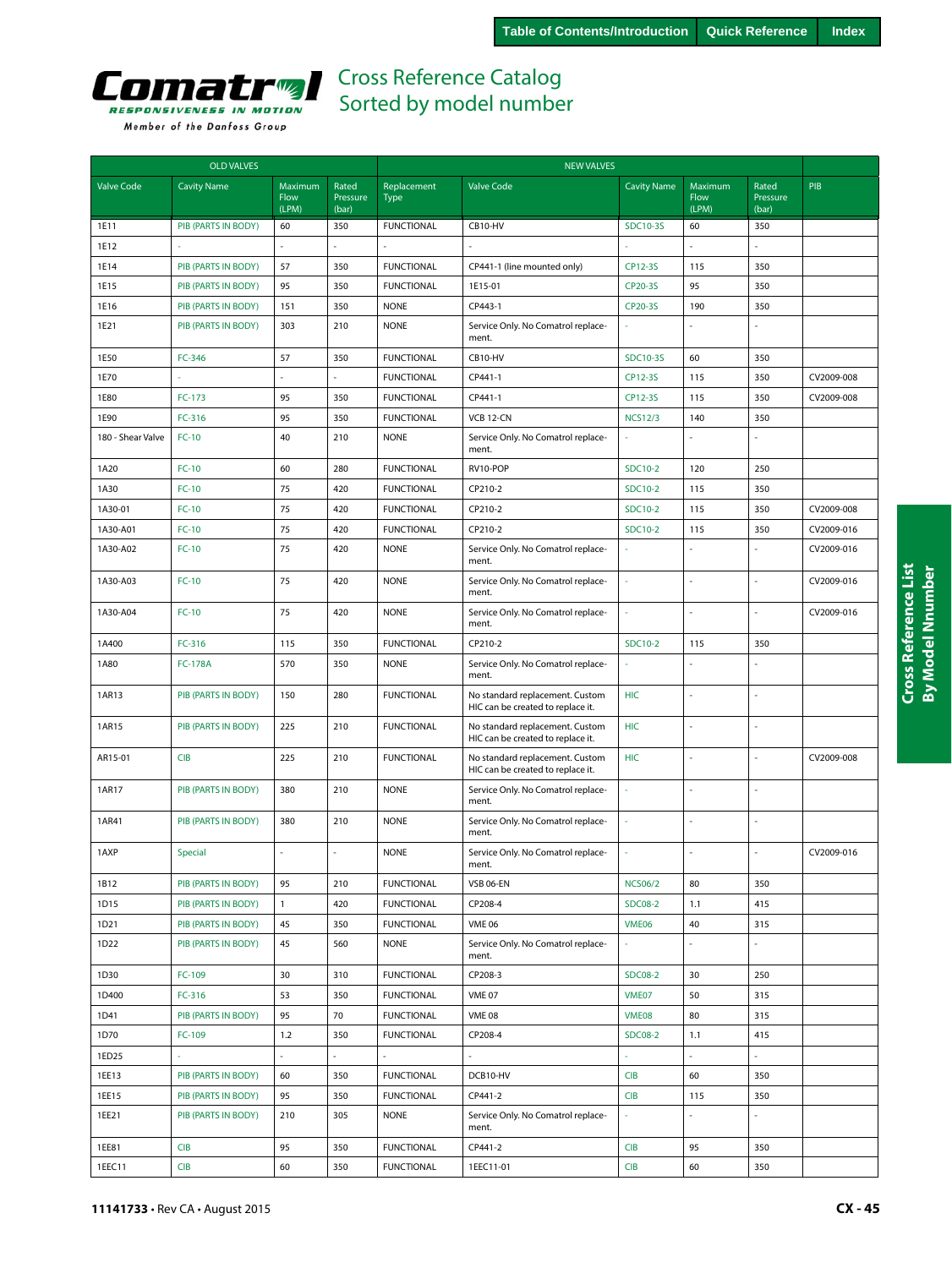

|                   | <b>OLD VALVES</b>                                               |                          |                            | <b>NEW VALVES</b>          |                                                                      |                    |                          |                            |            |  |  |
|-------------------|-----------------------------------------------------------------|--------------------------|----------------------------|----------------------------|----------------------------------------------------------------------|--------------------|--------------------------|----------------------------|------------|--|--|
| <b>Valve Code</b> | <b>Cavity Name</b>                                              | Maximum<br>Flow<br>(LPM) | Rated<br>Pressure<br>(bar) | Replacement<br><b>Type</b> | <b>Valve Code</b>                                                    | <b>Cavity Name</b> | Maximum<br>Flow<br>(LPM) | Rated<br>Pressure<br>(bar) | PIB        |  |  |
| 1EEC11-02         | CIB                                                             |                          |                            | <b>NONE</b>                | Service Only. No Comatrol replace-<br>ment.                          |                    |                          |                            | CV2009-016 |  |  |
| 1EEC11-03         | CIB                                                             |                          |                            | <b>NONE</b>                | Service Only. No Comatrol replace-<br>ment.                          | $\overline{a}$     |                          |                            | CV2009-016 |  |  |
| 1EEC12            | CIB                                                             | 95                       | 350                        | <b>NONE</b>                | Service Only. No Comatrol replace-<br>ment.                          | ä,                 |                          |                            |            |  |  |
| 1EEC12-01         | CIB                                                             |                          |                            | <b>FUNCTIONAL</b>          | No standard replacement. Custom<br>HIC can be created to replace it. | HIC                | ÷,                       |                            | CV2009-008 |  |  |
| 1EEC12-02         | CIB                                                             |                          |                            | <b>NONE</b>                | Service Only. No Comatrol replace-<br>ment.                          | ÷,                 |                          |                            | CV2009-016 |  |  |
| 1EEC32            | PIB (PARTS IN BODY)                                             | 303                      | 210                        | <b>NONE</b>                | Service Only. No Comatrol replace-<br>ment.                          | ÷,                 |                          |                            |            |  |  |
| 1G10              | $FC-10$                                                         | 70                       | 140                        | <b>FUNCTIONAL</b>          | CP210-1                                                              | SDC10-2            | 45                       | 210                        | CV2009-008 |  |  |
| 1G10-01           | $FC-10$                                                         | 70                       | 140                        | <b>FUNCTIONAL</b>          | CP210-1                                                              | SDC10-2            | 45                       | 210                        | CV2009-008 |  |  |
| 1G10-02           | FC-10                                                           | 76                       | 42                         | <b>FUNCTIONAL</b>          | CP211-1                                                              | SDC12-2            | 75                       | 40                         |            |  |  |
| 1G10-03           | $FC-10$                                                         | 76                       | 140                        | <b>FUNCTIONAL</b>          | CP210-1                                                              | SDC10-2            | 45                       | 210                        | CV2009-016 |  |  |
| 1G10-A01          | FC-10                                                           |                          |                            | <b>NONE</b>                | Service Only. No Comatrol replace-<br>ment.                          |                    |                          |                            | CV2009-016 |  |  |
| 1G10-B01          | $FC-10$                                                         |                          |                            | <b>NONE</b>                | Service Only. No Comatrol replace-<br>ment.                          | L.                 | ÷.                       | ÷,                         | CV2009-016 |  |  |
| 1G11              | $FC-10$                                                         | 70                       | 140                        | <b>NONE</b>                | Service Only. No Comatrol replace-<br>ment.                          |                    | ÷,                       |                            |            |  |  |
| 1G12              | $FC-10$                                                         | 150                      | 140                        | <b>NONE</b>                | Service Only. No Comatrol replace-<br>ment.                          |                    |                          |                            |            |  |  |
| 1G400             | FC-316                                                          | 55                       | 140                        | <b>FUNCTIONAL</b>          | CP210-1                                                              | SDC10-2            | 45                       | 210                        |            |  |  |
| 1G41              | PIB (PARTS IN BODY)                                             | 95                       | 70                         | <b>FUNCTIONAL</b>          | <b>VME 08</b>                                                        | VME08              | 80                       | 315                        |            |  |  |
| 1L10              | FC-76                                                           | 150                      | 350                        | <b>FUNCTIONAL</b>          | CP201-1                                                              | CP12-2             | 150                      | 250                        |            |  |  |
| 1L10-01           | FC-76                                                           | 150                      | 350                        | <b>FUNCTIONAL</b>          | CP201-1                                                              | CP12-2             | 150                      | 250                        | CV2009-008 |  |  |
| 1L11              | FC-76                                                           | 150                      | 350                        | <b>FUNCTIONAL</b>          | CP201-1                                                              | CP12-2             | 150                      | 250                        |            |  |  |
| 1L22              | PIB (PARTS IN BODY)                                             | 75                       | 350                        | <b>FUNCTIONAL</b>          | CP200-1                                                              | SDC10-2            | 75                       | 250                        |            |  |  |
| 1L23              | PIB (PARTS IN BODY)                                             | 150                      | 350                        | <b>FUNCTIONAL</b>          | CP211-2                                                              | CP12-2             | 190                      | 350                        |            |  |  |
| 1L24              | PIB (PARTS IN BODY)                                             | 150                      | 350                        | <b>NONE</b>                | Service Only. No Comatrol replace-<br>ment.                          |                    |                          |                            |            |  |  |
| 1L400             | FC-316                                                          | 115                      | 350                        | <b>NONE</b>                | Service Only. No Comatrol replace-<br>ment.                          | ÷,                 | ÷,                       |                            |            |  |  |
| 1L60              | FC-153                                                          | 380                      | 350                        | <b>NONE</b>                | Service Only. No Comatrol replace-<br>ment.                          | ÷,                 |                          |                            |            |  |  |
| 1LC11             | $\ensuremath{\mathsf{C}}\xspace\ensuremath{\mathsf{IB}}\xspace$ | 150                      | 350                        | <b>FUNCTIONAL</b>          | CP443-1                                                              | CP20-3S            | 190                      | 350                        |            |  |  |
| 1LL11             | CIB                                                             | 150                      | 350                        | <b>FUNCTIONAL</b>          | CP221-1                                                              | CIB                | 190                      | 250                        |            |  |  |
| 1LL22             | PIB (PARTS IN BODY)                                             | 150                      | 350                        | <b>FUNCTIONAL</b>          | CP221-1                                                              | CIB                | 190                      | 250                        |            |  |  |
| 1LL23             | PIB (PARTS IN BODY)                                             | 150                      | 350                        | <b>FUNCTIONAL</b>          | CP221-1                                                              | CIB                | 190                      | 250                        |            |  |  |
| 1LLA11            | <b>CIB</b>                                                      | 150                      | 350                        | <b>NONE</b>                | Service Only. No Comatrol replace-<br>ment.                          | ÷.                 | ÷,                       | ÷,                         |            |  |  |
| 1LLC11            | PIB (PARTS IN BODY)                                             | 150                      | 175                        | <b>FUNCTIONAL</b>          | No standard replacement. Custom<br>HIC can be created to replace it. | HIC                | ÷,                       | ä,                         |            |  |  |
| 1LLC11-01         | CIB                                                             | 250                      | 150                        | <b>FUNCTIONAL</b>          | No standard replacement. Custom<br>HIC can be created to replace it. | HIC                | L.                       | $\overline{a}$             | CV2009-008 |  |  |
| 1LLC12            | PIB (PARTS IN BODY)                                             | 150                      | 350                        | <b>FUNCTIONAL</b>          | No standard replacement. Custom<br>HIC can be created to replace it. | HIC                | L.                       |                            |            |  |  |
| 1LLC12-01         | CIB                                                             | 150                      | 350                        | <b>FUNCTIONAL</b>          | No standard replacement. Custom<br>HIC can be created to replace it. | HIC                | $\overline{\phantom{a}}$ | L.                         | CV2009-008 |  |  |
| 1MA33             | PIB (PARTS IN BODY)                                             | 150                      | 210                        | <b>NONE</b>                | Service Only. No Comatrol replace-<br>ment.                          | ä,                 | L.                       | ÷,                         |            |  |  |
| 1MA34             | PIB (PARTS IN BODY)                                             | 150                      | 210                        | <b>NONE</b>                | Service Only. No Comatrol replace-<br>ment.                          |                    | ÷,                       |                            |            |  |  |
| 1PA10             | $FC-13$                                                         | 115                      | 245                        | <b>NONE</b>                | Service Only. No Comatrol replace-<br>ment.                          | ÷.                 | ÷,                       | ä,                         |            |  |  |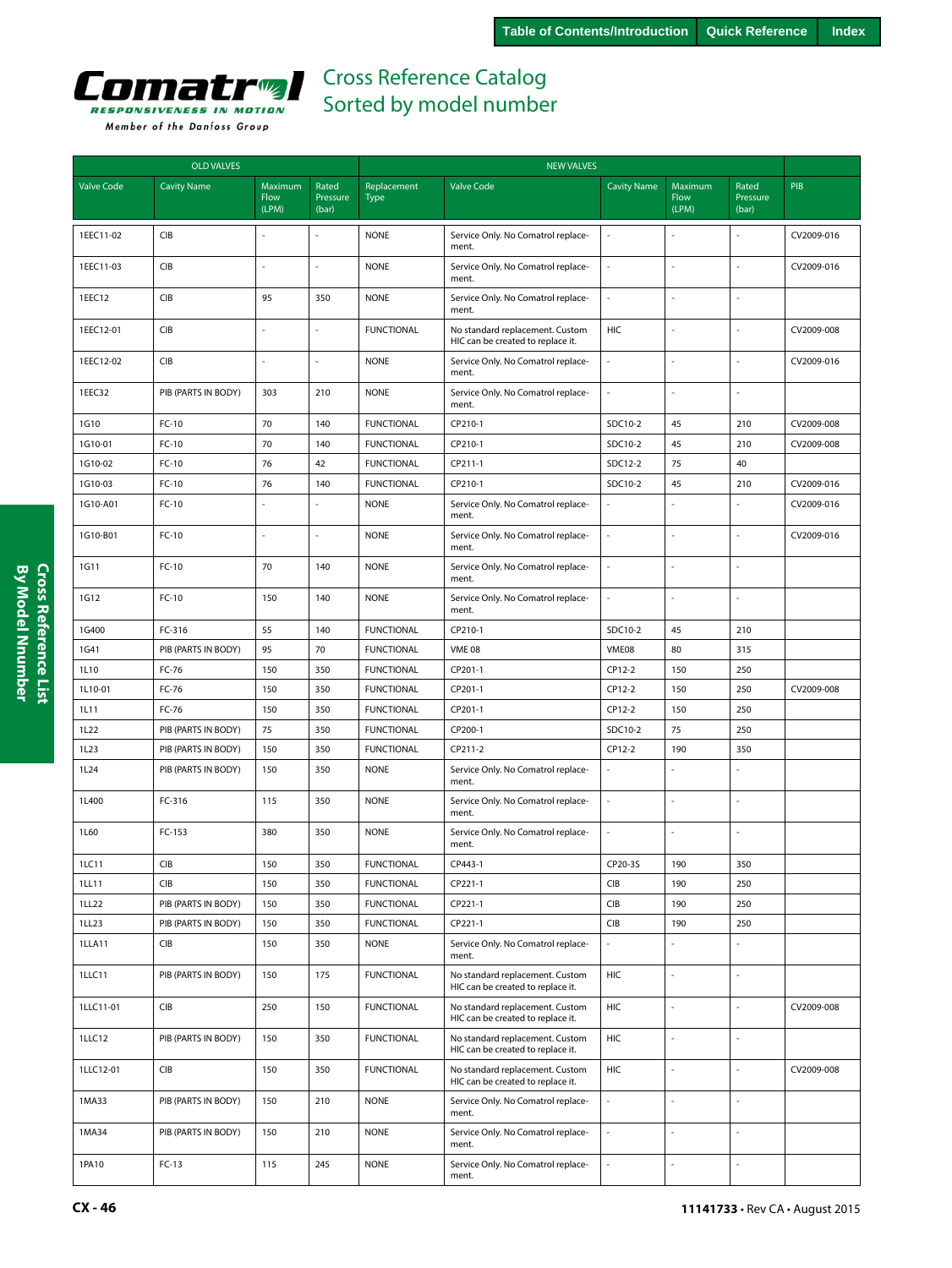

|                   | <b>OLD VALVES</b>   |                          |                            |                                               | <b>NEW VALVES</b>                                                    |                          |                          |                            |            |  |  |
|-------------------|---------------------|--------------------------|----------------------------|-----------------------------------------------|----------------------------------------------------------------------|--------------------------|--------------------------|----------------------------|------------|--|--|
| <b>Valve Code</b> | <b>Cavity Name</b>  | Maximum<br>Flow<br>(LPM) | Rated<br>Pressure<br>(bar) | Replacement<br><b>Type</b>                    | <b>Valve Code</b>                                                    | <b>Cavity Name</b>       | Maximum<br>Flow<br>(LPM) | Rated<br>Pressure<br>(bar) | PIB        |  |  |
| 1PA10-01          | $FC-13$             | 115                      | 245                        | <b>NONE</b>                                   | Service Only. No Comatrol replace-<br>ment.                          | $\bar{z}$                | ÷,                       |                            | CV2009-016 |  |  |
| 1PAA21            | PIB (PARTS IN BODY) | 115                      | 245                        | <b>FUNCTIONAL</b>                             | CP231-3                                                              | SDC12-3S                 | 115                      | 350                        |            |  |  |
| 1PAA21-01         | PIB (PARTS IN BODY) | 115                      | 245                        | <b>FUNCTIONAL</b>                             | CP231-3                                                              | SDC12-3S                 | 115                      | 350                        |            |  |  |
| 1PAA400           | FC-316A             | 75                       | 350                        | <b>FUNCTIONAL</b>                             | CP231-3                                                              | SDC12-3S                 | 115                      | 350                        |            |  |  |
| 1PAA600           | FC-324A             | 150                      | 350                        | <b>FUNCTIONAL</b>                             | CP231-3                                                              | SDC12-3S                 | 115                      | 350                        |            |  |  |
| 1PD11             | PIB (PARTS IN BODY) | 20                       | 210                        | <b>FUNCTIONAL</b>                             | CP230-1                                                              | SDC10-3                  | 40                       | 350                        |            |  |  |
| 1PD12             | PIB (PARTS IN BODY) | 20                       | 210                        | <b>FUNCTIONAL</b>                             | CP230-1                                                              | SDC10-4                  | 41                       | 350                        |            |  |  |
| 1PD13             | PIB (PARTS IN BODY) | 20                       | 210                        | <b>NONE</b>                                   | Service Only. No Comatrol replace-<br>ment.                          |                          |                          |                            |            |  |  |
| 1PD14             | PIB (PARTS IN BODY) | 20                       | 210                        | <b>FUNCTIONAL</b>                             | 1PD14-01                                                             | SDC10-3                  | 20                       | 350                        |            |  |  |
| 1PD15             | PIB (PARTS IN BODY) | 20                       | 210                        | <b>FUNCTIONAL</b>                             | No standard replacement. Custom<br>HIC can be created to replace it. | HIC                      | L.                       |                            |            |  |  |
| 1PD15-01          | PIB (PARTS IN BODY) | 20                       | 210                        | <b>FUNCTIONAL</b>                             | No standard replacement. Custom<br>HIC can be created to replace it. | HIC                      | $\sim$                   |                            | CV2009-008 |  |  |
| 1PD20             | $FC-13$             | 40                       | 210                        | <b>FUNCTIONAL</b>                             | CP230-1                                                              | SDC10-3                  | 40                       | 210                        |            |  |  |
| 1PD20-01          | $FC-13$             | 40                       | 210                        | <b>FUNCTIONAL</b>                             | CP230-1                                                              | SDC10-3                  | 40                       | 210                        | CV2009-016 |  |  |
| 1PD400            | FC-316A             | 20                       | 350                        | <b>NONE</b>                                   | Service Only. No Comatrol replace-<br>ment.                          | ÷,                       | L,                       |                            |            |  |  |
| 1RSA21            | PIB (PARTS IN BODY) | 115                      | 210                        | <b>NONE</b>                                   | Service Only. No Comatrol replace-<br>ment.                          | $\overline{\phantom{a}}$ | ÷,                       |                            |            |  |  |
| 1RSA31            | PIB (PARTS IN BODY) | 305                      | 210                        | <b>NONE</b>                                   | Service Only. No Comatrol replace-<br>ment.                          | $\overline{a}$           | L.                       |                            |            |  |  |
| 1RSA400           | FC-316D             | 40                       | 350                        | <b>NONE</b>                                   | Service Only. No Comatrol replace-<br>ment.                          | ÷,                       | í,                       |                            |            |  |  |
| 1512              | $FC-13$             | 75                       | 420                        | <b>FUNCTIONAL</b>                             | No standard replacement. Custom<br>HIC can be created to replace it. | HIC                      | ä,                       |                            |            |  |  |
| 1513              | $FC-13$             | 75                       | 420                        | <b>FUNCTIONAL</b>                             | No standard replacement. Custom<br>HIC can be created to replace it. | HIC                      | ł,                       |                            |            |  |  |
| 1SA10             | $FC-13$             | 75                       | 420                        | <b>FUNCTIONAL</b>                             | CP241-21                                                             | CP12-3S                  | 75                       | 350                        |            |  |  |
| 1SA10-01          | $FC-13$             | 75                       | 420                        | <b>FUNCTIONAL</b>                             | CP241-21                                                             | CP12-3S                  | 75                       | 350                        | CV2009-008 |  |  |
| 1SA10-02          | ES-1216             | ÷,                       |                            | <b>NONE</b>                                   | Service Only. No Comatrol replace-<br>ment.                          | ÷,                       | ä,                       |                            | CV2009-016 |  |  |
| 1SA10-A01         | $FC-13$             |                          |                            | <b>NONE</b>                                   | Service Only. No Comatrol replace-<br>ment.                          | $\omega$                 | ÷,                       |                            | CV2009-016 |  |  |
| 1SA12             | PIB (PARTS IN BODY) | 75                       | 420                        | <b>NONE</b>                                   | Service Only. No Comatrol replace-<br>ment.                          | ÷,                       |                          |                            |            |  |  |
| 1SA12-01          | <b>CIB</b>          | 75                       | 420                        | <b>NONE</b>                                   | Service Only. No Comatrol replace-<br>ment.                          |                          |                          |                            | CV2009-016 |  |  |
| 1SA13             | PIB (PARTS IN BODY) | 75                       | 420                        | <b>NONE</b>                                   | Service Only. No Comatrol replace-<br>ment.                          | $\overline{\phantom{a}}$ | l,                       |                            |            |  |  |
| 1SA13-01          | CIB                 | 75                       | 420                        | <b>NONE</b>                                   | Service Only. No Comatrol replace-<br>ment.                          | $\overline{\phantom{a}}$ | L.                       |                            | CV2009-016 |  |  |
| 1SA13-02          | CIB                 | 75                       | 420                        | <b>NONE</b>                                   | Service Only. No Comatrol replace-<br>ment.                          | $\overline{\phantom{a}}$ | L.                       | $\overline{a}$             | CV2009-016 |  |  |
| 1SA400            | FC-316A             | 115                      | 350                        | <b>NONE</b>                                   | Service Only. No Comatrol replace-<br>ment.                          | $\overline{a}$           | ÷,                       |                            |            |  |  |
| 1SD10             | $FC-13$             | 150                      | 140                        | FUNCTIONAL (10<br>& 20 option is<br>obsolete) | CP241-8                                                              | CP12-3S                  | 150                      | 40                         |            |  |  |
| 1SD10-01          | $FC-13$             | 150                      | 140                        | <b>FUNCTIONAL</b>                             | CP241-8                                                              | CP12-3S                  | 150                      | 40                         | CV2009-008 |  |  |
| 1SD10-02          | $FC-13$             | 150                      | 140                        | <b>NONE</b>                                   | Service Only. No Comatrol replace-<br>ment.                          |                          |                          |                            | CV2009-016 |  |  |
| 1SD10-03          | $FC-13$             | 150                      | 140                        | <b>NONE</b>                                   | Service Only. No Comatrol replace-<br>ment.                          | ÷,                       | ÷,                       | $\overline{a}$             | CV2009-016 |  |  |
| 1SD11             | $FC-13$             | 150                      | 140                        | <b>FUNCTIONAL</b>                             | CP241-8                                                              | CP12-3S                  | 150                      | 40                         |            |  |  |
| 1SD12             | PIB (PARTS IN BODY) | 150                      | 140                        | <b>NONE</b>                                   | Service Only. No Comatrol replace-<br>ment.                          |                          |                          |                            |            |  |  |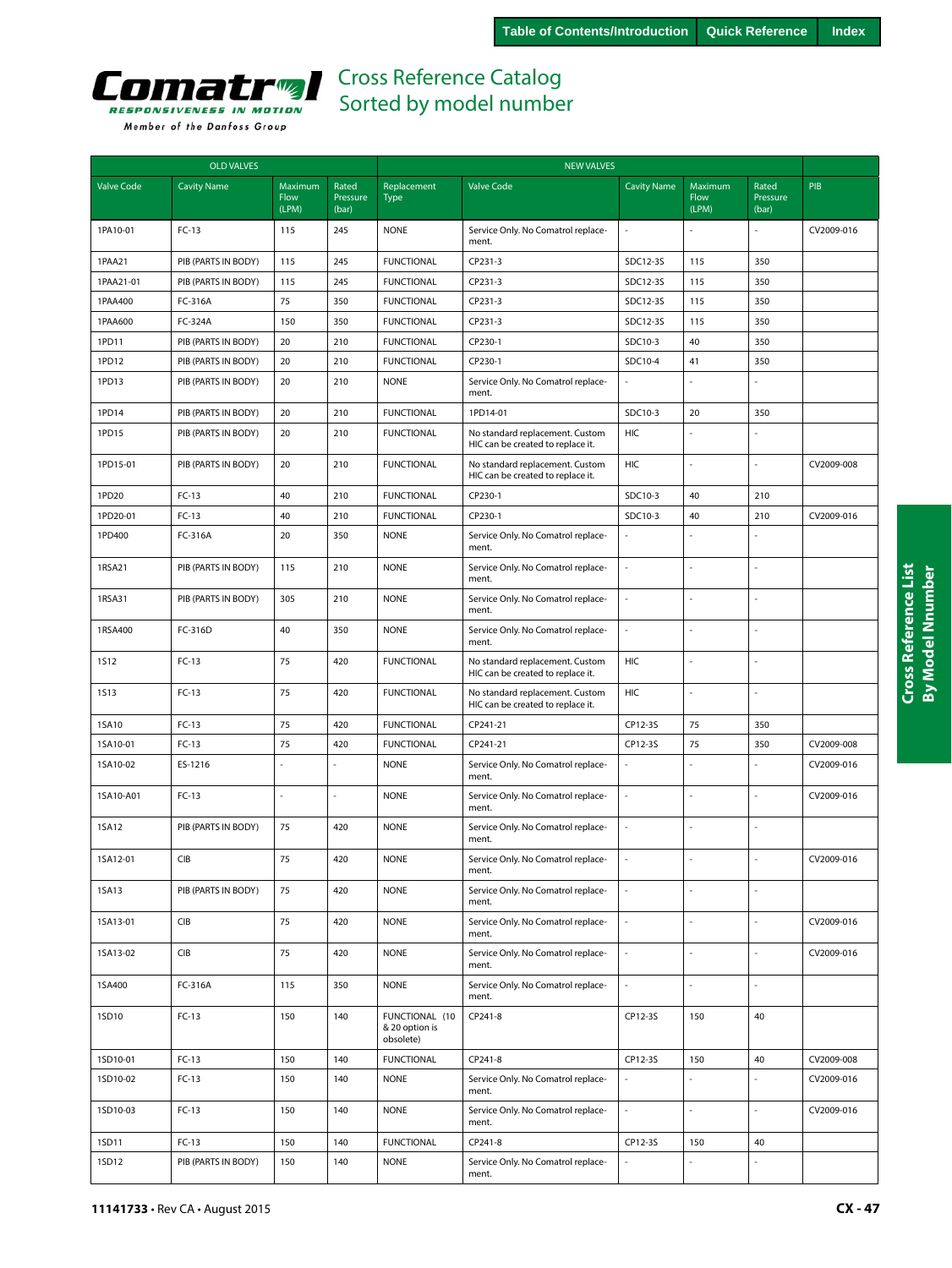

|                   | <b>OLD VALVES</b>   |                          |                            | <b>NEW VALVES</b>          |                                                                      |                          |                          |                            |            |  |  |
|-------------------|---------------------|--------------------------|----------------------------|----------------------------|----------------------------------------------------------------------|--------------------------|--------------------------|----------------------------|------------|--|--|
| <b>Valve Code</b> | <b>Cavity Name</b>  | Maximum<br>Flow<br>(LPM) | Rated<br>Pressure<br>(bar) | Replacement<br><b>Type</b> | <b>Valve Code</b>                                                    | <b>Cavity Name</b>       | Maximum<br>Flow<br>(LPM) | Rated<br>Pressure<br>(bar) | PIB        |  |  |
| 1SD12-01          | CIB                 | 150                      | 140                        | <b>NONE</b>                | Service Only. No Comatrol replace-<br>ment.                          | ÷,                       |                          |                            | CV2009-016 |  |  |
| 1SD13             | PIB (PARTS IN BODY) | 150                      | 140                        | <b>NONE</b>                | Service Only. No Comatrol replace-<br>ment.                          | $\bar{z}$                | L,                       |                            |            |  |  |
| 1SD13-01          | <b>CIB</b>          | 150                      | 140                        | <b>NONE</b>                | Service Only. No Comatrol replace-<br>ment.                          | ÷,                       |                          |                            | CV2009-016 |  |  |
| 1T11              | PIB (PARTS IN BODY) | 0.2                      | 690                        | <b>NONE</b>                | Service Only. No Comatrol replace-<br>ment.                          | $\overline{\phantom{a}}$ | L,                       |                            |            |  |  |
| 1TR11             | PIB (PARTS IN BODY) | 0.2                      | 690                        | <b>NONE</b>                | Service Only. No Comatrol replace-<br>ment.                          | $\overline{\phantom{a}}$ |                          |                            |            |  |  |
| 1UA50             | $FC-10$             | 75                       | 210                        | <b>FUNCTIONAL</b>          | CP240-22                                                             | SDC10-3                  | 45                       | 350                        |            |  |  |
| 1UL12             | PIB (PARTS IN BODY) | 150                      | 280                        | <b>FUNCTIONAL</b>          | No standard replacement. Custom<br>HIC can be created to replace it. | <b>HIC</b>               |                          |                            |            |  |  |
| 1UL15             | PIB (PARTS IN BODY) | 305                      | 280                        | <b>NONE</b>                | Service Only. No Comatrol replace-<br>ment.                          | $\bar{z}$                | L,                       |                            |            |  |  |
| 1USA50            | $FC-13$             | 150                      | 210                        | <b>NONE</b>                | Service Only. No Comatrol replace-<br>ment.                          | $\overline{\phantom{a}}$ |                          |                            |            |  |  |
| 2F10              | FC-60               | 76                       | 210                        | <b>FUNCTIONAL</b>          | CP311-1                                                              | CP12-3                   | 95                       | 210                        |            |  |  |
| 2F14              | FC-60               | 76                       | 210                        | <b>FUNCTIONAL</b>          | CP311-1                                                              | CP12-3                   | 95                       | 210                        |            |  |  |
| 2F400             | $FC-316$            | 60                       | 350                        | <b>FUNCTIONAL</b>          | CP620-1                                                              | SDC10-2                  | 75                       | 210                        |            |  |  |
| 2F74              | PIB (PARTS IN BODY) | 30                       | 210                        | <b>FUNCTIONAL</b>          | No standard replacement. Custom<br>HIC can be created to replace it. | HIC                      |                          |                            | CV2009-010 |  |  |
| 2F74-01           | <b>CIB</b>          | 30                       | 210                        | <b>FUNCTIONAL</b>          | No standard replacement. Custom<br>HIC can be created to replace it. | HIC                      | L.                       |                            | CV2009-010 |  |  |
| 2F75              | PIB (PARTS IN BODY) | 60                       | 210                        | <b>FUNCTIONAL</b>          | No standard replacement. Custom<br>HIC can be created to replace it. | HIC                      | ÷,                       |                            | CV2009-010 |  |  |
| 2F75-01           | <b>CIB</b>          | 60                       | 210                        | <b>FUNCTIONAL</b>          | No standard replacement. Custom<br>HIC can be created to replace it. | <b>HIC</b>               |                          |                            | CV2009-010 |  |  |
| 2F76              | PIB (PARTS IN BODY) | 95                       | 210                        | <b>FUNCTIONAL</b>          | No standard replacement. Custom<br>HIC can be created to replace it. | HIC                      |                          |                            | CV2009-010 |  |  |
| 2F76-01           | CIB                 | 95                       | 210                        | <b>FUNCTIONAL</b>          | No standard replacement. Custom<br>HIC can be created to replace it. | HIC                      |                          |                            | CV2009-010 |  |  |
| 2F77              | PIB (PARTS IN BODY) | 190                      | 210                        | <b>FUNCTIONAL</b>          | No standard replacement. Custom<br>HIC can be created to replace it. | HIC                      | L,                       |                            | CV2009-010 |  |  |
| 2F77-01           | CIB                 | 190                      | 210                        | <b>FUNCTIONAL</b>          | No standard replacement. Custom<br>HIC can be created to replace it. | HIC                      | L,                       |                            | CV2009-010 |  |  |
| 2F84              | PIB (PARTS IN BODY) | 30                       | 210                        | <b>FUNCTIONAL</b>          | No standard replacement. Custom<br>HIC can be created to replace it. | HIC                      | ÷,                       |                            | CV2009-010 |  |  |
| 2F84-01           | CIB                 | 30                       | 210                        | <b>FUNCTIONAL</b>          | No standard replacement. Custom<br>HIC can be created to replace it. | HIC                      | í,                       |                            | CV2009-010 |  |  |
| 2F85              | PIB (PARTS IN BODY) | 60                       | 210                        | <b>FUNCTIONAL</b>          | No standard replacement. Custom<br>HIC can be created to replace it. | HIC                      |                          |                            | CV2009-010 |  |  |
| 2F85-01           | <b>CIB</b>          | 60                       | 210                        | <b>FUNCTIONAL</b>          | No standard replacement. Custom<br>HIC can be created to replace it. | HIC                      | L,                       |                            | CV2009-010 |  |  |
| 2F86              | PIB (PARTS IN BODY) | 95                       | 210                        | <b>FUNCTIONAL</b>          | No standard replacement. Custom<br>HIC can be created to replace it. | HIC                      |                          | ÷,                         | CV2009-010 |  |  |
| 2F86-01           | CIB                 | 95                       | 210                        | <b>FUNCTIONAL</b>          | No standard replacement. Custom<br>HIC can be created to replace it. | HIC                      | L.                       | $\sim$                     | CV2009-010 |  |  |
| 2F86-B0           | <b>CIB</b>          |                          |                            | <b>NONE</b>                | Service Only. No Comatrol replace-<br>ment.                          |                          |                          |                            | CV2009-016 |  |  |
| 2F87              | PIB (PARTS IN BODY) | 190                      | 210                        | <b>FUNCTIONAL</b>          | No standard replacement. Custom<br>HIC can be created to replace it. | HIC                      | ÷,                       | L.                         | CV2009-010 |  |  |
| 2F87-01           | CIB                 | 190                      | 210                        | <b>FUNCTIONAL</b>          | No standard replacement. Custom<br>HIC can be created to replace it. | HIC                      | L                        | $\overline{a}$             | CV2009-010 |  |  |
| 2F94              | PIB (PARTS IN BODY) | 30                       | 210                        | <b>FUNCTIONAL</b>          | 2F94-01                                                              | CIB                      | 30                       | 210                        |            |  |  |
| 2F95              | PIB (PARTS IN BODY) | 60                       | 210                        | <b>FUNCTIONAL</b>          | 2F95-01                                                              | CIB                      | 60                       | 210                        |            |  |  |
| 2F96              | PIB (PARTS IN BODY) | 95                       | 210                        | <b>FUNCTIONAL</b>          | 2F96-01                                                              | CIB                      | 95                       | 210                        |            |  |  |
| 2F96-02           | CIB                 |                          |                            | <b>FUNCTIONAL</b>          | No standard replacement. Custom<br>HIC can be created to replace it. | HIC                      |                          |                            | CV2009-016 |  |  |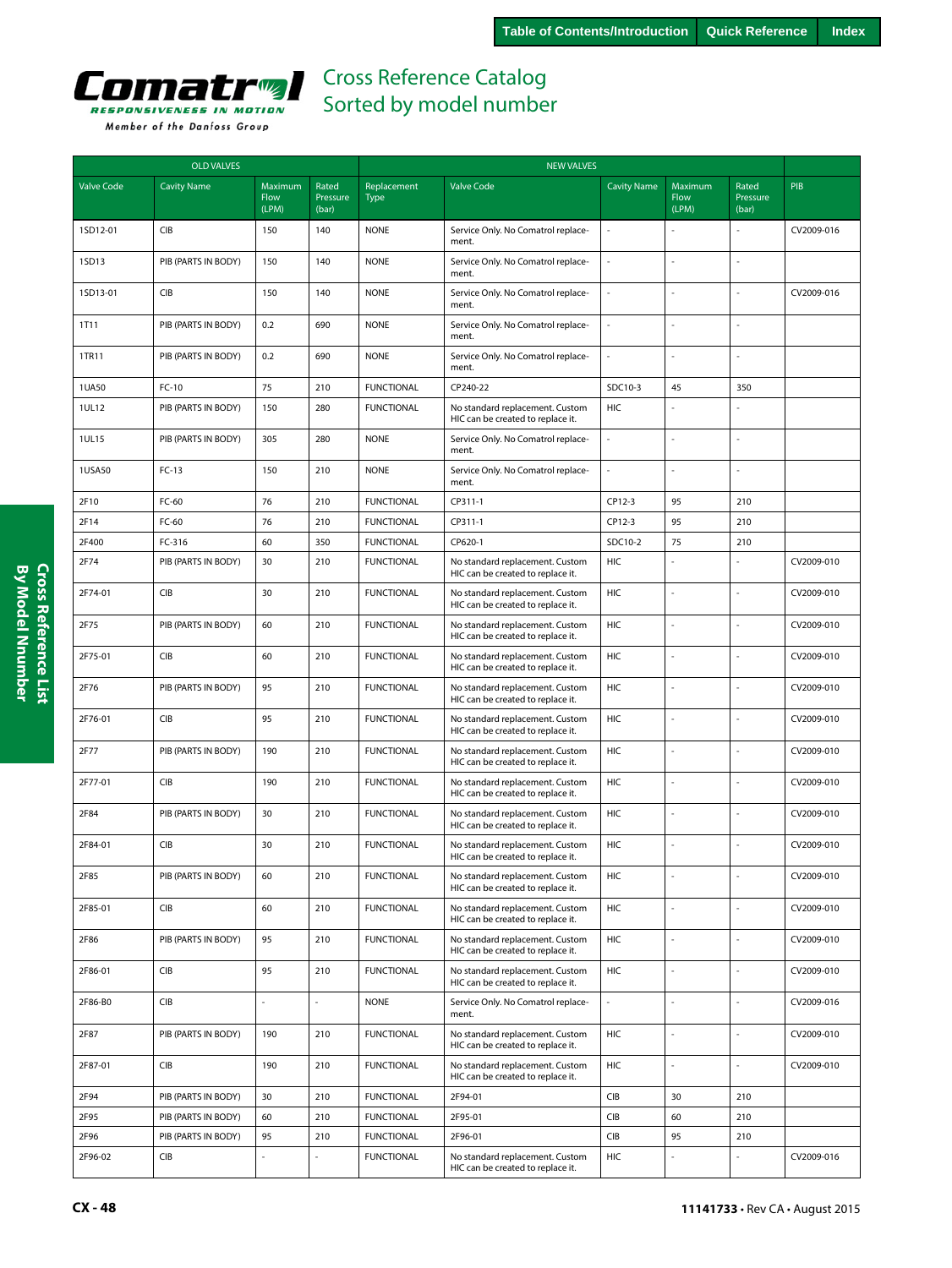

|                   | <b>OLD VALVES</b>   |                          |                            |                            | <b>NEW VALVES</b>                                                    |                    |                          |                            |            |  |
|-------------------|---------------------|--------------------------|----------------------------|----------------------------|----------------------------------------------------------------------|--------------------|--------------------------|----------------------------|------------|--|
| <b>Valve Code</b> | <b>Cavity Name</b>  | Maximum<br>Flow<br>(LPM) | Rated<br>Pressure<br>(bar) | Replacement<br><b>Type</b> | <b>Valve Code</b>                                                    | <b>Cavity Name</b> | Maximum<br>Flow<br>(LPM) | Rated<br>Pressure<br>(bar) | PIB        |  |
| 2F97              | PIB (PARTS IN BODY) | 190                      | 210                        | <b>FUNCTIONAL</b>          | 2F97-01                                                              | CIB                | 190                      | 210                        |            |  |
| 2F97-02           | <b>CIB</b>          | ä,                       | L                          | <b>NONE</b>                | Service Only. No Comatrol replace-<br>ment.                          |                    |                          |                            | CV2009-016 |  |
| 2FA84             | PIB (PARTS IN BODY) | 30                       | 210                        | <b>FUNCTIONAL</b>          | No standard replacement. Custom<br>HIC can be created to replace it. | HIC                | ł,                       |                            | CV2009-010 |  |
| 2FA84-01          | <b>CIB</b>          | 30                       | 210                        | <b>FUNCTIONAL</b>          | No standard replacement. Custom<br>HIC can be created to replace it. | <b>HIC</b>         | Ļ                        |                            | CV2009-010 |  |
| 2FA85             | PIB (PARTS IN BODY) | 60                       | 210                        | <b>FUNCTIONAL</b>          | No standard replacement. Custom<br>HIC can be created to replace it. | HIC                | L,                       |                            | CV2009-010 |  |
| 2FA85-01          | <b>CIB</b>          | 60                       | 210                        | <b>FUNCTIONAL</b>          | No standard replacement. Custom<br>HIC can be created to replace it. | HIC                | ä,                       |                            | CV2009-010 |  |
| 2FA86             | PIB (PARTS IN BODY) | 95                       | 210                        | <b>FUNCTIONAL</b>          | No standard replacement. Custom<br>HIC can be created to replace it. | HIC                | ł,                       |                            | CV2009-010 |  |
| 2FA86-01          | CIB                 | 95                       | 210                        | <b>FUNCTIONAL</b>          | No standard replacement. Custom<br>HIC can be created to replace it. | HIC                | ł,                       | ÷,                         | CV2009-010 |  |
| 2FA87             | PIB (PARTS IN BODY) | 190                      | 210                        | <b>FUNCTIONAL</b>          | No standard replacement. Custom<br>HIC can be created to replace it. | HIC                | í,                       |                            | CV2009-010 |  |
| 2FA87-01          | <b>CIB</b>          | 190                      | 210                        | <b>FUNCTIONAL</b>          | No standard replacement. Custom<br>HIC can be created to replace it. | <b>HIC</b>         | ł,                       |                            | CV2009-010 |  |
| 2FC74             | PIB (PARTS IN BODY) | 30                       | 210                        | <b>FUNCTIONAL</b>          | No standard replacement. Custom<br>HIC can be created to replace it. | HIC                | L,                       |                            | CV2009-010 |  |
| 2FC74-01          | <b>CIB</b>          | 30                       | 210                        | <b>FUNCTIONAL</b>          | No standard replacement. Custom<br>HIC can be created to replace it. | HIC                | L,                       |                            | CV2009-010 |  |
| 2FC75             | PIB (PARTS IN BODY) | 60                       | 210                        | <b>FUNCTIONAL</b>          | No standard replacement. Custom<br>HIC can be created to replace it. | HIC                | Ļ                        |                            | CV2009-010 |  |
| 2FC75-01          | CIB                 | 60                       | 210                        | <b>FUNCTIONAL</b>          | No standard replacement. Custom<br>HIC can be created to replace it. | HIC                | ä,                       |                            | CV2009-010 |  |
| 2FC76             | PIB (PARTS IN BODY) | 95                       | 210                        | <b>FUNCTIONAL</b>          | No standard replacement. Custom<br>HIC can be created to replace it. | HIC                | l,                       |                            | CV2009-010 |  |
| 2FC76-01          | <b>CIB</b>          | 95                       | 210                        | <b>FUNCTIONAL</b>          | No standard replacement. Custom<br>HIC can be created to replace it. | HIC                | J,                       |                            | CV2009-010 |  |
| 2FC77             | PIB (PARTS IN BODY) | 190                      | 210                        | <b>FUNCTIONAL</b>          | No standard replacement. Custom<br>HIC can be created to replace it. | <b>HIC</b>         | í,                       |                            | CV2009-010 |  |
| 2FC77-01          | <b>CIB</b>          | 190                      | 210                        | <b>FUNCTIONAL</b>          | No standard replacement. Custom<br>HIC can be created to replace it. | HIC                | J,                       |                            | CV2009-010 |  |
| 2FF12             | PIB (PARTS IN BODY) | 140                      | 150                        | <b>FUNCTIONAL</b>          | No standard replacement. Custom<br>HIC can be created to replace it. | HIC                | L,                       |                            | CV2009-009 |  |
| 2FFC12            | PIB (PARTS IN BODY) | 150                      | 210                        | <b>FUNCTIONAL</b>          | No standard replacement. Custom<br>HIC can be created to replace it. | HIC                | L                        |                            | CV2009-009 |  |
| 2FFCW12           | CIB                 | 150                      | 140                        | <b>FUNCTIONAL</b>          | No standard replacement. Custom<br>HIC can be created to replace it. | HIC                | í,                       |                            | CV2009-009 |  |
| 2FFL12            | PIB (PARTS IN BODY) | 140                      | 150                        | <b>FUNCTIONAL</b>          | No standard replacement. Custom<br>HIC can be created to replace it. | HIC                |                          |                            | CV2009-009 |  |
| 2FFLC12           | PIB (PARTS IN BODY) | 150                      | 210                        | <b>FUNCTIONAL</b>          | No standard replacement. Custom<br>HIC can be created to replace it. | HIC                |                          |                            | CV2009-009 |  |
| 2FFLW86           | PIB (PARTS IN BODY) | 140                      | 150                        | <b>FUNCTIONAL</b>          | No standard replacement. Custom<br>HIC can be created to replace it. | HIC                | J,                       |                            | CV2009-009 |  |
| 2FL11             |                     | L,                       | L                          | $\omega$                   |                                                                      | $\blacksquare$     |                          |                            |            |  |
| 2FL12             | PIB (PARTS IN BODY) | 140                      | 150                        | <b>FUNCTIONAL</b>          | No standard replacement. Custom<br>HIC can be created to replace it. | HIC                | $\overline{a}$           |                            | CV2009-009 |  |
| 2FLW86            | PIB (PARTS IN BODY) | 140                      | 150                        | <b>FUNCTIONAL</b>          | No standard replacement. Custom<br>HIC can be created to replace it. | HIC                | L,                       |                            | CV2009-009 |  |
| 2FP400            | FC-316A             | 60                       | 350                        | <b>NONE</b>                | Service Only. No Comatrol replace-<br>ment.                          | ä,                 |                          |                            |            |  |
| 2FP401            | FC-316A             | 60                       | 350                        | <b>FUNCTIONAL</b>          | 2F95-01                                                              | CIB                | 60                       | 210                        |            |  |
| 2FPC600           | FC-324B             | 155                      | 350                        | <b>FUNCTIONAL</b>          | CP312-4                                                              | CP16-4             | 130                      | 210                        |            |  |
| 2FPC800           | FC-329B             | 305                      | 350                        | <b>FUNCTIONAL</b>          | CP313-4                                                              | CP20-4             | 340                      | 210                        |            |  |
| 2FR420-N (Fixed)  | FC-316              | 40                       | 350                        | <b>FUNCTIONAL</b>          | CP301-1                                                              | CP12-2             | 60                       | 210                        |            |  |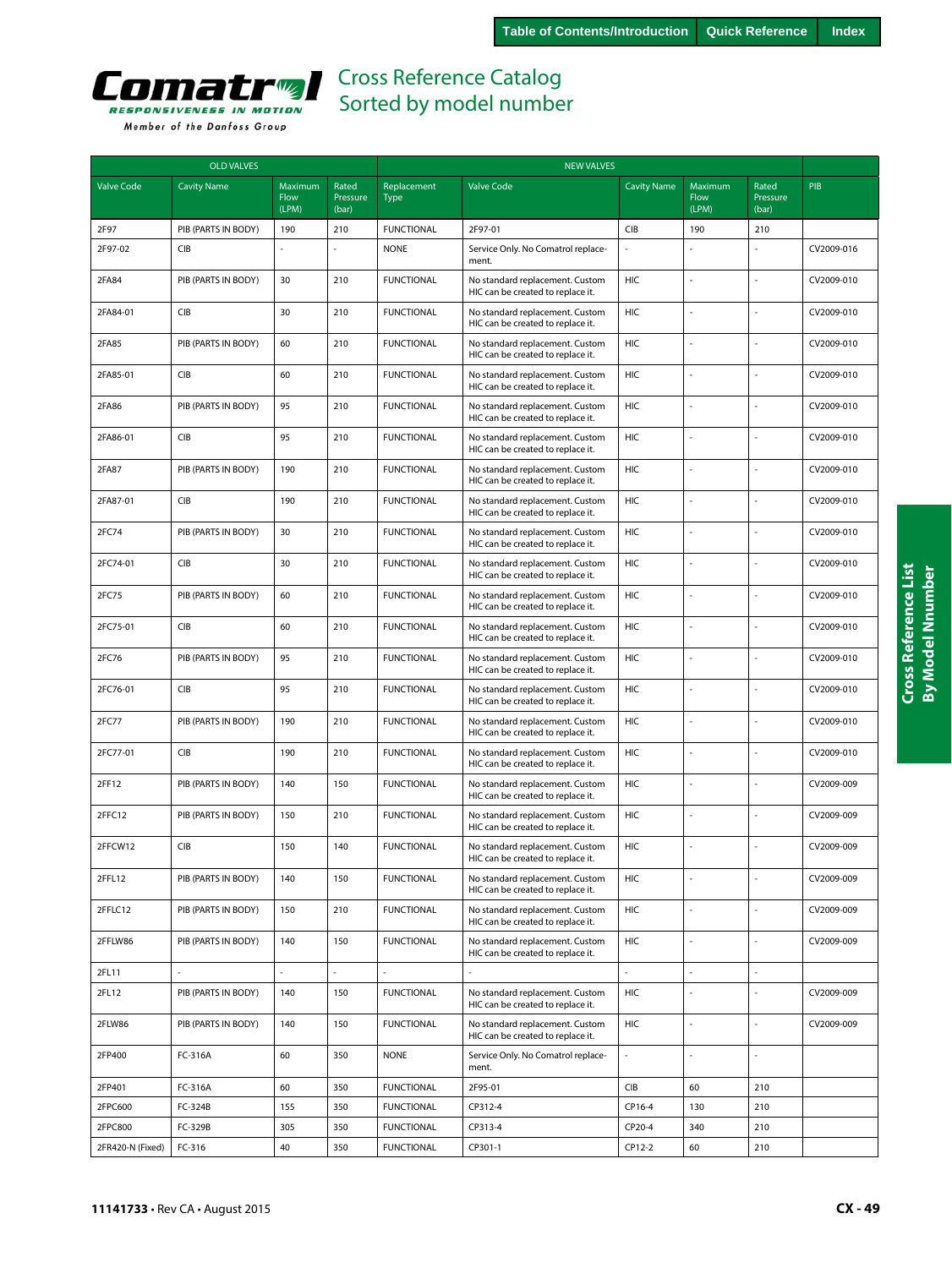

|                          | <b>OLD VALVES</b>   |                          |                            |                            | <b>NEW VALVES</b>                           |                        |                          |                            |            |
|--------------------------|---------------------|--------------------------|----------------------------|----------------------------|---------------------------------------------|------------------------|--------------------------|----------------------------|------------|
| <b>Valve Code</b>        | <b>Cavity Name</b>  | Maximum<br>Flow<br>(LPM) | Rated<br>Pressure<br>(bar) | Replacement<br><b>Type</b> | <b>Valve Code</b>                           | <b>Cavity Name</b>     | Maximum<br>Flow<br>(LPM) | Rated<br>Pressure<br>(bar) | PIB        |
| 2FR420-P<br>(Adjustable) | FC-316              | 40                       | 350                        | <b>FUNCTIONAL</b>          | <b>VR12</b>                                 | <b>NCS12/2</b>         | 60                       | 315                        |            |
| 2FR820                   | FC-329              | 190                      | 350                        | <b>NONE</b>                | Service Only. No Comatrol replace-<br>ment. | ÷,                     | ä,                       |                            |            |
| 2FRC600                  | FC-324A             | 95                       | 350                        | <b>FUNCTIONAL</b>          | CP302-4                                     | SDC16-3                | 130                      | 210                        |            |
| 2FRC800                  | FC-329A             | 190                      | 350                        | <b>NONE</b>                | Service Only. No Comatrol replace-<br>ment. |                        |                          |                            |            |
| 2N11                     | PIB (PARTS IN BODY) | 45                       | 350                        | <b>FUNCTIONAL</b>          | CP618-2                                     | SDC08-2                | 45                       | 210                        |            |
| 2N400                    | FC-316              | 55                       | 350                        | <b>FUNCTIONAL</b>          | CP610-2                                     | SDC10-2                | 50                       | 210                        |            |
| 2N600                    | FC-324              | 150                      | 350                        | <b>FUNCTIONAL</b>          | CP612-2                                     | SDC16-2                | 190                      | 210                        |            |
| 2N800                    | FC-329              | 300                      | 350                        | <b>FUNCTIONAL</b>          | CP613-1                                     | SDC20-2                | 380                      | 210                        |            |
| 2R11                     | PIB (PARTS IN BODY) | 45                       | 350                        | <b>FUNCTIONAL</b>          | CP610-7                                     | SDC10-2                | 55                       | 210                        |            |
| 2R14                     | PIB (PARTS IN BODY) | 105                      | 350                        | <b>NONE</b>                | Service Only. No Comatrol replace-<br>ment. |                        |                          |                            |            |
| 2R400                    | FC-316              | 55                       | 350                        | <b>FUNCTIONAL</b>          | CP610-7                                     | SDC10-2                | 55                       | 210                        |            |
| 2RN11                    | PIB (PARTS IN BODY) | 20                       | 350                        | <b>DIRECT</b>              | 2RN11-01                                    | PIB (PARTS<br>IN BODY) | 20                       | 350                        |            |
| 2RN12                    | PIB (PARTS IN BODY) | 30                       | 350                        | <b>NONE</b>                | Service Only. No Comatrol replace-<br>ment. |                        |                          |                            |            |
| 2RN13                    | PIB (PARTS IN BODY) | 70                       | 350                        | <b>NONE</b>                | Service Only. No Comatrol replace-<br>ment. | ÷,                     | ä,                       |                            |            |
| 2RN14                    | PIB (PARTS IN BODY) | 95                       | 350                        | <b>NONE</b>                | Service Only. No Comatrol replace-<br>ment. | ÷,                     |                          |                            |            |
| 2RN15                    | PIB (PARTS IN BODY) | 150                      | 350                        | <b>NONE</b>                | Service Only. No Comatrol replace-<br>ment. | ÷,                     |                          |                            |            |
| 2RN16                    | PIB (PARTS IN BODY) | 225                      | 350                        | <b>NONE</b>                | Service Only. No Comatrol replace-<br>ment. |                        |                          |                            |            |
| 2V13                     | PIB (PARTS IN BODY) | 40                       | 210                        | <b>FUNCTIONAL</b>          | CP340-1                                     | SDC10-4                | 45                       | 210                        |            |
| 2V14                     | PIB (PARTS IN BODY) | 150                      | 210                        | <b>FUNCTIONAL</b>          | CP342-1                                     | CP16-4                 | 150                      | 210                        |            |
| 2V16                     | PIB (PARTS IN BODY) | 230                      | 210                        | <b>FUNCTIONAL</b>          | CP343-1                                     | SDC20-4                | 340                      | 210                        |            |
| 2V21                     | PIB (PARTS IN BODY) | 150                      | 210                        | <b>NONE</b>                | Service Only. No Comatrol replace-<br>ment. |                        |                          |                            |            |
| 2V400                    | FC-316D             | 40                       | 350                        | <b>FUNCTIONAL</b>          | CP342-3                                     | CP16-4                 | 150                      | 450                        |            |
| 2V600                    | FC-324B             | 150                      | 350                        | <b>FUNCTIONAL</b>          | CP342-3                                     | CP16-4                 | 150                      | 450                        |            |
| 2ZXP                     | PIB (PARTS IN BODY) |                          |                            | <b>NONE</b>                | Service Only. No Comatrol replace-<br>ment. |                        |                          |                            |            |
| 3C100                    | FC-336              | 15                       | 280                        | <b>FUNCTIONAL</b>          | CV08-NP                                     | SDC08-2                | 30                       | 310                        |            |
| 3C100-01                 | FC-336              | 15                       | 280                        | <b>FUNCTIONAL</b>          | CV04-NB (CP104-1*)                          | CP04-2                 | $\overline{3}$           | 207                        | CV2009-016 |
| 3C100-A01                | FC-336              | 15                       | 280                        | <b>FUNCTIONAL</b>          | CV04-NB (CP104-1*)                          | CP04-2                 | $\mathbf{3}$             | 207                        | CV2009-016 |
| 3C100-SV                 | FC-336              | 15                       | 280                        | <b>FUNCTIONAL</b>          | CV04-NB (CP104-1*)                          | CP04-2                 | 3                        | 207                        | CV2009-016 |
| 3C11                     | PIB (PARTS IN BODY) | 20                       | 350                        | <b>FUNCTIONAL</b>          | 3C11-01                                     | PIB (PARTS<br>IN BODY) | 20                       | 350                        | CV2002-22  |
| 3C12                     | PIB (PARTS IN BODY) | 35                       | 350                        | <b>FUNCTIONAL</b>          | 3C12-01                                     | PIB (PARTS<br>IN BODY) | 35                       | 350                        |            |
| 3C13                     | PIB (PARTS IN BODY) | 70                       | 350                        | <b>FUNCTIONAL</b>          | 3C13-01                                     | PIB (PARTS<br>IN BODY) | 70                       | 350                        |            |
| 3C14                     | PIB (PARTS IN BODY) | 95                       | 350                        | <b>FUNCTIONAL</b>          | 3C14-01                                     | PIB (PARTS<br>IN BODY) | 95                       | 350                        |            |
| 3C15                     | PIB (PARTS IN BODY) | 150                      | 350                        | <b>FUNCTIONAL</b>          | 3C15-01                                     | PIB (PARTS<br>IN BODY) | 150                      | 350                        |            |
| 3C16                     | PIB (PARTS IN BODY) | 230                      | 350                        | <b>FUNCTIONAL</b>          | 3C16-01                                     | PIB (PARTS<br>IN BODY) | 230                      | 350                        |            |
| 3C400                    | FC-316              | 115                      | 350                        | <b>FUNCTIONAL</b>          | CP100-3                                     | SDC10-2                | 115                      | 350                        |            |
| 3C50                     | FC-144              | 70                       | 210                        | <b>DIRECT</b>              | 3C50-01                                     | FC-144                 | 70                       | 210                        |            |
| 3C60                     | FC-144              | 70                       | 140                        | <b>DIRECT</b>              | 3C60-01                                     | FC-144                 | 70                       | 140                        |            |
| 3C600                    | FC-324              | 150                      | 350                        | <b>FUNCTIONAL</b>          | CP102-1                                     | SDC16-2                | 210                      | 210                        |            |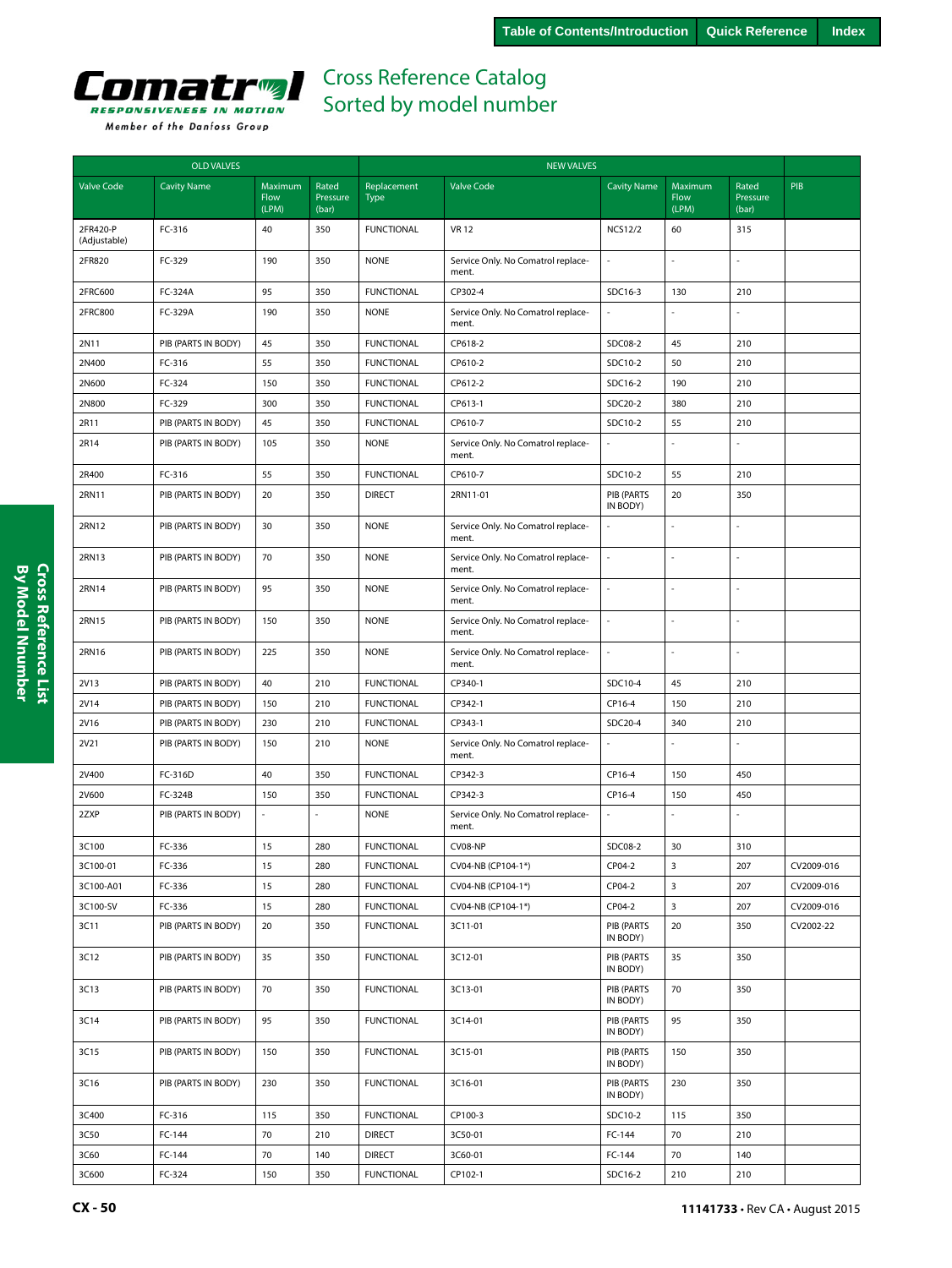

| <b>OLD VALVES</b> |                     |                 |                   | <b>NEW VALVES</b>          |                                             |                          |                 |                          |            |
|-------------------|---------------------|-----------------|-------------------|----------------------------|---------------------------------------------|--------------------------|-----------------|--------------------------|------------|
| <b>Valve Code</b> | <b>Cavity Name</b>  | Maximum<br>Flow | Rated<br>Pressure | Replacement<br><b>Type</b> | <b>Valve Code</b>                           | <b>Cavity Name</b>       | Maximum<br>Flow | Rated<br>Pressure        | <b>PIB</b> |
|                   |                     | (LPM)           | (bar)             |                            |                                             |                          | (LPM)           | (bar)                    |            |
| 3C80              | FC-304              | 190             | 210               | <b>DIRECT</b>              | 3C80-01                                     | FC-304                   | 190             | 210                      |            |
| 3C800             | FC-329              | 300             | 350               | <b>FUNCTIONAL</b>          | CP103-1                                     | SDC20-2                  | 380             | 210                      |            |
| 3C90              | FC-304              | 190             | 140               | <b>DIRECT</b>              | 3C90-01                                     | FC-304                   | 190             | 140                      |            |
| 3CD400            | FC-316              | 75              | 420               | <b>NONE</b>                | Service Only. No Comatrol replace-<br>ment. |                          |                 |                          |            |
| 3CM11             | PIB (PARTS IN BODY) | 20              | 350               | <b>FUNCTIONAL</b>          | 3CM11-01                                    | PIB (PARTS<br>IN BODY)   | 20              | 350                      |            |
| 3CM12             | PIB (PARTS IN BODY) | 35              | 350               | <b>FUNCTIONAL</b>          | 3CM12-01                                    | PIB (PARTS<br>IN BODY)   | 35              | 350                      |            |
| 3CM13             | PIB (PARTS IN BODY) | 70              | 350               | <b>FUNCTIONAL</b>          | 3CM13-01                                    | PIB (PARTS<br>IN BODY)   | 70              | 350                      |            |
| 3CM14             | PIB (PARTS IN BODY) | 95              | 350               | <b>FUNCTIONAL</b>          | 3CM14-01                                    | PIB (PARTS<br>IN BODY)   | 95              | 350                      |            |
| 3CM15             | PIB (PARTS IN BODY) | 150             | 350               | <b>FUNCTIONAL</b>          | 3CM15-01                                    | PIB (PARTS<br>IN BODY)   | 150             | 350                      |            |
| 3CM16             | PIB (PARTS IN BODY) | 230             | 350               | <b>FUNCTIONAL</b>          | 3CM16-01                                    | PIB (PARTS<br>IN BODY)   | 230             | 350                      |            |
| 4C30              |                     |                 |                   | <b>NONE</b>                | Service Only. No Comatrol replace-<br>ment. |                          |                 |                          |            |
| 4C400             | FC-316A             | 7.6             | 350               | <b>FUNCTIONAL</b>          | CP128-1                                     | SDC08-3                  | 10              | 210                      |            |
| 4DS800            | FC-329A             | 300             | 350               | <b>FUNCTIONAL</b>          | CP703-2                                     | CP20-3S                  | 320             | 210                      |            |
| 4DS810            | FC-324A             | 300             | 350               | <b>FUNCTIONAL</b>          | CP703-1 (LE20-CPC)                          | CP20-3S                  | 300             | 210                      |            |
| 4H400-1           | FC-316D             | 57              | 350               | <b>FUNCTIONAL</b>          | CP722-11                                    | CP16-4                   | 125             | 450                      |            |
| 4H400-2           | FC-316D             | 57              | 350               | <b>NONE</b>                | Service Only. No Comatrol replace-<br>ment. |                          |                 |                          |            |
| 4H410-1           | FC-316D             | 57              | 350               | <b>FUNCTIONAL</b>          | CP722-1                                     | CP16-4                   | 130             | 210                      |            |
| 4H410-2           | FC-316D             | 57              | 350               | <b>FUNCTIONAL</b>          | CP722-2                                     | CP16-4                   | 130             | 210                      |            |
| 4H600-1           | FC-324B             | 151             | 350               | <b>FUNCTIONAL</b>          | CP722-11                                    | CP16-4                   | 125             | 450                      |            |
| 4H600-2           | FC-324B             | 151             | 350               | <b>NONE</b>                | Service Only. No Comatrol replace-<br>ment. |                          |                 |                          |            |
| 4H610-1           | FC-324B             | 151             | 350               | <b>FUNCTIONAL</b>          | CP722-1                                     | CP16-4                   | 130             | 210                      |            |
| 4H610-2           | FC-324B             | 151             | 350               | <b>FUNCTIONAL</b>          | CP722-2                                     | CP16-4                   | 130             | 210                      |            |
| 4H800-1           | FC-329B             | 303             | 350               | <b>FUNCTIONAL</b>          | CP723-5                                     | SDC20-4                  | 265             | 210                      |            |
| 4H800-2           | FC-329B             | 303             | 350               | <b>NONE</b>                | Service Only. No Comatrol replace-<br>ment. |                          |                 |                          |            |
| 4H810             | FC-329B             | 303             | 350               | <b>FUNCTIONAL</b>          | CP723-1                                     | SDC20-4                  | 265             | 210                      |            |
| 4K11              | PIB (PARTS IN BODY) | 20              | 350               | <b>NONE</b>                | Service Only. No Comatrol replace-<br>ment. |                          |                 |                          |            |
| 4K12              | PIB (PARTS IN BODY) | 30              | 350               | <b>FUNCTIONAL</b>          | CP453-5                                     | SDC20-2                  | 250             | 350                      |            |
| 4K13              | PIB (PARTS IN BODY) | 75              | 350               | <b>FUNCTIONAL</b>          | CP453-5                                     | SDC20-2                  | 250             | 350                      |            |
| 4K15              | PIB (PARTS IN BODY) | 150             | 350               | <b>FUNCTIONAL</b>          | CP453-2                                     | SDC20-3S                 | 230             | 210                      |            |
| 4K19              | PIB (PARTS IN BODY) | 23              | 690               | <b>NONE</b>                | Service Only. No Comatrol replace-<br>ment. |                          |                 |                          |            |
| 4K21 (4.0:1)      | PIB (PARTS IN BODY) | 30              | 210               | <b>NONE</b>                | CP450-1 (3.0:1)                             | ÷.                       | $\overline{a}$  | $\overline{\phantom{a}}$ |            |
| 4K32              | PIB (PARTS IN BODY) | 68              | 210               | <b>NONE</b>                | Service Only. No Comatrol replace-<br>ment. | $\overline{\phantom{a}}$ | ä,              | $\sim$                   |            |
| 4K33              | PIB (PARTS IN BODY) | 68              | 210               | <b>NONE</b>                | Service Only. No Comatrol replace-<br>ment. | $\bar{z}$                | ÷,              | $\sim$                   |            |
| 4K35              | PIB (PARTS IN BODY) | 150             | 350               | <b>FUNCTIONAL</b>          | CP453-5                                     | SDC20-2                  | 250             | 350                      |            |
| 4K400             | FC-316A             | 45              | 280               | <b>FUNCTIONAL</b>          | MC10-RO                                     | SDC10-3S                 | 45              | 250                      |            |
| 4K41              | PIB (PARTS IN BODY) | 380             | 350               | <b>NONE</b>                | Service Only. No Comatrol replace-<br>ment. |                          |                 |                          |            |
| 4K600             | FC-324A             | 150             | 350               | <b>FUNCTIONAL</b>          | CP452-2                                     | SDC16-3S                 | 130             | 210                      |            |
| 4K70              | FC-173              | 75              | 210               | <b>FUNCTIONAL</b>          | CP453-5                                     | SDC20-2                  | 250             | 350                      |            |
|                   |                     |                 |                   |                            |                                             |                          |                 |                          |            |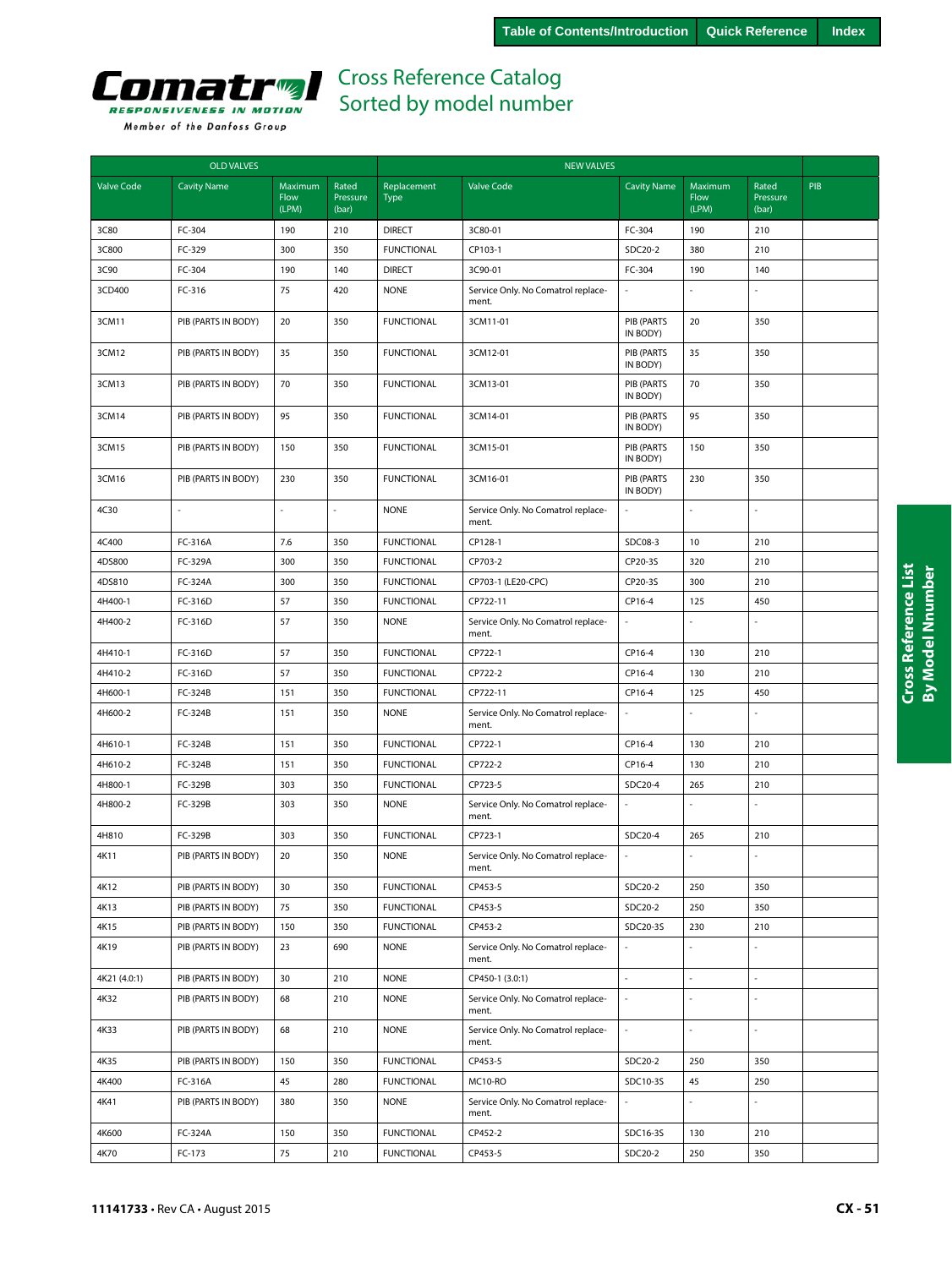

| <b>OLD VALVES</b> |                     |                          |                            | <b>NEW VALVES</b>          |                                                                      |                          |                                 |                            |            |
|-------------------|---------------------|--------------------------|----------------------------|----------------------------|----------------------------------------------------------------------|--------------------------|---------------------------------|----------------------------|------------|
| <b>Valve Code</b> | <b>Cavity Name</b>  | Maximum<br>Flow<br>(LPM) | Rated<br>Pressure<br>(bar) | Replacement<br><b>Type</b> | <b>Valve Code</b>                                                    | <b>Cavity Name</b>       | Maximum<br><b>Flow</b><br>(LPM) | Rated<br>Pressure<br>(bar) | PIB        |
| 4KC400            | FC-316S             | 57                       | 350                        | <b>NONE</b>                | Service Only. No Comatrol replace-<br>ment.                          | $\sim$                   |                                 |                            |            |
| 4KC600            | FC-324A             | 151                      | 350                        | <b>NONE</b>                | Service Only. No Comatrol replace-<br>ment.                          | L.                       | ä,                              |                            |            |
| <b>4KCV400</b>    | FC-316S             | 57                       | 350                        | <b>NONE</b>                | Service Only. No Comatrol replace-<br>ment.                          | ä,                       | ä,                              |                            |            |
| <b>4KCV600</b>    | FC-324A             | 151                      | 350                        | <b>NONE</b>                | Service Only. No Comatrol replace-<br>ment.                          | ä,                       |                                 |                            |            |
| 4KK21             | PIB (PARTS IN BODY) | 30                       | 210                        | <b>FUNCTIONAL</b>          | CP410-1                                                              | <b>CIB</b>               | 85                              | 210                        |            |
| <b>4KK32</b>      | PIB (PARTS IN BODY) | 70                       | 210                        | <b>FUNCTIONAL</b>          | CP410-1                                                              | <b>CIB</b>               | 85                              | 210                        |            |
| <b>4KK33</b>      | PIB (PARTS IN BODY) | 70                       | 140                        | <b>NONE</b>                | Service Only. No Comatrol replace-<br>ment.                          | $\overline{\phantom{a}}$ | L                               |                            |            |
| <b>4KK35</b>      | PIB (PARTS IN BODY) | 150                      | 350                        | <b>FUNCTIONAL</b>          | No standard replacement. Custom<br>HIC can be created to replace it. | HIC                      | L                               |                            |            |
| 4M182             | PIB (PARTS IN BODY) | 38                       | 210                        | <b>NONE</b>                | Service Only. No Comatrol replace-<br>ment.                          | ä,                       |                                 |                            |            |
| 4M183             | PIB (PARTS IN BODY) | 38                       | 210                        | <b>NONE</b>                | Service Only. No Comatrol replace-<br>ment.                          | ÷,                       |                                 |                            |            |
| 4M185             | PIB (PARTS IN BODY) | 38                       | 210                        | <b>NONE</b>                | Service Only. No Comatrol replace-<br>ment.                          | $\bar{a}$                | L,                              |                            |            |
| 4M187             | PIB (PARTS IN BODY) | 38                       | 210                        | <b>NONE</b>                | Service Only. No Comatrol replace-<br>ment.                          | $\bar{a}$                |                                 |                            |            |
| 4M400             | FC-316              | 57                       | 350                        | <b>NONE</b>                | Service Only. No Comatrol replace-<br>ment.                          | $\overline{a}$           | ä,                              |                            |            |
| 4M410             | FC-316              | 57                       | 350                        | <b>NONE</b>                | Service Only. No Comatrol replace-<br>ment.                          | L.                       | ä,                              |                            |            |
| 4RH11             | ä,                  |                          | $\overline{a}$             | <b>NONE</b>                | Service Only. No Comatrol replace-<br>ment.                          | ÷,                       | ÷,                              |                            |            |
| 7AR15             | PIB (PARTS IN BODY) | 225                      | 210                        | <b>FUNCTIONAL</b>          | No standard replacement. Custom<br>HIC can be created to replace it. | HIC                      | J,                              |                            |            |
| 7AR17             | PIB (PARTS IN BODY) | 380                      | 210                        | <b>FUNCTIONAL</b>          | No standard replacement. Custom<br>HIC can be created to replace it. | HIC                      | L                               |                            |            |
| 7W110             | $FC-10$             | 75                       | 210                        | <b>FUNCTIONAL</b>          | SVP10-NC, SVP10-NO                                                   | SDC10-2                  | 80                              | 230                        | CV2009-016 |
| 7W13              | PIB (PARTS IN BODY) | 305                      | 210                        | <b>NONE</b>                | Service Only. No Comatrol replace-<br>ment.                          | ÷,                       | L.                              |                            |            |
| 7W14-1            | PIB (PARTS IN BODY) | 230                      | 210                        | <b>FUNCTIONAL</b>          | CP503-4                                                              | SDC20-2                  | 230                             | 210                        |            |
| 7W14-2            | PIB (PARTS IN BODY) | 230                      | 210                        | <b>FUNCTIONAL</b>          | CP503-3                                                              | SDC20-2                  | 230                             | 210                        |            |
| 7W20-1            | FC-109              | 0.75                     | 210                        | <b>FUNCTIONAL</b>          | SV08-22-01                                                           | SDC08-2                  | 16                              | 230                        |            |
| 7W20-2            | FC-109              | 0.75                     | 210                        | <b>FUNCTIONAL</b>          | SV08-22-02                                                           | SDC08-2                  | 16                              | 230                        |            |
| 7W30-1            | FC-109              | 7.5                      | 210                        | <b>FUNCTIONAL</b>          | SVP08-NO                                                             | SDC08-2                  | 35                              | 230                        |            |
| 7W30-2            | FC-109              | 7.5                      | 210                        | <b>FUNCTIONAL</b>          | SVP08-NC                                                             | SDC08-2                  | 35                              | 230                        |            |
| 7W40-1            | FC-109A             | $\overline{2}$           | 210                        | <b>FUNCTIONAL</b>          | SV08-23-04                                                           | SDC08-3                  | 10                              | 230                        |            |
| 7W40-2            | FC-109A             | $\overline{2}$           | 210                        | <b>FUNCTIONAL</b>          | SV08-23-03                                                           | SDC08-3                  | 18                              | 230                        |            |
| 7W440-1           | FC-316A             | 25                       | 210                        | <b>FUNCTIONAL</b>          | SV08-23-04                                                           | SDC08-3                  | $10$                            | 230                        |            |
| 7W440-2           | FC-316A             | 25                       | 210                        | <b>FUNCTIONAL</b>          | SV08-23-03                                                           | SDC08-3                  | 18                              | 230                        |            |
| 7W480-1           | FC-316D             | 30                       | 210                        | <b>FUNCTIONAL</b>          | SV10-24-01                                                           | SDC10-4                  | 15                              | 230                        |            |
| 7W480-2           | FC-316D             | 30                       | 210                        | <b>FUNCTIONAL</b>          | SV08-24-02                                                           | SDC08-4                  | $10$                            | 230                        |            |
| 7W490-1           | FC-316              | 40                       | 210                        | <b>FUNCTIONAL</b>          | SVP08-NOR                                                            | SDC08-2                  | 35                              | 230                        |            |
| 7W490-2           | FC-316              | 40                       | 210                        | <b>FUNCTIONAL</b>          | SVP08-NCR                                                            | SDC08-2                  | 35                              | 230                        |            |
| 7W50              | ä,                  |                          |                            | <b>NONE</b>                | Service Only. No Comatrol replace-<br>ment.                          | ÷,                       | L,                              |                            |            |
| 7W61              | ÷.                  |                          | $\overline{a}$             | <b>NONE</b>                | Service Only. No Comatrol replace-<br>ment.                          | ÷,                       | L.                              |                            |            |
| 7W70              | ÷.                  | ÷.                       | ù,                         | <b>NONE</b>                | Service Only. No Comatrol replace-<br>ment.                          | L.                       | $\sim$                          | $\bar{a}$                  |            |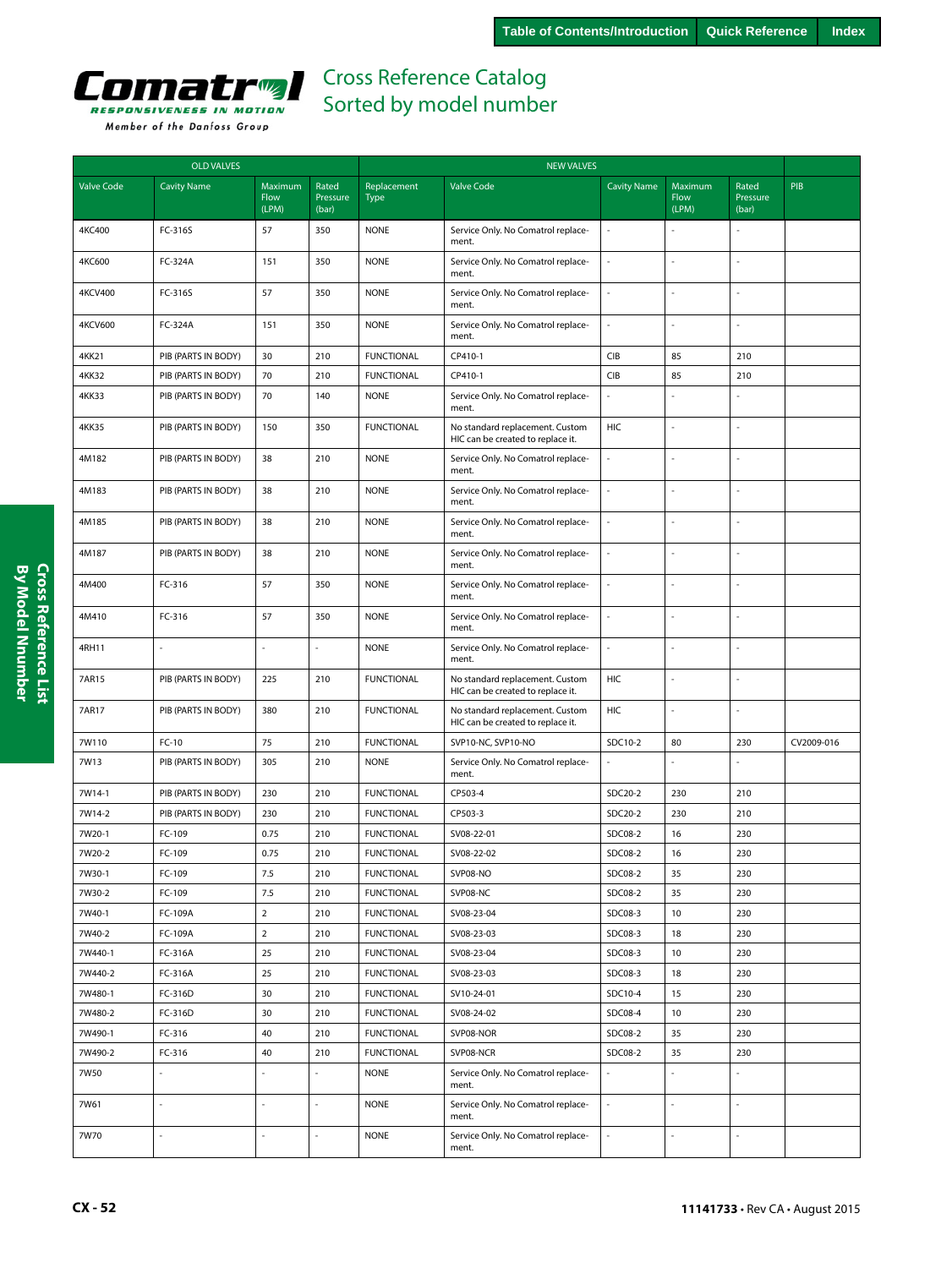

| <b>OLD VALVES</b> |                    |                                 |                            | <b>NEW VALVES</b>          |                                               |                          |                          |                            |            |
|-------------------|--------------------|---------------------------------|----------------------------|----------------------------|-----------------------------------------------|--------------------------|--------------------------|----------------------------|------------|
| <b>Valve Code</b> | <b>Cavity Name</b> | Maximum<br><b>Flow</b><br>(LPM) | Rated<br>Pressure<br>(bar) | Replacement<br><b>Type</b> | <b>Valve Code</b>                             | <b>Cavity Name</b>       | Maximum<br>Flow<br>(LPM) | Rated<br>Pressure<br>(bar) | <b>PIB</b> |
| 7W80              | $FC-10$            | 76                              | 320                        | <b>NONE</b>                | Service Only. No Comatrol replace-<br>ment.   |                          |                          |                            |            |
| 7W90-1            | FC-109             | 20                              | 210                        | <b>FUNCTIONAL</b>          | SVP08-NO                                      | SDC08-2                  | 35                       | 230                        |            |
| 7W90-2            | FC-109             | 20                              | 210                        | <b>FUNCTIONAL</b>          | SVP08-NC                                      | SDC08-2                  | 35                       | 230                        |            |
| 7WA110            | FC-10              | 76                              | 210                        | <b>NONE</b>                | Service Only. No Comatrol replace-<br>ment.   | $\sim$                   |                          |                            |            |
| 7WA80             | $FC-10$            | 76                              | 210                        | <b>NONE</b>                | Service Only. No Comatrol replace-<br>ment.   | ÷,                       | L,                       |                            |            |
| 7WC490            |                    | ä,                              |                            | <b>NONE</b>                | Service Only. No Comatrol replace-<br>ment.   | $\overline{a}$           |                          |                            |            |
| 7WXP              | Special            | ä,                              |                            | <b>FUNCTIONAL</b>          | SVP08-RV                                      | SDC08-2                  | ÷,                       |                            | CV2009-016 |
| A3106             | HIC                |                                 |                            | <b>NONE</b>                | Service Only. No Comatrol replace-<br>ment.   |                          |                          |                            | CV2009-016 |
| A3107             | HIC                |                                 |                            | <b>NONE</b>                | Service Only. No Comatrol replace-<br>ment.   | ÷,                       | J,                       |                            | CV2009-016 |
| A3109             | <b>HIC</b>         |                                 |                            | <b>NONE</b>                | Service Only. No Comatrol replace-<br>ment.   |                          |                          |                            | CV2009-016 |
| A3110             | <b>HIC</b>         |                                 |                            | <b>NONE</b>                | Service Only. No Comatrol replace-<br>ment.   | ä,                       | L,                       |                            | CV2009-016 |
| A3111             | HIC                |                                 |                            | <b>NONE</b>                | Service Only. No Comatrol replace-<br>ment.   | $\overline{a}$           | ÷,                       |                            | CV2009-016 |
| A3112             | HIC                |                                 |                            | <b>NONE</b>                | Service Only. No Comatrol replace-<br>ment.   | $\overline{a}$           | L.                       |                            | CV2009-016 |
| A3120             | HIC                | í,                              |                            | <b>NONE</b>                | Service Only. No Comatrol replace-<br>ment.   | ÷,                       | ÷,                       |                            | CV2009-016 |
| A5119             | HIC                |                                 |                            | <b>NONE</b>                | Service Only. No Comatrol replace-<br>ment.   | ÷,                       |                          |                            | CV2009-016 |
| CP100-1           | CP10-2             | 83                              | 210                        | <b>DIRECT</b>              | CV10-NP                                       | SDC10-2                  | 85                       | 300                        | CV2009-008 |
| CP100-8           | SDC10-2            | L                               | ÷,                         | <b>NONE</b>                | Service Only. No Comatrol replace-<br>ment.   | $\bar{a}$                | L.                       |                            | CV2009-016 |
| CP100-9           | SDC10-2            | 85                              | 210                        | <b>FUNCTIONAL</b>          | CV10-NP (with orifice in HIC, in<br>parallel) | SDC10-2                  | 85                       | 300                        | CV2009-016 |
| CP100-A05         | SDC10-2            | $\overline{a}$                  | ÷,                         | <b>NONE</b>                | Service Only. No Comatrol replace-<br>ment.   | ä,                       | $\overline{a}$           |                            | CV2009-016 |
| CP100-A06         | SDC10-2            |                                 |                            | <b>FUNCTIONAL</b>          | CP100-3                                       | SDC10-2                  | 115                      | 350                        | CV2009-016 |
| CP101-1           | CP12-2             | 100                             | 210                        | <b>FUNCTIONAL</b>          | CP100-3                                       | SDC10-2                  | 115                      | 350                        | CV2009-016 |
| CP102-A01         | SDC16-2            |                                 |                            | <b>FUNCTIONAL</b>          | CP102-1                                       | SDC16-2                  | 210                      | 210                        | CV2009-016 |
| CP103-3           | SDC20-2            | L,                              |                            | <b>FUNCTIONAL</b>          | CP103-1                                       | SDC20-2                  | 380                      | 210                        | CV2009-016 |
| CP104-A03         | CP04-2             |                                 |                            | <b>FUNCTIONAL</b>          | CP104-2                                       | CP04-2                   | 3                        | 210                        | CV2009-016 |
| CP108-1           | CP08-2             | 30                              | 210                        | <b>DIRECT</b>              | CV08-NP                                       | SDC08-2                  | 30                       | 210                        | CV2009-008 |
| CP108-6           | SDC08-2            |                                 |                            | <b>FUNCTIONAL</b>          | CV08-NB (CP108-7*)                            | SDC08-2                  |                          |                            | CV2009-016 |
| CP120-1           | SDC10-3            | 20                              | 210                        | <b>DIRECT</b>              | CP120-4                                       | SDC10-3                  | 25                       | 330                        | CV2009-016 |
| CP120-1L          | CP10-3L            |                                 |                            | <b>FUNCTIONAL</b>          | CP120-4                                       | SDC10-3                  | 25                       | 330                        | CV2009-016 |
| CP120-2           | SDC10-2            | 11.4                            | 210                        | <b>FUNCTIONAL</b>          | CP120-4                                       | SDC10-3                  | 25                       | 330                        | CV2009-016 |
| CP120-A01         | SDC10-3S           |                                 |                            | <b>FUNCTIONAL</b>          | CP120-4                                       | SDC10-3                  | 25                       | 330                        | CV2009-016 |
| CP128-2           | SDC08-2            | $7.6$                           | 210                        | <b>FUNCTIONAL</b>          | CP128-1                                       | SDC08-3                  | 10                       | 210                        | CV2009-016 |
| CP128-3           | SDC08-2            |                                 |                            | <b>FUNCTIONAL</b>          | CP128-1                                       | SDC08-3                  | 10                       | 210                        | CV2009-016 |
| CP200-4           | SDC10-2            | ä,                              | 415                        | <b>FUNCTIONAL</b>          | CP208-4                                       | SDC08-2                  | 1.1                      | 415                        | CV2009-016 |
| CP200-5           | CP10-2             | 38                              | 210                        | <b>FUNCTIONAL</b>          | CP200-3                                       | SDC10-2                  | 40                       | 250                        | CV2009-008 |
| CP200-A08         | SDC10-2            |                                 | ÷,                         | <b>FUNCTIONAL</b>          | CP200-1 or CP200-2                            | SDC10-2                  | 75/40                    | 250/350                    | CV2009-016 |
| CP200-A09         | SDC10-2            |                                 |                            | <b>FUNCTIONAL</b>          | CP200-3                                       | SDC10-2                  | 40                       | 250                        | CV2009-016 |
| CP200-A17         | SDC10-2            | ÷,                              |                            | <b>NONE</b>                | Service Only. No Comatrol replace-<br>ment.   |                          |                          |                            | CV2009-016 |
| CP200-A20         | SDC10-2            | L.                              | ÷.                         | <b>NONE</b>                | Service Only. No Comatrol replace-<br>ment.   | $\overline{\phantom{a}}$ | ä,                       | ä,                         | CV2009-016 |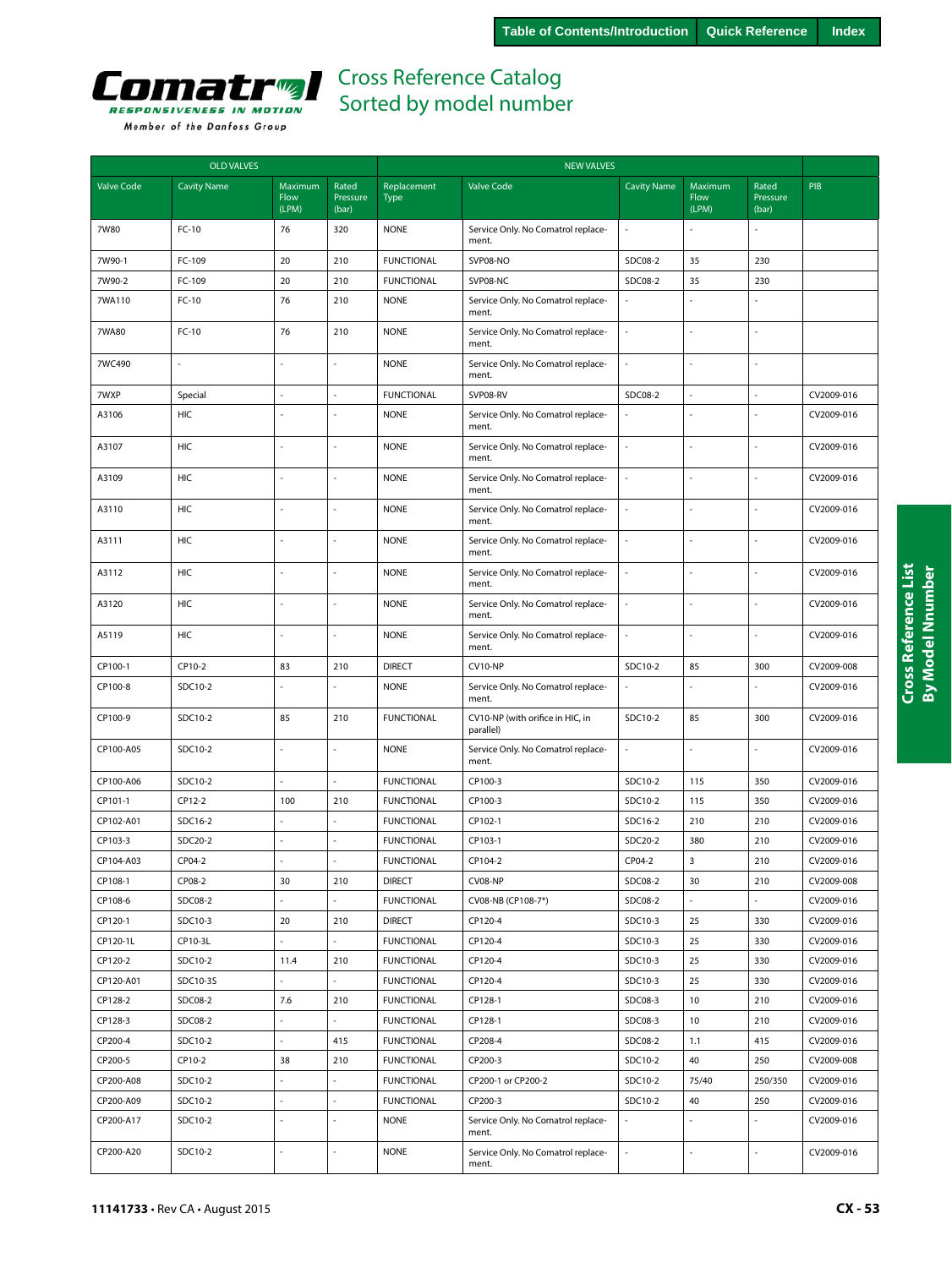

|                   | <b>OLD VALVES</b>  |                          |                            | <b>NEW VALVES</b>          |                                                                      |                       |                          |                            |            |  |  |
|-------------------|--------------------|--------------------------|----------------------------|----------------------------|----------------------------------------------------------------------|-----------------------|--------------------------|----------------------------|------------|--|--|
| <b>Valve Code</b> | <b>Cavity Name</b> | Maximum<br>Flow<br>(LPM) | Rated<br>Pressure<br>(bar) | Replacement<br><b>Type</b> | <b>Valve Code</b>                                                    | <b>Cavity Name</b>    | Maximum<br>Flow<br>(LPM) | Rated<br>Pressure<br>(bar) | <b>PIB</b> |  |  |
| CP200-A21         | SDC10-2            |                          |                            | <b>FUNCTIONAL</b>          | CP200-3                                                              | SDC10-2               | 40                       | 250                        | CV2009-016 |  |  |
| CP204-3           | CP04-2             | 0.76                     | 345                        | <b>NONE</b>                | Service Only. No Comatrol replace-<br>ment.                          | L.                    | L,                       |                            | CV2009-016 |  |  |
| CP208-11          | SDC08-2            |                          | 345                        | <b>NONE</b>                | Service Only. No Comatrol replace-<br>ment.                          | $\bar{a}$             | ÷,                       |                            | CV2009-016 |  |  |
| CP208-A02         | SDC08-2            |                          |                            | <b>FUNCTIONAL</b>          | CP208-3                                                              | SDC08-2               | 30                       | 250                        | CV2009-016 |  |  |
| CP210-A01         | SDC10-2            |                          |                            | <b>FUNCTIONAL</b>          | CP210-1                                                              | SDC10-2               | 45                       | 210                        | CV2009-016 |  |  |
| CP210-A02         | SDC10-2            |                          |                            | <b>FUNCTIONAL</b>          | CP210-2                                                              | SDC10-2               | 115                      | 350                        | CV2009-016 |  |  |
| CP210-A04         | T-10A              |                          |                            | <b>FUNCTIONAL</b>          | 10782                                                                | T-10A                 |                          |                            | CV2009-016 |  |  |
| CP210-A06         | SDC10-2            | 100                      | 380                        | <b>NONE</b>                | Service Only. No Comatrol replace-<br>ment.                          | $\bar{a}$             |                          |                            | CV2009-016 |  |  |
| CP211-A03         | CP12-2             |                          |                            | <b>FUNCTIONAL</b>          | CP211-2                                                              | CP12-2                | 190                      | 350                        | CV2009-016 |  |  |
| CP211-A06         | CP12-2             | 190                      | 345                        | <b>FUNCTIONAL</b>          | CP211-2                                                              | CP12-2                | 190                      | 350                        | CV2009-016 |  |  |
| CP218-1           | SDC08-2            |                          |                            | <b>FUNCTIONAL</b>          | CP210-1                                                              | SDC10-2               | 45                       | 210                        | CV2009-016 |  |  |
| CP218-A01         | Special            |                          |                            | <b>NONE</b>                | Service Only. No Comatrol replace-<br>ment.                          |                       |                          |                            | CV2009-016 |  |  |
| CP218-A02         | SDC08-4            |                          | $\overline{a}$             | <b>NONE</b>                | Service Only. No Comatrol replace-<br>ment.                          | $\overline{a}$        | L,                       |                            | CV2009-016 |  |  |
| CP220-2           | CIB                | 76                       | 210                        | <b>FUNCTIONAL</b>          | No standard replacement. Custom<br>HIC can be created to replace it. | L.                    | ÷,                       |                            | CV2009-016 |  |  |
| CP220-3           | <b>CIB</b>         |                          |                            | <b>NONE</b>                | Service Only. No Comatrol replace-<br>ment.                          |                       |                          |                            | CV2009-016 |  |  |
| CP230-3           | CP10-3             | 38                       | 345                        | <b>FUNCTIONAL</b>          | <b>PRMP 064</b>                                                      | SDC10-3               | 40                       | 315                        | CV2009-008 |  |  |
| CP230-3L          | CP10-3L            |                          |                            | <b>FUNCTIONAL</b>          | <b>PRMP 064</b>                                                      | SDC10-3               | 40                       | 315                        | CV2009-016 |  |  |
| CP230-A03         | SDC10-3            |                          |                            | <b>FUNCTIONAL</b>          | CP230-A02                                                            | SDC10-3               | ä,                       | ÷,                         | CV2009-016 |  |  |
| CP230-A05         | SDC10-3            |                          |                            | <b>FUNCTIONAL</b>          | CP230-2                                                              | SDC10-3               | 40                       | 210                        | CV2009-016 |  |  |
| CP230-A11         | SDC10-3            |                          |                            | <b>FUNCTIONAL</b>          | <b>PRMP 064</b>                                                      | SDC10-3               | 40                       | 315                        | CV2009-016 |  |  |
| CP230-A16         | SDC10-3            |                          |                            | <b>NONE</b>                | Service Only. No Comatrol replace-<br>ment.                          | ÷,                    |                          |                            | CV2009-016 |  |  |
| CP230-A17         | SDC10-4            |                          |                            | <b>NONE</b>                | Service Only. No Comatrol replace-<br>ment.                          |                       |                          |                            | CV2009-016 |  |  |
| CP230-A18         | SDC10-3            |                          |                            | <b>FUNCTIONAL</b>          | <b>PRMP 064</b>                                                      | SDC10-3               | 40                       | 315                        | CV2009-016 |  |  |
| CP231-1           | CP12-3             |                          |                            | <b>FUNCTIONAL</b>          | CP231-3                                                              | SDC12-3S              | 115                      | 350                        | CV2009-016 |  |  |
| CP231-A02         | Custom             |                          |                            | <b>NONE</b>                | Service Only. No Comatrol replace-<br>ment.                          | $\overline{a}$        | ÷,                       |                            | CV2009-016 |  |  |
| CP240-11          | SDC10-4            |                          | $\overline{a}$             | <b>NONE</b>                | Service Only. No Comatrol replace-<br>ment.                          | L.                    | ÷,                       | ÷,                         | CV2009-016 |  |  |
| CP240-4           | SDC10-4            |                          |                            | <b>FUNCTIONAL</b>          | VDP 06/NC                                                            | <b>NCS06/3</b>        | 25                       | 315                        | CV2009-016 |  |  |
| CP240-8L          | CP10-3L            |                          |                            | <b>FUNCTIONAL</b>          | CP240-8 or CP241-8                                                   | SDC10-3 or<br>CP12-3S | 55/150                   | 210/40                     | CV2009-016 |  |  |
| CP240-A02         | SDC10-4            |                          | ÷,                         | <b>FUNCTIONAL</b>          | CP240-5                                                              | SDC10-4               | 25                       | 210                        | CV2009-016 |  |  |
| CP240-A03         | SDC10-3S           |                          | ÷,                         | <b>FUNCTIONAL</b>          | CP240-30                                                             | SDC10-3               | $\overline{4}$           | 210                        | CV2009-016 |  |  |
| CP240-A07         | SDC10-3S           |                          |                            | <b>FUNCTIONAL</b>          | CP240-30                                                             | SDC10-3               | $\overline{4}$           | 210                        | CV2009-016 |  |  |
| CP240-A08         | CP10-3L            | $\sim$                   | ÷,                         | <b>FUNCTIONAL</b>          | CP240-1                                                              | SDC10-3               | 25                       | 210                        | CV2009-016 |  |  |
| CP241-2           | CP12-3             | ÷.                       | ÷.                         | <b>NONE</b>                | Service Only. No Comatrol replace-<br>ment.                          | $\overline{a}$        |                          |                            | CV2009-016 |  |  |
| CP241-30          | CP12-3             |                          | L.                         | <b>FUNCTIONAL</b>          | CP240-30 and CP700-2 (HIC)                                           | HIC                   |                          |                            | CV2009-016 |  |  |
| CP300-A01         | SDC10-2            |                          |                            | <b>FUNCTIONAL</b>          | CP300-2                                                              | SDC10-2               | 23                       | 210                        | CV2009-016 |  |  |
| CP300-A09         | SDC10-3            | 38                       | 210                        | <b>NONE</b>                | Service Only. No Comatrol replace-<br>ment.                          |                       |                          |                            | CV2009-016 |  |  |
| CP300-A10         | SDC10-2            | ä,                       | 210                        | <b>FUNCTIONAL</b>          | CP300-2                                                              | SDC10-2               | 23                       | 210                        | CV2009-016 |  |  |
| CP301-A01         | CP12-4             |                          |                            | <b>NONE</b>                | Service Only. No Comatrol replace-<br>ment.                          | ÷,                    |                          |                            | CV2009-016 |  |  |
| CP301-A03         | CP12-2             |                          | $\sim$                     | <b>FUNCTIONAL</b>          | <b>VR12</b>                                                          | <b>NCS12/2</b>        | 60                       | 315                        | CV2009-016 |  |  |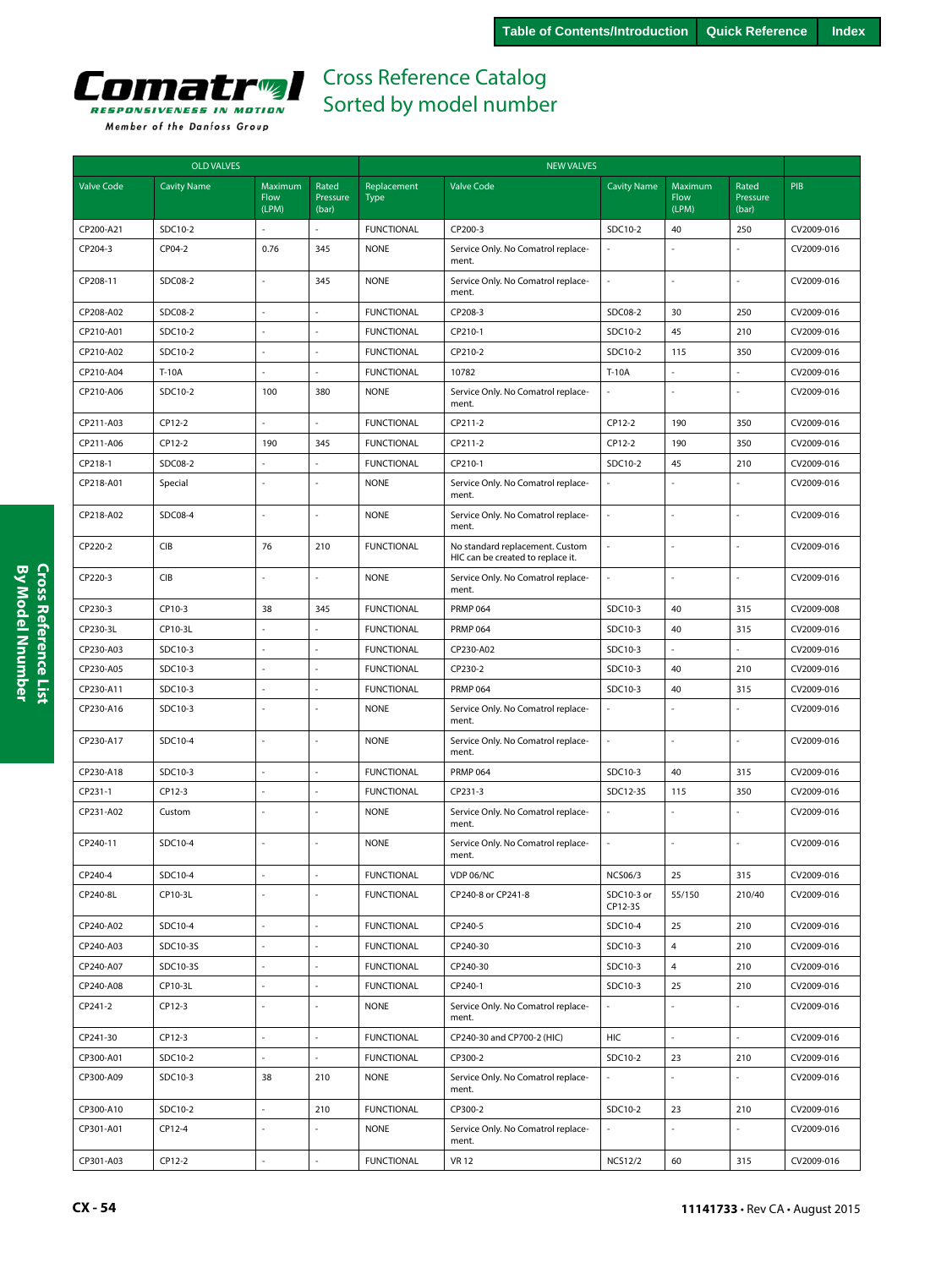

| <b>OLD VALVES</b> |                    |                          |                            | <b>NEW VALVES</b>          |                                                                      |                    |                          |                            |            |
|-------------------|--------------------|--------------------------|----------------------------|----------------------------|----------------------------------------------------------------------|--------------------|--------------------------|----------------------------|------------|
| Valve Code        | <b>Cavity Name</b> | Maximum<br>Flow<br>(LPM) | Rated<br>Pressure<br>(bar) | Replacement<br><b>Type</b> | <b>Valve Code</b>                                                    | <b>Cavity Name</b> | Maximum<br>Flow<br>(LPM) | Rated<br>Pressure<br>(bar) | PIB        |
| CP301-A04         | CP12-3             | 57                       | 210                        | <b>NONE</b>                | Service Only. No Comatrol replace-<br>ment.                          | ä,                 |                          |                            | CV2009-016 |
| CP302-A11         | SDC16-3            | 132                      | 210                        | <b>NONE</b>                | Service Only. No Comatrol replace-<br>ment.                          | ÷,                 |                          |                            | CV2009-016 |
| CP308-A01         | SDC08-2            |                          | 210                        | <b>FUNCTIONAL</b>          | CP308-A02                                                            | SDC08-2            |                          |                            | CV2009-016 |
| CP310-1L          | CP10-3L            | ÷                        | ÷,                         | <b>FUNCTIONAL</b>          | CP310-1                                                              | SDC10-3            | 38                       | 210                        | CV2009-016 |
| CP310-2L          | CP10-3L            | ÷,                       | $\overline{a}$             | <b>FUNCTIONAL</b>          | CP310-2                                                              | SDC10-3            | 38                       | 210                        | CV2009-016 |
| CP310-5           | SDC10-4            |                          |                            | <b>NONE</b>                | Service Only. No Comatrol replace-<br>ment.                          |                    |                          |                            | CV2009-016 |
| CP310-A02         | SDC10-3            | $\sim$                   |                            | <b>FUNCTIONAL</b>          | CP310-1                                                              | SDC10-3            | 38                       | 210                        | CV2009-016 |
| CP310-A03         | CP10-3L            |                          |                            | <b>FUNCTIONAL</b>          | CP310-1                                                              | SDC10-3            | 38                       | 210                        | CV2009-016 |
| CP311-6           | CP12-4             | 75                       | 210                        | <b>FUNCTIONAL</b>          | PC12-LPS (CP311-A01*)                                                | CP12-4             |                          | 210                        | CV2009-016 |
| CP340-2           | SDC10-4            |                          |                            | <b>FUNCTIONAL</b>          | CP340-1                                                              | SDC10-4            | 45                       | 210                        | CV2009-016 |
| CP342-2           | SDC16-4            |                          |                            | <b>FUNCTIONAL</b>          | CP342-1                                                              | CP16-4             | 150                      | 210                        | CV2009-016 |
| CP400-1           | <b>CIB</b>         | 57                       | 210                        | <b>FUNCTIONAL</b>          | No standard replacement. Custom<br>HIC can be created to replace it. | <b>HIC</b>         |                          |                            | CV2009-011 |
| CP401-1           | CIB                |                          |                            | <b>FUNCTIONAL</b>          | No standard replacement. Custom<br>HIC can be created to replace it. | <b>HIC</b>         |                          | ÷.                         | CV2009-011 |
| CP402-1           | CIB                |                          | 210                        | <b>FUNCTIONAL</b>          | No standard replacement. Custom<br>HIC can be created to replace it. | HIC                |                          |                            | CV2009-011 |
| CP408-1           | CIB                | ÷,                       |                            | <b>FUNCTIONAL</b>          | No standard replacement. Custom<br>HIC can be created to replace it. | HIC                | ÷,                       | ÷,                         | CV2009-011 |
| CP408-B03         | CIB                | $\ddot{\phantom{1}}$     |                            | <b>FUNCTIONAL</b>          | No standard replacement. Custom<br>HIC can be created to replace it. | HIC                |                          | $\overline{a}$             | CV2009-016 |
| CP410-2           | CIB                |                          |                            | <b>FUNCTIONAL</b>          | No standard replacement. Custom<br>HIC can be created to replace it. | HIC                |                          |                            | CV2009-016 |
| CP411-1           | CIB                | ÷,                       |                            | <b>FUNCTIONAL</b>          | No standard replacement. Custom<br>HIC can be created to replace it. | <b>HIC</b>         |                          | $\overline{a}$             | CV2009-016 |
| CP418-1           | CIB                | ÷,                       |                            | <b>FUNCTIONAL</b>          | No standard replacement. Custom<br>HIC can be created to replace it. | HIC                |                          |                            | CV2009-016 |
| CP440-1           | CP10-3L            | 57                       | 345                        | <b>FUNCTIONAL</b>          | CB10-HV                                                              | SDC10-3S           | 60                       | 350                        | CV2009-008 |
| CP440-2           | CIB                | 57                       | 345                        | <b>FUNCTIONAL</b>          | DCB10-HV                                                             | CIB                | 60                       | 350                        | CV2009-008 |
| CP440-3           | CP10-3             | 57                       | 345                        | <b>FUNCTIONAL</b>          | CB10-HV                                                              | SDC10-3S           | 60                       | 350                        | CV2009-008 |
| CP440-4           | CP10-3L            | 57                       | 345                        | <b>FUNCTIONAL</b>          | CB10-AV                                                              | SDC10-3S           | 60                       | 350                        | CV2009-008 |
| CP440-A04         | CP10-3L            | $\ddot{\phantom{1}}$     |                            | <b>FUNCTIONAL</b>          | CB10-HV                                                              | SDC10-3S           | 60                       | 350                        | CV2009-016 |
| CP440-A05         | CP10-3L            | ÷,                       |                            | <b>FUNCTIONAL</b>          | CB10-HV                                                              | SDC10-3S           | 60                       | 350                        | CV2009-016 |
| CP440-A08         | CP10-3L            |                          |                            | <b>FUNCTIONAL</b>          | CB10-HV                                                              | SDC10-3S           | 60                       | 350                        | CV2009-016 |
| CP440-A09         | CP10-3L            |                          |                            | <b>FUNCTIONAL</b>          | CB10-AV                                                              | SDC10-3S           | 60                       | 350                        | CV2009-016 |
| CP440-A10         | CP10-3L            | 57                       | 345                        | <b>FUNCTIONAL</b>          | CB10-HV                                                              | SDC10-3S           | 60                       | 350                        | CV2009-016 |
| CP440-A11         | CP10-3L            | 57                       | 345                        | <b>FUNCTIONAL</b>          | CB10-HV                                                              | SDC10-3S           | 60                       | 350                        | CV2009-016 |
| CP440-A12         | CP10-3L            | 57                       | 345                        | <b>FUNCTIONAL</b>          | CB10-HV                                                              | SDC10-3S           | 60                       | 350                        | CV2009-016 |
| CP440-B01         | CIB                | ÷,                       |                            | <b>FUNCTIONAL</b>          | No standard replacement. Custom<br>HIC can be created to replace it. |                    |                          |                            | CV2009-016 |
| CP441-B02         | <b>CIB</b>         | ÷,                       |                            | <b>FUNCTIONAL</b>          | No standard replacement. Custom<br>HIC can be created to replace it. |                    |                          |                            | CV2009-016 |
| CP448-A01         | CP08-3L            | ä,                       |                            | <b>FUNCTIONAL</b>          | CP448-1                                                              | CP08-3L            | 20                       | 350                        | CV2009-016 |
| CP450-2           | CP10-3             | 38                       | 210                        | <b>FUNCTIONAL</b>          | MC10-RO                                                              | SDC10-3S           | 45                       | 250                        | CV2009-008 |
| CP450-2L          | CP10-3L            | 57                       | 210                        | <b>FUNCTIONAL</b>          | MC10-RO                                                              | SDC10-3S           | 45                       | 250                        | CV2009-008 |
| CP450-6           | SDC10-4            |                          |                            | <b>NONE</b>                | Service Only. No Comatrol replace-<br>ment.                          |                    |                          |                            | CV2009-016 |
| CP450-A02         | CP10-3L            | ä,                       | $\sim$                     | <b>FUNCTIONAL</b>          | MC10-RO                                                              | SDC10-3S           | 45                       | 250                        | CV2009-016 |
| CP458-3           | SDC08-2            | 20                       | 210                        | <b>FUNCTIONAL</b>          | CP458-2                                                              | SDC08-3            | 20                       | 210                        | CV2009-016 |
| CP460-2           | SDC10-3            | $\overline{a}$           | $\overline{\phantom{a}}$   | <b>FUNCTIONAL</b>          | <b>VLP 12/A5</b>                                                     | <b>NCS12/3</b>     | 160                      | 315                        | CV2009-016 |
| CP461-2           | CP12-3S            | 80                       | 210                        | <b>FUNCTIONAL</b>          | <b>VLP 12/A5</b>                                                     | <b>NCS12/3</b>     | 160                      | 315                        | CV2009-016 |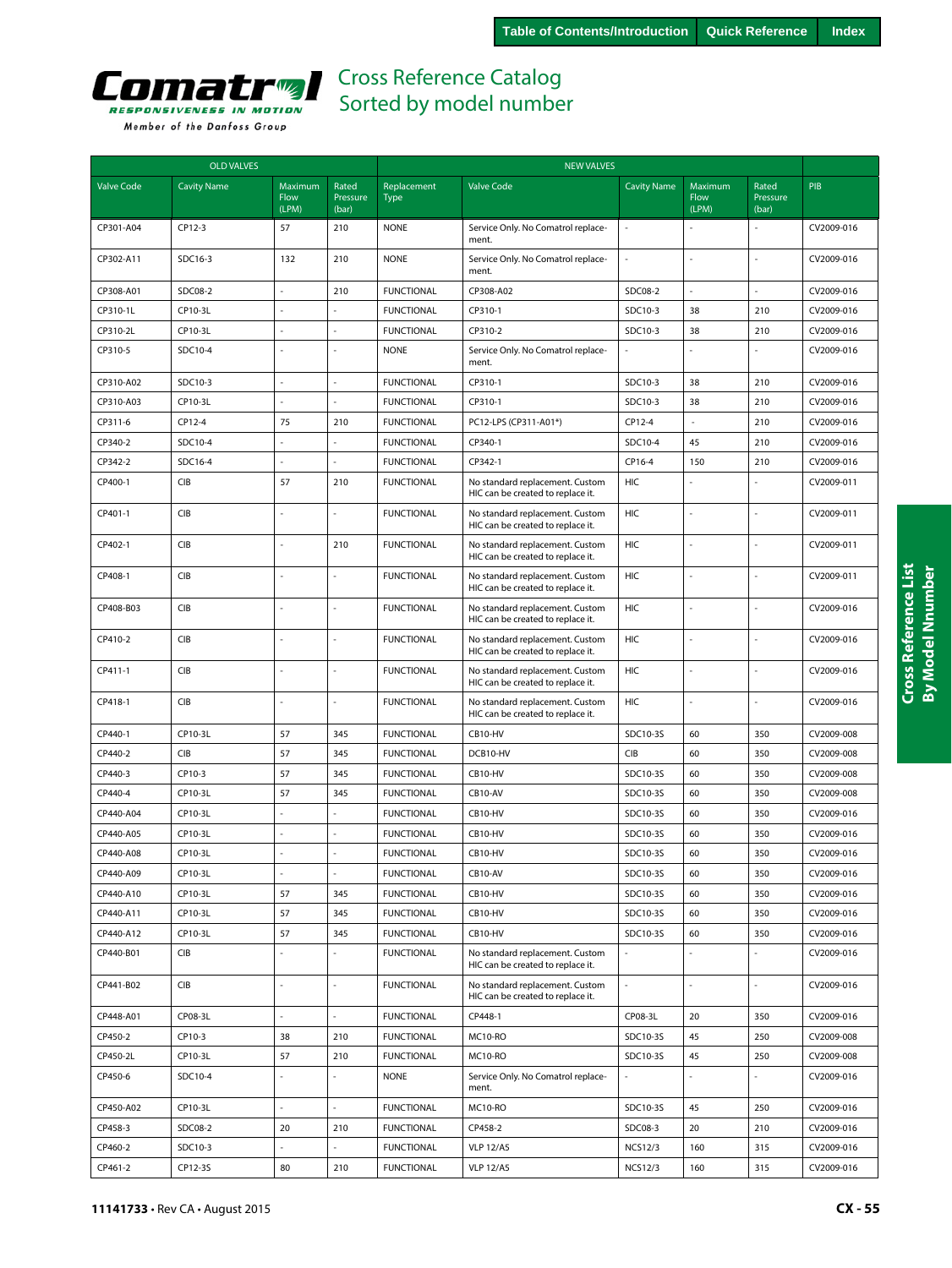

| <b>OLD VALVES</b> |                    |                                 |                            | <b>NEW VALVES</b>          |                                                        |                    |                                 |                            |            |
|-------------------|--------------------|---------------------------------|----------------------------|----------------------------|--------------------------------------------------------|--------------------|---------------------------------|----------------------------|------------|
| <b>Valve Code</b> | <b>Cavity Name</b> | Maximum<br><b>Flow</b><br>(LPM) | Rated<br>Pressure<br>(bar) | Replacement<br><b>Type</b> | <b>Valve Code</b>                                      | <b>Cavity Name</b> | Maximum<br><b>Flow</b><br>(LPM) | Rated<br>Pressure<br>(bar) | <b>PIB</b> |
| CP463-2           | CP20-3S            |                                 |                            | <b>NONE</b>                | Service Only. No Comatrol replace-<br>ment.            |                    |                                 |                            | CV2009-016 |
| CP468-1           | SDC08-3            | 40                              | 210                        | <b>FUNCTIONAL</b>          | CP460-1                                                | SDC10-3            | 45                              | 210                        | CV2009-016 |
| CP500-1           | SDC10-2            | 57                              | 207                        | <b>DIRECT</b>              | SVP10-NC                                               | SDC10-2            | 80                              | 230                        | CV2009-007 |
| CP500-2           | SDC10-2            | 57                              | 207                        | <b>DIRECT</b>              | SVP10-NO                                               | SDC10-2            | 80                              | 230                        | CV2009-007 |
| CP500-3           | SDC10-2            | 57                              | 207                        | <b>DIRECT</b>              | SVP10-NCR                                              | SDC10-2            | 80                              | 230                        | CV2009-007 |
| CP500-4           | SDC10-2            | 57                              | 207                        | <b>DIRECT</b>              | SVP10-NOR                                              | SDC10-2            | 80                              | 230                        | CV2009-007 |
| CP500-5           | SDC10-2            |                                 |                            | <b>FUNCTIONAL</b>          | SVP10-NC                                               | SDC10-2            | 80                              | 230                        | CV2009-016 |
| CP500-6           | SDC10-2            |                                 |                            | <b>FUNCTIONAL</b>          | SVP10-NO                                               | SDC10-2            | 80                              | 230                        | CV2009-016 |
| CP500-A01         | <b>CIB</b>         |                                 |                            | <b>FUNCTIONAL</b>          | SVP10-NOR                                              | SDC10-2            | 80                              | 230                        | CV2009-016 |
| CP500-A02         | <b>CIB</b>         |                                 |                            | <b>FUNCTIONAL</b>          | SVP10-NO                                               | SDC10-2            | 80                              | 230                        | CV2009-016 |
| CP500-A11         | SDC10-2            | 57                              | 210                        | <b>FUNCTIONAL</b>          | SVP10-NO                                               | SDC10-2            | 80                              | 230                        | CV2009-016 |
| CP500-A15         | SDC10-2            | 57                              | 210                        | <b>NONE</b>                | Service Only. No Comatrol replace-<br>ment.            |                    | ÷,                              |                            | CV2009-016 |
| CP501-A03         | CP12-2             | 115                             | 210                        | <b>FUNCTIONAL</b>          | CP501-1                                                | CP12-2             | 115                             | 210                        | CV2009-016 |
| CP502-1           | SDC16-2            |                                 |                            | <b>FUNCTIONAL</b>          | CP502-3                                                | SDC16-2            | 130                             | 210                        | CV2009-016 |
| CP502-A02         | SDC16-2            | 132                             | 210                        | <b>FUNCTIONAL</b>          | CP502-3                                                | SDC16-2            | 130                             | 210                        | CV2009-016 |
| CP508-1           | SDC08-2            | 30                              | 207                        | <b>DIRECT</b>              | SVP08-NC                                               | SDC08-2            | 35                              | 230                        | CV2009-007 |
| CP508-13          | SDC08-2            |                                 | 210                        | <b>FUNCTIONAL</b>          | SVP08-NCR                                              | SDC08-2            | 35                              | 230                        | CV2009-016 |
| CP508-14          | SDC08-2            |                                 | 210                        | <b>FUNCTIONAL</b>          | SVP08-NOR                                              | SDC08-2            | 35                              | 230                        | CV2009-016 |
| CP508-15          | SDC08-2            | $\mathbf{1}$                    | 210                        | <b>NONE</b>                | Service Only. No Comatrol replace-<br>ment.            |                    |                                 |                            | CV2009-016 |
| CP508-17          | SDC08-2            | 30                              | 210                        | <b>NONE</b>                | Service Only. No Comatrol replace-<br>ment.            |                    |                                 |                            | CV2009-016 |
| CP508-2           | SDC08-2            | 30                              | 207                        | <b>DIRECT</b>              | SVP08-NO                                               | SDC08-2            | 35                              | 230                        | CV2009-007 |
| CP508-3           | SDC08-2            | 30                              | 207                        | <b>DIRECT</b>              | SVP08-NCR                                              | SDC08-2            | 35                              | 230                        | CV2009-007 |
| CP508-4           | SDC08-2            | 30                              | 207                        | <b>DIRECT</b>              | SVP08-NOR                                              | SDC08-2            | 35                              | 230                        | CV2009-007 |
| CP508-9           | SDC08-2            |                                 |                            | <b>FUNCTIONAL</b>          | SVP08-CDB                                              | SDC08-2            | 16                              | 230                        | CV2009-016 |
| CP508-A01         | SDC08-2            | 30                              | 210                        | <b>NONE</b>                | Service Only. No Comatrol replace-<br>ment.            |                    |                                 |                            | CV2009-016 |
| CP508-A08         | SDC08-2            | 30                              | 207                        | <b>DIRECT</b>              | SVP08-NCR                                              | SDC08-2            | 35                              | 230                        | CV2009-007 |
| CP508-A10         | SDC08-2            |                                 | 14                         | <b>NONE</b>                | Service Only. No Comatrol replace-<br>ment.            |                    |                                 |                            | CV2009-016 |
| CP508-A11         | SDC08-2            | 30                              | 207                        | <b>DIRECT</b>              | SVP08-NC                                               | SDC08-2            | 35                              | 230                        | CV2009-007 |
| CP508-A11         | SDC08-2            | 30                              | 210                        | <b>DIRECT</b>              | SVP08-NC                                               | SDC08-2            | 35                              | 230                        | CV2006-007 |
| CP508-A14         | SDC08-2            |                                 | 140                        | <b>NONE</b>                | Service Only. No Comatrol replace-<br>ment.            |                    |                                 |                            | CV2009-016 |
| CP508-A16         | SDC08-2            |                                 | 210                        | <b>FUNCTIONAL</b>          | SVP08-RV                                               | SDC08-2            |                                 |                            | CV2009-016 |
| CP508-B01         | CIB                | 30                              | 210                        | <b>DIRECT</b>              | SVP08-NC                                               | SDC08-2            | 35                              | 230                        | CV2006-007 |
| CP510-1           | SDC10-2            | 23                              | 207                        | <b>DIRECT</b>              | SV10-22-02                                             | SDC10-2            | 35                              | 230                        | CV2009-007 |
| CP510-2           | SDC10-2            | 23                              | 207                        | <b>DIRECT</b>              | SV10-22-01                                             | SDC10-2            | 27                              | 230                        | CV2009-007 |
| CP510-2 -- M      | SDC10-2            | 23                              | 207                        | <b>FUNCTIONAL</b>          | SV10-22-01                                             | SDC10-2            | 27                              | 230                        | CV2009-007 |
| CP510-A01         | SDC10-2            | $\overline{a}$                  | ÷.                         | <b>FUNCTIONAL</b>          | SV10-22-01                                             | SDC10-2            | 27                              | 230                        | CV2009-016 |
| CP510-A04         | SDC10-2            |                                 |                            | <b>FUNCTIONAL</b>          | SV10-22-01                                             | SDC10-2            | 27                              | 230                        | CV2009-016 |
| CP511-A01         | Special            |                                 |                            | <b>NONE</b>                | Service Only. No Comatrol replace-<br>ment.            |                    |                                 |                            | CV2009-016 |
| CP518-1           | SDC08-2            | 11                              | 207                        | <b>DIRECT</b>              | SV08-22-02                                             | SDC08-2            | 14                              | 230                        | CV2009-007 |
| CP518-2           | SDC08-2            | 11                              | 207                        | <b>DIRECT</b>              | SV08-22-01                                             | SDC08-2            | 16                              | 230                        | CV2009-007 |
| CP520-1           | SDC10-3            | 23                              | 207                        | <b>DIRECT</b>              | SV10-23-01                                             | SDC10-3            | 28                              | 230                        | CV2009-007 |
| CP520-3           | SDC10-3            | 23                              | 210                        | <b>FUNCTIONAL</b>          | Possible replacements are SV10-23-<br>01 or SV10-23-02 | SDC10-3            | 28                              | 230                        | CV2009-016 |

**CX - 56 11141733** • Rev CA • August 2015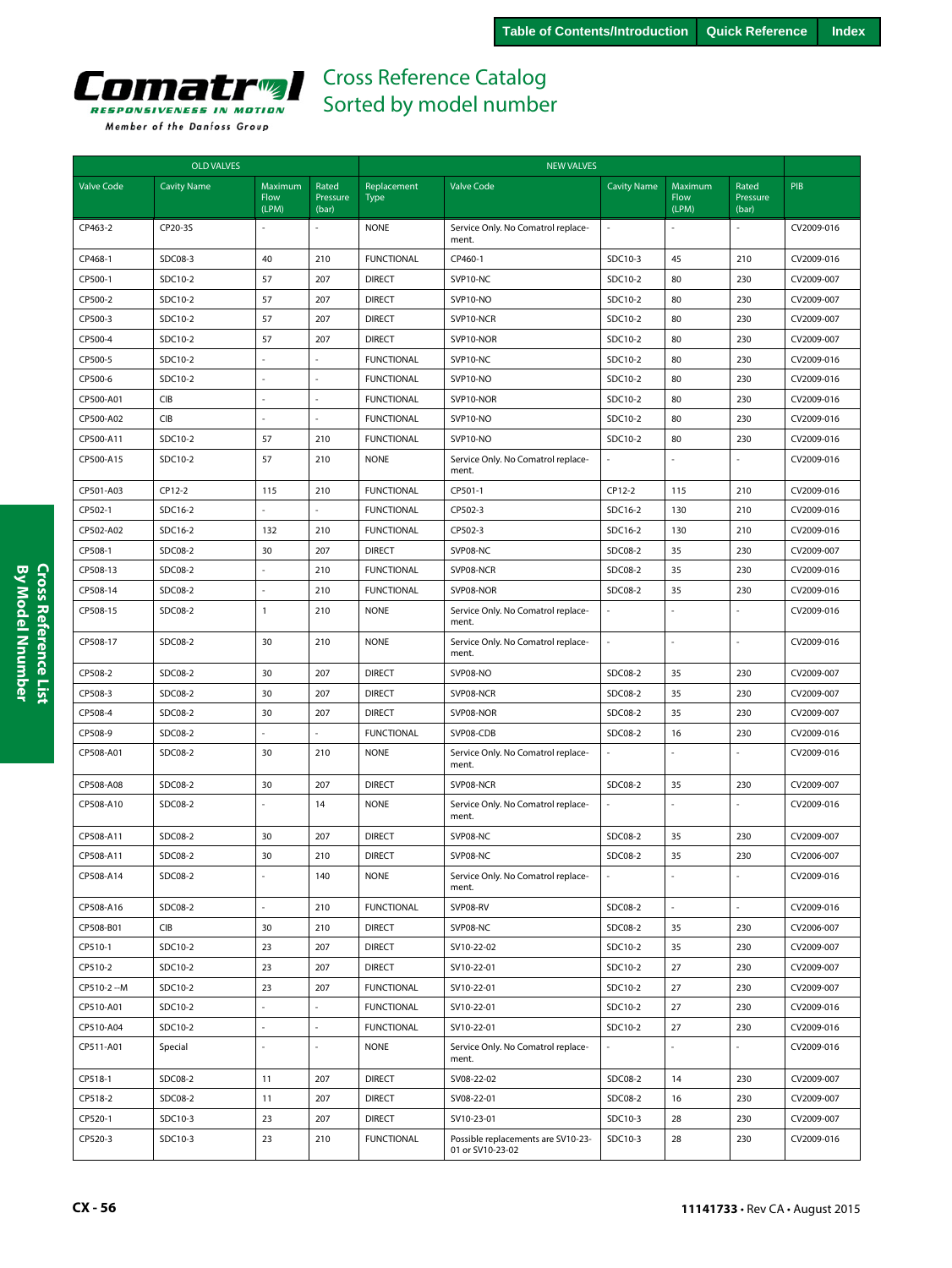

|                   | <b>OLD VALVES</b>   |                                 |                            |                            | <b>NEW VALVES</b>                           |                        |                          |                            |                          |
|-------------------|---------------------|---------------------------------|----------------------------|----------------------------|---------------------------------------------|------------------------|--------------------------|----------------------------|--------------------------|
| <b>Valve Code</b> | <b>Cavity Name</b>  | Maximum<br><b>Flow</b><br>(LPM) | Rated<br>Pressure<br>(bar) | Replacement<br><b>Type</b> | <b>Valve Code</b>                           | <b>Cavity Name</b>     | Maximum<br>Flow<br>(LPM) | Rated<br>Pressure<br>(bar) | <b>PIB</b>               |
| CP520-A02         | SDC10-3             | 23                              | 210                        | <b>FUNCTIONAL</b>          | SV10-23-C01                                 | SDC10-3                | 28                       | 230                        | CV2009-016               |
| CP520-A05         | SDC10-3             |                                 |                            | <b>FUNCTIONAL</b>          | SV10-23-C01                                 | SDC10-3                | 28                       | 230                        | CV2009-016               |
| CP520-A07         | SDC10-3             | 23                              | 207                        | <b>DIRECT</b>              | SV10-23-C01                                 | SDC10-3                | 28                       | 230                        | CV2009-007               |
| CP521-1           | CP12-3              | 57                              | 207                        | <b>FUNCTIONAL</b>          | CP521-21                                    | CP12-3                 | 60                       | 240                        | CV2009-007               |
| CP521-2           | CP12-3              | ÷.                              |                            | <b>FUNCTIONAL</b>          | CP521-21                                    | CP12-3                 | 60                       | 240                        | CV2009-016               |
| CP521-A01         | CP12-3              | 57                              | 207                        | <b>DIRECT</b>              | CP521-21                                    | CP12-3                 | 60                       | 240                        | CV2009-007               |
| CP521-A03         | CP12-3              | 57                              | 210                        | <b>DIRECT</b>              | CP521-21                                    | CP12-3                 | 60                       | 240                        | CV2009-016               |
| CP521-B01         | CIB                 | $\sim$                          |                            | <b>FUNCTIONAL</b>          | CP521-21                                    | CP12-3                 | 60                       | 240                        | CV2009-016               |
| CP527-2           | CP07-3              | $\overline{7}$                  | 100                        | <b>FUNCTIONAL</b>          | SV08-23-02                                  | SDC08-3                | 12                       | 230                        | CV2009-016               |
| CP528-1           | SDC08-3             | 11                              | 207                        | <b>DIRECT</b>              | SV08-23-01                                  | SDC08-3                | 17                       | 230                        |                          |
|                   |                     | 11                              | 207                        | <b>FUNCTIONAL</b>          |                                             | SDC08-3                | 12                       | 230                        | CV2009-007<br>CV2009-007 |
| CP528-2           | SDC08-3             |                                 |                            |                            | SV08-23-02                                  |                        |                          |                            |                          |
| CP528-5           | SDC08-3             | 11                              | 207                        | <b>DIRECT</b>              | SV08-23-03                                  | SDC08-3                | 18                       | 230                        | CV2009-007               |
| CP528-A01         | SDC08-3             | 11                              | 207                        | <b>DIRECT</b>              | SV08-23-01                                  | SDC08-3                | 17                       | 230                        | CV2009-007               |
| CP528-A10         | SDC08-3             | 11                              | 210                        | <b>FUNCTIONAL</b>          | SV08-23-03                                  | SDC08-3                | 18                       | 230                        | CV2009-016               |
| CP530-1           | SDC10-4             | 23                              | 207                        | <b>FUNCTIONAL</b>          | SV10-24-01                                  | SDC10-4                | 15                       | 230                        | CV2009-007               |
| CP530-2           | SDC10-4             | 23<br>÷.                        | 207                        | <b>FUNCTIONAL</b>          | SV10-24-07                                  | SDC10-4                | 24                       | 230                        | CV2009-007               |
| CP530-21          | SDC10-4             |                                 |                            | <b>FUNCTIONAL</b>          | SV10-24-01                                  | SDC10-4                | 15                       | 230                        | CV2009-016               |
| CP530-3           | SDC10-4             | 23                              | 207                        | <b>FUNCTIONAL</b>          | SV10-24-05                                  | SDC10-4                | 25                       | 230                        | CV2009-007               |
| CP530-3P-X-XX-1   | SDC10-4             | 19                              | 207                        | <b>FUNCTIONAL*</b>         | SV10-34-04                                  | SDC10-4                | 24                       | 230                        | CV2009-007               |
| CP530-3P-X-XX-3   | SDC10-4             | 19                              | 207                        | <b>FUNCTIONAL*</b>         | SV10-34-03                                  | SDC10-4                | 20                       | 230                        | CV2009-007               |
| CP530-3P-X-XX-4   | SDC10-4             | 19                              | 207                        | <b>FUNCTIONAL*</b>         | SV10-34-02                                  | SDC10-4                | 20                       | 230                        | CV2009-007               |
| CP530-3P-X-XX-5   | SDC10-4             | 19                              | 207                        | <b>FUNCTIONAL*</b>         | SV10-34-05                                  | SDC10-4                | 20                       | 230                        | CV2009-007               |
| CP530-6           | SDC10-4             | 11                              | 207                        | none                       | Service Only. No Comatrol replace-<br>ment. |                        |                          |                            | CV2009-007               |
| CP530-A01         | <b>CIB</b>          |                                 |                            | <b>FUNCTIONAL</b>          | SV10-24-01                                  | SDC10-4                | 15                       | 230                        | CV2009-016               |
| CP530-A09         | SDC10-4             | 19                              | 207                        | FUNCTIONAL*                | SV10-34-04                                  | SDC10-4                | 24                       | 230                        | CV2009-007               |
| CP530-A10         | SDC10-4             |                                 |                            | <b>FUNCTIONAL</b>          | SV10-34-04                                  | SDC10-4                | 15                       | 230                        | CV2009-016               |
| CP530-A11         | SDC10-4             | ÷.                              |                            | <b>FUNCTIONAL</b>          | SV10-34-04                                  | SDC10-4                | 15                       | 230                        | CV2009-016               |
| CP531-A01         | CP12-4              | ÷,                              |                            | <b>NONE</b>                | Service Only. No Comatrol replace-<br>ment. |                        | ÷.                       |                            | CV2009-016               |
| CP538-1           | SDC08-4             | 11                              | 207                        | <b>FUNCTIONAL</b>          | SV08-24-01                                  | <b>SDC08-4</b>         | 8                        | 230                        | CV2009-007               |
| CP538-3P-X-XX-1   | SDC08-4             | 6                               | 207                        | <b>DIRECT</b>              | SV08-34-04                                  | <b>SDC08-4</b>         | 6                        | 230                        | CV2009-007               |
| CP538-3P-X-XX-3   | SDC08-4             | 11                              | 207                        | <b>FUNCTIONAL*</b>         | SV08-34-03                                  | <b>SDC08-4</b>         | 8                        | 230                        | CV2009-007               |
| CP538-3P-X-XX-4   | SDC08-4             | 11                              | 207                        | FUNCTIONAL*                | SV08-34-02                                  | SDC08-4                | 10                       | 230                        | CV2009-007               |
| CP538-3P-X-XX-5   | SDC08-4             | 11                              | 207                        | FUNCTIONAL*                | SV08-34-05                                  | SDC08-4                | 10                       | 230                        | CV2009-007               |
| CP538-A01         | SDC08-4             | ÷,                              |                            | <b>FUNCTIONAL</b>          | SV08-34-02                                  | SDC08-4                | 10                       | 230                        | CV2009-016               |
| CP550-22          | SDC10-2             | $\omega$                        |                            | <b>FUNCTIONAL</b>          | PRV10-POC                                   | SDC10-2                | 76                       | 250                        | CV2009-016               |
| CP550-A11         | SDC10-3C1 (Special) | ä,                              | 21                         | <b>FUNCTIONAL</b>          | CP550-A15                                   | SDC10-3C1<br>(Special) |                          |                            | CV2009-016               |
| CP550-A13         | SDC10-2             | $\overline{\phantom{a}}$        |                            | <b>FUNCTIONAL</b>          | PRV10-POC                                   | SDC10-2                | 76                       | 250                        | CV2009-016               |
| CP551-22          | CP12-2              |                                 |                            | <b>FUNCTIONAL</b>          | PRV12-POC                                   | SDC12-2                | 180                      | 250                        | CV2009-016               |
| CP551-A03         | CP12-2              |                                 |                            | <b>FUNCTIONAL</b>          | PRV12-POC                                   | SDC12-2                | 180                      | 250                        | CV2009-016               |
| CP558-22          | SDC08-2             |                                 |                            | <b>FUNCTIONAL</b>          | PRV10-POC                                   | SDC10-2 or<br>SDC08-2  | 76                       | 250                        | CV2009-016               |
| CP558-23          | SDC08-3             | $\overline{2}$                  | 210                        | <b>FUNCTIONAL</b>          | CP558-24                                    | SDC08-3                | $\overline{\mathbf{4}}$  | 34                         | CV2009-016               |
| CP558-A02         | SDC08-2             | ä,                              | 345                        | <b>NONE</b>                | Service Only. No Comatrol replace-<br>ment. |                        |                          |                            | CV2009-016               |
| CP558-A05         | SDC08-2             | ä,                              |                            | <b>FUNCTIONAL</b>          | PRV10-POC                                   | SDC10-2 or<br>SDC08-2  | 76                       | 250                        | CV2009-016               |
| CP558-A07         | SDC08-3             | $\overline{4}$                  | 70                         | <b>FUNCTIONAL</b>          | CP558-A16                                   | SDC08-3                |                          |                            | CV2009-016               |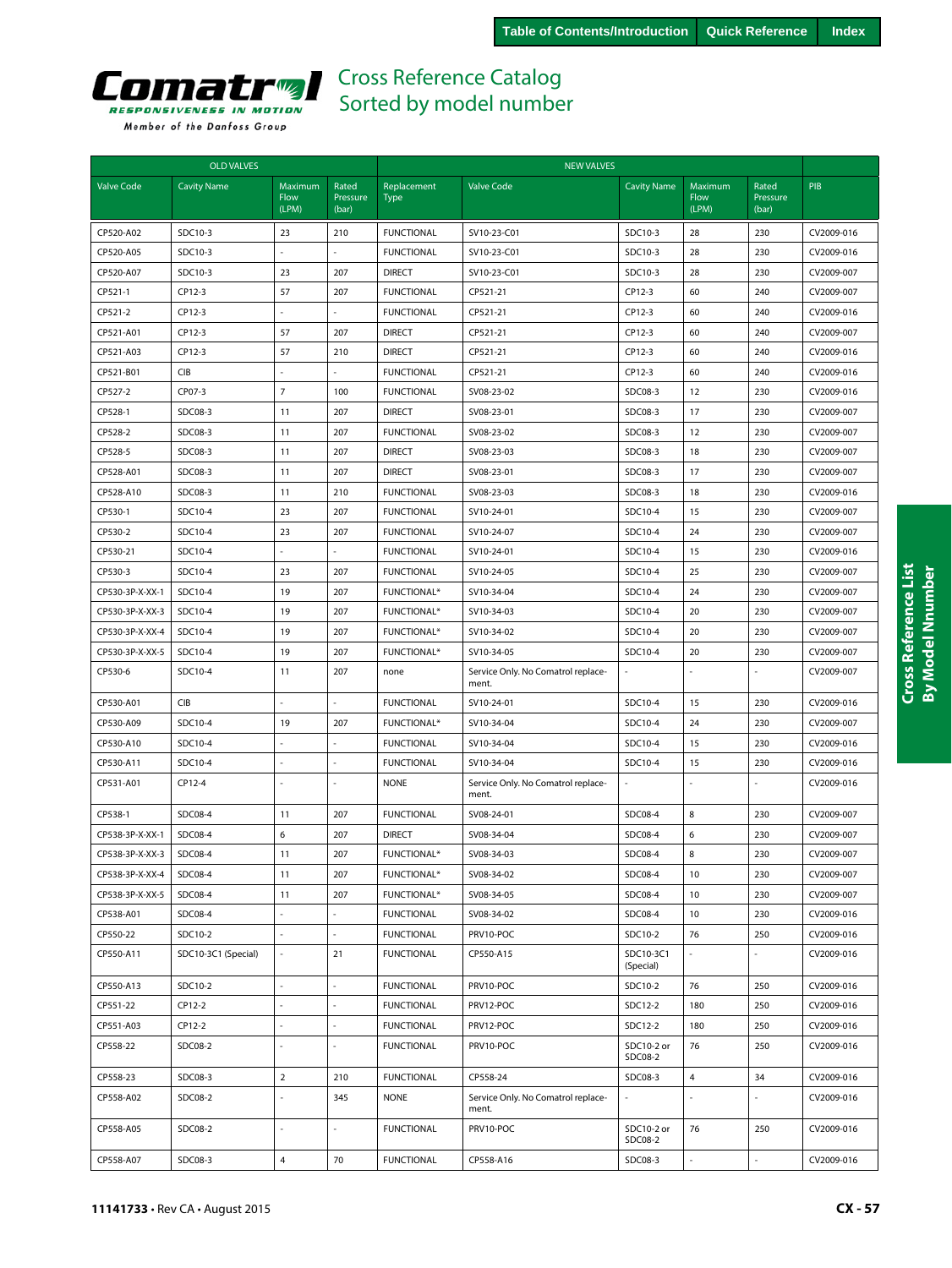

|                   | <b>OLD VALVES</b>  |                                 |                            |                            | <b>NEW VALVES</b>                           |                    |                                 |                            |            |  |
|-------------------|--------------------|---------------------------------|----------------------------|----------------------------|---------------------------------------------|--------------------|---------------------------------|----------------------------|------------|--|
| <b>Valve Code</b> | <b>Cavity Name</b> | Maximum<br><b>Flow</b><br>(LPM) | Rated<br>Pressure<br>(bar) | Replacement<br><b>Type</b> | <b>Valve Code</b>                           | <b>Cavity Name</b> | Maximum<br><b>Flow</b><br>(LPM) | Rated<br>Pressure<br>(bar) | PIB        |  |
| CP558-A10         | SDC08-3            | $\overline{4}$                  | 34                         | <b>FUNCTIONAL</b>          | CP558-24                                    | SDC08-3            | $\overline{4}$                  | 34                         | CV2009-016 |  |
| CP600-A01         | SDC10-2            |                                 |                            | <b>DIRECT</b>              | CP600-5                                     | SDC10-2            | 1.2 <sub>cc</sub>               | 210                        | CV2009-016 |  |
| CP601-A02         | Custom             |                                 |                            | <b>NONE</b>                | Service Only. No Comatrol replace-<br>ment. |                    |                                 |                            | CV2009-016 |  |
| CP602-A01         | SDC16-2            | ä,                              | ÷,                         | <b>FUNCTIONAL</b>          | CP602-5                                     | SDC16-2            | ÷,                              | ä,                         | CV2009-016 |  |
| CP608-3           | SDC08-2            |                                 |                            | <b>FUNCTIONAL</b>          | CP600-2                                     | SDC10-2            | 50                              | 210                        | CV2009-016 |  |
| CP608-A01         | CIB                | ÷.                              | ÷,                         | <b>FUNCTIONAL</b>          | CP600-2                                     | SDC10-2            | 50                              | 210                        | CV2009-016 |  |
| CP610-3           | SDC10-2            | 38                              | 210                        | <b>FUNCTIONAL</b>          | CP610-7                                     | SDC10-2            | 55                              | 210                        | CV2009-016 |  |
| CP610-4           | SDC10-2            | 53                              | 210                        | <b>FUNCTIONAL</b>          | CP610-7                                     | SDC10-2            | 55                              | 210                        | CV2009-016 |  |
| CP610-A03         | SDC10-2            | 53                              | 210                        | <b>NONE</b>                | Service Only. No Comatrol replace-<br>ment. |                    | ÷,                              | L.                         | CV2009-016 |  |
| CP610-A04         | SDC10-2            | 38                              | 450                        | <b>FUNCTIONAL</b>          | CP610-7                                     | SDC10-2            | 55                              | 210                        | CV2009-016 |  |
| CP610-A05         | SDC10-2            |                                 |                            | <b>FUNCTIONAL</b>          | CP610-2                                     | SDC10-2            | 50                              | 210                        | CV2009-016 |  |
| CP610-A07         | SDC10-2            | 38                              | 450                        | <b>FUNCTIONAL</b>          | CP610-7                                     | SDC10-2            | 55                              | 210                        | CV2009-016 |  |
| CP610-A08         | SDC10-2            | 53                              | 210                        | <b>NONE</b>                | Service Only. No Comatrol replace-<br>ment. |                    | ÷,                              | L.                         | CV2009-016 |  |
| CP618-A01         | SDC08-2            | $\sim$                          | ÷,                         | <b>FUNCTIONAL</b>          | CP618-1                                     | SDC08-2            | 250                             | 210                        | CV2009-016 |  |
| CP618-A04         | SDC08-2            | 11                              | 210                        | <b>FUNCTIONAL</b>          | CP618-6                                     | SDC08-2            | 10                              | 210                        | CV2009-016 |  |
| CP618-A09         | SDC08-2            | 45                              | 210                        | <b>NONE</b>                | Service Only. No Comatrol replace-<br>ment. |                    |                                 |                            | CV2009-016 |  |
| CP620-3           | SDC10-3            | ÷.                              | ÷,                         | <b>NONE</b>                | Service Only. No Comatrol replace-<br>ment. | ÷,                 | ÷,                              | L,                         | CV2009-016 |  |
| CP620-A01         | SDC10-2            | ä,                              | L.                         | <b>FUNCTIONAL</b>          | CP620-1                                     | SDC10-2            | 75                              | 210                        | CV2009-016 |  |
| CP620-A02         | SDC10-4            |                                 |                            | <b>NONE</b>                | Service Only. No Comatrol replace-<br>ment. |                    |                                 |                            | CV2009-016 |  |
| CP621-5           | CP12-2             | 114                             | 210                        | <b>NONE</b>                | Service Only. No Comatrol replace-<br>ment. |                    |                                 |                            | CV2009-016 |  |
| CP622-1           | SDC16-2            |                                 |                            | <b>NONE</b>                | Service Only. No Comatrol replace-<br>ment. |                    |                                 |                            | CV2009-016 |  |
| CP630-2           | SDC10-4            | $\sim$                          | $\sim$                     | <b>NONE</b>                | Service Only. No Comatrol replace-<br>ment. | ÷,                 | L.                              | L.                         | CV2009-016 |  |
| CP630-3           | SDC10-4            |                                 |                            | <b>NONE</b>                | Service Only. No Comatrol replace-<br>ment. |                    |                                 |                            | CV2009-016 |  |
| CP640-A01         | SDC10-4            | ÷,                              | ÷,                         | <b>FUNCTIONAL</b>          | CP640-1                                     | SDC10-4            | 10                              | 210                        | CV2009-016 |  |
| CP641-A01         | CP12-4             |                                 | 210                        | <b>NONE</b>                | Service Only. No Comatrol replace-<br>ment. |                    |                                 |                            | CV2009-016 |  |
| CP700-1L          | CP10-3L            | 79                              | 210                        | <b>FUNCTIONAL</b>          | CP700-1 or CP701-1                          | SDC10-3            | 50/150                          | 210                        | CV2009-008 |  |
| CP700-2L          | CP10-3L            | 57                              | 210                        | <b>FUNCTIONAL</b>          | CP700-2 or CP701-2                          | SDC10-3            | 50/150                          | 210                        | CV2009-016 |  |
| CP700-3L          | CP10-3L            | 38                              | 210                        | <b>FUNCTIONAL</b>          | CP700-3                                     | SDC10-3            | 40                              | 210                        | CV2009-016 |  |
| CP700-4L          | CP10-3L            |                                 |                            | <b>FUNCTIONAL</b>          | CP700-4                                     | SDC10-3            | 40                              | 210                        | CV2009-016 |  |
| CP700-A02         | CP10-3L            |                                 |                            | <b>NONE</b>                | Service Only. No Comatrol replace-<br>ment. |                    |                                 |                            | CV2009-016 |  |
| CP700-A05         | SDC10-3            | $\overline{\phantom{a}}$        | L.                         | <b>NONE</b>                | Service Only. No Comatrol replace-<br>ment. | L.                 | L.                              | $\overline{a}$             | CV2009-016 |  |
| CP700-A06         | SDC10-3            | ä,                              | ÷,                         | <b>FUNCTIONAL</b>          | CP700-1                                     | SDC10-3            | 50                              | 210                        | CV2009-016 |  |
| CP700-A08         | SDC10-3            |                                 |                            | <b>NONE</b>                | Service Only. No Comatrol replace-<br>ment. |                    |                                 |                            | CV2009-016 |  |
| CP702-8           | SDC16-4            |                                 |                            | <b>NONE</b>                | Service Only. No Comatrol replace-<br>ment. |                    |                                 |                            | CV2009-016 |  |
| CP702-A08         | SDC16-3S           | ä,                              | ÷,                         | <b>NONE</b>                | Service Only. No Comatrol replace-<br>ment. |                    | ÷,                              | L,                         | CV2009-016 |  |
| CP712-9           | SDC16-4            | $\sim$                          | ÷,                         | <b>NONE</b>                | Service Only. No Comatrol replace-<br>ment. | ä,                 |                                 | $\overline{a}$             | CV2009-016 |  |
| CP713-7           | SDC20-4            | $\overline{a}$                  | $\overline{a}$             | <b>NONE</b>                | Service Only. No Comatrol replace-<br>ment. | $\overline{a}$     | $\overline{a}$                  | L.                         | CV2009-016 |  |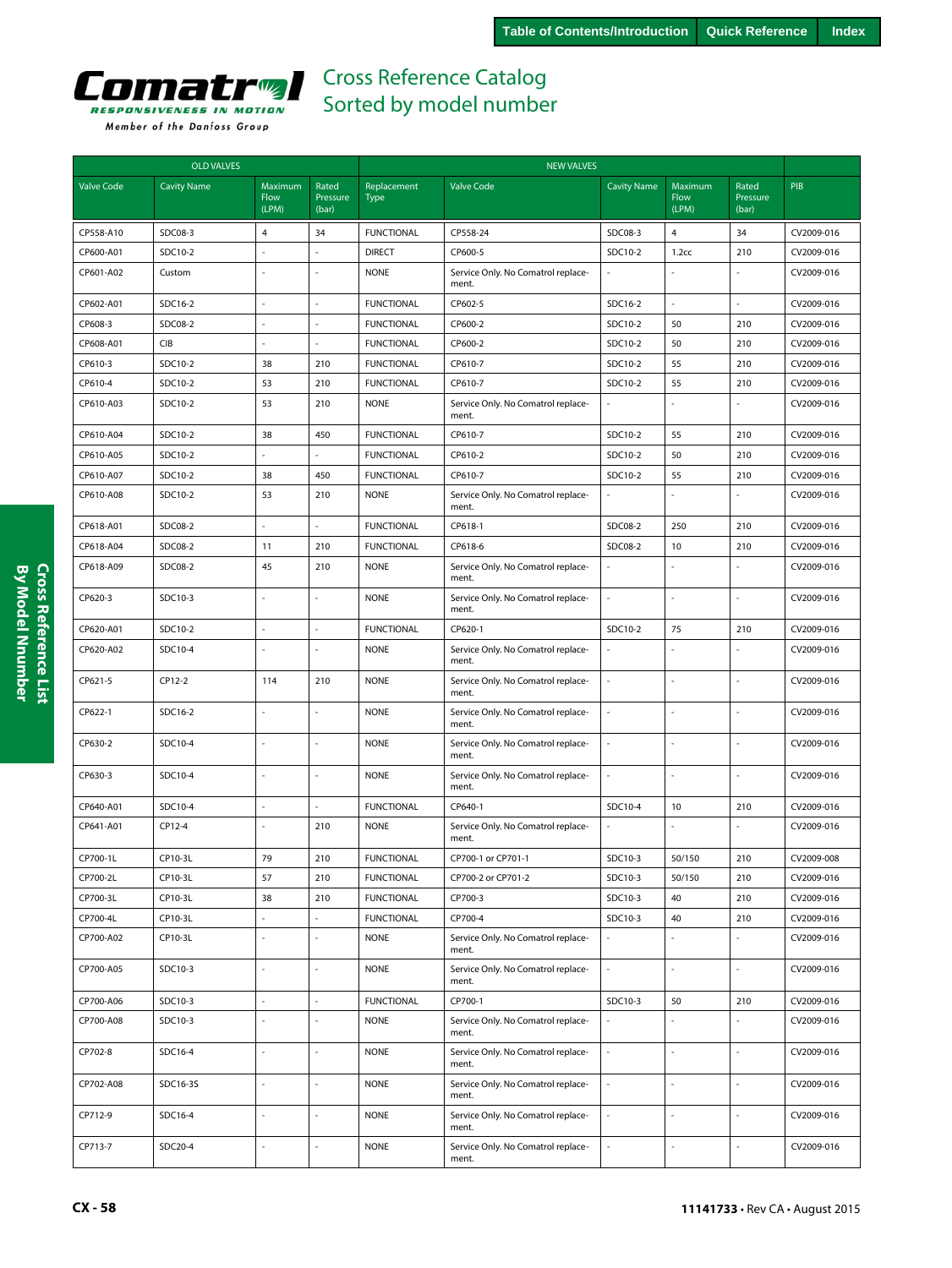

| Member of the Danfoss Group |  |  |
|-----------------------------|--|--|
|-----------------------------|--|--|

|                   | <b>OLD VALVES</b>  |                          |                            |                            | <b>NEW VALVES</b>                           |                    |                          |                            |            |
|-------------------|--------------------|--------------------------|----------------------------|----------------------------|---------------------------------------------|--------------------|--------------------------|----------------------------|------------|
| Valve Code        | <b>Cavity Name</b> | Maximum<br>Flow<br>(LPM) | Rated<br>Pressure<br>(bar) | Replacement<br><b>Type</b> | <b>Valve Code</b>                           | <b>Cavity Name</b> | Maximum<br>Flow<br>(LPM) | Rated<br>Pressure<br>(bar) | PIB        |
| CP720-11          | SDC10-4            |                          |                            | <b>NONE</b>                | Service Only. No Comatrol replace-<br>ment. |                    |                          |                            | CV2009-016 |
| CP720-9           | SDC10-4            | 25                       | 210                        | <b>FUNCTIONAL</b>          | CP720-5                                     | SDC10-4            | 40                       | 210                        | CV2009-016 |
| CP721-12          | CP12-3M            |                          |                            | <b>NONE</b>                | Service Only. No Comatrol replace-<br>ment. |                    |                          |                            | CV2009-016 |
| CP800-31          | <b>CIB</b>         |                          |                            | <b>NONE</b>                | Service Only. No Comatrol replace-<br>ment. | ä,                 |                          |                            | CV2009-016 |
| CP800-32          | <b>CIB</b>         |                          |                            | <b>NONE</b>                | Service Only. No Comatrol replace-<br>ment. | ä,                 |                          |                            | CV2009-016 |
| CP800-420         | <b>CIB</b>         |                          |                            | <b>NONE</b>                | Service Only. No Comatrol replace-<br>ment. |                    | $\overline{a}$           |                            | CV2009-016 |
| CP800-430         | CIB                | ä,                       | $\overline{\phantom{a}}$   | <b>NONE</b>                | Service Only. No Comatrol replace-<br>ment. | ä,                 | $\sim$                   |                            | CV2009-016 |
| CP810-1           | <b>CIB</b>         |                          |                            | <b>FUNCTIONAL</b>          | MM-DH(DS)-DVME06                            | HIC                |                          |                            | CV2009-012 |
| CP810-2           | CIB                |                          |                            | <b>FUNCTIONAL</b>          | MM-LS-DH(DS)-DVME06                         | HIC                |                          |                            | CV2009-012 |
| CP810-7           | CIB                |                          |                            | <b>FUNCTIONAL</b>          | MM-DH(DS)-DCB10-HV                          | HIC                |                          |                            | CV2009-012 |
| CP810-8           | <b>CIB</b>         |                          |                            | <b>FUNCTIONAL</b>          | MM-LS-DH(DS)-DCB10-HV                       | HIC                |                          |                            | CV2009-012 |
| EDH 04/3201       | <b>NCS04/3</b>     | 12                       | 210                        | <b>FUNCTIONAL</b>          | SV08-23-04                                  | SDC08-3            | 10                       | 230                        | CV2009-007 |
| EDH 04/3203       | <b>NCS04/3</b>     | 12                       | 210                        | <b>NONE</b>                | Service Only. No Comatrol replace-<br>ment. |                    |                          |                            | CV2009-016 |
| EDH 04/3204       | <b>NCS04/3</b>     | 12                       | 210                        | <b>FUNCTIONAL</b>          | SV08-23-02                                  | SDC08-3            | 12                       | 230                        | CV2009-007 |
| EDH 04/4205       | <b>NCS04/4</b>     | 12                       | 315                        | <b>FUNCTIONAL</b>          | SV08-24-01                                  | SDC08-4            | 8                        | 230                        | CV2009-007 |
| EDH 04/4206       | <b>NCS04/4</b>     | 12                       | 315                        | <b>FUNCTIONAL</b>          | SV08-24-02                                  | SDC08-4            | 10                       | 230                        | CV2009-007 |
| EDH 04/4207       | <b>NCS04/4</b>     | 8                        | 315                        | <b>FUNCTIONAL</b>          | SV08-24-03                                  | SDC08-4            | 8                        | 230                        | CV2009-007 |
| EDH 04/4208       | <b>NCS04/4</b>     | 8                        | 315                        | <b>FUNCTIONAL</b>          | SV08-24-04                                  | SDC08-4            | 8                        | 230                        | CV2009-007 |
| EDH 04/4209       | <b>NCS04/4</b>     | 12                       | 315                        | <b>NONE</b>                | Service Only. No Comatrol replace-<br>ment. |                    |                          |                            | CV2009-016 |
| EDH 04/4212       | <b>NCS04/4</b>     | 12                       | 315                        | <b>NONE</b>                | Service Only. No Comatrol replace-<br>ment. |                    |                          |                            | CV2009-016 |
| EDH 04/4213       | <b>NCS06/4</b>     | 12                       | 315                        | <b>FUNCTIONAL</b>          | SV08-24-06                                  | <b>SDC08-4</b>     | 11                       | 230                        | CV2009-007 |
| EDH 04/4306       | <b>NCS04/4</b>     | 12                       | 315                        | <b>FUNCTIONAL</b>          | SV08-34-02                                  | <b>SDC08-4</b>     | 10                       | 230                        | CV2009-007 |
| EDH 04/4307       | <b>NCS04/4</b>     | 8                        | 315                        | <b>FUNCTIONAL</b>          | SV08-34-03                                  | SDC08-4            | 8                        | 230                        | CV2009-007 |
| EDH 04/4308       | <b>NCS04/4</b>     | 8                        | 315                        | <b>FUNCTIONAL</b>          | SV08-34-04                                  | SDC08-4            | 6                        | 230                        | CV2009-007 |
| EDH 04/4309       | <b>NCS04/4</b>     | 12                       | 315                        | <b>FUNCTIONAL</b>          | SV08-34-05                                  | SDC08-4            | 10                       | 230                        | CV2009-007 |
| EDH 04/NA         | <b>NCS04/2</b>     | 12                       | 315                        | <b>FUNCTIONAL</b>          | SV08-22-03                                  | SDC08-2            | 12                       | 230                        | CV2009-007 |
| EDH 04/NC         | <b>NCS04/2</b>     | 12                       | 315                        | <b>FUNCTIONAL</b>          | SV08-22-02                                  | SDC08-2            | 12                       | 230                        | CV2009-007 |
| EDH 041/3201      | SDC08-3            | 12                       | 210                        | <b>DIRECT</b>              | SV08-23-04                                  | SDC08-3            | 10                       | 230                        | CV2009-007 |
| EDH 041/3201P     | SDC08-3            | 12                       | 210                        | <b>DIRECT</b>              | SV08-23-04                                  | SDC08-3            | 10                       | 230                        | CV2009-007 |
| EDH 041/3204      | SDC08-3            | 12                       | 210                        | <b>DIRECT</b>              | SV08-23-02                                  | SDC08-3            | 12                       | 230                        | CV2009-007 |
| EDH 041/4205      | SDC08-4            | 12                       | 315                        | <b>DIRECT</b>              | SV08-24-01                                  | <b>SDC08-4</b>     | 8                        | 230                        | CV2009-007 |
| EDH 041/4205P     | SDC08-4            | 12                       | 315                        | <b>DIRECT</b>              | SV08-24-01                                  | <b>SDC08-4</b>     | 8                        | 230                        | CV2009-007 |
| EDH 041/4206      | SDC08-4            | 12                       | 315                        | <b>DIRECT</b>              | SV08-24-02                                  | SDC08-4            | 10                       | 230                        | CV2009-007 |
| EDH 041/4207      | SDC08-4            | 8                        | 315                        | <b>DIRECT</b>              | SV08-24-03                                  | SDC08-4            | 8                        | 230                        | CV2009-007 |
| EDH 041/4208      | SDC08-4            | 8                        | 315                        | <b>DIRECT</b>              | SV08-24-04                                  | SDC08-4            | 8                        | 230                        | CV2009-007 |
| EDH 041/4213      | SDC08-4            | 12                       | 315                        | <b>DIRECT</b>              | SV08-24-06                                  | SDC08-4            | 11                       | 230                        | CV2009-007 |
| EDH 041/4306      | SDC08-4            | 12                       | 315                        | <b>DIRECT</b>              | SV08-34-02                                  | SDC08-4            | 10                       | 230                        | CV2009-007 |
| EDH 041/4307      | SDC08-4            | 8                        | 315                        | <b>DIRECT</b>              | SV08-34-03                                  | SDC08-4            | 8                        | 230                        | CV2009-007 |
| EDH 041/4308      | SDC08-4            | 8                        | 315                        | <b>DIRECT</b>              | SV08-34-04                                  | SDC08-4            | 6                        | 230                        | CV2009-007 |
| EDH 041/4309      | SDC08-4            | 12                       | 315                        | <b>DIRECT</b>              | SV08-34-05                                  | SDC08-4            | 10                       | 230                        | CV2009-007 |
| EDH 041/NA        | SDC08-2            | 12                       | 315                        | <b>DIRECT</b>              | SV08-22-03                                  | SDC08-2            | 12                       | 230                        | CV2009-007 |
| <b>EDH 041/NC</b> | SDC08-2            | 12                       | 315                        | <b>DIRECT</b>              | SV08-22-02                                  | SDC08-2            | 12                       | 230                        | CV2009-007 |
| EDH 06/3201       | <b>NCS06/3</b>     | 35                       | 210                        | <b>FUNCTIONAL</b>          | SV10-23-04                                  | SDC10-3            | 35                       | 230                        | CV2009-007 |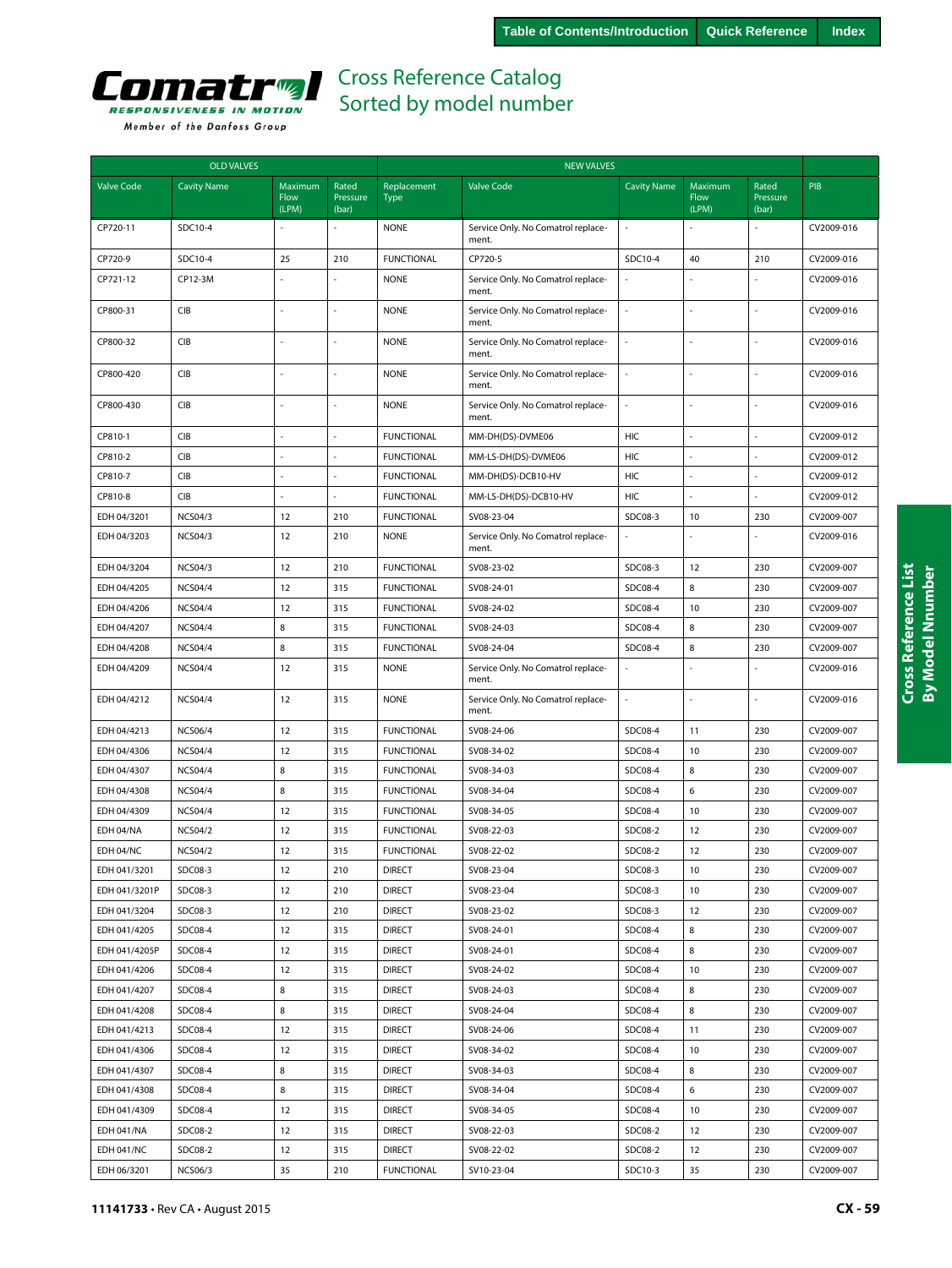

|                   | <b>OLD VALVES</b>   |                          |                            |                            | <b>NEW VALVES</b>                                                                    |                    |                                 |                            |            |
|-------------------|---------------------|--------------------------|----------------------------|----------------------------|--------------------------------------------------------------------------------------|--------------------|---------------------------------|----------------------------|------------|
| <b>Valve Code</b> | <b>Cavity Name</b>  | Maximum<br>Flow<br>(LPM) | Rated<br>Pressure<br>(bar) | Replacement<br><b>Type</b> | <b>Valve Code</b>                                                                    | <b>Cavity Name</b> | Maximum<br><b>Flow</b><br>(LPM) | Rated<br>Pressure<br>(bar) | PIB        |
| EDH 06/3204       | <b>NCS06/3</b>      | 35                       | 210                        | <b>FUNCTIONAL</b>          | SV10-23-02                                                                           | SDC10-3            | 45                              | 230                        | CV2009-007 |
| EDH 06/3302       | <b>NCS06/3</b>      | 25                       | 210                        | <b>FUNCTIONAL</b>          | EDH 12/3302                                                                          | <b>NCS12/3</b>     | 40                              | 210                        | CV2009-007 |
| EDH 06/3303       | <b>NCS06/3</b>      | 35                       | 210                        | <b>FUNCTIONAL</b>          | EDH 12/3303                                                                          | <b>NCS12/3</b>     | 50                              | 210                        | CV2009-007 |
| EDH 06/4205       | <b>NCS06/4</b>      | 35                       | 315                        | <b>FUNCTIONAL</b>          | SV10-24-01                                                                           | SDC10-4            | 15                              | 230                        | CV2009-007 |
| EDH 06/4206       | <b>NCS06/4</b>      | 35                       | 315                        | <b>FUNCTIONAL</b>          | SV10-24-02                                                                           | SDC10-4            | 35                              | 315                        | CV2009-007 |
| EDH 06/4207       | <b>NCS06/4</b>      | 25                       | 315                        | <b>FUNCTIONAL</b>          | SV10-24-13                                                                           | SDC10-4            | 21                              | 315                        | CV2009-007 |
| EDH 06/4208       | <b>NCS06/4</b>      | 25                       | 315                        | <b>FUNCTIONAL</b>          | SV10-24-12                                                                           | SDC10-4            | 18                              | 230                        | CV2009-007 |
| EDH 06/4209       | <b>NCS06/4</b>      | 35                       | 315                        | <b>NONE</b>                | Service Only. No Comatrol replace-<br>ment.                                          |                    |                                 |                            | CV2009-016 |
| EDH 06/4212       | <b>NCS06/4</b>      | 35                       | 315                        | <b>FUNCTIONAL</b>          | SV10-24-05                                                                           | SDC10-4            | 25                              | 230                        | CV2009-007 |
| EDH 06/4213       | <b>NCS06/4</b>      | 35                       | 315                        | <b>FUNCTIONAL</b>          | SV10-24-06                                                                           | SDC10-4            | 24                              | 230                        | CV2009-007 |
| EDH 06/4217       | <b>NCS06/4</b>      | 35                       | 315                        | <b>NONE</b>                | Service Only. No Comatrol replace-<br>ment.                                          |                    |                                 |                            | CV2009-016 |
| EDH 06/4306       | <b>NCS06/4</b>      | 35                       | 315                        | <b>FUNCTIONAL</b>          | SV10-34-02                                                                           | SDC10-4            | 20                              | 230                        | CV2009-007 |
| EDH 06/4307       | <b>NCS06/4</b>      | 25                       | 315                        | <b>FUNCTIONAL</b>          | SV10-34-03                                                                           | SDC10-4            | 20                              | 230                        | CV2009-007 |
| EDH 06/4308       | <b>NCS06/4</b>      | 25                       | 315                        | <b>FUNCTIONAL</b>          | SV10-34-04                                                                           | SDC10-4            | 24                              | 230                        | CV2009-007 |
| EDH 06/4309       | <b>NCS06/4</b>      | 35                       | 315                        | <b>FUNCTIONAL</b>          | SV10-34-05                                                                           | SDC10-4            | 20                              | 230                        | CV2009-007 |
| EDH 06/4310       | <b>NCS06/4</b>      | 20                       | 315                        | <b>FUNCTIONAL</b>          | SV10-34-07                                                                           | SDC10-4            | 20                              | 230                        | CV2009-007 |
| EDH 06/4313       | <b>NCS06/4</b>      | 35                       | 315                        | <b>FUNCTIONAL</b>          | SV10-34-06                                                                           | SDC10-4            | 24                              | 230                        | CV2009-007 |
| EDH 06/4317       | <b>NCS06/4</b>      | 35                       | 315                        | <b>FUNCTIONAL</b>          | SV10-34-09                                                                           | SDC10-4            | 20                              | 230                        | CV2009-007 |
| EDH 06/4319       | <b>NCS06/4</b>      | 35                       | 315                        | <b>FUNCTIONAL</b>          | SV10-34-10                                                                           | SDC10-4            | 24                              | 230                        | CV2009-007 |
| EDH 06/4320       | <b>NCS06/4</b>      | 35                       | 315                        | <b>FUNCTIONAL</b>          | SV10-34-11                                                                           | SDC10-4            | 24                              | 230                        | CV2009-007 |
| EDH 06/NA         | <b>NCS06/2</b>      | 35                       | 315                        | <b>FUNCTIONAL</b>          | SV10-22-01                                                                           | SDC10-2            | 27                              | 230                        | CV2009-007 |
| EDH 06/NC         | <b>NCS06/2</b>      | 35                       | 315                        | <b>FUNCTIONAL</b>          | SV10-22-02                                                                           | SDC10-2            | 35                              | 230                        | CV2009-007 |
| EDH 064/3201      | SDC10-4             | 35                       | 210                        | <b>DIRECT</b>              | SV10-23-04                                                                           | SDC10-3            | 35                              | 230                        | CV2009-007 |
| EDH 064/3201P     | SDC10-3             | 20                       | 210                        | <b>FUNCTIONAL</b>          | SV10-23-04                                                                           | SDC10-3            | 15                              | 230                        | CV2009-007 |
| EDH 064/3204      | SDC10-3             | 35                       | 210                        | <b>DIRECT</b>              | SV10-23-02                                                                           | SDC10-3            | 45                              | 230                        | CV2009-007 |
| EDH 064/4205      | SDC10-4             | 35                       | 315                        | <b>DIRECT</b>              | SV10-24-01                                                                           | SDC10-4            | 15                              | 230                        | CV2009-007 |
| EDH 064/4205P     | SDC10-4             | 20                       | 210                        | <b>FUNCTIONAL</b>          | SV10-24-01                                                                           | SDC10-4            | 15                              | 230                        | CV2009-007 |
| EDH 064/4206      | SDC10-4             | 35                       | 315                        | <b>DIRECT</b>              | SV10-24-02                                                                           | SDC10-4            | 35                              | 315                        | CV2009-007 |
| EDH 064/4207      | SDC10-4             | 25                       | 315                        | <b>DIRECT</b>              | SV10-24-13                                                                           | SDC10-4            | 21                              | 315                        | CV2009-007 |
| EDH 064/4208      | SDC10-4             | 25                       | 315                        | <b>DIRECT</b>              | SV10-24-12                                                                           | SDC10-4            | 18                              | 230                        | CV2009-007 |
| EDH 064/4209      | SDC10-4             | 35                       | 315                        | <b>NONE</b>                | Service Only. No Comatrol replace-<br>ment.                                          |                    |                                 |                            | CV2009-016 |
| EDH 064/4212      | SDC10-4             | 35                       | 315                        | <b>DIRECT</b>              | SV10-24-05                                                                           | SDC10-4            | 25                              | 230                        | CV2009-007 |
| EDH 064/4213      | SDC10-4             | 35                       | 315                        | <b>DIRECT</b>              | SV10-24-06                                                                           | SDC10-4            | 24                              | 230                        | CV2009-007 |
| EDH 064/4306      | SDC10-4             | 35                       | 315                        | <b>DIRECT</b>              | SV10-34-02                                                                           | SDC10-4            | 20                              | 230                        | CV2009-007 |
| EDH 064/4307      | SDC10-4             | 25                       | 315                        | <b>DIRECT</b>              | SV10-34-03                                                                           | SDC10-4            | 20                              | 230                        | CV2009-007 |
| EDH 064/4308      | SDC10-4             | 25                       | 315                        | <b>DIRECT</b>              | SV10-34-04                                                                           | SDC10-4            | 24                              | 230                        | CV2009-007 |
| EDH 064/4309      | SDC10-4             | 35                       | 315                        | <b>DIRECT</b>              | SV10-34-05                                                                           | SDC10-4            | 20                              | 230                        | CV2009-007 |
| EDH 064/4313      | SDC10-4             | 35                       | 315                        | <b>NONE</b>                | Service Only. No Comatrol replace-<br>ment.                                          | ä,                 | ÷,                              |                            | CV2009-016 |
| <b>EDH 064/NA</b> | SDC10-2             | 35                       | 315                        | <b>DIRECT</b>              | SV10-22-01                                                                           | SDC10-2            | 27                              | 230                        | CV2009-007 |
| <b>EDH 064/NC</b> | SDC10-2             | 35                       | 315                        | <b>DIRECT</b>              | SV10-22-02                                                                           | SDC10-2            | 35                              | 230                        | CV2009-007 |
| EDH 066/3201      | Flutec M20x1.5 - 3w | 20                       | 210                        | <b>FUNCTIONAL</b>          | SV10-23-04                                                                           | SDC10-3            | 15                              | 230                        | CV2009-007 |
| EDH 066/4205      | Flutec M20x1.5 - 4w | 20                       | 210                        | <b>FUNCTIONAL</b>          | SV10-24-01                                                                           | SDC10-4            | 15                              | 230                        | CV2009-007 |
| EDH 10/4307       | <b>NCS10/4</b>      |                          |                            | <b>NONE</b>                | Service Only. No Comatrol replace-<br>ment.                                          |                    | ÷,                              |                            | CV2009-016 |
| EDH 12/3201       | <b>NCS12/3</b>      | 50                       | 210                        | <b>FUNCTIONAL</b>          | CP521-21 or DCV03-2X11 (block<br>one port). Both would require the<br>HIC to change. | ISO D03            | ÷,                              |                            | CV2009-016 |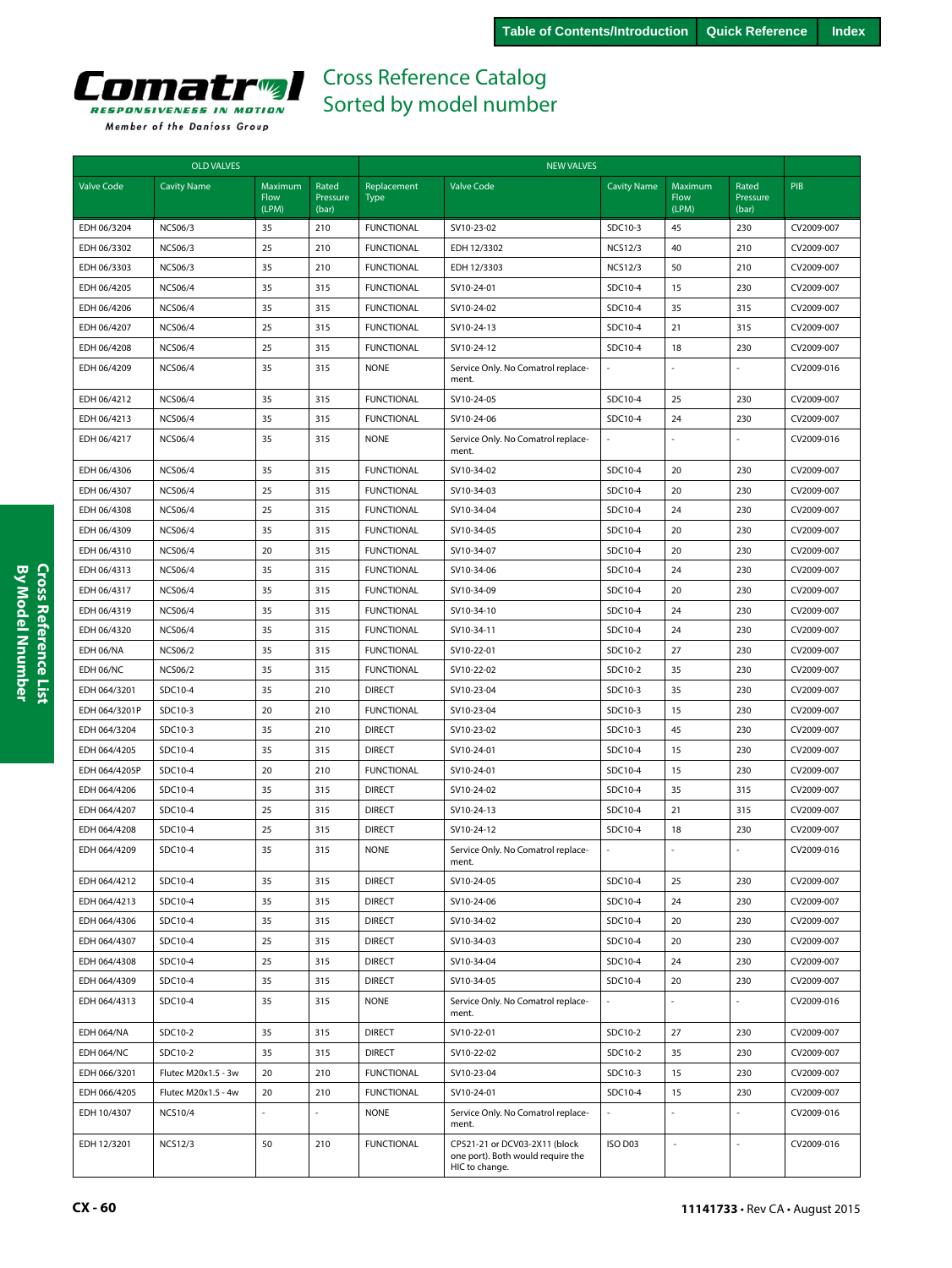

| <b>OLD VALVES</b> |                      |                                 |                            | <b>NEW VALVES</b>          |                                                         |                    |                          |                            |            |
|-------------------|----------------------|---------------------------------|----------------------------|----------------------------|---------------------------------------------------------|--------------------|--------------------------|----------------------------|------------|
| <b>Valve Code</b> | <b>Cavity Name</b>   | Maximum<br><b>Flow</b><br>(LPM) | Rated<br>Pressure<br>(bar) | Replacement<br><b>Type</b> | <b>Valve Code</b>                                       | <b>Cavity Name</b> | Maximum<br>Flow<br>(LPM) | Rated<br>Pressure<br>(bar) | PIB        |
| EDH 12/3204       | <b>NCS12/3</b>       | 50                              | 210                        | <b>FUNCTIONAL</b>          | CP521-21                                                | CP12-3             | 60                       | 240                        | CV2009-016 |
| EDH 12/3302       | <b>NCS12/3</b>       | 40                              | 210                        | <b>NONE</b>                | Service Only. No Comatrol replace-<br>ment.             | L.                 | ÷,                       |                            | CV2009-016 |
| EDH 12/3303       | <b>NCS12/3</b>       | 50                              | 210                        | <b>NONE</b>                | Service Only. No Comatrol replace-<br>ment.             | l,                 | ÷,                       |                            | CV2009-016 |
| EDH 12/4205       | <b>NCS12/4</b>       | 55                              | 210                        | <b>FUNCTIONAL</b>          | Change to CP531-21. Would require<br>the HIC to change. | CP12-3             | 32                       | 240                        | CV2009-016 |
| EDH 12/4206       | <b>NCS12/4</b>       | 60                              | 210                        | <b>FUNCTIONAL</b>          | DCV03-2Z11 or DCV03-2Z51                                | ISO D03            | 80                       | 320                        | CV2009-016 |
| EDH 12/4207       | <b>NCS12/4</b>       | 50                              | 210                        | <b>FUNCTIONAL</b>          | DCV03-2H11 or DCV03-2H51                                | ISO D03            | 60                       | 320                        | CV2009-016 |
| EDH 12/4208       | <b>NCS12/4</b>       | 50                              | 210                        | <b>FUNCTIONAL</b>          | DCV03-2C11 or DCV03-2C51                                | ISO D03            | 60                       | 320                        | CV2009-016 |
| EDH 12/4212       | <b>NCS12/4</b>       | 55                              | 210                        | <b>FUNCTIONAL</b>          | DCV03-2K11                                              | ISO D03            | 60                       | 320                        | CV2009-016 |
| EDH 12/4214       | <b>NCS12/4</b>       | 60                              | 210                        | <b>FUNCTIONAL</b>          | DCV03-2Z11 or DCV03-2Z51                                | ISO D03            | 80                       | 320                        | CV2009-016 |
| EDH 12/4306       | <b>NCS12/4</b>       | 55                              | 210                        | <b>FUNCTIONAL</b>          | DCV03-3Z11                                              | ISO D03            | 80                       | 320                        | CV2009-016 |
| EDH 12/4307       | <b>NCS12/4</b>       | 50                              | 210                        | <b>FUNCTIONAL</b>          | DCV03-3H11                                              | ISO D03            | 80                       | 320                        | CV2009-016 |
| EDH 12/4308       | <b>NCS12/4</b>       | 50                              | 210                        | <b>FUNCTIONAL</b>          | DCV03-3C11                                              | ISO D03            | 60                       | 320                        | CV2009-016 |
| EDH 12/4309       | <b>NCS12/4</b>       | 55                              | 210                        | <b>FUNCTIONAL</b>          | DCV03-3Y11                                              | ISO D03            | 80                       | 320                        | CV2009-016 |
| EDH 12/4310       | <b>NCS12/4</b>       | 40                              | 210                        | <b>FUNCTIONAL</b>          | DCV03-3F11                                              | ISO D03            | 80                       | 320                        | CV2009-016 |
| EDH 12/4313       | <b>NCS12/4</b>       | 60                              | 315                        | <b>NONE</b>                | Service Only. No Comatrol replace-<br>ment.             |                    |                          |                            | CV2009-016 |
| EDH 12/NA         | <b>NCS12/2</b>       | 30                              | 210                        | <b>FUNCTIONAL</b>          | SVP10-NO, but does not close from<br>1 to 2.            | SDC10-2            | 80                       | 230                        | CV2009-016 |
| EDH 12/NC         | <b>NCS12/2</b>       | 30                              | 210                        | <b>FUNCTIONAL</b>          | SVP10-NC, but does not close from<br>1 to 2.            | SDC10-2            | 80                       | 230                        | CV2009-016 |
| <b>ERC 06/F</b>   | <b>NCS06/4</b>       | 25                              | 315                        | <b>FUNCTIONAL</b>          | CP310-4                                                 | SDC10-4            | 38                       | 210                        | CV2009-016 |
| <b>ERC 12/F</b>   | <b>NCS12/4</b>       | 60                              | 315                        | <b>FUNCTIONAL</b>          | CP311-4                                                 | CP12-4             | 60                       | 210                        | CV2009-016 |
| EVH 027/C1        | Special              |                                 |                            | <b>NONE</b>                | Service Only. No Comatrol replace-<br>ment.             |                    |                          |                            | CV2009-016 |
| EVH 04/C1         | <b>NCS04/2</b>       | 25                              | 315                        | <b>FUNCTIONAL</b>          | SVP08-NC                                                | SDC08-2            | 35                       | 230                        | CV2009-007 |
| <b>EVH 04/C5</b>  | <b>NCS04/2</b>       | 15                              | 210                        | <b>FUNCTIONAL</b>          | SVP08-CDB                                               | SDC08-2            | 16                       | 230                        | CV2009-007 |
| <b>EVH 04/EC1</b> | <b>NCS04/2</b>       | 25                              | 210                        | <b>FUNCTIONAL</b>          | SVP08-NC-M                                              | SDC08-2            | 35                       | 230                        | CV2009-007 |
| EVH 041/C1        | SDC08-2              | 25                              | 315                        | <b>DIRECT</b>              | SVP08-NC                                                | SDC08-2            | 35                       | 230                        | CV2009-007 |
| EVH 041/C5        | SDC08-2              | 15                              | 210                        | <b>DIRECT</b>              | SVP08-CDB                                               | SDC08-2            | 16                       | 230                        | CV2009-007 |
| EVH 041/C5-W      | SDC08-2              | 25                              | 210                        | <b>DIRECT</b>              | SVP08-CDB                                               | SDC08-2            | 16                       | 230                        | CV2009-007 |
| EVH 041/EC1       | SDC08-2              | 25                              | 210                        | <b>DIRECT</b>              | SVP08-NC-M                                              | SDC08-2            | 35                       | 230                        | CV2009-007 |
| EVH 047/C5        | Special              | 25                              | 315                        | <b>FUNCTIONAL</b>          | SVP08-CDB                                               | SDC08-2            | 16                       | 230                        | CV2009-016 |
| EVH 06/A1         | <b>NCS06/2</b>       | 50                              | 250                        | <b>FUNCTIONAL</b>          | SVP10-NO                                                | SDC10-2            | 80                       | 230                        | CV2009-007 |
| EVH 06/A3         | <b>NCS06/2</b>       | 50                              | 250                        | <b>FUNCTIONAL</b>          | SVP10-NOR                                               | SDC10-2            | 80                       | 230                        | CV2009-007 |
| EVH 06/C1         | <b>NCS06/2</b>       | 50                              | 250                        | <b>FUNCTIONAL</b>          | SVP10-NC                                                | SDC10-2            | 80                       | 230                        | CV2009-007 |
| EVH 06/C3         | <b>NCS06/2</b>       | 50                              | 250                        | <b>FUNCTIONAL</b>          | SVP10-NCR                                               | SDC10-2            | 80                       | 230                        | CV2009-007 |
| EVH 06/C5         | <b>NCS06/2</b>       | 50                              | 250                        | <b>DIRECT</b>              | <b>EVK 06/C5</b>                                        | <b>NCS06/2</b>     | 40                       | 210                        | CV2009-007 |
| <b>EVH 06/EC1</b> | <b>NCS06/2</b>       | 50                              | 250                        | <b>FUNCTIONAL</b>          | SVP10-NC                                                | SDC10-2            | 80                       | 230                        | CV2009-016 |
| EVH 065/A1        | Bosch M20 x 1.5 - 2w | 35                              | 250                        | <b>FUNCTIONAL</b>          | SVP10-NO                                                | SDC10-2            | 80                       | 230                        | CV2009-007 |
| EVH 065/A3        | Bosch M20 x 1.5 - 2w | 35                              | 250                        | <b>FUNCTIONAL</b>          | SVP10-NOR                                               | SDC10-2            | 80                       | 230                        | CV2009-007 |
| EVH 065/C1        | Bosch M20 x 1.5 - 2w | 35                              | 250                        | <b>FUNCTIONAL</b>          | SVP10-NC                                                | SDC10-2            | 80                       | 230                        | CV2009-007 |
| EVH 065/C3        | Bosch M20 x 1.5 - 2w | 35                              | 250                        | <b>FUNCTIONAL</b>          | SVP10-NCR                                               | SDC10-2            | 80                       | 230                        | CV2009-007 |
| EVH 065/C5        | Bosch M20 x 1.5 - 2w | 25                              | 250                        | <b>FUNCTIONAL</b>          | <b>EVK 06/C5</b>                                        | <b>NCS06/2</b>     | 40                       | 210                        | CV2009-007 |
| EVH 066/C3        | Flutec M20x1.5 - 2w  | 35                              | 250                        | <b>FUNCTIONAL</b>          | SVP10-NCR                                               | SDC10-2            | 80                       | 230                        | CV2009-007 |
| EVH 066/C5        | Flutec M20x1.5 - 2w  | 25                              | 250                        | <b>FUNCTIONAL</b>          | <b>EVK 06/C5</b>                                        | <b>NCS06/2</b>     | 40                       | 210                        | CV2009-007 |
| <b>EVH 12/A1</b>  | <b>NCS12/2</b>       | 150                             | 250                        | <b>FUNCTIONAL</b>          | CP501-2                                                 | CP12-2             | 115                      | 210                        | CV2009-016 |
| <b>EVH 12/A3</b>  | <b>NCS12/2</b>       | 150                             | 250                        | <b>FUNCTIONAL</b>          | CP501-4                                                 | CP12-2             | 115                      | 210                        | CV2009-016 |
| EVH 12/C1         | <b>NCS12/2</b>       | 150                             | 250                        | <b>FUNCTIONAL</b>          | CP501-1                                                 | CP12-2             | 115                      | 210                        | CV2009-016 |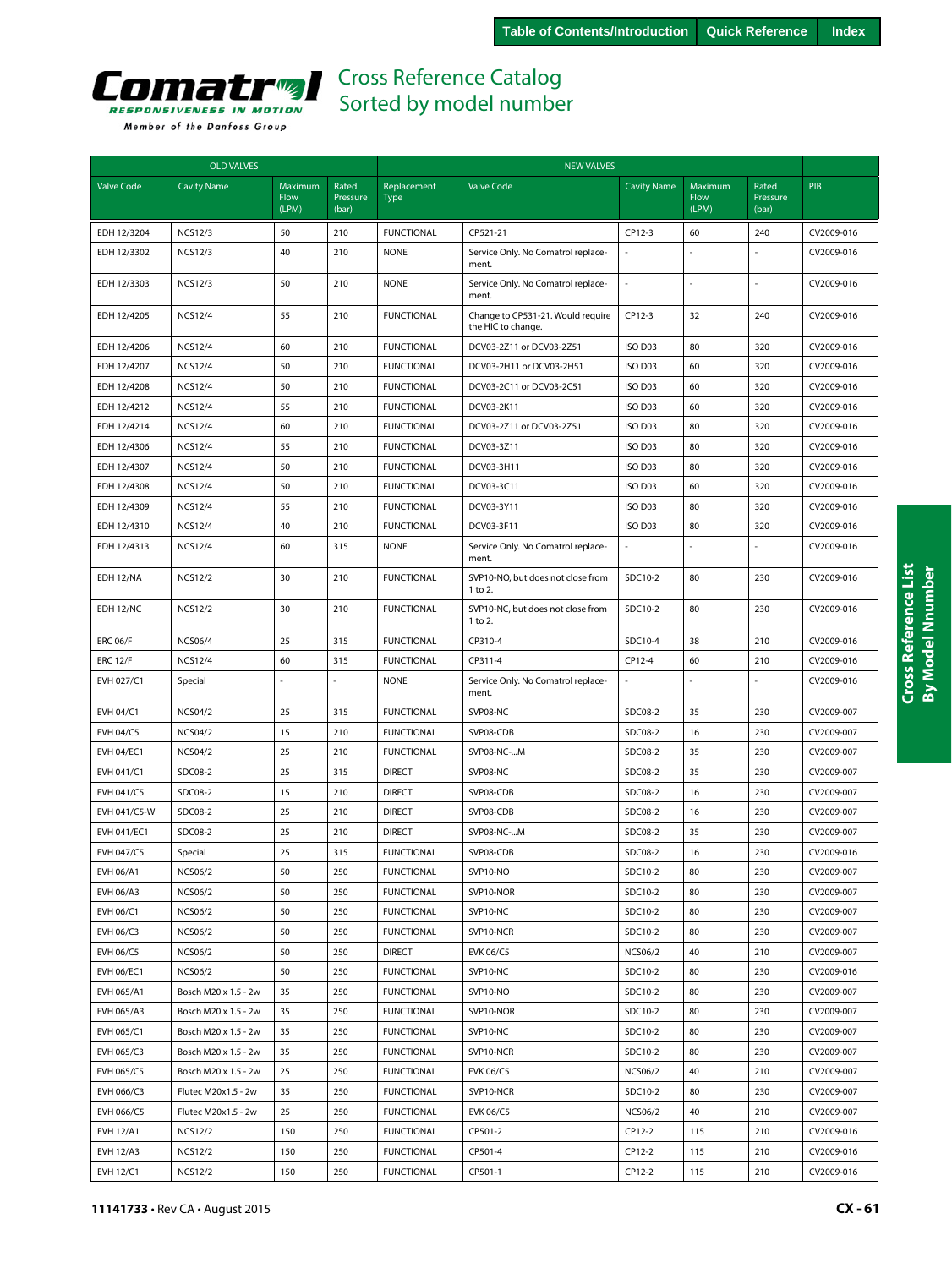

Valve Co

|                    | <b>OLD VALVES</b>  |                                 |                            | <b>NEW VALVES</b>          |                                             |                    |                          |                            |            |  |  |  |
|--------------------|--------------------|---------------------------------|----------------------------|----------------------------|---------------------------------------------|--------------------|--------------------------|----------------------------|------------|--|--|--|
| <b>Valve Code</b>  | <b>Cavity Name</b> | <b>Maximum</b><br>Flow<br>(LPM) | Rated<br>Pressure<br>(bar) | Replacement<br><b>Type</b> | <b>Valve Code</b>                           | <b>Cavity Name</b> | Maximum<br>Flow<br>(LPM) | Rated<br>Pressure<br>(bar) | PIB        |  |  |  |
| <b>EVH 12/C3</b>   | <b>NCS12/2</b>     | 150                             | 250                        | <b>FUNCTIONAL</b>          | CP501-3                                     | CP12-2             | 115                      | 210                        | CV2009-016 |  |  |  |
| <b>EVH 12/C5</b>   | <b>NCS12/2</b>     | 150                             | 250                        | <b>NONE</b>                | Service Only. No Comatrol replace-<br>ment. |                    |                          |                            | CV2009-016 |  |  |  |
| EVK 04/A1          | <b>NCS04/2</b>     | 50                              | 250                        | <b>FUNCTIONAL</b>          | SVP08-NO                                    | SDC08-2            | 35                       | 230                        | CV2009-007 |  |  |  |
| EVK 04/A3          | <b>NCS04/2</b>     | 50                              | 250                        | <b>FUNCTIONAL</b>          | SVP08-NOR                                   | SDC08-2            | 35                       | 230                        | CV2009-007 |  |  |  |
| EVK 04/C1          | <b>NCS04/2</b>     | 50                              | 315                        | <b>FUNCTIONAL</b>          | SVP08-NC                                    | SDC08-2            | 35                       | 230                        | CV2009-007 |  |  |  |
| EVK 04/C3          | <b>NCS04/2</b>     | 50                              | 315                        | <b>FUNCTIONAL</b>          | SVP08-NCR                                   | SDC08-2            | 35                       | 230                        | CV2009-007 |  |  |  |
| EVK 04/EC1         | <b>NCS04/2</b>     | 50                              | 315                        | <b>FUNCTIONAL</b>          | SVP08-NC-M                                  | SDC08-2            | 35                       | 230                        | CV2009-007 |  |  |  |
| <b>EVK 04/EC3</b>  | <b>NCS04/2</b>     | 50                              | 315                        | <b>FUNCTIONAL</b>          | SVP08-NCR                                   | SDC08-2            | 35                       | 230                        | CV2009-007 |  |  |  |
| EVK 041/A1         | SDC08-2            | 50                              | 250                        | <b>DIRECT</b>              | SVP08-NO                                    | SDC08-2            | 35                       | 230                        | CV2009-007 |  |  |  |
| EVK 041/A3         | SDC08-2            | 50                              | 250                        | <b>DIRECT</b>              | SVP08-NOR                                   | SDC08-2            | 35                       | 230                        | CV2009-007 |  |  |  |
| EVK 041/C1         | SDC08-2            | 50                              | 315                        | <b>DIRECT</b>              | SVP08-NC                                    | SDC08-2            | 35                       | 230                        | CV2009-007 |  |  |  |
| EVK 041/C3         | SDC08-2            | 50                              | 315                        | <b>DIRECT</b>              | SVP08-NCR                                   | SDC08-2            | 35                       | 230                        | CV2009-007 |  |  |  |
| EVK 041/EC1        | SDC08-2            | 50                              | 315                        | <b>DIRECT</b>              | SVP08-NC-M                                  | SDC08-2            | 35                       | 230                        | CV2009-007 |  |  |  |
| EVK 041/EC3        | SDC08-2            | 50                              | 315                        | <b>FUNCTIONAL</b>          | SVP08-NCR                                   | SDC08-2            | 35                       | 230                        | CV2009-007 |  |  |  |
| EVK 047/A1         | Special            | 50                              | 250                        | <b>FUNCTIONAL</b>          | SVP08-NO                                    | SDC08-2            | 35                       | 230                        | CV2009-007 |  |  |  |
| EVK 047/C1         | Special            | 50                              | 250                        | <b>FUNCTIONAL</b>          | SVP08-NC                                    | SDC08-2            | 35                       | 230                        | CV2009-007 |  |  |  |
| <b>EVK 047/EC1</b> | Special            | 50                              | 315                        | <b>FUNCTIONAL</b>          | SVP08-NC-M                                  | SDC08-2            | 35                       | 230                        | CV2009-007 |  |  |  |
| EVK 06/A1          | <b>NCS06/2</b>     | 100                             | 250                        | <b>FUNCTIONAL</b>          | SVP10-NO                                    | SDC10-2            | 80                       | 230                        | CV2009-007 |  |  |  |
| EVK 06/A3          | <b>NCS06/2</b>     | 100                             | 250                        | <b>FUNCTIONAL</b>          | SVP10-NOR                                   | SDC10-2            | 80                       | 230                        | CV2009-007 |  |  |  |
| EVK 06/C1          | <b>NCS06/2</b>     | 100                             | 250                        | <b>FUNCTIONAL</b>          | SVP10-NC                                    | SDC10-2            | 80                       | 230                        | CV2009-007 |  |  |  |
| EVK 06/C3          | <b>NCS06/2</b>     | 100                             | 250                        | <b>FUNCTIONAL</b>          | SVP10-NCR                                   | SDC10-2            | 80                       | 230                        | CV2009-007 |  |  |  |
| EVK 064/A3         | SDC10-2            | 100                             | 250                        | <b>FUNCTIONAL</b>          | SVP10-NOR                                   | SDC10-2            | 80                       | 230                        | CV2009-016 |  |  |  |
| OSA-00005          | HIC                |                                 |                            | <b>FUNCTIONAL</b>          | MM-OMP/OMR-00-DVME06-EN-3-<br>4B-B-190      | HIC                |                          |                            | CV2009-013 |  |  |  |
| OSA-00013          | <b>HIC</b>         |                                 |                            | <b>FUNCTIONAL</b>          | MM-OMT-00-DCP211-2-B-6B-E-<br>C-XXX         | <b>HIC</b>         |                          |                            | CV2009-013 |  |  |  |
| OSA-00029          | HIC                |                                 |                            | <b>FUNCTIONAL</b>          | MM-OMP/OMR-00-DVME06-EN-2-                  | HIC                |                          |                            | CV2009-013 |  |  |  |

| <b>EVK 041/EC3</b> | SDC08-2        | 50             | 315                      | <b>FUNCTIONAL</b> | SVP08-NCR                                     | SDC08-2    | 35             | 230            | CV2009-007 |
|--------------------|----------------|----------------|--------------------------|-------------------|-----------------------------------------------|------------|----------------|----------------|------------|
| EVK 047/A1         | Special        | 50             | 250                      | <b>FUNCTIONAL</b> | SVP08-NO                                      | SDC08-2    | 35             | 230            | CV2009-007 |
| EVK 047/C1         | Special        | 50             | 250                      | <b>FUNCTIONAL</b> | SVP08-NC                                      | SDC08-2    | 35             | 230            | CV2009-007 |
| EVK 047/EC1        | Special        | 50             | 315                      | <b>FUNCTIONAL</b> | SVP08-NC-M                                    | SDC08-2    | 35             | 230            | CV2009-007 |
| EVK 06/A1          | <b>NCS06/2</b> | 100            | 250                      | <b>FUNCTIONAL</b> | SVP10-NO                                      | SDC10-2    | 80             | 230            | CV2009-007 |
| <b>EVK 06/A3</b>   | <b>NCS06/2</b> | 100            | 250                      | <b>FUNCTIONAL</b> | SVP10-NOR                                     | SDC10-2    | 80             | 230            | CV2009-007 |
| EVK 06/C1          | <b>NCS06/2</b> | 100            | 250                      | <b>FUNCTIONAL</b> | SVP10-NC                                      | SDC10-2    | 80             | 230            | CV2009-007 |
| EVK 06/C3          | <b>NCS06/2</b> | 100            | 250                      | <b>FUNCTIONAL</b> | SVP10-NCR                                     | SDC10-2    | 80             | 230            | CV2009-007 |
| EVK 064/A3         | SDC10-2        | 100            | 250                      | <b>FUNCTIONAL</b> | SVP10-NOR                                     | SDC10-2    | 80             | 230            | CV2009-016 |
| OSA-00005          | HIC            | $\overline{a}$ | $\mathcal{L}$            | <b>FUNCTIONAL</b> | MM-OMP/OMR-00-DVME06-EN-3-<br>4B-B-190        | HIC        |                |                | CV2009-013 |
| OSA-00013          | HIC            |                | L.                       | <b>FUNCTIONAL</b> | MM-OMT-00-DCP211-2-B-6B-E-<br>C-XXX           | HIC        | $\overline{a}$ |                | CV2009-013 |
| OSA-00029          | <b>HIC</b>     | ÷.             | ÷,                       | <b>FUNCTIONAL</b> | MM-OMP/OMR-00-DVME06-EN-2-<br>4B-B-XXX        | HIC        | ÷,             |                | CV2009-013 |
| OSA-00032          | HIC            |                | ÷,                       | <b>FUNCTIONAL</b> | MM-OMP/OMR-LS-DVME06-EN-<br>$2 - 4B - B - 80$ | HIC        |                |                | CV2009-013 |
| OSB-00001          | HIC            |                | $\overline{a}$           | <b>FUNCTIONAL</b> | MM-OMP/OMR-00-ACB10-HV-1-C-<br>$1-E-XXX-B-4B$ | HIC        | $\overline{a}$ |                | CV2009-013 |
| OSD-00004          | <b>HIC</b>     | ÷.             | ÷,                       | <b>FUNCTIONAL</b> | MM-OMS-00-DCP211-2-B-6B-E-<br>$C-290$         | <b>HIC</b> | ÷,             |                | CV2009-013 |
| OSD-00007          | <b>HIC</b>     |                | ÷,                       | <b>FUNCTIONAL</b> | MM-OMT-00-DCP211-2-B-6B-E-<br>$C-305$         | <b>HIC</b> |                |                | CV2009-013 |
| OSE-00001          | HIC            | $\overline{a}$ | $\overline{a}$           | <b>FUNCTIONAL</b> | MM-OMP/OMR-LS-DCB10-HV-3-B-<br>1-E-305-B-4B   | <b>HIC</b> | $\overline{a}$ |                | CV2009-013 |
| OSE-00002          | HIC            |                | ÷,                       | <b>FUNCTIONAL</b> | MM-OMS-LS-DCP441-1-B-4B-E-<br>B-305-4.5-005   | HIC        | L.             |                | CV2009-013 |
| OSE-00003          | <b>HIC</b>     | ÷.             | ÷,                       | <b>FUNCTIONAL</b> | MM-OMT-LS-DCP441-1-B-6B-E-B-<br>XXX-4.5-015   | <b>HIC</b> | L.             |                | CV2009-013 |
| OSE-00015          | HIC            |                | ÷,                       | <b>FUNCTIONAL</b> | MM-OMP/OMR-LS-DCB10-HV-3-B-<br>$1-E-XXX-B-4B$ | <b>HIC</b> | L.             |                | CV2009-013 |
| OSE-00017          | HIC            |                |                          | <b>FUNCTIONAL</b> | MM-OMS-LS-DCP441-1-B-4B-E-<br>B-250-3.0-015   | <b>HIC</b> |                |                | CV2009-013 |
| OSE-00019          | HIC            | $\overline{a}$ | $\overline{a}$           | <b>FUNCTIONAL</b> | MM-OMT-LS-DCP441-1-B-6B-E-B-<br>XXX-4.5-015   | HIC        | $\overline{a}$ |                | CV2009-013 |
| OSE-00041          | <b>HIC</b>     | ÷.             | $\overline{\phantom{a}}$ | <b>FUNCTIONAL</b> | MM-OMP/OMR-00-DCB10-HV-3-B-<br>1-E-100-B-4B   | <b>HIC</b> | $\sim$         | $\overline{a}$ | CV2009-013 |
| OSE-00042          | HIC            |                |                          | <b>FUNCTIONAL</b> | MM-OMS-LS-DCP441-1-B-4B-E-A-<br>XXX-4.5-015   | HIC        |                |                | CV2009-013 |
| OSF-00006          | HIC            | ä,             | $\overline{a}$           | <b>FUNCTIONAL</b> | MM-OMT-LS-ACP441-1-B-6B-E-B-<br>XXX-4.5-015   | <b>HIC</b> | $\overline{a}$ |                | CV2009-013 |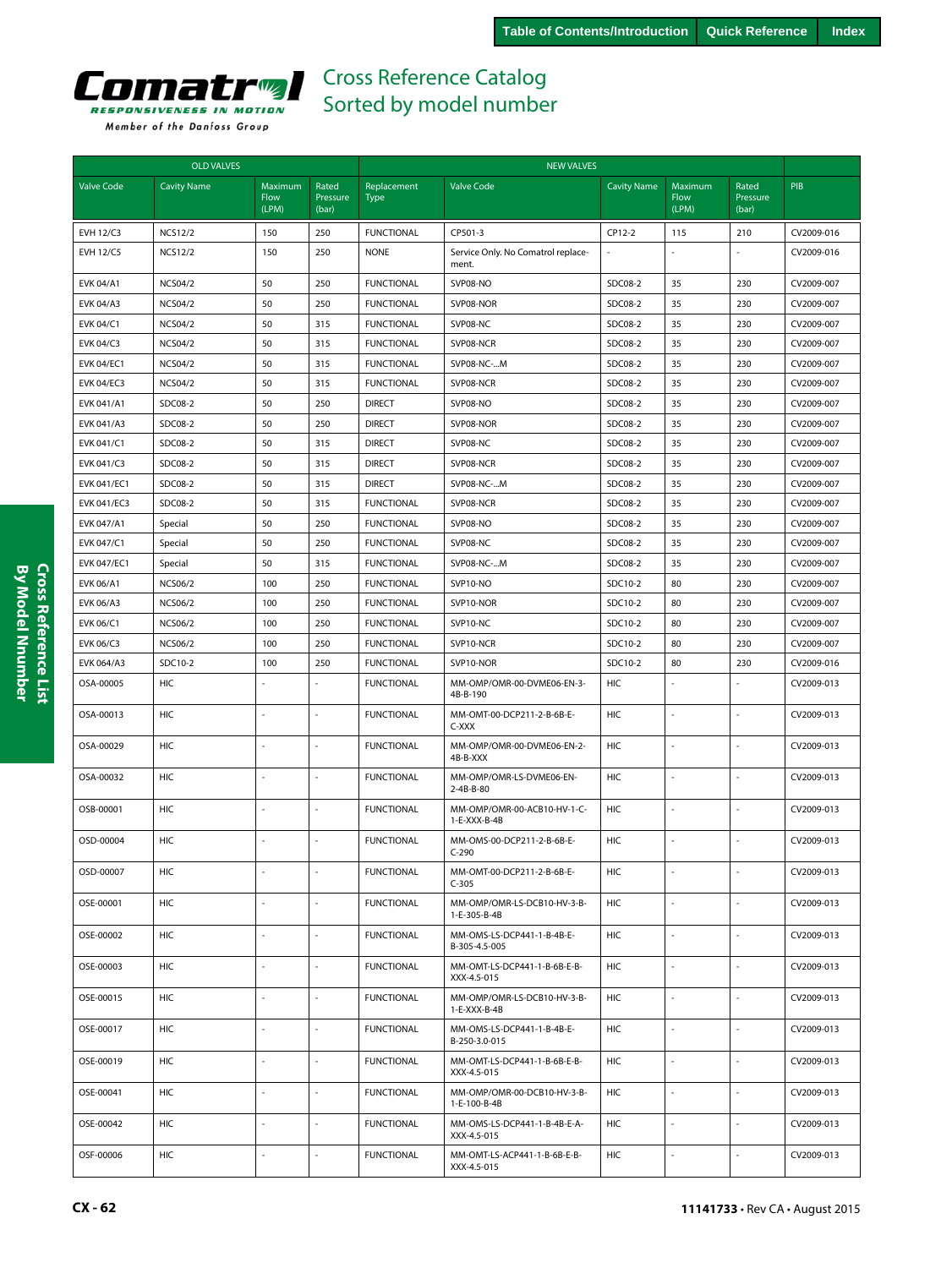

| <b>OLD VALVES</b> |                    |                          |                            | <b>NEW VALVES</b>          |                                                                      |                    |                                 |                            |            |
|-------------------|--------------------|--------------------------|----------------------------|----------------------------|----------------------------------------------------------------------|--------------------|---------------------------------|----------------------------|------------|
| <b>Valve Code</b> | <b>Cavity Name</b> | Maximum<br>Flow<br>(LPM) | Rated<br>Pressure<br>(bar) | Replacement<br><b>Type</b> | <b>Valve Code</b>                                                    | <b>Cavity Name</b> | Maximum<br><b>Flow</b><br>(LPM) | Rated<br>Pressure<br>(bar) | <b>PIB</b> |
| OSF-00007         | HIC                |                          |                            | <b>FUNCTIONAL</b>          | MM-OMS-LS-ACP441-1-B-10S-E-<br>A-250-10.0-015                        | HIC                |                                 |                            | CV2009-013 |
| OSF-00008         | HIC                |                          |                            | <b>FUNCTIONAL</b>          | MM-OMP/OMR-LS-ACB10-HV-3-B-<br>1-E-XXX-B-4B                          | HIC                |                                 | ÷,                         | CV2009-013 |
| <b>PPRC 068</b>   | $T11-A$            | 40                       | 315                        | <b>FUNCTIONAL</b>          | CP230-4                                                              | SDC10-3            | 40                              | 350                        | CV2009-016 |
| <b>PPRH 044</b>   | SDC10-4            | ÷,                       |                            | <b>FUNCTIONAL</b>          | <b>XRP 044</b>                                                       | SDC10-4            | 25                              | 50                         | CV2009-016 |
| PRMN 06           | <b>NCS06/3</b>     |                          |                            | <b>FUNCTIONAL</b>          | CP230-A02                                                            | SDC10-3            |                                 |                            | CV2009-016 |
| PRMP 06           | <b>NCS06/3</b>     | 40                       | 315                        | <b>FUNCTIONAL</b>          | <b>PRMP 064</b>                                                      | SDC10-3            | 40                              | 315                        | CV2009-008 |
| <b>PV12</b>       | CIB                | 200                      | 315                        | <b>FUNCTIONAL</b>          | No standard replacement. Custom<br>HIC can be created to replace it. | HIC                |                                 |                            | CV2009-008 |
| <b>RC 04</b>      | <b>NCS04/2</b>     | 20                       | 315                        | <b>FUNCTIONAL</b>          | CV08-NP                                                              | SDC08-2            | 30                              | 310                        | CV2009-008 |
| <b>RC 041</b>     |                    | 20                       | 315                        | <b>FUNCTIONAL</b>          | CV08-NP                                                              | SDC08-2            | 30                              | 310                        | CV2009-008 |
| <b>RC 06</b>      | <b>NCS06/2</b>     | 40                       | 315                        | <b>FUNCTIONAL</b>          | CV10-NB (CP100-7*)                                                   | SDC10-2            |                                 |                            | CV2009-016 |
| RC 061            |                    | 40                       | 315                        | <b>FUNCTIONAL</b>          | CV10-NP                                                              | SDC10-2            | 85                              | 300                        | CV2009-008 |
| <b>RC12</b>       | <b>NCS12/2</b>     | 90                       | 315                        | <b>FUNCTIONAL</b>          | CP100-3                                                              | SDC10-2            | 115                             | 350                        | CV2009-016 |
| <b>RCK 12</b>     | <b>NCS12/2</b>     | L.                       | L,                         | <b>FUNCTIONAL</b>          | CP100-3                                                              | SDC10-2            | 115                             | 350                        | CV2009-016 |
| <b>RDP 06</b>     | CIB                | 30                       | 250                        | <b>FUNCTIONAL</b>          | CP410-1                                                              | <b>CIB</b>         | 85                              | 210                        | CV2009-008 |
| <b>RDP 10</b>     | <b>CIB</b>         | 60                       | 250                        | <b>FUNCTIONAL</b>          | CP410-1                                                              | <b>CIB</b>         | 85                              | 210                        | CV2009-008 |
| RDP <sub>13</sub> | CIB                | 80                       | 250                        | <b>FUNCTIONAL</b>          | CP410-1                                                              | <b>CIB</b>         | 85                              | 210                        | CV2009-008 |
| <b>REB 04</b>     | <b>NCS04/2</b>     | 25                       | 315                        | <b>FUNCTIONAL</b>          | CP618-1                                                              | SDC08-2            | 250                             | 210                        | CV2009-008 |
| REB <sub>04</sub> | <b>NCS04/2</b>     | 25                       | 315                        | <b>FUNCTIONAL</b>          | CP618-2                                                              | SDC08-2            | 45                              | 210                        | CV2009-016 |
| <b>REB 041</b>    | SDC08-2            | ÷,                       | L,                         | <b>FUNCTIONAL</b>          | CP618-2                                                              | SDC08-2            | 45                              | 210                        | CV2009-016 |
| <b>REB 07</b>     |                    |                          |                            | <b>FUNCTIONAL</b>          | CP618-1                                                              | SDC08-2            | 250                             | 210                        | CV2009-008 |
| <b>REB 13</b>     |                    |                          |                            | <b>FUNCTIONAL</b>          | CP618-1                                                              | SDC08-2            | 250                             | 210                        | CV2009-008 |
| RERN 06           | <b>NCS06/2</b>     | 60                       | 315                        | <b>FUNCTIONAL</b>          | CP610-2                                                              | SDC10-2            | 50                              | 210                        | CV2009-008 |
| RERN 06           | <b>NCS06/2</b>     | 60                       | 315                        | <b>FUNCTIONAL</b>          | CP610-2                                                              | SDC10-2            | 50                              | 210                        | CV2009-016 |
| <b>RPI 06</b>     |                    | $\sim$                   |                            | <b>FUNCTIONAL</b>          | No standard replacement. Custom<br>HIC can be created to replace it. | HIC                | L.                              | ÷,                         | CV2009-008 |
| <b>RPI 10</b>     |                    |                          |                            | <b>FUNCTIONAL</b>          | No standard replacement. Custom<br>HIC can be created to replace it. | HIC                |                                 |                            | CV2009-008 |
| <b>RPI 13</b>     |                    | $\overline{a}$           | L.                         | <b>FUNCTIONAL</b>          | No standard replacement. Custom<br>HIC can be created to replace it. | HIC                | ÷,                              | $\overline{\phantom{a}}$   | CV2009-008 |
| <b>RPP 06</b>     | <b>NCS06/2</b>     | 100                      | 315                        | <b>FUNCTIONAL</b>          | CP210-2                                                              | SDC10-2            | 115                             | 350                        | CV2009-016 |
| <b>RPP 068</b>    | T-10A              | 100                      | 315                        | <b>FUNCTIONAL</b>          | 10782                                                                | T-10A              |                                 |                            | CV2009-016 |
| <b>RVE 06</b>     | <b>NCS06/2</b>     | 40                       | 315                        | <b>FUNCTIONAL</b>          | CP610-7                                                              | SDC10-2            | 55                              | 210                        | CV2009-016 |
| SDDS              | <b>CIB</b>         | $\sim$                   |                            | <b>FUNCTIONAL</b>          | MM-DH/MM-DS                                                          | HIC                |                                 |                            | CV2009-012 |
| SDOMP             | <b>CIB</b>         |                          |                            | <b>FUNCTIONAL</b>          | MM-OMP                                                               | HIC                |                                 |                            | CV2009-012 |
| SDOMS             | CIB                | $\overline{a}$           |                            | <b>FUNCTIONAL</b>          | MM-OMS                                                               | HIC                |                                 |                            | CV2009-012 |
| SV08-24-03        | SDC08-4            | 8                        | 230                        | <b>FUNCTIONAL</b>          | DCV03-2H11 or DCV03-2H51                                             | ISO D03            | 60                              | 320                        | CV2009-016 |
| SV08-24-06        | SDC08-4            | 11                       | 230                        | <b>NONE</b>                | Service Only. No Comatrol replace-<br>ment.                          |                    |                                 |                            | CV2009-016 |
| SV10-24-06        | SDC10-4            | 24                       | 230                        | <b>NONE</b>                | Service Only. No Comatrol replace-<br>ment.                          | ä,                 |                                 | ä,                         | CV2009-016 |
| SV10-34-06        | SDC10-4            | 24                       | 230                        | <b>NONE</b>                | Service Only. No Comatrol replace-<br>ment.                          | ÷,                 | L.                              | ä,                         | CV2009-016 |
| SV10-34-07        | SDC10-4            | 20                       | 230                        | <b>NONE</b>                | Service Only. No Comatrol replace-<br>ment.                          |                    |                                 |                            | CV2009-016 |
| SV10-34-08        | SDC10-4            | 21                       | 230                        | <b>NONE</b>                | Service Only. No Comatrol replace-<br>ment.                          | L,                 | L.                              | $\overline{\phantom{a}}$   | CV2009-016 |
| SV10-34-09        | SDC10-4            | 20                       | 230                        | <b>NONE</b>                | Service Only. No Comatrol replace-<br>ment.                          | $\blacksquare$     | ä,                              | $\omega$                   | CV2009-016 |
| SV10-34-10        | SDC10-4            | 24                       | 230                        | <b>NONE</b>                | Service Only. No Comatrol replace-<br>ment.                          |                    |                                 |                            | CV2009-016 |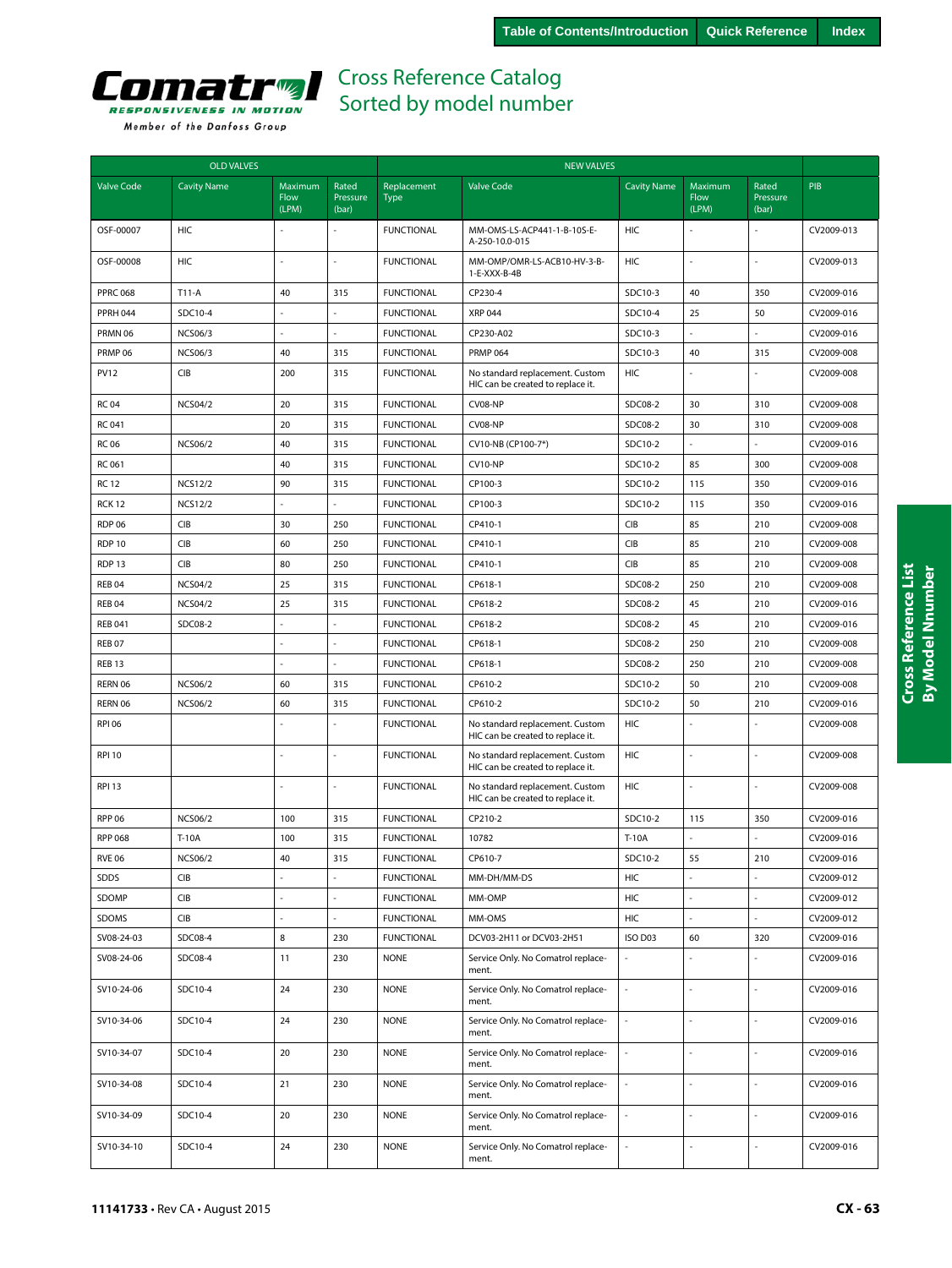

|                       | <b>OLD VALVES</b>  |                          |                            | <b>NEW VALVES</b>          |                                                                      |                     |                          |                            |            |  |
|-----------------------|--------------------|--------------------------|----------------------------|----------------------------|----------------------------------------------------------------------|---------------------|--------------------------|----------------------------|------------|--|
| <b>Valve Code</b>     | <b>Cavity Name</b> | Maximum<br>Flow<br>(LPM) | Rated<br>Pressure<br>(bar) | Replacement<br><b>Type</b> | <b>Valve Code</b>                                                    | <b>Cavity Name</b>  | Maximum<br>Flow<br>(LPM) | Rated<br>Pressure<br>(bar) | <b>PIB</b> |  |
| VA* 06/*FDS           | CIB                | 60                       | 350                        | <b>FUNCTIONAL</b>          | MM-OMS-00-DCP211-2                                                   | HIC                 |                          |                            | CV2009-012 |  |
| VA* 06/*FS            | CIB                | 60                       | 350                        | <b>FUNCTIONAL</b>          | MM-OMP/OMR-00-DVME06                                                 | HIC                 |                          |                            | CV2009-012 |  |
| VA* 06/*FSL           | CIB                | 60                       | 350                        | <b>FUNCTIONAL</b>          | MM-OMP/OMR-00-DVME06-*-*-<br>$4B^{-*}-$                              | <b>HIC</b>          |                          |                            | CV2009-012 |  |
| VAC-VD 06             | CIB                | 80                       | 350                        | <b>FUNCTIONAL</b>          | No standard replacement. Custom<br>HIC can be created to replace it. | <b>HIC</b>          | ÷,                       |                            | CV2009-008 |  |
| VAC-VD 12             | CIB                | 160                      | 350                        | <b>FUNCTIONAL</b>          | No standard replacement. Custom<br>HIC can be created to replace it. | HIC                 |                          |                            | CV2009-008 |  |
| <b>VCB 06-CN</b>      | <b>NCS06/3</b>     | 60                       | 350                        | <b>FUNCTIONAL</b>          | CB10-AV                                                              | SDC10-3S            | 60                       | 350                        | CV2009-008 |  |
| VCB 06-EN             | <b>NCS06/3</b>     | 60                       | 350                        | <b>FUNCTIONAL</b>          | CB10-HV (piloted in port 3 instead<br>port 1)                        | SDC10-3S            | 60                       | 350                        | CV2009-008 |  |
| VCB 12-EN             | <b>NCS12/3</b>     | 140                      | 350                        | <b>FUNCTIONAL</b>          | CP441-1                                                              | CP12-3S             | 115                      | 350                        | CV2009-016 |  |
| VCB* 06/*DA-B         | CIB                | 60                       | 350                        | <b>FUNCTIONAL</b>          | No standard replacement. Custom<br>HIC can be created to replace it. | HIC                 | ÷,                       |                            | CV2009-012 |  |
| VCB* 06/*DA-O         | <b>CIB</b>         | 60                       | 350                        | <b>FUNCTIONAL</b>          | No standard replacement. Custom<br>HIC can be created to replace it. | HIC                 |                          |                            | CV2009-012 |  |
| VCB* 06/*DB-R         | <b>CIB</b>         | 60                       | 350                        | <b>FUNCTIONAL</b>          | MM-OMP/OMR-LS-DCB10-HV                                               | HIC                 | ÷,                       |                            | CV2009-012 |  |
| VCB* 06/*DB-S         | <b>CIB</b>         | 60                       | 350                        | <b>FUNCTIONAL</b>          | MM-OMS-LS-DCP441-1                                                   | HIC                 |                          |                            | CV2009-012 |  |
| VCB* 06/*D-R          | <b>CIB</b>         | 60                       | 350                        | <b>FUNCTIONAL</b>          | MM-OMP/OMR-00-DCB10-HV                                               | HIC                 |                          |                            | CV2009-012 |  |
| VCB* 06/*D-S          | <b>CIB</b>         | 60                       | 350                        | <b>FUNCTIONAL</b>          | MM-OMS-00-DCP441-1                                                   | HIC                 | ÷                        |                            | CV2009-012 |  |
| VCB* 06/*SB-R         | <b>CIB</b>         | 60                       | 350                        | <b>FUNCTIONAL</b>          | MM-OMP/OMR-LS-ACB10-HV                                               | HIC                 |                          |                            | CV2009-012 |  |
| VCB* 06/*SB-S         | CIB                | 60                       | 350                        | <b>FUNCTIONAL</b>          | MM-OMS-LS-ACP441-1                                                   | HIC                 |                          |                            | CV2009-012 |  |
| VCB* 06/*S-R          | <b>CIB</b>         | 60                       | 350                        | <b>FUNCTIONAL</b>          | MM-OMP/OMR-00-ACB10-HV                                               | HIC                 |                          |                            | CV2009-012 |  |
| VCB* 06/*S-S          | CIB                | 60                       | 350                        | <b>FUNCTIONAL</b>          | MM-OMS-00-ACP441-1                                                   | HIC                 |                          |                            | CV2009-012 |  |
| VCD <sub>04</sub>     | <b>NCS04/3</b>     | 20                       | 315                        | <b>FUNCTIONAL</b>          | CB10-HV                                                              | SDC10-3S            | 60                       | 350                        | CV2009-008 |  |
| VD 061                | SDC10-2            | 100                      | 350                        | <b>FUNCTIONAL</b>          | CP200-1 or CP200-2                                                   | SDC10-2             | 75/40                    | 250/350                    | CV2009-016 |  |
| <b>VD 06-CN</b>       | <b>NCS06/2</b>     | 80                       | 350                        | <b>FUNCTIONAL</b>          | Service Only. No Comatrol replace-<br>ment.                          |                     |                          |                            | CV2009-008 |  |
| <b>VD 06-EN</b>       | <b>NCS06/2</b>     | 80                       | 350                        | <b>FUNCTIONAL</b>          | CP200-1                                                              | SDC10-2             | 75                       | 250                        | CV2009-008 |  |
| <b>VD 06-EN</b>       | <b>NCS062</b>      | 80                       | 350                        | <b>FUNCTIONAL</b>          | CP200-1 or CP200-2                                                   | SDC10-2             | 75/40                    | 250/350                    | CV2009-016 |  |
| <b>VD 12-CN</b>       | <b>NCS12/2</b>     | 160                      | 350                        | <b>FUNCTIONAL</b>          | Service Only. No Comatrol replace-<br>ment.                          |                     |                          |                            | CV2009-008 |  |
| <b>VD 12-EN</b>       | <b>NCS12/2</b>     | 160                      | 350                        | <b>FUNCTIONAL</b>          | CP201-1                                                              | CP12-2              | 150                      | 250                        | CV2009-008 |  |
| VDP 06/3201           | <b>NCS06/3</b>     | 30                       | 315                        | <b>FUNCTIONAL</b>          | CP240-1                                                              | SDC10-3             | 25                       | 210                        | CV2009-016 |  |
| <b>VEN 04</b>         | <b>NCS04/2</b>     | 20                       | 315                        | <b>FUNCTIONAL</b>          | RV08-DR                                                              | SDC08-2             | 30                       | 250                        | CV2009-016 |  |
| <b>VEN 04</b>         | <b>NCS04/2</b>     | 20                       | 315                        | <b>FUNCTIONAL</b>          | RV08-DR                                                              | SDC08-2             | 30                       | 250                        | CV2009-008 |  |
| <b>VEN 041</b>        | SAE 08/2           | 20                       | 315                        | <b>FUNCTIONAL</b>          | RV08-DR                                                              | SDC08-2             | 30                       | 250                        | CV2009-008 |  |
| <b>VFC 10</b>         |                    |                          |                            | <b>NONE</b>                | Service Only. No Comatrol replace-<br>ment.                          | $\bar{\phantom{a}}$ |                          |                            | CV2009-008 |  |
| <b>VLP 06/R1-E</b>    | <b>NCS06/3</b>     | 38                       | 315                        | <b>FUNCTIONAL</b>          | CP700-4                                                              | SDC10-3             | 40                       | 210                        | CV2009-016 |  |
| <b>VLP 06/R1-F</b>    | <b>NCS06/3</b>     | 38                       | 315                        | <b>FUNCTIONAL</b>          | CP700-4                                                              | SDC10-3             | 40                       | 210                        | CV2009-016 |  |
| <b>VLP 06/R3</b>      | <b>NCS06/3</b>     | 25                       | 315                        | <b>FUNCTIONAL</b>          | CP300-4                                                              | SDC10-3             | 40                       | 210                        | CV2009-016 |  |
| VLP 06/RO<br>(001682) | <b>NCS06/3</b>     | 60                       | 315                        | <b>NONE</b>                | Service Only. No Comatrol replace-<br>ment.                          | ÷,                  | ÷,                       |                            | CV2009-016 |  |
| VLP 06/RO-E           | <b>NCS06/3</b>     | 25                       | 315                        | <b>FUNCTIONAL</b>          | CP700-1                                                              | SDC10-3             | 50                       | 210                        | CV2009-016 |  |
| VLP 06/RO-F           | <b>NCS06/3</b>     | 25                       | 315                        | <b>FUNCTIONAL</b>          | CP700-1                                                              | SDC10-3             | 50                       | 210                        | CV2009-016 |  |
| <b>VLP 12/R1</b>      | <b>NCS12/3</b>     | 80                       | 315                        | <b>FUNCTIONAL</b>          | CP701-4                                                              | CP12-3S             | 75                       | 210                        | CV2009-016 |  |
| <b>VLP 12/R2</b>      | <b>NCS12/3</b>     | 40                       | 315                        | <b>FUNCTIONAL</b>          | CP700-3                                                              | SDC10-3             | 40                       | 210                        | CV2009-016 |  |
| <b>VLP 12/R3</b>      | <b>NCS12/3</b>     | 60                       | 315                        | <b>FUNCTIONAL</b>          | CP301-4                                                              | CP12-3              | 90                       | 210                        | CV2009-016 |  |
| <b>VLP 12/RO</b>      | <b>NCS12/3</b>     | 60                       | 315                        | <b>FUNCTIONAL</b>          | CP701-1                                                              | CP12-3S             | 150                      | 210                        | CV2009-016 |  |
| VM 03                 | Special            | 10                       | 315                        | <b>FUNCTIONAL</b>          | CP208-4                                                              | SDC08-2             | 1.1                      | 415                        | CV2009-016 |  |
| <b>VM 04</b>          | <b>NCS04/2</b>     |                          |                            | <b>FUNCTIONAL</b>          | CP208-3                                                              | SDC08-2             | 30                       | 250                        | CV2009-016 |  |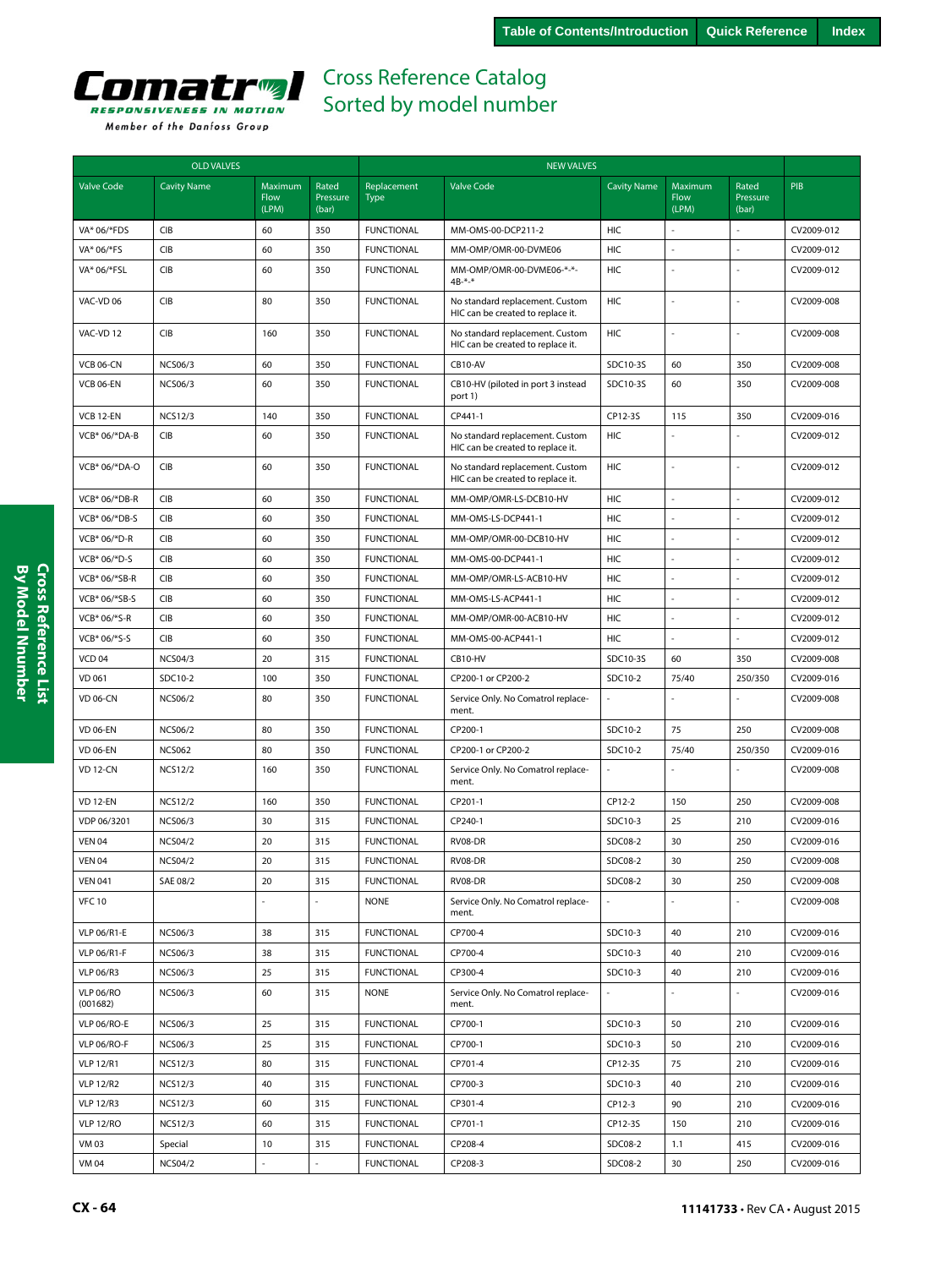

|                   | <b>OLD VALVES</b>  |                          |                            |                     |                                             |                          |                                 |                            |            |
|-------------------|--------------------|--------------------------|----------------------------|---------------------|---------------------------------------------|--------------------------|---------------------------------|----------------------------|------------|
| <b>Valve Code</b> | <b>Cavity Name</b> | Maximum<br>Flow<br>(LPM) | Rated<br>Pressure<br>(bar) | Replacement<br>Type | <b>Valve Code</b>                           | <b>Cavity Name</b>       | <b>Maximum</b><br>Flow<br>(LPM) | Rated<br>Pressure<br>(bar) | PIB        |
| VM 041            | SDC08-2            |                          |                            | <b>FUNCTIONAL</b>   | CP208-3                                     | SDC08-2                  | 30                              | 250                        | CV2009-016 |
| VM* 06/*FDS       | <b>CIB</b>         |                          |                            | <b>FUNCTIONAL</b>   | MM-OMS-00-ACP211-2                          | <b>HIC</b>               |                                 |                            | CV2009-012 |
| VM* 06/*FS        | <b>CIB</b>         |                          | $\sim$                     | <b>FUNCTIONAL</b>   | MM-OMP/OMR-00-AVME06                        | HIC                      |                                 |                            | CV2009-012 |
| VM* 06/*FSL       | <b>CIB</b>         | <u>. .</u>               | $\overline{\phantom{a}}$   | <b>FUNCTIONAL</b>   | MM-OMP/OMR-00-AVME06-*-*-<br>$4B-*-$        | <b>HIC</b>               |                                 |                            | CV2009-012 |
| <b>VSB 06/M</b>   | <b>NCS06/3</b>     | 80                       | 350                        | <b>NONE</b>         | Service Only. No Comatrol replace-<br>ment. | $\overline{\phantom{a}}$ |                                 |                            | CV2009-016 |
| <b>VSE 07</b>     | <b>CIB</b>         | 50                       | 210                        | <b>FUNCTIONAL</b>   | VSB 06-EN + Housing                         | <b>NCS06/2</b>           | 80                              | 350                        | CV2009-008 |
| <b>VSE 08</b>     |                    |                          |                            | <b>FUNCTIONAL</b>   | VSB 06-EN + Housing                         | <b>NCS06/2</b>           | 80                              | 350                        | CV2009-008 |
| <b>VSP 06-EN</b>  | <b>NCS06/3</b>     | $\overline{\phantom{a}}$ | $\overline{\phantom{a}}$   | <b>FUNCTIONAL</b>   | CP241-21                                    | CP12-3S                  | 75                              | 350                        | CV2009-016 |
| VT 06/03          | <b>NCS06/4</b>     | 40                       | 315                        | <b>FUNCTIONAL</b>   | CP720-3                                     | SDC10-4                  | 25                              | 350                        | CV2009-016 |
| XDH 064/4306      | SDC10-4            | 22                       | 350                        | <b>DIRECT</b>       | PSV10-34-02                                 | SDC10-4                  | 22                              | 250                        | CV2009-016 |
| XDH 064/4309      | SDC10-4            | 22                       | 250                        | <b>DIRECT</b>       | PSV10-34-05                                 | SDC10-4                  | 22                              | 250                        | CV2009-016 |